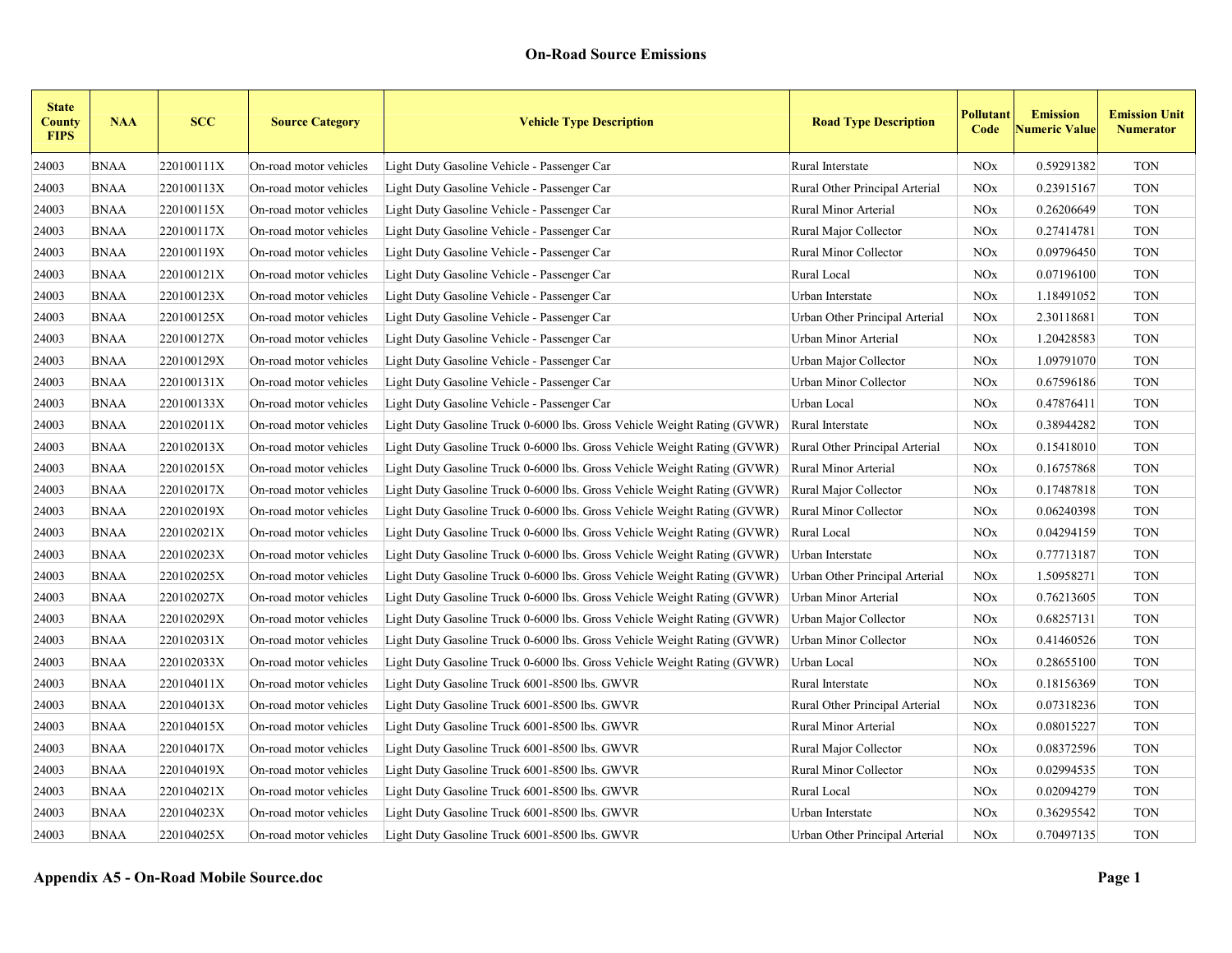| <b>State</b><br><b>County</b><br><b>FIPS</b> | <b>NAA</b>  | <b>SCC</b> | <b>Source Category</b> | <b>Vehicle Type Description</b>               | <b>Road Type Description</b>   | Pollutant<br>Code | <b>Emission</b><br><b>Numeric Value</b> | <b>Emission Unit</b><br><b>Numerator</b> |
|----------------------------------------------|-------------|------------|------------------------|-----------------------------------------------|--------------------------------|-------------------|-----------------------------------------|------------------------------------------|
| 24003                                        | <b>BNAA</b> | 220104027X | On-road motor vehicles | Light Duty Gasoline Truck 6001-8500 lbs. GWVR | Urban Minor Arterial           | <b>NOx</b>        | 0.36701743                              | <b>TON</b>                               |
| 24003                                        | <b>BNAA</b> | 220104029X | On-road motor vehicles | Light Duty Gasoline Truck 6001-8500 lbs. GWVR | Urban Major Collector          | <b>NOx</b>        | 0.32726593                              | <b>TON</b>                               |
| 24003                                        | <b>BNAA</b> | 220104031X | On-road motor vehicles | Light Duty Gasoline Truck 6001-8500 lbs. GWVR | Urban Minor Collector          | <b>NOx</b>        | 0.19663888                              | <b>TON</b>                               |
| 24003                                        | <b>BNAA</b> | 220104033X | On-road motor vehicles | Light Duty Gasoline Truck 6001-8500 lbs. GWVR | Urban Local                    | <b>NOx</b>        | 0.13985889                              | <b>TON</b>                               |
| 24003                                        | <b>BNAA</b> | 220107011X | On-road motor vehicles | Heavy Duty Gasoline Truck 8501+ lbs. GVWR     | Rural Interstate               | <b>NOx</b>        | 0.34687271                              | <b>TON</b>                               |
| 24003                                        | <b>BNAA</b> | 220107013X | On-road motor vehicles | Heavy Duty Gasoline Truck 8501+ lbs. GVWR     | Rural Other Principal Arterial | <b>NOx</b>        | 0.08419223                              | <b>TON</b>                               |
| 24003                                        | <b>BNAA</b> | 220107015X | On-road motor vehicles | Heavy Duty Gasoline Truck 8501+ lbs. GVWR     | Rural Minor Arterial           | <b>NOx</b>        | 0.08349447                              | <b>TON</b>                               |
| 24003                                        | <b>BNAA</b> | 220107017X | On-road motor vehicles | Heavy Duty Gasoline Truck 8501+ lbs. GVWR     | Rural Major Collector          | <b>NOx</b>        | 0.07273923                              | <b>TON</b>                               |
| 24003                                        | <b>BNAA</b> | 220107019X | On-road motor vehicles | Heavy Duty Gasoline Truck 8501+ lbs. GVWR     | Rural Minor Collector          | <b>NOx</b>        | 0.02553942                              | <b>TON</b>                               |
| 24003                                        | <b>BNAA</b> | 220107021X | On-road motor vehicles | Heavy Duty Gasoline Truck 8501+ lbs. GVWR     | Rural Local                    | <b>NOx</b>        | 0.00741744                              | <b>TON</b>                               |
| 24003                                        | <b>BNAA</b> | 220107023X | On-road motor vehicles | Heavy Duty Gasoline Truck 8501+ lbs. GVWR     | Urban Interstate               | <b>NOx</b>        | 0.48881718                              | <b>TON</b>                               |
| 24003                                        | <b>BNAA</b> | 220107025X | On-road motor vehicles | Heavy Duty Gasoline Truck 8501+ lbs. GVWR     | Urban Other Principal Arterial | <b>NOx</b>        | 0.64898503                              | <b>TON</b>                               |
| 24003                                        | <b>BNAA</b> | 220107027X | On-road motor vehicles | Heavy Duty Gasoline Truck 8501+ lbs. GVWR     | Urban Minor Arterial           | <b>NOx</b>        | 0.24548444                              | <b>TON</b>                               |
| 24003                                        | <b>BNAA</b> | 220107029X | On-road motor vehicles | Heavy Duty Gasoline Truck 8501+ lbs. GVWR     | Urban Major Collector          | <b>NOx</b>        | 0.15632630                              | <b>TON</b>                               |
| 24003                                        | <b>BNAA</b> | 220107031X | On-road motor vehicles | Heavy Duty Gasoline Truck 8501+ lbs. GVWR     | Urban Minor Collector          | <b>NOx</b>        | 0.09526604                              | <b>TON</b>                               |
| 24003                                        | <b>BNAA</b> | 220107033X | On-road motor vehicles | Heavy Duty Gasoline Truck 8501+ lbs. GVWR     | Urban Local                    | <b>NOx</b>        | 0.05473631                              | <b>TON</b>                               |
| 24003                                        | <b>BNAA</b> | 220108011X | On-road motor vehicles | Motor Cycle                                   | Rural Interstate               | <b>NOx</b>        | 0.00395619                              | <b>TON</b>                               |
| 24003                                        | <b>BNAA</b> | 220108013X | On-road motor vehicles | Motor Cycle                                   | Rural Other Principal Arterial | <b>NOx</b>        | 0.00113869                              | <b>TON</b>                               |
| 24003                                        | <b>BNAA</b> | 220108015X | On-road motor vehicles | Motor Cycle                                   | Rural Minor Arterial           | <b>NOx</b>        | 0.00576839                              | <b>TON</b>                               |
| 24003                                        | <b>BNAA</b> | 220108017X | On-road motor vehicles | Motor Cycle                                   | Rural Major Collector          | <b>NOx</b>        | 0.00203156                              | <b>TON</b>                               |
| 24003                                        | <b>BNAA</b> | 220108019X | On-road motor vehicles | Motor Cycle                                   | <b>Rural Minor Collector</b>   | <b>NOx</b>        | 0.00135915                              | <b>TON</b>                               |
| 24003                                        | <b>BNAA</b> | 220108021X | On-road motor vehicles | Motor Cycle                                   | Rural Local                    | <b>NOx</b>        | 0.00167992                              | <b>TON</b>                               |
| 24003                                        | <b>BNAA</b> | 220108023X | On-road motor vehicles | Motor Cycle                                   | Urban Interstate               | <b>NOx</b>        | 0.00774593                              | <b>TON</b>                               |
| 24003                                        | <b>BNAA</b> | 220108025X | On-road motor vehicles | Motor Cycle                                   | Urban Other Principal Arterial | <b>NOx</b>        | 0.01522511                              | <b>TON</b>                               |
| 24003                                        | <b>BNAA</b> | 220108027X | On-road motor vehicles | Motor Cycle                                   | Urban Minor Arterial           | <b>NOx</b>        | 0.00494166                              | <b>TON</b>                               |
| 24003                                        | <b>BNAA</b> | 220108029X | On-road motor vehicles | Motor Cycle                                   | Urban Major Collector          | <b>NOx</b>        | 0.00640773                              | <b>TON</b>                               |
| 24003                                        | <b>BNAA</b> | 220108031X | On-road motor vehicles | Motor Cycle                                   | Urban Minor Collector          | <b>NOx</b>        | 0.00447317                              | <b>TON</b>                               |
| 24003                                        | <b>BNAA</b> | 220108033X | On-road motor vehicles | Motor Cycle                                   | Urban Local                    | <b>NOx</b>        | 0.00412925                              | <b>TON</b>                               |
| 24003                                        | <b>BNAA</b> | 223000111X | On-road motor vehicles | Light Duty Diesel Vehicle - Passenger Car     | Rural Interstate               | <b>NOx</b>        | 0.00345023                              | <b>TON</b>                               |
| 24003                                        | <b>BNAA</b> | 223000113X | On-road motor vehicles | Light Duty Diesel Vehicle - Passenger Car     | Rural Other Principal Arterial | <b>NOx</b>        | 0.00101743                              | <b>TON</b>                               |
| 24003                                        | <b>BNAA</b> | 223000115X | On-road motor vehicles | Light Duty Diesel Vehicle - Passenger Car     | Rural Minor Arterial           | <b>NOx</b>        | 0.00099649                              | <b>TON</b>                               |
| 24003                                        | <b>BNAA</b> | 223000117X | On-road motor vehicles | Light Duty Diesel Vehicle - Passenger Car     | Rural Major Collector          | <b>NOx</b>        | 0.00102956                              | <b>TON</b>                               |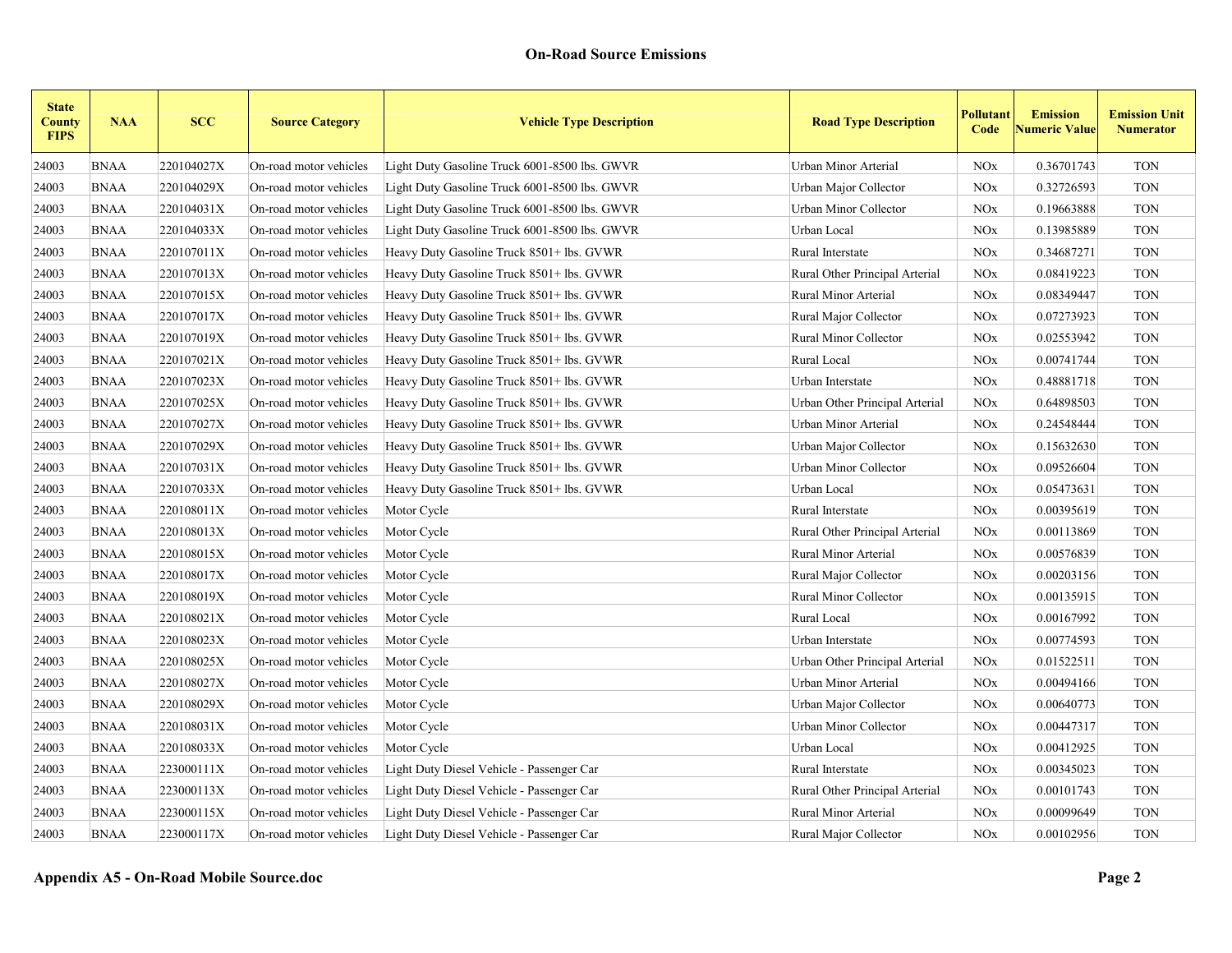| <b>State</b><br><b>County</b><br><b>FIPS</b> | <b>NAA</b>  | <b>SCC</b> | <b>Source Category</b> | <b>Vehicle Type Description</b>           | <b>Road Type Description</b>   | Pollutant<br>Code     | <b>Emission</b><br><b>Numeric Value</b> | <b>Emission Unit</b><br><b>Numerator</b> |
|----------------------------------------------|-------------|------------|------------------------|-------------------------------------------|--------------------------------|-----------------------|-----------------------------------------|------------------------------------------|
| 24003                                        | <b>BNAA</b> | 223000119X | On-road motor vehicles | Light Duty Diesel Vehicle - Passenger Car | <b>Rural Minor Collector</b>   | <b>NOx</b>            | 0.00035935                              | <b>TON</b>                               |
| 24003                                        | <b>BNAA</b> | 223000121X | On-road motor vehicles | Light Duty Diesel Vehicle - Passenger Car | Rural Local                    | <b>NOx</b>            | 0.00033510                              | <b>TON</b>                               |
| 24003                                        | <b>BNAA</b> | 223000123X | On-road motor vehicles | Light Duty Diesel Vehicle - Passenger Car | Urban Interstate               | <b>NO<sub>x</sub></b> | 0.00668441                              | <b>TON</b>                               |
| 24003                                        | <b>BNAA</b> | 223000125X | On-road motor vehicles | Light Duty Diesel Vehicle - Passenger Car | Urban Other Principal Arterial | <b>NOx</b>            | 0.01285183                              | <b>TON</b>                               |
| 24003                                        | <b>BNAA</b> | 223000127X | On-road motor vehicles | Light Duty Diesel Vehicle - Passenger Car | Urban Minor Arterial           | <b>NO<sub>x</sub></b> | 0.00433869                              | <b>TON</b>                               |
| 24003                                        | <b>BNAA</b> | 223000129X | On-road motor vehicles | Light Duty Diesel Vehicle - Passenger Car | Urban Major Collector          | <b>NO<sub>x</sub></b> | 0.00381289                              | <b>TON</b>                               |
| 24003                                        | <b>BNAA</b> | 223000131X | On-road motor vehicles | Light Duty Diesel Vehicle - Passenger Car | Urban Minor Collector          | <b>NO<sub>x</sub></b> | 0.00234241                              | <b>TON</b>                               |
| 24003                                        | <b>BNAA</b> | 223000133X | On-road motor vehicles | Light Duty Diesel Vehicle - Passenger Car | Urban Local                    | <b>NO<sub>x</sub></b> | 0.00224430                              | <b>TON</b>                               |
| 24003                                        | <b>BNAA</b> | 223006011X | On-road motor vehicles | Light Duty Diesel Truck 0-8500 lbs. GWVR  | Rural Interstate               | <b>NOx</b>            | 0.01082799                              | <b>TON</b>                               |
| 24003                                        | <b>BNAA</b> | 223006013X | On-road motor vehicles | Light Duty Diesel Truck 0-8500 lbs. GWVR  | Rural Other Principal Arterial | <b>NOx</b>            | 0.00318127                              | <b>TON</b>                               |
| 24003                                        | <b>BNAA</b> | 223006015X | On-road motor vehicles | Light Duty Diesel Truck 0-8500 lbs. GWVR  | Rural Minor Arterial           | <b>NO<sub>x</sub></b> | 0.00310411                              | <b>TON</b>                               |
| 24003                                        | <b>BNAA</b> | 223006017X | On-road motor vehicles | Light Duty Diesel Truck 0-8500 lbs. GWVR  | Rural Major Collector          | <b>NO<sub>x</sub></b> | 0.00320882                              | <b>TON</b>                               |
| 24003                                        | <b>BNAA</b> | 223006019X | On-road motor vehicles | Light Duty Diesel Truck 0-8500 lbs. GWVR  | Rural Minor Collector          | <b>NOx</b>            | 0.00111884                              | <b>TON</b>                               |
| 24003                                        | <b>BNAA</b> | 223006021X | On-road motor vehicles | Light Duty Diesel Truck 0-8500 lbs. GWVR  | Rural Local                    | <b>NOx</b>            | 0.00104719                              | <b>TON</b>                               |
| 24003                                        | <b>BNAA</b> | 223006023X | On-road motor vehicles | Light Duty Diesel Truck 0-8500 lbs. GWVR  | Urban Interstate               | <b>NOx</b>            | 0.02096043                              | <b>TON</b>                               |
| 24003                                        | <b>BNAA</b> | 223006025X | On-road motor vehicles | Light Duty Diesel Truck 0-8500 lbs. GWVR  | Urban Other Principal Arterial | <b>NOx</b>            | 0.04031038                              | <b>TON</b>                               |
| 24003                                        | <b>BNAA</b> | 223006027X | On-road motor vehicles | Light Duty Diesel Truck 0-8500 lbs. GWVR  | Urban Minor Arterial           | <b>NOx</b>            | 0.01350991                              | <b>TON</b>                               |
| 24003                                        | <b>BNAA</b> | 223006029X | On-road motor vehicles | Light Duty Diesel Truck 0-8500 lbs. GWVR  | Urban Major Collector          | <b>NOx</b>            | 0.01188070                              | <b>TON</b>                               |
| 24003                                        | <b>BNAA</b> | 223006031X | On-road motor vehicles | Light Duty Diesel Truck 0-8500 lbs. GWVR  | Urban Minor Collector          | <b>NOx</b>            | 0.00731272                              | <b>TON</b>                               |
| 24003                                        | <b>BNAA</b> | 223006033X | On-road motor vehicles | Light Duty Diesel Truck 0-8500 lbs. GWVR  | Urban Local                    | <b>NO<sub>x</sub></b> | 0.00702061                              | <b>TON</b>                               |
| 24003                                        | <b>BNAA</b> | 223007111X | On-road motor vehicles | Heavy Duty Diesel Vehicles Class 2B       | Rural Interstate               | <b>NO</b> x           | 0.10757444                              | <b>TON</b>                               |
| 24003                                        | <b>BNAA</b> | 223007113X | On-road motor vehicles | Heavy Duty Diesel Vehicles Class 2B       | Rural Other Principal Arterial | <b>NO</b> x           | 0.01935877                              | <b>TON</b>                               |
| 24003                                        | <b>BNAA</b> | 223007115X | On-road motor vehicles | Heavy Duty Diesel Vehicles Class 2B       | Rural Minor Arterial           | <b>NO</b> x           | 0.01638363                              | <b>TON</b>                               |
| 24003                                        | <b>BNAA</b> | 223007117X | On-road motor vehicles | Heavy Duty Diesel Vehicles Class 2B       | Rural Major Collector          | <b>NO</b> x           | 0.01503882                              | <b>TON</b>                               |
| 24003                                        | <b>BNAA</b> | 223007119X | On-road motor vehicles | Heavy Duty Diesel Vehicles Class 2B       | Rural Minor Collector          | <b>NOx</b>            | 0.00522715                              | <b>TON</b>                               |
| 24003                                        | <b>BNAA</b> | 223007121X | On-road motor vehicles | Heavy Duty Diesel Vehicles Class 2B       | Rural Local                    | <b>NO</b> x           | 0.00238209                              | <b>TON</b>                               |
| 24003                                        | <b>BNAA</b> | 223007123X | On-road motor vehicles | Heavy Duty Diesel Vehicles Class 2B       | Urban Interstate               | <b>NO</b> x           | 0.14609576                              | <b>TON</b>                               |
| 24003                                        | <b>BNAA</b> | 223007125X | On-road motor vehicles | Heavy Duty Diesel Vehicles Class 2B       | Urban Other Principal Arterial | NOx                   | 0.19197501                              | <b>TON</b>                               |
| 24003                                        | <b>BNAA</b> | 223007127X | On-road motor vehicles | Heavy Duty Diesel Vehicles Class 2B       | Urban Minor Arterial           | <b>NO</b> x           | 0.04869234                              | <b>TON</b>                               |
| 24003                                        | <b>BNAA</b> | 223007129X | On-road motor vehicles | Heavy Duty Diesel Vehicles Class 2B       | Urban Major Collector          | <b>NO</b> x           | 0.03399524                              | <b>TON</b>                               |
| 24003                                        | <b>BNAA</b> | 223007131X | On-road motor vehicles | Heavy Duty Diesel Vehicles Class 2B       | Urban Minor Collector          | <b>NOx</b>            | 0.02508858                              | <b>TON</b>                               |
| 24003                                        | <b>BNAA</b> | 223007133X | On-road motor vehicles | Heavy Duty Diesel Vehicles Class 2B       | Urban Local                    | <b>NOx</b>            | 0.01627561                              | <b>TON</b>                               |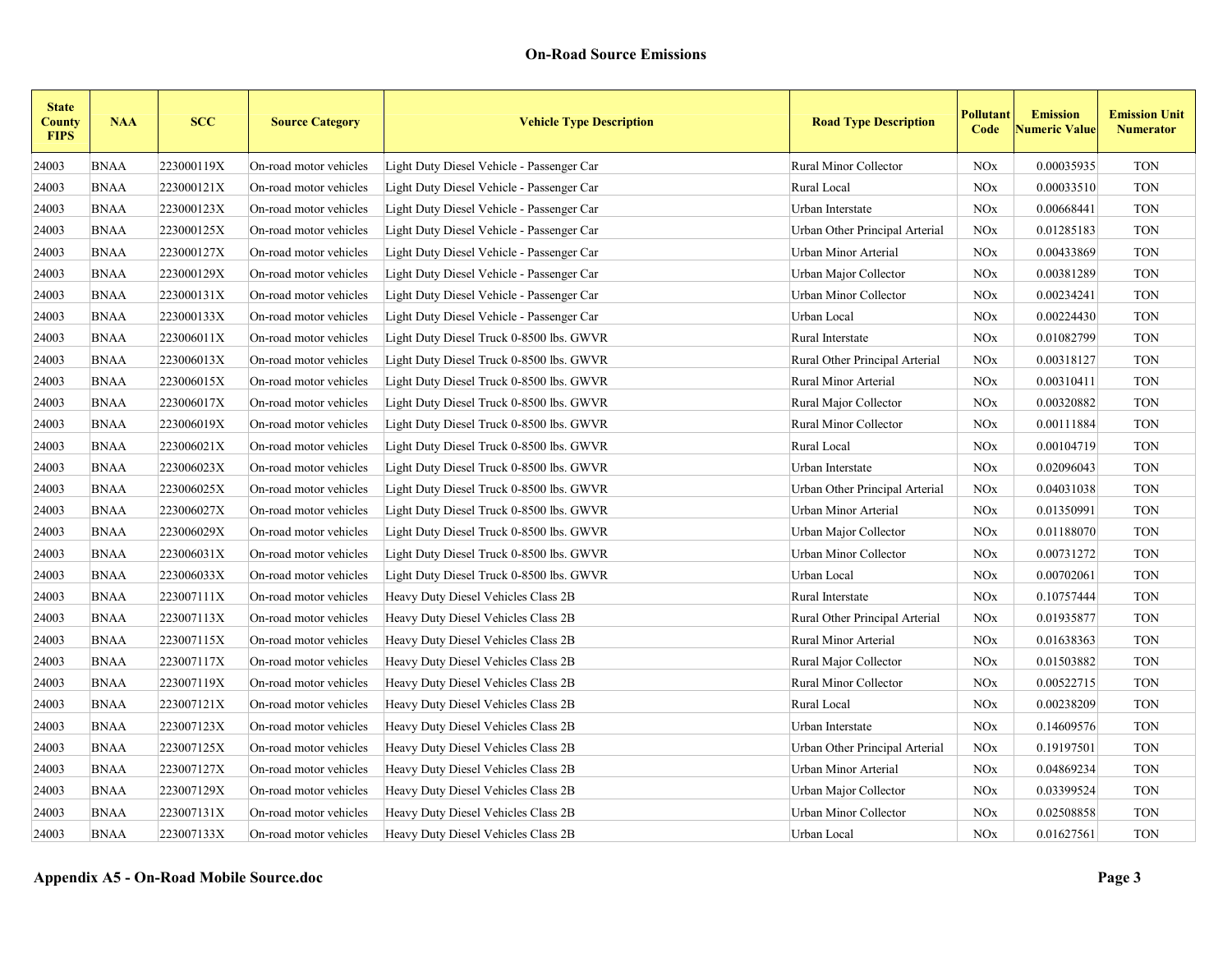| <b>State</b><br><b>County</b><br><b>FIPS</b> | <b>NAA</b>  | <b>SCC</b> | <b>Source Category</b> | <b>Vehicle Type Description</b>            | <b>Road Type Description</b>   | Pollutant<br>Code | <b>Emission</b><br><b>Numeric Value</b> | <b>Emission Unit</b><br><b>Numerator</b> |
|----------------------------------------------|-------------|------------|------------------------|--------------------------------------------|--------------------------------|-------------------|-----------------------------------------|------------------------------------------|
| 24003                                        | <b>BNAA</b> | 223007211X | On-road motor vehicles | Heavy Duty Diesel Vehicles Class 3, 4, & 5 | Rural Interstate               | <b>NOx</b>        | 0.09422546                              | <b>TON</b>                               |
| 24003                                        | <b>BNAA</b> | 223007213X | On-road motor vehicles | Heavy Duty Diesel Vehicles Class 3, 4, & 5 | Rural Other Principal Arterial | <b>NOx</b>        | 0.01695463                              | <b>TON</b>                               |
| 24003                                        | <b>BNAA</b> | 223007215X | On-road motor vehicles | Heavy Duty Diesel Vehicles Class 3, 4, & 5 | Rural Minor Arterial           | <b>NOx</b>        | 0.01434326                              | <b>TON</b>                               |
| 24003                                        | <b>BNAA</b> | 223007217X | On-road motor vehicles | Heavy Duty Diesel Vehicles Class 3, 4, & 5 | Rural Major Collector          | <b>NOx</b>        | 0.01317150                              | <b>TON</b>                               |
| 24003                                        | <b>BNAA</b> | 223007219X | On-road motor vehicles | Heavy Duty Diesel Vehicles Class 3, 4, & 5 | Rural Minor Collector          | <b>NOx</b>        | 0.00457789                              | <b>TON</b>                               |
| 24003                                        | <b>BNAA</b> | 223007221X | On-road motor vehicles | Heavy Duty Diesel Vehicles Class 3, 4, & 5 | Rural Local                    | <b>NOx</b>        | 0.00209439                              | <b>TON</b>                               |
| 24003                                        | <b>BNAA</b> | 223007223X | On-road motor vehicles | Heavy Duty Diesel Vehicles Class 3, 4, & 5 | Urban Interstate               | <b>NOx</b>        | 0.12798260                              | <b>TON</b>                               |
| 24003                                        | <b>BNAA</b> | 223007225X | On-road motor vehicles | Heavy Duty Diesel Vehicles Class 3, 4, & 5 | Urban Other Principal Arterial | <b>NOx</b>        | 0.16814968                              | <b>TON</b>                               |
| 24003                                        | <b>BNAA</b> | 223007227X | On-road motor vehicles | Heavy Duty Diesel Vehicles Class 3, 4, & 5 | Urban Minor Arterial           | <b>NOx</b>        | 0.04264948                              | <b>TON</b>                               |
| 24003                                        | <b>BNAA</b> | 223007229X | On-road motor vehicles | Heavy Duty Diesel Vehicles Class 3, 4, & 5 | Urban Major Collector          | <b>NOx</b>        | 0.02977450                              | <b>TON</b>                               |
| 24003                                        | <b>BNAA</b> | 223007231X | On-road motor vehicles | Heavy Duty Diesel Vehicles Class 3, 4, & 5 | Urban Minor Collector          | <b>NOx</b>        | 0.02197455                              | <b>TON</b>                               |
| 24003                                        | <b>BNAA</b> | 223007233X | On-road motor vehicles | Heavy Duty Diesel Vehicles Class 3, 4, & 5 | Urban Local                    | <b>NOx</b>        | 0.01424846                              | <b>TON</b>                               |
| 24003                                        | <b>BNAA</b> | 223007311X | On-road motor vehicles | Heavy Duty Diesel Vehicles Class 6 & 7     | Rural Interstate               | <b>NOx</b>        | 0.41431535                              | <b>TON</b>                               |
| 24003                                        | <b>BNAA</b> | 223007313X | On-road motor vehicles | Heavy Duty Diesel Vehicles Class 6 & 7     | Rural Other Principal Arterial | <b>NOx</b>        | 0.07171849                              | <b>TON</b>                               |
| 24003                                        | <b>BNAA</b> | 223007315X | On-road motor vehicles | Heavy Duty Diesel Vehicles Class 6 & 7     | Rural Minor Arterial           | <b>NOx</b>        | 0.06085964                              | <b>TON</b>                               |
| 24003                                        | <b>BNAA</b> | 223007317X | On-road motor vehicles | Heavy Duty Diesel Vehicles Class 6 & 7     | Rural Major Collector          | <b>NOx</b>        | 0.05587610                              | <b>TON</b>                               |
| 24003                                        | <b>BNAA</b> | 223007319X | On-road motor vehicles | Heavy Duty Diesel Vehicles Class 6 & 7     | <b>Rural Minor Collector</b>   | <b>NOx</b>        | 0.01943373                              | <b>TON</b>                               |
| 24003                                        | <b>BNAA</b> | 223007321X | On-road motor vehicles | Heavy Duty Diesel Vehicles Class 6 & 7     | Rural Local                    | <b>NOx</b>        | 0.00866857                              | <b>TON</b>                               |
| 24003                                        | <b>BNAA</b> | 223007323X | On-road motor vehicles | Heavy Duty Diesel Vehicles Class 6 & 7     | Urban Interstate               | <b>NOx</b>        | 0.56387236                              | <b>TON</b>                               |
| 24003                                        | <b>BNAA</b> | 223007325X | On-road motor vehicles | Heavy Duty Diesel Vehicles Class 6 & 7     | Urban Other Principal Arterial | <b>NOx</b>        | 0.74137183                              | <b>TON</b>                               |
| 24003                                        | <b>BNAA</b> | 223007327X | On-road motor vehicles | Heavy Duty Diesel Vehicles Class 6 & 7     | Urban Minor Arterial           | <b>NOx</b>        | 0.18106544                              | <b>TON</b>                               |
| 24003                                        | <b>BNAA</b> | 223007329X | On-road motor vehicles | Heavy Duty Diesel Vehicles Class 6 & 7     | Urban Major Collector          | <b>NOx</b>        | 0.12634567                              | <b>TON</b>                               |
| 24003                                        | <b>BNAA</b> | 223007331X | On-road motor vehicles | Heavy Duty Diesel Vehicles Class 6 & 7     | Urban Minor Collector          | <b>NOx</b>        | 0.09304378                              | <b>TON</b>                               |
| 24003                                        | <b>BNAA</b> | 223007333X | On-road motor vehicles | Heavy Duty Diesel Vehicles Class 6 & 7     | Urban Local                    | <b>NOx</b>        | 0.05912681                              | <b>TON</b>                               |
| 24003                                        | <b>BNAA</b> | 223007411X | On-road motor vehicles | Heavy Duty Diesel Vehicles Class 8A & 8B   | Rural Interstate               | <b>NOx</b>        | 2.65009549                              | <b>TON</b>                               |
| 24003                                        | <b>BNAA</b> | 223007413X | On-road motor vehicles | Heavy Duty Diesel Vehicles Class 8A & 8B   | Rural Other Principal Arterial | <b>NOx</b>        | 0.42815705                              | <b>TON</b>                               |
| 24003                                        | <b>BNAA</b> | 223007415X | On-road motor vehicles | Heavy Duty Diesel Vehicles Class 8A & 8B   | Rural Minor Arterial           | <b>NOx</b>        | 0.37415378                              | <b>TON</b>                               |
| 24003                                        | <b>BNAA</b> | 223007417X | On-road motor vehicles | Heavy Duty Diesel Vehicles Class 8A & 8B   | Rural Major Collector          | <b>NOx</b>        | 0.34450275                              | <b>TON</b>                               |
| 24003                                        | <b>BNAA</b> | 223007419X | On-road motor vehicles | Heavy Duty Diesel Vehicles Class 8A & 8B   | Rural Minor Collector          | <b>NOx</b>        | 0.12074594                              | <b>TON</b>                               |
| 24003                                        | <b>BNAA</b> | 223007421X | On-road motor vehicles | Heavy Duty Diesel Vehicles Class 8A & 8B   | Rural Local                    | <b>NOx</b>        | 0.04163756                              | <b>TON</b>                               |
| 24003                                        | <b>BNAA</b> | 223007423X | On-road motor vehicles | Heavy Duty Diesel Vehicles Class 8A & 8B   | Urban Interstate               | <b>NOx</b>        | 3.64118023                              | <b>TON</b>                               |
| 24003                                        | <b>BNAA</b> | 223007425X | On-road motor vehicles | Heavy Duty Diesel Vehicles Class 8A & 8B   | Urban Other Principal Arterial | <b>NOx</b>        | 4.79934651                              | <b>TON</b>                               |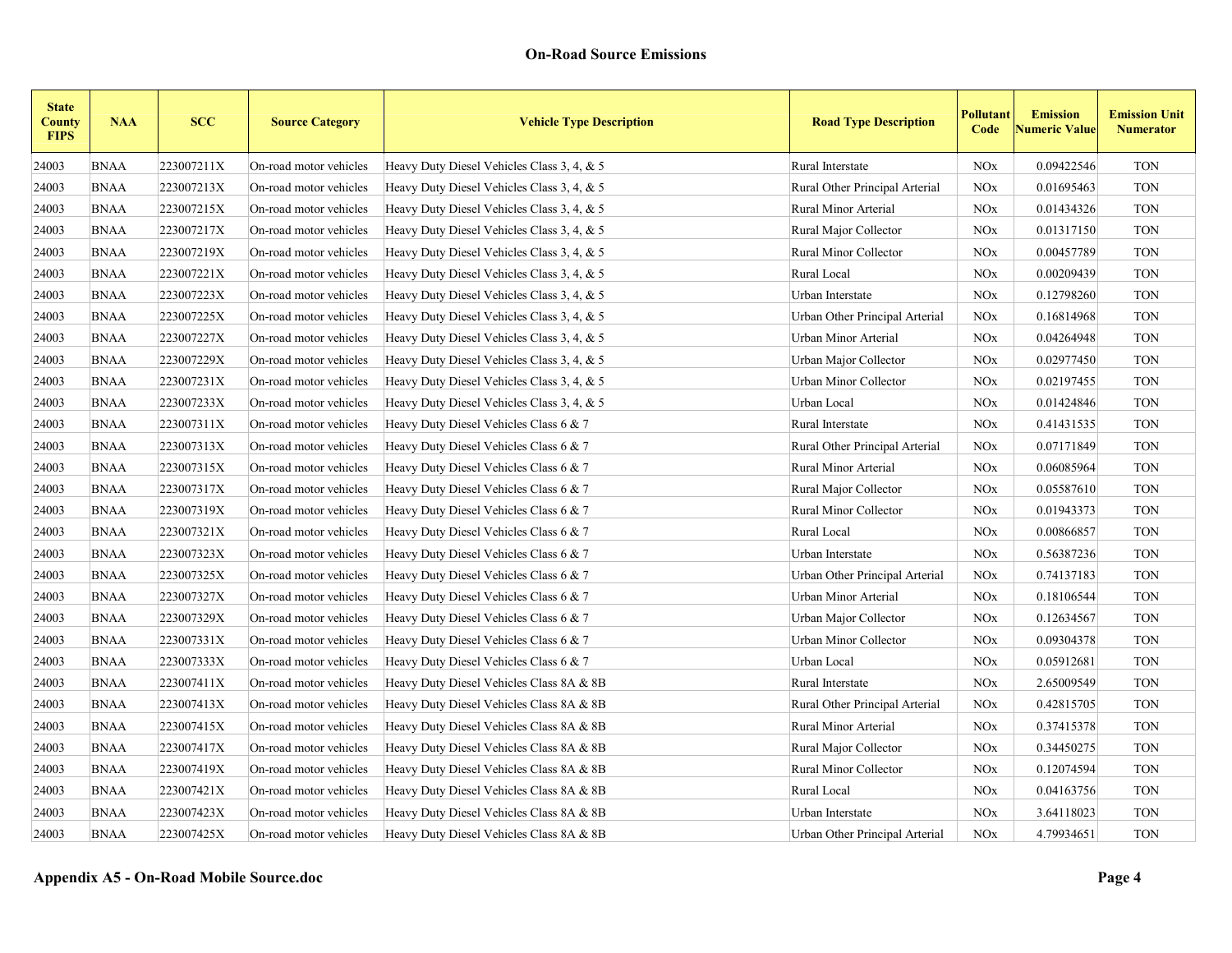| <b>State</b><br><b>County</b><br><b>FIPS</b> | <b>NAA</b>  | <b>SCC</b> | <b>Source Category</b> | <b>Vehicle Type Description</b>                                          | <b>Road Type Description</b>   | Pollutant<br>Code     | <b>Emission</b><br><b>Numeric Value</b> | <b>Emission Unit</b><br><b>Numerator</b> |
|----------------------------------------------|-------------|------------|------------------------|--------------------------------------------------------------------------|--------------------------------|-----------------------|-----------------------------------------|------------------------------------------|
| 24003                                        | <b>BNAA</b> | 223007427X | On-road motor vehicles | Heavy Duty Diesel Vehicles Class 8A & 8B                                 | Urban Minor Arterial           | <b>NOx</b>            | 1.12973660                              | <b>TON</b>                               |
| 24003                                        | <b>BNAA</b> | 223007429X | On-road motor vehicles | Heavy Duty Diesel Vehicles Class 8A & 8B                                 | Urban Major Collector          | <b>NOx</b>            | 0.78291900                              | <b>TON</b>                               |
| 24003                                        | <b>BNAA</b> | 223007431X | On-road motor vehicles | Heavy Duty Diesel Vehicles Class 8A & 8B                                 | Urban Minor Collector          | NOx                   | 0.56134587                              | <b>TON</b>                               |
| 24003                                        | <b>BNAA</b> | 223007433X | On-road motor vehicles | Heavy Duty Diesel Vehicles Class 8A & 8B                                 | Urban Local                    | <b>NO<sub>x</sub></b> | 0.28314597                              | <b>TON</b>                               |
| 24003                                        | <b>BNAA</b> | 223007511X | On-road motor vehicles | Heavy Duty Diesel Buses (School & Transit)                               | Rural Interstate               | <b>NO<sub>x</sub></b> | 0.24898648                              | <b>TON</b>                               |
| 24003                                        | <b>BNAA</b> | 223007513X | On-road motor vehicles | Heavy Duty Diesel Buses (School & Transit)                               | Rural Other Principal Arterial | <b>NO<sub>x</sub></b> | 0.04189109                              | <b>TON</b>                               |
| 24003                                        | <b>BNAA</b> | 223007515X | On-road motor vehicles | Heavy Duty Diesel Buses (School & Transit)                               | Rural Minor Arterial           | <b>NO<sub>x</sub></b> | 0.10318614                              | <b>TON</b>                               |
| 24003                                        | <b>BNAA</b> | 223007517X | On-road motor vehicles | Heavy Duty Diesel Buses (School & Transit)                               | Rural Major Collector          | <b>NO<sub>x</sub></b> | 0.04532919                              | <b>TON</b>                               |
| 24003                                        | <b>BNAA</b> | 223007519X | On-road motor vehicles | Heavy Duty Diesel Buses (School & Transit)                               | Rural Minor Collector          | <b>NOx</b>            | 0.01239327                              | <b>TON</b>                               |
| 24003                                        | <b>BNAA</b> | 223007521X | On-road motor vehicles | Heavy Duty Diesel Buses (School & Transit)                               | Rural Local                    | <b>NOx</b>            | 0.01168338                              | <b>TON</b>                               |
| 24003                                        | <b>BNAA</b> | 223007523X | On-road motor vehicles | Heavy Duty Diesel Buses (School & Transit)                               | Urban Interstate               | <b>NO<sub>x</sub></b> | 0.41043742                              | <b>TON</b>                               |
| 24003                                        | <b>BNAA</b> | 223007525X | On-road motor vehicles | Heavy Duty Diesel Buses (School & Transit)                               | Urban Other Principal Arterial | <b>NOx</b>            | 0.53597951                              | <b>TON</b>                               |
| 24003                                        | <b>BNAA</b> | 223007527X | On-road motor vehicles | Heavy Duty Diesel Buses (School & Transit)                               | Urban Minor Arterial           | <b>NOx</b>            | 0.24423112                              | <b>TON</b>                               |
| 24003                                        | <b>BNAA</b> | 223007529X | On-road motor vehicles | Heavy Duty Diesel Buses (School & Transit)                               | Urban Major Collector          | <b>NO<sub>x</sub></b> | 0.21564601                              | <b>TON</b>                               |
| 24003                                        | <b>BNAA</b> | 223007531X | On-road motor vehicles | Heavy Duty Diesel Buses (School & Transit)                               | Urban Minor Collector          | <b>NOx</b>            | 0.14568350                              | <b>TON</b>                               |
| 24003                                        | <b>BNAA</b> | 223007533X | On-road motor vehicles | Heavy Duty Diesel Buses (School & Transit)                               | Urban Local                    | <b>NOx</b>            | 0.16178714                              | <b>TON</b>                               |
| 24005                                        | <b>BNAA</b> | 220100111X | On-road motor vehicles | Light Duty Gasoline Vehicle - Passenger Car                              | Rural Interstate               | <b>NOx</b>            | 0.63724322                              | <b>TON</b>                               |
| 24005                                        | <b>BNAA</b> | 220100113X | On-road motor vehicles | Light Duty Gasoline Vehicle - Passenger Car                              | Rural Other Principal Arterial | <b>NOx</b>            | 0.15818810                              | <b>TON</b>                               |
| 24005                                        | <b>BNAA</b> | 220100115X | On-road motor vehicles | Light Duty Gasoline Vehicle - Passenger Car                              | Rural Minor Arterial           | <b>NOx</b>            | 0.20557751                              | <b>TON</b>                               |
| 24005                                        | <b>BNAA</b> | 220100117X | On-road motor vehicles | Light Duty Gasoline Vehicle - Passenger Car                              | Rural Major Collector          | <b>NOx</b>            | 0.43921102                              | <b>TON</b>                               |
| 24005                                        | <b>BNAA</b> | 220100119X | On-road motor vehicles | Light Duty Gasoline Vehicle - Passenger Car                              | Rural Minor Collector          | <b>NOx</b>            | 0.05111632                              | <b>TON</b>                               |
| 24005                                        | <b>BNAA</b> | 220100121X | On-road motor vehicles | Light Duty Gasoline Vehicle - Passenger Car                              | Rural Local                    | <b>NO</b> x           | 0.13906523                              | <b>TON</b>                               |
| 24005                                        | <b>BNAA</b> | 220100123X | On-road motor vehicles | Light Duty Gasoline Vehicle - Passenger Car                              | Urban Interstate               | <b>NO</b> x           | 4.98714045                              | <b>TON</b>                               |
| 24005                                        | <b>BNAA</b> | 220100125X | On-road motor vehicles | Light Duty Gasoline Vehicle - Passenger Car                              | Urban Other Principal Arterial | NOx                   | 0.71762697                              | <b>TON</b>                               |
| 24005                                        | <b>BNAA</b> | 220100127X | On-road motor vehicles | Light Duty Gasoline Vehicle - Passenger Car                              | Urban Minor Arterial           | <b>NO</b> x           | 1.72626049                              | <b>TON</b>                               |
| 24005                                        | <b>BNAA</b> | 220100129X | On-road motor vehicles | Light Duty Gasoline Vehicle - Passenger Car                              | Urban Major Collector          | <b>NOx</b>            | 1.63393761                              | <b>TON</b>                               |
| 24005                                        | <b>BNAA</b> | 220100131X | On-road motor vehicles | Light Duty Gasoline Vehicle - Passenger Car                              | Urban Minor Collector          | <b>NOx</b>            | 0.73881007                              | <b>TON</b>                               |
| 24005                                        | <b>BNAA</b> | 220100133X | On-road motor vehicles | Light Duty Gasoline Vehicle - Passenger Car                              | Urban Local                    | <b>NO</b> x           | 0.60633775                              | <b>TON</b>                               |
| 24005                                        | <b>BNAA</b> | 220102011X | On-road motor vehicles | Light Duty Gasoline Truck 0-6000 lbs. Gross Vehicle Weight Rating (GVWR) | Rural Interstate               | <b>NO</b> x           | 0.41940692                              | <b>TON</b>                               |
| 24005                                        | <b>BNAA</b> | 220102013X | On-road motor vehicles | Light Duty Gasoline Truck 0-6000 lbs. Gross Vehicle Weight Rating (GVWR) | Rural Other Principal Arterial | <b>NOx</b>            | 0.10151834                              | <b>TON</b>                               |
| 24005                                        | <b>BNAA</b> | 220102015X | On-road motor vehicles | Light Duty Gasoline Truck 0-6000 lbs. Gross Vehicle Weight Rating (GVWR) | Rural Minor Arterial           | <b>NOx</b>            | 0.13112970                              | <b>TON</b>                               |
| 24005                                        | <b>BNAA</b> | 220102017X | On-road motor vehicles | Light Duty Gasoline Truck 0-6000 lbs. Gross Vehicle Weight Rating (GVWR) | Rural Major Collector          | <b>NOx</b>            | 0.27992943                              | <b>TON</b>                               |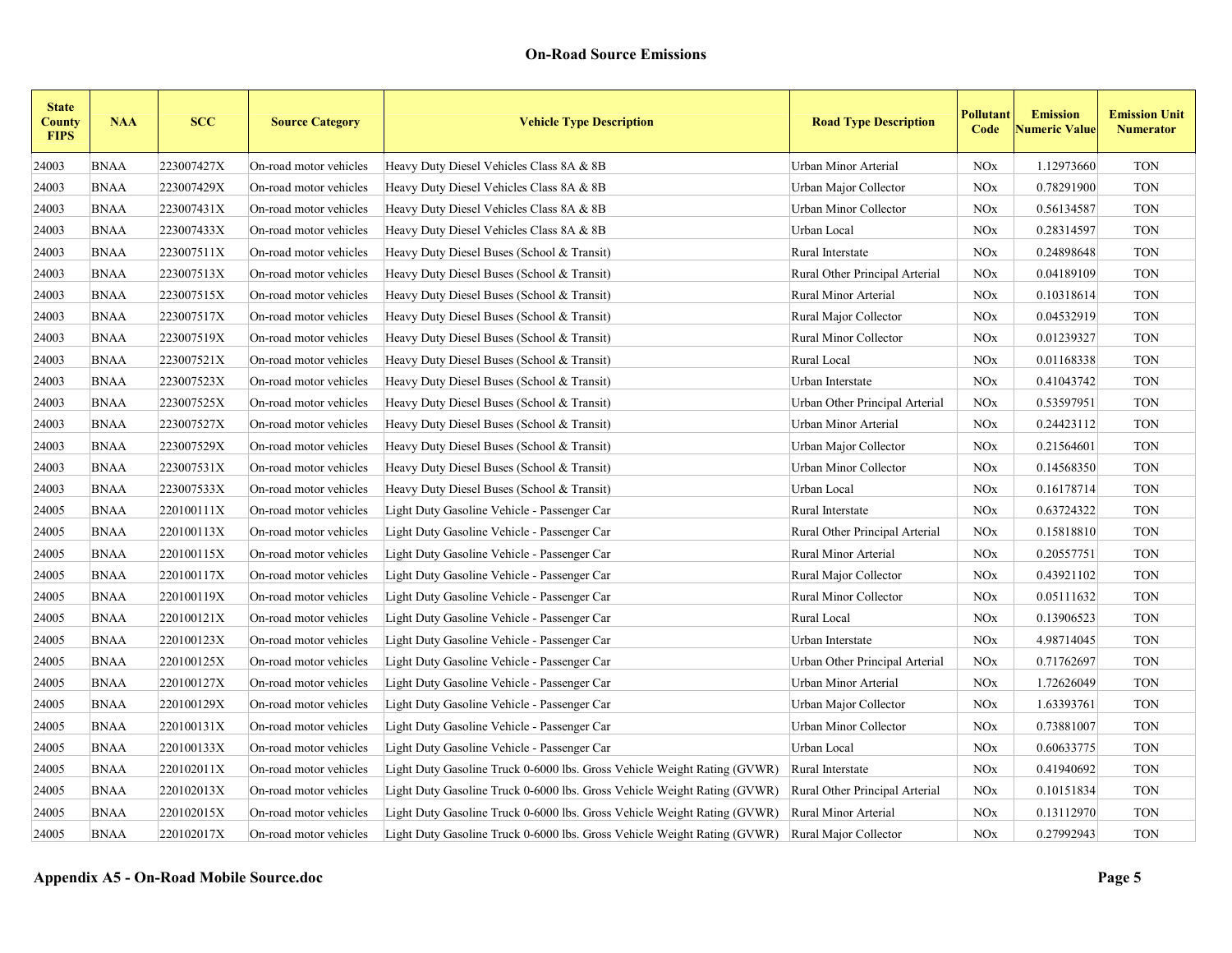| <b>State</b><br><b>County</b><br><b>FIPS</b> | <b>NAA</b>  | <b>SCC</b> | <b>Source Category</b> | <b>Vehicle Type Description</b>                                          | <b>Road Type Description</b>   | Pollutant<br>Code | <b>Emission</b><br><b>Numeric Value</b> | <b>Emission Unit</b><br><b>Numerator</b> |
|----------------------------------------------|-------------|------------|------------------------|--------------------------------------------------------------------------|--------------------------------|-------------------|-----------------------------------------|------------------------------------------|
| 24005                                        | <b>BNAA</b> | 220102019X | On-road motor vehicles | Light Duty Gasoline Truck 0-6000 lbs. Gross Vehicle Weight Rating (GVWR) | Rural Minor Collector          | <b>NOx</b>        | 0.03263720                              | <b>TON</b>                               |
| 24005                                        | <b>BNAA</b> | 220102021X | On-road motor vehicles | Light Duty Gasoline Truck 0-6000 lbs. Gross Vehicle Weight Rating (GVWR) | Rural Local                    | <b>NOx</b>        | 0.08298300                              | <b>TON</b>                               |
| 24005                                        | <b>BNAA</b> | 220102023X | On-road motor vehicles | Light Duty Gasoline Truck 0-6000 lbs. Gross Vehicle Weight Rating (GVWR) | Urban Interstate               | <b>NOx</b>        | 3.24548510                              | <b>TON</b>                               |
| 24005                                        | <b>BNAA</b> | 220102025X | On-road motor vehicles | Light Duty Gasoline Truck 0-6000 lbs. Gross Vehicle Weight Rating (GVWR) | Urban Other Principal Arterial | <b>NOx</b>        | 0.47023884                              | <b>TON</b>                               |
| 24005                                        | <b>BNAA</b> | 220102027X | On-road motor vehicles | Light Duty Gasoline Truck 0-6000 lbs. Gross Vehicle Weight Rating (GVWR) | Urban Minor Arterial           | <b>NOx</b>        | 1.08978227                              | <b>TON</b>                               |
| 24005                                        | <b>BNAA</b> | 220102029X | On-road motor vehicles | Light Duty Gasoline Truck 0-6000 lbs. Gross Vehicle Weight Rating (GVWR) | Urban Major Collector          | <b>NOx</b>        | 1.01484393                              | <b>TON</b>                               |
| 24005                                        | <b>BNAA</b> | 220102031X | On-road motor vehicles | Light Duty Gasoline Truck 0-6000 lbs. Gross Vehicle Weight Rating (GVWR) | Urban Minor Collector          | <b>NOx</b>        | 0.45386072                              | <b>TON</b>                               |
| 24005                                        | <b>BNAA</b> | 220102033X | On-road motor vehicles | Light Duty Gasoline Truck 0-6000 lbs. Gross Vehicle Weight Rating (GVWR) | Urban Local                    | <b>NOx</b>        | 0.36287164                              | <b>TON</b>                               |
| 24005                                        | <b>BNAA</b> | 220104011X | On-road motor vehicles | Light Duty Gasoline Truck 6001-8500 lbs. GWVR                            | Rural Interstate               | <b>NOx</b>        | 0.19521359                              | <b>TON</b>                               |
| 24005                                        | <b>BNAA</b> | 220104013X | On-road motor vehicles | Light Duty Gasoline Truck 6001-8500 lbs. GWVR                            | Rural Other Principal Arterial | <b>NOx</b>        | 0.04841456                              | <b>TON</b>                               |
| 24005                                        | <b>BNAA</b> | 220104015X | On-road motor vehicles | Light Duty Gasoline Truck 6001-8500 lbs. GWVR                            | Rural Minor Arterial           | <b>NOx</b>        | 0.06281844                              | <b>TON</b>                               |
| 24005                                        | <b>BNAA</b> | 220104017X | On-road motor vehicles | Light Duty Gasoline Truck 6001-8500 lbs. GWVR                            | Rural Major Collector          | <b>NOx</b>        | 0.13430325                              | <b>TON</b>                               |
| 24005                                        | <b>BNAA</b> | 220104019X | On-road motor vehicles | Light Duty Gasoline Truck 6001-8500 lbs. GWVR                            | <b>Rural Minor Collector</b>   | <b>NOx</b>        | 0.01564839                              | <b>TON</b>                               |
| 24005                                        | <b>BNAA</b> | 220104021X | On-road motor vehicles | Light Duty Gasoline Truck 6001-8500 lbs. GWVR                            | Rural Local                    | <b>NOx</b>        | 0.04047241                              | <b>TON</b>                               |
| 24005                                        | <b>BNAA</b> | 220104023X | On-road motor vehicles | Light Duty Gasoline Truck 6001-8500 lbs. GWVR                            | Urban Interstate               | <b>NOx</b>        | 1.52209393                              | <b>TON</b>                               |
| 24005                                        | <b>BNAA</b> | 220104025X | On-road motor vehicles | Light Duty Gasoline Truck 6001-8500 lbs. GWVR                            | Urban Other Principal Arterial | <b>NOx</b>        | 0.21988109                              | <b>TON</b>                               |
| 24005                                        | <b>BNAA</b> | 220104027X | On-road motor vehicles | Light Duty Gasoline Truck 6001-8500 lbs. GWVR                            | Urban Minor Arterial           | <b>NOx</b>        | 0.52536537                              | <b>TON</b>                               |
| 24005                                        | <b>BNAA</b> | 220104029X | On-road motor vehicles | Light Duty Gasoline Truck 6001-8500 lbs. GWVR                            | Urban Major Collector          | <b>NOx</b>        | 0.48625871                              | <b>TON</b>                               |
| 24005                                        | <b>BNAA</b> | 220104031X | On-road motor vehicles | Light Duty Gasoline Truck 6001-8500 lbs. GWVR                            | Urban Minor Collector          | <b>NOx</b>        | 0.21552586                              | <b>TON</b>                               |
| 24005                                        | <b>BNAA</b> | 220104033X | On-road motor vehicles | Light Duty Gasoline Truck 6001-8500 lbs. GWVR                            | Urban Local                    | <b>NOx</b>        | 0.17710815                              | <b>TON</b>                               |
| 24005                                        | <b>BNAA</b> | 220107011X | On-road motor vehicles | Heavy Duty Gasoline Truck 8501+ lbs. GVWR                                | Rural Interstate               | <b>NOx</b>        | 0.37480525                              | <b>TON</b>                               |
| 24005                                        | <b>BNAA</b> | 220107013X | On-road motor vehicles | Heavy Duty Gasoline Truck 8501+ lbs. GVWR                                | Rural Other Principal Arterial | <b>NOx</b>        | 0.05486969                              | <b>TON</b>                               |
| 24005                                        | <b>BNAA</b> | 220107015X | On-road motor vehicles | Heavy Duty Gasoline Truck 8501+ lbs. GVWR                                | Rural Minor Arterial           | <b>NOx</b>        | 0.06477063                              | <b>TON</b>                               |
| 24005                                        | <b>BNAA</b> | 220107017X | On-road motor vehicles | Heavy Duty Gasoline Truck 8501+ lbs. GVWR                                | Rural Major Collector          | <b>NOx</b>        | 0.11625292                              | <b>TON</b>                               |
| 24005                                        | <b>BNAA</b> | 220107019X | On-road motor vehicles | Heavy Duty Gasoline Truck 8501+ lbs. GVWR                                | <b>Rural Minor Collector</b>   | <b>NOx</b>        | 0.01328173                              | <b>TON</b>                               |
| 24005                                        | <b>BNAA</b> | 220107021X | On-road motor vehicles | Heavy Duty Gasoline Truck 8501+ lbs. GVWR                                | Rural Local                    | <b>NOx</b>        | 0.01362896                              | <b>TON</b>                               |
| 24005                                        | <b>BNAA</b> | 220107023X | On-road motor vehicles | Heavy Duty Gasoline Truck 8501+ lbs. GVWR                                | Urban Interstate               | <b>NOx</b>        | 1.99920457                              | <b>TON</b>                               |
| 24005                                        | <b>BNAA</b> | 220107025X | On-road motor vehicles | Heavy Duty Gasoline Truck 8501+ lbs. GVWR                                | Urban Other Principal Arterial | NOx               | 0.20160809                              | <b>TON</b>                               |
| 24005                                        | <b>BNAA</b> | 220107027X | On-road motor vehicles | Heavy Duty Gasoline Truck 8501+ lbs. GVWR                                | Urban Minor Arterial           | <b>NOx</b>        | 0.34731033                              | <b>TON</b>                               |
| 24005                                        | <b>BNAA</b> | 220107029X | On-road motor vehicles | Heavy Duty Gasoline Truck 8501+ lbs. GVWR                                | Urban Major Collector          | <b>NOx</b>        | 0.22947229                              | <b>TON</b>                               |
| 24005                                        | <b>BNAA</b> | 220107031X | On-road motor vehicles | Heavy Duty Gasoline Truck 8501+ lbs. GVWR                                | Urban Minor Collector          | <b>NOx</b>        | 0.10585263                              | <b>TON</b>                               |
| 24005                                        | <b>BNAA</b> | 220107033X | On-road motor vehicles | Heavy Duty Gasoline Truck 8501+ lbs. GVWR                                | Urban Local                    | <b>NOx</b>        | 0.06827598                              | <b>TON</b>                               |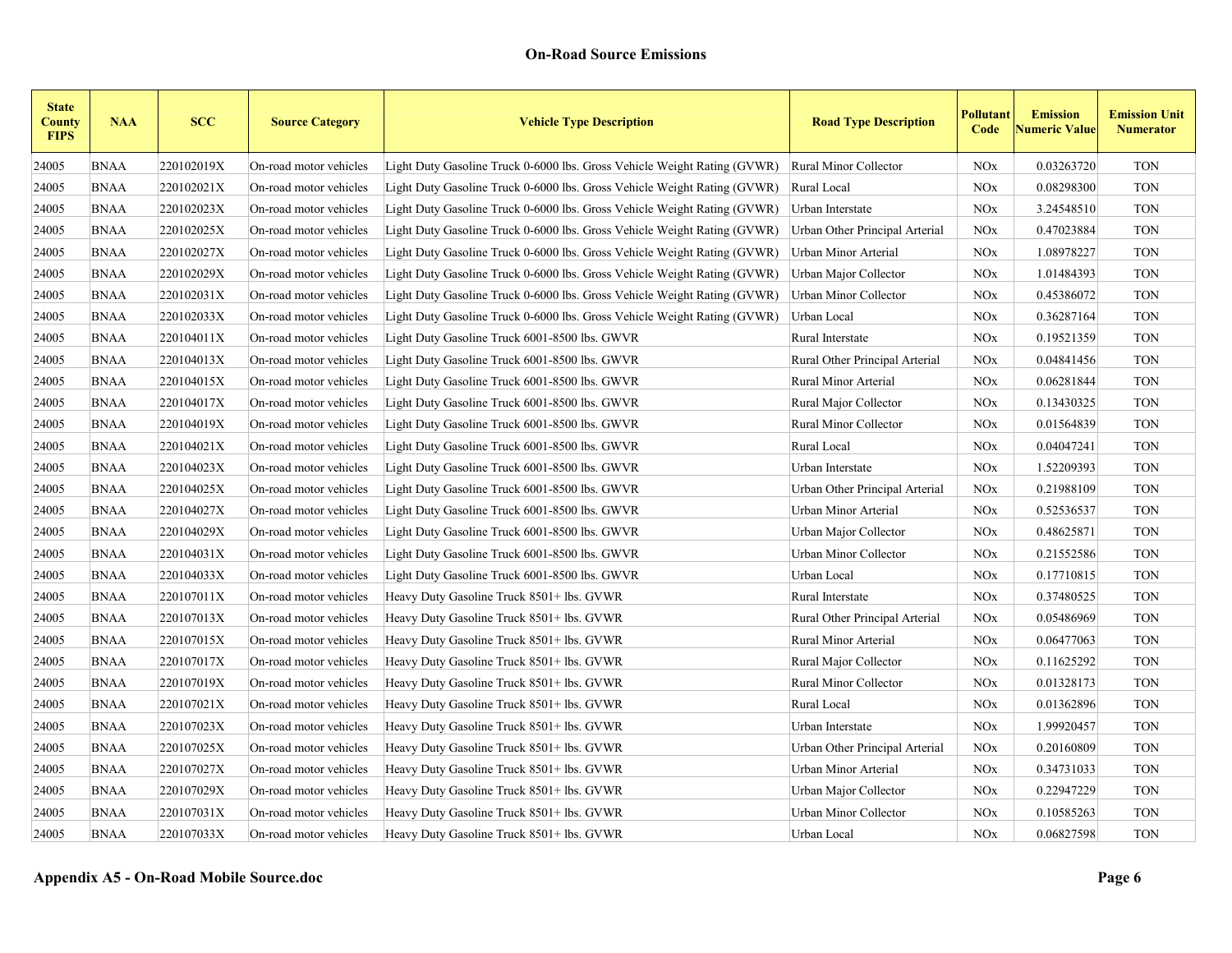| <b>State</b><br><b>County</b><br><b>FIPS</b> | <b>NAA</b>  | <b>SCC</b> | <b>Source Category</b> | <b>Vehicle Type Description</b>           | <b>Road Type Description</b>   | Pollutant<br>Code     | <b>Emission</b><br><b>Numeric Value</b> | <b>Emission Unit</b><br><b>Numerator</b> |
|----------------------------------------------|-------------|------------|------------------------|-------------------------------------------|--------------------------------|-----------------------|-----------------------------------------|------------------------------------------|
| 24005                                        | <b>BNAA</b> | 220108011X | On-road motor vehicles | Motor Cycle                               | Rural Interstate               | <b>NOx</b>            | 0.00437838                              | <b>TON</b>                               |
| 24005                                        | <b>BNAA</b> | 220108013X | On-road motor vehicles | Motor Cycle                               | Rural Other Principal Arterial | <b>NOx</b>            | 0.00078595                              | <b>TON</b>                               |
| 24005                                        | <b>BNAA</b> | 220108015X | On-road motor vehicles | Motor Cycle                               | Rural Minor Arterial           | <b>NOx</b>            | 0.00464954                              | <b>TON</b>                               |
| 24005                                        | BNAA        | 220108017X | On-road motor vehicles | Motor Cycle                               | Rural Major Collector          | <b>NOx</b>            | 0.00362880                              | <b>TON</b>                               |
| 24005                                        | <b>BNAA</b> | 220108019X | On-road motor vehicles | Motor Cycle                               | Rural Minor Collector          | <b>NOx</b>            | 0.00090720                              | <b>TON</b>                               |
| 24005                                        | BNAA        | 220108021X | On-road motor vehicles | Motor Cycle                               | Rural Local                    | <b>NOx</b>            | 0.00406752                              | <b>TON</b>                               |
| 24005                                        | <b>BNAA</b> | 220108023X | On-road motor vehicles | Motor Cycle                               | Urban Interstate               | <b>NOx</b>            | 0.03081618                              | <b>TON</b>                               |
| 24005                                        | <b>BNAA</b> | 220108025X | On-road motor vehicles | Motor Cycle                               | Urban Other Principal Arterial | <b>NOx</b>            | 0.00483804                              | <b>TON</b>                               |
| 24005                                        | <b>BNAA</b> | 220108027X | On-road motor vehicles | Motor Cycle                               | Urban Minor Arterial           | <b>NOx</b>            | 0.00704817                              | <b>TON</b>                               |
| 24005                                        | <b>BNAA</b> | 220108029X | On-road motor vehicles | Motor Cycle                               | Urban Major Collector          | <b>NOx</b>            | 0.00994504                              | <b>TON</b>                               |
| 24005                                        | <b>BNAA</b> | 220108031X | On-road motor vehicles | Motor Cycle                               | Urban Minor Collector          | <b>NOx</b>            | 0.00485457                              | <b>TON</b>                               |
| 24005                                        | <b>BNAA</b> | 220108033X | On-road motor vehicles | Motor Cycle                               | Urban Local                    | <b>NOx</b>            | 0.00648379                              | <b>TON</b>                               |
| 24005                                        | <b>BNAA</b> | 223000111X | On-road motor vehicles | Light Duty Diesel Vehicle - Passenger Car | Rural Interstate               | <b>NOx</b>            | 0.00385147                              | <b>TON</b>                               |
| 24005                                        | <b>BNAA</b> | 223000113X | On-road motor vehicles | Light Duty Diesel Vehicle - Passenger Car | Rural Other Principal Arterial | <b>NOx</b>            | 0.00063493                              | <b>TON</b>                               |
| 24005                                        | <b>BNAA</b> | 223000115X | On-road motor vehicles | Light Duty Diesel Vehicle - Passenger Car | Rural Minor Arterial           | <b>NOx</b>            | 0.00077382                              | <b>TON</b>                               |
| 24005                                        | <b>BNAA</b> | 223000117X | On-road motor vehicles | Light Duty Diesel Vehicle - Passenger Car | Rural Major Collector          | <b>NOx</b>            | 0.00162811                              | <b>TON</b>                               |
| 24005                                        | <b>BNAA</b> | 223000119X | On-road motor vehicles | Light Duty Diesel Vehicle - Passenger Car | Rural Minor Collector          | <b>NOx</b>            | 0.00018850                              | <b>TON</b>                               |
| 24005                                        | <b>BNAA</b> | 223000121X | On-road motor vehicles | Light Duty Diesel Vehicle - Passenger Car | Rural Local                    | <b>NOx</b>            | 0.00064706                              | <b>TON</b>                               |
| 24005                                        | <b>BNAA</b> | 223000123X | On-road motor vehicles | Light Duty Diesel Vehicle - Passenger Car | Urban Interstate               | <b>NOx</b>            | 0.02574445                              | <b>TON</b>                               |
| 24005                                        | <b>BNAA</b> | 223000125X | On-road motor vehicles | Light Duty Diesel Vehicle - Passenger Car | Urban Other Principal Arterial | <b>NOx</b>            | 0.00391761                              | <b>TON</b>                               |
| 24005                                        | <b>BNAA</b> | 223000127X | On-road motor vehicles | Light Duty Diesel Vehicle - Passenger Car | Urban Minor Arterial           | <b>NOx</b>            | 0.00617514                              | <b>TON</b>                               |
| 24005                                        | <b>BNAA</b> | 223000129X | On-road motor vehicles | Light Duty Diesel Vehicle - Passenger Car | Urban Major Collector          | <b>NOx</b>            | 0.00566257                              | <b>TON</b>                               |
| 24005                                        | <b>BNAA</b> | 223000131X | On-road motor vehicles | Light Duty Diesel Vehicle - Passenger Car | Urban Minor Collector          | <b>NOx</b>            | 0.00256397                              | <b>TON</b>                               |
| 24005                                        | <b>BNAA</b> | 223000133X | On-road motor vehicles | Light Duty Diesel Vehicle - Passenger Car | Urban Local                    | <b>NOx</b>            | 0.00284176                              | <b>TON</b>                               |
| 24005                                        | <b>BNAA</b> | 223006011X | On-road motor vehicles | Light Duty Diesel Truck 0-8500 lbs. GWVR  | Rural Interstate               | <b>NOx</b>            | 0.01209124                              | <b>TON</b>                               |
| 24005                                        | <b>BNAA</b> | 223006013X | On-road motor vehicles | Light Duty Diesel Truck 0-8500 lbs. GWVR  | Rural Other Principal Arterial | <b>NOx</b>            | 0.00197975                              | <b>TON</b>                               |
| 24005                                        | <b>BNAA</b> | 223006015X | On-road motor vehicles | Light Duty Diesel Truck 0-8500 lbs. GWVR  | Rural Minor Arterial           | <b>NOx</b>            | 0.00241406                              | <b>TON</b>                               |
| 24005                                        | <b>BNAA</b> | 223006017X | On-road motor vehicles | Light Duty Diesel Truck 0-8500 lbs. GWVR  | Rural Major Collector          | NO <sub>x</sub>       | 0.00507173                              | <b>TON</b>                               |
| 24005                                        | <b>BNAA</b> | 223006019X | On-road motor vehicles | Light Duty Diesel Truck 0-8500 lbs. GWVR  | Rural Minor Collector          | <b>NOx</b>            | 0.00058753                              | <b>TON</b>                               |
| 24005                                        | <b>BNAA</b> | 223006021X | On-road motor vehicles | Light Duty Diesel Truck 0-8500 lbs. GWVR  | Rural Local                    | <b>NOx</b>            | 0.00202384                              | <b>TON</b>                               |
| 24005                                        | BNAA        | 223006023X | On-road motor vehicles | Light Duty Diesel Truck 0-8500 lbs. GWVR  | Urban Interstate               | <b>NOx</b>            | 0.08064721                              | <b>TON</b>                               |
| 24005                                        | <b>BNAA</b> | 223006025X | On-road motor vehicles | Light Duty Diesel Truck 0-8500 lbs. GWVR  | Urban Other Principal Arterial | <b>NO<sub>x</sub></b> | 0.01228525                              | <b>TON</b>                               |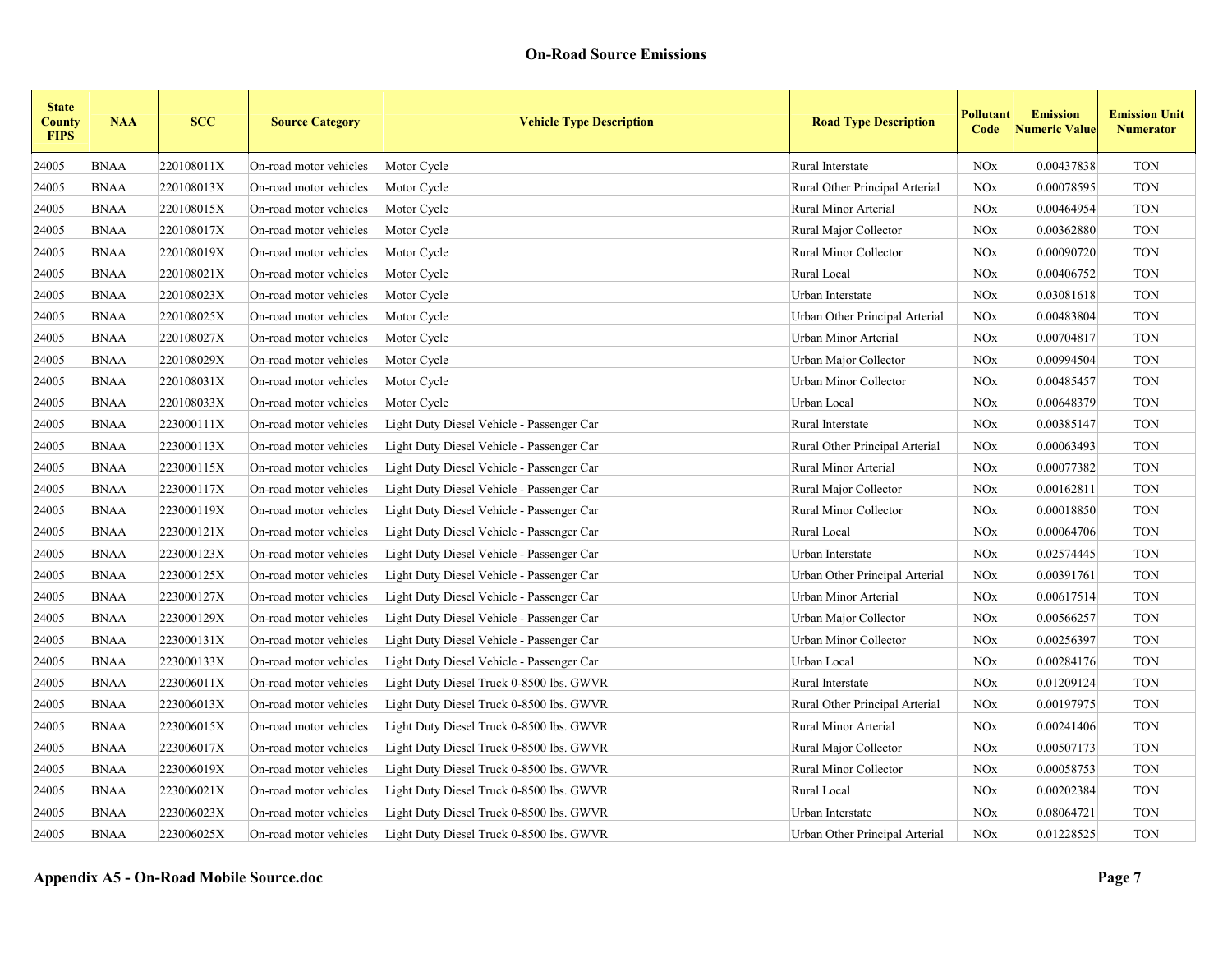| <b>State</b><br><b>County</b><br><b>FIPS</b> | <b>NAA</b>  | <b>SCC</b> | <b>Source Category</b> | <b>Vehicle Type Description</b>            | <b>Road Type Description</b>   | Pollutant<br>Code     | <b>Emission</b><br><b>Numeric Value</b> | <b>Emission Unit</b><br><b>Numerator</b> |
|----------------------------------------------|-------------|------------|------------------------|--------------------------------------------|--------------------------------|-----------------------|-----------------------------------------|------------------------------------------|
| 24005                                        | <b>BNAA</b> | 223006027X | On-road motor vehicles | Light Duty Diesel Truck 0-8500 lbs. GWVR   | Urban Minor Arterial           | <b>NOx</b>            | 0.01922429                              | <b>TON</b>                               |
| 24005                                        | <b>BNAA</b> | 223006029X | On-road motor vehicles | Light Duty Diesel Truck 0-8500 lbs. GWVR   | Urban Major Collector          | <b>NOx</b>            | 0.01764247                              | <b>TON</b>                               |
| 24005                                        | <b>BNAA</b> | 223006031X | On-road motor vehicles | Light Duty Diesel Truck 0-8500 lbs. GWVR   | Urban Minor Collector          | <b>NOx</b>            | 0.00800608                              | <b>TON</b>                               |
| 24005                                        | <b>BNAA</b> | 223006033X | On-road motor vehicles | Light Duty Diesel Truck 0-8500 lbs. GWVR   | Urban Local                    | <b>NO<sub>x</sub></b> | 0.00888572                              | <b>TON</b>                               |
| 24005                                        | <b>BNAA</b> | 223007111X | On-road motor vehicles | Heavy Duty Diesel Vehicles Class 2B        | Rural Interstate               | <b>NO<sub>x</sub></b> | 0.12023777                              | <b>TON</b>                               |
| 24005                                        | <b>BNAA</b> | 223007113X | On-road motor vehicles | Heavy Duty Diesel Vehicles Class 2B        | Rural Other Principal Arterial | <b>NO<sub>x</sub></b> | 0.01202620                              | <b>TON</b>                               |
| 24005                                        | <b>BNAA</b> | 223007115X | On-road motor vehicles | Heavy Duty Diesel Vehicles Class 2B        | Rural Minor Arterial           | <b>NO<sub>x</sub></b> | 0.01271294                              | <b>TON</b>                               |
| 24005                                        | <b>BNAA</b> | 223007117X | On-road motor vehicles | Heavy Duty Diesel Vehicles Class 2B        | Rural Major Collector          | <b>NO<sub>x</sub></b> | 0.02376691                              | <b>TON</b>                               |
| 24005                                        | <b>BNAA</b> | 223007119X | On-road motor vehicles | Heavy Duty Diesel Vehicles Class 2B        | Rural Minor Collector          | <b>NOx</b>            | 0.00271940                              | <b>TON</b>                               |
| 24005                                        | <b>BNAA</b> | 223007121X | On-road motor vehicles | Heavy Duty Diesel Vehicles Class 2B        | Rural Local                    | <b>NOx</b>            | 0.00434972                              | <b>TON</b>                               |
| 24005                                        | <b>BNAA</b> | 223007123X | On-road motor vehicles | Heavy Duty Diesel Vehicles Class 2B        | Urban Interstate               | <b>NOx</b>            | 0.56091376                              | <b>TON</b>                               |
| 24005                                        | <b>BNAA</b> | 223007125X | On-road motor vehicles | Heavy Duty Diesel Vehicles Class 2B        | Urban Other Principal Arterial | <b>NOx</b>            | 0.05845771                              | <b>TON</b>                               |
| 24005                                        | <b>BNAA</b> | 223007127X | On-road motor vehicles | Heavy Duty Diesel Vehicles Class 2B        | Urban Minor Arterial           | <b>NOx</b>            | 0.06927137                              | <b>TON</b>                               |
| 24005                                        | <b>BNAA</b> | 223007129X | On-road motor vehicles | Heavy Duty Diesel Vehicles Class 2B        | Urban Major Collector          | <b>NOx</b>            | 0.05048139                              | <b>TON</b>                               |
| 24005                                        | <b>BNAA</b> | 223007131X | On-road motor vehicles | Heavy Duty Diesel Vehicles Class 2B        | Urban Minor Collector          | <b>NOx</b>            | 0.02746185                              | <b>TON</b>                               |
| 24005                                        | <b>BNAA</b> | 223007133X | On-road motor vehicles | Heavy Duty Diesel Vehicles Class 2B        | Urban Local                    | <b>NOx</b>            | 0.02044013                              | <b>TON</b>                               |
| 24005                                        | <b>BNAA</b> | 223007211X | On-road motor vehicles | Heavy Duty Diesel Vehicles Class 3, 4, & 5 | Rural Interstate               | <b>NOx</b>            | 0.10531029                              | <b>TON</b>                               |
| 24005                                        | <b>BNAA</b> | 223007213X | On-road motor vehicles | Heavy Duty Diesel Vehicles Class 3, 4, & 5 | Rural Other Principal Arterial | <b>NOx</b>            | 0.01053478                              | <b>TON</b>                               |
| 24005                                        | <b>BNAA</b> | 223007215X | On-road motor vehicles | Heavy Duty Diesel Vehicles Class 3, 4, & 5 | Rural Minor Arterial           | <b>NOx</b>            | 0.01113774                              | <b>TON</b>                               |
| 24005                                        | <b>BNAA</b> | 223007217X | On-road motor vehicles | Heavy Duty Diesel Vehicles Class 3, 4, & 5 | Rural Major Collector          | <b>NOx</b>            | 0.02082264                              | <b>TON</b>                               |
| 24005                                        | <b>BNAA</b> | 223007219X | On-road motor vehicles | Heavy Duty Diesel Vehicles Class 3, 4, & 5 | Rural Minor Collector          | <b>NOx</b>            | 0.00238099                              | <b>TON</b>                               |
| 24005                                        | <b>BNAA</b> | 223007221X | On-road motor vehicles | Heavy Duty Diesel Vehicles Class 3, 4, & 5 | Rural Local                    | <b>NOx</b>            | 0.00381289                              | <b>TON</b>                               |
| 24005                                        | <b>BNAA</b> | 223007223X | On-road motor vehicles | Heavy Duty Diesel Vehicles Class 3, 4, & 5 | Urban Interstate               | <b>NOx</b>            | 0.49125328                              | <b>TON</b>                               |
| 24005                                        | <b>BNAA</b> | 223007225X | On-road motor vehicles | Heavy Duty Diesel Vehicles Class 3, 4, & 5 | Urban Other Principal Arterial | <b>NOx</b>            | 0.05121994                              | <b>TON</b>                               |
| 24005                                        | <b>BNAA</b> | 223007227X | On-road motor vehicles | Heavy Duty Diesel Vehicles Class 3, 4, & 5 | Urban Minor Arterial           | <b>NOx</b>            | 0.06067225                              | <b>TON</b>                               |
| 24005                                        | <b>BNAA</b> | 223007229X | On-road motor vehicles | Heavy Duty Diesel Vehicles Class 3, 4, & 5 | Urban Major Collector          | <b>NOx</b>            | 0.04421145                              | <b>TON</b>                               |
| 24005                                        | <b>BNAA</b> | 223007231X | On-road motor vehicles | Heavy Duty Diesel Vehicles Class 3, 4, & 5 | Urban Minor Collector          | <b>NOx</b>            | 0.02405681                              | <b>TON</b>                               |
| 24005                                        | <b>BNAA</b> | 223007233X | On-road motor vehicles | Heavy Duty Diesel Vehicles Class 3, 4, & 5 | Urban Local                    | <b>NOx</b>            | 0.01791364                              | <b>TON</b>                               |
| 24005                                        | <b>BNAA</b> | 223007311X | On-road motor vehicles | Heavy Duty Diesel Vehicles Class 6 & 7     | Rural Interstate               | <b>NOx</b>            | 0.46207844                              | <b>TON</b>                               |
| 24005                                        | <b>BNAA</b> | 223007313X | On-road motor vehicles | Heavy Duty Diesel Vehicles Class 6 & 7     | Rural Other Principal Arterial | <b>NOx</b>            | 0.04461600                              | <b>TON</b>                               |
| 24005                                        | <b>BNAA</b> | 223007315X | On-road motor vehicles | Heavy Duty Diesel Vehicles Class 6 & 7     | Rural Minor Arterial           | <b>NOx</b>            | 0.04722847                              | <b>TON</b>                               |
| 24005                                        | <b>BNAA</b> | 223007317X | On-road motor vehicles | Heavy Duty Diesel Vehicles Class 6 & 7     | Rural Major Collector          | <b>NOx</b>            | 0.08833251                              | <b>TON</b>                               |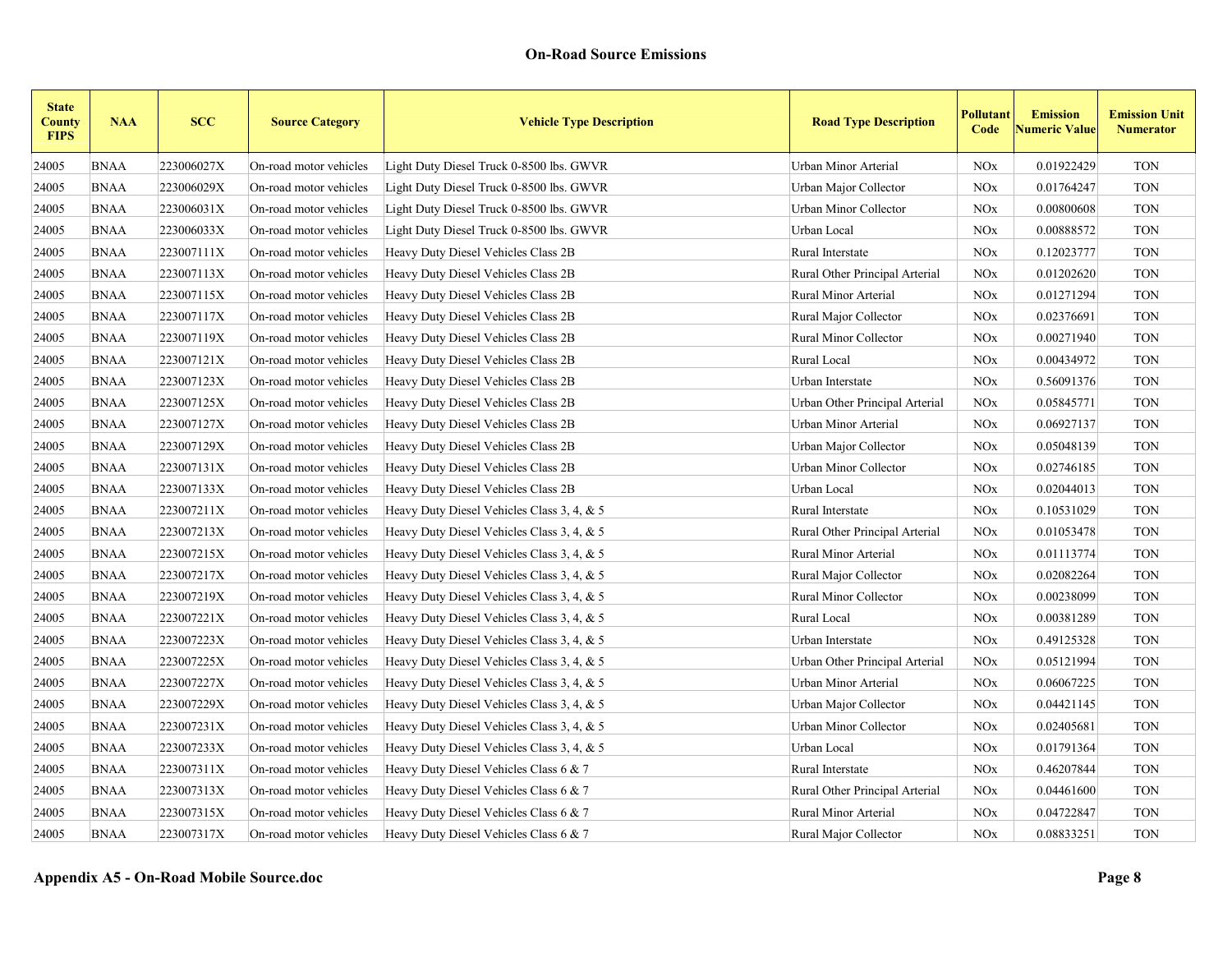| <b>State</b><br><b>County</b><br><b>FIPS</b> | <b>NAA</b>  | <b>SCC</b> | <b>Source Category</b> | <b>Vehicle Type Description</b>            | <b>Road Type Description</b>   | Pollutant<br>Code | <b>Emission</b><br><b>Numeric Value</b> | <b>Emission Unit</b><br><b>Numerator</b> |
|----------------------------------------------|-------------|------------|------------------------|--------------------------------------------|--------------------------------|-------------------|-----------------------------------------|------------------------------------------|
| 24005                                        | <b>BNAA</b> | 223007319X | On-road motor vehicles | Heavy Duty Diesel Vehicles Class 6 $& 7$   | <b>Rural Minor Collector</b>   | <b>NOx</b>        | 0.01010929                              | <b>TON</b>                               |
| 24005                                        | <b>BNAA</b> | 223007321X | On-road motor vehicles | Heavy Duty Diesel Vehicles Class 6 & 7     | Rural Local                    | <b>NOx</b>        | 0.01581043                              | <b>TON</b>                               |
| 24005                                        | <b>BNAA</b> | 223007323X | On-road motor vehicles | Heavy Duty Diesel Vehicles Class $6 & 7$   | Urban Interstate               | <b>NOx</b>        | 2.17710969                              | <b>TON</b>                               |
| 24005                                        | <b>BNAA</b> | 223007325X | On-road motor vehicles | Heavy Duty Diesel Vehicles Class 6 & 7     | Urban Other Principal Arterial | <b>NOx</b>        | 0.22610363                              | <b>TON</b>                               |
| 24005                                        | <b>BNAA</b> | 223007327X | On-road motor vehicles | Heavy Duty Diesel Vehicles Class 6 & 7     | Urban Minor Arterial           | <b>NOx</b>        | 0.25766166                              | <b>TON</b>                               |
| 24005                                        | <b>BNAA</b> | 223007329X | On-road motor vehicles | Heavy Duty Diesel Vehicles Class 6 $& 7$   | Urban Major Collector          | <b>NOx</b>        | 0.18761758                              | <b>TON</b>                               |
| 24005                                        | <b>BNAA</b> | 223007331X | On-road motor vehicles | Heavy Duty Diesel Vehicles Class 6 $& 7$   | Urban Minor Collector          | <b>NOx</b>        | 0.10187990                              | <b>TON</b>                               |
| 24005                                        | <b>BNAA</b> | 223007333X | On-road motor vehicles | Heavy Duty Diesel Vehicles Class 6 & 7     | Urban Local                    | <b>NOx</b>        | 0.07425711                              | <b>TON</b>                               |
| 24005                                        | <b>BNAA</b> | 223007411X | On-road motor vehicles | Heavy Duty Diesel Vehicles Class 8A & 8B   | Rural Interstate               | <b>NOx</b>        | 2.92432708                              | <b>TON</b>                               |
| 24005                                        | <b>BNAA</b> | 223007413X | On-road motor vehicles | Heavy Duty Diesel Vehicles Class 8A & 8B   | Rural Other Principal Arterial | <b>NOx</b>        | 0.27053003                              | <b>TON</b>                               |
| 24005                                        | <b>BNAA</b> | 223007415X | On-road motor vehicles | Heavy Duty Diesel Vehicles Class 8A & 8B   | Rural Minor Arterial           | <b>NOx</b>        | 0.29114323                              | <b>TON</b>                               |
| 24005                                        | <b>BNAA</b> | 223007417X | On-road motor vehicles | Heavy Duty Diesel Vehicles Class 8A & 8B   | Rural Major Collector          | <b>NOx</b>        | 0.54729693                              | <b>TON</b>                               |
| 24005                                        | <b>BNAA</b> | 223007419X | On-road motor vehicles | Heavy Duty Diesel Vehicles Class 8A & 8B   | Rural Minor Collector          | <b>NOx</b>        | 0.06270380                              | <b>TON</b>                               |
| 24005                                        | <b>BNAA</b> | 223007421X | On-road motor vehicles | Heavy Duty Diesel Vehicles Class 8A & 8B   | Rural Local                    | <b>NOx</b>        | 0.07599436                              | <b>TON</b>                               |
| 24005                                        | <b>BNAA</b> | 223007423X | On-road motor vehicles | Heavy Duty Diesel Vehicles Class 8A & 8B   | Urban Interstate               | <b>NOx</b>        | 14.40812676                             | <b>TON</b>                               |
| 24005                                        | <b>BNAA</b> | 223007425X | On-road motor vehicles | Heavy Duty Diesel Vehicles Class 8A & 8B   | Urban Other Principal Arterial | <b>NOx</b>        | 1.47437824                              | <b>TON</b>                               |
| 24005                                        | <b>BNAA</b> | 223007427X | On-road motor vehicles | Heavy Duty Diesel Vehicles Class 8A & 8B   | Urban Minor Arterial           | <b>NOx</b>        | 1.61049368                              | <b>TON</b>                               |
| 24005                                        | <b>BNAA</b> | 223007429X | On-road motor vehicles | Heavy Duty Diesel Vehicles Class 8A & 8B   | Urban Major Collector          | <b>NOx</b>        | 1.16122078                              | <b>TON</b>                               |
| 24005                                        | <b>BNAA</b> | 223007431X | On-road motor vehicles | Heavy Duty Diesel Vehicles Class 8A & 8B   | Urban Minor Collector          | <b>NOx</b>        | 0.61629161                              | <b>TON</b>                               |
| 24005                                        | <b>BNAA</b> | 223007433X | On-road motor vehicles | Heavy Duty Diesel Vehicles Class 8A & 8B   | Urban Local                    | <b>NOx</b>        | 0.35564820                              | <b>TON</b>                               |
| 24005                                        | <b>BNAA</b> | 223007511X | On-road motor vehicles | Heavy Duty Diesel Buses (School & Transit) | Rural Interstate               | <b>NOx</b>        | 0.27572081                              | <b>TON</b>                               |
| 24005                                        | <b>BNAA</b> | 223007513X | On-road motor vehicles | Heavy Duty Diesel Buses (School & Transit) | Rural Other Principal Arterial | <b>NOx</b>        | 0.02607955                              | <b>TON</b>                               |
| 24005                                        | <b>BNAA</b> | 223007515X | On-road motor vehicles | Heavy Duty Diesel Buses (School & Transit) | Rural Minor Arterial           | <b>NOx</b>        | 0.08234146                              | <b>TON</b>                               |
| 24005                                        | <b>BNAA</b> | 223007517X | On-road motor vehicles | Heavy Duty Diesel Buses (School & Transit) | Rural Major Collector          | <b>NOx</b>        | 0.06860447                              | <b>TON</b>                               |
| 24005                                        | <b>BNAA</b> | 223007519X | On-road motor vehicles | Heavy Duty Diesel Buses (School & Transit) | Rural Minor Collector          | <b>NOx</b>        | 0.00610900                              | <b>TON</b>                               |
| 24005                                        | <b>BNAA</b> | 223007521X | On-road motor vehicles | Heavy Duty Diesel Buses (School & Transit) | Rural Local                    | <b>NO</b> x       | 0.02247279                              | <b>TON</b>                               |
| 24005                                        | <b>BNAA</b> | 223007523X | On-road motor vehicles | Heavy Duty Diesel Buses (School & Transit) | Urban Interstate               | <b>NO</b> x       | 1.57519000                              | <b>TON</b>                               |
| 24005                                        | <b>BNAA</b> | 223007525X | On-road motor vehicles | Heavy Duty Diesel Buses (School & Transit) | Urban Other Principal Arterial | <b>NOx</b>        | 0.16279576                              | <b>TON</b>                               |
| 24005                                        | <b>BNAA</b> | 223007527X | On-road motor vehicles | Heavy Duty Diesel Buses (School & Transit) | Urban Minor Arterial           | <b>NOx</b>        | 0.34672500                              | <b>TON</b>                               |
| 24005                                        | <b>BNAA</b> | 223007529X | On-road motor vehicles | Heavy Duty Diesel Buses (School & Transit) | Urban Major Collector          | <b>NOx</b>        | 0.31780149                              | <b>TON</b>                               |
| 24005                                        | <b>BNAA</b> | 223007531X | On-road motor vehicles | Heavy Duty Diesel Buses (School & Transit) | <b>Urban Minor Collector</b>   | <b>NOx</b>        | 0.15836778                              | <b>TON</b>                               |
| 24005                                        | <b>BNAA</b> | 223007533X | On-road motor vehicles | Heavy Duty Diesel Buses (School & Transit) | Urban Local                    | <b>NOx</b>        | 0.19358658                              | <b>TON</b>                               |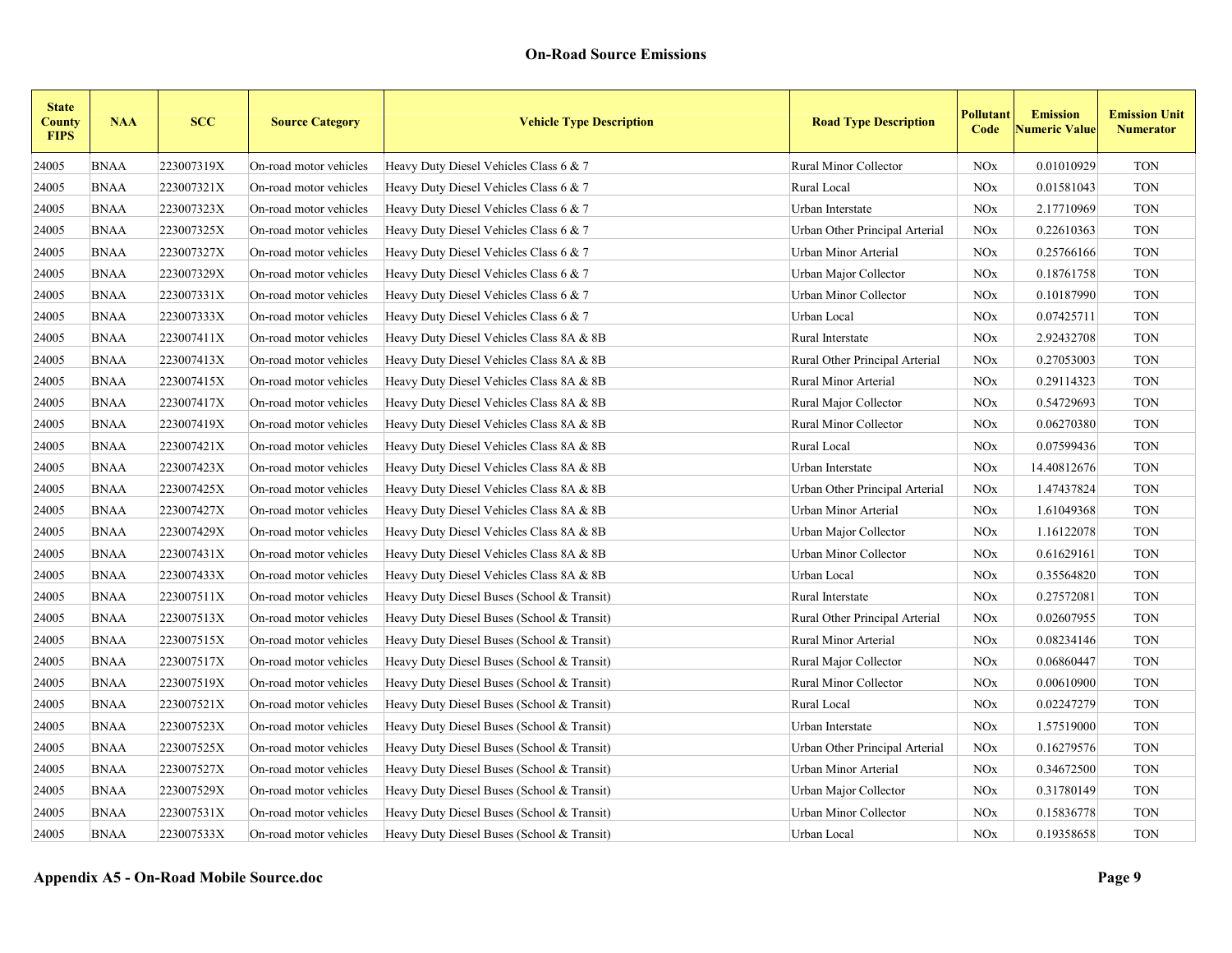| <b>State</b><br><b>County</b><br><b>FIPS</b> | <b>NAA</b>  | <b>SCC</b> | <b>Source Category</b> | <b>Vehicle Type Description</b>                                          | <b>Road Type Description</b>   | Pollutant<br>Code | <b>Emission</b><br><b>Numeric Value</b> | <b>Emission Unit</b><br><b>Numerator</b> |
|----------------------------------------------|-------------|------------|------------------------|--------------------------------------------------------------------------|--------------------------------|-------------------|-----------------------------------------|------------------------------------------|
| 24013                                        | <b>BNAA</b> | 220100111X | On-road motor vehicles | Light Duty Gasoline Vehicle - Passenger Car                              | Rural Interstate               | <b>NOx</b>        | 0.05199817                              | <b>TON</b>                               |
| 24013                                        | <b>BNAA</b> | 220100113X | On-road motor vehicles | Light Duty Gasoline Vehicle - Passenger Car                              | Rural Other Principal Arterial | <b>NOx</b>        | 0.33706105                              | <b>TON</b>                               |
| 24013                                        | <b>BNAA</b> | 220100115X | On-road motor vehicles | Light Duty Gasoline Vehicle - Passenger Car                              | Rural Minor Arterial           | <b>NOx</b>        | 0.55669853                              | <b>TON</b>                               |
| 24013                                        | <b>BNAA</b> | 220100117X | On-road motor vehicles | Light Duty Gasoline Vehicle - Passenger Car                              | Rural Major Collector          | <b>NOx</b>        | 0.22515564                              | <b>TON</b>                               |
| 24013                                        | <b>BNAA</b> | 220100119X | On-road motor vehicles | Light Duty Gasoline Vehicle - Passenger Car                              | Rural Minor Collector          | <b>NOx</b>        | 0.08190715                              | <b>TON</b>                               |
| 24013                                        | <b>BNAA</b> | 220100121X | On-road motor vehicles | Light Duty Gasoline Vehicle - Passenger Car                              | Rural Local                    | <b>NOx</b>        | 0.19439458                              | <b>TON</b>                               |
| 24013                                        | <b>BNAA</b> | 220100127X | On-road motor vehicles | Light Duty Gasoline Vehicle - Passenger Car                              | Urban Minor Arterial           | <b>NOx</b>        | 0.29792574                              | <b>TON</b>                               |
| 24013                                        | <b>BNAA</b> | 220100129X | On-road motor vehicles | Light Duty Gasoline Vehicle - Passenger Car                              | Urban Major Collector          | <b>NOx</b>        | 0.04839913                              | <b>TON</b>                               |
| 24013                                        | <b>BNAA</b> | 220100131X | On-road motor vehicles | Light Duty Gasoline Vehicle - Passenger Car                              | Urban Minor Collector          | <b>NOx</b>        | 0.06243594                              | <b>TON</b>                               |
| 24013                                        | <b>BNAA</b> | 220100133X | On-road motor vehicles | Light Duty Gasoline Vehicle - Passenger Car                              | Urban Local                    | <b>NOx</b>        | 0.01865880                              | <b>TON</b>                               |
| 24013                                        | <b>BNAA</b> | 220102011X | On-road motor vehicles | Light Duty Gasoline Truck 0-6000 lbs. Gross Vehicle Weight Rating (GVWR) | Rural Interstate               | <b>NOx</b>        | 0.03422452                              | <b>TON</b>                               |
| 24013                                        | <b>BNAA</b> | 220102013X | On-road motor vehicles | Light Duty Gasoline Truck 0-6000 lbs. Gross Vehicle Weight Rating (GVWR) | Rural Other Principal Arterial | <b>NOx</b>        | 0.21633496                              | <b>TON</b>                               |
| 24013                                        | <b>BNAA</b> | 220102015X | On-road motor vehicles | Light Duty Gasoline Truck 0-6000 lbs. Gross Vehicle Weight Rating (GVWR) | Rural Minor Arterial           | <b>NOx</b>        | 0.35873688                              | <b>TON</b>                               |
| 24013                                        | <b>BNAA</b> | 220102017X | On-road motor vehicles | Light Duty Gasoline Truck 0-6000 lbs. Gross Vehicle Weight Rating (GVWR) | Rural Major Collector          | <b>NOx</b>        | 0.14395728                              | <b>TON</b>                               |
| 24013                                        | <b>BNAA</b> | 220102019X | On-road motor vehicles | Light Duty Gasoline Truck 0-6000 lbs. Gross Vehicle Weight Rating (GVWR) | Rural Minor Collector          | <b>NOx</b>        | 0.05234099                              | <b>TON</b>                               |
| 24013                                        | <b>BNAA</b> | 220102021X | On-road motor vehicles | Light Duty Gasoline Truck 0-6000 lbs. Gross Vehicle Weight Rating (GVWR) | Rural Local                    | <b>NOx</b>        | 0.11600160                              | <b>TON</b>                               |
| 24013                                        | <b>BNAA</b> | 220102027X | On-road motor vehicles | Light Duty Gasoline Truck 0-6000 lbs. Gross Vehicle Weight Rating (GVWR) | Urban Minor Arterial           | <b>NOx</b>        | 0.19132134                              | <b>TON</b>                               |
| 24013                                        | <b>BNAA</b> | 220102029X | On-road motor vehicles | Light Duty Gasoline Truck 0-6000 lbs. Gross Vehicle Weight Rating (GVWR) | Urban Major Collector          | <b>NOx</b>        | 0.03041935                              | <b>TON</b>                               |
| 24013                                        | <b>BNAA</b> | 220102031X | On-road motor vehicles | Light Duty Gasoline Truck 0-6000 lbs. Gross Vehicle Weight Rating (GVWR) | Urban Minor Collector          | <b>NOx</b>        | 0.03903610                              | <b>TON</b>                               |
| 24013                                        | <b>BNAA</b> | 220102033X | On-road motor vehicles | Light Duty Gasoline Truck 0-6000 lbs. Gross Vehicle Weight Rating (GVWR) | Urban Local                    | <b>NOx</b>        | 0.01116971                              | <b>TON</b>                               |
| 24013                                        | <b>BNAA</b> | 220104011X | On-road motor vehicles | Light Duty Gasoline Truck 6001-8500 lbs. GWVR                            | Rural Interstate               | <b>NOx</b>        | 0.01593058                              | <b>TON</b>                               |
| 24013                                        | <b>BNAA</b> | 220104013X | On-road motor vehicles | Light Duty Gasoline Truck 6001-8500 lbs. GWVR                            | Rural Other Principal Arterial | <b>NOx</b>        | 0.10258758                              | <b>TON</b>                               |
| 24013                                        | <b>BNAA</b> | 220104015X | On-road motor vehicles | Light Duty Gasoline Truck 6001-8500 lbs. GWVR                            | Rural Minor Arterial           | <b>NOx</b>        | 0.17039949                              | <b>TON</b>                               |
| 24013                                        | <b>BNAA</b> | 220104017X | On-road motor vehicles | Light Duty Gasoline Truck 6001-8500 lbs. GWVR                            | Rural Major Collector          | <b>NOx</b>        | 0.06888556                              | <b>TON</b>                               |
| 24013                                        | <b>BNAA</b> | 220104019X | On-road motor vehicles | Light Duty Gasoline Truck 6001-8500 lbs. GWVR                            | <b>Rural Minor Collector</b>   | <b>NOx</b>        | 0.02508086                              | <b>TON</b>                               |
| 24013                                        | <b>BNAA</b> | 220104021X | On-road motor vehicles | Light Duty Gasoline Truck 6001-8500 lbs. GWVR                            | Rural Local                    | <b>NOx</b>        | 0.05657827                              | <b>TON</b>                               |
| 24013                                        | <b>BNAA</b> | 220104027X | On-road motor vehicles | Light Duty Gasoline Truck 6001-8500 lbs. GWVR                            | Urban Minor Arterial           | <b>NOx</b>        | 0.09127237                              | <b>TON</b>                               |
| 24013                                        | <b>BNAA</b> | 220104029X | On-road motor vehicles | Light Duty Gasoline Truck 6001-8500 lbs. GWVR                            | Urban Major Collector          | <b>NOx</b>        | 0.01465521                              | <b>TON</b>                               |
| 24013                                        | <b>BNAA</b> | 220104031X | On-road motor vehicles | Light Duty Gasoline Truck 6001-8500 lbs. GWVR                            | <b>Urban Minor Collector</b>   | <b>NOx</b>        | 0.01878447                              | <b>TON</b>                               |
| 24013                                        | <b>BNAA</b> | 220104033X | On-road motor vehicles | Light Duty Gasoline Truck 6001-8500 lbs. GWVR                            | Urban Local                    | <b>NOx</b>        | 0.00545092                              | <b>TON</b>                               |
| 24013                                        | <b>BNAA</b> | 220107011X | On-road motor vehicles | Heavy Duty Gasoline Truck 8501+ lbs. GVWR                                | Rural Interstate               | <b>NOx</b>        | 0.03060013                              | <b>TON</b>                               |
| 24013                                        | <b>BNAA</b> | 220107013X | On-road motor vehicles | Heavy Duty Gasoline Truck 8501+ lbs. GVWR                                | Rural Other Principal Arterial | <b>NOx</b>        | 0.11531486                              | <b>TON</b>                               |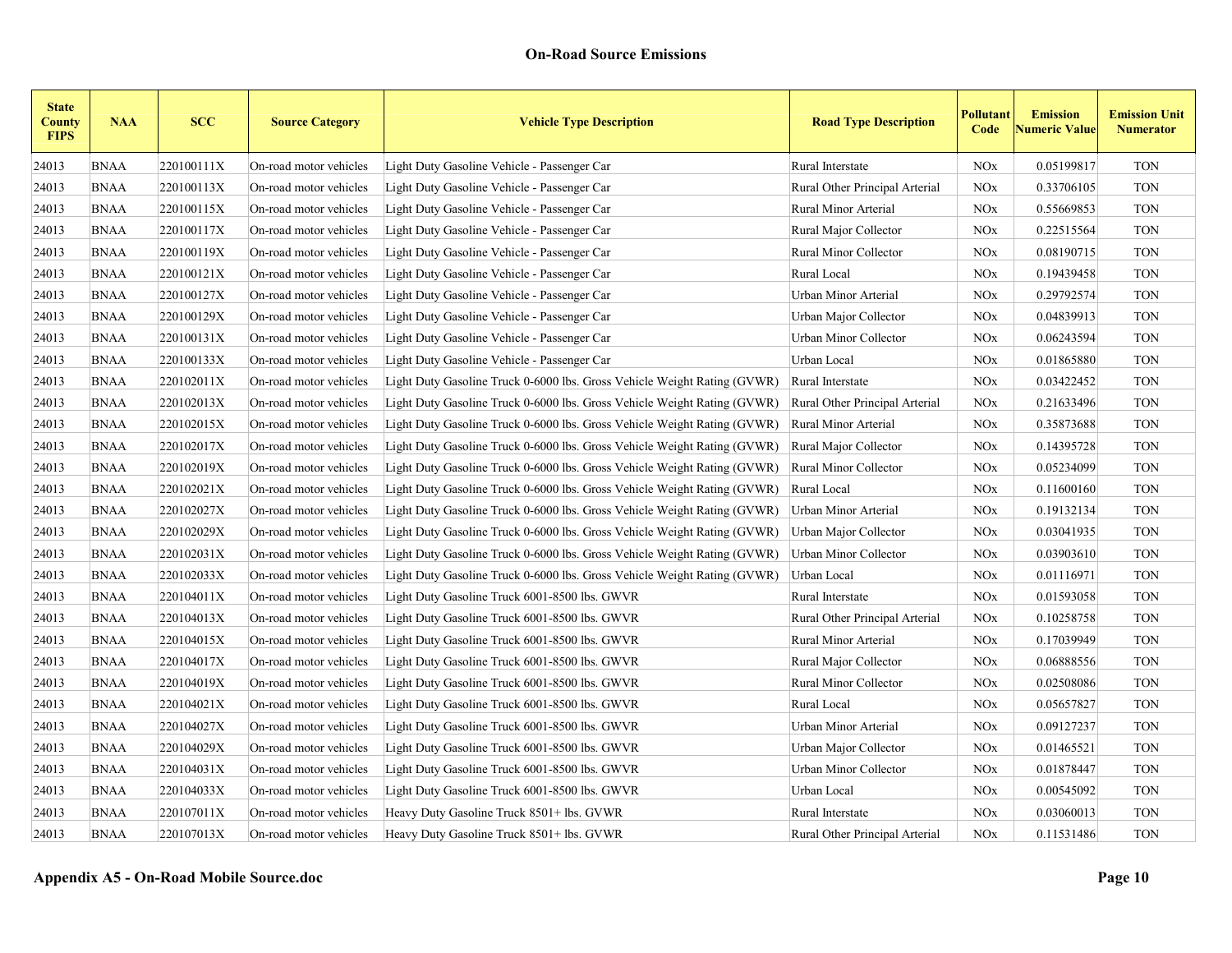| <b>State</b><br><b>County</b><br><b>FIPS</b> | <b>NAA</b>  | <b>SCC</b> | <b>Source Category</b> | <b>Vehicle Type Description</b>           | <b>Road Type Description</b>   | Pollutant<br>Code | <b>Emission</b><br><b>Numeric Value</b> | <b>Emission Unit</b><br><b>Numerator</b> |
|----------------------------------------------|-------------|------------|------------------------|-------------------------------------------|--------------------------------|-------------------|-----------------------------------------|------------------------------------------|
| 24013                                        | <b>BNAA</b> | 220107015X | On-road motor vehicles | Heavy Duty Gasoline Truck 8501+ lbs. GVWR | Rural Minor Arterial           | <b>NOx</b>        | 0.18153834                              | <b>TON</b>                               |
| 24013                                        | <b>BNAA</b> | 220107017X | On-road motor vehicles | Heavy Duty Gasoline Truck 8501+ lbs. GVWR | Rural Major Collector          | <b>NOx</b>        | 0.06025337                              | <b>TON</b>                               |
| 24013                                        | <b>BNAA</b> | 220107019X | On-road motor vehicles | Heavy Duty Gasoline Truck 8501+ lbs. GVWR | <b>Rural Minor Collector</b>   | <b>NOx</b>        | 0.02142229                              | <b>TON</b>                               |
| 24013                                        | <b>BNAA</b> | 220107021X | On-road motor vehicles | Heavy Duty Gasoline Truck 8501+ lbs. GVWR | Rural Local                    | <b>NOx</b>        | 0.01827410                              | <b>TON</b>                               |
| 24013                                        | <b>BNAA</b> | 220107027X | On-road motor vehicles | Heavy Duty Gasoline Truck 8501+ lbs. GVWR | Urban Minor Arterial           | <b>NOx</b>        | 0.06459647                              | <b>TON</b>                               |
| 24013                                        | <b>BNAA</b> | 220107029X | On-road motor vehicles | Heavy Duty Gasoline Truck 8501+ lbs. GVWR | Urban Major Collector          | <b>NOx</b>        | 0.00757287                              | <b>TON</b>                               |
| 24013                                        | <b>BNAA</b> | 220107031X | On-road motor vehicles | Heavy Duty Gasoline Truck 8501+ lbs. GVWR | Urban Minor Collector          | <b>NOx</b>        | 0.01119727                              | <b>TON</b>                               |
| 24013                                        | <b>BNAA</b> | 220107033X | On-road motor vehicles | Heavy Duty Gasoline Truck 8501+ lbs. GVWR | Urban Local                    | <b>NOx</b>        | 0.00214730                              | <b>TON</b>                               |
| 24013                                        | <b>BNAA</b> | 220108011X | On-road motor vehicles | Motor Cycle                               | Rural Interstate               | <b>NOx</b>        | 0.00035494                              | <b>TON</b>                               |
| 24013                                        | <b>BNAA</b> | 220108013X | On-road motor vehicles | Motor Cycle                               | Rural Other Principal Arterial | <b>NOx</b>        | 0.00181771                              | <b>TON</b>                               |
| 24013                                        | <b>BNAA</b> | 220108015X | On-road motor vehicles | Motor Cycle                               | Rural Minor Arterial           | <b>NOx</b>        | 0.01308883                              | <b>TON</b>                               |
| 24013                                        | <b>BNAA</b> | 220108017X | On-road motor vehicles | Motor Cycle                               | Rural Major Collector          | <b>NOx</b>        | 0.00195329                              | <b>TON</b>                               |
| 24013                                        | <b>BNAA</b> | 220108019X | On-road motor vehicles | Motor Cycle                               | <b>Rural Minor Collector</b>   | <b>NOx</b>        | 0.00130073                              | <b>TON</b>                               |
| 24013                                        | <b>BNAA</b> | 220108021X | On-road motor vehicles | Motor Cycle                               | Rural Local                    | <b>NOx</b>        | 0.00584775                              | <b>TON</b>                               |
| 24013                                        | <b>BNAA</b> | 220108027X | On-road motor vehicles | Motor Cycle                               | Urban Minor Arterial           | <b>NOx</b>        | 0.00133490                              | <b>TON</b>                               |
| 24013                                        | <b>BNAA</b> | 220108029X | On-road motor vehicles | Motor Cycle                               | Urban Major Collector          | <b>NOx</b>        | 0.00033510                              | <b>TON</b>                               |
| 24013                                        | <b>BNAA</b> | 220108031X | On-road motor vehicles | Motor Cycle                               | Urban Minor Collector          | <b>NOx</b>        | 0.00055336                              | <b>TON</b>                               |
| 24013                                        | <b>BNAA</b> | 220108033X | On-road motor vehicles | Motor Cycle                               | Urban Local                    | <b>NOx</b>        | 0.00018850                              | <b>TON</b>                               |
| 24013                                        | <b>BNAA</b> | 223000111X | On-road motor vehicles | Light Duty Diesel Vehicle - Passenger Car | Rural Interstate               | <b>NOx</b>        | 0.00031416                              | <b>TON</b>                               |
| 24013                                        | <b>BNAA</b> | 223000113X | On-road motor vehicles | Light Duty Diesel Vehicle - Passenger Car | Rural Other Principal Arterial | <b>NOx</b>        | 0.00144182                              | <b>TON</b>                               |
| 24013                                        | <b>BNAA</b> | 223000115X | On-road motor vehicles | Light Duty Diesel Vehicle - Passenger Car | Rural Minor Arterial           | <b>NOx</b>        | 0.00236556                              | <b>TON</b>                               |
| 24013                                        | <b>BNAA</b> | 223000117X | On-road motor vehicles | Light Duty Diesel Vehicle - Passenger Car | Rural Major Collector          | <b>NOx</b>        | 0.00086752                              | <b>TON</b>                               |
| 24013                                        | <b>BNAA</b> | 223000119X | On-road motor vehicles | Light Duty Diesel Vehicle - Passenger Car | Rural Minor Collector          | <b>NOx</b>        | 0.00030424                              | <b>TON</b>                               |
| 24013                                        | <b>BNAA</b> | 223000121X | On-road motor vehicles | Light Duty Diesel Vehicle - Passenger Car | Rural Local                    | <b>NOx</b>        | 0.00090500                              | <b>TON</b>                               |
| 24013                                        | <b>BNAA</b> | 223000127X | On-road motor vehicles | Light Duty Diesel Vehicle - Passenger Car | Urban Minor Arterial           | <b>NOx</b>        | 0.00118719                              | <b>TON</b>                               |
| 24013                                        | <b>BNAA</b> | 223000129X | On-road motor vehicles | Light Duty Diesel Vehicle - Passenger Car | Urban Major Collector          | <b>NOx</b>        | 0.00017086                              | <b>TON</b>                               |
| 24013                                        | <b>BNAA</b> | 223000131X | On-road motor vehicles | Light Duty Diesel Vehicle - Passenger Car | Urban Minor Collector          | <b>NOx</b>        | 0.00021826                              | <b>TON</b>                               |
| 24013                                        | <b>BNAA</b> | 223000133X | On-road motor vehicles | Light Duty Diesel Vehicle - Passenger Car | Urban Local                    | <b>NOx</b>        | 0.00008708                              | <b>TON</b>                               |
| 24013                                        | <b>BNAA</b> | 223006011X | On-road motor vehicles | Light Duty Diesel Truck 0-8500 lbs. GWVR  | Rural Interstate               | <b>NOx</b>        | 0.00098657                              | <b>TON</b>                               |
| 24013                                        | <b>BNAA</b> | 223006013X | On-road motor vehicles | Light Duty Diesel Truck 0-8500 lbs. GWVR  | Rural Other Principal Arterial | <b>NOx</b>        | 0.00450624                              | <b>TON</b>                               |
| 24013                                        | <b>BNAA</b> | 223006015X | On-road motor vehicles | Light Duty Diesel Truck 0-8500 lbs. GWVR  | Rural Minor Arterial           | <b>NOx</b>        | 0.00738878                              | <b>TON</b>                               |
| 24013                                        | <b>BNAA</b> | 223006017X | On-road motor vehicles | Light Duty Diesel Truck 0-8500 lbs. GWVR  | Rural Major Collector          | <b>NOx</b>        | 0.00270617                              | <b>TON</b>                               |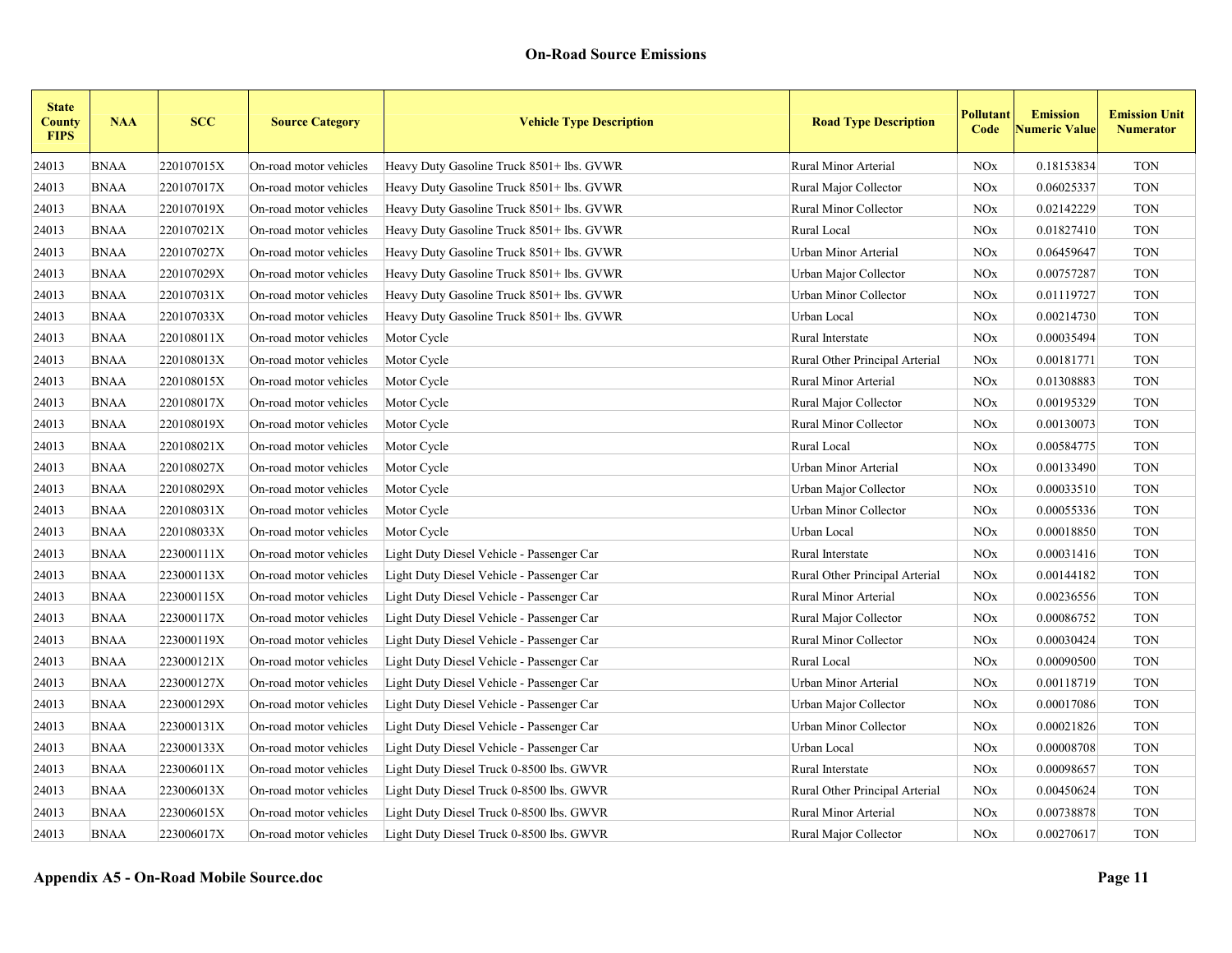| <b>State</b><br><b>County</b><br><b>FIPS</b> | <b>NAA</b>  | <b>SCC</b> | <b>Source Category</b> | <b>Vehicle Type Description</b>            | <b>Road Type Description</b>   | Pollutant<br>Code | <b>Emission</b><br><b>Numeric Value</b> | <b>Emission Unit</b><br><b>Numerator</b> |
|----------------------------------------------|-------------|------------|------------------------|--------------------------------------------|--------------------------------|-------------------|-----------------------------------------|------------------------------------------|
| 24013                                        | <b>BNAA</b> | 223006019X | On-road motor vehicles | Light Duty Diesel Truck 0-8500 lbs. GWVR   | <b>Rural Minor Collector</b>   | <b>NOx</b>        | 0.00094688                              | <b>TON</b>                               |
| 24013                                        | <b>BNAA</b> | 223006021X | On-road motor vehicles | Light Duty Diesel Truck 0-8500 lbs. GWVR   | Rural Local                    | <b>NOx</b>        | 0.00282963                              | <b>TON</b>                               |
| 24013                                        | <b>BNAA</b> | 223006027X | On-road motor vehicles | Light Duty Diesel Truck 0-8500 lbs. GWVR   | Urban Minor Arterial           | <b>NOx</b>        | 0.00370486                              | <b>TON</b>                               |
| 24013                                        | <b>BNAA</b> | 223006029X | On-road motor vehicles | Light Duty Diesel Truck 0-8500 lbs. GWVR   | Urban Major Collector          | <b>NOx</b>        | 0.00053242                              | <b>TON</b>                               |
| 24013                                        | <b>BNAA</b> | 223006031X | On-road motor vehicles | Light Duty Diesel Truck 0-8500 lbs. GWVR   | Urban Minor Collector          | <b>NOx</b>        | 0.00067902                              | <b>TON</b>                               |
| 24013                                        | <b>BNAA</b> | 223006033X | On-road motor vehicles | Light Duty Diesel Truck 0-8500 lbs. GWVR   | Urban Local                    | <b>NOx</b>        | 0.00027337                              | <b>TON</b>                               |
| 24013                                        | <b>BNAA</b> | 223007111X | On-road motor vehicles | Heavy Duty Diesel Vehicles Class 2B        | Rural Interstate               | <b>NOx</b>        | 0.00981387                              | <b>TON</b>                               |
| 24013                                        | <b>BNAA</b> | 223007113X | On-road motor vehicles | Heavy Duty Diesel Vehicles Class 2B        | Rural Other Principal Arterial | <b>NOx</b>        | 0.02746405                              | <b>TON</b>                               |
| 24013                                        | <b>BNAA</b> | 223007115X | On-road motor vehicles | Heavy Duty Diesel Vehicles Class 2B        | Rural Minor Arterial           | <b>NOx</b>        | 0.03911547                              | <b>TON</b>                               |
| 24013                                        | <b>BNAA</b> | 223007117X | On-road motor vehicles | Heavy Duty Diesel Vehicles Class 2B        | Rural Major Collector          | <b>NOx</b>        | 0.01272176                              | <b>TON</b>                               |
| 24013                                        | <b>BNAA</b> | 223007119X | On-road motor vehicles | Heavy Duty Diesel Vehicles Class 2B        | <b>Rural Minor Collector</b>   | <b>NOx</b>        | 0.00441806                              | <b>TON</b>                               |
| 24013                                        | <b>BNAA</b> | 223007121X | On-road motor vehicles | Heavy Duty Diesel Vehicles Class 2B        | Rural Local                    | <b>NOx</b>        | 0.00593153                              | <b>TON</b>                               |
| 24013                                        | <b>BNAA</b> | 223007127X | On-road motor vehicles | Heavy Duty Diesel Vehicles Class 2B        | Urban Minor Arterial           | <b>NOx</b>        | 0.01341181                              | <b>TON</b>                               |
| 24013                                        | <b>BNAA</b> | 223007129X | On-road motor vehicles | Heavy Duty Diesel Vehicles Class 2B        | Urban Major Collector          | <b>NOx</b>        | 0.00151678                              | <b>TON</b>                               |
| 24013                                        | <b>BNAA</b> | 223007131X | On-road motor vehicles | Heavy Duty Diesel Vehicles Class 2B        | Urban Minor Collector          | <b>NOx</b>        | 0.00232257                              | <b>TON</b>                               |
| 24013                                        | <b>BNAA</b> | 223007133X | On-road motor vehicles | Heavy Duty Diesel Vehicles Class 2B        | Urban Local                    | <b>NOx</b>        | 0.00063603                              | <b>TON</b>                               |
| 24013                                        | <b>BNAA</b> | 223007211X | On-road motor vehicles | Heavy Duty Diesel Vehicles Class 3, 4, & 5 | Rural Interstate               | <b>NOx</b>        | 0.00860243                              | <b>TON</b>                               |
| 24013                                        | <b>BNAA</b> | 223007213X | On-road motor vehicles | Heavy Duty Diesel Vehicles Class 3, 4, & 5 | Rural Other Principal Arterial | <b>NOx</b>        | 0.02405351                              | <b>TON</b>                               |
| 24013                                        | <b>BNAA</b> | 223007215X | On-road motor vehicles | Heavy Duty Diesel Vehicles Class 3, 4, & 5 | Rural Minor Arterial           | <b>NOx</b>        | 0.03426751                              | <b>TON</b>                               |
| 24013                                        | <b>BNAA</b> | 223007217X | On-road motor vehicles | Heavy Duty Diesel Vehicles Class 3, 4, & 5 | Rural Major Collector          | <b>NOx</b>        | 0.01114215                              | <b>TON</b>                               |
| 24013                                        | <b>BNAA</b> | 223007219X | On-road motor vehicles | Heavy Duty Diesel Vehicles Class 3, 4, & 5 | Rural Minor Collector          | <b>NOx</b>        | 0.00386690                              | <b>TON</b>                               |
| 24013                                        | <b>BNAA</b> | 223007221X | On-road motor vehicles | Heavy Duty Diesel Vehicles Class 3, 4, & 5 | Rural Local                    | <b>NOx</b>        | 0.00521503                              | <b>TON</b>                               |
| 24013                                        | <b>BNAA</b> | 223007227X | On-road motor vehicles | Heavy Duty Diesel Vehicles Class 3, 4, & 5 | Urban Minor Arterial           | <b>NOx</b>        | 0.01174291                              | <b>TON</b>                               |
| 24013                                        | <b>BNAA</b> | 223007229X | On-road motor vehicles | Heavy Duty Diesel Vehicles Class 3, 4, & 5 | Urban Major Collector          | <b>NOx</b>        | 0.00132828                              | <b>TON</b>                               |
| 24013                                        | <b>BNAA</b> | 223007231X | On-road motor vehicles | Heavy Duty Diesel Vehicles Class 3, 4, & 5 | Urban Minor Collector          | <b>NOx</b>        | 0.00203486                              | <b>TON</b>                               |
| 24013                                        | <b>BNAA</b> | 223007233X | On-road motor vehicles | Heavy Duty Diesel Vehicles Class 3, 4, & 5 | Urban Local                    | <b>NOx</b>        | 0.00057100                              | <b>TON</b>                               |
| 24013                                        | <b>BNAA</b> | 223007311X | On-road motor vehicles | Heavy Duty Diesel Vehicles Class 6 & 7     | Rural Interstate               | <b>NOx</b>        | 0.03769129                              | <b>TON</b>                               |
| 24013                                        | <b>BNAA</b> | 223007313X | On-road motor vehicles | Heavy Duty Diesel Vehicles Class 6 & 7     | Rural Other Principal Arterial | <b>NOx</b>        | 0.10172007                              | <b>TON</b>                               |
| 24013                                        | <b>BNAA</b> | 223007315X | On-road motor vehicles | Heavy Duty Diesel Vehicles Class 6 & 7     | Rural Minor Arterial           | <b>NOx</b>        | 0.14492731                              | <b>TON</b>                               |
| 24013                                        | <b>BNAA</b> | 223007317X | On-road motor vehicles | Heavy Duty Diesel Vehicles Class 6 & 7     | Rural Major Collector          | <b>NOx</b>        | 0.04724501                              | <b>TON</b>                               |
| 24013                                        | <b>BNAA</b> | 223007319X | On-road motor vehicles | Heavy Duty Diesel Vehicles Class 6 & 7     | Rural Minor Collector          | <b>NOx</b>        | 0.01641891                              | <b>TON</b>                               |
| 24013                                        | <b>BNAA</b> | 223007321X | On-road motor vehicles | Heavy Duty Diesel Vehicles Class 6 & 7     | Rural Local                    | <b>NOx</b>        | 0.02157331                              | <b>TON</b>                               |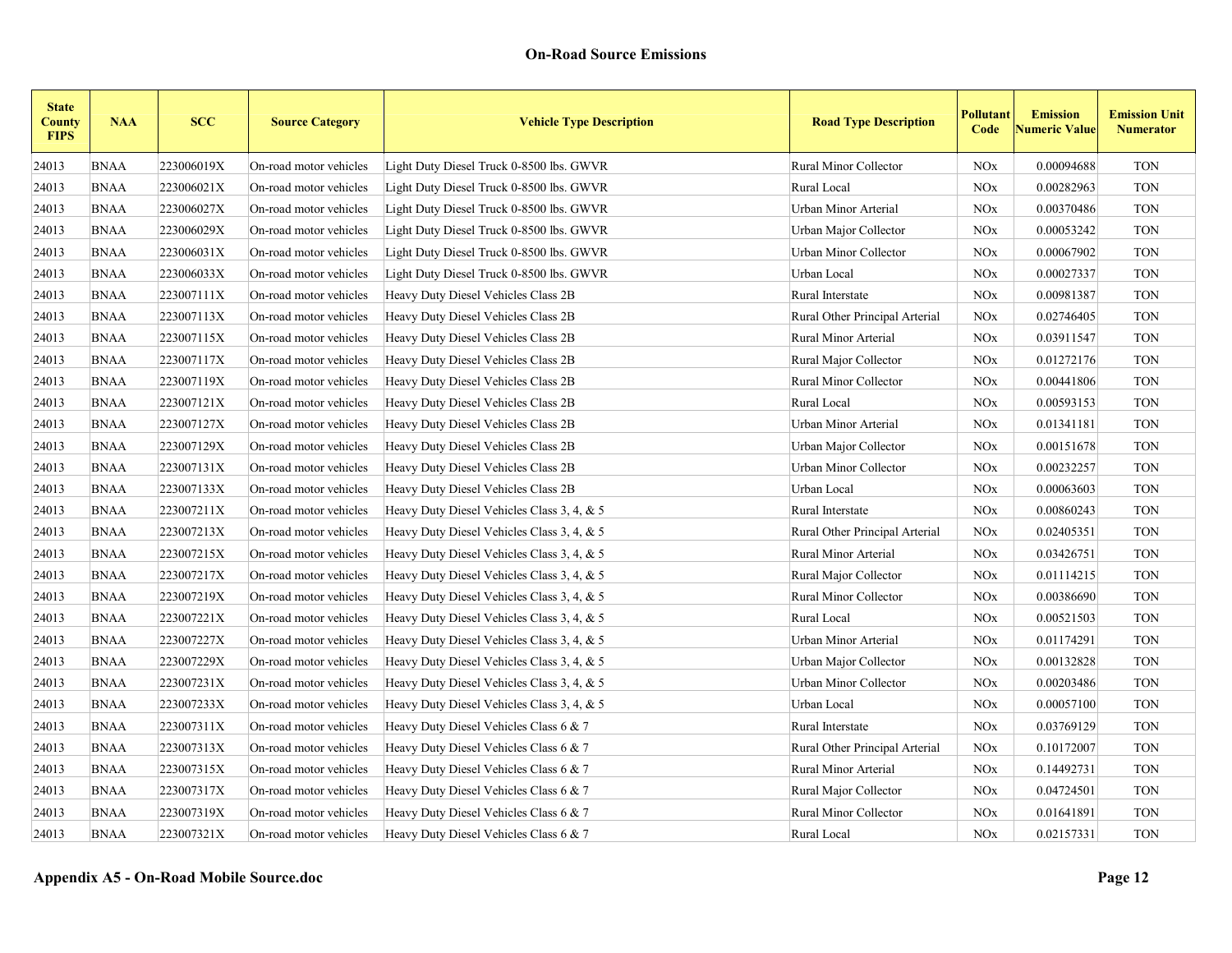| <b>State</b><br><b>County</b><br><b>FIPS</b> | <b>NAA</b>  | <b>SCC</b> | <b>Source Category</b> | <b>Vehicle Type Description</b>             | <b>Road Type Description</b>   | Pollutant<br>Code     | <b>Emission</b><br><b>Numeric Value</b> | <b>Emission Unit</b><br><b>Numerator</b> |
|----------------------------------------------|-------------|------------|------------------------|---------------------------------------------|--------------------------------|-----------------------|-----------------------------------------|------------------------------------------|
| 24013                                        | <b>BNAA</b> | 223007327X | On-road motor vehicles | Heavy Duty Diesel Vehicles Class 6 & 7      | Urban Minor Arterial           | <b>NOx</b>            | 0.04976709                              | <b>TON</b>                               |
| 24013                                        | <b>BNAA</b> | 223007329X | On-road motor vehicles | Heavy Duty Diesel Vehicles Class $6 & 7$    | Urban Major Collector          | <b>NOx</b>            | 0.00564603                              | <b>TON</b>                               |
| 24013                                        | <b>BNAA</b> | 223007331X | On-road motor vehicles | Heavy Duty Diesel Vehicles Class $6 & 7$    | Urban Minor Collector          | <b>NOx</b>            | 0.00863770                              | <b>TON</b>                               |
| 24013                                        | <b>BNAA</b> | 223007333X | On-road motor vehicles | Heavy Duty Diesel Vehicles Class 6 & 7      | Urban Local                    | <b>NOx</b>            | 0.00231816                              | <b>TON</b>                               |
| 24013                                        | <b>BNAA</b> | 223007411X | On-road motor vehicles | Heavy Duty Diesel Vehicles Class 8A & 8B    | Rural Interstate               | <b>NOx</b>            | 0.23867437                              | <b>TON</b>                               |
| 24013                                        | <b>BNAA</b> | 223007413X | On-road motor vehicles | Heavy Duty Diesel Vehicles Class 8A & 8B    | Rural Other Principal Arterial | <b>NOx</b>            | 0.60444398                              | <b>TON</b>                               |
| 24013                                        | <b>BNAA</b> | 223007415X | On-road motor vehicles | Heavy Duty Diesel Vehicles Class 8A & 8B    | Rural Minor Arterial           | <b>NO<sub>x</sub></b> | 0.86591964                              | <b>TON</b>                               |
| 24013                                        | <b>BNAA</b> | 223007417X | On-road motor vehicles | Heavy Duty Diesel Vehicles Class 8A & 8B    | Rural Major Collector          | <b>NO<sub>x</sub></b> | 0.28954047                              | <b>TON</b>                               |
| 24013                                        | <b>BNAA</b> | 223007419X | On-road motor vehicles | Heavy Duty Diesel Vehicles Class 8A & 8B    | Rural Minor Collector          | <b>NOx</b>            | 0.10169251                              | <b>TON</b>                               |
| 24013                                        | <b>BNAA</b> | 223007421X | On-road motor vehicles | Heavy Duty Diesel Vehicles Class 8A & 8B    | Rural Local                    | <b>NOx</b>            | 0.10362596                              | <b>TON</b>                               |
| 24013                                        | <b>BNAA</b> | 223007427X | On-road motor vehicles | Heavy Duty Diesel Vehicles Class 8A & 8B    | Urban Minor Arterial           | <b>NO<sub>x</sub></b> | 0.30237687                              | <b>TON</b>                               |
| 24013                                        | <b>BNAA</b> | 223007429X | On-road motor vehicles | Heavy Duty Diesel Vehicles Class 8A & 8B    | Urban Major Collector          | <b>NO<sub>x</sub></b> | 0.03524306                              | <b>TON</b>                               |
| 24013                                        | <b>BNAA</b> | 223007431X | On-road motor vehicles | Heavy Duty Diesel Vehicles Class 8A & 8B    | Urban Minor Collector          | <b>NOx</b>            | 0.05396359                              | <b>TON</b>                               |
| 24013                                        | <b>BNAA</b> | 223007433X | On-road motor vehicles | Heavy Duty Diesel Vehicles Class 8A & 8B    | Urban Local                    | <b>NOx</b>            | 0.01106719                              | <b>TON</b>                               |
| 24013                                        | <b>BNAA</b> | 223007511X | On-road motor vehicles | Heavy Duty Diesel Buses (School & Transit)  | Rural Interstate               | <b>NOx</b>            | 0.02269326                              | <b>TON</b>                               |
| 24013                                        | <b>BNAA</b> | 223007513X | On-road motor vehicles | Heavy Duty Diesel Buses (School & Transit)  | Rural Other Principal Arterial | <b>NOx</b>            | 0.05814465                              | <b>TON</b>                               |
| 24013                                        | <b>BNAA</b> | 223007515X | On-road motor vehicles | Heavy Duty Diesel Buses (School & Transit)  | Rural Minor Arterial           | <b>NOx</b>            | 0.24694280                              | <b>TON</b>                               |
| 24013                                        | <b>BNAA</b> | 223007517X | On-road motor vehicles | Heavy Duty Diesel Buses (School & Transit)  | Rural Major Collector          | <b>NOx</b>            | 0.03782026                              | <b>TON</b>                               |
| 24013                                        | <b>BNAA</b> | 223007519X | On-road motor vehicles | Heavy Duty Diesel Buses (School & Transit)  | Rural Minor Collector          | <b>NOx</b>            | 0.00878872                              | <b>TON</b>                               |
| 24013                                        | <b>BNAA</b> | 223007521X | On-road motor vehicles | Heavy Duty Diesel Buses (School & Transit)  | Rural Local                    | <b>NO<sub>x</sub></b> | 0.02415161                              | <b>TON</b>                               |
| 24013                                        | <b>BNAA</b> | 223007527X | On-road motor vehicles | Heavy Duty Diesel Buses (School & Transit)  | Urban Minor Arterial           | <b>NOx</b>            | 0.06723981                              | <b>TON</b>                               |
| 24013                                        | <b>BNAA</b> | 223007529X | On-road motor vehicles | Heavy Duty Diesel Buses (School & Transit)  | Urban Major Collector          | <b>NOx</b>            | 0.00969923                              | <b>TON</b>                               |
| 24013                                        | <b>BNAA</b> | 223007531X | On-road motor vehicles | Heavy Duty Diesel Buses (School & Transit)  | Urban Minor Collector          | <b>NOx</b>            | 0.01276475                              | <b>TON</b>                               |
| 24013                                        | <b>BNAA</b> | 223007533X | On-road motor vehicles | Heavy Duty Diesel Buses (School & Transit)  | Urban Local                    | <b>NO</b> x           | 0.00635041                              | <b>TON</b>                               |
| 24025                                        | <b>BNAA</b> | 220100111X | On-road motor vehicles | Light Duty Gasoline Vehicle - Passenger Car | Rural Interstate               | <b>NOx</b>            | 0.76008244                              | <b>TON</b>                               |
| 24025                                        | <b>BNAA</b> | 220100113X | On-road motor vehicles | Light Duty Gasoline Vehicle - Passenger Car | Rural Other Principal Arterial | <b>NOx</b>            | 0.16696139                              | <b>TON</b>                               |
| 24025                                        | <b>BNAA</b> | 220100115X | On-road motor vehicles | Light Duty Gasoline Vehicle - Passenger Car | Rural Minor Arterial           | <b>NOx</b>            | 0.43078496                              | <b>TON</b>                               |
| 24025                                        | <b>BNAA</b> | 220100117X | On-road motor vehicles | Light Duty Gasoline Vehicle - Passenger Car | Rural Major Collector          | <b>NOx</b>            | 0.25794055                              | <b>TON</b>                               |
| 24025                                        | <b>BNAA</b> | 220100119X | On-road motor vehicles | Light Duty Gasoline Vehicle - Passenger Car | Rural Minor Collector          | <b>NOx</b>            | 0.06748893                              | <b>TON</b>                               |
| 24025                                        | <b>BNAA</b> | 220100121X | On-road motor vehicles | Light Duty Gasoline Vehicle - Passenger Car | Rural Local                    | <b>NOx</b>            | 0.14849549                              | <b>TON</b>                               |
| 24025                                        | <b>BNAA</b> | 220100123X | On-road motor vehicles | Light Duty Gasoline Vehicle - Passenger Car | Urban Interstate               | <b>NOx</b>            | 0.20449174                              | <b>TON</b>                               |
| 24025                                        | <b>BNAA</b> | 220100125X | On-road motor vehicles | Light Duty Gasoline Vehicle - Passenger Car | Urban Other Principal Arterial | <b>NOx</b>            | 0.19397239                              | <b>TON</b>                               |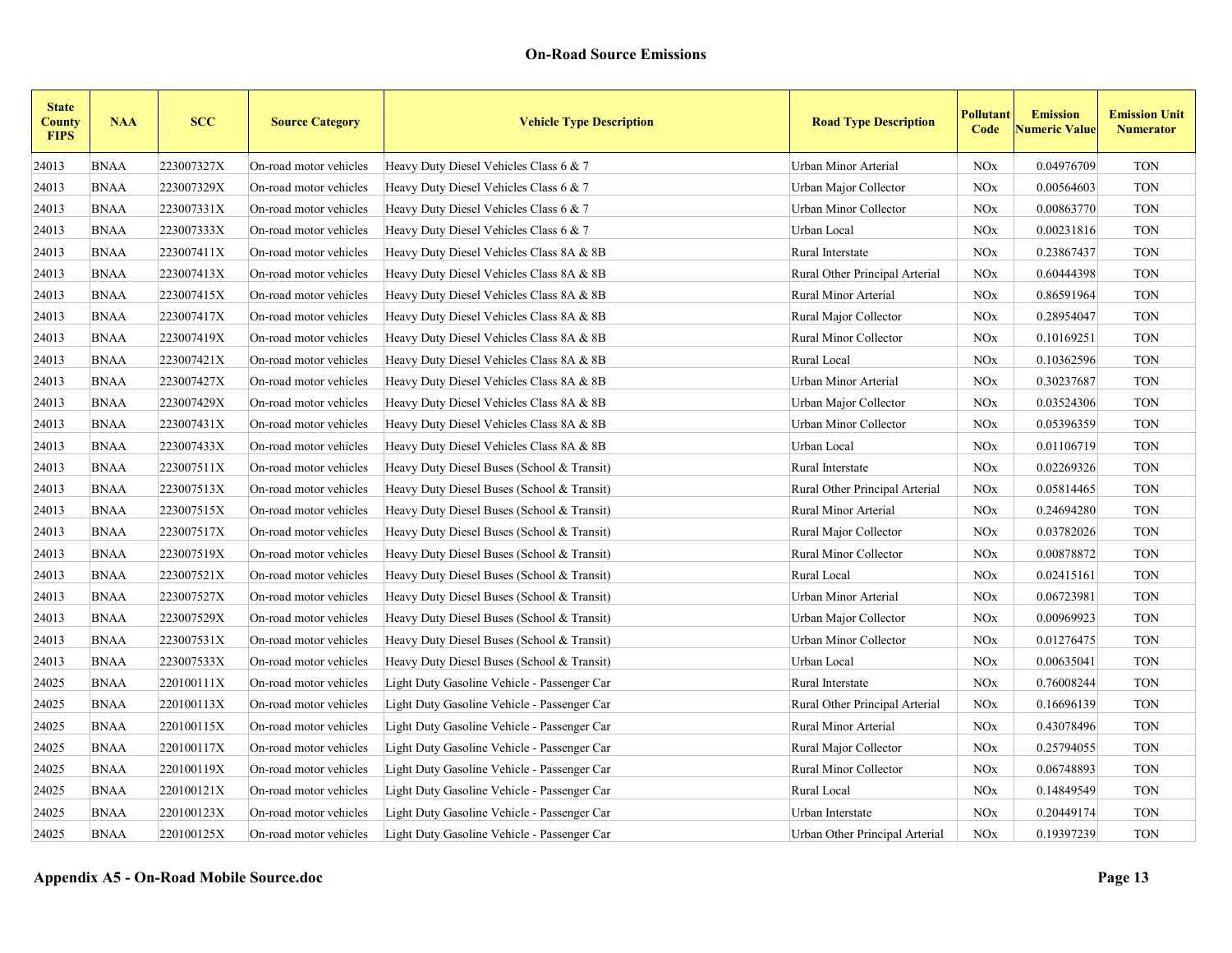| <b>State</b><br><b>County</b><br><b>FIPS</b> | <b>NAA</b>  | <b>SCC</b> | <b>Source Category</b> | <b>Vehicle Type Description</b>                                          | <b>Road Type Description</b>   | Pollutant<br>Code | <b>Emission</b><br><b>Numeric Value</b> | <b>Emission Unit</b><br><b>Numerator</b> |
|----------------------------------------------|-------------|------------|------------------------|--------------------------------------------------------------------------|--------------------------------|-------------------|-----------------------------------------|------------------------------------------|
| 24025                                        | <b>BNAA</b> | 220100127X | On-road motor vehicles | Light Duty Gasoline Vehicle - Passenger Car                              | Urban Minor Arterial           | <b>NOx</b>        | 0.50160728                              | <b>TON</b>                               |
| 24025                                        | <b>BNAA</b> | 220100129X | On-road motor vehicles | Light Duty Gasoline Vehicle - Passenger Car                              | Urban Major Collector          | <b>NOx</b>        | 0.26268268                              | <b>TON</b>                               |
| 24025                                        | <b>BNAA</b> | 220100131X | On-road motor vehicles | Light Duty Gasoline Vehicle - Passenger Car                              | Urban Minor Collector          | <b>NOx</b>        | 0.21556665                              | <b>TON</b>                               |
| 24025                                        | <b>BNAA</b> | 220100133X | On-road motor vehicles | Light Duty Gasoline Vehicle - Passenger Car                              | Urban Local                    | <b>NOx</b>        | 0.16636394                              | <b>TON</b>                               |
| 24025                                        | <b>BNAA</b> | 220102011X | On-road motor vehicles | Light Duty Gasoline Truck 0-6000 lbs. Gross Vehicle Weight Rating (GVWR) | Rural Interstate               | <b>NOx</b>        | 0.50025695                              | <b>TON</b>                               |
| 24025                                        | <b>BNAA</b> | 220102013X | On-road motor vehicles | Light Duty Gasoline Truck 0-6000 lbs. Gross Vehicle Weight Rating (GVWR) | Rural Other Principal Arterial | <b>NOx</b>        | 0.10716217                              | <b>TON</b>                               |
| 24025                                        | <b>BNAA</b> | 220102015X | On-road motor vehicles | Light Duty Gasoline Truck 0-6000 lbs. Gross Vehicle Weight Rating (GVWR) | Rural Minor Arterial           | <b>NOx</b>        | 0.27740954                              | <b>TON</b>                               |
| 24025                                        | <b>BNAA</b> | 220102017X | On-road motor vehicles | Light Duty Gasoline Truck 0-6000 lbs. Gross Vehicle Weight Rating (GVWR) | Rural Major Collector          | <b>NOx</b>        | 0.16507203                              | <b>TON</b>                               |
| 24025                                        | <b>BNAA</b> | 220102019X | On-road motor vehicles | Light Duty Gasoline Truck 0-6000 lbs. Gross Vehicle Weight Rating (GVWR) | Rural Minor Collector          | <b>NOx</b>        | 0.04313339                              | <b>TON</b>                               |
| 24025                                        | <b>BNAA</b> | 220102021X | On-road motor vehicles | Light Duty Gasoline Truck 0-6000 lbs. Gross Vehicle Weight Rating (GVWR) | Rural Local                    | <b>NOx</b>        | 0.08861029                              | <b>TON</b>                               |
| 24025                                        | <b>BNAA</b> | 220102023X | On-road motor vehicles | Light Duty Gasoline Truck 0-6000 lbs. Gross Vehicle Weight Rating (GVWR) | Urban Interstate               | <b>NOx</b>        | 0.13452592                              | <b>TON</b>                               |
| 24025                                        | <b>BNAA</b> | 220102025X | On-road motor vehicles | Light Duty Gasoline Truck 0-6000 lbs. Gross Vehicle Weight Rating (GVWR) | Urban Other Principal Arterial | <b>NOx</b>        | 0.12666755                              | <b>TON</b>                               |
| 24025                                        | <b>BNAA</b> | 220102027X | On-road motor vehicles | Light Duty Gasoline Truck 0-6000 lbs. Gross Vehicle Weight Rating (GVWR) | Urban Minor Arterial           | <b>NOx</b>        | 0.32125834                              | <b>TON</b>                               |
| 24025                                        | <b>BNAA</b> | 220102029X | On-road motor vehicles | Light Duty Gasoline Truck 0-6000 lbs. Gross Vehicle Weight Rating (GVWR) | Urban Major Collector          | <b>NOx</b>        | 0.16416042                              | <b>TON</b>                               |
| 24025                                        | <b>BNAA</b> | 220102031X | On-road motor vehicles | Light Duty Gasoline Truck 0-6000 lbs. Gross Vehicle Weight Rating (GVWR) | Urban Minor Collector          | <b>NOx</b>        | 0.13267073                              | <b>TON</b>                               |
| 24025                                        | <b>BNAA</b> | 220102033X | On-road motor vehicles | Light Duty Gasoline Truck 0-6000 lbs. Gross Vehicle Weight Rating (GVWR) | Urban Local                    | <b>NOx</b>        | 0.09956064                              | <b>TON</b>                               |
| 24025                                        | <b>BNAA</b> | 220104011X | On-road motor vehicles | Light Duty Gasoline Truck 6001-8500 lbs. GWVR                            | Rural Interstate               | <b>NOx</b>        | 0.23284536                              | <b>TON</b>                               |
| 24025                                        | <b>BNAA</b> | 220104013X | On-road motor vehicles | Light Duty Gasoline Truck 6001-8500 lbs. GWVR                            | Rural Other Principal Arterial | <b>NOx</b>        | 0.05108766                              | <b>TON</b>                               |
| 24025                                        | <b>BNAA</b> | 220104015X | On-road motor vehicles | Light Duty Gasoline Truck 6001-8500 lbs. GWVR                            | Rural Minor Arterial           | <b>NOx</b>        | 0.13181974                              | <b>TON</b>                               |
| 24025                                        | <b>BNAA</b> | 220104017X | On-road motor vehicles | Light Duty Gasoline Truck 6001-8500 lbs. GWVR                            | Rural Major Collector          | <b>NOx</b>        | 0.07892099                              | <b>TON</b>                               |
| 24025                                        | <b>BNAA</b> | 220104019X | On-road motor vehicles | Light Duty Gasoline Truck 6001-8500 lbs. GWVR                            | Rural Minor Collector          | <b>NOx</b>        | 0.02065839                              | <b>TON</b>                               |
| 24025                                        | <b>BNAA</b> | 220104021X | On-road motor vehicles | Light Duty Gasoline Truck 6001-8500 lbs. GWVR                            | Rural Local                    | <b>NOx</b>        | 0.04321717                              | <b>TON</b>                               |
| 24025                                        | <b>BNAA</b> | 220104023X | On-road motor vehicles | Light Duty Gasoline Truck 6001-8500 lbs. GWVR                            | Urban Interstate               | <b>NOx</b>        | 0.06265530                              | <b>TON</b>                               |
| 24025                                        | <b>BNAA</b> | 220104025X | On-road motor vehicles | Light Duty Gasoline Truck 6001-8500 lbs. GWVR                            | Urban Other Principal Arterial | <b>NOx</b>        | 0.05943986                              | <b>TON</b>                               |
| 24025                                        | <b>BNAA</b> | 220104027X | On-road motor vehicles | Light Duty Gasoline Truck 6001-8500 lbs. GWVR                            | Urban Minor Arterial           | <b>NOx</b>        | 0.15339416                              | <b>TON</b>                               |
| 24025                                        | <b>BNAA</b> | 220104029X | On-road motor vehicles | Light Duty Gasoline Truck 6001-8500 lbs. GWVR                            | Urban Major Collector          | <b>NOx</b>        | 0.07892870                              | <b>TON</b>                               |
| 24025                                        | <b>BNAA</b> | 220104031X | On-road motor vehicles | Light Duty Gasoline Truck 6001-8500 lbs. GWVR                            | Urban Minor Collector          | <b>NOx</b>        | 0.06309953                              | <b>TON</b>                               |
| 24025                                        | <b>BNAA</b> | 220104033X | On-road motor vehicles | Light Duty Gasoline Truck 6001-8500 lbs. GWVR                            | Urban Local                    | <b>NOx</b>        | 0.04859424                              | <b>TON</b>                               |
| 24025                                        | <b>BNAA</b> | 220107011X | On-road motor vehicles | Heavy Duty Gasoline Truck 8501+ lbs. GVWR                                | Rural Interstate               | <b>NOx</b>        | 0.44716088                              | <b>TON</b>                               |
| 24025                                        | <b>BNAA</b> | 220107013X | On-road motor vehicles | Heavy Duty Gasoline Truck 8501+ lbs. GVWR                                | Rural Other Principal Arterial | <b>NOx</b>        | 0.05781837                              | <b>TON</b>                               |
| 24025                                        | <b>BNAA</b> | 220107015X | On-road motor vehicles | Heavy Duty Gasoline Truck 8501+ lbs. GVWR                                | Rural Minor Arterial           | <b>NOx</b>        | 0.14004408                              | <b>TON</b>                               |
| 24025                                        | <b>BNAA</b> | 220107017X | On-road motor vehicles | Heavy Duty Gasoline Truck 8501+ lbs. GVWR                                | Rural Major Collector          | <b>NOx</b>        | 0.06919641                              | <b>TON</b>                               |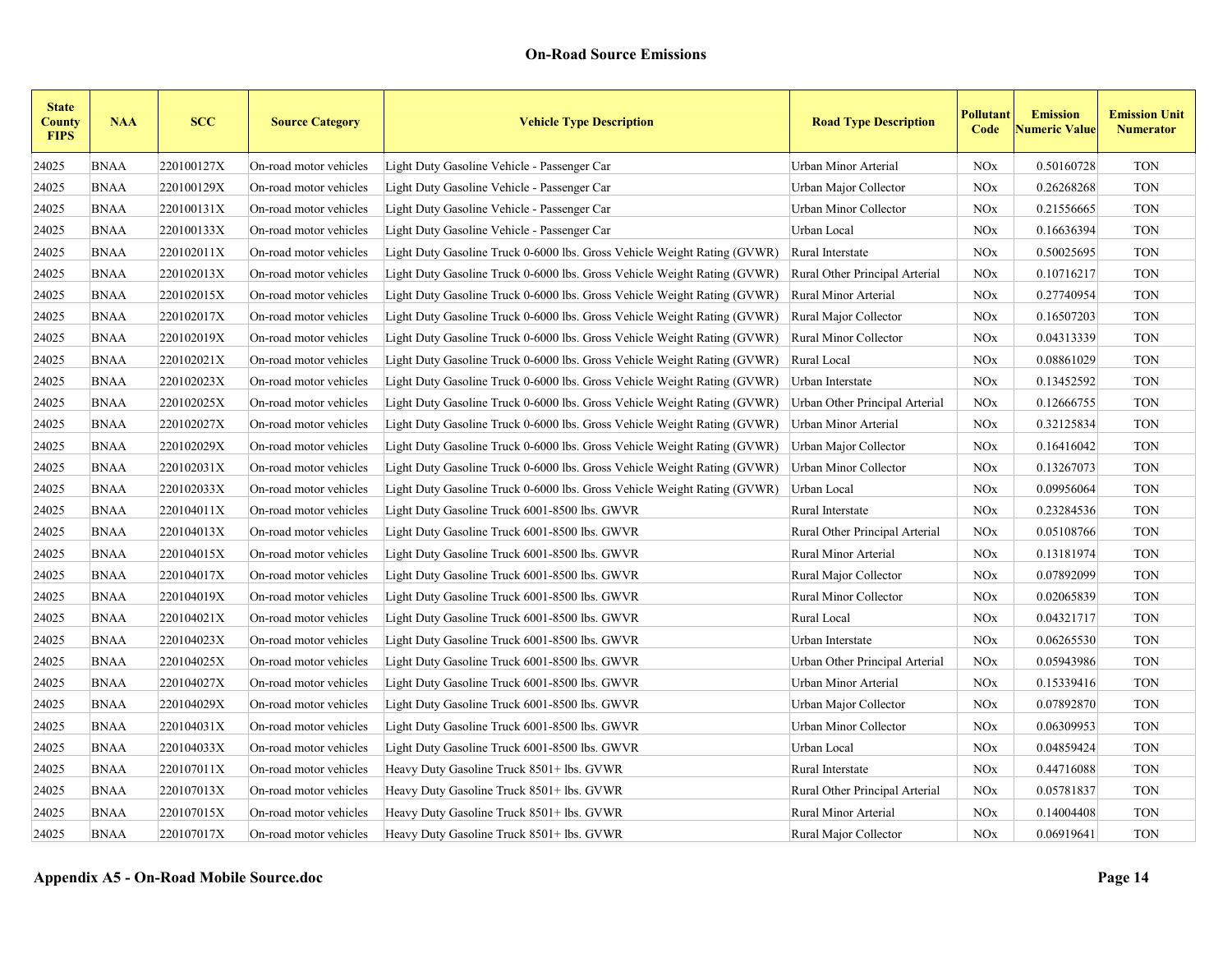| <b>State</b><br><b>County</b><br><b>FIPS</b> | <b>NAA</b>  | <b>SCC</b> | <b>Source Category</b> | <b>Vehicle Type Description</b>           | <b>Road Type Description</b>   | Pollutant<br>Code     | <b>Emission</b><br><b>Numeric Value</b> | <b>Emission Unit</b><br><b>Numerator</b> |
|----------------------------------------------|-------------|------------|------------------------|-------------------------------------------|--------------------------------|-----------------------|-----------------------------------------|------------------------------------------|
| 24025                                        | <b>BNAA</b> | 220107019X | On-road motor vehicles | Heavy Duty Gasoline Truck 8501+ lbs. GVWR | Rural Minor Collector          | <b>NOx</b>            | 0.01742973                              | <b>TON</b>                               |
| 24025                                        | <b>BNAA</b> | 220107021X | On-road motor vehicles | Heavy Duty Gasoline Truck 8501+ lbs. GVWR | Rural Local                    | <b>NOx</b>            | 0.01594712                              | <b>TON</b>                               |
| 24025                                        | <b>BNAA</b> | 220107023X | On-road motor vehicles | Heavy Duty Gasoline Truck 8501+ lbs. GVWR | Urban Interstate               | <b>NOx</b>            | 0.08513912                              | <b>TON</b>                               |
| 24025                                        | <b>BNAA</b> | 220107025X | On-road motor vehicles | Heavy Duty Gasoline Truck 8501+ lbs. GVWR | Urban Other Principal Arterial | <b>NOx</b>            | 0.05391068                              | <b>TON</b>                               |
| 24025                                        | <b>BNAA</b> | 220107027X | On-road motor vehicles | Heavy Duty Gasoline Truck 8501+ lbs. GVWR | Urban Minor Arterial           | <b>NOx</b>            | 0.10717430                              | <b>TON</b>                               |
| 24025                                        | <b>BNAA</b> | 220107029X | On-road motor vehicles | Heavy Duty Gasoline Truck 8501+ lbs. GVWR | Urban Major Collector          | <b>NOx</b>            | 0.03940869                              | <b>TON</b>                               |
| 24025                                        | <b>BNAA</b> | 220107031X | On-road motor vehicles | Heavy Duty Gasoline Truck 8501+ lbs. GVWR | <b>Urban Minor Collector</b>   | <b>NOx</b>            | 0.03178401                              | <b>TON</b>                               |
| 24025                                        | <b>BNAA</b> | 220107033X | On-road motor vehicles | Heavy Duty Gasoline Truck 8501+ lbs. GVWR | Urban Local                    | <b>NOx</b>            | 0.01861802                              | <b>TON</b>                               |
| 24025                                        | <b>BNAA</b> | 220108011X | On-road motor vehicles | Motor Cycle                               | Rural Interstate               | <b>NOx</b>            | 0.00511692                              | <b>TON</b>                               |
| 24025                                        | <b>BNAA</b> | 220108013X | On-road motor vehicles | Motor Cycle                               | Rural Other Principal Arterial | <b>NOx</b>            | 0.00096011                              | <b>TON</b>                               |
| 24025                                        | <b>BNAA</b> | 220108015X | On-road motor vehicles | Motor Cycle                               | Rural Minor Arterial           | <b>NOx</b>            | 0.00999244                              | <b>TON</b>                               |
| 24025                                        | <b>BNAA</b> | 220108017X | On-road motor vehicles | Motor Cycle                               | Rural Major Collector          | <b>NOx</b>            | 0.00216714                              | <b>TON</b>                               |
| 24025                                        | <b>BNAA</b> | 220108019X | On-road motor vehicles | Motor Cycle                               | Rural Minor Collector          | <b>NOx</b>            | 0.00097334                              | <b>TON</b>                               |
| 24025                                        | <b>BNAA</b> | 220108021X | On-road motor vehicles | Motor Cycle                               | Rural Local                    | <b>NOx</b>            | 0.00298395                              | <b>TON</b>                               |
| 24025                                        | <b>BNAA</b> | 220108023X | On-road motor vehicles | Motor Cycle                               | Urban Interstate               | <b>NOx</b>            | 0.00136356                              | <b>TON</b>                               |
| 24025                                        | <b>BNAA</b> | 220108025X | On-road motor vehicles | Motor Cycle                               | Urban Other Principal Arterial | <b>NOx</b>            | 0.00121585                              | <b>TON</b>                               |
| 24025                                        | <b>BNAA</b> | 220108027X | On-road motor vehicles | Motor Cycle                               | Urban Minor Arterial           | <b>NOx</b>            | 0.00228178                              | <b>TON</b>                               |
| 24025                                        | <b>BNAA</b> | 220108029X | On-road motor vehicles | Motor Cycle                               | Urban Major Collector          | <b>NOx</b>            | 0.00171850                              | <b>TON</b>                               |
| 24025                                        | <b>BNAA</b> | 220108031X | On-road motor vehicles | Motor Cycle                               | Urban Minor Collector          | <b>NO<sub>x</sub></b> | 0.00154654                              | <b>TON</b>                               |
| 24025                                        | <b>BNAA</b> | 220108033X | On-road motor vehicles | Motor Cycle                               | Urban Local                    | <b>NOx</b>            | 0.00182653                              | <b>TON</b>                               |
| 24025                                        | <b>BNAA</b> | 223000111X | On-road motor vehicles | Light Duty Diesel Vehicle - Passenger Car | Rural Interstate               | <b>NOx</b>            | 0.00459333                              | <b>TON</b>                               |
| 24025                                        | <b>BNAA</b> | 223000113X | On-road motor vehicles | Light Duty Diesel Vehicle - Passenger Car | Rural Other Principal Arterial | <b>NOx</b>            | 0.00065808                              | <b>TON</b>                               |
| 24025                                        | <b>BNAA</b> | 223000115X | On-road motor vehicles | Light Duty Diesel Vehicle - Passenger Car | Rural Minor Arterial           | <b>NOx</b>            | 0.00181110                              | <b>TON</b>                               |
| 24025                                        | <b>BNAA</b> | 223000117X | On-road motor vehicles | Light Duty Diesel Vehicle - Passenger Car | Rural Major Collector          | <b>NOx</b>            | 0.00098877                              | <b>TON</b>                               |
| 24025                                        | <b>BNAA</b> | 223000119X | On-road motor vehicles | Light Duty Diesel Vehicle - Passenger Car | Rural Minor Collector          | <b>NOx</b>            | 0.00025243                              | <b>TON</b>                               |
| 24025                                        | <b>BNAA</b> | 223000121X | On-road motor vehicles | Light Duty Diesel Vehicle - Passenger Car | Rural Local                    | <b>NOx</b>            | 0.00069115                              | <b>TON</b>                               |
| 24025                                        | <b>BNAA</b> | 223000123X | On-road motor vehicles | Light Duty Diesel Vehicle - Passenger Car | Urban Interstate               | <b>NOx</b>            | 0.00122246                              | <b>TON</b>                               |
| 24025                                        | <b>BNAA</b> | 223000125X | On-road motor vehicles | Light Duty Diesel Vehicle - Passenger Car | Urban Other Principal Arterial | <b>NOx</b>            | 0.00098547                              | <b>TON</b>                               |
| 24025                                        | <b>BNAA</b> | 223000127X | On-road motor vehicles | Light Duty Diesel Vehicle - Passenger Car | <b>Urban Minor Arterial</b>    | <b>NOx</b>            | 0.00199959                              | <b>TON</b>                               |
| 24025                                        | <b>BNAA</b> | 223000129X | On-road motor vehicles | Light Duty Diesel Vehicle - Passenger Car | Urban Major Collector          | <b>NOx</b>            | 0.00091822                              | <b>TON</b>                               |
| 24025                                        | <b>BNAA</b> | 223000131X | On-road motor vehicles | Light Duty Diesel Vehicle - Passenger Car | <b>Urban Minor Collector</b>   | <b>NOx</b>            | 0.00074847                              | <b>TON</b>                               |
| 24025                                        | <b>BNAA</b> | 223000133X | On-road motor vehicles | Light Duty Diesel Vehicle - Passenger Car | Urban Local                    | <b>NOx</b>            | 0.00077933                              | <b>TON</b>                               |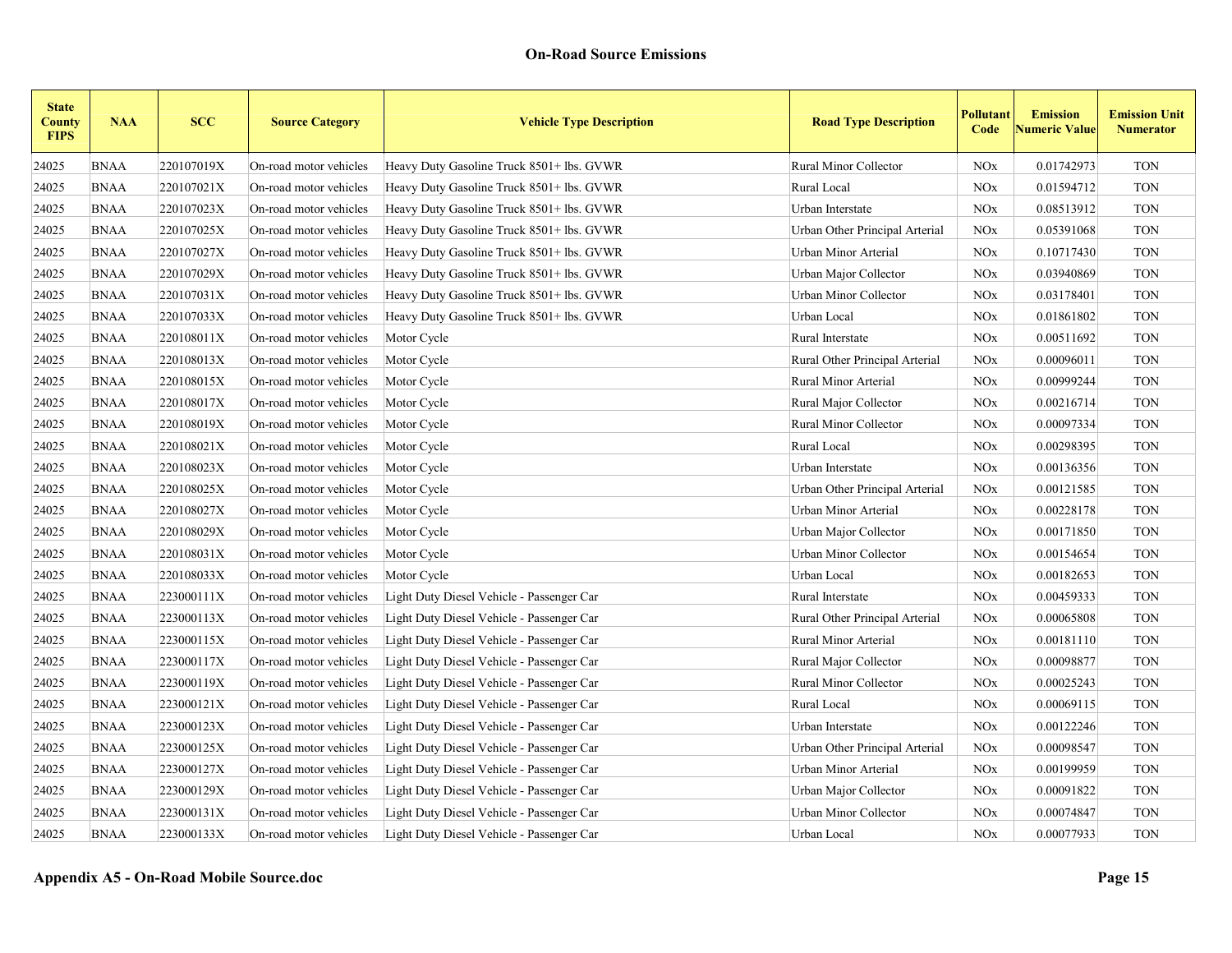| <b>State</b><br><b>County</b><br><b>FIPS</b> | <b>NAA</b>  | <b>SCC</b> | <b>Source Category</b> | <b>Vehicle Type Description</b>            | <b>Road Type Description</b>   | Pollutant<br>Code | <b>Emission</b><br><b>Numeric Value</b> | <b>Emission Unit</b><br><b>Numerator</b> |
|----------------------------------------------|-------------|------------|------------------------|--------------------------------------------|--------------------------------|-------------------|-----------------------------------------|------------------------------------------|
| 24025                                        | <b>BNAA</b> | 223006011X | On-road motor vehicles | Light Duty Diesel Truck 0-8500 lbs. GWVR   | Rural Interstate               | <b>NOx</b>        | 0.01442152                              | <b>TON</b>                               |
| 24025                                        | <b>BNAA</b> | 223006013X | On-road motor vehicles | Light Duty Diesel Truck 0-8500 lbs. GWVR   | Rural Other Principal Arterial | <b>NOx</b>        | 0.00205250                              | <b>TON</b>                               |
| 24025                                        | <b>BNAA</b> | 223006015X | On-road motor vehicles | Light Duty Diesel Truck 0-8500 lbs. GWVR   | Rural Minor Arterial           | <b>NOx</b>        | 0.00565375                              | <b>TON</b>                               |
| 24025                                        | <b>BNAA</b> | 223006017X | On-road motor vehicles | Light Duty Diesel Truck 0-8500 lbs. GWVR   | Rural Major Collector          | <b>NOx</b>        | 0.00308426                              | <b>TON</b>                               |
| 24025                                        | <b>BNAA</b> | 223006019X | On-road motor vehicles | Light Duty Diesel Truck 0-8500 lbs. GWVR   | Rural Minor Collector          | <b>NOx</b>        | 0.00078815                              | <b>TON</b>                               |
| 24025                                        | <b>BNAA</b> | 223006021X | On-road motor vehicles | Light Duty Diesel Truck 0-8500 lbs. GWVR   | Rural Local                    | <b>NOx</b>        | 0.00216163                              | <b>TON</b>                               |
| 24025                                        | <b>BNAA</b> | 223006023X | On-road motor vehicles | Light Duty Diesel Truck 0-8500 lbs. GWVR   | Urban Interstate               | <b>NOx</b>        | 0.00383604                              | <b>TON</b>                               |
| 24025                                        | <b>BNAA</b> | 223006025X | On-road motor vehicles | Light Duty Diesel Truck 0-8500 lbs. GWVR   | Urban Other Principal Arterial | <b>NOx</b>        | 0.00308537                              | <b>TON</b>                               |
| 24025                                        | <b>BNAA</b> | 223006027X | On-road motor vehicles | Light Duty Diesel Truck 0-8500 lbs. GWVR   | Urban Minor Arterial           | <b>NOx</b>        | 0.00623797                              | <b>TON</b>                               |
| 24025                                        | <b>BNAA</b> | 223006029X | On-road motor vehicles | Light Duty Diesel Truck 0-8500 lbs. GWVR   | Urban Major Collector          | <b>NOx</b>        | 0.00286049                              | <b>TON</b>                               |
| 24025                                        | <b>BNAA</b> | 223006031X | On-road motor vehicles | Light Duty Diesel Truck 0-8500 lbs. GWVR   | Urban Minor Collector          | <b>NOx</b>        | 0.00233469                              | <b>TON</b>                               |
| 24025                                        | <b>BNAA</b> | 223006033X | On-road motor vehicles | Light Duty Diesel Truck 0-8500 lbs. GWVR   | Urban Local                    | <b>NOx</b>        | 0.00243831                              | <b>TON</b>                               |
| 24025                                        | <b>BNAA</b> | 223007111X | On-road motor vehicles | Heavy Duty Diesel Vehicles Class 2B        | Rural Interstate               | <b>NOx</b>        | 0.14343589                              | <b>TON</b>                               |
| 24025                                        | <b>BNAA</b> | 223007113X | On-road motor vehicles | Heavy Duty Diesel Vehicles Class 2B        | Rural Other Principal Arterial | <b>NOx</b>        | 0.01245169                              | <b>TON</b>                               |
| 24025                                        | <b>BNAA</b> | 223007115X | On-road motor vehicles | Heavy Duty Diesel Vehicles Class 2B        | Rural Minor Arterial           | <b>NOx</b>        | 0.02992000                              | <b>TON</b>                               |
| 24025                                        | <b>BNAA</b> | 223007117X | On-road motor vehicles | Heavy Duty Diesel Vehicles Class 2B        | Rural Major Collector          | <b>NOx</b>        | 0.01447443                              | <b>TON</b>                               |
| 24025                                        | <b>BNAA</b> | 223007119X | On-road motor vehicles | Heavy Duty Diesel Vehicles Class 2B        | <b>Rural Minor Collector</b>   | <b>NOx</b>        | 0.00360786                              | <b>TON</b>                               |
| 24025                                        | <b>BNAA</b> | 223007121X | On-road motor vehicles | Heavy Duty Diesel Vehicles Class 2B        | Rural Local                    | <b>NOx</b>        | 0.00505630                              | <b>TON</b>                               |
| 24025                                        | <b>BNAA</b> | 223007123X | On-road motor vehicles | Heavy Duty Diesel Vehicles Class 2B        | Urban Interstate               | <b>NOx</b>        | 0.02677732                              | <b>TON</b>                               |
| 24025                                        | <b>BNAA</b> | 223007125X | On-road motor vehicles | Heavy Duty Diesel Vehicles Class 2B        | Urban Other Principal Arterial | <b>NOx</b>        | 0.01465742                              | <b>TON</b>                               |
| 24025                                        | <b>BNAA</b> | 223007127X | On-road motor vehicles | Heavy Duty Diesel Vehicles Class 2B        | Urban Minor Arterial           | <b>NOx</b>        | 0.02256980                              | <b>TON</b>                               |
| 24025                                        | <b>BNAA</b> | 223007129X | On-road motor vehicles | Heavy Duty Diesel Vehicles Class 2B        | Urban Major Collector          | <b>NOx</b>        | 0.00816922                              | <b>TON</b>                               |
| 24025                                        | <b>BNAA</b> | 223007131X | On-road motor vehicles | Heavy Duty Diesel Vehicles Class 2B        | Urban Minor Collector          | <b>NOx</b>        | 0.00800938                              | <b>TON</b>                               |
| 24025                                        | <b>BNAA</b> | 223007133X | On-road motor vehicles | Heavy Duty Diesel Vehicles Class 2B        | Urban Local                    | <b>NOx</b>        | 0.00552037                              | <b>TON</b>                               |
| 24025                                        | <b>BNAA</b> | 223007211X | On-road motor vehicles | Heavy Duty Diesel Vehicles Class 3, 4, & 5 | Rural Interstate               | <b>NOx</b>        | 0.12565011                              | <b>TON</b>                               |
| 24025                                        | <b>BNAA</b> | 223007213X | On-road motor vehicles | Heavy Duty Diesel Vehicles Class 3, 4, & 5 | Rural Other Principal Arterial | <b>NOx</b>        | 0.01090515                              | <b>TON</b>                               |
| 24025                                        | <b>BNAA</b> | 223007215X | On-road motor vehicles | Heavy Duty Diesel Vehicles Class 3, 4, & 5 | Rural Minor Arterial           | <b>NOx</b>        | 0.02621403                              | <b>TON</b>                               |
| 24025                                        | <b>BNAA</b> | 223007217X | On-road motor vehicles | Heavy Duty Diesel Vehicles Class 3, 4, & 5 | Rural Major Collector          | <b>NOx</b>        | 0.01267657                              | <b>TON</b>                               |
| 24025                                        | <b>BNAA</b> | 223007219X | On-road motor vehicles | Heavy Duty Diesel Vehicles Class 3, 4, & 5 | Rural Minor Collector          | <b>NOx</b>        | 0.00315812                              | <b>TON</b>                               |
| 24025                                        | <b>BNAA</b> | 223007221X | On-road motor vehicles | Heavy Duty Diesel Vehicles Class 3, 4, & 5 | Rural Local                    | <b>NOx</b>        | 0.00443680                              | <b>TON</b>                               |
| 24025                                        | <b>BNAA</b> | 223007223X | On-road motor vehicles | Heavy Duty Diesel Vehicles Class 3, 4, & 5 | Urban Interstate               | <b>NOx</b>        | 0.02344724                              | <b>TON</b>                               |
| 24025                                        | <b>BNAA</b> | 223007225X | On-road motor vehicles | Heavy Duty Diesel Vehicles Class 3, 4, & 5 | Urban Other Principal Arterial | <b>NOx</b>        | 0.01284301                              | <b>TON</b>                               |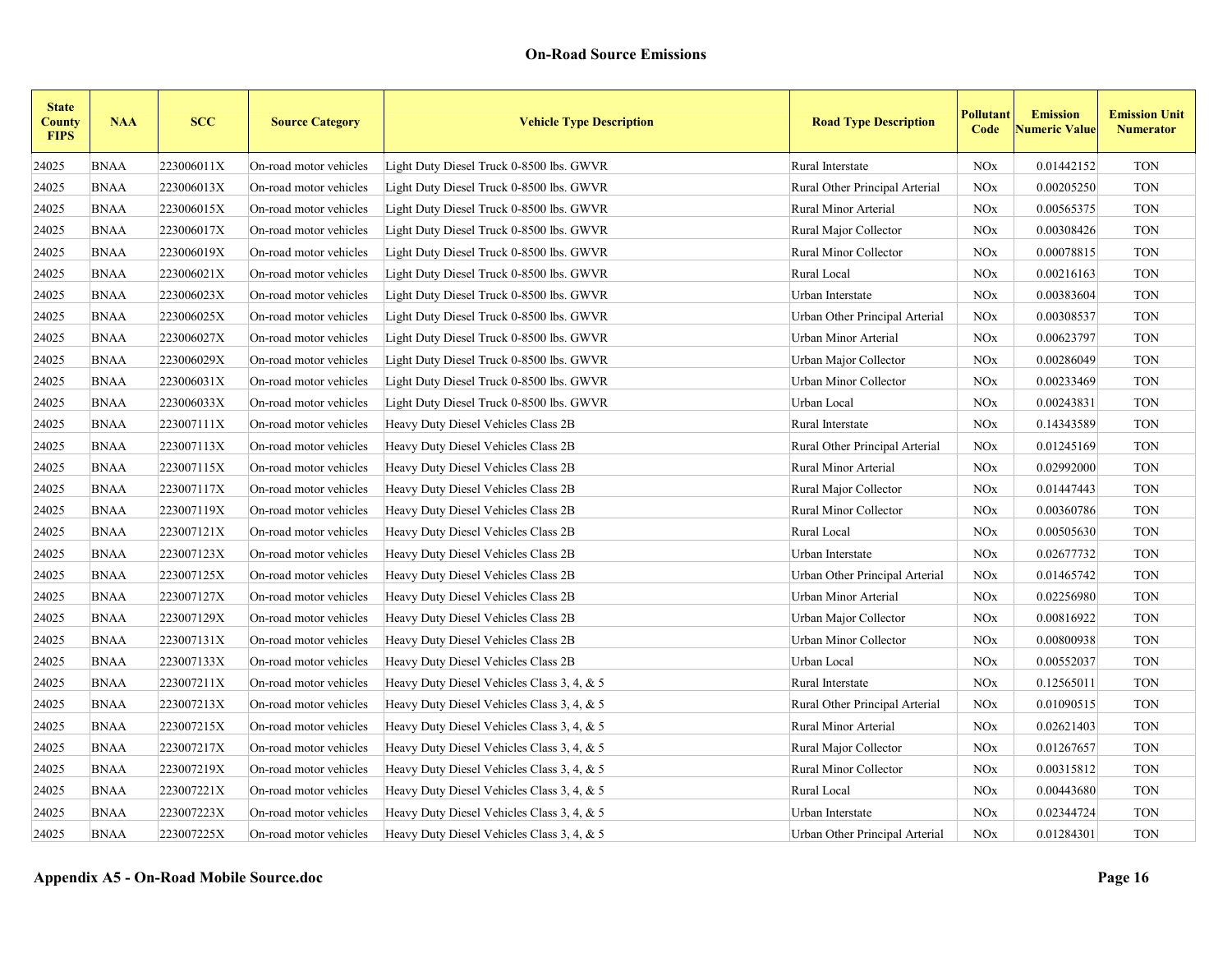| <b>State</b><br><b>County</b><br><b>FIPS</b> | <b>NAA</b>  | <b>SCC</b> | <b>Source Category</b> | <b>Vehicle Type Description</b>            | <b>Road Type Description</b>   | Pollutant<br>Code     | <b>Emission</b><br><b>Numeric Value</b> | <b>Emission Unit</b><br><b>Numerator</b> |
|----------------------------------------------|-------------|------------|------------------------|--------------------------------------------|--------------------------------|-----------------------|-----------------------------------------|------------------------------------------|
| 24025                                        | <b>BNAA</b> | 223007227X | On-road motor vehicles | Heavy Duty Diesel Vehicles Class 3, 4, & 5 | Urban Minor Arterial           | <b>NOx</b>            | 0.01977544                              | <b>TON</b>                               |
| 24025                                        | <b>BNAA</b> | 223007229X | On-road motor vehicles | Heavy Duty Diesel Vehicles Class 3, 4, & 5 | Urban Major Collector          | <b>NOx</b>            | 0.00715840                              | <b>TON</b>                               |
| 24025                                        | <b>BNAA</b> | 223007231X | On-road motor vehicles | Heavy Duty Diesel Vehicles Class 3, 4, & 5 | Urban Minor Collector          | <b>NOx</b>            | 0.00701290                              | <b>TON</b>                               |
| 24025                                        | <b>BNAA</b> | 223007233X | On-road motor vehicles | Heavy Duty Diesel Vehicles Class 3, 4, & 5 | Urban Local                    | <b>NOx</b>            | 0.00483473                              | <b>TON</b>                               |
| 24025                                        | <b>BNAA</b> | 223007311X | On-road motor vehicles | Heavy Duty Diesel Vehicles Class 6 & 7     | Rural Interstate               | <b>NOx</b>            | 0.55120682                              | <b>TON</b>                               |
| 24025                                        | <b>BNAA</b> | 223007313X | On-road motor vehicles | Heavy Duty Diesel Vehicles Class 6 & 7     | Rural Other Principal Arterial | <b>NOx</b>            | 0.04621545                              | <b>TON</b>                               |
| 24025                                        | <b>BNAA</b> | 223007315X | On-road motor vehicles | Heavy Duty Diesel Vehicles Class 6 $& 7$   | Rural Minor Arterial           | <b>NOx</b>            | 0.11088908                              | <b>TON</b>                               |
| 24025                                        | <b>BNAA</b> | 223007317X | On-road motor vehicles | Heavy Duty Diesel Vehicles Class 6 & 7     | Rural Major Collector          | NOx                   | 0.05374753                              | <b>TON</b>                               |
| 24025                                        | <b>BNAA</b> | 223007319X | On-road motor vehicles | Heavy Duty Diesel Vehicles Class 6 & 7     | Rural Minor Collector          | <b>NOx</b>            | 0.01340740                              | <b>TON</b>                               |
| 24025                                        | <b>BNAA</b> | 223007321X | On-road motor vehicles | Heavy Duty Diesel Vehicles Class 6 & 7     | Rural Local                    | <b>NOx</b>            | 0.01840086                              | <b>TON</b>                               |
| 24025                                        | <b>BNAA</b> | 223007323X | On-road motor vehicles | Heavy Duty Diesel Vehicles Class 6 & 7     | Urban Interstate               | <b>NOx</b>            | 0.10298883                              | <b>TON</b>                               |
| 24025                                        | <b>BNAA</b> | 223007325X | On-road motor vehicles | Heavy Duty Diesel Vehicles Class 6 & 7     | Urban Other Principal Arterial | <b>NO<sub>x</sub></b> | 0.05699053                              | <b>TON</b>                               |
| 24025                                        | <b>BNAA</b> | 223007327X | On-road motor vehicles | Heavy Duty Diesel Vehicles Class 6 & 7     | Urban Minor Arterial           | <b>NOx</b>            | 0.08374249                              | <b>TON</b>                               |
| 24025                                        | <b>BNAA</b> | 223007329X | On-road motor vehicles | Heavy Duty Diesel Vehicles Class 6 & 7     | Urban Major Collector          | <b>NOx</b>            | 0.03038187                              | <b>TON</b>                               |
| 24025                                        | <b>BNAA</b> | 223007331X | On-road motor vehicles | Heavy Duty Diesel Vehicles Class 6 & 7     | Urban Minor Collector          | <b>NOx</b>            | 0.02971938                              | <b>TON</b>                               |
| 24025                                        | <b>BNAA</b> | 223007333X | On-road motor vehicles | Heavy Duty Diesel Vehicles Class 6 & 7     | Urban Local                    | <b>NOx</b>            | 0.02005874                              | <b>TON</b>                               |
| 24025                                        | <b>BNAA</b> | 223007411X | On-road motor vehicles | Heavy Duty Diesel Vehicles Class 8A & 8B   | Rural Interstate               | <b>NOx</b>            | 3.48857643                              | <b>TON</b>                               |
| 24025                                        | <b>BNAA</b> | 223007413X | On-road motor vehicles | Heavy Duty Diesel Vehicles Class 8A & 8B   | Rural Other Principal Arterial | <b>NOx</b>            | 0.28131282                              | <b>TON</b>                               |
| 24025                                        | <b>BNAA</b> | 223007415X | On-road motor vehicles | Heavy Duty Diesel Vehicles Class 8A & 8B   | Rural Minor Arterial           | <b>NOx</b>            | 0.66422556                              | <b>TON</b>                               |
| 24025                                        | <b>BNAA</b> | 223007417X | On-road motor vehicles | Heavy Duty Diesel Vehicles Class 8A & 8B   | Rural Major Collector          | <b>NOx</b>            | 0.32971967                              | <b>TON</b>                               |
| 24025                                        | <b>BNAA</b> | 223007419X | On-road motor vehicles | Heavy Duty Diesel Vehicles Class 8A & 8B   | <b>Rural Minor Collector</b>   | <b>NOx</b>            | 0.08283419                              | <b>TON</b>                               |
| 24025                                        | <b>BNAA</b> | 223007421X | On-road motor vehicles | Heavy Duty Diesel Vehicles Class 8A & 8B   | Rural Local                    | <b>NOx</b>            | 0.08834023                              | <b>TON</b>                               |
| 24025                                        | <b>BNAA</b> | 223007423X | On-road motor vehicles | Heavy Duty Diesel Vehicles Class 8A & 8B   | Urban Interstate               | <b>NOx</b>            | 0.65398400                              | <b>TON</b>                               |
| 24025                                        | <b>BNAA</b> | 223007425X | On-road motor vehicles | Heavy Duty Diesel Vehicles Class 8A & 8B   | Urban Other Principal Arterial | <b>NOx</b>            | 0.38004453                              | <b>TON</b>                               |
| 24025                                        | <b>BNAA</b> | 223007427X | On-road motor vehicles | Heavy Duty Diesel Vehicles Class 8A & 8B   | Urban Minor Arterial           | <b>NOx</b>            | 0.50855845                              | <b>TON</b>                               |
| 24025                                        | <b>BNAA</b> | 223007429X | On-road motor vehicles | Heavy Duty Diesel Vehicles Class 8A & 8B   | Urban Major Collector          | <b>NOx</b>            | 0.18941214                              | <b>TON</b>                               |
| 24025                                        | <b>BNAA</b> | 223007431X | On-road motor vehicles | Heavy Duty Diesel Vehicles Class 8A & 8B   | Urban Minor Collector          | <b>NOx</b>            | 0.18049445                              | <b>TON</b>                               |
| 24025                                        | <b>BNAA</b> | 223007433X | On-road motor vehicles | Heavy Duty Diesel Vehicles Class 8A & 8B   | Urban Local                    | NOx                   | 0.09605419                              | <b>TON</b>                               |
| 24025                                        | <b>BNAA</b> | 223007511X | On-road motor vehicles | Heavy Duty Diesel Buses (School & Transit) | Rural Interstate               | <b>NOx</b>            | 0.32970313                              | <b>TON</b>                               |
| 24025                                        | <b>BNAA</b> | 223007513X | On-road motor vehicles | Heavy Duty Diesel Buses (School & Transit) | Rural Other Principal Arterial | <b>NOx</b>            | 0.02669574                              | <b>TON</b>                               |
| 24025                                        | <b>BNAA</b> | 223007515X | On-road motor vehicles | Heavy Duty Diesel Buses (School & Transit) | Rural Minor Arterial           | <b>NOx</b>            | 0.18904286                              | <b>TON</b>                               |
| 24025                                        | <b>BNAA</b> | 223007517X | On-road motor vehicles | Heavy Duty Diesel Buses (School & Transit) | Rural Major Collector          | <b>NOx</b>            | 0.04173897                              | <b>TON</b>                               |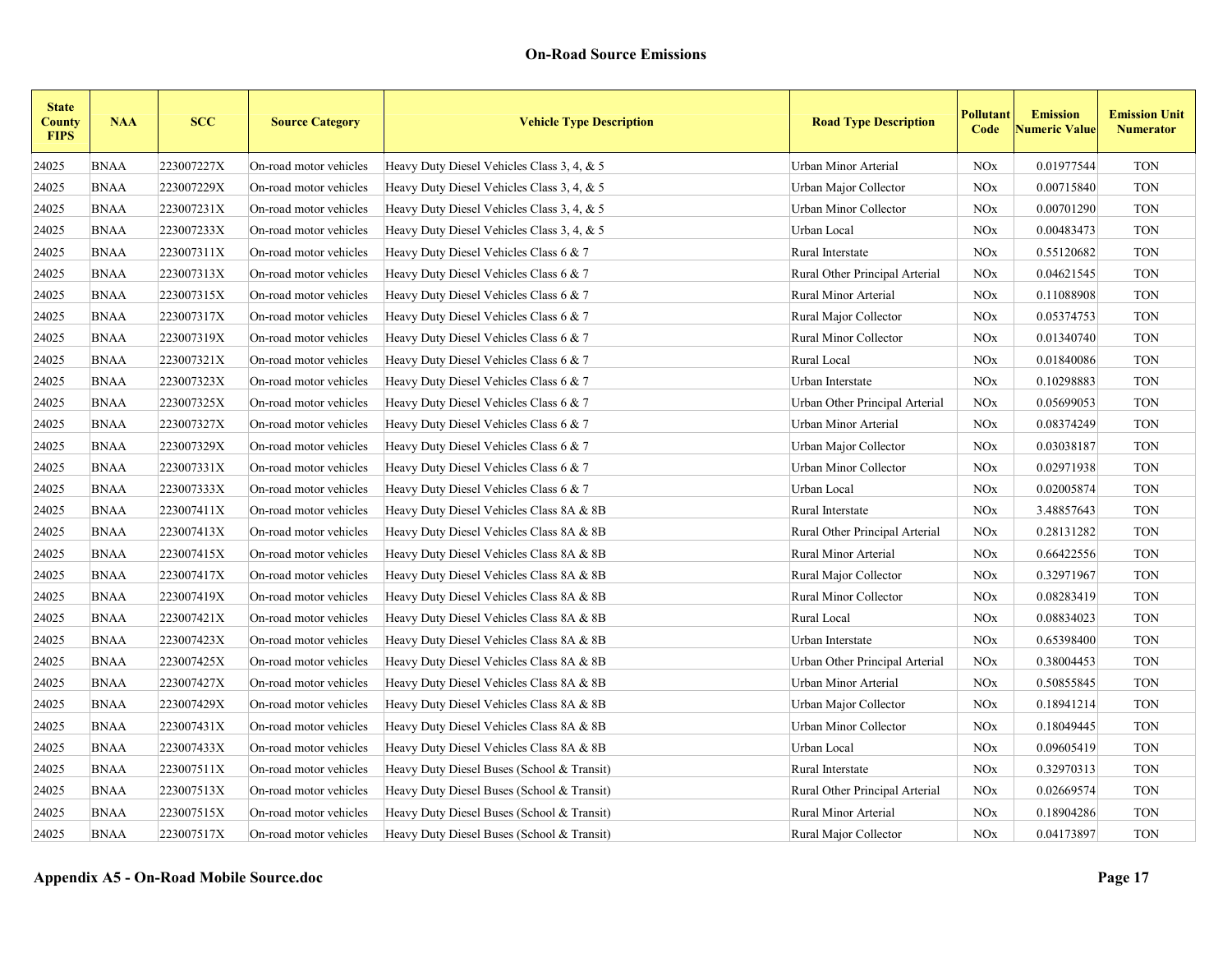| <b>State</b><br><b>County</b><br><b>FIPS</b> | <b>NAA</b>  | <b>SCC</b> | <b>Source Category</b> | <b>Vehicle Type Description</b>                                          | <b>Road Type Description</b>   | Pollutant<br>Code | <b>Emission</b><br><b>Numeric Value</b> | <b>Emission Unit</b><br><b>Numerator</b> |
|----------------------------------------------|-------------|------------|------------------------|--------------------------------------------------------------------------|--------------------------------|-------------------|-----------------------------------------|------------------------------------------|
| 24025                                        | <b>BNAA</b> | 223007519X | On-road motor vehicles | Heavy Duty Diesel Buses (School & Transit)                               | <b>Rural Minor Collector</b>   | <b>NOx</b>        | 0.00898383                              | <b>TON</b>                               |
| 24025                                        | <b>BNAA</b> | 223007521X | On-road motor vehicles | Heavy Duty Diesel Buses (School & Transit)                               | Rural Local                    | <b>NOx</b>        | 0.02820040                              | <b>TON</b>                               |
| 24025                                        | <b>BNAA</b> | 223007523X | On-road motor vehicles | Heavy Duty Diesel Buses (School & Transit)                               | Urban Interstate               | <b>NOx</b>        | 0.07565154                              | <b>TON</b>                               |
| 24025                                        | <b>BNAA</b> | 223007525X | On-road motor vehicles | Heavy Duty Diesel Buses (School & Transit)                               | Urban Other Principal Arterial | <b>NOx</b>        | 0.04093098                              | <b>TON</b>                               |
| 24025                                        | <b>BNAA</b> | 223007527X | On-road motor vehicles | Heavy Duty Diesel Buses (School & Transit)                               | Urban Minor Arterial           | <b>NOx</b>        | 0.11390500                              | <b>TON</b>                               |
| 24025                                        | <b>BNAA</b> | 223007529X | On-road motor vehicles | Heavy Duty Diesel Buses (School & Transit)                               | Urban Major Collector          | <b>NOx</b>        | 0.05133348                              | <b>TON</b>                               |
| 24025                                        | <b>BNAA</b> | 223007531X | On-road motor vehicles | Heavy Duty Diesel Buses (School & Transit)                               | Urban Minor Collector          | <b>NOx</b>        | 0.04492244                              | <b>TON</b>                               |
| 24025                                        | <b>BNAA</b> | 223007533X | On-road motor vehicles | Heavy Duty Diesel Buses (School & Transit)                               | Urban Local                    | <b>NOx</b>        | 0.05590806                              | <b>TON</b>                               |
| 24027                                        | <b>BNAA</b> | 220100111X | On-road motor vehicles | Light Duty Gasoline Vehicle - Passenger Car                              | Rural Interstate               | <b>NOx</b>        | 0.43490650                              | <b>TON</b>                               |
| 24027                                        | <b>BNAA</b> | 220100113X | On-road motor vehicles | Light Duty Gasoline Vehicle - Passenger Car                              | Rural Other Principal Arterial | <b>NOx</b>        | 0.14205800                              | <b>TON</b>                               |
| 24027                                        | <b>BNAA</b> | 220100115X | On-road motor vehicles | Light Duty Gasoline Vehicle - Passenger Car                              | Rural Minor Arterial           | <b>NOx</b>        | 0.14811519                              | <b>TON</b>                               |
| 24027                                        | <b>BNAA</b> | 220100117X | On-road motor vehicles | Light Duty Gasoline Vehicle - Passenger Car                              | Rural Major Collector          | <b>NOx</b>        | 0.11777852                              | <b>TON</b>                               |
| 24027                                        | <b>BNAA</b> | 220100119X | On-road motor vehicles | Light Duty Gasoline Vehicle - Passenger Car                              | Rural Minor Collector          | <b>NOx</b>        | 0.05277199                              | <b>TON</b>                               |
| 24027                                        | <b>BNAA</b> | 220100121X | On-road motor vehicles | Light Duty Gasoline Vehicle - Passenger Car                              | Rural Local                    | <b>NOx</b>        | 0.06738311                              | <b>TON</b>                               |
| 24027                                        | <b>BNAA</b> | 220100123X | On-road motor vehicles | Light Duty Gasoline Vehicle - Passenger Car                              | Urban Interstate               | <b>NOx</b>        | 1.50573234                              | <b>TON</b>                               |
| 24027                                        | <b>BNAA</b> | 220100125X | On-road motor vehicles | Light Duty Gasoline Vehicle - Passenger Car                              | Urban Other Principal Arterial | <b>NOx</b>        | 1.39625532                              | <b>TON</b>                               |
| 24027                                        | <b>BNAA</b> | 220100127X | On-road motor vehicles | Light Duty Gasoline Vehicle - Passenger Car                              | Urban Minor Arterial           | <b>NOx</b>        | 0.32642927                              | <b>TON</b>                               |
| 24027                                        | <b>BNAA</b> | 220100129X | On-road motor vehicles | Light Duty Gasoline Vehicle - Passenger Car                              | Urban Major Collector          | <b>NOx</b>        | 0.66704197                              | <b>TON</b>                               |
| 24027                                        | <b>BNAA</b> | 220100131X | On-road motor vehicles | Light Duty Gasoline Vehicle - Passenger Car                              | Urban Minor Collector          | <b>NOx</b>        | 0.30369964                              | <b>TON</b>                               |
| 24027                                        | <b>BNAA</b> | 220100133X | On-road motor vehicles | Light Duty Gasoline Vehicle - Passenger Car                              | Urban Local                    | <b>NOx</b>        | 0.19274552                              | <b>TON</b>                               |
| 24027                                        | <b>BNAA</b> | 220102011X | On-road motor vehicles | Light Duty Gasoline Truck 0-6000 lbs. Gross Vehicle Weight Rating (GVWR) | Rural Interstate               | <b>NOx</b>        | 0.28623795                              | <b>TON</b>                               |
| 24027                                        | <b>BNAA</b> | 220102013X | On-road motor vehicles | Light Duty Gasoline Truck 0-6000 lbs. Gross Vehicle Weight Rating (GVWR) | Rural Other Principal Arterial | <b>NOx</b>        | 0.09144764                              | <b>TON</b>                               |
| 24027                                        | <b>BNAA</b> | 220102015X | On-road motor vehicles | Light Duty Gasoline Truck 0-6000 lbs. Gross Vehicle Weight Rating (GVWR) | Rural Minor Arterial           | <b>NO</b> x       | 0.09513928                              | <b>TON</b>                               |
| 24027                                        | <b>BNAA</b> | 220102017X | On-road motor vehicles | Light Duty Gasoline Truck 0-6000 lbs. Gross Vehicle Weight Rating (GVWR) | Rural Major Collector          | <b>NOx</b>        | 0.07546304                              | <b>TON</b>                               |
| 24027                                        | <b>BNAA</b> | 220102019X | On-road motor vehicles | Light Duty Gasoline Truck 0-6000 lbs. Gross Vehicle Weight Rating (GVWR) | Rural Minor Collector          | <b>NOx</b>        | 0.03374281                              | <b>TON</b>                               |
| 24027                                        | <b>BNAA</b> | 220102021X | On-road motor vehicles | Light Duty Gasoline Truck 0-6000 lbs. Gross Vehicle Weight Rating (GVWR) | Rural Local                    | <b>NO</b> x       | 0.04021117                              | <b>TON</b>                               |
| 24027                                        | <b>BNAA</b> | 220102023X | On-road motor vehicles | Light Duty Gasoline Truck 0-6000 lbs. Gross Vehicle Weight Rating (GVWR) | Urban Interstate               | <b>NO</b> x       | 0.98355706                              | <b>TON</b>                               |
| 24027                                        | <b>BNAA</b> | 220102025X | On-road motor vehicles | Light Duty Gasoline Truck 0-6000 lbs. Gross Vehicle Weight Rating (GVWR) | Urban Other Principal Arterial | <b>NOx</b>        | 0.91503306                              | <b>TON</b>                               |
| 24027                                        | <b>BNAA</b> | 220102027X | On-road motor vehicles | Light Duty Gasoline Truck 0-6000 lbs. Gross Vehicle Weight Rating (GVWR) | Urban Minor Arterial           | <b>NOx</b>        | 0.20761127                              | <b>TON</b>                               |
| 24027                                        | <b>BNAA</b> | 220102029X | On-road motor vehicles | Light Duty Gasoline Truck 0-6000 lbs. Gross Vehicle Weight Rating (GVWR) | Urban Major Collector          | <b>NOx</b>        | 0.41336405                              | <b>TON</b>                               |
| 24027                                        | <b>BNAA</b> | 220102031X | On-road motor vehicles | Light Duty Gasoline Truck 0-6000 lbs. Gross Vehicle Weight Rating (GVWR) | Urban Minor Collector          | <b>NOx</b>        | 0.18632457                              | <b>TON</b>                               |
| 24027                                        | <b>BNAA</b> | 220102033X | On-road motor vehicles | Light Duty Gasoline Truck 0-6000 lbs. Gross Vehicle Weight Rating (GVWR) | Urban Local                    | <b>NOx</b>        | 0.11535123                              | <b>TON</b>                               |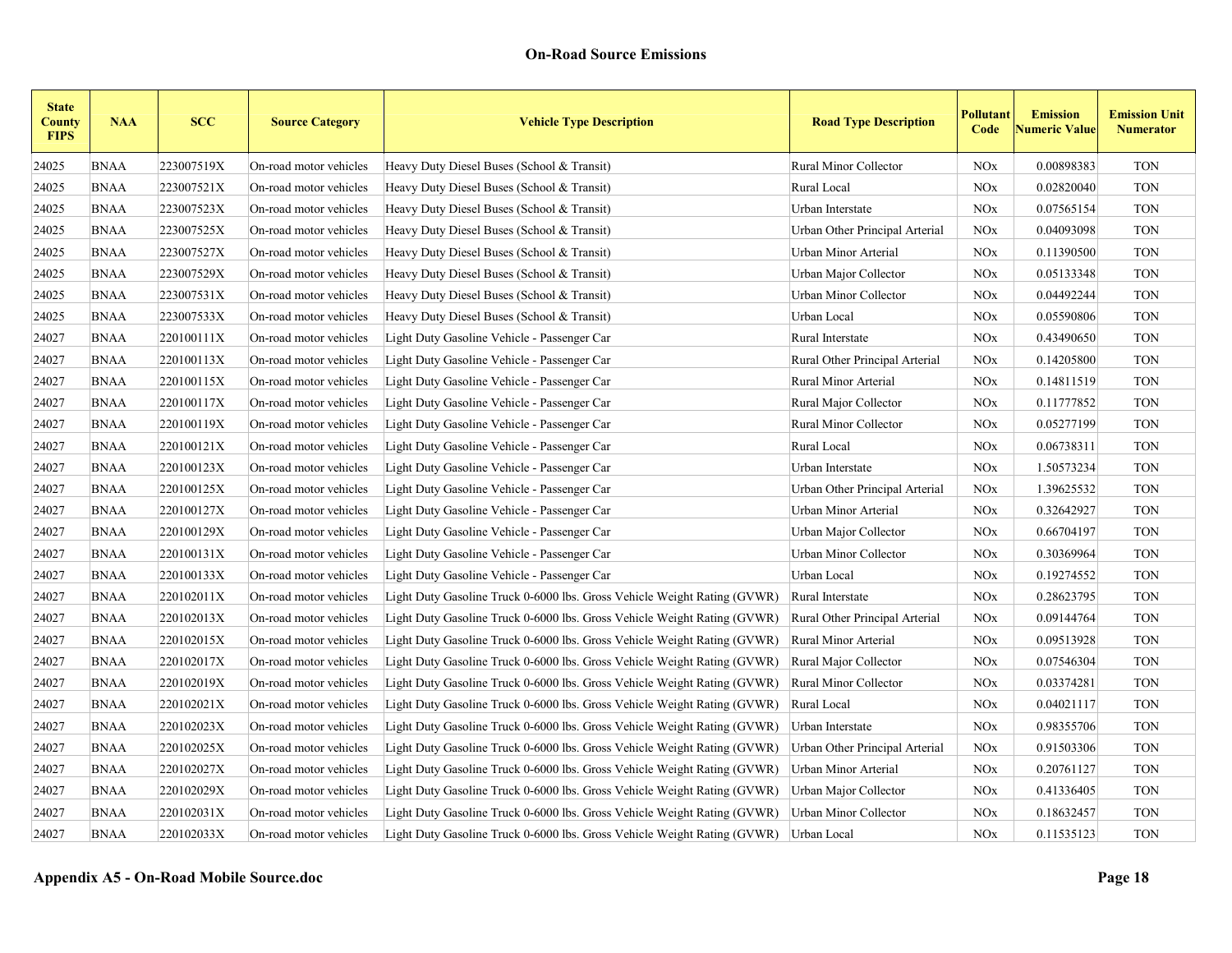| <b>State</b><br><b>County</b><br><b>FIPS</b> | <b>NAA</b>  | <b>SCC</b> | <b>Source Category</b> | <b>Vehicle Type Description</b>               | <b>Road Type Description</b>   | Pollutant<br>Code     | <b>Emission</b><br><b>Numeric Value</b> | <b>Emission Unit</b><br><b>Numerator</b> |
|----------------------------------------------|-------------|------------|------------------------|-----------------------------------------------|--------------------------------|-----------------------|-----------------------------------------|------------------------------------------|
| 24027                                        | <b>BNAA</b> | 220104011X | On-road motor vehicles | Light Duty Gasoline Truck 6001-8500 lbs. GWVR | Rural Interstate               | <b>NOx</b>            | 0.13323621                              | <b>TON</b>                               |
| 24027                                        | <b>BNAA</b> | 220104013X | On-road motor vehicles | Light Duty Gasoline Truck 6001-8500 lbs. GWVR | Rural Other Principal Arterial | <b>NOx</b>            | 0.04344645                              | <b>TON</b>                               |
| 24027                                        | <b>BNAA</b> | 220104015X | On-road motor vehicles | Light Duty Gasoline Truck 6001-8500 lbs. GWVR | Rural Minor Arterial           | <b>NOx</b>            | 0.04531486                              | <b>TON</b>                               |
| 24027                                        | <b>BNAA</b> | 220104017X | On-road motor vehicles | Light Duty Gasoline Truck 6001-8500 lbs. GWVR | Rural Major Collector          | <b>NOx</b>            | 0.03606428                              | <b>TON</b>                               |
| 24027                                        | <b>BNAA</b> | 220104019X | On-road motor vehicles | Light Duty Gasoline Truck 6001-8500 lbs. GWVR | <b>Rural Minor Collector</b>   | <b>NOx</b>            | 0.01615546                              | <b>TON</b>                               |
| 24027                                        | <b>BNAA</b> | 220104021X | On-road motor vehicles | Light Duty Gasoline Truck 6001-8500 lbs. GWVR | Rural Local                    | <b>NOx</b>            | 0.01961120                              | <b>TON</b>                               |
| 24027                                        | <b>BNAA</b> | 220104023X | On-road motor vehicles | Light Duty Gasoline Truck 6001-8500 lbs. GWVR | Urban Interstate               | <b>NOx</b>            | 0.46091109                              | <b>TON</b>                               |
| 24027                                        | <b>BNAA</b> | 220104025X | On-road motor vehicles | Light Duty Gasoline Truck 6001-8500 lbs. GWVR | Urban Other Principal Arterial | <b>NOx</b>            | 0.42657414                              | <b>TON</b>                               |
| 24027                                        | <b>BNAA</b> | 220104027X | On-road motor vehicles | Light Duty Gasoline Truck 6001-8500 lbs. GWVR | Urban Minor Arterial           | <b>NOx</b>            | 0.09990015                              | <b>TON</b>                               |
| 24027                                        | <b>BNAA</b> | 220104029X | On-road motor vehicles | Light Duty Gasoline Truck 6001-8500 lbs. GWVR | Urban Major Collector          | <b>NOx</b>            | 0.19774119                              | <b>TON</b>                               |
| 24027                                        | <b>BNAA</b> | 220104031X | On-road motor vehicles | Light Duty Gasoline Truck 6001-8500 lbs. GWVR | Urban Minor Collector          | <b>NOx</b>            | 0.08838652                              | <b>TON</b>                               |
| 24027                                        | <b>BNAA</b> | 220104033X | On-road motor vehicles | Light Duty Gasoline Truck 6001-8500 lbs. GWVR | Urban Local                    | <b>NOx</b>            | 0.05630048                              | <b>TON</b>                               |
| 24027                                        | <b>BNAA</b> | 220107011X | On-road motor vehicles | Heavy Duty Gasoline Truck 8501+ lbs. GVWR     | Rural Interstate               | <b>NOx</b>            | 0.25587592                              | <b>TON</b>                               |
| 24027                                        | <b>BNAA</b> | 220107013X | On-road motor vehicles | Heavy Duty Gasoline Truck 8501+ lbs. GVWR     | Rural Other Principal Arterial | <b>NOx</b>            | 0.04993023                              | <b>TON</b>                               |
| 24027                                        | <b>BNAA</b> | 220107015X | On-road motor vehicles | Heavy Duty Gasoline Truck 8501+ lbs. GVWR     | Rural Minor Arterial           | <b>NOx</b>            | 0.04783474                              | <b>TON</b>                               |
| 24027                                        | <b>BNAA</b> | 220107017X | On-road motor vehicles | Heavy Duty Gasoline Truck 8501+ lbs. GVWR     | Rural Major Collector          | <b>NOx</b>            | 0.03179172                              | <b>TON</b>                               |
| 24027                                        | <b>BNAA</b> | 220107019X | On-road motor vehicles | Heavy Duty Gasoline Truck 8501+ lbs. GVWR     | <b>Rural Minor Collector</b>   | <b>NOx</b>            | 0.01408311                              | <b>TON</b>                               |
| 24027                                        | <b>BNAA</b> | 220107021X | On-road motor vehicles | Heavy Duty Gasoline Truck 8501+ lbs. GVWR     | Rural Local                    | <b>NOx</b>            | 0.00716281                              | <b>TON</b>                               |
| 24027                                        | <b>BNAA</b> | 220107023X | On-road motor vehicles | Heavy Duty Gasoline Truck 8501+ lbs. GVWR     | Urban Interstate               | <b>NOx</b>            | 0.61395802                              | <b>TON</b>                               |
| 24027                                        | <b>BNAA</b> | 220107025X | On-road motor vehicles | Heavy Duty Gasoline Truck 8501+ lbs. GVWR     | Urban Other Principal Arterial | <b>NOx</b>            | 0.39034892                              | <b>TON</b>                               |
| 24027                                        | <b>BNAA</b> | 220107027X | On-road motor vehicles | Heavy Duty Gasoline Truck 8501+ lbs. GVWR     | Urban Minor Arterial           | <b>NOx</b>            | 0.06844022                              | <b>TON</b>                               |
| 24027                                        | <b>BNAA</b> | 220107029X | On-road motor vehicles | Heavy Duty Gasoline Truck 8501+ lbs. GVWR     | Urban Major Collector          | <b>NOx</b>            | 0.09208918                              | <b>TON</b>                               |
| 24027                                        | <b>BNAA</b> | 220107031X | On-road motor vehicles | Heavy Duty Gasoline Truck 8501+ lbs. GVWR     | Urban Minor Collector          | <b>NOx</b>            | 0.04293277                              | <b>TON</b>                               |
| 24027                                        | <b>BNAA</b> | 220107033X | On-road motor vehicles | Heavy Duty Gasoline Truck 8501+ lbs. GVWR     | Urban Local                    | <b>NO<sub>x</sub></b> | 0.02156339                              | <b>TON</b>                               |
| 24027                                        | <b>BNAA</b> | 220108011X | On-road motor vehicles | Motor Cycle                                   | Rural Interstate               | <b>NOx</b>            | 0.00298836                              | <b>TON</b>                               |
| 24027                                        | <b>BNAA</b> | 220108013X | On-road motor vehicles | Motor Cycle                                   | Rural Other Principal Arterial | <b>NOx</b>            | 0.00068123                              | <b>TON</b>                               |
| 24027                                        | <b>BNAA</b> | 220108015X | On-road motor vehicles | Motor Cycle                                   | Rural Minor Arterial           | <b>NOx</b>            | 0.00338189                              | <b>TON</b>                               |
| 24027                                        | <b>BNAA</b> | 220108017X | On-road motor vehicles | Motor Cycle                                   | Rural Major Collector          | <b>NOx</b>            | 0.00114530                              | <b>TON</b>                               |
| 24027                                        | <b>BNAA</b> | 220108019X | On-road motor vehicles | Motor Cycle                                   | <b>Rural Minor Collector</b>   | <b>NOx</b>            | 0.00048943                              | <b>TON</b>                               |
| 24027                                        | <b>BNAA</b> | 220108021X | On-road motor vehicles | Motor Cycle                                   | Rural Local                    | <b>NOx</b>            | 0.00144733                              | <b>TON</b>                               |
| 24027                                        | <b>BNAA</b> | 220108023X | On-road motor vehicles | Motor Cycle                                   | Urban Interstate               | <b>NOx</b>            | 0.00940711                              | <b>TON</b>                               |
| 24027                                        | <b>BNAA</b> | 220108025X | On-road motor vehicles | Motor Cycle                                   | Urban Other Principal Arterial | <b>NOx</b>            | 0.00913484                              | <b>TON</b>                               |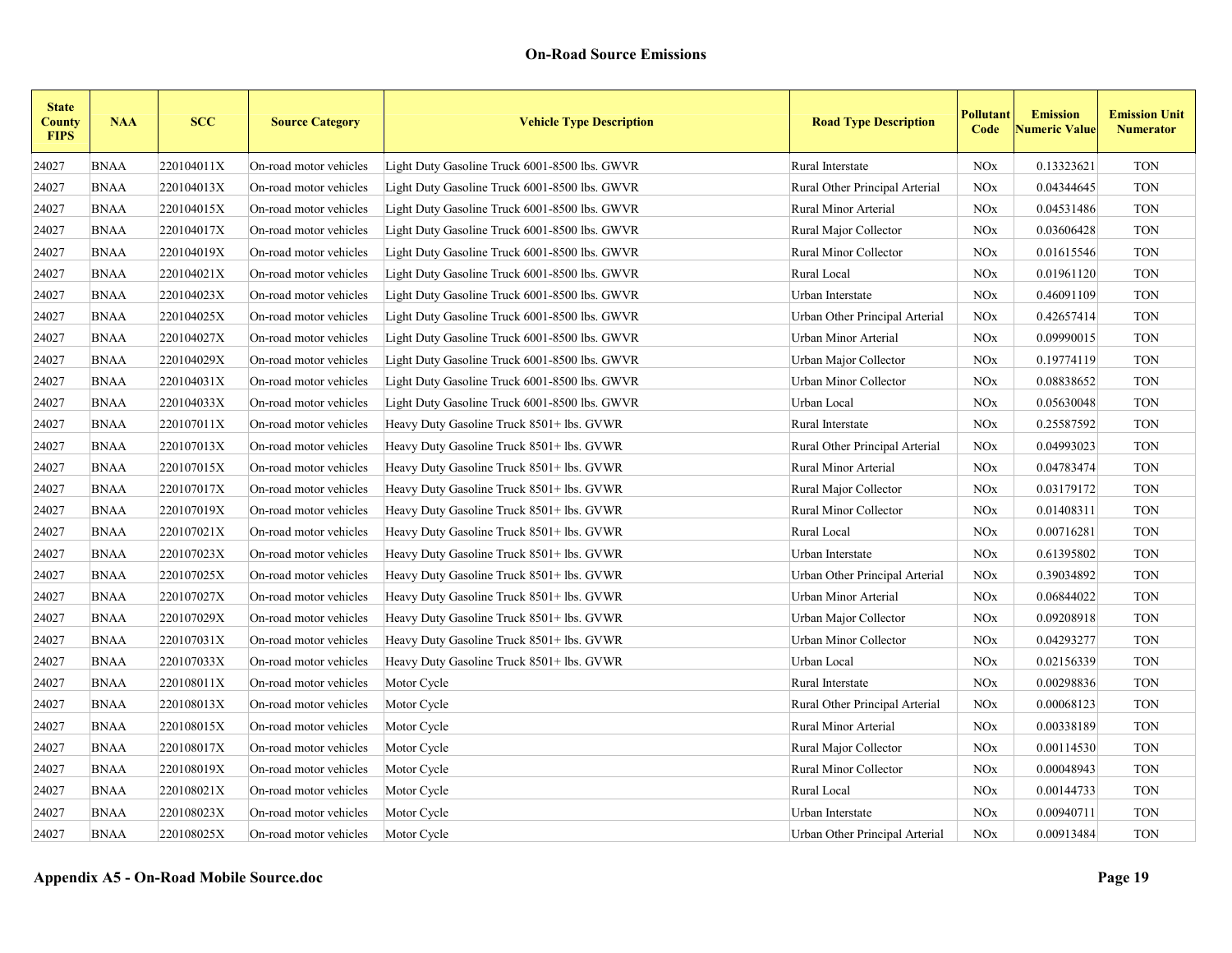| <b>State</b><br><b>County</b><br><b>FIPS</b> | <b>NAA</b>  | <b>SCC</b> | <b>Source Category</b> | <b>Vehicle Type Description</b>           | <b>Road Type Description</b>   | Pollutant<br>Code     | <b>Emission</b><br><b>Numeric Value</b> | <b>Emission Unit</b><br><b>Numerator</b> |
|----------------------------------------------|-------------|------------|------------------------|-------------------------------------------|--------------------------------|-----------------------|-----------------------------------------|------------------------------------------|
| 24027                                        | <b>BNAA</b> | 220108027X | On-road motor vehicles | Motor Cycle                               | Urban Minor Arterial           | <b>NOx</b>            | 0.00136576                              | <b>TON</b>                               |
| 24027                                        | <b>BNAA</b> | 220108029X | On-road motor vehicles | Motor Cycle                               | Urban Major Collector          | <b>NOx</b>            | 0.00375998                              | <b>TON</b>                               |
| 24027                                        | <b>BNAA</b> | 220108031X | On-road motor vehicles | Motor Cycle                               | Urban Minor Collector          | <b>NOx</b>            | 0.00185298                              | <b>TON</b>                               |
| 24027                                        | BNAA        | 220108033X | On-road motor vehicles | Motor Cycle                               | Urban Local                    | <b>NOx</b>            | 0.00241185                              | <b>TON</b>                               |
| 24027                                        | <b>BNAA</b> | 223000111X | On-road motor vehicles | Light Duty Diesel Vehicle - Passenger Car | Rural Interstate               | <b>NOx</b>            | 0.00262901                              | <b>TON</b>                               |
| 24027                                        | BNAA        | 223000113X | On-road motor vehicles | Light Duty Diesel Vehicle - Passenger Car | Rural Other Principal Arterial | <b>NOx</b>            | 0.00060407                              | <b>TON</b>                               |
| 24027                                        | <b>BNAA</b> | 223000115X | On-road motor vehicles | Light Duty Diesel Vehicle - Passenger Car | Rural Minor Arterial           | <b>NOx</b>            | 0.00059745                              | <b>TON</b>                               |
| 24027                                        | <b>BNAA</b> | 223000117X | On-road motor vehicles | Light Duty Diesel Vehicle - Passenger Car | Rural Major Collector          | <b>NOx</b>            | 0.00045084                              | <b>TON</b>                               |
| 24027                                        | <b>BNAA</b> | 223000119X | On-road motor vehicles | Light Duty Diesel Vehicle - Passenger Car | Rural Minor Collector          | <b>NOx</b>            | 0.00019842                              | <b>TON</b>                               |
| 24027                                        | <b>BNAA</b> | 223000121X | On-road motor vehicles | Light Duty Diesel Vehicle - Passenger Car | Rural Local                    | <b>NOx</b>            | 0.00031306                              | <b>TON</b>                               |
| 24027                                        | <b>BNAA</b> | 223000123X | On-road motor vehicles | Light Duty Diesel Vehicle - Passenger Car | Urban Interstate               | <b>NOx</b>            | 0.00788262                              | <b>TON</b>                               |
| 24027                                        | <b>BNAA</b> | 223000125X | On-road motor vehicles | Light Duty Diesel Vehicle - Passenger Car | Urban Other Principal Arterial | <b>NOx</b>            | 0.00797632                              | <b>TON</b>                               |
| 24027                                        | <b>BNAA</b> | 223000127X | On-road motor vehicles | Light Duty Diesel Vehicle - Passenger Car | Urban Minor Arterial           | <b>NOx</b>            | 0.00119490                              | <b>TON</b>                               |
| 24027                                        | <b>BNAA</b> | 223000129X | On-road motor vehicles | Light Duty Diesel Vehicle - Passenger Car | Urban Major Collector          | <b>NOx</b>            | 0.00230824                              | <b>TON</b>                               |
| 24027                                        | <b>BNAA</b> | 223000131X | On-road motor vehicles | Light Duty Diesel Vehicle - Passenger Car | Urban Minor Collector          | <b>NOx</b>            | 0.00105381                              | <b>TON</b>                               |
| 24027                                        | <b>BNAA</b> | 223000133X | On-road motor vehicles | Light Duty Diesel Vehicle - Passenger Car | Urban Local                    | <b>NOx</b>            | 0.00090279                              | <b>TON</b>                               |
| 24027                                        | <b>BNAA</b> | 223006011X | On-road motor vehicles | Light Duty Diesel Truck 0-8500 lbs. GWVR  | Rural Interstate               | <b>NOx</b>            | 0.00825300                              | <b>TON</b>                               |
| 24027                                        | <b>BNAA</b> | 223006013X | On-road motor vehicles | Light Duty Diesel Truck 0-8500 lbs. GWVR  | Rural Other Principal Arterial | <b>NOx</b>            | 0.00188495                              | <b>TON</b>                               |
| 24027                                        | <b>BNAA</b> | 223006015X | On-road motor vehicles | Light Duty Diesel Truck 0-8500 lbs. GWVR  | Rural Minor Arterial           | <b>NOx</b>            | 0.00186511                              | <b>TON</b>                               |
| 24027                                        | <b>BNAA</b> | 223006017X | On-road motor vehicles | Light Duty Diesel Truck 0-8500 lbs. GWVR  | Rural Major Collector          | <b>NOx</b>            | 0.00140765                              | <b>TON</b>                               |
| 24027                                        | <b>BNAA</b> | 223006019X | On-road motor vehicles | Light Duty Diesel Truck 0-8500 lbs. GWVR  | Rural Minor Collector          | <b>NOx</b>            | 0.00061950                              | <b>TON</b>                               |
| 24027                                        | <b>BNAA</b> | 223006021X | On-road motor vehicles | Light Duty Diesel Truck 0-8500 lbs. GWVR  | Rural Local                    | <b>NOx</b>            | 0.00098106                              | <b>TON</b>                               |
| 24027                                        | <b>BNAA</b> | 223006023X | On-road motor vehicles | Light Duty Diesel Truck 0-8500 lbs. GWVR  | Urban Interstate               | <b>NOx</b>            | 0.02469836                              | <b>TON</b>                               |
| 24027                                        | <b>BNAA</b> | 223006025X | On-road motor vehicles | Light Duty Diesel Truck 0-8500 lbs. GWVR  | Urban Other Principal Arterial | <b>NOx</b>            | 0.02502464                              | <b>TON</b>                               |
| 24027                                        | <b>BNAA</b> | 223006027X | On-road motor vehicles | Light Duty Diesel Truck 0-8500 lbs. GWVR  | Urban Minor Arterial           | <b>NOx</b>            | 0.00372360                              | <b>TON</b>                               |
| 24027                                        | <b>BNAA</b> | 223006029X | On-road motor vehicles | Light Duty Diesel Truck 0-8500 lbs. GWVR  | Urban Major Collector          | <b>NOx</b>            | 0.00719588                              | <b>TON</b>                               |
| 24027                                        | <b>BNAA</b> | 223006031X | On-road motor vehicles | Light Duty Diesel Truck 0-8500 lbs. GWVR  | Urban Minor Collector          | <b>NOx</b>            | 0.00329260                              | <b>TON</b>                               |
| 24027                                        | <b>BNAA</b> | 223006033X | On-road motor vehicles | Light Duty Diesel Truck 0-8500 lbs. GWVR  | Urban Local                    | <b>NOx</b>            | 0.00282522                              | <b>TON</b>                               |
| 24027                                        | BNAA        | 223007111X | On-road motor vehicles | Heavy Duty Diesel Vehicles Class 2B       | Rural Interstate               | <b>NOx</b>            | 0.08208021                              | <b>TON</b>                               |
| 24027                                        | BNAA        | 223007113X | On-road motor vehicles | Heavy Duty Diesel Vehicles Class 2B       | Rural Other Principal Arterial | NO <sub>x</sub>       | 0.01148276                              | <b>TON</b>                               |
| 24027                                        | BNAA        | 223007115X | On-road motor vehicles | Heavy Duty Diesel Vehicles Class 2B       | Rural Minor Arterial           | <b>NOx</b>            | 0.00984142                              | <b>TON</b>                               |
| 24027                                        | <b>BNAA</b> | 223007117X | On-road motor vehicles | Heavy Duty Diesel Vehicles Class 2B       | Rural Major Collector          | <b>NO<sub>x</sub></b> | 0.00661055                              | <b>TON</b>                               |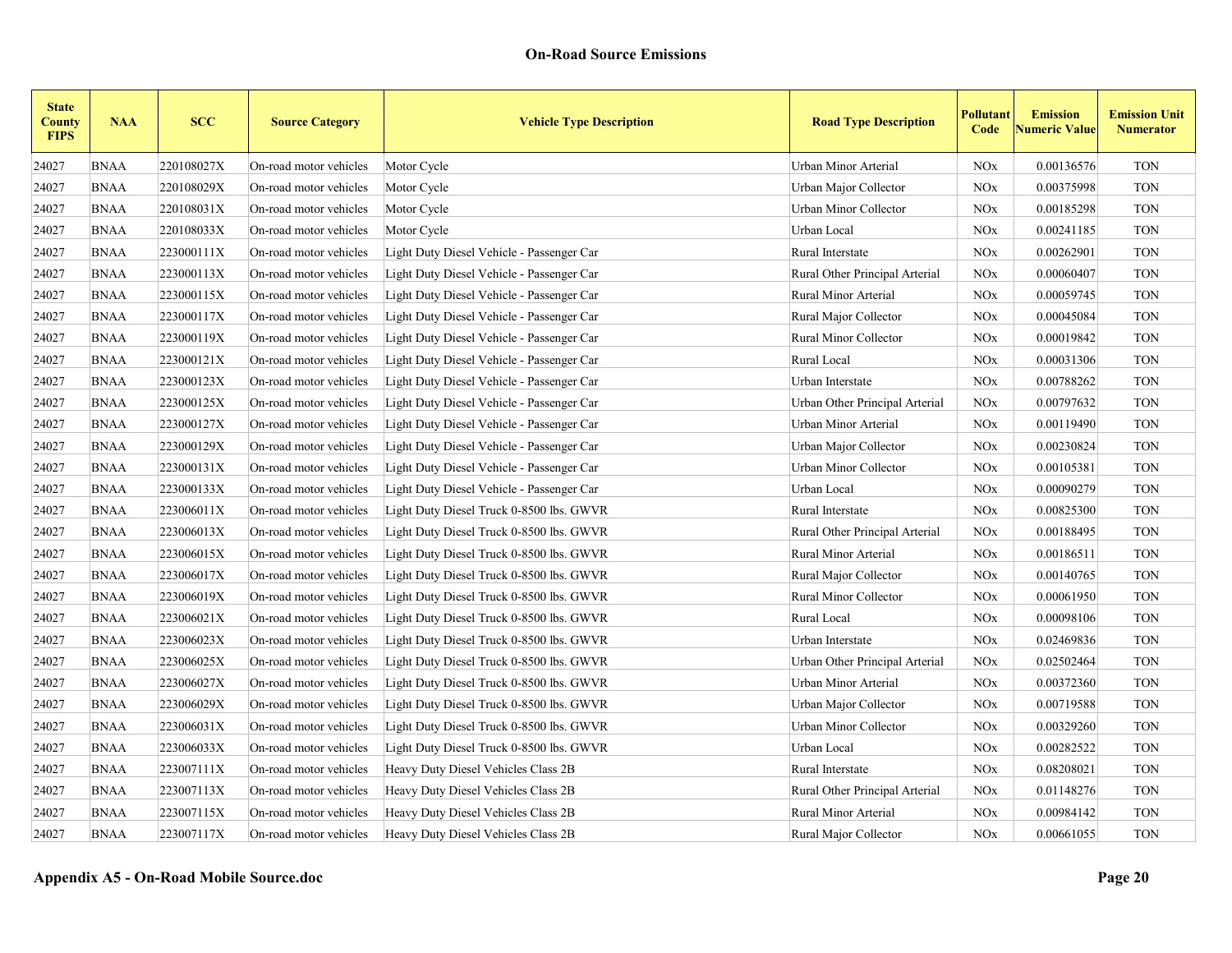| <b>State</b><br><b>County</b><br><b>FIPS</b> | <b>NAA</b>  | <b>SCC</b> | <b>Source Category</b> | <b>Vehicle Type Description</b>            | <b>Road Type Description</b>   | Pollutant<br>Code | <b>Emission</b><br><b>Numeric Value</b> | <b>Emission Unit</b><br><b>Numerator</b> |
|----------------------------------------------|-------------|------------|------------------------|--------------------------------------------|--------------------------------|-------------------|-----------------------------------------|------------------------------------------|
| 24027                                        | <b>BNAA</b> | 223007119X | On-road motor vehicles | Heavy Duty Diesel Vehicles Class 2B        | Rural Minor Collector          | <b>NOx</b>        | 0.00289908                              | <b>TON</b>                               |
| 24027                                        | <b>BNAA</b> | 223007121X | On-road motor vehicles | Heavy Duty Diesel Vehicles Class 2B        | Rural Local                    | <b>NOx</b>        | 0.00228178                              | <b>TON</b>                               |
| 24027                                        | <b>BNAA</b> | 223007123X | On-road motor vehicles | Heavy Duty Diesel Vehicles Class 2B        | Urban Interstate               | <b>NOx</b>        | 0.17179502                              | <b>TON</b>                               |
| 24027                                        | <b>BNAA</b> | 223007125X | On-road motor vehicles | Heavy Duty Diesel Vehicles Class 2B        | Urban Other Principal Arterial | <b>NOx</b>        | 0.11930412                              | <b>TON</b>                               |
| 24027                                        | <b>BNAA</b> | 223007127X | On-road motor vehicles | Heavy Duty Diesel Vehicles Class 2B        | Urban Minor Arterial           | <b>NOx</b>        | 0.01341842                              | <b>TON</b>                               |
| 24027                                        | <b>BNAA</b> | 223007129X | On-road motor vehicles | Heavy Duty Diesel Vehicles Class 2B        | Urban Major Collector          | <b>NOx</b>        | 0.02059336                              | <b>TON</b>                               |
| 24027                                        | <b>BNAA</b> | 223007131X | On-road motor vehicles | Heavy Duty Diesel Vehicles Class 2B        | <b>Urban Minor Collector</b>   | <b>NOx</b>        | 0.01129758                              | <b>TON</b>                               |
| 24027                                        | <b>BNAA</b> | 223007133X | On-road motor vehicles | Heavy Duty Diesel Vehicles Class 2B        | Urban Local                    | <b>NOx</b>        | 0.00644300                              | <b>TON</b>                               |
| 24027                                        | <b>BNAA</b> | 223007211X | On-road motor vehicles | Heavy Duty Diesel Vehicles Class 3, 4, & 5 | Rural Interstate               | <b>NOx</b>        | 0.07190368                              | <b>TON</b>                               |
| 24027                                        | <b>BNAA</b> | 223007213X | On-road motor vehicles | Heavy Duty Diesel Vehicles Class 3, 4, & 5 | Rural Other Principal Arterial | <b>NOx</b>        | 0.01006078                              | <b>TON</b>                               |
| 24027                                        | <b>BNAA</b> | 223007215X | On-road motor vehicles | Heavy Duty Diesel Vehicles Class 3, 4, & 5 | Rural Minor Arterial           | <b>NOx</b>        | 0.00862117                              | <b>TON</b>                               |
| 24027                                        | <b>BNAA</b> | 223007217X | On-road motor vehicles | Heavy Duty Diesel Vehicles Class 3, 4, & 5 | Rural Major Collector          | <b>NOx</b>        | 0.00578823                              | <b>TON</b>                               |
| 24027                                        | <b>BNAA</b> | 223007219X | On-road motor vehicles | Heavy Duty Diesel Vehicles Class 3, 4, & 5 | Rural Minor Collector          | <b>NOx</b>        | 0.00253862                              | <b>TON</b>                               |
| 24027                                        | <b>BNAA</b> | 223007221X | On-road motor vehicles | Heavy Duty Diesel Vehicles Class 3, 4, & 5 | Rural Local                    | <b>NOx</b>        | 0.00200290                              | <b>TON</b>                               |
| 24027                                        | <b>BNAA</b> | 223007223X | On-road motor vehicles | Heavy Duty Diesel Vehicles Class 3, 4, & 5 | Urban Interstate               | <b>NOx</b>        | 0.15048957                              | <b>TON</b>                               |
| 24027                                        | <b>BNAA</b> | 223007225X | On-road motor vehicles | Heavy Duty Diesel Vehicles Class 3, 4, & 5 | Urban Other Principal Arterial | <b>NOx</b>        | 0.10447805                              | <b>TON</b>                               |
| 24027                                        | <b>BNAA</b> | 223007227X | On-road motor vehicles | Heavy Duty Diesel Vehicles Class 3, 4, & 5 | Urban Minor Arterial           | <b>NOx</b>        | 0.01175724                              | <b>TON</b>                               |
| 24027                                        | <b>BNAA</b> | 223007229X | On-road motor vehicles | Heavy Duty Diesel Vehicles Class 3, 4, & 5 | Urban Major Collector          | <b>NOx</b>        | 0.01802718                              | <b>TON</b>                               |
| 24027                                        | <b>BNAA</b> | 223007231X | On-road motor vehicles | Heavy Duty Diesel Vehicles Class 3, 4, & 5 | Urban Minor Collector          | <b>NOx</b>        | 0.00989985                              | <b>TON</b>                               |
| 24027                                        | <b>BNAA</b> | 223007233X | On-road motor vehicles | Heavy Duty Diesel Vehicles Class 3, 4, & 5 | Urban Local                    | <b>NOx</b>        | 0.00564383                              | <b>TON</b>                               |
| 24027                                        | <b>BNAA</b> | 223007311X | On-road motor vehicles | Heavy Duty Diesel Vehicles Class 6 & 7     | Rural Interstate               | <b>NOx</b>        | 0.31544585                              | <b>TON</b>                               |
| 24027                                        | <b>BNAA</b> | 223007313X | On-road motor vehicles | Heavy Duty Diesel Vehicles Class 6 & 7     | Rural Other Principal Arterial | <b>NOx</b>        | 0.04255578                              | <b>TON</b>                               |
| 24027                                        | <b>BNAA</b> | 223007315X | On-road motor vehicles | Heavy Duty Diesel Vehicles Class 6 & 7     | Rural Minor Arterial           | <b>NOx</b>        | 0.03650189                              | <b>TON</b>                               |
| 24027                                        | <b>BNAA</b> | 223007317X | On-road motor vehicles | Heavy Duty Diesel Vehicles Class 6 $& 7$   | Rural Major Collector          | <b>NOx</b>        | 0.02454734                              | <b>TON</b>                               |
| 24027                                        | <b>BNAA</b> | 223007319X | On-road motor vehicles | Heavy Duty Diesel Vehicles Class 6 & 7     | Rural Minor Collector          | <b>NOx</b>        | 0.01076406                              | <b>TON</b>                               |
| 24027                                        | <b>BNAA</b> | 223007321X | On-road motor vehicles | Heavy Duty Diesel Vehicles Class 6 $& 7$   | Rural Local                    | <b>NOx</b>        | 0.00829268                              | <b>TON</b>                               |
| 24027                                        | <b>BNAA</b> | 223007323X | On-road motor vehicles | Heavy Duty Diesel Vehicles Class 6 $& 7$   | Urban Interstate               | <b>NOx</b>        | 0.66642357                              | <b>TON</b>                               |
| 24027                                        | <b>BNAA</b> | 223007325X | On-road motor vehicles | Heavy Duty Diesel Vehicles Class 6 $& 7$   | Urban Other Principal Arterial | <b>NOx</b>        | 0.45973934                              | <b>TON</b>                               |
| 24027                                        | <b>BNAA</b> | 223007327X | On-road motor vehicles | Heavy Duty Diesel Vehicles Class 6 & 7     | <b>Urban Minor Arterial</b>    | <b>NOx</b>        | 0.04988614                              | <b>TON</b>                               |
| 24027                                        | <b>BNAA</b> | 223007329X | On-road motor vehicles | Heavy Duty Diesel Vehicles Class 6 $& 7$   | Urban Major Collector          | <b>NOx</b>        | 0.07650913                              | <b>TON</b>                               |
| 24027                                        | <b>BNAA</b> | 223007331X | On-road motor vehicles | Heavy Duty Diesel Vehicles Class 6 & 7     | <b>Urban Minor Collector</b>   | <b>NOx</b>        | 0.04189770                              | <b>TON</b>                               |
| 24027                                        | <b>BNAA</b> | 223007333X | On-road motor vehicles | Heavy Duty Diesel Vehicles Class 6 & 7     | Urban Local                    | <b>NOx</b>        | 0.02342299                              | <b>TON</b>                               |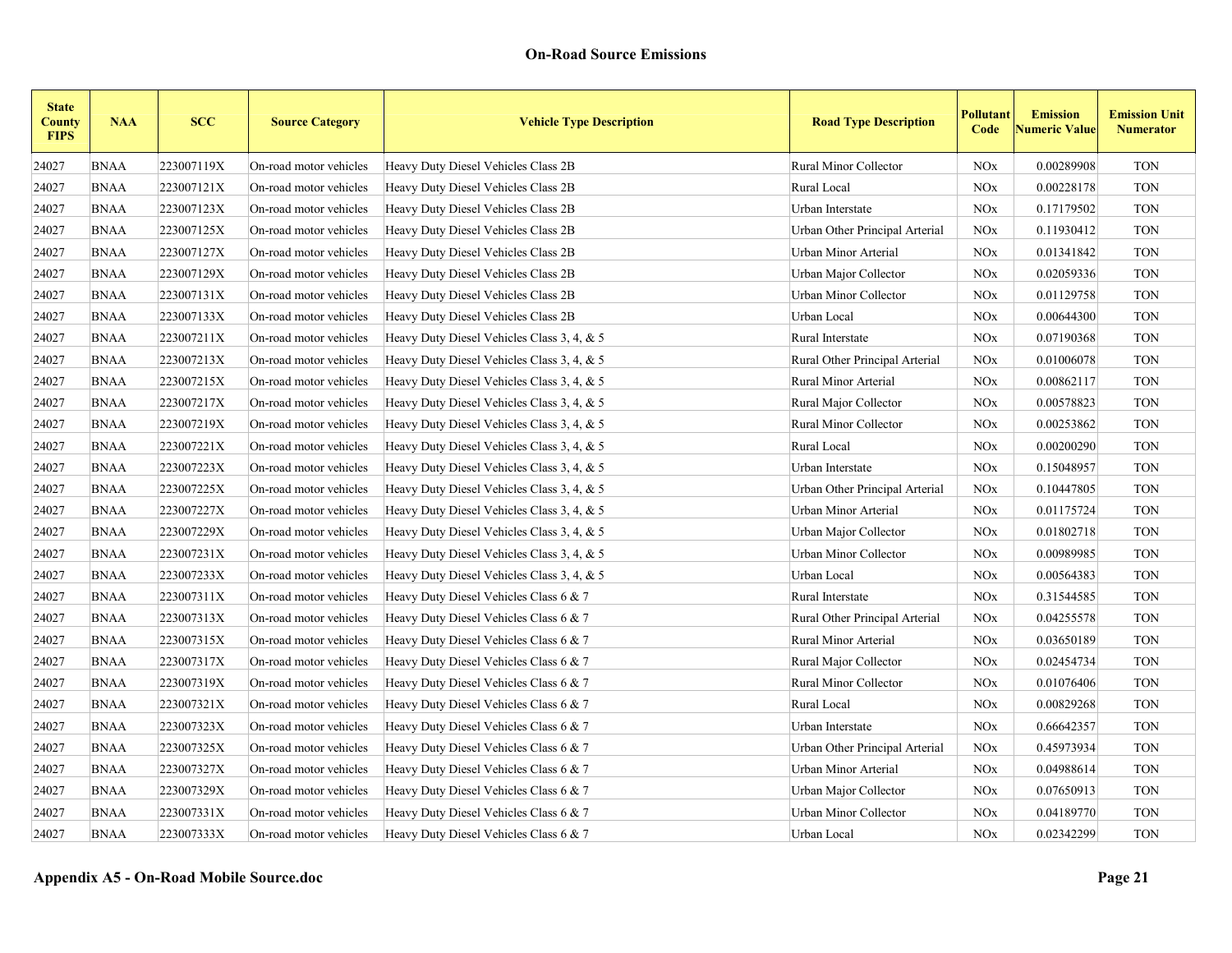| <b>State</b><br><b>County</b><br><b>FIPS</b> | <b>NAA</b>  | <b>SCC</b> | <b>Source Category</b> | <b>Vehicle Type Description</b>             | <b>Road Type Description</b>   | Pollutant<br>Code | <b>Emission</b><br><b>Numeric Value</b> | <b>Emission Unit</b><br><b>Numerator</b> |
|----------------------------------------------|-------------|------------|------------------------|---------------------------------------------|--------------------------------|-------------------|-----------------------------------------|------------------------------------------|
| 24027                                        | <b>BNAA</b> | 223007411X | On-road motor vehicles | Heavy Duty Diesel Vehicles Class 8A & 8B    | Rural Interstate               | <b>NOx</b>        | 1.99616881                              | <b>TON</b>                               |
| 24027                                        | <b>BNAA</b> | 223007413X | On-road motor vehicles | Heavy Duty Diesel Vehicles Class 8A & 8B    | Rural Other Principal Arterial | <b>NOx</b>        | 0.25416072                              | <b>TON</b>                               |
| 24027                                        | <b>BNAA</b> | 223007415X | On-road motor vehicles | Heavy Duty Diesel Vehicles Class 8A & 8B    | Rural Minor Arterial           | <b>NOx</b>        | 0.22090513                              | <b>TON</b>                               |
| 24027                                        | <b>BNAA</b> | 223007417X | On-road motor vehicles | Heavy Duty Diesel Vehicles Class 8A & 8B    | Rural Major Collector          | <b>NOx</b>        | 0.15067476                              | <b>TON</b>                               |
| 24027                                        | <b>BNAA</b> | 223007419X | On-road motor vehicles | Heavy Duty Diesel Vehicles Class 8A & 8B    | Rural Minor Collector          | <b>NOx</b>        | 0.06642190                              | <b>TON</b>                               |
| 24027                                        | <b>BNAA</b> | 223007421X | On-road motor vehicles | Heavy Duty Diesel Vehicles Class 8A & 8B    | Rural Local                    | <b>NOx</b>        | 0.03996645                              | <b>TON</b>                               |
| 24027                                        | <b>BNAA</b> | 223007423X | On-road motor vehicles | Heavy Duty Diesel Vehicles Class 8A & 8B    | Urban Interstate               | <b>NOx</b>        | 4.40075341                              | <b>TON</b>                               |
| 24027                                        | <b>BNAA</b> | 223007425X | On-road motor vehicles | Heavy Duty Diesel Vehicles Class 8A & 8B    | Urban Other Principal Arterial | <b>NOx</b>        | 2.94894166                              | <b>TON</b>                               |
| 24027                                        | <b>BNAA</b> | 223007427X | On-road motor vehicles | Heavy Duty Diesel Vehicles Class 8A & 8B    | Urban Minor Arterial           | <b>NOx</b>        | 0.31059790                              | <b>TON</b>                               |
| 24027                                        | <b>BNAA</b> | 223007429X | On-road motor vehicles | Heavy Duty Diesel Vehicles Class 8A & 8B    | Urban Major Collector          | <b>NOx</b>        | 0.47176003                              | <b>TON</b>                               |
| 24027                                        | <b>BNAA</b> | 223007431X | On-road motor vehicles | Heavy Duty Diesel Vehicles Class 8A & 8B    | Urban Minor Collector          | <b>NOx</b>        | 0.25283465                              | <b>TON</b>                               |
| 24027                                        | <b>BNAA</b> | 223007433X | On-road motor vehicles | Heavy Duty Diesel Vehicles Class 8A & 8B    | Urban Local                    | <b>NOx</b>        | 0.11211265                              | <b>TON</b>                               |
| 24027                                        | <b>BNAA</b> | 223007511X | On-road motor vehicles | Heavy Duty Diesel Buses (School & Transit)  | Rural Interstate               | <b>NOx</b>        | 0.18918726                              | <b>TON</b>                               |
| 24027                                        | <b>BNAA</b> | 223007513X | On-road motor vehicles | Heavy Duty Diesel Buses (School & Transit)  | Rural Other Principal Arterial | <b>NOx</b>        | 0.02566178                              | <b>TON</b>                               |
| 24027                                        | <b>BNAA</b> | 223007515X | On-road motor vehicles | Heavy Duty Diesel Buses (School & Transit)  | Rural Minor Arterial           | <b>NOx</b>        | 0.06331338                              | <b>TON</b>                               |
| 24027                                        | <b>BNAA</b> | 223007517X | On-road motor vehicles | Heavy Duty Diesel Buses (School & Transit)  | Rural Major Collector          | <b>NOx</b>        | 0.01994410                              | <b>TON</b>                               |
| 24027                                        | <b>BNAA</b> | 223007519X | On-road motor vehicles | Heavy Duty Diesel Buses (School & Transit)  | <b>Rural Minor Collector</b>   | <b>NOx</b>        | 0.00850101                              | <b>TON</b>                               |
| 24027                                        | <b>BNAA</b> | 223007521X | On-road motor vehicles | Heavy Duty Diesel Buses (School & Transit)  | Rural Local                    | <b>NOx</b>        | 0.01198652                              | <b>TON</b>                               |
| 24027                                        | <b>BNAA</b> | 223007523X | On-road motor vehicles | Heavy Duty Diesel Buses (School & Transit)  | Urban Interstate               | <b>NOx</b>        | 0.48310280                              | <b>TON</b>                               |
| 24027                                        | <b>BNAA</b> | 223007525X | On-road motor vehicles | Heavy Duty Diesel Buses (School & Transit)  | Urban Other Principal Arterial | <b>NOx</b>        | 0.33478809                              | <b>TON</b>                               |
| 24027                                        | <b>BNAA</b> | 223007527X | On-road motor vehicles | Heavy Duty Diesel Buses (School & Transit)  | Urban Minor Arterial           | <b>NOx</b>        | 0.06722989                              | <b>TON</b>                               |
| 24027                                        | <b>BNAA</b> | 223007529X | On-road motor vehicles | Heavy Duty Diesel Buses (School & Transit)  | Urban Major Collector          | <b>NOx</b>        | 0.13111206                              | <b>TON</b>                               |
| 24027                                        | <b>BNAA</b> | 223007531X | On-road motor vehicles | Heavy Duty Diesel Buses (School & Transit)  | Urban Minor Collector          | <b>NOx</b>        | 0.06709761                              | <b>TON</b>                               |
| 24027                                        | <b>BNAA</b> | 223007533X | On-road motor vehicles | Heavy Duty Diesel Buses (School & Transit)  | Urban Local                    | <b>NOx</b>        | 0.06183959                              | <b>TON</b>                               |
| 24510                                        | <b>BNAA</b> | 220100117X | On-road motor vehicles | Light Duty Gasoline Vehicle - Passenger Car | Rural Major Collector          | <b>NOx</b>        | 0.00586429                              | <b>TON</b>                               |
| 24510                                        | <b>BNAA</b> | 220100119X | On-road motor vehicles | Light Duty Gasoline Vehicle - Passenger Car | Rural Minor Collector          | <b>NOx</b>        | 0.00876557                              | <b>TON</b>                               |
| 24510                                        | <b>BNAA</b> | 220100121X | On-road motor vehicles | Light Duty Gasoline Vehicle - Passenger Car | Rural Local                    | <b>NOx</b>        | 0.00306332                              | <b>TON</b>                               |
| 24510                                        | <b>BNAA</b> | 220100123X | On-road motor vehicles | Light Duty Gasoline Vehicle - Passenger Car | Urban Interstate               | <b>NOx</b>        | 1.55007166                              | <b>TON</b>                               |
| 24510                                        | <b>BNAA</b> | 220100125X | On-road motor vehicles | Light Duty Gasoline Vehicle - Passenger Car | Urban Other Principal Arterial | <b>NOx</b>        | 0.22144306                              | <b>TON</b>                               |
| 24510                                        | <b>BNAA</b> | 220100127X | On-road motor vehicles | Light Duty Gasoline Vehicle - Passenger Car | Urban Minor Arterial           | <b>NOx</b>        | 1.83445111                              | <b>TON</b>                               |
| 24510                                        | <b>BNAA</b> | 220100129X | On-road motor vehicles | Light Duty Gasoline Vehicle - Passenger Car | Urban Major Collector          | <b>NOx</b>        | 1.25356460                              | <b>TON</b>                               |
| 24510                                        | <b>BNAA</b> | 220100131X | On-road motor vehicles | Light Duty Gasoline Vehicle - Passenger Car | Urban Minor Collector          | <b>NOx</b>        | 0.41032609                              | <b>TON</b>                               |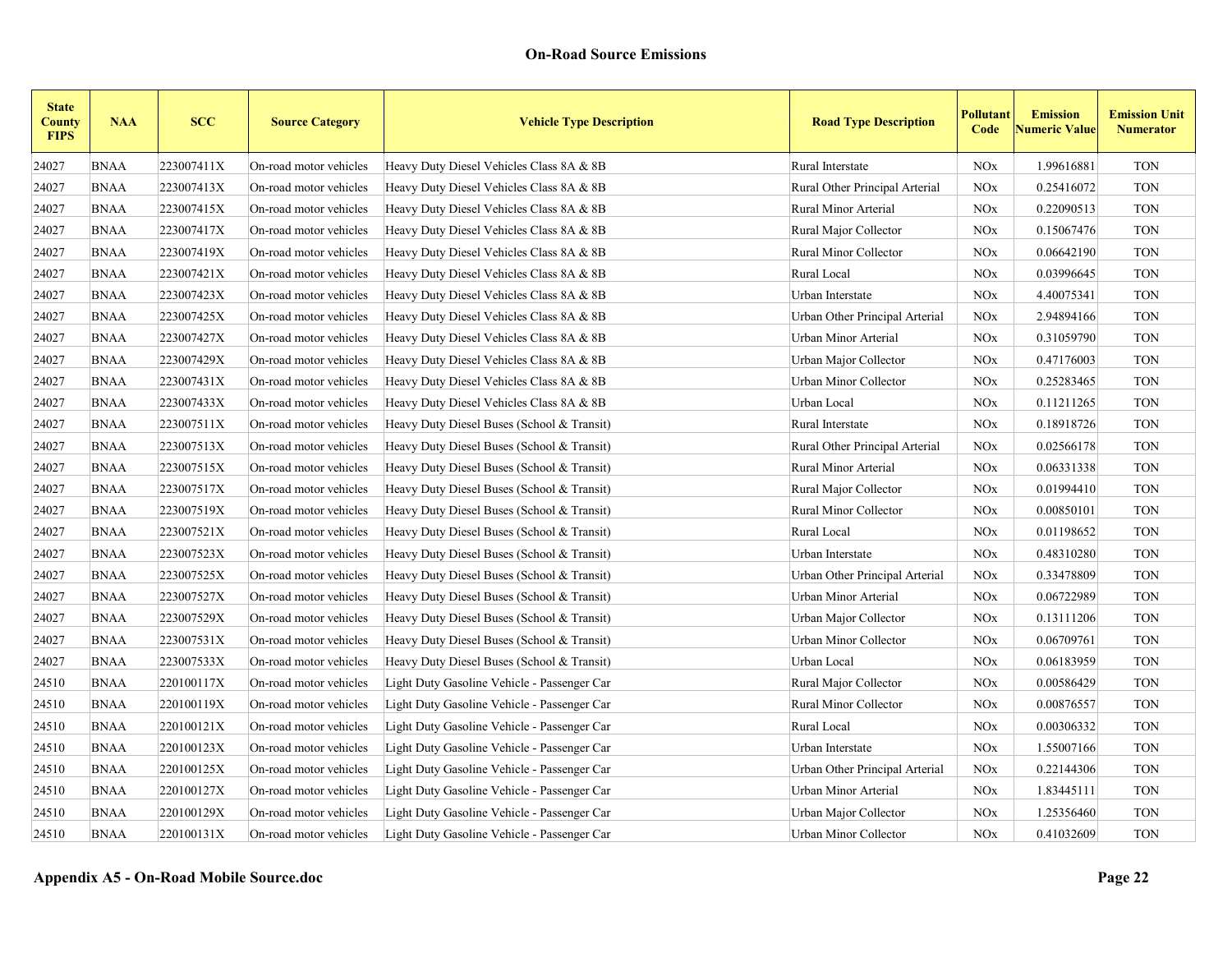| <b>State</b><br><b>County</b><br><b>FIPS</b> | <b>NAA</b>  | <b>SCC</b> | <b>Source Category</b> | <b>Vehicle Type Description</b>                                          | <b>Road Type Description</b>   | Pollutant<br>Code     | <b>Emission</b><br><b>Numeric Value</b> | <b>Emission Unit</b><br><b>Numerator</b> |
|----------------------------------------------|-------------|------------|------------------------|--------------------------------------------------------------------------|--------------------------------|-----------------------|-----------------------------------------|------------------------------------------|
| 24510                                        | <b>BNAA</b> | 220100133X | On-road motor vehicles | Light Duty Gasoline Vehicle - Passenger Car                              | Urban Local                    | <b>NOx</b>            | 0.57214299                              | <b>TON</b>                               |
| 24510                                        | <b>BNAA</b> | 220102017X | On-road motor vehicles | Light Duty Gasoline Truck 0-6000 lbs. Gross Vehicle Weight Rating (GVWR) | Rural Major Collector          | <b>NOx</b>            | 0.00374124                              | <b>TON</b>                               |
| 24510                                        | <b>BNAA</b> | 220102019X | On-road motor vehicles | Light Duty Gasoline Truck 0-6000 lbs. Gross Vehicle Weight Rating (GVWR) | Rural Minor Collector          | <b>NOx</b>            | 0.00558761                              | <b>TON</b>                               |
| 24510                                        | <b>BNAA</b> | 220102021X | On-road motor vehicles | Light Duty Gasoline Truck 0-6000 lbs. Gross Vehicle Weight Rating (GVWR) | Rural Local                    | <b>NO<sub>x</sub></b> | 0.00182763                              | <b>TON</b>                               |
| 24510                                        | <b>BNAA</b> | 220102023X | On-road motor vehicles | Light Duty Gasoline Truck 0-6000 lbs. Gross Vehicle Weight Rating (GVWR) | Urban Interstate               | <b>NO<sub>x</sub></b> | 1.01350683                              | <b>TON</b>                               |
| 24510                                        | <b>BNAA</b> | 220102025X | On-road motor vehicles | Light Duty Gasoline Truck 0-6000 lbs. Gross Vehicle Weight Rating (GVWR) | Urban Other Principal Arterial | <b>NO<sub>x</sub></b> | 0.14559311                              | <b>TON</b>                               |
| 24510                                        | <b>BNAA</b> | 220102027X | On-road motor vehicles | Light Duty Gasoline Truck 0-6000 lbs. Gross Vehicle Weight Rating (GVWR) | Urban Minor Arterial           | <b>NO<sub>x</sub></b> | 1.15398852                              | <b>TON</b>                               |
| 24510                                        | <b>BNAA</b> | 220102029X | On-road motor vehicles | Light Duty Gasoline Truck 0-6000 lbs. Gross Vehicle Weight Rating (GVWR) | Urban Major Collector          | <b>NO<sub>x</sub></b> | 0.77721455                              | <b>TON</b>                               |
| 24510                                        | <b>BNAA</b> | 220102031X | On-road motor vehicles | Light Duty Gasoline Truck 0-6000 lbs. Gross Vehicle Weight Rating (GVWR) | Urban Minor Collector          | <b>NOx</b>            | 0.25163754                              | <b>TON</b>                               |
| 24510                                        | <b>BNAA</b> | 220102033X | On-road motor vehicles | Light Duty Gasoline Truck 0-6000 lbs. Gross Vehicle Weight Rating (GVWR) | Urban Local                    | <b>NO<sub>x</sub></b> | 0.34244032                              | <b>TON</b>                               |
| 24510                                        | <b>BNAA</b> | 220104017X | On-road motor vehicles | Light Duty Gasoline Truck 6001-8500 lbs. GWVR                            | Rural Major Collector          | <b>NO<sub>x</sub></b> | 0.00179346                              | <b>TON</b>                               |
| 24510                                        | <b>BNAA</b> | 220104019X | On-road motor vehicles | Light Duty Gasoline Truck 6001-8500 lbs. GWVR                            | Rural Minor Collector          | <b>NO<sub>x</sub></b> | 0.00268302                              | <b>TON</b>                               |
| 24510                                        | <b>BNAA</b> | 220104021X | On-road motor vehicles | Light Duty Gasoline Truck 6001-8500 lbs. GWVR                            | Rural Local                    | <b>NO<sub>x</sub></b> | 0.00089287                              | <b>TON</b>                               |
| 24510                                        | <b>BNAA</b> | 220104023X | On-road motor vehicles | Light Duty Gasoline Truck 6001-8500 lbs. GWVR                            | Urban Interstate               | <b>NO<sub>x</sub></b> | 0.47439676                              | <b>TON</b>                               |
| 24510                                        | <b>BNAA</b> | 220104025X | On-road motor vehicles | Light Duty Gasoline Truck 6001-8500 lbs. GWVR                            | Urban Other Principal Arterial | <b>NOx</b>            | 0.06785380                              | <b>TON</b>                               |
| 24510                                        | <b>BNAA</b> | 220104027X | On-road motor vehicles | Light Duty Gasoline Truck 6001-8500 lbs. GWVR                            | Urban Minor Arterial           | <b>NOx</b>            | 0.55729708                              | <b>TON</b>                               |
| 24510                                        | <b>BNAA</b> | 220104029X | On-road motor vehicles | Light Duty Gasoline Truck 6001-8500 lbs. GWVR                            | Urban Major Collector          | <b>NOx</b>            | 0.37194475                              | <b>TON</b>                               |
| 24510                                        | <b>BNAA</b> | 220104031X | On-road motor vehicles | Light Duty Gasoline Truck 6001-8500 lbs. GWVR                            | Urban Minor Collector          | <b>NOx</b>            | 0.11934380                              | <b>TON</b>                               |
| 24510                                        | <b>BNAA</b> | 220104033X | On-road motor vehicles | Light Duty Gasoline Truck 6001-8500 lbs. GWVR                            | Urban Local                    | <b>NOx</b>            | 0.16714106                              | <b>TON</b>                               |
| 24510                                        | <b>BNAA</b> | 220107017X | On-road motor vehicles | Heavy Duty Gasoline Truck 8501+ lbs. GVWR                                | Rural Major Collector          | <b>NO<sub>x</sub></b> | 0.00152229                              | <b>TON</b>                               |
| 24510                                        | <b>BNAA</b> | 220107019X | On-road motor vehicles | Heavy Duty Gasoline Truck 8501+ lbs. GVWR                                | Rural Minor Collector          | <b>NOx</b>            | 0.00228840                              | <b>TON</b>                               |
| 24510                                        | <b>BNAA</b> | 220107021X | On-road motor vehicles | Heavy Duty Gasoline Truck 8501+ lbs. GVWR                                | Rural Local                    | <b>NOx</b>            | 0.00032408                              | <b>TON</b>                               |
| 24510                                        | <b>BNAA</b> | 220107023X | On-road motor vehicles | Heavy Duty Gasoline Truck 8501+ lbs. GVWR                                | Urban Interstate               | <b>NOx</b>            | 0.63214504                              | <b>TON</b>                               |
| 24510                                        | <b>BNAA</b> | 220107025X | On-road motor vehicles | Heavy Duty Gasoline Truck 8501+ lbs. GVWR                                | Urban Other Principal Arterial | <b>NOx</b>            | 0.06288238                              | <b>TON</b>                               |
| 24510                                        | <b>BNAA</b> | 220107027X | On-road motor vehicles | Heavy Duty Gasoline Truck 8501+ lbs. GVWR                                | Urban Minor Arterial           | <b>NOx</b>            | 0.36295652                              | <b>TON</b>                               |
| 24510                                        | <b>BNAA</b> | 220107029X | On-road motor vehicles | Heavy Duty Gasoline Truck 8501+ lbs. GVWR                                | Urban Major Collector          | <b>NOx</b>            | 0.17209154                              | <b>TON</b>                               |
| 24510                                        | <b>BNAA</b> | 220107031X | On-road motor vehicles | Heavy Duty Gasoline Truck 8501+ lbs. GVWR                                | Urban Minor Collector          | <b>NOx</b>            | 0.05735540                              | <b>TON</b>                               |
| 24510                                        | <b>BNAA</b> | 220107033X | On-road motor vehicles | Heavy Duty Gasoline Truck 8501+ lbs. GVWR                                | Urban Local                    | <b>NOx</b>            | 0.06428231                              | <b>TON</b>                               |
| 24510                                        | <b>BNAA</b> | 220108017X | On-road motor vehicles | Motor Cycle                                                              | Rural Major Collector          | <b>NOx</b>            | 0.00009149                              | <b>TON</b>                               |
| 24510                                        | <b>BNAA</b> | 220108019X | On-road motor vehicles | Motor Cycle                                                              | Rural Minor Collector          | <b>NOx</b>            | 0.00010582                              | <b>TON</b>                               |
| 24510                                        | <b>BNAA</b> | 220108021X | On-road motor vehicles | Motor Cycle                                                              | Rural Local                    | <b>NOx</b>            | 0.00009149                              | <b>TON</b>                               |
| 24510                                        | <b>BNAA</b> | 220108023X | On-road motor vehicles | Motor Cycle                                                              | Urban Interstate               | <b>NOx</b>            | 0.00979733                              | <b>TON</b>                               |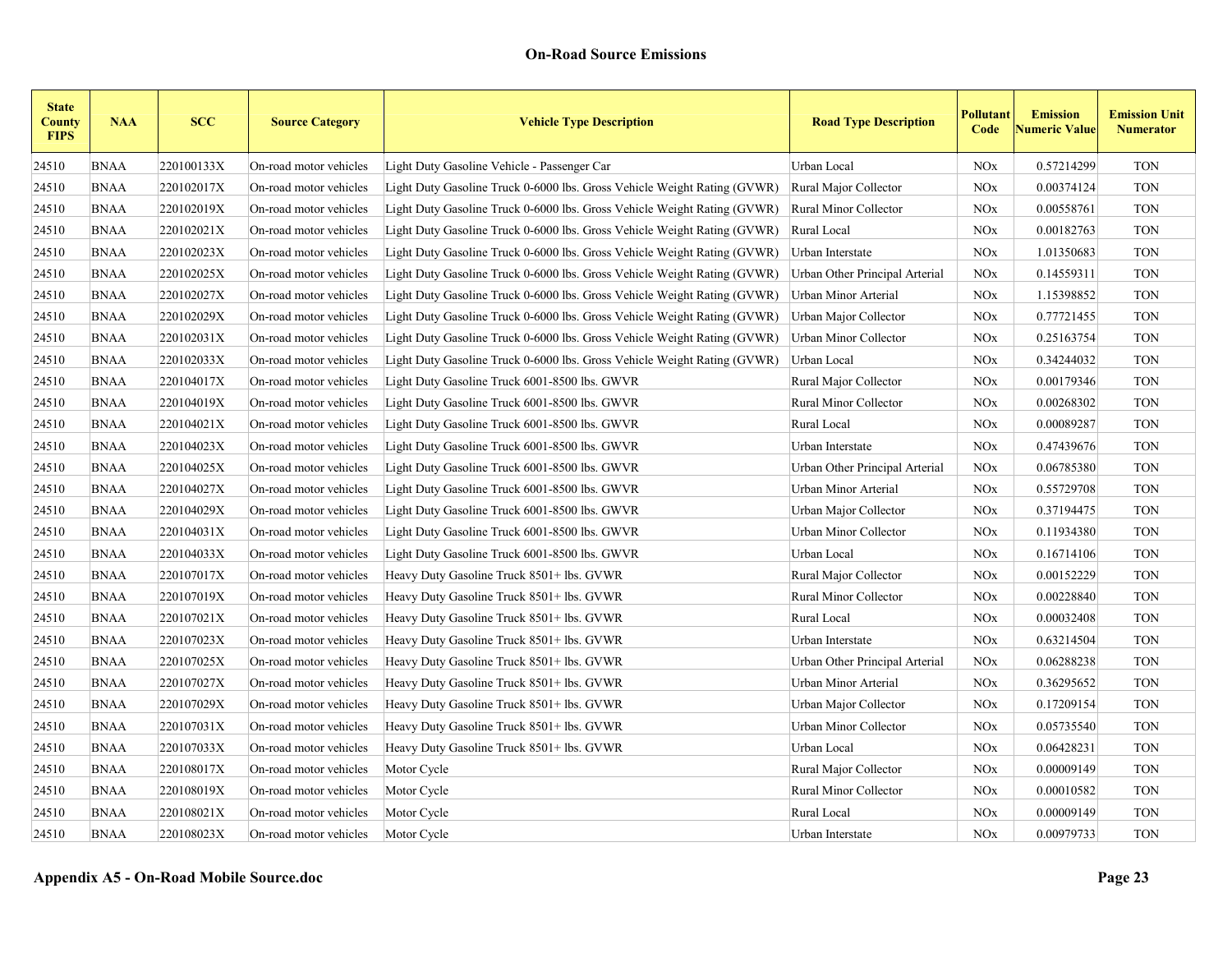| <b>State</b><br><b>County</b><br><b>FIPS</b> | <b>NAA</b>  | <b>SCC</b> | <b>Source Category</b> | <b>Vehicle Type Description</b>           | <b>Road Type Description</b>   | Pollutant<br>Code     | <b>Emission</b><br><b>Numeric Value</b> | <b>Emission Unit</b><br><b>Numerator</b> |
|----------------------------------------------|-------------|------------|------------------------|-------------------------------------------|--------------------------------|-----------------------|-----------------------------------------|------------------------------------------|
| 24510                                        | <b>BNAA</b> | 220108025X | On-road motor vehicles | Motor Cycle                               | Urban Other Principal Arterial | <b>NOx</b>            | 0.00154544                              | <b>TON</b>                               |
| 24510                                        | <b>BNAA</b> | 220108027X | On-road motor vehicles | Motor Cycle                               | Urban Minor Arterial           | NOx                   | 0.00760484                              | <b>TON</b>                               |
| 24510                                        | <b>BNAA</b> | 220108029X | On-road motor vehicles | Motor Cycle                               | Urban Major Collector          | <b>NOx</b>            | 0.00733146                              | <b>TON</b>                               |
| 24510                                        | <b>BNAA</b> | 220108031X | On-road motor vehicles | Motor Cycle                               | Urban Minor Collector          | NOx                   | 0.00311623                              | <b>TON</b>                               |
| 24510                                        | <b>BNAA</b> | 220108033X | On-road motor vehicles | Motor Cycle                               | Urban Local                    | <b>NOx</b>            | 0.00611451                              | <b>TON</b>                               |
| 24510                                        | <b>BNAA</b> | 223000117X | On-road motor vehicles | Light Duty Diesel Vehicle - Passenger Car | Rural Major Collector          | NOx                   | 0.00002205                              | <b>TON</b>                               |
| 24510                                        | <b>BNAA</b> | 223000119X | On-road motor vehicles | Light Duty Diesel Vehicle - Passenger Car | <b>Rural Minor Collector</b>   | <b>NOx</b>            | 0.00003197                              | <b>TON</b>                               |
| 24510                                        | <b>BNAA</b> | 223000121X | On-road motor vehicles | Light Duty Diesel Vehicle - Passenger Car | Rural Local                    | <b>NOx</b>            | 0.00001433                              | <b>TON</b>                               |
| 24510                                        | <b>BNAA</b> | 223000123X | On-road motor vehicles | Light Duty Diesel Vehicle - Passenger Car | Urban Interstate               | NOx                   | 0.00817253                              | <b>TON</b>                               |
| 24510                                        | <b>BNAA</b> | 223000125X | On-road motor vehicles | Light Duty Diesel Vehicle - Passenger Car | Urban Other Principal Arterial | <b>NOx</b>            | 0.00131836                              | <b>TON</b>                               |
| 24510                                        | <b>BNAA</b> | 223000127X | On-road motor vehicles | Light Duty Diesel Vehicle - Passenger Car | Urban Minor Arterial           | <b>NOx</b>            | 0.00648599                              | <b>TON</b>                               |
| 24510                                        | <b>BNAA</b> | 223000129X | On-road motor vehicles | Light Duty Diesel Vehicle - Passenger Car | Urban Major Collector          | <b>NOx</b>            | 0.00433869                              | <b>TON</b>                               |
| 24510                                        | <b>BNAA</b> | 223000131X | On-road motor vehicles | Light Duty Diesel Vehicle - Passenger Car | Urban Minor Collector          | <b>NOx</b>            | 0.00142088                              | <b>TON</b>                               |
| 24510                                        | <b>BNAA</b> | 223000133X | On-road motor vehicles | Light Duty Diesel Vehicle - Passenger Car | Urban Local                    | <b>NOx</b>            | 0.00268192                              | <b>TON</b>                               |
| 24510                                        | BNAA        | 223006017X | On-road motor vehicles | Light Duty Diesel Truck 0-8500 lbs. GWVR  | Rural Major Collector          | <b>NOx</b>            | 0.00006724                              | <b>TON</b>                               |
| 24510                                        | <b>BNAA</b> | 223006019X | On-road motor vehicles | Light Duty Diesel Truck 0-8500 lbs. GWVR  | <b>Rural Minor Collector</b>   | NOx                   | 0.00010031                              | <b>TON</b>                               |
| 24510                                        | <b>BNAA</b> | 223006021X | On-road motor vehicles | Light Duty Diesel Truck 0-8500 lbs. GWVR  | Rural Local                    | <b>NOx</b>            | 0.00004409                              | <b>TON</b>                               |
| 24510                                        | <b>BNAA</b> | 223006023X | On-road motor vehicles | Light Duty Diesel Truck 0-8500 lbs. GWVR  | Urban Interstate               | <b>NO<sub>x</sub></b> | 0.02560997                              | <b>TON</b>                               |
| 24510                                        | <b>BNAA</b> | 223006025X | On-road motor vehicles | Light Duty Diesel Truck 0-8500 lbs. GWVR  | Urban Other Principal Arterial | NOx                   | 0.00413697                              | <b>TON</b>                               |
| 24510                                        | <b>BNAA</b> | 223006027X | On-road motor vehicles | Light Duty Diesel Truck 0-8500 lbs. GWVR  | Urban Minor Arterial           | <b>NOx</b>            | 0.02018991                              | <b>TON</b>                               |
| 24510                                        | <b>BNAA</b> | 223006029X | On-road motor vehicles | Light Duty Diesel Truck 0-8500 lbs. GWVR  | Urban Major Collector          | <b>NOx</b>            | 0.01351983                              | <b>TON</b>                               |
| 24510                                        | <b>BNAA</b> | 223006031X | On-road motor vehicles | Light Duty Diesel Truck 0-8500 lbs. GWVR  | Urban Minor Collector          | <b>NOx</b>            | 0.00443680                              | <b>TON</b>                               |
| 24510                                        | <b>BNAA</b> | 223006033X | On-road motor vehicles | Light Duty Diesel Truck 0-8500 lbs. GWVR  | Urban Local                    | <b>NOx</b>            | 0.00838968                              | <b>TON</b>                               |
| 24510                                        | <b>BNAA</b> | 223007117X | On-road motor vehicles | Heavy Duty Diesel Vehicles Class 2B       | Rural Major Collector          | <b>NOx</b>            | 0.00031085                              | <b>TON</b>                               |
| 24510                                        | <b>BNAA</b> | 223007119X | On-road motor vehicles | Heavy Duty Diesel Vehicles Class 2B       | Rural Minor Collector          | <b>NOx</b>            | 0.00046077                              | <b>TON</b>                               |
| 24510                                        | <b>BNAA</b> | 223007121X | On-road motor vehicles | Heavy Duty Diesel Vehicles Class 2B       | Rural Local                    | <b>NOx</b>            | 0.00009921                              | <b>TON</b>                               |
| 24510                                        | BNAA        | 223007123X | On-road motor vehicles | Heavy Duty Diesel Vehicles Class 2B       | Urban Interstate               | <b>NOx</b>            | 0.17821046                              | <b>TON</b>                               |
| 24510                                        | <b>BNAA</b> | 223007125X | On-road motor vehicles | Heavy Duty Diesel Vehicles Class 2B       | Urban Other Principal Arterial | NOx                   | 0.01973135                              | <b>TON</b>                               |
| 24510                                        | <b>BNAA</b> | 223007127X | On-road motor vehicles | Heavy Duty Diesel Vehicles Class 2B       | Urban Minor Arterial           | NOx                   | 0.07272711                              | <b>TON</b>                               |
| 24510                                        | <b>BNAA</b> | 223007129X | On-road motor vehicles | Heavy Duty Diesel Vehicles Class 2B       | Urban Major Collector          | <b>NOx</b>            | 0.03871203                              | <b>TON</b>                               |
| 24510                                        | <b>BNAA</b> | 223007131X | On-road motor vehicles | Heavy Duty Diesel Vehicles Class 2B       | Urban Minor Collector          | <b>NOx</b>            | 0.01519534                              | <b>TON</b>                               |
| 24510                                        | <b>BNAA</b> | 223007133X | On-road motor vehicles | Heavy Duty Diesel Vehicles Class 2B       | Urban Local                    | <b>NOx</b>            | 0.01925184                              | <b>TON</b>                               |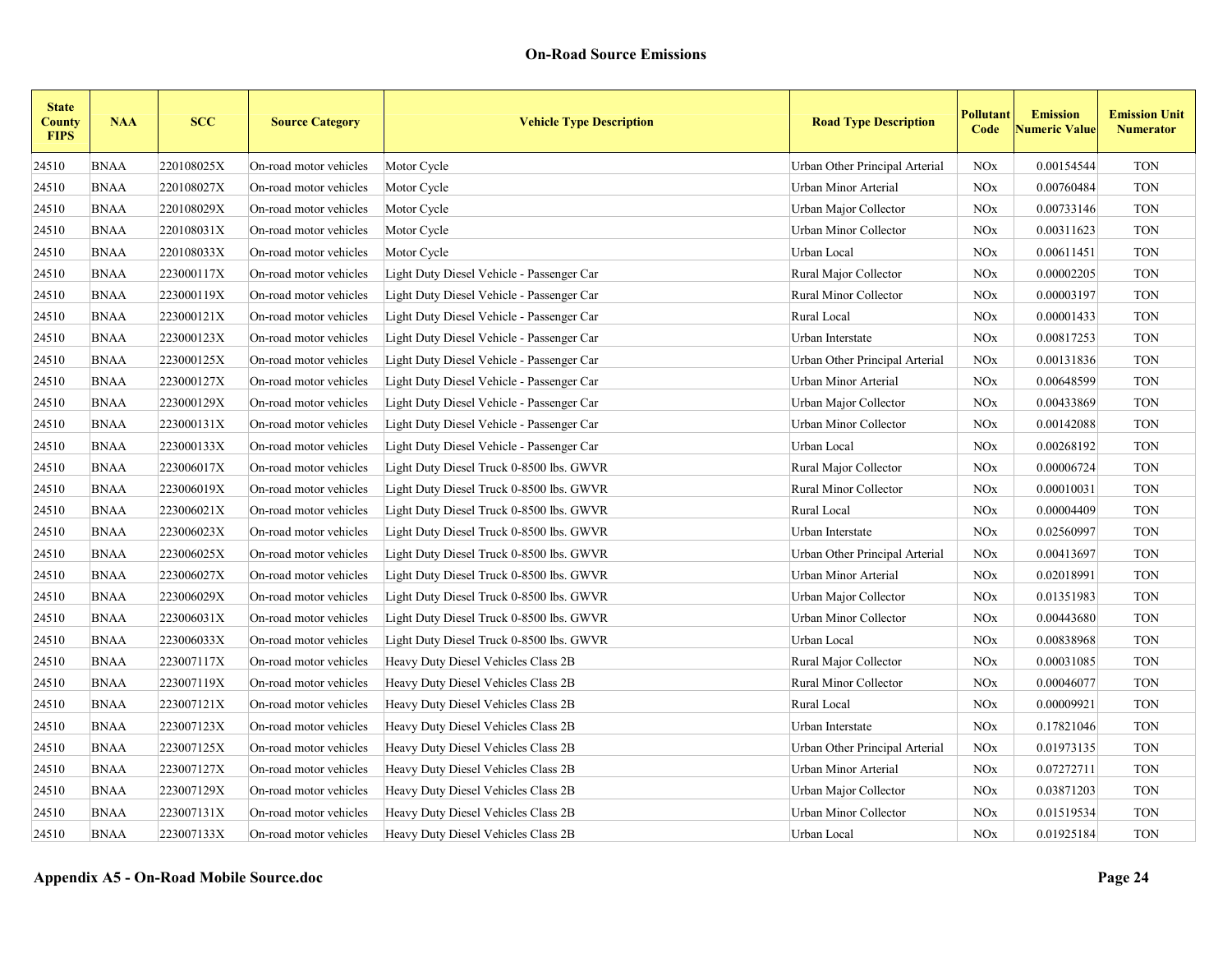| <b>State</b><br><b>County</b><br><b>FIPS</b> | <b>NAA</b>  | <b>SCC</b> | <b>Source Category</b> | <b>Vehicle Type Description</b>            | <b>Road Type Description</b>   | Pollutant<br>Code     | <b>Emission</b><br><b>Numeric Value</b> | <b>Emission Unit</b><br><b>Numerator</b> |
|----------------------------------------------|-------------|------------|------------------------|--------------------------------------------|--------------------------------|-----------------------|-----------------------------------------|------------------------------------------|
| 24510                                        | <b>BNAA</b> | 223007217X | On-road motor vehicles | Heavy Duty Diesel Vehicles Class 3, 4, & 5 | Rural Major Collector          | <b>NOx</b>            | 0.00030314                              | <b>TON</b>                               |
| 24510                                        | <b>BNAA</b> | 223007219X | On-road motor vehicles | Heavy Duty Diesel Vehicles Class 3, 4, & 5 | Rural Minor Collector          | <b>NOx</b>            | 0.00042770                              | <b>TON</b>                               |
| 24510                                        | <b>BNAA</b> | 223007221X | On-road motor vehicles | Heavy Duty Diesel Vehicles Class 3, 4, & 5 | Rural Local                    | <b>NOx</b>            | 0.00012346                              | <b>TON</b>                               |
| 24510                                        | <b>BNAA</b> | 223007223X | On-road motor vehicles | Heavy Duty Diesel Vehicles Class 3, 4, & 5 | Urban Interstate               | <b>NO<sub>x</sub></b> | 0.15608159                              | <b>TON</b>                               |
| 24510                                        | <b>BNAA</b> | 223007225X | On-road motor vehicles | Heavy Duty Diesel Vehicles Class 3, 4, & 5 | Urban Other Principal Arterial | <b>NOx</b>            | 0.01728863                              | <b>TON</b>                               |
| 24510                                        | <b>BNAA</b> | 223007227X | On-road motor vehicles | Heavy Duty Diesel Vehicles Class 3, 4, & 5 | Urban Minor Arterial           | <b>NO<sub>x</sub></b> | 0.06370250                              | <b>TON</b>                               |
| 24510                                        | <b>BNAA</b> | 223007229X | On-road motor vehicles | Heavy Duty Diesel Vehicles Class 3, 4, & 5 | Urban Major Collector          | <b>NO<sub>x</sub></b> | 0.03391918                              | <b>TON</b>                               |
| 24510                                        | <b>BNAA</b> | 223007231X | On-road motor vehicles | Heavy Duty Diesel Vehicles Class 3, 4, & 5 | Urban Minor Collector          | <b>NO<sub>x</sub></b> | 0.01331591                              | <b>TON</b>                               |
| 24510                                        | <b>BNAA</b> | 223007233X | On-road motor vehicles | Heavy Duty Diesel Vehicles Class 3, 4, & 5 | Urban Local                    | <b>NO<sub>x</sub></b> | 0.01686534                              | <b>TON</b>                               |
| 24510                                        | <b>BNAA</b> | 223007317X | On-road motor vehicles | Heavy Duty Diesel Vehicles Class 6 & 7     | Rural Major Collector          | <b>NO<sub>x</sub></b> | 0.00118609                              | <b>TON</b>                               |
| 24510                                        | <b>BNAA</b> | 223007319X | On-road motor vehicles | Heavy Duty Diesel Vehicles Class 6 & 7     | Rural Minor Collector          | <b>NOx</b>            | 0.00171409                              | <b>TON</b>                               |
| 24510                                        | <b>BNAA</b> | 223007321X | On-road motor vehicles | Heavy Duty Diesel Vehicles Class 6 & 7     | Rural Local                    | <b>NO<sub>x</sub></b> | 0.00036817                              | <b>TON</b>                               |
| 24510                                        | <b>BNAA</b> | 223007323X | On-road motor vehicles | Heavy Duty Diesel Vehicles Class 6 & 7     | Urban Interstate               | <b>NO<sub>x</sub></b> | 0.69083423                              | <b>TON</b>                               |
| 24510                                        | <b>BNAA</b> | 223007325X | On-road motor vehicles | Heavy Duty Diesel Vehicles Class 6 & 7     | Urban Other Principal Arterial | <b>NOx</b>            | 0.07591719                              | <b>TON</b>                               |
| 24510                                        | <b>BNAA</b> | 223007327X | On-road motor vehicles | Heavy Duty Diesel Vehicles Class 6 $& 7$   | Urban Minor Arterial           | <b>NOx</b>            | 0.27060278                              | <b>TON</b>                               |
| 24510                                        | <b>BNAA</b> | 223007329X | On-road motor vehicles | Heavy Duty Diesel Vehicles Class 6 & 7     | Urban Major Collector          | <b>NOx</b>            | 0.14382721                              | <b>TON</b>                               |
| 24510                                        | <b>BNAA</b> | 223007331X | On-road motor vehicles | Heavy Duty Diesel Vehicles Class 6 & 7     | Urban Minor Collector          | <b>NOx</b>            | 0.05635891                              | <b>TON</b>                               |
| 24510                                        | <b>BNAA</b> | 223007333X | On-road motor vehicles | Heavy Duty Diesel Vehicles Class 6 $& 7$   | Urban Local                    | <b>NOx</b>            | 0.06993606                              | <b>TON</b>                               |
| 24510                                        | <b>BNAA</b> | 223007417X | On-road motor vehicles | Heavy Duty Diesel Vehicles Class 8A & 8B   | Rural Major Collector          | <b>NOx</b>            | 0.00718816                              | <b>TON</b>                               |
| 24510                                        | <b>BNAA</b> | 223007419X | On-road motor vehicles | Heavy Duty Diesel Vehicles Class 8A & 8B   | Rural Minor Collector          | <b>NOx</b>            | 0.01067697                              | <b>TON</b>                               |
| 24510                                        | <b>BNAA</b> | 223007421X | On-road motor vehicles | Heavy Duty Diesel Vehicles Class 8A & 8B   | Rural Local                    | <b>NOx</b>            | 0.00178023                              | <b>TON</b>                               |
| 24510                                        | <b>BNAA</b> | 223007423X | On-road motor vehicles | Heavy Duty Diesel Vehicles Class 8A & 8B   | Urban Interstate               | <b>NOx</b>            | 4.54718427                              | <b>TON</b>                               |
| 24510                                        | <b>BNAA</b> | 223007425X | On-road motor vehicles | Heavy Duty Diesel Vehicles Class 8A & 8B   | Urban Other Principal Arterial | <b>NOx</b>            | 0.48278423                              | <b>TON</b>                               |
| 24510                                        | <b>BNAA</b> | 223007427X | On-road motor vehicles | Heavy Duty Diesel Vehicles Class 8A & 8B   | Urban Minor Arterial           | <b>NOx</b>            | 1.69665244                              | <b>TON</b>                               |
| 24510                                        | <b>BNAA</b> | 223007429X | On-road motor vehicles | Heavy Duty Diesel Vehicles Class 8A & 8B   | Urban Major Collector          | <b>NOx</b>            | 0.88789419                              | <b>TON</b>                               |
| 24510                                        | <b>BNAA</b> | 223007431X | On-road motor vehicles | Heavy Duty Diesel Vehicles Class 8A & 8B   | Urban Minor Collector          | <b>NOx</b>            | 0.33996013                              | <b>TON</b>                               |
| 24510                                        | <b>BNAA</b> | 223007433X | On-road motor vehicles | Heavy Duty Diesel Vehicles Class 8A & 8B   | Urban Local                    | <b>NO</b> x           | 0.33491816                              | <b>TON</b>                               |
| 24510                                        | <b>BNAA</b> | 223007517X | On-road motor vehicles | Heavy Duty Diesel Buses (School & Transit) | Rural Major Collector          | <b>NOx</b>            | 0.00077603                              | <b>TON</b>                               |
| 24510                                        | <b>BNAA</b> | 223007519X | On-road motor vehicles | Heavy Duty Diesel Buses (School & Transit) | Rural Minor Collector          | <b>NOx</b>            | 0.00130514                              | <b>TON</b>                               |
| 24510                                        | <b>BNAA</b> | 223007521X | On-road motor vehicles | Heavy Duty Diesel Buses (School & Transit) | Rural Local                    | <b>NO</b> x           | 0.00052911                              | <b>TON</b>                               |
| 24510                                        | <b>BNAA</b> | 223007523X | On-road motor vehicles | Heavy Duty Diesel Buses (School & Transit) | Urban Interstate               | <b>NOx</b>            | 0.50032970                              | <b>TON</b>                               |
| 24510                                        | <b>BNAA</b> | 223007525X | On-road motor vehicles | Heavy Duty Diesel Buses (School & Transit) | Urban Other Principal Arterial | <b>NOx</b>            | 0.05491268                              | <b>TON</b>                               |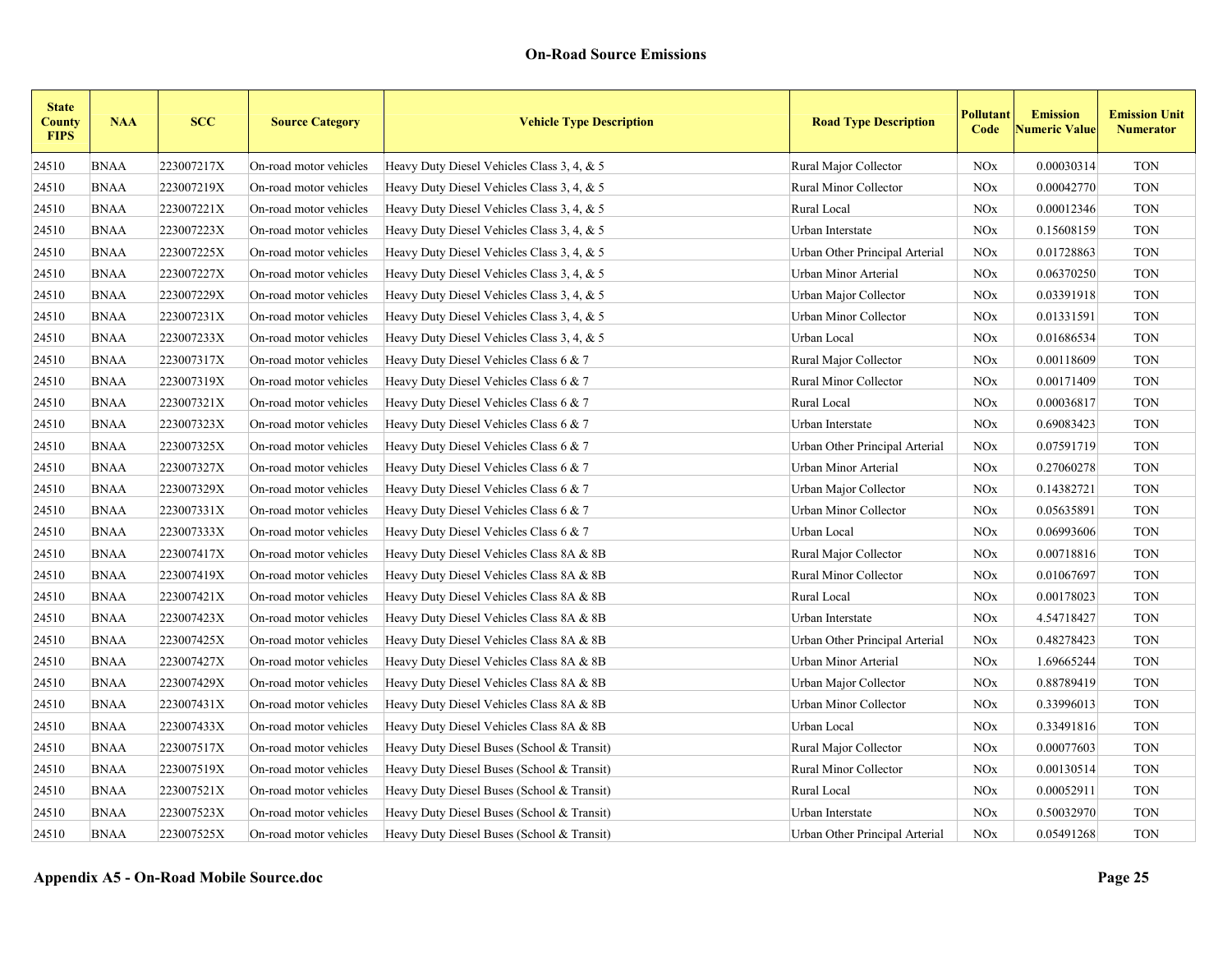| <b>State</b><br><b>County</b><br><b>FIPS</b> | <b>NAA</b>  | <b>SCC</b> | <b>Source Category</b> | <b>Vehicle Type Description</b>            | <b>Road Type Description</b> | <b>Pollutant</b><br>Code | <b>Emission</b><br><b>Numeric Value</b> | <b>Emission Unit</b><br><b>Numerator</b> |
|----------------------------------------------|-------------|------------|------------------------|--------------------------------------------|------------------------------|--------------------------|-----------------------------------------|------------------------------------------|
| 24510                                        | <b>BNAA</b> | 223007527X | On-road motor vehicles | Heavy Duty Diesel Buses (School & Transit) | Urban Minor Arterial         | NOx                      | 0.36531987                              | <b>TON</b>                               |
| 24510                                        | <b>BNAA</b> | 223007529X | On-road motor vehicles | Heavy Duty Diesel Buses (School & Transit) | Urban Major Collector        | NOx                      | 0.24440308                              | <b>TON</b>                               |
| 24510                                        | <b>BNAA</b> | 223007531X | On-road motor vehicles | Heavy Duty Diesel Buses (School & Transit) | Urban Minor Collector        | NOx                      | 0.08364769                              | <b>TON</b>                               |
| 24510                                        | <b>BNAA</b> | 223007533X | On-road motor vehicles | Heavy Duty Diesel Buses (School & Transit) | Urban Local                  | NOx                      | 0.18233310                              | <b>TON</b>                               |

TOTAL NOx 177.062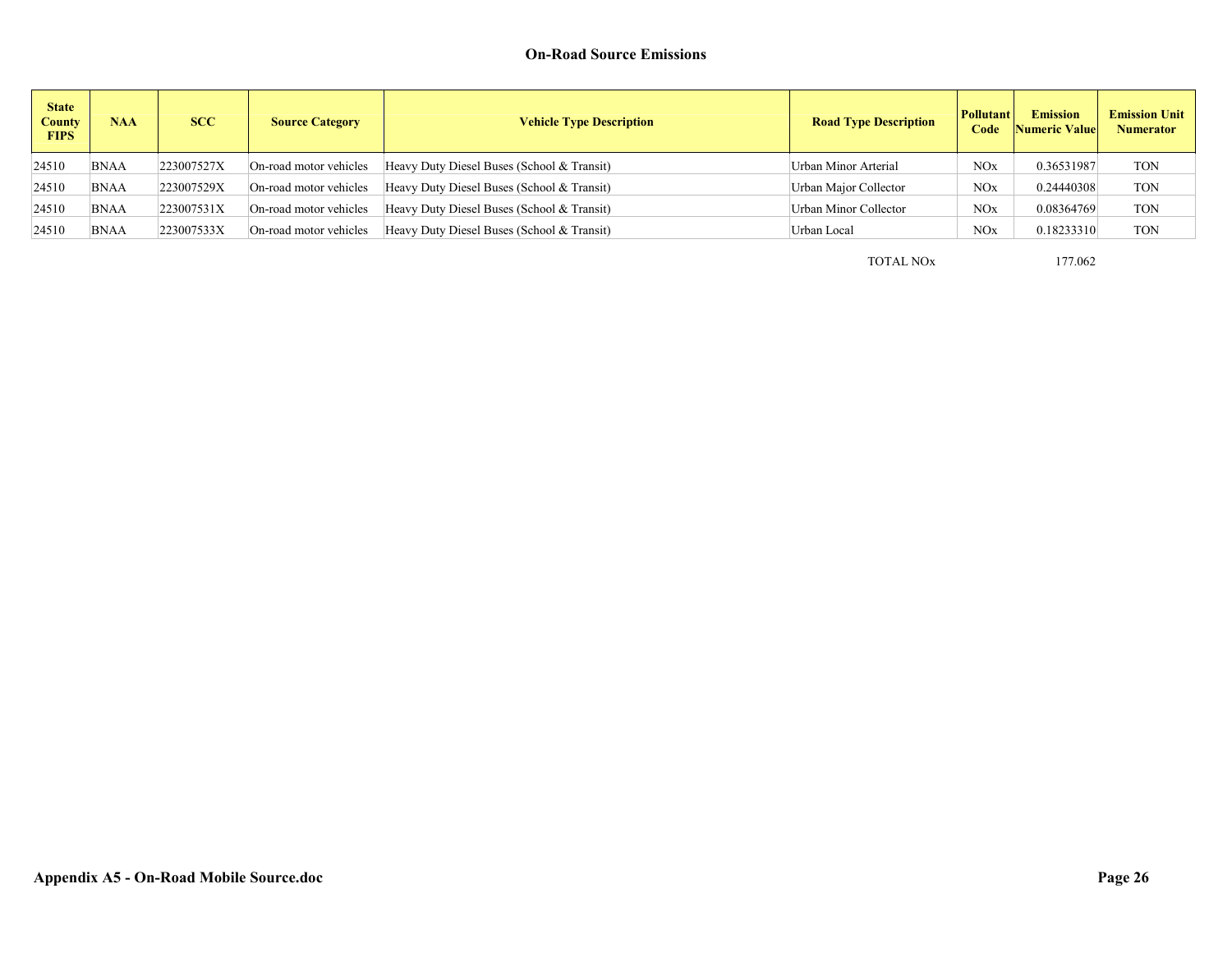| <b>State</b><br><b>County</b><br><b>FIPS</b> | <b>NAA</b>  | <b>SCC</b> | <b>Source Category</b> | <b>Vehicle Type Description</b>                                          | <b>Road Type Description</b>   | <b>Pollutant</b><br>Code | <b>Emission</b><br><b>Jumeric Value</b> | <b>Emission Unit</b><br><b>Numerator</b> |
|----------------------------------------------|-------------|------------|------------------------|--------------------------------------------------------------------------|--------------------------------|--------------------------|-----------------------------------------|------------------------------------------|
| 24003                                        | <b>BNAA</b> | 2201001110 | On-road motor vehicles | Light Duty Gasoline Vehicle - Passenger Car                              | Rural Interstate               | <b>VOC</b>               | 0.53715347                              | <b>TON</b>                               |
| 24003                                        | <b>BNAA</b> | 2201001130 | On-road motor vehicles | Light Duty Gasoline Vehicle - Passenger Car                              | Rural Other Principal Arterial | <b>VOC</b>               | 0.23121394                              | <b>TON</b>                               |
| 24003                                        | <b>BNAA</b> | 2201001150 | On-road motor vehicles | Light Duty Gasoline Vehicle - Passenger Car                              | Rural Minor Arterial           | <b>VOC</b>               | 0.26300456                              | <b>TON</b>                               |
| 24003                                        | <b>BNAA</b> | 2201001170 | On-road motor vehicles | Light Duty Gasoline Vehicle - Passenger Car                              | Rural Major Collector          | <b>VOC</b>               | 0.27718137                              | <b>TON</b>                               |
| 24003                                        | <b>BNAA</b> | 2201001190 | On-road motor vehicles | Light Duty Gasoline Vehicle - Passenger Car                              | Rural Minor Collector          | <b>VOC</b>               | 0.10016912                              | <b>TON</b>                               |
| 24003                                        | <b>BNAA</b> | 2201001210 | On-road motor vehicles | Light Duty Gasoline Vehicle - Passenger Car                              | Rural Local                    | <b>VOC</b>               | 0.10606207                              | <b>TON</b>                               |
| 24003                                        | <b>BNAA</b> | 2201001230 | On-road motor vehicles | Light Duty Gasoline Vehicle - Passenger Car                              | Urban Interstate               | <b>VOC</b>               | 1.08169572                              | <b>TON</b>                               |
| 24003                                        | <b>BNAA</b> | 2201001250 | On-road motor vehicles | Light Duty Gasoline Vehicle - Passenger Car                              | Urban Other Principal Arterial | <b>VOC</b>               | 2.09815453                              | <b>TON</b>                               |
| 24003                                        | <b>BNAA</b> | 2201001270 | On-road motor vehicles | Light Duty Gasoline Vehicle - Passenger Car                              | Urban Minor Arterial           | <b>VOC</b>               | 1.25922937                              | <b>TON</b>                               |
| 24003                                        | <b>BNAA</b> | 2201001290 | On-road motor vehicles | Light Duty Gasoline Vehicle - Passenger Car                              | Urban Major Collector          | <b>VOC</b>               | 1.17853366                              | <b>TON</b>                               |
| 24003                                        | <b>BNAA</b> | 2201001310 | On-road motor vehicles | Light Duty Gasoline Vehicle - Passenger Car                              | Urban Minor Collector          | <b>VOC</b>               | 0.74263288                              | <b>TON</b>                               |
| 24003                                        | <b>BNAA</b> | 2201001330 | On-road motor vehicles | Light Duty Gasoline Vehicle - Passenger Car                              | Urban Local                    | <b>VOC</b>               | 0.70841056                              | <b>TON</b>                               |
| 24003                                        | <b>BNAA</b> | 2201020110 | On-road motor vehicles | Light Duty Gasoline Truck 0-6000 lbs. Gross Vehicle Weight Rating (GVWR) | Rural Interstate               | <b>VOC</b>               | 0.22718720                              | <b>TON</b>                               |
| 24003                                        | <b>BNAA</b> | 2201020130 | On-road motor vehicles | Light Duty Gasoline Truck 0-6000 lbs. Gross Vehicle Weight Rating (GVWR) | Rural Other Principal Arterial | <b>VOC</b>               | 0.09735051                              | <b>TON</b>                               |
| 24003                                        | <b>BNAA</b> | 2201020150 | On-road motor vehicles | Light Duty Gasoline Truck 0-6000 lbs. Gross Vehicle Weight Rating (GVWR) | Rural Minor Arterial           | <b>VOC</b>               | 0.11077775                              | <b>TON</b>                               |
| 24003                                        | <b>BNAA</b> | 2201020170 | On-road motor vehicles | Light Duty Gasoline Truck 0-6000 lbs. Gross Vehicle Weight Rating (GVWR) | Rural Major Collector          | <b>VOC</b>               | 0.11675778                              | <b>TON</b>                               |
| 24003                                        | <b>BNAA</b> | 2201020190 | On-road motor vehicles | Light Duty Gasoline Truck 0-6000 lbs. Gross Vehicle Weight Rating (GVWR) | Rural Minor Collector          | <b>VOC</b>               | 0.04219533                              | <b>TON</b>                               |
| 24003                                        | <b>BNAA</b> | 2201020210 | On-road motor vehicles | Light Duty Gasoline Truck 0-6000 lbs. Gross Vehicle Weight Rating (GVWR) | Rural Local                    | <b>VOC</b>               | 0.04610853                              | <b>TON</b>                               |
| 24003                                        | <b>BNAA</b> | 2201020230 | On-road motor vehicles | Light Duty Gasoline Truck 0-6000 lbs. Gross Vehicle Weight Rating (GVWR) | Urban Interstate               | <b>VOC</b>               | 0.45749614                              | <b>TON</b>                               |
| 24003                                        | <b>BNAA</b> | 2201020250 | On-road motor vehicles | Light Duty Gasoline Truck 0-6000 lbs. Gross Vehicle Weight Rating (GVWR) | Urban Other Principal Arterial | <b>VOC</b>               | 0.88756901                              | <b>TON</b>                               |
| 24003                                        | <b>BNAA</b> | 2201020270 | On-road motor vehicles | Light Duty Gasoline Truck 0-6000 lbs. Gross Vehicle Weight Rating (GVWR) | Urban Minor Arterial           | <b>VOC</b>               | 0.53045142                              | <b>TON</b>                               |
| 24003                                        | <b>BNAA</b> | 2201020290 | On-road motor vehicles | Light Duty Gasoline Truck 0-6000 lbs. Gross Vehicle Weight Rating (GVWR) | Urban Major Collector          | <b>VOC</b>               | 0.49838523                              | <b>TON</b>                               |
| 24003                                        | <b>BNAA</b> | 2201020310 | On-road motor vehicles | Light Duty Gasoline Truck 0-6000 lbs. Gross Vehicle Weight Rating (GVWR) | Urban Minor Collector          | <b>VOC</b>               | 0.31957511                              | <b>TON</b>                               |
| 24003                                        | <b>BNAA</b> | 2201020330 | On-road motor vehicles | Light Duty Gasoline Truck 0-6000 lbs. Gross Vehicle Weight Rating (GVWR) | Urban Local                    | <b>VOC</b>               | 0.30766355                              | <b>TON</b>                               |
| 24003                                        | <b>BNAA</b> | 2201040110 | On-road motor vehicles | Light Duty Gasoline Truck 6001-8500 lbs. GWVR                            | Rural Interstate               | <b>VOC</b>               | 0.14867406                              | <b>TON</b>                               |
| 24003                                        | <b>BNAA</b> | 2201040130 | On-road motor vehicles | Light Duty Gasoline Truck 6001-8500 lbs. GWVR                            | Rural Other Principal Arterial | <b>VOC</b>               | 0.06533171                              | <b>TON</b>                               |
| 24003                                        | <b>BNAA</b> | 2201040150 | On-road motor vehicles | Light Duty Gasoline Truck 6001-8500 lbs. GWVR                            | Rural Minor Arterial           | <b>VOC</b>               | 0.07488433                              | <b>TON</b>                               |
| 24003                                        | <b>BNAA</b> | 2201040170 | On-road motor vehicles | Light Duty Gasoline Truck 6001-8500 lbs. GWVR                            | Rural Major Collector          | <b>VOC</b>               | 0.07903012                              | <b>TON</b>                               |
| 24003                                        | <b>BNAA</b> | 2201040190 | On-road motor vehicles | Light Duty Gasoline Truck 6001-8500 lbs. GWVR                            | Rural Minor Collector          | <b>VOC</b>               | 0.02860164                              | <b>TON</b>                               |
| 24003                                        | <b>BNAA</b> | 2201040210 | On-road motor vehicles | Light Duty Gasoline Truck 6001-8500 lbs. GWVR                            | Rural Local                    | <b>VOC</b>               | 0.03110278                              | <b>TON</b>                               |
| 24003                                        | <b>BNAA</b> | 2201040230 | On-road motor vehicles | Light Duty Gasoline Truck 6001-8500 lbs. GWVR                            | Urban Interstate               | <b>VOC</b>               | 0.30021854                              | <b>TON</b>                               |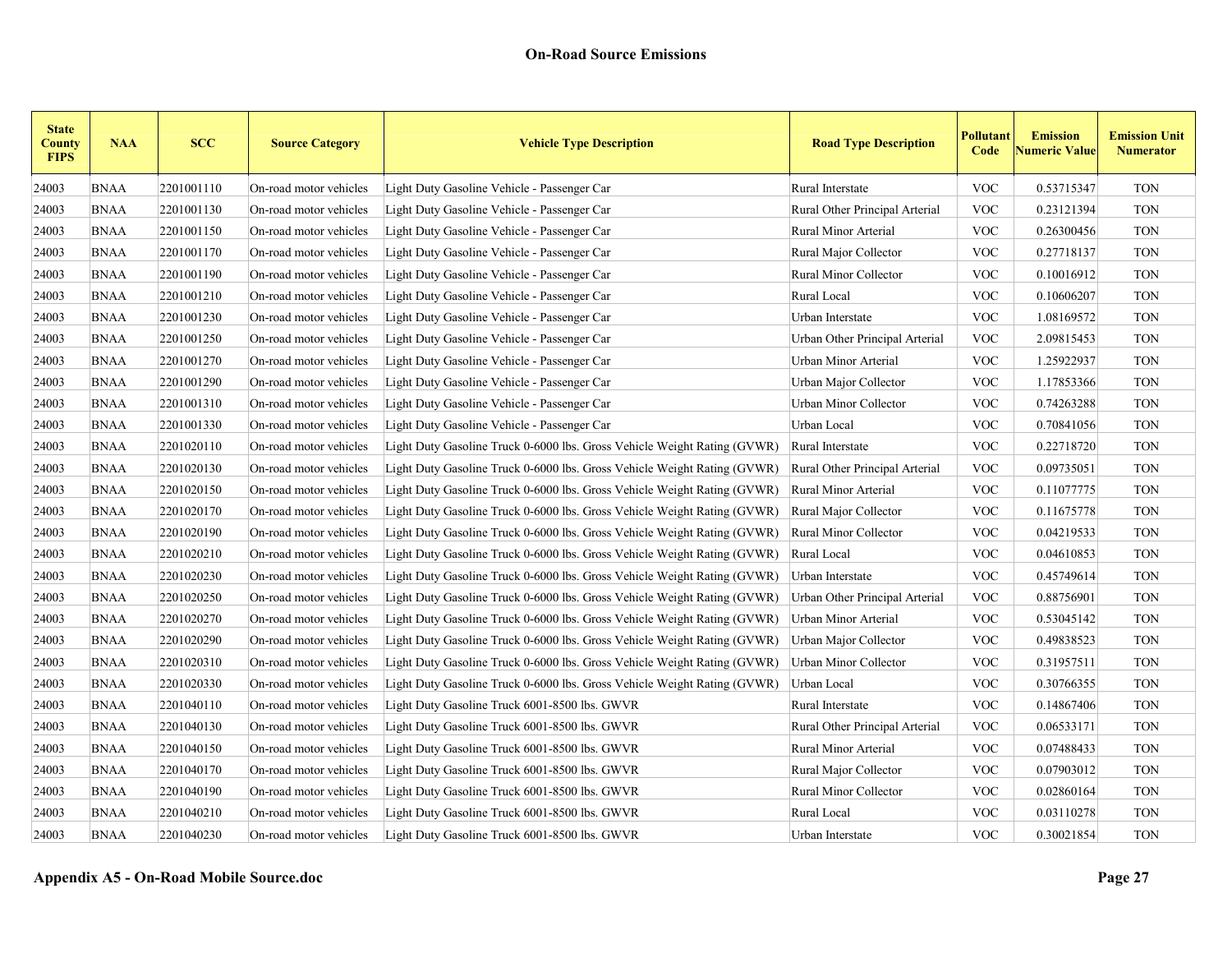| <b>State</b><br><b>County</b><br><b>FIPS</b> | <b>NAA</b>  | <b>SCC</b> | <b>Source Category</b> | <b>Vehicle Type Description</b>               | <b>Road Type Description</b>   | Pollutant<br>Code         | <b>Emission</b><br><b>Numeric Value</b> | <b>Emission Unit</b><br><b>Numerator</b> |
|----------------------------------------------|-------------|------------|------------------------|-----------------------------------------------|--------------------------------|---------------------------|-----------------------------------------|------------------------------------------|
| 24003                                        | <b>BNAA</b> | 2201040250 | On-road motor vehicles | Light Duty Gasoline Truck 6001-8500 lbs. GWVR | Urban Other Principal Arterial | <b>VOC</b>                | 0.58241101                              | <b>TON</b>                               |
| 24003                                        | <b>BNAA</b> | 2201040270 | On-road motor vehicles | Light Duty Gasoline Truck 6001-8500 lbs. GWVR | Urban Minor Arterial           | <b>VOC</b>                | 0.36109472                              | <b>TON</b>                               |
| 24003                                        | <b>BNAA</b> | 2201040290 | On-road motor vehicles | Light Duty Gasoline Truck 6001-8500 lbs. GWVR | Urban Major Collector          | <b>VOC</b>                | 0.34090811                              | <b>TON</b>                               |
| 24003                                        | <b>BNAA</b> | 2201040310 | On-road motor vehicles | Light Duty Gasoline Truck 6001-8500 lbs. GWVR | Urban Minor Collector          | <b>VOC</b>                | 0.21711649                              | <b>TON</b>                               |
| 24003                                        | <b>BNAA</b> | 2201040330 | On-road motor vehicles | Light Duty Gasoline Truck 6001-8500 lbs. GWVR | Urban Local                    | <b>VOC</b>                | 0.20772040                              | <b>TON</b>                               |
| 24003                                        | <b>BNAA</b> | 2201070110 | On-road motor vehicles | Heavy Duty Gasoline Truck 8501+ lbs. GVWR     | Rural Interstate               | <b>VOC</b>                | 0.05119348                              | <b>TON</b>                               |
| 24003                                        | <b>BNAA</b> | 2201070130 | On-road motor vehicles | Heavy Duty Gasoline Truck 8501+ lbs. GVWR     | Rural Other Principal Arterial | <b>VOC</b>                | 0.01408752                              | <b>TON</b>                               |
| 24003                                        | <b>BNAA</b> | 2201070150 | On-road motor vehicles | Heavy Duty Gasoline Truck 8501+ lbs. GVWR     | Rural Minor Arterial           | <b>VOC</b>                | 0.01692928                              | <b>TON</b>                               |
| 24003                                        | <b>BNAA</b> | 2201070170 | On-road motor vehicles | Heavy Duty Gasoline Truck 8501+ lbs. GVWR     | Rural Major Collector          | <b>VOC</b>                | 0.01434987                              | <b>TON</b>                               |
| 24003                                        | <b>BNAA</b> | 2201070190 | On-road motor vehicles | Heavy Duty Gasoline Truck 8501+ lbs. GVWR     | Rural Minor Collector          | <b>VOC</b>                | 0.00504417                              | <b>TON</b>                               |
| 24003                                        | <b>BNAA</b> | 2201070210 | On-road motor vehicles | Heavy Duty Gasoline Truck 8501+ lbs. GVWR     | Rural Local                    | <b>VOC</b>                | 0.00503094                              | <b>TON</b>                               |
| 24003                                        | <b>BNAA</b> | 2201070230 | On-road motor vehicles | Heavy Duty Gasoline Truck 8501+ lbs. GVWR     | Urban Interstate               | <b>VOC</b>                | 0.07412594                              | <b>TON</b>                               |
| 24003                                        | <b>BNAA</b> | 2201070250 | On-road motor vehicles | Heavy Duty Gasoline Truck 8501+ lbs. GVWR     | Urban Other Principal Arterial | <b>VOC</b>                | 0.09763160                              | <b>TON</b>                               |
| 24003                                        | <b>BNAA</b> | 2201070270 | On-road motor vehicles | Heavy Duty Gasoline Truck 8501+ lbs. GVWR     | Urban Minor Arterial           | <b>VOC</b>                | 0.05923153                              | <b>TON</b>                               |
| 24003                                        | <b>BNAA</b> | 2201070290 | On-road motor vehicles | Heavy Duty Gasoline Truck 8501+ lbs. GVWR     | Urban Major Collector          | <b>VOC</b>                | 0.05637324                              | <b>TON</b>                               |
| 24003                                        | <b>BNAA</b> | 2201070310 | On-road motor vehicles | Heavy Duty Gasoline Truck 8501+ lbs. GVWR     | Urban Minor Collector          | <b>VOC</b>                | 0.05018928                              | <b>TON</b>                               |
| 24003                                        | <b>BNAA</b> | 2201070330 | On-road motor vehicles | Heavy Duty Gasoline Truck 8501+ lbs. GVWR     | Urban Local                    | <b>VOC</b>                | 0.04375840                              | <b>TON</b>                               |
| 24003                                        | <b>BNAA</b> | 2201080110 | On-road motor vehicles | Motor Cycle                                   | Rural Interstate               | <b>VOC</b>                | 0.00731493                              | <b>TON</b>                               |
| 24003                                        | <b>BNAA</b> | 2201080130 | On-road motor vehicles | Motor Cycle                                   | Rural Other Principal Arterial | <b>VOC</b>                | 0.00208667                              | <b>TON</b>                               |
| 24003                                        | <b>BNAA</b> | 2201080150 | On-road motor vehicles | Motor Cycle                                   | Rural Minor Arterial           | <b>VOC</b>                | 0.01136702                              | <b>TON</b>                               |
| 24003                                        | <b>BNAA</b> | 2201080170 | On-road motor vehicles | Motor Cycle                                   | Rural Major Collector          | <b>VOC</b>                | 0.00408737                              | <b>TON</b>                               |
| 24003                                        | <b>BNAA</b> | 2201080190 | On-road motor vehicles | Motor Cycle                                   | Rural Minor Collector          | <b>VOC</b>                | 0.00277451                              | <b>TON</b>                               |
| 24003                                        | <b>BNAA</b> | 2201080210 | On-road motor vehicles | Motor Cycle                                   | Rural Local                    | <b>VOC</b>                | 0.00673952                              | <b>TON</b>                               |
| 24003                                        | <b>BNAA</b> | 2201080230 | On-road motor vehicles | Motor Cycle                                   | Urban Interstate               | <b>VOC</b>                | 0.01428924                              | <b>TON</b>                               |
| 24003                                        | <b>BNAA</b> | 2201080250 | On-road motor vehicles | Motor Cycle                                   | Urban Other Principal Arterial | <b>VOC</b>                | 0.02779364                              | <b>TON</b>                               |
| 24003                                        | <b>BNAA</b> | 2201080270 | On-road motor vehicles | Motor Cycle                                   | Urban Minor Arterial           | $\ensuremath{\text{VOC}}$ | 0.01069351                              | <b>TON</b>                               |
| 24003                                        | <b>BNAA</b> | 2201080290 | On-road motor vehicles | Motor Cycle                                   | Urban Major Collector          | <b>VOC</b>                | 0.01693258                              | <b>TON</b>                               |
| 24003                                        | <b>BNAA</b> | 2201080310 | On-road motor vehicles | Motor Cycle                                   | Urban Minor Collector          | $\ensuremath{\text{VOC}}$ | 0.01472466                              | <b>TON</b>                               |
| 24003                                        | <b>BNAA</b> | 2201080330 | On-road motor vehicles | Motor Cycle                                   | Urban Local                    | <b>VOC</b>                | 0.01650819                              | <b>TON</b>                               |
| 24003                                        | <b>BNAA</b> | 2230001110 | On-road motor vehicles | Light Duty Diesel Vehicle - Passenger Car     | Rural Interstate               | <b>VOC</b>                | 0.00083004                              | <b>TON</b>                               |
| 24003                                        | <b>BNAA</b> | 2230001130 | On-road motor vehicles | Light Duty Diesel Vehicle - Passenger Car     | Rural Other Principal Arterial | <b>VOC</b>                | 0.00036266                              | <b>TON</b>                               |
| 24003                                        | <b>BNAA</b> | 2230001150 | On-road motor vehicles | Light Duty Diesel Vehicle - Passenger Car     | Rural Minor Arterial           | <b>VOC</b>                | 0.00041998                              | <b>TON</b>                               |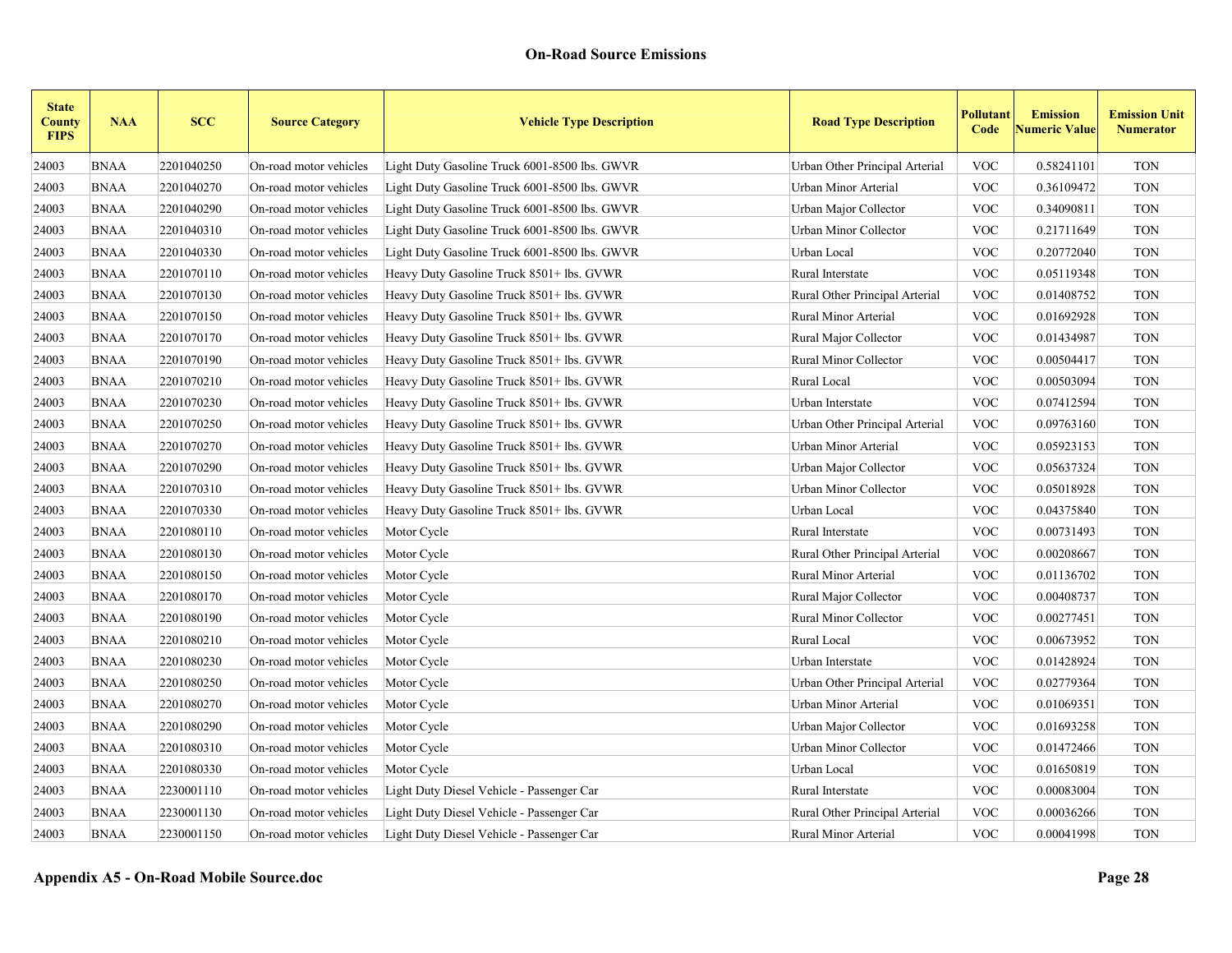| <b>State</b><br><b>County</b><br><b>FIPS</b> | <b>NAA</b>  | <b>SCC</b> | <b>Source Category</b> | <b>Vehicle Type Description</b>           | <b>Road Type Description</b>   | Pollutant<br>Code         | <b>Emission</b><br><b>Numeric Value</b> | <b>Emission Unit</b><br><b>Numerator</b> |
|----------------------------------------------|-------------|------------|------------------------|-------------------------------------------|--------------------------------|---------------------------|-----------------------------------------|------------------------------------------|
| 24003                                        | <b>BNAA</b> | 2230001170 | On-road motor vehicles | Light Duty Diesel Vehicle - Passenger Car | Rural Major Collector          | <b>VOC</b>                | 0.00044754                              | <b>TON</b>                               |
| 24003                                        | <b>BNAA</b> | 2230001190 | On-road motor vehicles | Light Duty Diesel Vehicle - Passenger Car | Rural Minor Collector          | <b>VOC</b>                | 0.00016204                              | <b>TON</b>                               |
| 24003                                        | <b>BNAA</b> | 2230001210 | On-road motor vehicles | Light Duty Diesel Vehicle - Passenger Car | Rural Local                    | <b>VOC</b>                | 0.00020393                              | <b>TON</b>                               |
| 24003                                        | <b>BNAA</b> | 2230001230 | On-road motor vehicles | Light Duty Diesel Vehicle - Passenger Car | Urban Interstate               | <b>VOC</b>                | 0.00167441                              | <b>TON</b>                               |
| 24003                                        | <b>BNAA</b> | 2230001250 | On-road motor vehicles | Light Duty Diesel Vehicle - Passenger Car | Urban Other Principal Arterial | <b>VOC</b>                | 0.00323859                              | <b>TON</b>                               |
| 24003                                        | <b>BNAA</b> | 2230001270 | On-road motor vehicles | Light Duty Diesel Vehicle - Passenger Car | Urban Minor Arterial           | <b>VOC</b>                | 0.00211092                              | <b>TON</b>                               |
| 24003                                        | <b>BNAA</b> | 2230001290 | On-road motor vehicles | Light Duty Diesel Vehicle - Passenger Car | Urban Major Collector          | <b>VOC</b>                | 0.00213517                              | <b>TON</b>                               |
| 24003                                        | <b>BNAA</b> | 2230001310 | On-road motor vehicles | Light Duty Diesel Vehicle - Passenger Car | Urban Minor Collector          | <b>VOC</b>                | 0.00139112                              | <b>TON</b>                               |
| 24003                                        | <b>BNAA</b> | 2230001330 | On-road motor vehicles | Light Duty Diesel Vehicle - Passenger Car | Urban Local                    | <b>VOC</b>                | 0.00137017                              | <b>TON</b>                               |
| 24003                                        | <b>BNAA</b> | 2230060110 | On-road motor vehicles | Light Duty Diesel Truck 0-8500 lbs. GWVR  | Rural Interstate               | <b>VOC</b>                | 0.00282963                              | <b>TON</b>                               |
| 24003                                        | <b>BNAA</b> | 2230060130 | On-road motor vehicles | Light Duty Diesel Truck 0-8500 lbs. GWVR  | Rural Other Principal Arterial | <b>VOC</b>                | 0.00124341                              | <b>TON</b>                               |
| 24003                                        | <b>BNAA</b> | 2230060150 | On-road motor vehicles | Light Duty Diesel Truck 0-8500 lbs. GWVR  | Rural Minor Arterial           | <b>VOC</b>                | 0.00145064                              | <b>TON</b>                               |
| 24003                                        | <b>BNAA</b> | 2230060170 | On-road motor vehicles | Light Duty Diesel Truck 0-8500 lbs. GWVR  | Rural Major Collector          | <b>VOC</b>                | 0.00154875                              | <b>TON</b>                               |
| 24003                                        | <b>BNAA</b> | 2230060190 | On-road motor vehicles | Light Duty Diesel Truck 0-8500 lbs. GWVR  | Rural Minor Collector          | <b>VOC</b>                | 0.00056218                              | <b>TON</b>                               |
| 24003                                        | <b>BNAA</b> | 2230060210 | On-road motor vehicles | Light Duty Diesel Truck 0-8500 lbs. GWVR  | Rural Local                    | <b>VOC</b>                | 0.00075618                              | <b>TON</b>                               |
| 24003                                        | <b>BNAA</b> | 2230060230 | On-road motor vehicles | Light Duty Diesel Truck 0-8500 lbs. GWVR  | Urban Interstate               | <b>VOC</b>                | 0.00571548                              | <b>TON</b>                               |
| 24003                                        | <b>BNAA</b> | 2230060250 | On-road motor vehicles | Light Duty Diesel Truck 0-8500 lbs. GWVR  | Urban Other Principal Arterial | <b>VOC</b>                | 0.01104735                              | <b>TON</b>                               |
| 24003                                        | <b>BNAA</b> | 2230060270 | On-road motor vehicles | Light Duty Diesel Truck 0-8500 lbs. GWVR  | Urban Minor Arterial           | <b>VOC</b>                | 0.00737776                              | <b>TON</b>                               |
| 24003                                        | <b>BNAA</b> | 2230060290 | On-road motor vehicles | Light Duty Diesel Truck 0-8500 lbs. GWVR  | Urban Major Collector          | <b>VOC</b>                | 0.00763791                              | <b>TON</b>                               |
| 24003                                        | <b>BNAA</b> | 2230060310 | On-road motor vehicles | Light Duty Diesel Truck 0-8500 lbs. GWVR  | <b>Urban Minor Collector</b>   | <b>VOC</b>                | 0.00507283                              | <b>TON</b>                               |
| 24003                                        | <b>BNAA</b> | 2230060330 | On-road motor vehicles | Light Duty Diesel Truck 0-8500 lbs. GWVR  | Urban Local                    | <b>VOC</b>                | 0.00507173                              | <b>TON</b>                               |
| 24003                                        | <b>BNAA</b> | 2230071110 | On-road motor vehicles | Heavy Duty Diesel Vehicles Class 2B       | Rural Interstate               | <b>VOC</b>                | 0.00276900                              | <b>TON</b>                               |
| 24003                                        | <b>BNAA</b> | 2230071130 | On-road motor vehicles | Heavy Duty Diesel Vehicles Class 2B       | Rural Other Principal Arterial | <b>VOC</b>                | 0.00077162                              | <b>TON</b>                               |
| 24003                                        | <b>BNAA</b> | 2230071150 | On-road motor vehicles | Heavy Duty Diesel Vehicles Class 2B       | Rural Minor Arterial           | $\ensuremath{\text{VOC}}$ | 0.00080689                              | <b>TON</b>                               |
| 24003                                        | <b>BNAA</b> | 2230071170 | On-road motor vehicles | Heavy Duty Diesel Vehicles Class 2B       | Rural Major Collector          | <b>VOC</b>                | 0.00077492                              | <b>TON</b>                               |
| 24003                                        | <b>BNAA</b> | 2230071190 | On-road motor vehicles | Heavy Duty Diesel Vehicles Class 2B       | Rural Minor Collector          | $\ensuremath{\text{VOC}}$ | 0.00028219                              | <b>TON</b>                               |
| 24003                                        | <b>BNAA</b> | 2230071210 | On-road motor vehicles | Heavy Duty Diesel Vehicles Class 2B       | Rural Local                    | <b>VOC</b>                | 0.00023149                              | <b>TON</b>                               |
| 24003                                        | <b>BNAA</b> | 2230071230 | On-road motor vehicles | Heavy Duty Diesel Vehicles Class 2B       | Urban Interstate               | <b>VOC</b>                | 0.00393966                              | <b>TON</b>                               |
| 24003                                        | <b>BNAA</b> | 2230071250 | On-road motor vehicles | Heavy Duty Diesel Vehicles Class 2B       | Urban Other Principal Arterial | <b>VOC</b>                | 0.00518968                              | <b>TON</b>                               |
| 24003                                        | <b>BNAA</b> | 2230071270 | On-road motor vehicles | Heavy Duty Diesel Vehicles Class 2B       | Urban Minor Arterial           | <b>VOC</b>                | 0.00297073                              | <b>TON</b>                               |
| 24003                                        | <b>BNAA</b> | 2230071290 | On-road motor vehicles | Heavy Duty Diesel Vehicles Class 2B       | Urban Major Collector          | <b>VOC</b>                | 0.00266318                              | <b>TON</b>                               |
| 24003                                        | <b>BNAA</b> | 2230071310 | On-road motor vehicles | Heavy Duty Diesel Vehicles Class 2B       | Urban Minor Collector          | <b>VOC</b>                | 0.00226194                              | <b>TON</b>                               |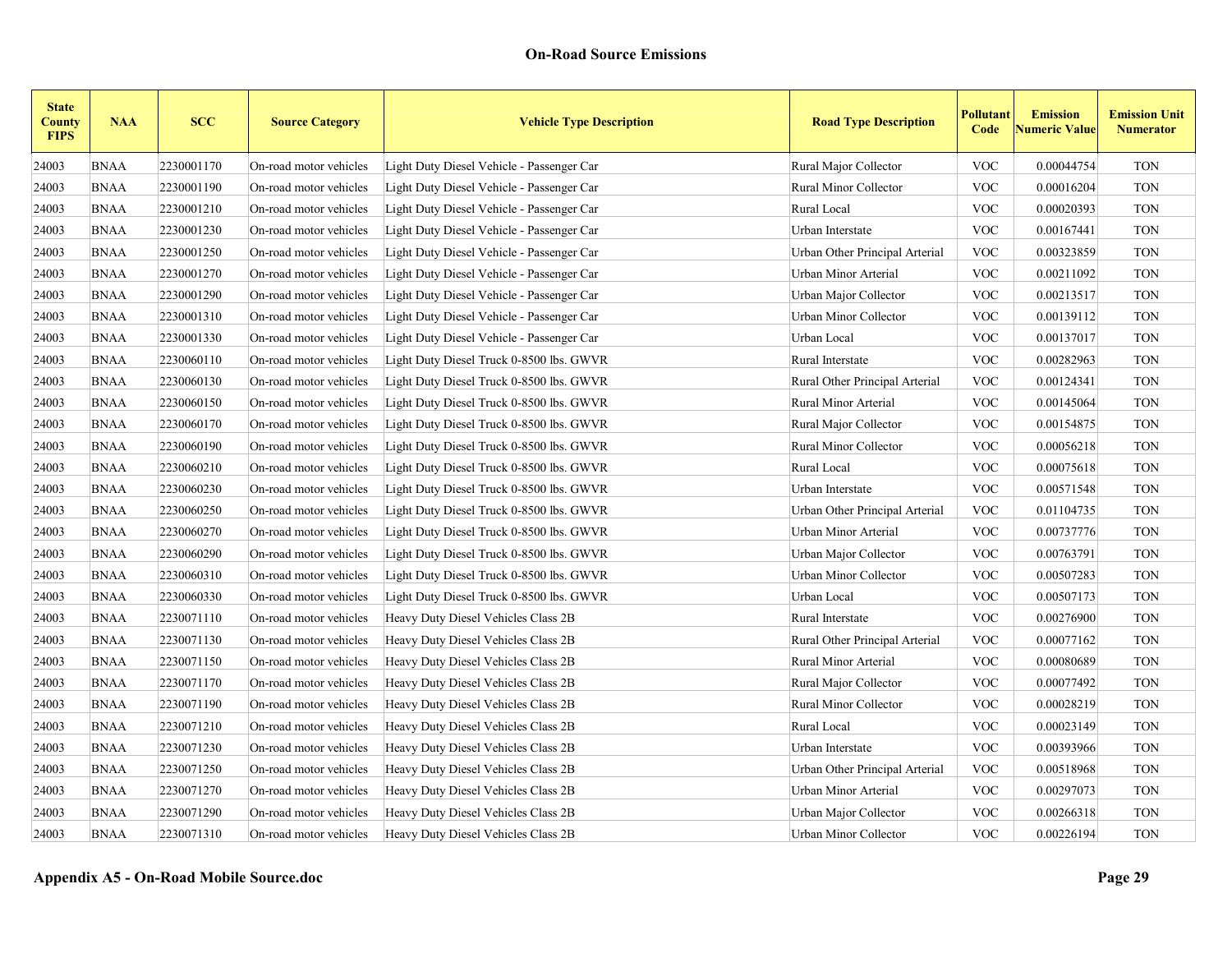| <b>State</b><br><b>County</b><br><b>FIPS</b> | <b>NAA</b>  | <b>SCC</b> | <b>Source Category</b> | <b>Vehicle Type Description</b>            | <b>Road Type Description</b>   | Pollutant<br>Code | <b>Emission</b><br><b>Numeric Value</b> | <b>Emission Unit</b><br><b>Numerator</b> |
|----------------------------------------------|-------------|------------|------------------------|--------------------------------------------|--------------------------------|-------------------|-----------------------------------------|------------------------------------------|
| 24003                                        | <b>BNAA</b> | 2230071330 | On-road motor vehicles | Heavy Duty Diesel Vehicles Class 2B        | Urban Local                    | <b>VOC</b>        | 0.00159504                              | <b>TON</b>                               |
| 24003                                        | <b>BNAA</b> | 2230072110 | On-road motor vehicles | Heavy Duty Diesel Vehicles Class 3, 4, & 5 | Rural Interstate               | <b>VOC</b>        | 0.00236115                              | <b>TON</b>                               |
| 24003                                        | <b>BNAA</b> | 2230072130 | On-road motor vehicles | Heavy Duty Diesel Vehicles Class 3, 4, & 5 | Rural Other Principal Arterial | <b>VOC</b>        | 0.00065808                              | <b>TON</b>                               |
| 24003                                        | <b>BNAA</b> | 2230072150 | On-road motor vehicles | Heavy Duty Diesel Vehicles Class 3, 4, & 5 | Rural Minor Arterial           | <b>VOC</b>        | 0.00068784                              | <b>TON</b>                               |
| 24003                                        | <b>BNAA</b> | 2230072170 | On-road motor vehicles | Heavy Duty Diesel Vehicles Class 3, 4, & 5 | Rural Major Collector          | <b>VOC</b>        | 0.00066139                              | <b>TON</b>                               |
| 24003                                        | <b>BNAA</b> | 2230072190 | On-road motor vehicles | Heavy Duty Diesel Vehicles Class 3, 4, & 5 | Rural Minor Collector          | <b>VOC</b>        | 0.00024030                              | <b>TON</b>                               |
| 24003                                        | <b>BNAA</b> | 2230072210 | On-road motor vehicles | Heavy Duty Diesel Vehicles Class 3, 4, & 5 | Rural Local                    | <b>VOC</b>        | 0.00019621                              | <b>TON</b>                               |
| 24003                                        | <b>BNAA</b> | 2230072230 | On-road motor vehicles | Heavy Duty Diesel Vehicles Class 3, 4, & 5 | Urban Interstate               | <b>VOC</b>        | 0.00335984                              | <b>TON</b>                               |
| 24003                                        | <b>BNAA</b> | 2230072250 | On-road motor vehicles | Heavy Duty Diesel Vehicles Class 3, 4, & 5 | Urban Other Principal Arterial | <b>VOC</b>        | 0.00442357                              | <b>TON</b>                               |
| 24003                                        | <b>BNAA</b> | 2230072270 | On-road motor vehicles | Heavy Duty Diesel Vehicles Class 3, 4, & 5 | Urban Minor Arterial           | <b>VOC</b>        | 0.00253201                              | <b>TON</b>                               |
| 24003                                        | <b>BNAA</b> | 2230072290 | On-road motor vehicles | Heavy Duty Diesel Vehicles Class 3, 4, & 5 | Urban Major Collector          | <b>VOC</b>        | 0.00227076                              | <b>TON</b>                               |
| 24003                                        | <b>BNAA</b> | 2230072310 | On-road motor vehicles | Heavy Duty Diesel Vehicles Class 3, 4, & 5 | Urban Minor Collector          | <b>VOC</b>        | 0.00192794                              | <b>TON</b>                               |
| 24003                                        | <b>BNAA</b> | 2230072330 | On-road motor vehicles | Heavy Duty Diesel Vehicles Class 3, 4, & 5 | Urban Local                    | <b>VOC</b>        | 0.00135915                              | <b>TON</b>                               |
| 24003                                        | <b>BNAA</b> | 2230073110 | On-road motor vehicles | Heavy Duty Diesel Vehicles Class 6 & 7     | Rural Interstate               | <b>VOC</b>        | 0.00996929                              | <b>TON</b>                               |
| 24003                                        | <b>BNAA</b> | 2230073130 | On-road motor vehicles | Heavy Duty Diesel Vehicles Class 6 $& 7$   | Rural Other Principal Arterial | <b>VOC</b>        | 0.00277782                              | <b>TON</b>                               |
| 24003                                        | <b>BNAA</b> | 2230073150 | On-road motor vehicles | Heavy Duty Diesel Vehicles Class 6 & 7     | Rural Minor Arterial           | <b>VOC</b>        | 0.00290789                              | <b>TON</b>                               |
| 24003                                        | <b>BNAA</b> | 2230073170 | On-road motor vehicles | Heavy Duty Diesel Vehicles Class 6 & 7     | Rural Major Collector          | <b>VOC</b>        | 0.00279105                              | <b>TON</b>                               |
| 24003                                        | <b>BNAA</b> | 2230073190 | On-road motor vehicles | Heavy Duty Diesel Vehicles Class 6 $& 7$   | Rural Minor Collector          | <b>VOC</b>        | 0.00101633                              | <b>TON</b>                               |
| 24003                                        | <b>BNAA</b> | 2230073210 | On-road motor vehicles | Heavy Duty Diesel Vehicles Class $6 & 7$   | Rural Local                    | <b>VOC</b>        | 0.00083004                              | <b>TON</b>                               |
| 24003                                        | <b>BNAA</b> | 2230073230 | On-road motor vehicles | Heavy Duty Diesel Vehicles Class 6 & 7     | Urban Interstate               | <b>VOC</b>        | 0.01418783                              | <b>TON</b>                               |
| 24003                                        | <b>BNAA</b> | 2230073250 | On-road motor vehicles | Heavy Duty Diesel Vehicles Class 6 & 7     | Urban Other Principal Arterial | <b>VOC</b>        | 0.01868415                              | <b>TON</b>                               |
| 24003                                        | <b>BNAA</b> | 2230073270 | On-road motor vehicles | Heavy Duty Diesel Vehicles Class 6 & 7     | Urban Minor Arterial           | <b>VOC</b>        | 0.01069461                              | <b>TON</b>                               |
| 24003                                        | <b>BNAA</b> | 2230073290 | On-road motor vehicles | Heavy Duty Diesel Vehicles Class 6 & 7     | Urban Major Collector          | <b>VOC</b>        | 0.00959120                              | <b>TON</b>                               |
| 24003                                        | <b>BNAA</b> | 2230073310 | On-road motor vehicles | Heavy Duty Diesel Vehicles Class 6 & 7     | Urban Minor Collector          | <b>VOC</b>        | 0.00814387                              | <b>TON</b>                               |
| 24003                                        | <b>BNAA</b> | 2230073330 | On-road motor vehicles | Heavy Duty Diesel Vehicles Class 6 & 7     | Urban Local                    | <b>VOC</b>        | 0.00574193                              | <b>TON</b>                               |
| 24003                                        | <b>BNAA</b> | 2230074110 | On-road motor vehicles | Heavy Duty Diesel Vehicles Class 8A & 8B   | Rural Interstate               | <b>VOC</b>        | 0.04004362                              | <b>TON</b>                               |
| 24003                                        | <b>BNAA</b> | 2230074130 | On-road motor vehicles | Heavy Duty Diesel Vehicles Class 8A & 8B   | Rural Other Principal Arterial | <b>VOC</b>        | 0.01115868                              | <b>TON</b>                               |
| 24003                                        | <b>BNAA</b> | 2230074150 | On-road motor vehicles | Heavy Duty Diesel Vehicles Class 8A & 8B   | Rural Minor Arterial           | <b>VOC</b>        | 0.01167787                              | <b>TON</b>                               |
| 24003                                        | <b>BNAA</b> | 2230074170 | On-road motor vehicles | Heavy Duty Diesel Vehicles Class 8A & 8B   | Rural Major Collector          | <b>VOC</b>        | 0.01121270                              | <b>TON</b>                               |
| 24003                                        | <b>BNAA</b> | 2230074190 | On-road motor vehicles | Heavy Duty Diesel Vehicles Class 8A & 8B   | Rural Minor Collector          | <b>VOC</b>        | 0.00408296                              | <b>TON</b>                               |
| 24003                                        | <b>BNAA</b> | 2230074210 | On-road motor vehicles | Heavy Duty Diesel Vehicles Class 8A & 8B   | Rural Local                    | <b>VOC</b>        | 0.00334661                              | <b>TON</b>                               |
| 24003                                        | <b>BNAA</b> | 2230074230 | On-road motor vehicles | Heavy Duty Diesel Vehicles Class 8A & 8B   | Urban Interstate               | <b>VOC</b>        | 0.05699384                              | <b>TON</b>                               |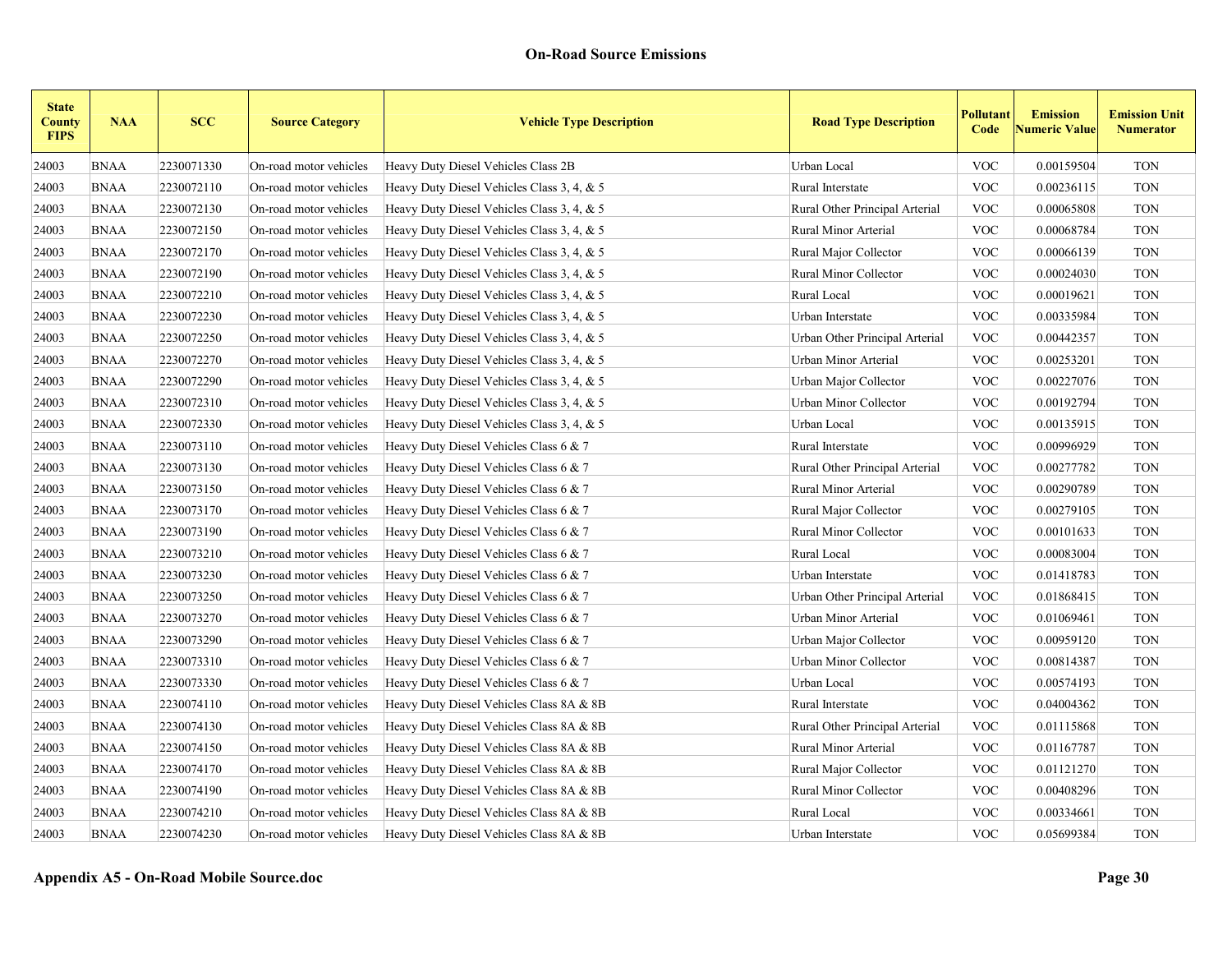| <b>State</b><br><b>County</b><br><b>FIPS</b> | <b>NAA</b>  | <b>SCC</b> | <b>Source Category</b> | <b>Vehicle Type Description</b>                                          | <b>Road Type Description</b>   | Pollutant<br>Code         | <b>Emission</b><br><b>Numeric Value</b> | <b>Emission Unit</b><br><b>Numerator</b> |
|----------------------------------------------|-------------|------------|------------------------|--------------------------------------------------------------------------|--------------------------------|---------------------------|-----------------------------------------|------------------------------------------|
| 24003                                        | <b>BNAA</b> | 2230074250 | On-road motor vehicles | Heavy Duty Diesel Vehicles Class 8A & 8B                                 | Urban Other Principal Arterial | <b>VOC</b>                | 0.07505078                              | <b>TON</b>                               |
| 24003                                        | <b>BNAA</b> | 2230074270 | On-road motor vehicles | Heavy Duty Diesel Vehicles Class 8A & 8B                                 | Urban Minor Arterial           | <b>VOC</b>                | 0.04296033                              | <b>TON</b>                               |
| 24003                                        | <b>BNAA</b> | 2230074290 | On-road motor vehicles | Heavy Duty Diesel Vehicles Class 8A & 8B                                 | Urban Major Collector          | <b>VOC</b>                | 0.03852133                              | <b>TON</b>                               |
| 24003                                        | <b>BNAA</b> | 2230074310 | On-road motor vehicles | Heavy Duty Diesel Vehicles Class 8A & 8B                                 | Urban Minor Collector          | <b>VOC</b>                | 0.03270664                              | <b>TON</b>                               |
| 24003                                        | <b>BNAA</b> | 2230074330 | On-road motor vehicles | Heavy Duty Diesel Vehicles Class 8A & 8B                                 | Urban Local                    | <b>VOC</b>                | 0.02306473                              | <b>TON</b>                               |
| 24003                                        | <b>BNAA</b> | 2230075110 | On-road motor vehicles | Heavy Duty Diesel Buses (School & Transit)                               | Rural Interstate               | <b>VOC</b>                | 0.00538478                              | <b>TON</b>                               |
| 24003                                        | <b>BNAA</b> | 2230075130 | On-road motor vehicles | Heavy Duty Diesel Buses (School & Transit)                               | Rural Other Principal Arterial | <b>VOC</b>                | 0.00140434                              | <b>TON</b>                               |
| 24003                                        | <b>BNAA</b> | 2230075150 | On-road motor vehicles | Heavy Duty Diesel Buses (School & Transit)                               | Rural Minor Arterial           | <b>VOC</b>                | 0.00421413                              | <b>TON</b>                               |
| 24003                                        | <b>BNAA</b> | 2230075170 | On-road motor vehicles | Heavy Duty Diesel Buses (School & Transit)                               | Rural Major Collector          | <b>VOC</b>                | 0.00181881                              | <b>TON</b>                               |
| 24003                                        | <b>BNAA</b> | 2230075190 | On-road motor vehicles | Heavy Duty Diesel Buses (School & Transit)                               | Rural Minor Collector          | <b>VOC</b>                | 0.00046517                              | <b>TON</b>                               |
| 24003                                        | <b>BNAA</b> | 2230075210 | On-road motor vehicles | Heavy Duty Diesel Buses (School & Transit)                               | Rural Local                    | <b>VOC</b>                | 0.00067902                              | <b>TON</b>                               |
| 24003                                        | <b>BNAA</b> | 2230075230 | On-road motor vehicles | Heavy Duty Diesel Buses (School & Transit)                               | Urban Interstate               | <b>VOC</b>                | 0.00930239                              | <b>TON</b>                               |
| 24003                                        | <b>BNAA</b> | 2230075250 | On-road motor vehicles | Heavy Duty Diesel Buses (School & Transit)                               | Urban Other Principal Arterial | <b>VOC</b>                | 0.01217612                              | <b>TON</b>                               |
| 24003                                        | <b>BNAA</b> | 2230075270 | On-road motor vehicles | Heavy Duty Diesel Buses (School & Transit)                               | Urban Minor Arterial           | <b>VOC</b>                | 0.01253657                              | <b>TON</b>                               |
| 24003                                        | <b>BNAA</b> | 2230075290 | On-road motor vehicles | Heavy Duty Diesel Buses (School & Transit)                               | Urban Major Collector          | <b>VOC</b>                | 0.01421759                              | <b>TON</b>                               |
| 24003                                        | <b>BNAA</b> | 2230075310 | On-road motor vehicles | Heavy Duty Diesel Buses (School & Transit)                               | Urban Minor Collector          | <b>VOC</b>                | 0.01104625                              | <b>TON</b>                               |
| 24003                                        | <b>BNAA</b> | 2230075330 | On-road motor vehicles | Heavy Duty Diesel Buses (School & Transit)                               | Urban Local                    | <b>VOC</b>                | 0.01333024                              | <b>TON</b>                               |
| 24005                                        | <b>BNAA</b> | 2201001110 | On-road motor vehicles | Light Duty Gasoline Vehicle - Passenger Car                              | Rural Interstate               | <b>VOC</b>                | 0.57304909                              | <b>TON</b>                               |
| 24005                                        | <b>BNAA</b> | 2201001130 | On-road motor vehicles | Light Duty Gasoline Vehicle - Passenger Car                              | Rural Other Principal Arterial | <b>VOC</b>                | 0.15661841                              | <b>TON</b>                               |
| 24005                                        | <b>BNAA</b> | 2201001150 | On-road motor vehicles | Light Duty Gasoline Vehicle - Passenger Car                              | Rural Minor Arterial           | <b>VOC</b>                | 0.20834762                              | <b>TON</b>                               |
| 24005                                        | <b>BNAA</b> | 2201001170 | On-road motor vehicles | Light Duty Gasoline Vehicle - Passenger Car                              | Rural Major Collector          | <b>VOC</b>                | 0.44803501                              | <b>TON</b>                               |
| 24005                                        | <b>BNAA</b> | 2201001190 | On-road motor vehicles | Light Duty Gasoline Vehicle - Passenger Car                              | Rural Minor Collector          | <b>VOC</b>                | 0.05191550                              | <b>TON</b>                               |
| 24005                                        | <b>BNAA</b> | 2201001210 | On-road motor vehicles | Light Duty Gasoline Vehicle - Passenger Car                              | Rural Local                    | <b>VOC</b>                | 0.20496463                              | <b>TON</b>                               |
| 24005                                        | <b>BNAA</b> | 2201001230 | On-road motor vehicles | Light Duty Gasoline Vehicle - Passenger Car                              | Urban Interstate               | <b>VOC</b>                | 4.72557220                              | <b>TON</b>                               |
| 24005                                        | <b>BNAA</b> | 2201001250 | On-road motor vehicles | Light Duty Gasoline Vehicle - Passenger Car                              | Urban Other Principal Arterial | <b>VOC</b>                | 0.65892125                              | <b>TON</b>                               |
| 24005                                        | <b>BNAA</b> | 2201001270 | On-road motor vehicles | Light Duty Gasoline Vehicle - Passenger Car                              | Urban Minor Arterial           | $\ensuremath{\text{VOC}}$ | 1.82120135                              | <b>TON</b>                               |
| 24005                                        | <b>BNAA</b> | 2201001290 | On-road motor vehicles | Light Duty Gasoline Vehicle - Passenger Car                              | Urban Major Collector          | <b>VOC</b>                | 1.76124891                              | <b>TON</b>                               |
| 24005                                        | <b>BNAA</b> | 2201001310 | On-road motor vehicles | Light Duty Gasoline Vehicle - Passenger Car                              | Urban Minor Collector          | $\ensuremath{\text{VOC}}$ | 0.80959601                              | <b>TON</b>                               |
| 24005                                        | <b>BNAA</b> | 2201001330 | On-road motor vehicles | Light Duty Gasoline Vehicle - Passenger Car                              | Urban Local                    | <b>VOC</b>                | 0.89704667                              | <b>TON</b>                               |
| 24005                                        | <b>BNAA</b> | 2201020110 | On-road motor vehicles | Light Duty Gasoline Truck 0-6000 lbs. Gross Vehicle Weight Rating (GVWR) | Rural Interstate               | <b>VOC</b>                | 0.24235939                              | <b>TON</b>                               |
| 24005                                        | <b>BNAA</b> | 2201020130 | On-road motor vehicles | Light Duty Gasoline Truck 0-6000 lbs. Gross Vehicle Weight Rating (GVWR) | Rural Other Principal Arterial | <b>VOC</b>                | 0.06596003                              | <b>TON</b>                               |
| 24005                                        | <b>BNAA</b> | 2201020150 | On-road motor vehicles | Light Duty Gasoline Truck 0-6000 lbs. Gross Vehicle Weight Rating (GVWR) | Rural Minor Arterial           | <b>VOC</b>                | 0.08774498                              | <b>TON</b>                               |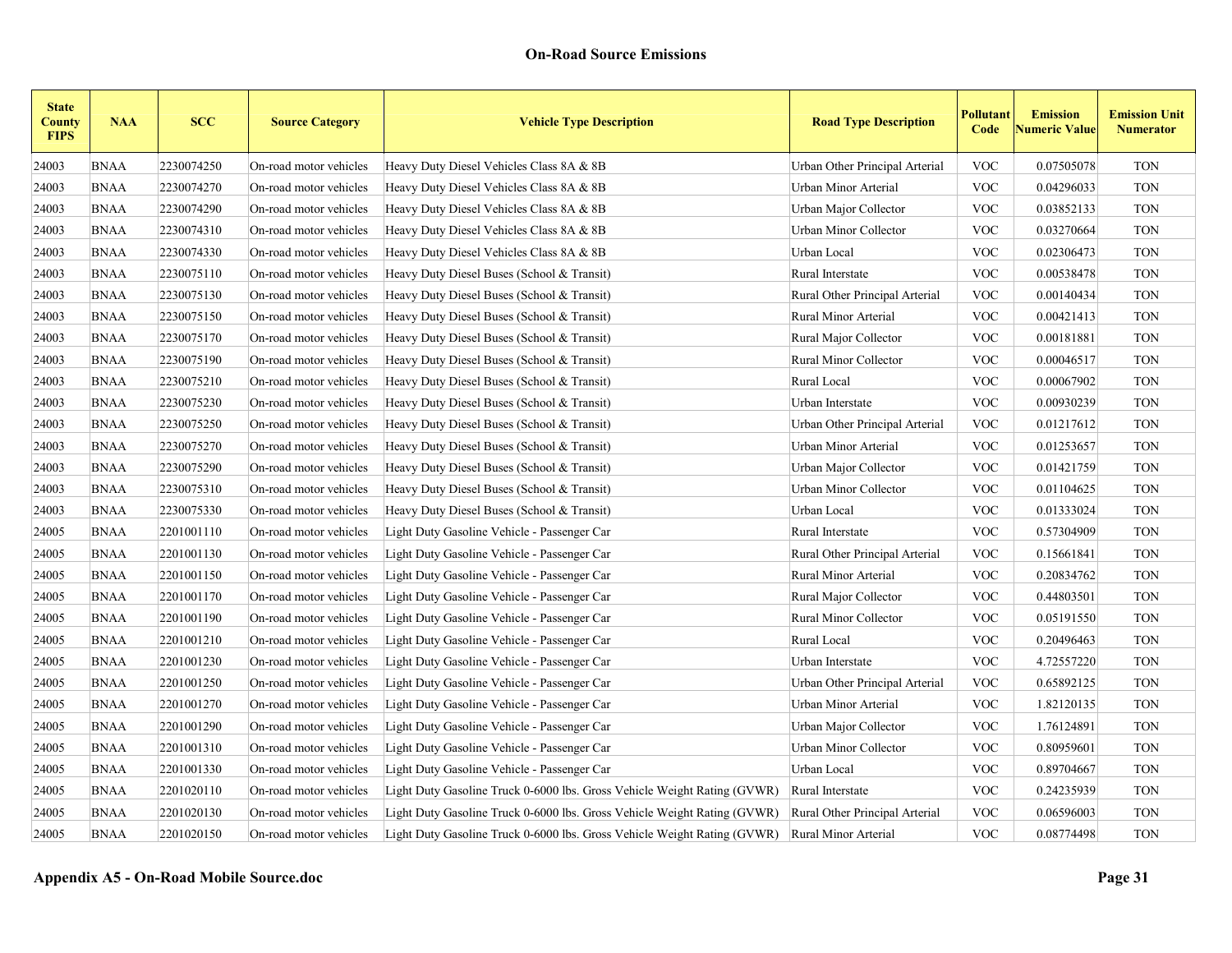| <b>State</b><br><b>County</b><br><b>FIPS</b> | <b>NAA</b>  | <b>SCC</b> | <b>Source Category</b> | <b>Vehicle Type Description</b>                                          | <b>Road Type Description</b>   | Pollutant<br>Code | <b>Emission</b><br><b>Numeric Value</b> | <b>Emission Unit</b><br><b>Numerator</b> |
|----------------------------------------------|-------------|------------|------------------------|--------------------------------------------------------------------------|--------------------------------|-------------------|-----------------------------------------|------------------------------------------|
| 24005                                        | <b>BNAA</b> | 2201020170 | On-road motor vehicles | Light Duty Gasoline Truck 0-6000 lbs. Gross Vehicle Weight Rating (GVWR) | Rural Major Collector          | <b>VOC</b>        | 0.18870666                              | <b>TON</b>                               |
| 24005                                        | <b>BNAA</b> | 2201020190 | On-road motor vehicles | Light Duty Gasoline Truck 0-6000 lbs. Gross Vehicle Weight Rating (GVWR) | Rural Minor Collector          | <b>VOC</b>        | 0.02186873                              | <b>TON</b>                               |
| 24005                                        | <b>BNAA</b> | 2201020210 | On-road motor vehicles | Light Duty Gasoline Truck 0-6000 lbs. Gross Vehicle Weight Rating (GVWR) | Rural Local                    | <b>VOC</b>        | 0.08910523                              | <b>TON</b>                               |
| 24005                                        | <b>BNAA</b> | 2201020230 | On-road motor vehicles | Light Duty Gasoline Truck 0-6000 lbs. Gross Vehicle Weight Rating (GVWR) | Urban Interstate               | <b>VOC</b>        | 2.00080733                              | <b>TON</b>                               |
| 24005                                        | <b>BNAA</b> | 2201020250 | On-road motor vehicles | Light Duty Gasoline Truck 0-6000 lbs. Gross Vehicle Weight Rating (GVWR) | Urban Other Principal Arterial | <b>VOC</b>        | 0.27881609                              | <b>TON</b>                               |
| 24005                                        | <b>BNAA</b> | 2201020270 | On-road motor vehicles | Light Duty Gasoline Truck 0-6000 lbs. Gross Vehicle Weight Rating (GVWR) | Urban Minor Arterial           | <b>VOC</b>        | 0.76713723                              | <b>TON</b>                               |
| 24005                                        | <b>BNAA</b> | 2201020290 | On-road motor vehicles | Light Duty Gasoline Truck 0-6000 lbs. Gross Vehicle Weight Rating (GVWR) | Urban Major Collector          | <b>VOC</b>        | 0.74446051                              | <b>TON</b>                               |
| 24005                                        | <b>BNAA</b> | 2201020310 | On-road motor vehicles | Light Duty Gasoline Truck 0-6000 lbs. Gross Vehicle Weight Rating (GVWR) | Urban Minor Collector          | <b>VOC</b>        | 0.34715270                              | <b>TON</b>                               |
| 24005                                        | <b>BNAA</b> | 2201020330 | On-road motor vehicles | Light Duty Gasoline Truck 0-6000 lbs. Gross Vehicle Weight Rating (GVWR) | Urban Local                    | <b>VOC</b>        | 0.38963683                              | <b>TON</b>                               |
| 24005                                        | <b>BNAA</b> | 2201040110 | On-road motor vehicles | Light Duty Gasoline Truck 6001-8500 lbs. GWVR                            | Rural Interstate               | <b>VOC</b>        | 0.15819031                              | <b>TON</b>                               |
| 24005                                        | <b>BNAA</b> | 2201040130 | On-road motor vehicles | Light Duty Gasoline Truck 6001-8500 lbs. GWVR                            | Rural Other Principal Arterial | <b>VOC</b>        | 0.04444955                              | <b>TON</b>                               |
| 24005                                        | <b>BNAA</b> | 2201040150 | On-road motor vehicles | Light Duty Gasoline Truck 6001-8500 lbs. GWVR                            | Rural Minor Arterial           | <b>VOC</b>        | 0.05939798                              | <b>TON</b>                               |
| 24005                                        | <b>BNAA</b> | 2201040170 | On-road motor vehicles | Light Duty Gasoline Truck 6001-8500 lbs. GWVR                            | Rural Major Collector          | <b>VOC</b>        | 0.12783930                              | <b>TON</b>                               |
| 24005                                        | <b>BNAA</b> | 2201040190 | On-road motor vehicles | Light Duty Gasoline Truck 6001-8500 lbs. GWVR                            | Rural Minor Collector          | <b>VOC</b>        | 0.01480292                              | <b>TON</b>                               |
| 24005                                        | <b>BNAA</b> | 2201040210 | On-road motor vehicles | Light Duty Gasoline Truck 6001-8500 lbs. GWVR                            | Rural Local                    | <b>VOC</b>        | 0.06011007                              | <b>TON</b>                               |
| 24005                                        | <b>BNAA</b> | 2201040230 | On-road motor vehicles | Light Duty Gasoline Truck 6001-8500 lbs. GWVR                            | Urban Interstate               | <b>VOC</b>        | 1.32181081                              | <b>TON</b>                               |
| 24005                                        | <b>BNAA</b> | 2201040250 | On-road motor vehicles | Light Duty Gasoline Truck 6001-8500 lbs. GWVR                            | Urban Other Principal Arterial | <b>VOC</b>        | 0.18324251                              | <b>TON</b>                               |
| 24005                                        | <b>BNAA</b> | 2201040270 | On-road motor vehicles | Light Duty Gasoline Truck 6001-8500 lbs. GWVR                            | Urban Minor Arterial           | <b>VOC</b>        | 0.52290501                              | <b>TON</b>                               |
| 24005                                        | <b>BNAA</b> | 2201040290 | On-road motor vehicles | Light Duty Gasoline Truck 6001-8500 lbs. GWVR                            | Urban Major Collector          | <b>VOC</b>        | 0.50927936                              | <b>TON</b>                               |
| 24005                                        | <b>BNAA</b> | 2201040310 | On-road motor vehicles | Light Duty Gasoline Truck 6001-8500 lbs. GWVR                            | Urban Minor Collector          | <b>VOC</b>        | 0.23627023                              | <b>TON</b>                               |
| 24005                                        | <b>BNAA</b> | 2201040330 | On-road motor vehicles | Light Duty Gasoline Truck 6001-8500 lbs. GWVR                            | Urban Local                    | <b>VOC</b>        | 0.26305416                              | <b>TON</b>                               |
| 24005                                        | <b>BNAA</b> | 2201070110 | On-road motor vehicles | Heavy Duty Gasoline Truck 8501+ lbs. GVWR                                | Rural Interstate               | <b>VOC</b>        | 0.05438687                              | <b>TON</b>                               |
| 24005                                        | <b>BNAA</b> | 2201070130 | On-road motor vehicles | Heavy Duty Gasoline Truck 8501+ lbs. GVWR                                | Rural Other Principal Arterial | <b>VOC</b>        | 0.00986127                              | <b>TON</b>                               |
| 24005                                        | <b>BNAA</b> | 2201070150 | On-road motor vehicles | Heavy Duty Gasoline Truck 8501+ lbs. GVWR                                | Rural Minor Arterial           | <b>VOC</b>        | 0.01376895                              | <b>TON</b>                               |
| 24005                                        | <b>BNAA</b> | 2201070170 | On-road motor vehicles | Heavy Duty Gasoline Truck 8501+ lbs. GVWR                                | Rural Major Collector          | <b>VOC</b>        | 0.02320032                              | <b>TON</b>                               |
| 24005                                        | <b>BNAA</b> | 2201070190 | On-road motor vehicles | Heavy Duty Gasoline Truck 8501+ lbs. GVWR                                | <b>Rural Minor Collector</b>   | <b>VOC</b>        | 0.00249122                              | <b>TON</b>                               |
| 24005                                        | <b>BNAA</b> | 2201070210 | On-road motor vehicles | Heavy Duty Gasoline Truck 8501+ lbs. GVWR                                | Rural Local                    | <b>VOC</b>        | 0.00926602                              | <b>TON</b>                               |
| 24005                                        | <b>BNAA</b> | 2201070230 | On-road motor vehicles | Heavy Duty Gasoline Truck 8501+ lbs. GVWR                                | Urban Interstate               | <b>VOC</b>        | 0.34628849                              | <b>TON</b>                               |
| 24005                                        | <b>BNAA</b> | 2201070250 | On-road motor vehicles | Heavy Duty Gasoline Truck 8501+ lbs. GVWR                                | Urban Other Principal Arterial | <b>VOC</b>        | 0.03079413                              | <b>TON</b>                               |
| 24005                                        | <b>BNAA</b> | 2201070270 | On-road motor vehicles | Heavy Duty Gasoline Truck 8501+ lbs. GVWR                                | Urban Minor Arterial           | <b>VOC</b>        | 0.08773837                              | <b>TON</b>                               |
| 24005                                        | <b>BNAA</b> | 2201070290 | On-road motor vehicles | Heavy Duty Gasoline Truck 8501+ lbs. GVWR                                | Urban Major Collector          | <b>VOC</b>        | 0.08509944                              | <b>TON</b>                               |
| 24005                                        | <b>BNAA</b> | 2201070310 | On-road motor vehicles | Heavy Duty Gasoline Truck 8501+ lbs. GVWR                                | Urban Minor Collector          | <b>VOC</b>        | 0.05384344                              | <b>TON</b>                               |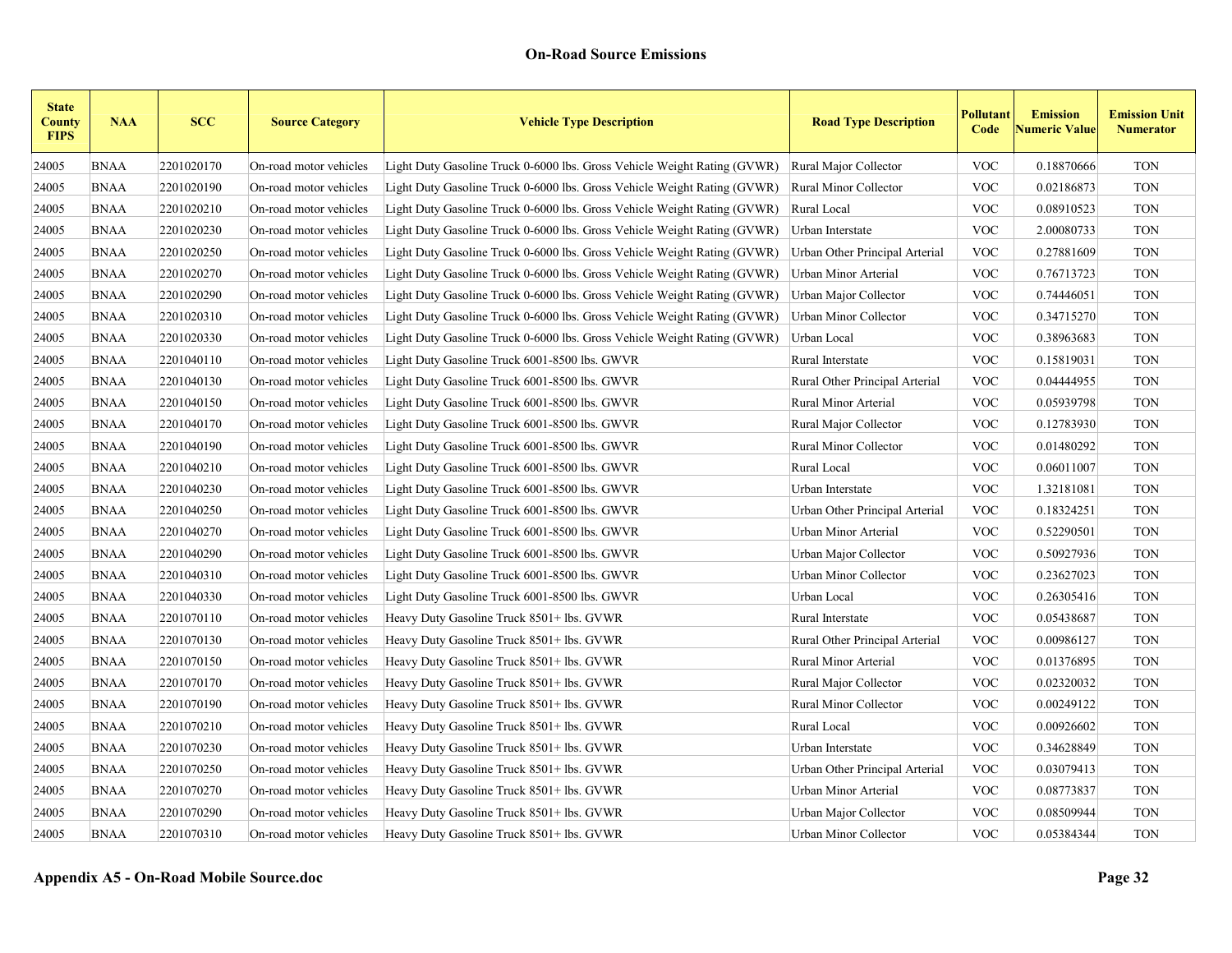| <b>State</b><br><b>County</b><br><b>FIPS</b> | <b>NAA</b>  | <b>SCC</b> | <b>Source Category</b> | <b>Vehicle Type Description</b>           | <b>Road Type Description</b>   | Pollutant<br>Code | <b>Emission</b><br><b>Numeric Value</b> | <b>Emission Unit</b><br><b>Numerator</b> |
|----------------------------------------------|-------------|------------|------------------------|-------------------------------------------|--------------------------------|-------------------|-----------------------------------------|------------------------------------------|
| 24005                                        | <b>BNAA</b> | 2201070330 | On-road motor vehicles | Heavy Duty Gasoline Truck 8501+ lbs. GVWR | Urban Local                    | <b>VOC</b>        | 0.05411460                              | <b>TON</b>                               |
| 24005                                        | <b>BNAA</b> | 2201080110 | On-road motor vehicles | Motor Cycle                               | Rural Interstate               | <b>VOC</b>        | 0.00812402                              | <b>TON</b>                               |
| 24005                                        | BNAA        | 2201080130 | On-road motor vehicles | Motor Cycle                               | Rural Other Principal Arterial | <b>VOC</b>        | 0.00150576                              | <b>TON</b>                               |
| 24005                                        | BNAA        | 2201080150 | On-road motor vehicles | Motor Cycle                               | Rural Minor Arterial           | <b>VOC</b>        | 0.00934208                              | <b>TON</b>                               |
| 24005                                        | <b>BNAA</b> | 2201080170 | On-road motor vehicles | Motor Cycle                               | Rural Major Collector          | <b>VOC</b>        | 0.00735902                              | <b>TON</b>                               |
| 24005                                        | BNAA        | 2201080190 | On-road motor vehicles | Motor Cycle                               | Rural Minor Collector          | <b>VOC</b>        | 0.00181661                              | <b>TON</b>                               |
| 24005                                        | <b>BNAA</b> | 2201080210 | On-road motor vehicles | Motor Cycle                               | Rural Local                    | <b>VOC</b>        | 0.01631860                              | <b>TON</b>                               |
| 24005                                        | <b>BNAA</b> | 2201080230 | On-road motor vehicles | Motor Cycle                               | Urban Interstate               | <b>VOC</b>        | 0.05847093                              | <b>TON</b>                               |
| 24005                                        | <b>BNAA</b> | 2201080250 | On-road motor vehicles | Motor Cycle                               | Urban Other Principal Arterial | <b>VOC</b>        | 0.00887911                              | <b>TON</b>                               |
| 24005                                        | <b>BNAA</b> | 2201080270 | On-road motor vehicles | Motor Cycle                               | Urban Minor Arterial           | <b>VOC</b>        | 0.01560210                              | <b>TON</b>                               |
| 24005                                        | <b>BNAA</b> | 2201080290 | On-road motor vehicles | Motor Cycle                               | Urban Major Collector          | <b>VOC</b>        | 0.02676409                              | <b>TON</b>                               |
| 24005                                        | <b>BNAA</b> | 2201080310 | On-road motor vehicles | Motor Cycle                               | Urban Minor Collector          | <b>VOC</b>        | 0.01569028                              | <b>TON</b>                               |
| 24005                                        | <b>BNAA</b> | 2201080330 | On-road motor vehicles | Motor Cycle                               | Urban Local                    | <b>VOC</b>        | 0.02592743                              | <b>TON</b>                               |
| 24005                                        | <b>BNAA</b> | 2230001110 | On-road motor vehicles | Light Duty Diesel Vehicle - Passenger Car | Rural Interstate               | <b>VOC</b>        | 0.00088515                              | <b>TON</b>                               |
| 24005                                        | <b>BNAA</b> | 2230001130 | On-road motor vehicles | Light Duty Diesel Vehicle - Passenger Car | Rural Other Principal Arterial | <b>VOC</b>        | 0.00024912                              | <b>TON</b>                               |
| 24005                                        | <b>BNAA</b> | 2230001150 | On-road motor vehicles | Light Duty Diesel Vehicle - Passenger Car | Rural Minor Arterial           | <b>VOC</b>        | 0.00033731                              | <b>TON</b>                               |
| 24005                                        | <b>BNAA</b> | 2230001170 | On-road motor vehicles | Light Duty Diesel Vehicle - Passenger Car | Rural Major Collector          | <b>VOC</b>        | 0.00072532                              | <b>TON</b>                               |
| 24005                                        | <b>BNAA</b> | 2230001190 | On-road motor vehicles | Light Duty Diesel Vehicle - Passenger Car | Rural Minor Collector          | <b>VOC</b>        | 0.00008267                              | <b>TON</b>                               |
| 24005                                        | <b>BNAA</b> | 2230001210 | On-road motor vehicles | Light Duty Diesel Vehicle - Passenger Car | Rural Local                    | <b>VOC</b>        | 0.00039573                              | <b>TON</b>                               |
| 24005                                        | <b>BNAA</b> | 2230001230 | On-road motor vehicles | Light Duty Diesel Vehicle - Passenger Car | Urban Interstate               | <b>VOC</b>        | 0.00736674                              | <b>TON</b>                               |
| 24005                                        | <b>BNAA</b> | 2230001250 | On-road motor vehicles | Light Duty Diesel Vehicle - Passenger Car | Urban Other Principal Arterial | <b>VOC</b>        | 0.00101853                              | <b>TON</b>                               |
| 24005                                        | <b>BNAA</b> | 2230001270 | On-road motor vehicles | Light Duty Diesel Vehicle - Passenger Car | Urban Minor Arterial           | <b>VOC</b>        | 0.00308647                              | <b>TON</b>                               |
| 24005                                        | <b>BNAA</b> | 2230001290 | On-road motor vehicles | Light Duty Diesel Vehicle - Passenger Car | Urban Major Collector          | <b>VOC</b>        | 0.00319449                              | <b>TON</b>                               |
| 24005                                        | <b>BNAA</b> | 2230001310 | On-road motor vehicles | Light Duty Diesel Vehicle - Passenger Car | Urban Minor Collector          | <b>VOC</b>        | 0.00152009                              | <b>TON</b>                               |
| 24005                                        | <b>BNAA</b> | 2230001330 | On-road motor vehicles | Light Duty Diesel Vehicle - Passenger Car | Urban Local                    | <b>VOC</b>        | 0.00173504                              | <b>TON</b>                               |
| 24005                                        | <b>BNAA</b> | 2230060110 | On-road motor vehicles | Light Duty Diesel Truck 0-8500 lbs. GWVR  | Rural Interstate               | <b>VOC</b>        | 0.00301482                              | <b>TON</b>                               |
| 24005                                        | <b>BNAA</b> | 2230060130 | On-road motor vehicles | Light Duty Diesel Truck 0-8500 lbs. GWVR  | Rural Other Principal Arterial | <b>VOC</b>        | 0.00085760                              | <b>TON</b>                               |
| 24005                                        | BNAA        | 2230060150 | On-road motor vehicles | Light Duty Diesel Truck 0-8500 lbs. GWVR  | Rural Minor Arterial           | <b>VOC</b>        | 0.00116735                              | <b>TON</b>                               |
| 24005                                        | <b>BNAA</b> | 2230060170 | On-road motor vehicles | Light Duty Diesel Truck 0-8500 lbs. GWVR  | Rural Major Collector          | <b>VOC</b>        | 0.00251327                              | <b>TON</b>                               |
| 24005                                        | BNAA        | 2230060190 | On-road motor vehicles | Light Duty Diesel Truck 0-8500 lbs. GWVR  | Rural Minor Collector          | <b>VOC</b>        | 0.00028770                              | <b>TON</b>                               |
| 24005                                        | BNAA        | 2230060210 | On-road motor vehicles | Light Duty Diesel Truck 0-8500 lbs. GWVR  | Rural Local                    | <b>VOC</b>        | 0.00146277                              | <b>TON</b>                               |
| 24005                                        | <b>BNAA</b> | 2230060230 | On-road motor vehicles | Light Duty Diesel Truck 0-8500 lbs. GWVR  | Urban Interstate               | <b>VOC</b>        | 0.02532006                              | <b>TON</b>                               |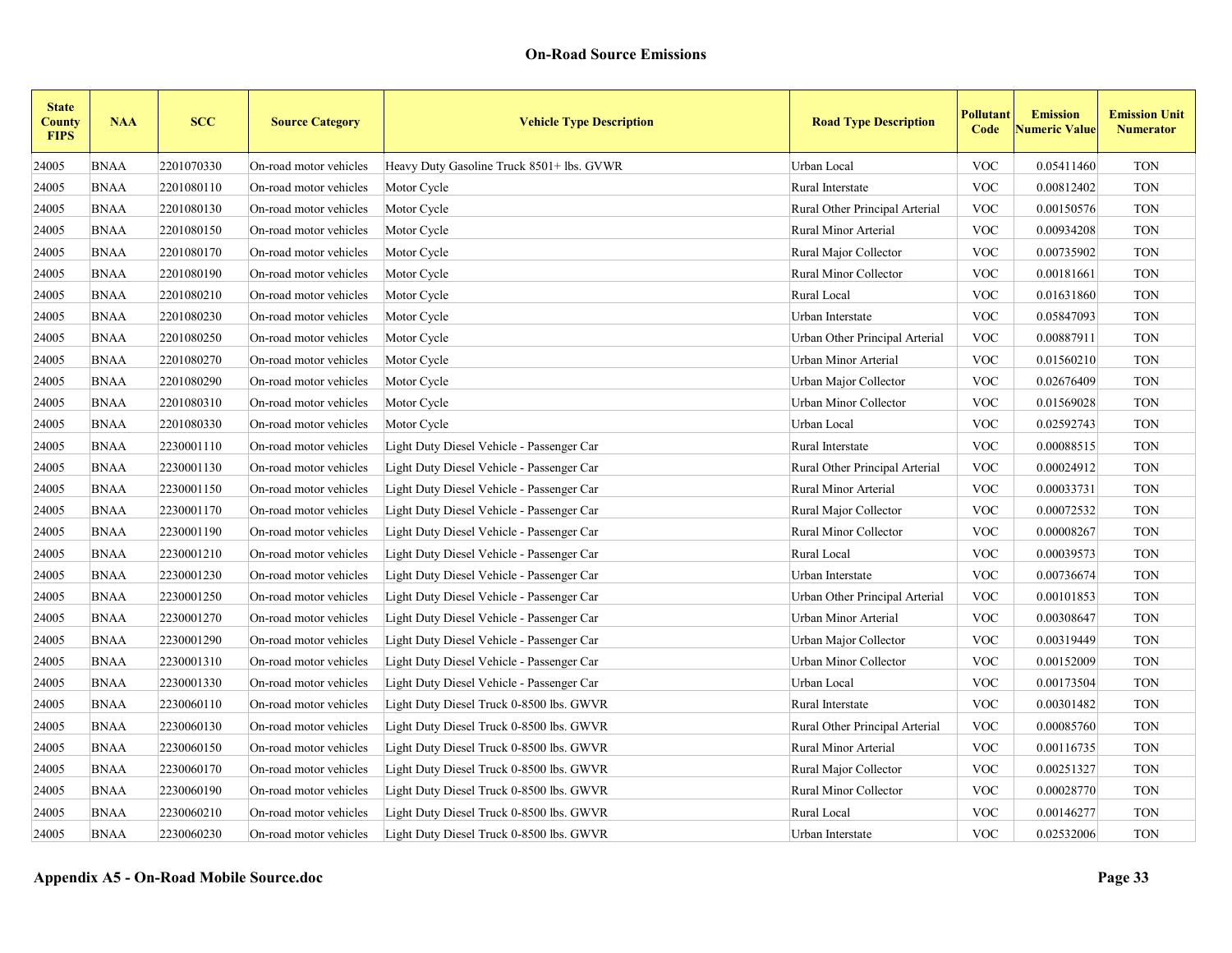| <b>State</b><br><b>County</b><br><b>FIPS</b> | <b>NAA</b>  | <b>SCC</b> | <b>Source Category</b> | <b>Vehicle Type Description</b>            | <b>Road Type Description</b>   | Pollutant<br>Code | <b>Emission</b><br><b>Numeric Value</b> | <b>Emission Unit</b><br><b>Numerator</b> |
|----------------------------------------------|-------------|------------|------------------------|--------------------------------------------|--------------------------------|-------------------|-----------------------------------------|------------------------------------------|
| 24005                                        | <b>BNAA</b> | 2230060250 | On-road motor vehicles | Light Duty Diesel Truck 0-8500 lbs. GWVR   | Urban Other Principal Arterial | <b>VOC</b>        | 0.00347779                              | <b>TON</b>                               |
| 24005                                        | <b>BNAA</b> | 2230060270 | On-road motor vehicles | Light Duty Diesel Truck 0-8500 lbs. GWVR   | Urban Minor Arterial           | <b>VOC</b>        | 0.01082248                              | <b>TON</b>                               |
| 24005                                        | <b>BNAA</b> | 2230060290 | On-road motor vehicles | Light Duty Diesel Truck 0-8500 lbs. GWVR   | Urban Major Collector          | <b>VOC</b>        | 0.01144088                              | <b>TON</b>                               |
| 24005                                        | <b>BNAA</b> | 2230060310 | On-road motor vehicles | Light Duty Diesel Truck 0-8500 lbs. GWVR   | Urban Minor Collector          | <b>VOC</b>        | 0.00553801                              | <b>TON</b>                               |
| 24005                                        | <b>BNAA</b> | 2230060330 | On-road motor vehicles | Light Duty Diesel Truck 0-8500 lbs. GWVR   | Urban Local                    | <b>VOC</b>        | 0.00641985                              | <b>TON</b>                               |
| 24005                                        | <b>BNAA</b> | 2230071110 | On-road motor vehicles | Heavy Duty Diesel Vehicles Class 2B        | Rural Interstate               | <b>VOC</b>        | 0.00294096                              | <b>TON</b>                               |
| 24005                                        | <b>BNAA</b> | 2230071130 | On-road motor vehicles | Heavy Duty Diesel Vehicles Class 2B        | Rural Other Principal Arterial | <b>VOC</b>        | 0.00054344                              | <b>TON</b>                               |
| 24005                                        | <b>BNAA</b> | 2230071150 | On-road motor vehicles | Heavy Duty Diesel Vehicles Class 2B        | Rural Minor Arterial           | <b>VOC</b>        | 0.00065808                              | <b>TON</b>                               |
| 24005                                        | <b>BNAA</b> | 2230071170 | On-road motor vehicles | Heavy Duty Diesel Vehicles Class 2B        | Rural Major Collector          | <b>VOC</b>        | 0.00126435                              | <b>TON</b>                               |
| 24005                                        | <b>BNAA</b> | 2230071190 | On-road motor vehicles | Heavy Duty Diesel Vehicles Class 2B        | <b>Rural Minor Collector</b>   | <b>VOC</b>        | 0.00014110                              | <b>TON</b>                               |
| 24005                                        | <b>BNAA</b> | 2230071210 | On-road motor vehicles | Heavy Duty Diesel Vehicles Class 2B        | Rural Local                    | <b>VOC</b>        | 0.00042329                              | <b>TON</b>                               |
| 24005                                        | <b>BNAA</b> | 2230071230 | On-road motor vehicles | Heavy Duty Diesel Vehicles Class 2B        | Urban Interstate               | <b>VOC</b>        | 0.01805033                              | <b>TON</b>                               |
| 24005                                        | <b>BNAA</b> | 2230071250 | On-road motor vehicles | Heavy Duty Diesel Vehicles Class 2B        | Urban Other Principal Arterial | <b>VOC</b>        | 0.00163914                              | <b>TON</b>                               |
| 24005                                        | <b>BNAA</b> | 2230071270 | On-road motor vehicles | Heavy Duty Diesel Vehicles Class 2B        | Urban Minor Arterial           | <b>VOC</b>        | 0.00441144                              | <b>TON</b>                               |
| 24005                                        | <b>BNAA</b> | 2230071290 | On-road motor vehicles | Heavy Duty Diesel Vehicles Class 2B        | Urban Major Collector          | <b>VOC</b>        | 0.00401131                              | <b>TON</b>                               |
| 24005                                        | <b>BNAA</b> | 2230071310 | On-road motor vehicles | Heavy Duty Diesel Vehicles Class 2B        | Urban Minor Collector          | <b>VOC</b>        | 0.00245705                              | <b>TON</b>                               |
| 24005                                        | <b>BNAA</b> | 2230071330 | On-road motor vehicles | Heavy Duty Diesel Vehicles Class 2B        | Urban Local                    | <b>VOC</b>        | 0.00200290                              | <b>TON</b>                               |
| 24005                                        | <b>BNAA</b> | 2230072110 | On-road motor vehicles | Heavy Duty Diesel Vehicles Class 3, 4, & 5 | Rural Interstate               | <b>VOC</b>        | 0.00250776                              | <b>TON</b>                               |
| 24005                                        | <b>BNAA</b> | 2230072130 | On-road motor vehicles | Heavy Duty Diesel Vehicles Class 3, 4, & 5 | Rural Other Principal Arterial | <b>VOC</b>        | 0.00046297                              | <b>TON</b>                               |
| 24005                                        | <b>BNAA</b> | 2230072150 | On-road motor vehicles | Heavy Duty Diesel Vehicles Class 3, 4, & 5 | Rural Minor Arterial           | <b>VOC</b>        | 0.00056108                              | <b>TON</b>                               |
| 24005                                        | <b>BNAA</b> | 2230072170 | On-road motor vehicles | Heavy Duty Diesel Vehicles Class 3, 4, & 5 | Rural Major Collector          | <b>VOC</b>        | 0.00107806                              | <b>TON</b>                               |
| 24005                                        | <b>BNAA</b> | 2230072190 | On-road motor vehicles | Heavy Duty Diesel Vehicles Class 3, 4, & 5 | Rural Minor Collector          | <b>VOC</b>        | 0.00012015                              | <b>TON</b>                               |
| 24005                                        | <b>BNAA</b> | 2230072210 | On-road motor vehicles | Heavy Duty Diesel Vehicles Class 3, 4, & 5 | Rural Local                    | <b>VOC</b>        | 0.00035825                              | <b>TON</b>                               |
| 24005                                        | <b>BNAA</b> | 2230072230 | On-road motor vehicles | Heavy Duty Diesel Vehicles Class 3, 4, & 5 | Urban Interstate               | <b>VOC</b>        | 0.01538825                              | <b>TON</b>                               |
| 24005                                        | <b>BNAA</b> | 2230072250 | On-road motor vehicles | Heavy Duty Diesel Vehicles Class 3, 4, & 5 | Urban Other Principal Arterial | <b>VOC</b>        | 0.00139663                              | <b>TON</b>                               |
| 24005                                        | <b>BNAA</b> | 2230072270 | On-road motor vehicles | Heavy Duty Diesel Vehicles Class 3, 4, & 5 | Urban Minor Arterial           | <b>VOC</b>        | 0.00375998                              | <b>TON</b>                               |
| 24005                                        | <b>BNAA</b> | 2230072290 | On-road motor vehicles | Heavy Duty Diesel Vehicles Class 3, 4, & 5 | Urban Major Collector          | <b>VOC</b>        | 0.00342047                              | <b>TON</b>                               |
| 24005                                        | <b>BNAA</b> | 2230072310 | On-road motor vehicles | Heavy Duty Diesel Vehicles Class 3, 4, & 5 | <b>Urban Minor Collector</b>   | <b>VOC</b>        | 0.00209549                              | <b>TON</b>                               |
| 24005                                        | <b>BNAA</b> | 2230072330 | On-road motor vehicles | Heavy Duty Diesel Vehicles Class 3, 4, & 5 | Urban Local                    | <b>VOC</b>        | 0.00170858                              | <b>TON</b>                               |
| 24005                                        | <b>BNAA</b> | 2230073110 | On-road motor vehicles | Heavy Duty Diesel Vehicles Class 6 & 7     | Rural Interstate               | <b>VOC</b>        | 0.01058989                              | <b>TON</b>                               |
| 24005                                        | <b>BNAA</b> | 2230073130 | On-road motor vehicles | Heavy Duty Diesel Vehicles Class 6 & 7     | Rural Other Principal Arterial | <b>VOC</b>        | 0.00195550                              | <b>TON</b>                               |
| 24005                                        | <b>BNAA</b> | 2230073150 | On-road motor vehicles | Heavy Duty Diesel Vehicles Class 6 & 7     | Rural Minor Arterial           | <b>VOC</b>        | 0.00236776                              | <b>TON</b>                               |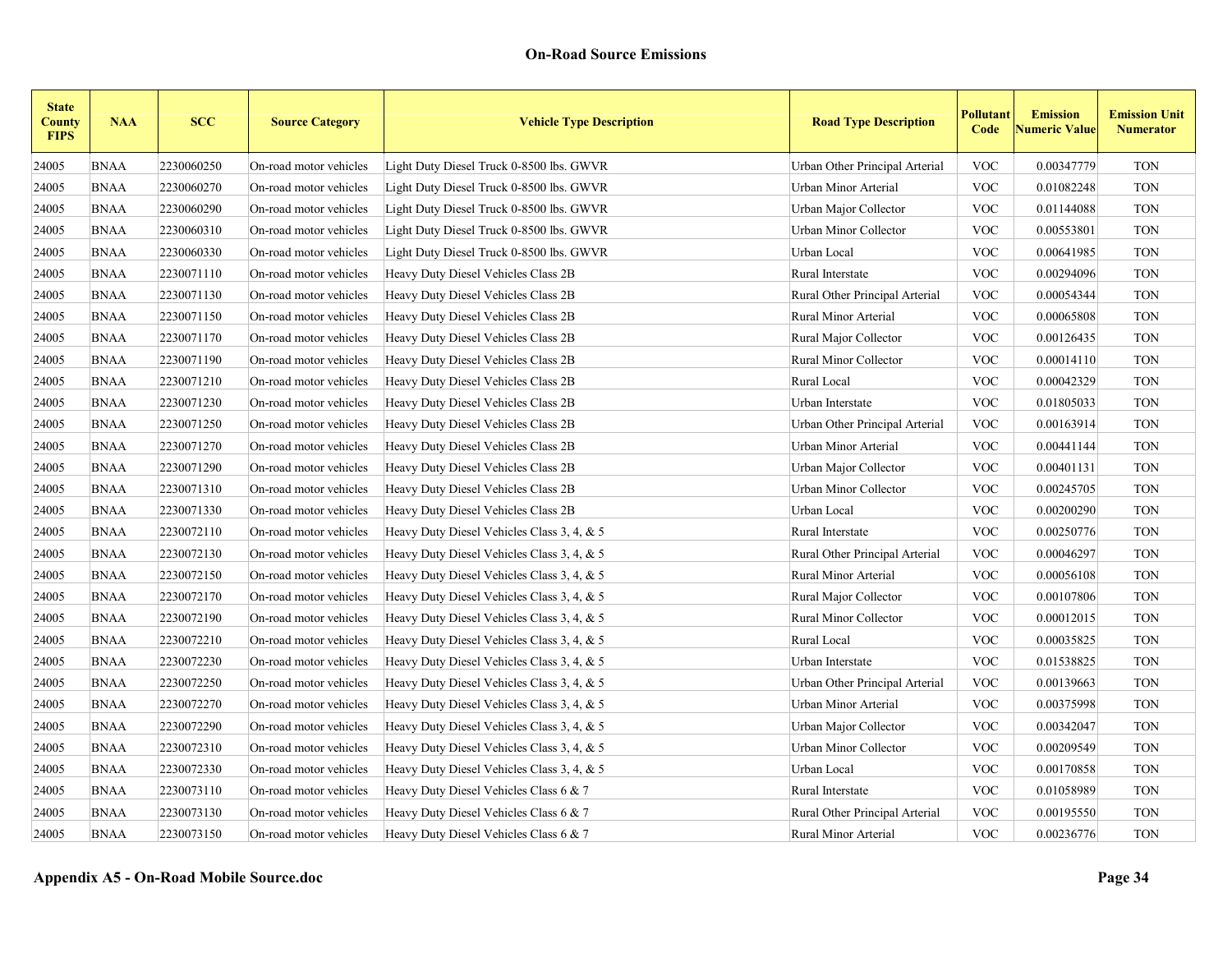| <b>State</b><br><b>County</b><br><b>FIPS</b> | <b>NAA</b>  | <b>SCC</b> | <b>Source Category</b> | <b>Vehicle Type Description</b>            | <b>Road Type Description</b>   | Pollutant<br>Code         | <b>Emission</b><br><b>Numeric Value</b> | <b>Emission Unit</b><br><b>Numerator</b> |
|----------------------------------------------|-------------|------------|------------------------|--------------------------------------------|--------------------------------|---------------------------|-----------------------------------------|------------------------------------------|
| 24005                                        | <b>BNAA</b> | 2230073170 | On-road motor vehicles | Heavy Duty Diesel Vehicles Class 6 & 7     | Rural Major Collector          | <b>VOC</b>                | 0.00455144                              | <b>TON</b>                               |
| 24005                                        | <b>BNAA</b> | 2230073190 | On-road motor vehicles | Heavy Duty Diesel Vehicles Class $6 & 7$   | Rural Minor Collector          | <b>VOC</b>                | 0.00050816                              | <b>TON</b>                               |
| 24005                                        | <b>BNAA</b> | 2230073210 | On-road motor vehicles | Heavy Duty Diesel Vehicles Class $6 & 7$   | Rural Local                    | <b>VOC</b>                | 0.00152229                              | <b>TON</b>                               |
| 24005                                        | <b>BNAA</b> | 2230073230 | On-road motor vehicles | Heavy Duty Diesel Vehicles Class 6 & 7     | Urban Interstate               | <b>VOC</b>                | 0.06498669                              | <b>TON</b>                               |
| 24005                                        | <b>BNAA</b> | 2230073250 | On-road motor vehicles | Heavy Duty Diesel Vehicles Class 6 $& 7$   | Urban Other Principal Arterial | <b>VOC</b>                | 0.00590287                              | <b>TON</b>                               |
| 24005                                        | <b>BNAA</b> | 2230073270 | On-road motor vehicles | Heavy Duty Diesel Vehicles Class 6 $& 7$   | Urban Minor Arterial           | <b>VOC</b>                | 0.01588208                              | <b>TON</b>                               |
| 24005                                        | <b>BNAA</b> | 2230073290 | On-road motor vehicles | Heavy Duty Diesel Vehicles Class 6 $& 7$   | Urban Major Collector          | <b>VOC</b>                | 0.01444467                              | <b>TON</b>                               |
| 24005                                        | <b>BNAA</b> | 2230073310 | On-road motor vehicles | Heavy Duty Diesel Vehicles Class 6 & 7     | Urban Minor Collector          | <b>VOC</b>                | 0.00884934                              | <b>TON</b>                               |
| 24005                                        | <b>BNAA</b> | 2230073330 | On-road motor vehicles | Heavy Duty Diesel Vehicles Class 6 $& 7$   | Urban Local                    | <b>VOC</b>                | 0.00721131                              | <b>TON</b>                               |
| 24005                                        | <b>BNAA</b> | 2230074110 | On-road motor vehicles | Heavy Duty Diesel Vehicles Class 8A & 8B   | Rural Interstate               | <b>VOC</b>                | 0.04253594                              | <b>TON</b>                               |
| 24005                                        | <b>BNAA</b> | 2230074130 | On-road motor vehicles | Heavy Duty Diesel Vehicles Class 8A & 8B   | Rural Other Principal Arterial | <b>VOC</b>                | 0.00785727                              | <b>TON</b>                               |
| 24005                                        | <b>BNAA</b> | 2230074150 | On-road motor vehicles | Heavy Duty Diesel Vehicles Class 8A & 8B   | Rural Minor Arterial           | <b>VOC</b>                | 0.00951404                              | <b>TON</b>                               |
| 24005                                        | <b>BNAA</b> | 2230074170 | On-road motor vehicles | Heavy Duty Diesel Vehicles Class 8A & 8B   | Rural Major Collector          | <b>VOC</b>                | 0.01828402                              | <b>TON</b>                               |
| 24005                                        | <b>BNAA</b> | 2230074190 | On-road motor vehicles | Heavy Duty Diesel Vehicles Class 8A & 8B   | Rural Minor Collector          | <b>VOC</b>                | 0.00204038                              | <b>TON</b>                               |
| 24005                                        | <b>BNAA</b> | 2230074210 | On-road motor vehicles | Heavy Duty Diesel Vehicles Class 8A & 8B   | Rural Local                    | <b>VOC</b>                | 0.00611562                              | <b>TON</b>                               |
| 24005                                        | <b>BNAA</b> | 2230074230 | On-road motor vehicles | Heavy Duty Diesel Vehicles Class 8A & 8B   | Urban Interstate               | <b>VOC</b>                | 0.26102591                              | <b>TON</b>                               |
| 24005                                        | <b>BNAA</b> | 2230074250 | On-road motor vehicles | Heavy Duty Diesel Vehicles Class 8A & 8B   | Urban Other Principal Arterial | <b>VOC</b>                | 0.02370628                              | <b>TON</b>                               |
| 24005                                        | <b>BNAA</b> | 2230074270 | On-road motor vehicles | Heavy Duty Diesel Vehicles Class 8A & 8B   | Urban Minor Arterial           | <b>VOC</b>                | 0.06380060                              | <b>TON</b>                               |
| 24005                                        | <b>BNAA</b> | 2230074290 | On-road motor vehicles | Heavy Duty Diesel Vehicles Class 8A & 8B   | Urban Major Collector          | <b>VOC</b>                | 0.05801237                              | <b>TON</b>                               |
| 24005                                        | <b>BNAA</b> | 2230074310 | On-road motor vehicles | Heavy Duty Diesel Vehicles Class 8A & 8B   | Urban Minor Collector          | <b>VOC</b>                | 0.03554399                              | <b>TON</b>                               |
| 24005                                        | <b>BNAA</b> | 2230074330 | On-road motor vehicles | Heavy Duty Diesel Vehicles Class 8A & 8B   | Urban Local                    | <b>VOC</b>                | 0.02897091                              | <b>TON</b>                               |
| 24005                                        | <b>BNAA</b> | 2230075110 | On-road motor vehicles | Heavy Duty Diesel Buses (School & Transit) | Rural Interstate               | <b>VOC</b>                | 0.00566477                              | <b>TON</b>                               |
| 24005                                        | <b>BNAA</b> | 2230075130 | On-road motor vehicles | Heavy Duty Diesel Buses (School & Transit) | Rural Other Principal Arterial | <b>VOC</b>                | 0.00099098                              | <b>TON</b>                               |
| 24005                                        | <b>BNAA</b> | 2230075150 | On-road motor vehicles | Heavy Duty Diesel Buses (School & Transit) | Rural Minor Arterial           | <b>VOC</b>                | 0.00345243                              | <b>TON</b>                               |
| 24005                                        | <b>BNAA</b> | 2230075170 | On-road motor vehicles | Heavy Duty Diesel Buses (School & Transit) | Rural Major Collector          | <b>VOC</b>                | 0.00280758                              | <b>TON</b>                               |
| 24005                                        | <b>BNAA</b> | 2230075190 | On-road motor vehicles | Heavy Duty Diesel Buses (School & Transit) | Rural Minor Collector          | $\ensuremath{\text{VOC}}$ | 0.00019070                              | <b>TON</b>                               |
| 24005                                        | <b>BNAA</b> | 2230075210 | On-road motor vehicles | Heavy Duty Diesel Buses (School & Transit) | Rural Local                    | <b>VOC</b>                | 0.00135033                              | <b>TON</b>                               |
| 24005                                        | <b>BNAA</b> | 2230075230 | On-road motor vehicles | Heavy Duty Diesel Buses (School & Transit) | Urban Interstate               | <b>VOC</b>                | 0.04260538                              | <b>TON</b>                               |
| 24005                                        | <b>BNAA</b> | 2230075250 | On-road motor vehicles | Heavy Duty Diesel Buses (School & Transit) | Urban Other Principal Arterial | <b>VOC</b>                | 0.00383604                              | <b>TON</b>                               |
| 24005                                        | <b>BNAA</b> | 2230075270 | On-road motor vehicles | Heavy Duty Diesel Buses (School & Transit) | Urban Minor Arterial           | <b>VOC</b>                | 0.01857723                              | <b>TON</b>                               |
| 24005                                        | <b>BNAA</b> | 2230075290 | On-road motor vehicles | Heavy Duty Diesel Buses (School & Transit) | Urban Major Collector          | <b>VOC</b>                | 0.02124923                              | <b>TON</b>                               |
| 24005                                        | <b>BNAA</b> | 2230075310 | On-road motor vehicles | Heavy Duty Diesel Buses (School & Transit) | Urban Minor Collector          | <b>VOC</b>                | 0.01192038                              | <b>TON</b>                               |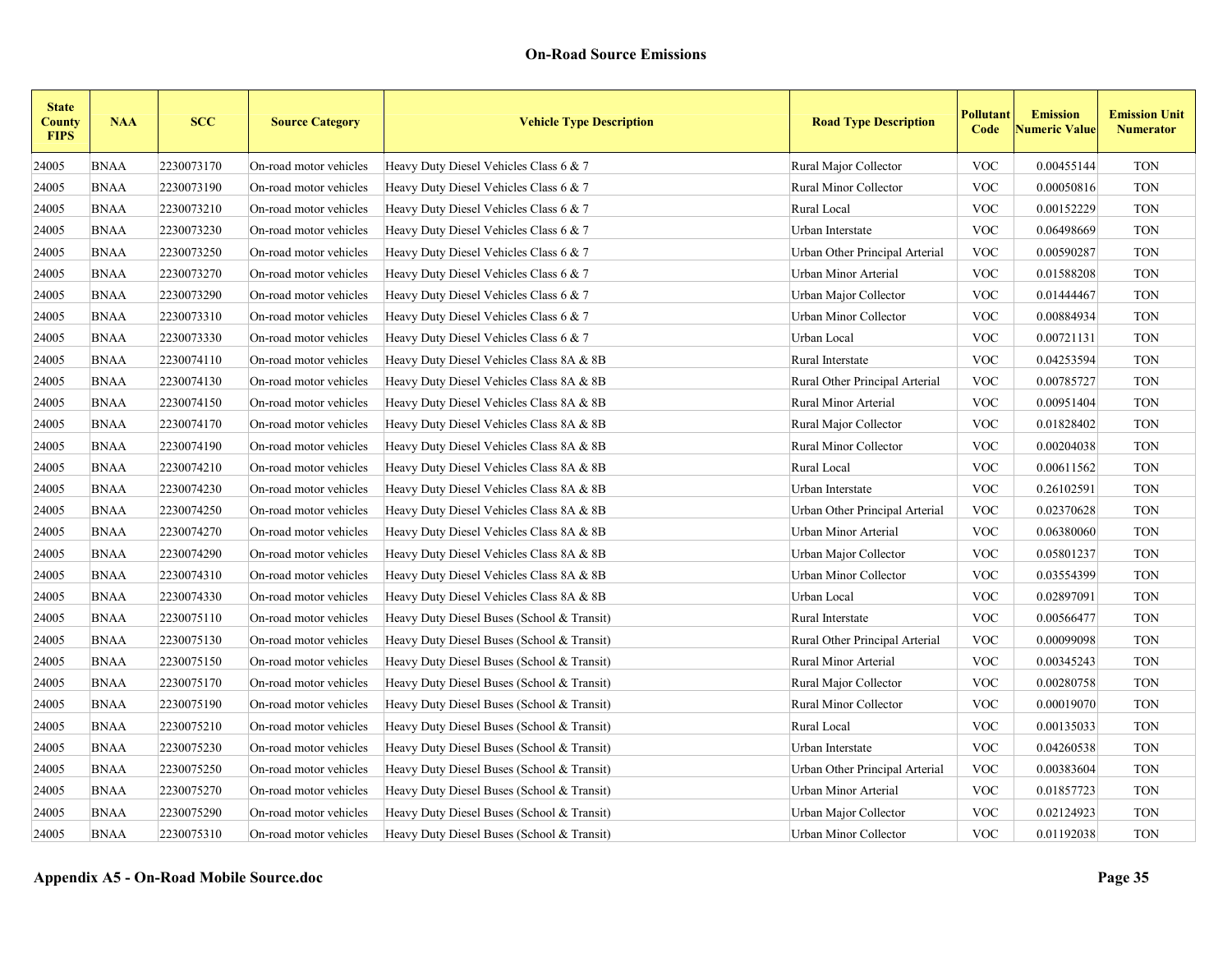| <b>State</b><br><b>County</b><br><b>FIPS</b> | <b>NAA</b>  | <b>SCC</b> | <b>Source Category</b> | <b>Vehicle Type Description</b>                                          | <b>Road Type Description</b>   | Pollutant<br>Code | <b>Emission</b><br><b>Numeric Value</b> | <b>Emission Unit</b><br><b>Numerator</b> |
|----------------------------------------------|-------------|------------|------------------------|--------------------------------------------------------------------------|--------------------------------|-------------------|-----------------------------------------|------------------------------------------|
| 24005                                        | <b>BNAA</b> | 2230075330 | On-road motor vehicles | Heavy Duty Diesel Buses (School & Transit)                               | Urban Local                    | <b>VOC</b>        | 0.01595153                              | <b>TON</b>                               |
| 24013                                        | <b>BNAA</b> | 2201001110 | On-road motor vehicles | Light Duty Gasoline Vehicle - Passenger Car                              | Rural Interstate               | <b>VOC</b>        | 0.04676991                              | <b>TON</b>                               |
| 24013                                        | <b>BNAA</b> | 2201001130 | On-road motor vehicles | Light Duty Gasoline Vehicle - Passenger Car                              | Rural Other Principal Arterial | <b>VOC</b>        | 0.33709633                              | <b>TON</b>                               |
| 24013                                        | <b>BNAA</b> | 2201001150 | On-road motor vehicles | Light Duty Gasoline Vehicle - Passenger Car                              | Rural Minor Arterial           | <b>VOC</b>        | 0.54092337                              | <b>TON</b>                               |
| 24013                                        | <b>BNAA</b> | 2201001170 | On-road motor vehicles | Light Duty Gasoline Vehicle - Passenger Car                              | Rural Major Collector          | <b>VOC</b>        | 0.22686753                              | <b>TON</b>                               |
| 24013                                        | <b>BNAA</b> | 2201001190 | On-road motor vehicles | Light Duty Gasoline Vehicle - Passenger Car                              | Rural Minor Collector          | <b>VOC</b>        | 0.08294442                              | <b>TON</b>                               |
| 24013                                        | <b>BNAA</b> | 2201001210 | On-road motor vehicles | Light Duty Gasoline Vehicle - Passenger Car                              | Rural Local                    | <b>VOC</b>        | 0.28651242                              | <b>TON</b>                               |
| 24013                                        | <b>BNAA</b> | 2201001270 | On-road motor vehicles | Light Duty Gasoline Vehicle - Passenger Car                              | Urban Minor Arterial           | <b>VOC</b>        | 0.29537940                              | <b>TON</b>                               |
| 24013                                        | <b>BNAA</b> | 2201001290 | On-road motor vehicles | Light Duty Gasoline Vehicle - Passenger Car                              | Urban Major Collector          | <b>VOC</b>        | 0.05146355                              | <b>TON</b>                               |
| 24013                                        | <b>BNAA</b> | 2201001310 | On-road motor vehicles | Light Duty Gasoline Vehicle - Passenger Car                              | Urban Minor Collector          | <b>VOC</b>        | 0.06700391                              | <b>TON</b>                               |
| 24013                                        | <b>BNAA</b> | 2201001330 | On-road motor vehicles | Light Duty Gasoline Vehicle - Passenger Car                              | Urban Local                    | <b>VOC</b>        | 0.02760515                              | <b>TON</b>                               |
| 24013                                        | <b>BNAA</b> | 2201020110 | On-road motor vehicles | Light Duty Gasoline Truck 0-6000 lbs. Gross Vehicle Weight Rating (GVWR) | Rural Interstate               | <b>VOC</b>        | 0.01977875                              | <b>TON</b>                               |
| 24013                                        | <b>BNAA</b> | 2201020130 | On-road motor vehicles | Light Duty Gasoline Truck 0-6000 lbs. Gross Vehicle Weight Rating (GVWR) | Rural Other Principal Arterial | <b>VOC</b>        | 0.14200068                              | <b>TON</b>                               |
| 24013                                        | <b>BNAA</b> | 2201020150 | On-road motor vehicles | Light Duty Gasoline Truck 0-6000 lbs. Gross Vehicle Weight Rating (GVWR) | Rural Minor Arterial           | <b>VOC</b>        | 0.22779016                              | <b>TON</b>                               |
| 24013                                        | <b>BNAA</b> | 2201020170 | On-road motor vehicles | Light Duty Gasoline Truck 0-6000 lbs. Gross Vehicle Weight Rating (GVWR) | Rural Major Collector          | <b>VOC</b>        | 0.09555815                              | <b>TON</b>                               |
| 24013                                        | <b>BNAA</b> | 2201020190 | On-road motor vehicles | Light Duty Gasoline Truck 0-6000 lbs. Gross Vehicle Weight Rating (GVWR) | Rural Minor Collector          | <b>VOC</b>        | 0.03494323                              | <b>TON</b>                               |
| 24013                                        | <b>BNAA</b> | 2201020210 | On-road motor vehicles | Light Duty Gasoline Truck 0-6000 lbs. Gross Vehicle Weight Rating (GVWR) | Rural Local                    | <b>VOC</b>        | 0.12455993                              | <b>TON</b>                               |
| 24013                                        | <b>BNAA</b> | 2201020270 | On-road motor vehicles | Light Duty Gasoline Truck 0-6000 lbs. Gross Vehicle Weight Rating (GVWR) | Urban Minor Arterial           | <b>VOC</b>        | 0.12439017                              | <b>TON</b>                               |
| 24013                                        | <b>BNAA</b> | 2201020290 | On-road motor vehicles | Light Duty Gasoline Truck 0-6000 lbs. Gross Vehicle Weight Rating (GVWR) | Urban Major Collector          | <b>VOC</b>        | 0.02168244                              | <b>TON</b>                               |
| 24013                                        | <b>BNAA</b> | 2201020310 | On-road motor vehicles | Light Duty Gasoline Truck 0-6000 lbs. Gross Vehicle Weight Rating (GVWR) | Urban Minor Collector          | <b>VOC</b>        | 0.02825000                              | <b>TON</b>                               |
| 24013                                        | <b>BNAA</b> | 2201020330 | On-road motor vehicles | Light Duty Gasoline Truck 0-6000 lbs. Gross Vehicle Weight Rating (GVWR) | Urban Local                    | <b>VOC</b>        | 0.01199313                              | <b>TON</b>                               |
| 24013                                        | <b>BNAA</b> | 2201040110 | On-road motor vehicles | Light Duty Gasoline Truck 6001-8500 lbs. GWVR                            | Rural Interstate               | <b>VOC</b>        | 0.01291025                              | <b>TON</b>                               |
| 24013                                        | <b>BNAA</b> | 2201040130 | On-road motor vehicles | Light Duty Gasoline Truck 6001-8500 lbs. GWVR                            | Rural Other Principal Arterial | <b>VOC</b>        | 0.09529801                              | <b>TON</b>                               |
| 24013                                        | <b>BNAA</b> | 2201040150 | On-road motor vehicles | Light Duty Gasoline Truck 6001-8500 lbs. GWVR                            | Rural Minor Arterial           | <b>VOC</b>        | 0.15293339                              | <b>TON</b>                               |
| 24013                                        | <b>BNAA</b> | 2201040170 | On-road motor vehicles | Light Duty Gasoline Truck 6001-8500 lbs. GWVR                            | Rural Major Collector          | <b>VOC</b>        | 0.06458104                              | <b>TON</b>                               |
| 24013                                        | <b>BNAA</b> | 2201040190 | On-road motor vehicles | Light Duty Gasoline Truck 6001-8500 lbs. GWVR                            | Rural Minor Collector          | <b>VOC</b>        | 0.02364455                              | <b>TON</b>                               |
| 24013                                        | <b>BNAA</b> | 2201040210 | On-road motor vehicles | Light Duty Gasoline Truck 6001-8500 lbs. GWVR                            | Rural Local                    | <b>VOC</b>        | 0.08402799                              | <b>TON</b>                               |
| 24013                                        | <b>BNAA</b> | 2201040270 | On-road motor vehicles | Light Duty Gasoline Truck 6001-8500 lbs. GWVR                            | Urban Minor Arterial           | <b>VOC</b>        | 0.08392327                              | <b>TON</b>                               |
| 24013                                        | <b>BNAA</b> | 2201040290 | On-road motor vehicles | Light Duty Gasoline Truck 6001-8500 lbs. GWVR                            | Urban Major Collector          | <b>VOC</b>        | 0.01480402                              | <b>TON</b>                               |
| 24013                                        | <b>BNAA</b> | 2201040310 | On-road motor vehicles | Light Duty Gasoline Truck 6001-8500 lbs. GWVR                            | Urban Minor Collector          | <b>VOC</b>        | 0.01934223                              | <b>TON</b>                               |
| 24013                                        | <b>BNAA</b> | 2201040330 | On-road motor vehicles | Light Duty Gasoline Truck 6001-8500 lbs. GWVR                            | Urban Local                    | <b>VOC</b>        | 0.00809757                              | <b>TON</b>                               |
| 24013                                        | <b>BNAA</b> | 2201070110 | On-road motor vehicles | Heavy Duty Gasoline Truck 8501+ lbs. GVWR                                | Rural Interstate               | <b>VOC</b>        | 0.00444451                              | <b>TON</b>                               |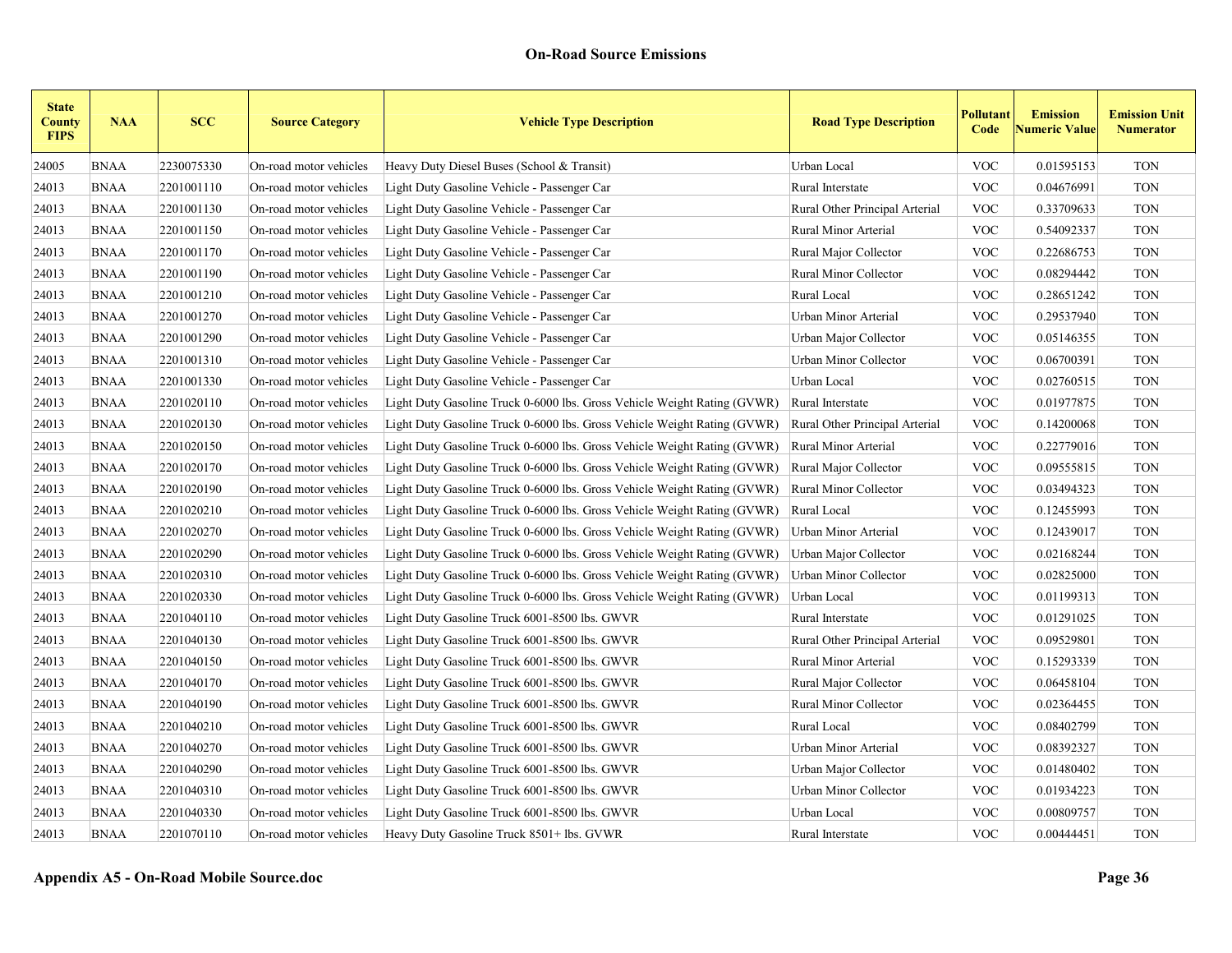| <b>State</b><br><b>County</b><br><b>FIPS</b> | <b>NAA</b>  | <b>SCC</b> | <b>Source Category</b> | <b>Vehicle Type Description</b>           | <b>Road Type Description</b>   | Pollutant<br>Code         | <b>Emission</b><br><b>Numeric Value</b> | <b>Emission Unit</b><br><b>Numerator</b> |
|----------------------------------------------|-------------|------------|------------------------|-------------------------------------------|--------------------------------|---------------------------|-----------------------------------------|------------------------------------------|
| 24013                                        | <b>BNAA</b> | 2201070130 | On-road motor vehicles | Heavy Duty Gasoline Truck 8501+ lbs. GVWR | Rural Other Principal Arterial | <b>VOC</b>                | 0.02193928                              | <b>TON</b>                               |
| 24013                                        | <b>BNAA</b> | 2201070150 | On-road motor vehicles | Heavy Duty Gasoline Truck 8501+ lbs. GVWR | Rural Minor Arterial           | <b>VOC</b>                | 0.03351684                              | <b>TON</b>                               |
| 24013                                        | <b>BNAA</b> | 2201070170 | On-road motor vehicles | Heavy Duty Gasoline Truck 8501+ lbs. GVWR | Rural Major Collector          | <b>VOC</b>                | 0.01150371                              | <b>TON</b>                               |
| 24013                                        | <b>BNAA</b> | 2201070190 | On-road motor vehicles | Heavy Duty Gasoline Truck 8501+ lbs. GVWR | <b>Rural Minor Collector</b>   | <b>VOC</b>                | 0.00396721                              | <b>TON</b>                               |
| 24013                                        | <b>BNAA</b> | 2201070210 | On-road motor vehicles | Heavy Duty Gasoline Truck 8501+ lbs. GVWR | Rural Local                    | <b>VOC</b>                | 0.01201959                              | <b>TON</b>                               |
| 24013                                        | <b>BNAA</b> | 2201070270 | On-road motor vehicles | Heavy Duty Gasoline Truck 8501+ lbs. GVWR | Urban Minor Arterial           | <b>VOC</b>                | 0.01228635                              | <b>TON</b>                               |
| 24013                                        | <b>BNAA</b> | 2201070290 | On-road motor vehicles | Heavy Duty Gasoline Truck 8501+ lbs. GVWR | Urban Major Collector          | <b>VOC</b>                | 0.00215722                              | <b>TON</b>                               |
| 24013                                        | <b>BNAA</b> | 2201070310 | On-road motor vehicles | Heavy Duty Gasoline Truck 8501+ lbs. GVWR | Urban Minor Collector          | <b>VOC</b>                | 0.00342488                              | <b>TON</b>                               |
| 24013                                        | <b>BNAA</b> | 2201070330 | On-road motor vehicles | Heavy Duty Gasoline Truck 8501+ lbs. GVWR | Urban Local                    | <b>VOC</b>                | 0.00168653                              | <b>TON</b>                               |
| 24013                                        | <b>BNAA</b> | 2201080110 | On-road motor vehicles | Motor Cycle                               | Rural Interstate               | <b>VOC</b>                | 0.00066028                              | <b>TON</b>                               |
| 24013                                        | <b>BNAA</b> | 2201080130 | On-road motor vehicles | Motor Cycle                               | Rural Other Principal Arterial | <b>VOC</b>                | 0.00351637                              | <b>TON</b>                               |
| 24013                                        | <b>BNAA</b> | 2201080150 | On-road motor vehicles | Motor Cycle                               | Rural Minor Arterial           | <b>VOC</b>                | 0.02441947                              | <b>TON</b>                               |
| 24013                                        | <b>BNAA</b> | 2201080170 | On-road motor vehicles | Motor Cycle                               | Rural Major Collector          | <b>VOC</b>                | 0.00388123                              | <b>TON</b>                               |
| 24013                                        | <b>BNAA</b> | 2201080190 | On-road motor vehicles | Motor Cycle                               | Rural Minor Collector          | <b>VOC</b>                | 0.00259153                              | <b>TON</b>                               |
| 24013                                        | <b>BNAA</b> | 2201080210 | On-road motor vehicles | Motor Cycle                               | Rural Local                    | <b>VOC</b>                | 0.02346157                              | <b>TON</b>                               |
| 24013                                        | <b>BNAA</b> | 2201080270 | On-road motor vehicles | Motor Cycle                               | Urban Minor Arterial           | <b>VOC</b>                | 0.00256508                              | <b>TON</b>                               |
| 24013                                        | <b>BNAA</b> | 2201080290 | On-road motor vehicles | Motor Cycle                               | Urban Major Collector          | <b>VOC</b>                | 0.00077933                              | <b>TON</b>                               |
| 24013                                        | <b>BNAA</b> | 2201080310 | On-road motor vehicles | Motor Cycle                               | Urban Minor Collector          | <b>VOC</b>                | 0.00135253                              | <b>TON</b>                               |
| 24013                                        | <b>BNAA</b> | 2201080330 | On-road motor vehicles | Motor Cycle                               | Urban Local                    | <b>VOC</b>                | 0.00075618                              | <b>TON</b>                               |
| 24013                                        | <b>BNAA</b> | 2230001110 | On-road motor vehicles | Light Duty Diesel Vehicle - Passenger Car | Rural Interstate               | <b>VOC</b>                | 0.00007275                              | <b>TON</b>                               |
| 24013                                        | <b>BNAA</b> | 2230001130 | On-road motor vehicles | Light Duty Diesel Vehicle - Passenger Car | Rural Other Principal Arterial | <b>VOC</b>                | 0.00052470                              | <b>TON</b>                               |
| 24013                                        | <b>BNAA</b> | 2230001150 | On-road motor vehicles | Light Duty Diesel Vehicle - Passenger Car | Rural Minor Arterial           | <b>VOC</b>                | 0.00085209                              | <b>TON</b>                               |
| 24013                                        | <b>BNAA</b> | 2230001170 | On-road motor vehicles | Light Duty Diesel Vehicle - Passenger Car | Rural Major Collector          | <b>VOC</b>                | 0.00036486                              | <b>TON</b>                               |
| 24013                                        | <b>BNAA</b> | 2230001190 | On-road motor vehicles | Light Duty Diesel Vehicle - Passenger Car | Rural Minor Collector          | $\ensuremath{\text{VOC}}$ | 0.00013228                              | <b>TON</b>                               |
| 24013                                        | <b>BNAA</b> | 2230001210 | On-road motor vehicles | Light Duty Diesel Vehicle - Passenger Car | Rural Local                    | <b>VOC</b>                | 0.00055226                              | <b>TON</b>                               |
| 24013                                        | <b>BNAA</b> | 2230001270 | On-road motor vehicles | Light Duty Diesel Vehicle - Passenger Car | Urban Minor Arterial           | $\ensuremath{\text{VOC}}$ | 0.00046958                              | <b>TON</b>                               |
| 24013                                        | <b>BNAA</b> | 2230001290 | On-road motor vehicles | Light Duty Diesel Vehicle - Passenger Car | Urban Major Collector          | <b>VOC</b>                | 0.00008929                              | <b>TON</b>                               |
| 24013                                        | <b>BNAA</b> | 2230001310 | On-road motor vehicles | Light Duty Diesel Vehicle - Passenger Car | Urban Minor Collector          | $\ensuremath{\text{VOC}}$ | 0.00011795                              | <b>TON</b>                               |
| 24013                                        | <b>BNAA</b> | 2230001330 | On-road motor vehicles | Light Duty Diesel Vehicle - Passenger Car | Urban Local                    | <b>VOC</b>                | 0.00005291                              | <b>TON</b>                               |
| 24013                                        | <b>BNAA</b> | 2230060110 | On-road motor vehicles | Light Duty Diesel Truck 0-8500 lbs. GWVR  | Rural Interstate               | <b>VOC</b>                | 0.00024582                              | <b>TON</b>                               |
| 24013                                        | <b>BNAA</b> | 2230060130 | On-road motor vehicles | Light Duty Diesel Truck 0-8500 lbs. GWVR  | Rural Other Principal Arterial | <b>VOC</b>                | 0.00181220                              | <b>TON</b>                               |
| 24013                                        | <b>BNAA</b> | 2230060150 | On-road motor vehicles | Light Duty Diesel Truck 0-8500 lbs. GWVR  | Rural Minor Arterial           | <b>VOC</b>                | 0.00292333                              | <b>TON</b>                               |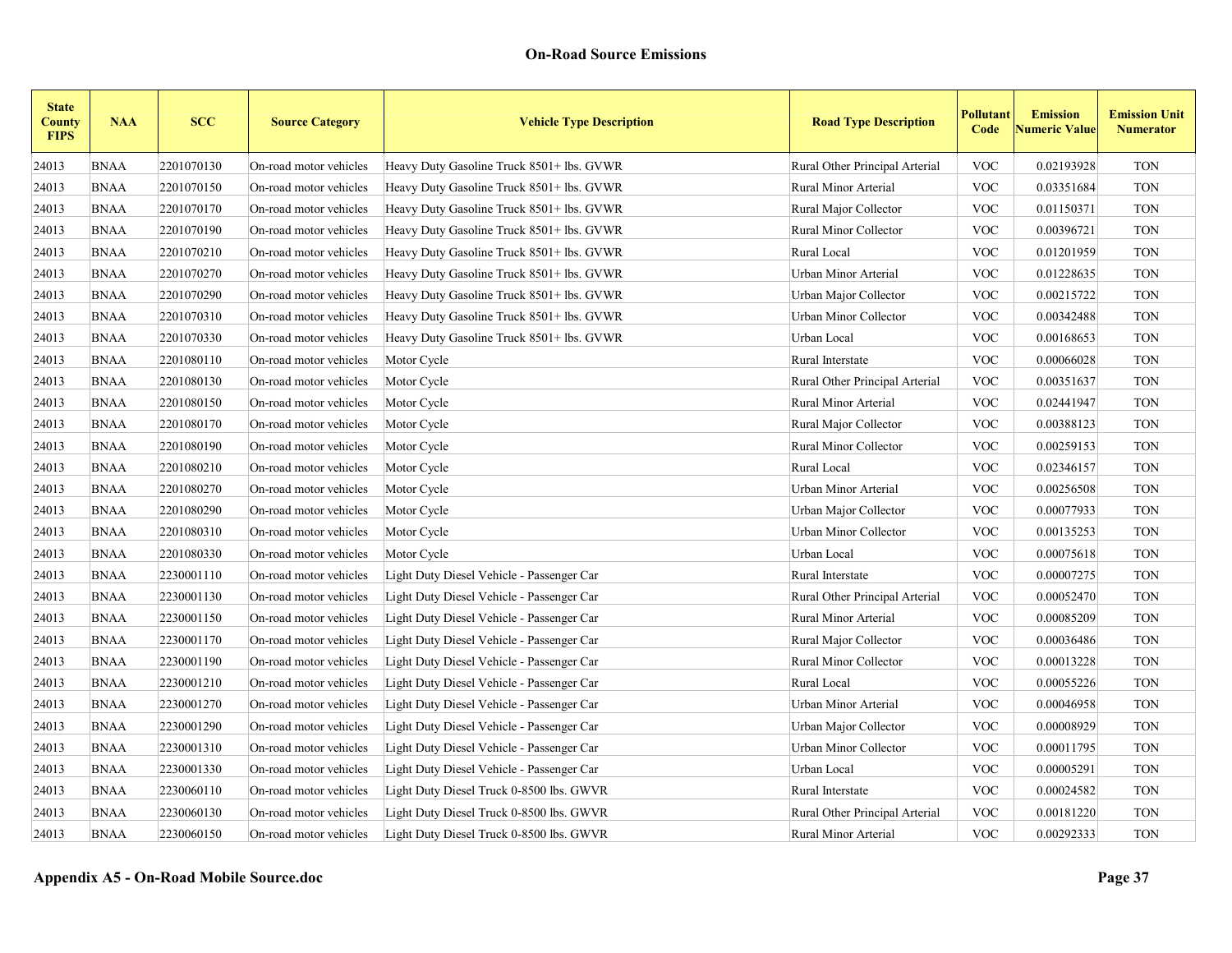| <b>State</b><br><b>County</b><br><b>FIPS</b> | <b>NAA</b>  | <b>SCC</b> | <b>Source Category</b> | <b>Vehicle Type Description</b>            | <b>Road Type Description</b>   | Pollutant<br>Code         | <b>Emission</b><br><b>Numeric Value</b> | <b>Emission Unit</b><br><b>Numerator</b> |
|----------------------------------------------|-------------|------------|------------------------|--------------------------------------------|--------------------------------|---------------------------|-----------------------------------------|------------------------------------------|
| 24013                                        | <b>BNAA</b> | 2230060170 | On-road motor vehicles | Light Duty Diesel Truck 0-8500 lbs. GWVR   | Rural Major Collector          | <b>VOC</b>                | 0.00125994                              | <b>TON</b>                               |
| 24013                                        | <b>BNAA</b> | 2230060190 | On-road motor vehicles | Light Duty Diesel Truck 0-8500 lbs. GWVR   | Rural Minor Collector          | <b>VOC</b>                | 0.00045746                              | <b>TON</b>                               |
| 24013                                        | <b>BNAA</b> | 2230060210 | On-road motor vehicles | Light Duty Diesel Truck 0-8500 lbs. GWVR   | Rural Local                    | <b>VOC</b>                | 0.00204368                              | <b>TON</b>                               |
| 24013                                        | <b>BNAA</b> | 2230060270 | On-road motor vehicles | Light Duty Diesel Truck 0-8500 lbs. GWVR   | Urban Minor Arterial           | <b>VOC</b>                | 0.00161709                              | <b>TON</b>                               |
| 24013                                        | <b>BNAA</b> | 2230060290 | On-road motor vehicles | Light Duty Diesel Truck 0-8500 lbs. GWVR   | Urban Major Collector          | <b>VOC</b>                | 0.00031416                              | <b>TON</b>                               |
| 24013                                        | <b>BNAA</b> | 2230060310 | On-road motor vehicles | Light Duty Diesel Truck 0-8500 lbs. GWVR   | Urban Minor Collector          | <b>VOC</b>                | 0.00041998                              | <b>TON</b>                               |
| 24013                                        | <b>BNAA</b> | 2230060330 | On-road motor vehicles | Light Duty Diesel Truck 0-8500 lbs. GWVR   | Urban Local                    | <b>VOC</b>                | 0.00019731                              | <b>TON</b>                               |
| 24013                                        | <b>BNAA</b> | 2230071110 | On-road motor vehicles | Heavy Duty Diesel Vehicles Class 2B        | Rural Interstate               | <b>VOC</b>                | 0.00024030                              | <b>TON</b>                               |
| 24013                                        | <b>BNAA</b> | 2230071130 | On-road motor vehicles | Heavy Duty Diesel Vehicles Class 2B        | Rural Other Principal Arterial | <b>VOC</b>                | 0.00116073                              | <b>TON</b>                               |
| 24013                                        | <b>BNAA</b> | 2230071150 | On-road motor vehicles | Heavy Duty Diesel Vehicles Class 2B        | Rural Minor Arterial           | <b>VOC</b>                | 0.00158622                              | <b>TON</b>                               |
| 24013                                        | <b>BNAA</b> | 2230071170 | On-road motor vehicles | Heavy Duty Diesel Vehicles Class 2B        | Rural Major Collector          | <b>VOC</b>                | 0.00062721                              | <b>TON</b>                               |
| 24013                                        | <b>BNAA</b> | 2230071190 | On-road motor vehicles | Heavy Duty Diesel Vehicles Class 2B        | Rural Minor Collector          | <b>VOC</b>                | 0.00022597                              | <b>TON</b>                               |
| 24013                                        | <b>BNAA</b> | 2230071210 | On-road motor vehicles | Heavy Duty Diesel Vehicles Class 2B        | Rural Local                    | <b>VOC</b>                | 0.00057651                              | <b>TON</b>                               |
| 24013                                        | <b>BNAA</b> | 2230071270 | On-road motor vehicles | Heavy Duty Diesel Vehicles Class 2B        | Urban Minor Arterial           | <b>VOC</b>                | 0.00060958                              | <b>TON</b>                               |
| 24013                                        | <b>BNAA</b> | 2230071290 | On-road motor vehicles | Heavy Duty Diesel Vehicles Class 2B        | Urban Major Collector          | <b>VOC</b>                | 0.00010362                              | <b>TON</b>                               |
| 24013                                        | <b>BNAA</b> | 2230071310 | On-road motor vehicles | Heavy Duty Diesel Vehicles Class 2B        | Urban Minor Collector          | <b>VOC</b>                | 0.00016976                              | <b>TON</b>                               |
| 24013                                        | <b>BNAA</b> | 2230071330 | On-road motor vehicles | Heavy Duty Diesel Vehicles Class 2B        | Urban Local                    | <b>VOC</b>                | 0.00006283                              | <b>TON</b>                               |
| 24013                                        | <b>BNAA</b> | 2230072110 | On-road motor vehicles | Heavy Duty Diesel Vehicles Class 3, 4, & 5 | Rural Interstate               | <b>VOC</b>                | 0.00020393                              | <b>TON</b>                               |
| 24013                                        | <b>BNAA</b> | 2230072130 | On-road motor vehicles | Heavy Duty Diesel Vehicles Class 3, 4, & 5 | Rural Other Principal Arterial | <b>VOC</b>                | 0.00098987                              | <b>TON</b>                               |
| 24013                                        | <b>BNAA</b> | 2230072150 | On-road motor vehicles | Heavy Duty Diesel Vehicles Class 3, 4, & 5 | Rural Minor Arterial           | <b>VOC</b>                | 0.00135253                              | <b>TON</b>                               |
| 24013                                        | <b>BNAA</b> | 2230072170 | On-road motor vehicles | Heavy Duty Diesel Vehicles Class 3, 4, & 5 | Rural Major Collector          | <b>VOC</b>                | 0.00053572                              | <b>TON</b>                               |
| 24013                                        | <b>BNAA</b> | 2230072190 | On-road motor vehicles | Heavy Duty Diesel Vehicles Class 3, 4, & 5 | Rural Minor Collector          | <b>VOC</b>                | 0.00019180                              | <b>TON</b>                               |
| 24013                                        | <b>BNAA</b> | 2230072210 | On-road motor vehicles | Heavy Duty Diesel Vehicles Class 3, 4, & 5 | Rural Local                    | <b>VOC</b>                | 0.00048943                              | <b>TON</b>                               |
| 24013                                        | <b>BNAA</b> | 2230072270 | On-road motor vehicles | Heavy Duty Diesel Vehicles Class 3, 4, & 5 | Urban Minor Arterial           | $\ensuremath{\text{VOC}}$ | 0.00051919                              | <b>TON</b>                               |
| 24013                                        | <b>BNAA</b> | 2230072290 | On-road motor vehicles | Heavy Duty Diesel Vehicles Class 3, 4, & 5 | Urban Major Collector          | <b>VOC</b>                | 0.00008818                              | <b>TON</b>                               |
| 24013                                        | <b>BNAA</b> | 2230072310 | On-road motor vehicles | Heavy Duty Diesel Vehicles Class 3, 4, & 5 | Urban Minor Collector          | $\ensuremath{\text{VOC}}$ | 0.00014440                              | <b>TON</b>                               |
| 24013                                        | <b>BNAA</b> | 2230072330 | On-road motor vehicles | Heavy Duty Diesel Vehicles Class 3, 4, & 5 | Urban Local                    | <b>VOC</b>                | 0.00005071                              | <b>TON</b>                               |
| 24013                                        | <b>BNAA</b> | 2230073110 | On-road motor vehicles | Heavy Duty Diesel Vehicles Class 6 & 7     | Rural Interstate               | <b>VOC</b>                | 0.00086531                              | <b>TON</b>                               |
| 24013                                        | <b>BNAA</b> | 2230073130 | On-road motor vehicles | Heavy Duty Diesel Vehicles Class 6 & 7     | Rural Other Principal Arterial | <b>VOC</b>                | 0.00417886                              | <b>TON</b>                               |
| 24013                                        | <b>BNAA</b> | 2230073150 | On-road motor vehicles | Heavy Duty Diesel Vehicles Class 6 & 7     | Rural Minor Arterial           | <b>VOC</b>                | 0.00570997                              | <b>TON</b>                               |
| 24013                                        | <b>BNAA</b> | 2230073170 | On-road motor vehicles | Heavy Duty Diesel Vehicles Class 6 & 7     | Rural Major Collector          | <b>VOC</b>                | 0.00225974                              | <b>TON</b>                               |
| 24013                                        | <b>BNAA</b> | 2230073190 | On-road motor vehicles | Heavy Duty Diesel Vehicles Class 6 & 7     | Rural Minor Collector          | <b>VOC</b>                | 0.00081350                              | <b>TON</b>                               |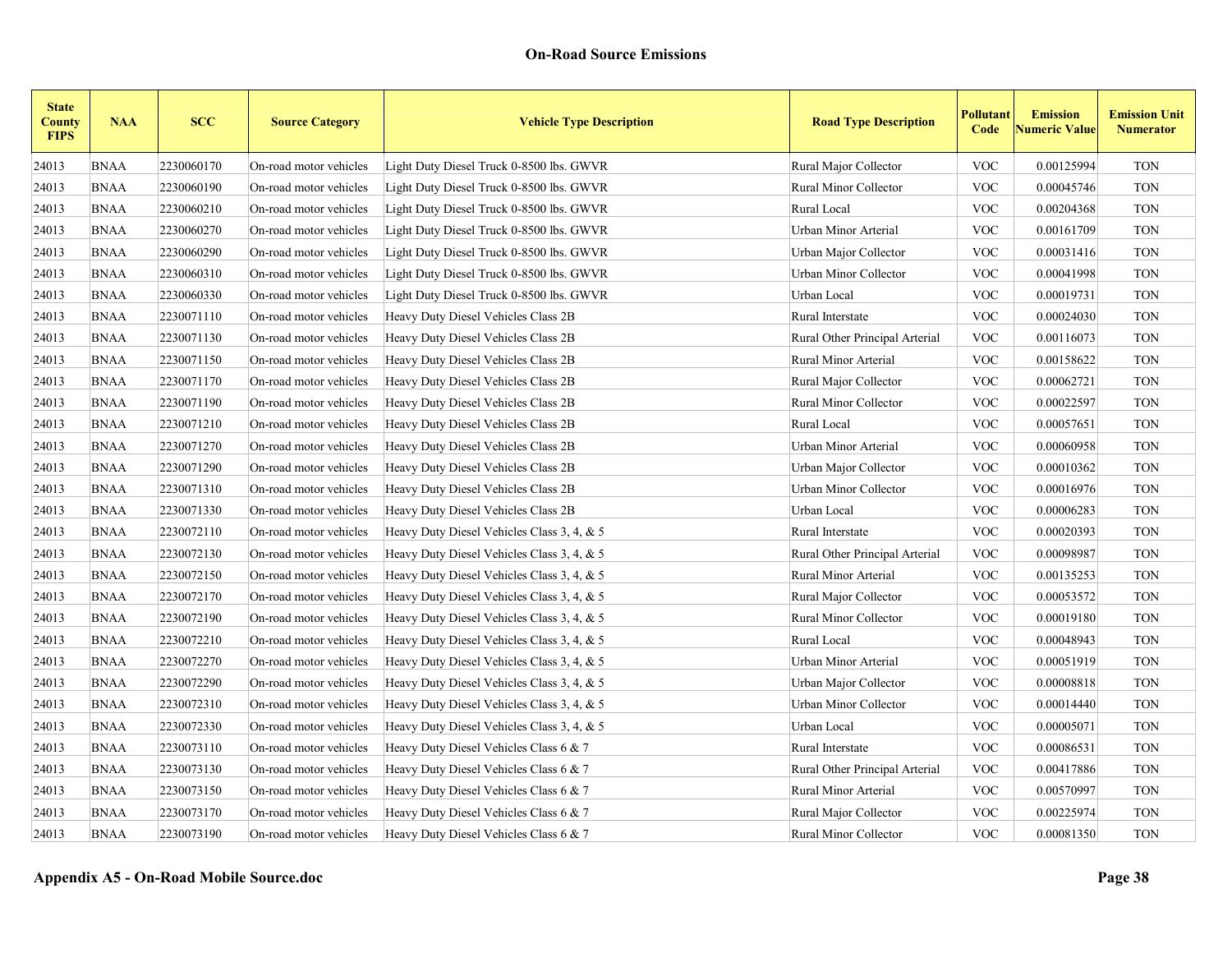| <b>State</b><br><b>County</b><br><b>FIPS</b> | <b>NAA</b>  | <b>SCC</b> | <b>Source Category</b> | <b>Vehicle Type Description</b>             | <b>Road Type Description</b>   | Pollutant<br>Code         | <b>Emission</b><br><b>Numeric Value</b> | <b>Emission Unit</b><br><b>Numerator</b> |
|----------------------------------------------|-------------|------------|------------------------|---------------------------------------------|--------------------------------|---------------------------|-----------------------------------------|------------------------------------------|
| 24013                                        | <b>BNAA</b> | 2230073210 | On-road motor vehicles | Heavy Duty Diesel Vehicles Class $6 & 7$    | Rural Local                    | <b>VOC</b>                | 0.00207345                              | <b>TON</b>                               |
| 24013                                        | <b>BNAA</b> | 2230073270 | On-road motor vehicles | Heavy Duty Diesel Vehicles Class 6 & 7      | Urban Minor Arterial           | <b>VOC</b>                | 0.00219470                              | <b>TON</b>                               |
| 24013                                        | <b>BNAA</b> | 2230073290 | On-road motor vehicles | Heavy Duty Diesel Vehicles Class $6 & 7$    | Urban Major Collector          | <b>VOC</b>                | 0.00037479                              | <b>TON</b>                               |
| 24013                                        | <b>BNAA</b> | 2230073310 | On-road motor vehicles | Heavy Duty Diesel Vehicles Class 6 & 7      | Urban Minor Collector          | <b>VOC</b>                | 0.00061288                              | <b>TON</b>                               |
| 24013                                        | <b>BNAA</b> | 2230073330 | On-road motor vehicles | Heavy Duty Diesel Vehicles Class $6 & 7$    | Urban Local                    | <b>VOC</b>                | 0.00022597                              | <b>TON</b>                               |
| 24013                                        | <b>BNAA</b> | 2230074110 | On-road motor vehicles | Heavy Duty Diesel Vehicles Class 8A & 8B    | Rural Interstate               | <b>VOC</b>                | 0.00347338                              | <b>TON</b>                               |
| 24013                                        | <b>BNAA</b> | 2230074130 | On-road motor vehicles | Heavy Duty Diesel Vehicles Class 8A & 8B    | Rural Other Principal Arterial | <b>VOC</b>                | 0.01678928                              | <b>TON</b>                               |
| 24013                                        | <b>BNAA</b> | 2230074150 | On-road motor vehicles | Heavy Duty Diesel Vehicles Class 8A & 8B    | Rural Minor Arterial           | <b>VOC</b>                | 0.02294017                              | <b>TON</b>                               |
| 24013                                        | <b>BNAA</b> | 2230074170 | On-road motor vehicles | Heavy Duty Diesel Vehicles Class 8A & 8B    | Rural Major Collector          | <b>VOC</b>                | 0.00907532                              | <b>TON</b>                               |
| 24013                                        | <b>BNAA</b> | 2230074190 | On-road motor vehicles | Heavy Duty Diesel Vehicles Class 8A & 8B    | Rural Minor Collector          | <b>VOC</b>                | 0.00326614                              | <b>TON</b>                               |
| 24013                                        | <b>BNAA</b> | 2230074210 | On-road motor vehicles | Heavy Duty Diesel Vehicles Class 8A & 8B    | Rural Local                    | <b>VOC</b>                | 0.00833898                              | <b>TON</b>                               |
| 24013                                        | <b>BNAA</b> | 2230074270 | On-road motor vehicles | Heavy Duty Diesel Vehicles Class 8A & 8B    | Urban Minor Arterial           | <b>VOC</b>                | 0.00881517                              | <b>TON</b>                               |
| 24013                                        | <b>BNAA</b> | 2230074290 | On-road motor vehicles | Heavy Duty Diesel Vehicles Class 8A & 8B    | Urban Major Collector          | <b>VOC</b>                | 0.00150355                              | <b>TON</b>                               |
| 24013                                        | <b>BNAA</b> | 2230074310 | On-road motor vehicles | Heavy Duty Diesel Vehicles Class 8A & 8B    | Urban Minor Collector          | <b>VOC</b>                | 0.00245815                              | <b>TON</b>                               |
| 24013                                        | <b>BNAA</b> | 2230074330 | On-road motor vehicles | Heavy Duty Diesel Vehicles Class 8A & 8B    | Urban Local                    | <b>VOC</b>                | 0.00090169                              | <b>TON</b>                               |
| 24013                                        | <b>BNAA</b> | 2230075110 | On-road motor vehicles | Heavy Duty Diesel Buses (School & Transit)  | Rural Interstate               | <b>VOC</b>                | 0.00046517                              | <b>TON</b>                               |
| 24013                                        | <b>BNAA</b> | 2230075130 | On-road motor vehicles | Heavy Duty Diesel Buses (School & Transit)  | Rural Other Principal Arterial | <b>VOC</b>                | 0.00206683                              | <b>TON</b>                               |
| 24013                                        | <b>BNAA</b> | 2230075150 | On-road motor vehicles | Heavy Duty Diesel Buses (School & Transit)  | Rural Minor Arterial           | <b>VOC</b>                | 0.00834228                              | <b>TON</b>                               |
| 24013                                        | <b>BNAA</b> | 2230075170 | On-road motor vehicles | Heavy Duty Diesel Buses (School & Transit)  | Rural Major Collector          | <b>VOC</b>                | 0.00133710                              | <b>TON</b>                               |
| 24013                                        | <b>BNAA</b> | 2230075190 | On-road motor vehicles | Heavy Duty Diesel Buses (School & Transit)  | Rural Minor Collector          | <b>VOC</b>                | 0.00027227                              | <b>TON</b>                               |
| 24013                                        | <b>BNAA</b> | 2230075210 | On-road motor vehicles | Heavy Duty Diesel Buses (School & Transit)  | Rural Local                    | <b>VOC</b>                | 0.00127537                              | <b>TON</b>                               |
| 24013                                        | <b>BNAA</b> | 2230075270 | On-road motor vehicles | Heavy Duty Diesel Buses (School & Transit)  | Urban Minor Arterial           | <b>VOC</b>                | 0.00256948                              | <b>TON</b>                               |
| 24013                                        | <b>BNAA</b> | 2230075290 | On-road motor vehicles | Heavy Duty Diesel Buses (School & Transit)  | Urban Major Collector          | <b>VOC</b>                | 0.00054454                              | <b>TON</b>                               |
| 24013                                        | <b>BNAA</b> | 2230075310 | On-road motor vehicles | Heavy Duty Diesel Buses (School & Transit)  | Urban Minor Collector          | $\ensuremath{\text{VOC}}$ | 0.00077272                              | <b>TON</b>                               |
| 24013                                        | <b>BNAA</b> | 2230075330 | On-road motor vehicles | Heavy Duty Diesel Buses (School & Transit)  | Urban Local                    | <b>VOC</b>                | 0.00050596                              | <b>TON</b>                               |
| 24025                                        | <b>BNAA</b> | 2201001110 | On-road motor vehicles | Light Duty Gasoline Vehicle - Passenger Car | Rural Interstate               | <b>VOC</b>                | 0.68351379                              | <b>TON</b>                               |
| 24025                                        | <b>BNAA</b> | 2201001130 | On-road motor vehicles | Light Duty Gasoline Vehicle - Passenger Car | Rural Other Principal Arterial | <b>VOC</b>                | 0.16512494                              | <b>TON</b>                               |
| 24025                                        | <b>BNAA</b> | 2201001150 | On-road motor vehicles | Light Duty Gasoline Vehicle - Passenger Car | Rural Minor Arterial           | $\ensuremath{\text{VOC}}$ | 0.41990626                              | <b>TON</b>                               |
| 24025                                        | <b>BNAA</b> | 2201001170 | On-road motor vehicles | Light Duty Gasoline Vehicle - Passenger Car | Rural Major Collector          | <b>VOC</b>                | 0.25869673                              | <b>TON</b>                               |
| 24025                                        | <b>BNAA</b> | 2201001190 | On-road motor vehicles | Light Duty Gasoline Vehicle - Passenger Car | Rural Minor Collector          | <b>VOC</b>                | 0.06826165                              | <b>TON</b>                               |
| 24025                                        | <b>BNAA</b> | 2201001210 | On-road motor vehicles | Light Duty Gasoline Vehicle - Passenger Car | Rural Local                    | <b>VOC</b>                | 0.21886366                              | <b>TON</b>                               |
| 24025                                        | <b>BNAA</b> | 2201001230 | On-road motor vehicles | Light Duty Gasoline Vehicle - Passenger Car | Urban Interstate               | <b>VOC</b>                | 0.18427647                              | <b>TON</b>                               |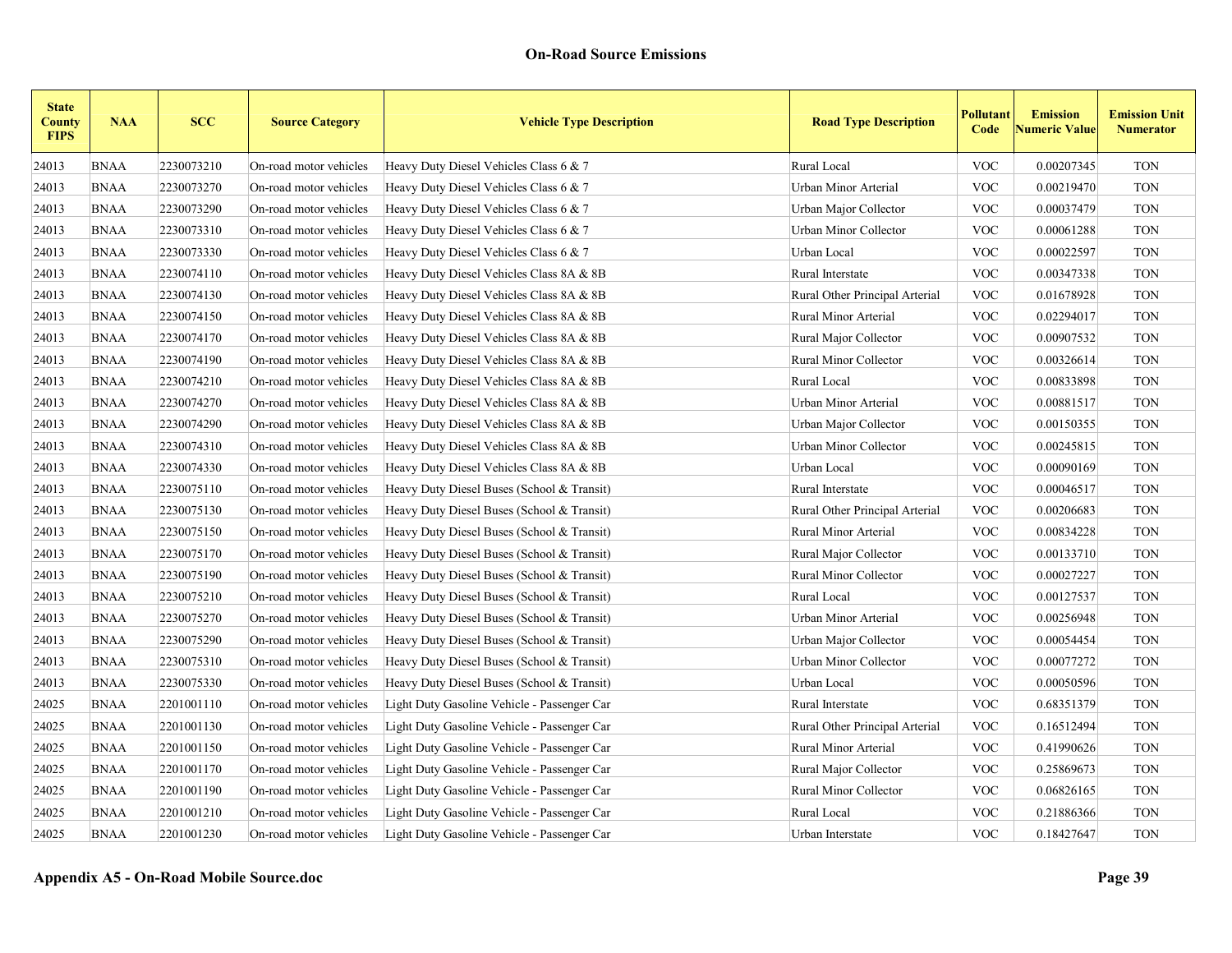| <b>State</b><br><b>County</b><br><b>FIPS</b> | <b>NAA</b>  | <b>SCC</b> | <b>Source Category</b> | <b>Vehicle Type Description</b>                                          | <b>Road Type Description</b>   | Pollutant<br>Code | <b>Emission</b><br><b>Numeric Value</b> | <b>Emission Unit</b><br><b>Numerator</b> |
|----------------------------------------------|-------------|------------|------------------------|--------------------------------------------------------------------------|--------------------------------|-------------------|-----------------------------------------|------------------------------------------|
| 24025                                        | <b>BNAA</b> | 2201001250 | On-road motor vehicles | Light Duty Gasoline Vehicle - Passenger Car                              | Urban Other Principal Arterial | <b>VOC</b>        | 0.18129913                              | <b>TON</b>                               |
| 24025                                        | <b>BNAA</b> | 2201001270 | On-road motor vehicles | Light Duty Gasoline Vehicle - Passenger Car                              | Urban Minor Arterial           | <b>VOC</b>        | 0.50182333                              | <b>TON</b>                               |
| 24025                                        | <b>BNAA</b> | 2201001290 | On-road motor vehicles | Light Duty Gasoline Vehicle - Passenger Car                              | Urban Major Collector          | <b>VOC</b>        | 0.28098434                              | <b>TON</b>                               |
| 24025                                        | <b>BNAA</b> | 2201001310 | On-road motor vehicles | Light Duty Gasoline Vehicle - Passenger Car                              | Urban Minor Collector          | <b>VOC</b>        | 0.23362138                              | <b>TON</b>                               |
| 24025                                        | <b>BNAA</b> | 2201001330 | On-road motor vehicles | Light Duty Gasoline Vehicle - Passenger Car                              | Urban Local                    | <b>VOC</b>        | 0.24612709                              | <b>TON</b>                               |
| 24025                                        | <b>BNAA</b> | 2201020110 | On-road motor vehicles | Light Duty Gasoline Truck 0-6000 lbs. Gross Vehicle Weight Rating (GVWR) | Rural Interstate               | <b>VOC</b>        | 0.28907750                              | <b>TON</b>                               |
| 24025                                        | <b>BNAA</b> | 2201020130 | On-road motor vehicles | Light Duty Gasoline Truck 0-6000 lbs. Gross Vehicle Weight Rating (GVWR) | Rural Other Principal Arterial | <b>VOC</b>        | 0.06955576                              | <b>TON</b>                               |
| 24025                                        | <b>BNAA</b> | 2201020150 | On-road motor vehicles | Light Duty Gasoline Truck 0-6000 lbs. Gross Vehicle Weight Rating (GVWR) | Rural Minor Arterial           | <b>VOC</b>        | 0.17683698                              | <b>TON</b>                               |
| 24025                                        | <b>BNAA</b> | 2201020170 | On-road motor vehicles | Light Duty Gasoline Truck 0-6000 lbs. Gross Vehicle Weight Rating (GVWR) | Rural Major Collector          | <b>VOC</b>        | 0.10896886                              | <b>TON</b>                               |
| 24025                                        | <b>BNAA</b> | 2201020190 | On-road motor vehicles | Light Duty Gasoline Truck 0-6000 lbs. Gross Vehicle Weight Rating (GVWR) | Rural Minor Collector          | <b>VOC</b>        | 0.02875486                              | <b>TON</b>                               |
| 24025                                        | <b>BNAA</b> | 2201020210 | On-road motor vehicles | Light Duty Gasoline Truck 0-6000 lbs. Gross Vehicle Weight Rating (GVWR) | Rural Local                    | <b>VOC</b>        | 0.09514809                              | <b>TON</b>                               |
| 24025                                        | <b>BNAA</b> | 2201020230 | On-road motor vehicles | Light Duty Gasoline Truck 0-6000 lbs. Gross Vehicle Weight Rating (GVWR) | Urban Interstate               | <b>VOC</b>        | 0.07792230                              | <b>TON</b>                               |
| 24025                                        | <b>BNAA</b> | 2201020250 | On-road motor vehicles | Light Duty Gasoline Truck 0-6000 lbs. Gross Vehicle Weight Rating (GVWR) | Urban Other Principal Arterial | <b>VOC</b>        | 0.07674282                              | <b>TON</b>                               |
| 24025                                        | <b>BNAA</b> | 2201020270 | On-road motor vehicles | Light Duty Gasoline Truck 0-6000 lbs. Gross Vehicle Weight Rating (GVWR) | Urban Minor Arterial           | <b>VOC</b>        | 0.21136354                              | <b>TON</b>                               |
| 24025                                        | <b>BNAA</b> | 2201020290 | On-road motor vehicles | Light Duty Gasoline Truck 0-6000 lbs. Gross Vehicle Weight Rating (GVWR) | Urban Major Collector          | <b>VOC</b>        | 0.11849612                              | <b>TON</b>                               |
| 24025                                        | <b>BNAA</b> | 2201020310 | On-road motor vehicles | Light Duty Gasoline Truck 0-6000 lbs. Gross Vehicle Weight Rating (GVWR) | Urban Minor Collector          | <b>VOC</b>        | 0.10011510                              | <b>TON</b>                               |
| 24025                                        | <b>BNAA</b> | 2201020330 | On-road motor vehicles | Light Duty Gasoline Truck 0-6000 lbs. Gross Vehicle Weight Rating (GVWR) | Urban Local                    | <b>VOC</b>        | 0.10690423                              | <b>TON</b>                               |
| 24025                                        | <b>BNAA</b> | 2201040110 | On-road motor vehicles | Light Duty Gasoline Truck 6001-8500 lbs. GWVR                            | Rural Interstate               | <b>VOC</b>        | 0.18868571                              | <b>TON</b>                               |
| 24025                                        | <b>BNAA</b> | 2201040130 | On-road motor vehicles | Light Duty Gasoline Truck 6001-8500 lbs. GWVR                            | Rural Other Principal Arterial | <b>VOC</b>        | 0.04689227                              | <b>TON</b>                               |
| 24025                                        | <b>BNAA</b> | 2201040150 | On-road motor vehicles | Light Duty Gasoline Truck 6001-8500 lbs. GWVR                            | Rural Minor Arterial           | <b>VOC</b>        | 0.11881249                              | <b>TON</b>                               |
| 24025                                        | <b>BNAA</b> | 2201040170 | On-road motor vehicles | Light Duty Gasoline Truck 6001-8500 lbs. GWVR                            | Rural Major Collector          | <b>VOC</b>        | 0.07361998                              | <b>TON</b>                               |
| 24025                                        | <b>BNAA</b> | 2201040190 | On-road motor vehicles | Light Duty Gasoline Truck 6001-8500 lbs. GWVR                            | Rural Minor Collector          | <b>VOC</b>        | 0.01945357                              | <b>TON</b>                               |
| 24025                                        | <b>BNAA</b> | 2201040210 | On-road motor vehicles | Light Duty Gasoline Truck 6001-8500 lbs. GWVR                            | Rural Local                    | <b>VOC</b>        | 0.06418641                              | <b>TON</b>                               |
| 24025                                        | <b>BNAA</b> | 2201040230 | On-road motor vehicles | Light Duty Gasoline Truck 6001-8500 lbs. GWVR                            | Urban Interstate               | <b>VOC</b>        | 0.05092672                              | <b>TON</b>                               |
| 24025                                        | <b>BNAA</b> | 2201040250 | On-road motor vehicles | Light Duty Gasoline Truck 6001-8500 lbs. GWVR                            | Urban Other Principal Arterial | <b>VOC</b>        | 0.05067650                              | <b>TON</b>                               |
| 24025                                        | <b>BNAA</b> | 2201040270 | On-road motor vehicles | Light Duty Gasoline Truck 6001-8500 lbs. GWVR                            | Urban Minor Arterial           | <b>VOC</b>        | 0.14278773                              | <b>TON</b>                               |
| 24025                                        | <b>BNAA</b> | 2201040290 | On-road motor vehicles | Light Duty Gasoline Truck 6001-8500 lbs. GWVR                            | Urban Major Collector          | <b>VOC</b>        | 0.08106167                              | <b>TON</b>                               |
| 24025                                        | <b>BNAA</b> | 2201040310 | On-road motor vehicles | Light Duty Gasoline Truck 6001-8500 lbs. GWVR                            | Urban Minor Collector          | <b>VOC</b>        | 0.06817236                              | <b>TON</b>                               |
| 24025                                        | <b>BNAA</b> | 2201040330 | On-road motor vehicles | Light Duty Gasoline Truck 6001-8500 lbs. GWVR                            | Urban Local                    | <b>VOC</b>        | 0.07217485                              | <b>TON</b>                               |
| 24025                                        | <b>BNAA</b> | 2201070110 | On-road motor vehicles | Heavy Duty Gasoline Truck 8501+ lbs. GVWR                                | Rural Interstate               | <b>VOC</b>        | 0.06489299                              | <b>TON</b>                               |
| 24025                                        | <b>BNAA</b> | 2201070130 | On-road motor vehicles | Heavy Duty Gasoline Truck 8501+ lbs. GVWR                                | Rural Other Principal Arterial | <b>VOC</b>        | 0.01031872                              | <b>TON</b>                               |
| 24025                                        | <b>BNAA</b> | 2201070150 | On-road motor vehicles | Heavy Duty Gasoline Truck 8501+ lbs. GVWR                                | Rural Minor Arterial           | <b>VOC</b>        | 0.02618978                              | <b>TON</b>                               |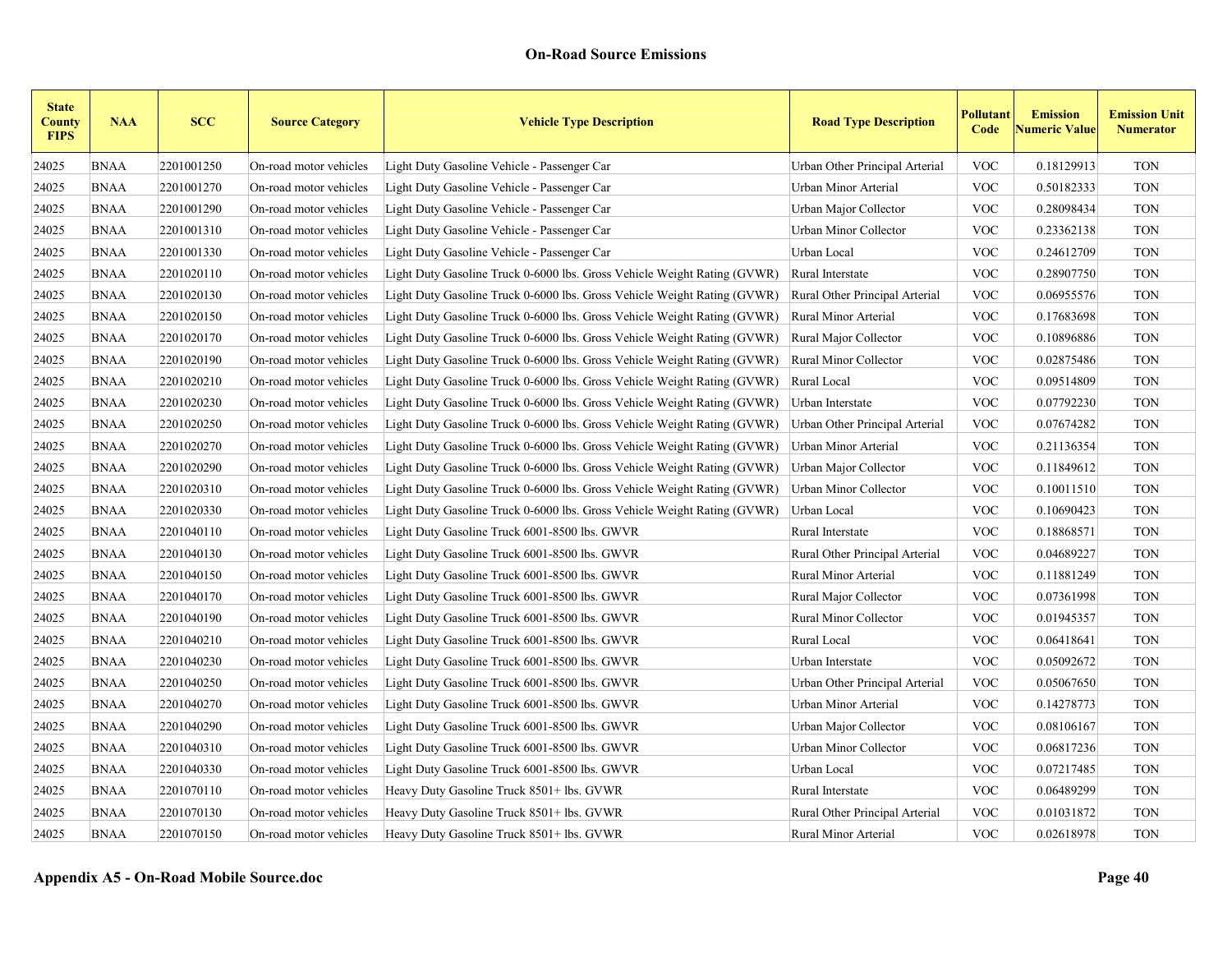| <b>State</b><br><b>County</b><br><b>FIPS</b> | <b>NAA</b>  | <b>SCC</b> | <b>Source Category</b> | <b>Vehicle Type Description</b>           | <b>Road Type Description</b>   | Pollutant<br>Code | <b>Emission</b><br><b>Numeric Value</b> | <b>Emission Unit</b><br><b>Numerator</b> |
|----------------------------------------------|-------------|------------|------------------------|-------------------------------------------|--------------------------------|-------------------|-----------------------------------------|------------------------------------------|
| 24025                                        | <b>BNAA</b> | 2201070170 | On-road motor vehicles | Heavy Duty Gasoline Truck 8501+ lbs. GVWR | Rural Major Collector          | <b>VOC</b>        | 0.01303482                              | <b>TON</b>                               |
| 24025                                        | <b>BNAA</b> | 2201070190 | On-road motor vehicles | Heavy Duty Gasoline Truck 8501+ lbs. GVWR | <b>Rural Minor Collector</b>   | <b>VOC</b>        | 0.00326614                              | <b>TON</b>                               |
| 24025                                        | <b>BNAA</b> | 2201070210 | On-road motor vehicles | Heavy Duty Gasoline Truck 8501+ lbs. GVWR | Rural Local                    | <b>VOC</b>        | 0.01066375                              | <b>TON</b>                               |
| 24025                                        | <b>BNAA</b> | 2201070230 | On-road motor vehicles | Heavy Duty Gasoline Truck 8501+ lbs. GVWR | Urban Interstate               | <b>VOC</b>        | 0.01253657                              | <b>TON</b>                               |
| 24025                                        | <b>BNAA</b> | 2201070250 | On-road motor vehicles | Heavy Duty Gasoline Truck 8501+ lbs. GVWR | Urban Other Principal Arterial | <b>VOC</b>        | 0.00857597                              | <b>TON</b>                               |
| 24025                                        | <b>BNAA</b> | 2201070270 | On-road motor vehicles | Heavy Duty Gasoline Truck 8501+ lbs. GVWR | Urban Minor Arterial           | <b>VOC</b>        | 0.02165268                              | <b>TON</b>                               |
| 24025                                        | <b>BNAA</b> | 2201070290 | On-road motor vehicles | Heavy Duty Gasoline Truck 8501+ lbs. GVWR | Urban Major Collector          | <b>VOC</b>        | 0.01249579                              | <b>TON</b>                               |
| 24025                                        | <b>BNAA</b> | 2201070310 | On-road motor vehicles | Heavy Duty Gasoline Truck 8501+ lbs. GVWR | Urban Minor Collector          | <b>VOC</b>        | 0.01507850                              | <b>TON</b>                               |
| 24025                                        | <b>BNAA</b> | 2201070330 | On-road motor vehicles | Heavy Duty Gasoline Truck 8501+ lbs. GVWR | Urban Local                    | <b>VOC</b>        | 0.01476434                              | <b>TON</b>                               |
| 24025                                        | <b>BNAA</b> | 2201080110 | On-road motor vehicles | Motor Cycle                               | Rural Interstate               | <b>VOC</b>        | 0.00949530                              | <b>TON</b>                               |
| 24025                                        | <b>BNAA</b> | 2201080130 | On-road motor vehicles | Motor Cycle                               | Rural Other Principal Arterial | <b>VOC</b>        | 0.00183424                              | <b>TON</b>                               |
| 24025                                        | <b>BNAA</b> | 2201080150 | On-road motor vehicles | Motor Cycle                               | Rural Minor Arterial           | <b>VOC</b>        | 0.01879439                              | <b>TON</b>                               |
| 24025                                        | <b>BNAA</b> | 2201080170 | On-road motor vehicles | Motor Cycle                               | Rural Major Collector          | <b>VOC</b>        | 0.00424720                              | <b>TON</b>                               |
| 24025                                        | <b>BNAA</b> | 2201080190 | On-road motor vehicles | Motor Cycle                               | <b>Rural Minor Collector</b>   | <b>VOC</b>        | 0.00193786                              | <b>TON</b>                               |
| 24025                                        | <b>BNAA</b> | 2201080210 | On-road motor vehicles | Motor Cycle                               | Rural Local                    | <b>VOC</b>        | 0.01196998                              | <b>TON</b>                               |
| 24025                                        | <b>BNAA</b> | 2201080230 | On-road motor vehicles | Motor Cycle                               | Urban Interstate               | <b>VOC</b>        | 0.00251657                              | <b>TON</b>                               |
| 24025                                        | <b>BNAA</b> | 2201080250 | On-road motor vehicles | Motor Cycle                               | Urban Other Principal Arterial | <b>VOC</b>        | 0.00223879                              | <b>TON</b>                               |
| 24025                                        | <b>BNAA</b> | 2201080270 | On-road motor vehicles | Motor Cycle                               | Urban Minor Arterial           | <b>VOC</b>        | 0.00449853                              | <b>TON</b>                               |
| 24025                                        | <b>BNAA</b> | 2201080290 | On-road motor vehicles | Motor Cycle                               | Urban Major Collector          | <b>VOC</b>        | 0.00424169                              | <b>TON</b>                               |
| 24025                                        | <b>BNAA</b> | 2201080310 | On-road motor vehicles | Motor Cycle                               | Urban Minor Collector          | <b>VOC</b>        | 0.00479615                              | <b>TON</b>                               |
| 24025                                        | <b>BNAA</b> | 2201080330 | On-road motor vehicles | Motor Cycle                               | Urban Local                    | <b>VOC</b>        | 0.00730170                              | <b>TON</b>                               |
| 24025                                        | <b>BNAA</b> | 2230001110 | On-road motor vehicles | Light Duty Diesel Vehicle - Passenger Car | Rural Interstate               | <b>VOC</b>        | 0.00105491                              | <b>TON</b>                               |
| 24025                                        | <b>BNAA</b> | 2230001130 | On-road motor vehicles | Light Duty Diesel Vehicle - Passenger Car | Rural Other Principal Arterial | <b>VOC</b>        | 0.00026125                              | <b>TON</b>                               |
| 24025                                        | <b>BNAA</b> | 2230001150 | On-road motor vehicles | Light Duty Diesel Vehicle - Passenger Car | Rural Minor Arterial           | <b>VOC</b>        | 0.00066249                              | <b>TON</b>                               |
| 24025                                        | <b>BNAA</b> | 2230001170 | On-road motor vehicles | Light Duty Diesel Vehicle - Passenger Car | Rural Major Collector          | <b>VOC</b>        | 0.00041337                              | <b>TON</b>                               |
| 24025                                        | <b>BNAA</b> | 2230001190 | On-road motor vehicles | Light Duty Diesel Vehicle - Passenger Car | Rural Minor Collector          | <b>VOC</b>        | 0.00010913                              | <b>TON</b>                               |
| 24025                                        | <b>BNAA</b> | 2230001210 | On-road motor vehicles | Light Duty Diesel Vehicle - Passenger Car | Rural Local                    | <b>VOC</b>        | 0.00042218                              | <b>TON</b>                               |
| 24025                                        | <b>BNAA</b> | 2230001230 | On-road motor vehicles | Light Duty Diesel Vehicle - Passenger Car | Urban Interstate               | <b>VOC</b>        | 0.00028440                              | <b>TON</b>                               |
| 24025                                        | <b>BNAA</b> | 2230001250 | On-road motor vehicles | Light Duty Diesel Vehicle - Passenger Car | Urban Other Principal Arterial | <b>VOC</b>        | 0.00028109                              | <b>TON</b>                               |
| 24025                                        | <b>BNAA</b> | 2230001270 | On-road motor vehicles | Light Duty Diesel Vehicle - Passenger Car | Urban Minor Arterial           | <b>VOC</b>        | 0.00081020                              | <b>TON</b>                               |
| 24025                                        | <b>BNAA</b> | 2230001290 | On-road motor vehicles | Light Duty Diesel Vehicle - Passenger Car | Urban Major Collector          | <b>VOC</b>        | 0.00049824                              | <b>TON</b>                               |
| 24025                                        | <b>BNAA</b> | 2230001310 | On-road motor vehicles | Light Duty Diesel Vehicle - Passenger Car | Urban Minor Collector          | <b>VOC</b>        | 0.00043872                              | <b>TON</b>                               |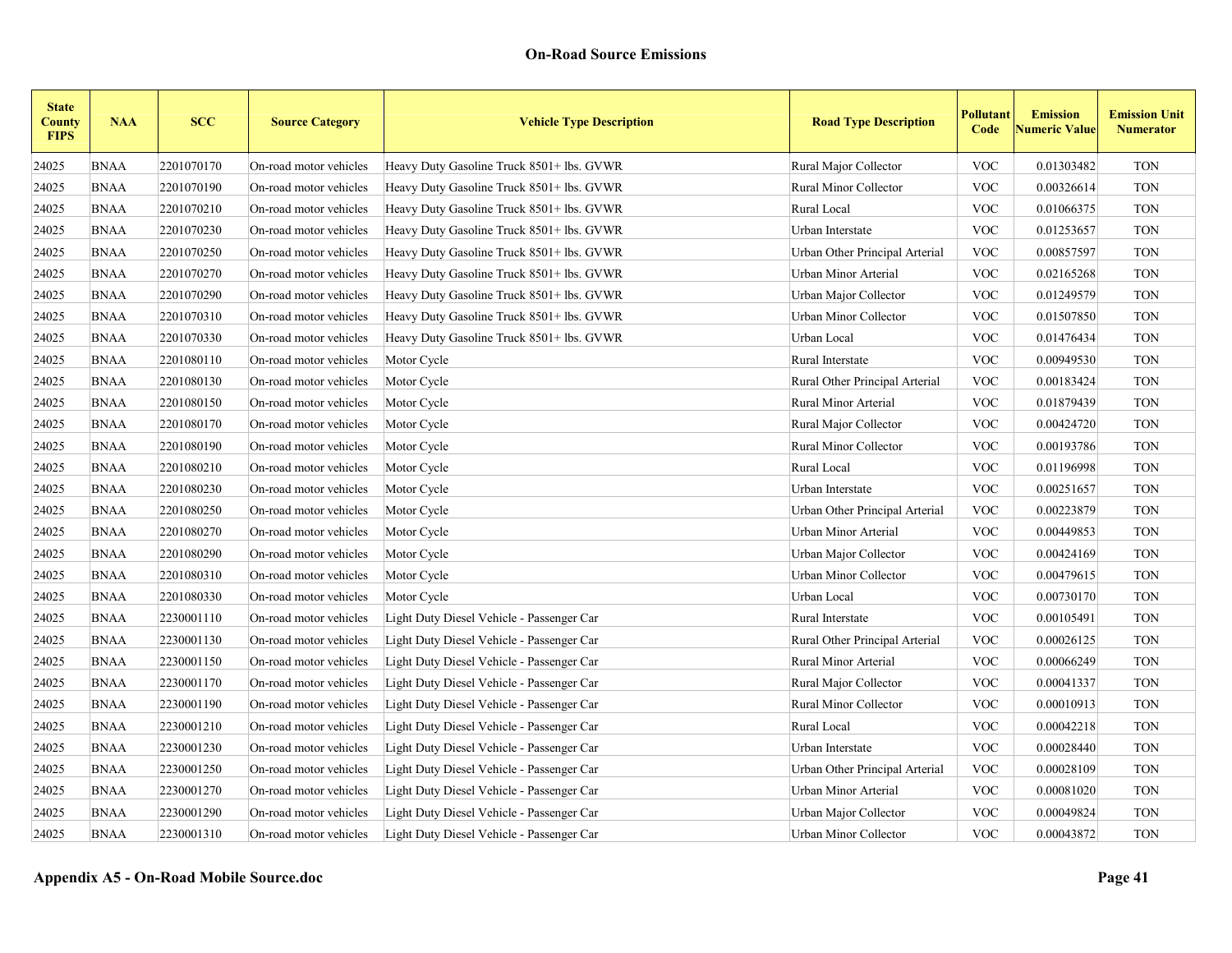| <b>State</b><br><b>County</b><br><b>FIPS</b> | <b>NAA</b>  | <b>SCC</b> | <b>Source Category</b> | <b>Vehicle Type Description</b>            | <b>Road Type Description</b>   | Pollutant<br>Code | <b>Emission</b><br><b>Numeric Value</b> | <b>Emission Unit</b><br><b>Numerator</b> |
|----------------------------------------------|-------------|------------|------------------------|--------------------------------------------|--------------------------------|-------------------|-----------------------------------------|------------------------------------------|
| 24025                                        | <b>BNAA</b> | 2230001330 | On-road motor vehicles | Light Duty Diesel Vehicle - Passenger Car  | Urban Local                    | <b>VOC</b>        | 0.00047620                              | <b>TON</b>                               |
| 24025                                        | <b>BNAA</b> | 2230060110 | On-road motor vehicles | Light Duty Diesel Truck 0-8500 lbs. GWVR   | Rural Interstate               | <b>VOC</b>        | 0.00359574                              | <b>TON</b>                               |
| 24025                                        | <b>BNAA</b> | 2230060130 | On-road motor vehicles | Light Duty Diesel Truck 0-8500 lbs. GWVR   | Rural Other Principal Arterial | <b>VOC</b>        | 0.00090059                              | <b>TON</b>                               |
| 24025                                        | <b>BNAA</b> | 2230060150 | On-road motor vehicles | Light Duty Diesel Truck 0-8500 lbs. GWVR   | Rural Minor Arterial           | <b>VOC</b>        | 0.00227627                              | <b>TON</b>                               |
| 24025                                        | <b>BNAA</b> | 2230060170 | On-road motor vehicles | Light Duty Diesel Truck 0-8500 lbs. GWVR   | Rural Major Collector          | <b>VOC</b>        | 0.00142749                              | <b>TON</b>                               |
| 24025                                        | <b>BNAA</b> | 2230060190 | On-road motor vehicles | Light Duty Diesel Truck 0-8500 lbs. GWVR   | <b>Rural Minor Collector</b>   | <b>VOC</b>        | 0.00037809                              | <b>TON</b>                               |
| 24025                                        | <b>BNAA</b> | 2230060210 | On-road motor vehicles | Light Duty Diesel Truck 0-8500 lbs. GWVR   | Rural Local                    | <b>VOC</b>        | 0.00156197                              | <b>TON</b>                               |
| 24025                                        | <b>BNAA</b> | 2230060230 | On-road motor vehicles | Light Duty Diesel Truck 0-8500 lbs. GWVR   | Urban Interstate               | <b>VOC</b>        | 0.00097003                              | <b>TON</b>                               |
| 24025                                        | <b>BNAA</b> | 2230060250 | On-road motor vehicles | Light Duty Diesel Truck 0-8500 lbs. GWVR   | Urban Other Principal Arterial | <b>VOC</b>        | 0.00096121                              | <b>TON</b>                               |
| 24025                                        | <b>BNAA</b> | 2230060270 | On-road motor vehicles | Light Duty Diesel Truck 0-8500 lbs. GWVR   | Urban Minor Arterial           | <b>VOC</b>        | 0.00280207                              | <b>TON</b>                               |
| 24025                                        | <b>BNAA</b> | 2230060290 | On-road motor vehicles | Light Duty Diesel Truck 0-8500 lbs. GWVR   | Urban Major Collector          | <b>VOC</b>        | 0.00176921                              | <b>TON</b>                               |
| 24025                                        | <b>BNAA</b> | 2230060310 | On-road motor vehicles | Light Duty Diesel Truck 0-8500 lbs. GWVR   | Urban Minor Collector          | <b>VOC</b>        | 0.00159284                              | <b>TON</b>                               |
| 24025                                        | <b>BNAA</b> | 2230060330 | On-road motor vehicles | Light Duty Diesel Truck 0-8500 lbs. GWVR   | Urban Local                    | <b>VOC</b>        | 0.00176149                              | <b>TON</b>                               |
| 24025                                        | <b>BNAA</b> | 2230071110 | On-road motor vehicles | Heavy Duty Diesel Vehicles Class 2B        | Rural Interstate               | <b>VOC</b>        | 0.00350865                              | <b>TON</b>                               |
| 24025                                        | <b>BNAA</b> | 2230071130 | On-road motor vehicles | Heavy Duty Diesel Vehicles Class 2B        | Rural Other Principal Arterial | <b>VOC</b>        | 0.00056879                              | <b>TON</b>                               |
| 24025                                        | <b>BNAA</b> | 2230071150 | On-road motor vehicles | Heavy Duty Diesel Vehicles Class 2B        | Rural Minor Arterial           | <b>VOC</b>        | 0.00123900                              | <b>TON</b>                               |
| 24025                                        | <b>BNAA</b> | 2230071170 | On-road motor vehicles | Heavy Duty Diesel Vehicles Class 2B        | Rural Major Collector          | <b>VOC</b>        | 0.00070658                              | <b>TON</b>                               |
| 24025                                        | <b>BNAA</b> | 2230071190 | On-road motor vehicles | Heavy Duty Diesel Vehicles Class 2B        | Rural Minor Collector          | <b>VOC</b>        | 0.00018298                              | <b>TON</b>                               |
| 24025                                        | <b>BNAA</b> | 2230071210 | On-road motor vehicles | Heavy Duty Diesel Vehicles Class 2B        | Rural Local                    | <b>VOC</b>        | 0.00049163                              | <b>TON</b>                               |
| 24025                                        | <b>BNAA</b> | 2230071230 | On-road motor vehicles | Heavy Duty Diesel Vehicles Class 2B        | Urban Interstate               | <b>VOC</b>        | 0.00066469                              | <b>TON</b>                               |
| 24025                                        | <b>BNAA</b> | 2230071250 | On-road motor vehicles | Heavy Duty Diesel Vehicles Class 2B        | Urban Other Principal Arterial | <b>VOC</b>        | 0.00045746                              | <b>TON</b>                               |
| 24025                                        | <b>BNAA</b> | 2230071270 | On-road motor vehicles | Heavy Duty Diesel Vehicles Class 2B        | Urban Minor Arterial           | <b>VOC</b>        | 0.00107585                              | <b>TON</b>                               |
| 24025                                        | <b>BNAA</b> | 2230071290 | On-road motor vehicles | Heavy Duty Diesel Vehicles Class 2B        | Urban Major Collector          | <b>VOC</b>        | 0.00060076                              | <b>TON</b>                               |
| 24025                                        | <b>BNAA</b> | 2230071310 | On-road motor vehicles | Heavy Duty Diesel Vehicles Class 2B        | Urban Minor Collector          | <b>VOC</b>        | 0.00069997                              | <b>TON</b>                               |
| 24025                                        | <b>BNAA</b> | 2230071330 | On-road motor vehicles | Heavy Duty Diesel Vehicles Class 2B        | Urban Local                    | <b>VOC</b>        | 0.00054123                              | <b>TON</b>                               |
| 24025                                        | <b>BNAA</b> | 2230072110 | On-road motor vehicles | Heavy Duty Diesel Vehicles Class 3, 4, & 5 | Rural Interstate               | <b>VOC</b>        | 0.00299167                              | <b>TON</b>                               |
| 24025                                        | <b>BNAA</b> | 2230072130 | On-road motor vehicles | Heavy Duty Diesel Vehicles Class 3, 4, & 5 | Rural Other Principal Arterial | <b>VOC</b>        | 0.00048391                              | <b>TON</b>                               |
| 24025                                        | <b>BNAA</b> | 2230072150 | On-road motor vehicles | Heavy Duty Diesel Vehicles Class 3, 4, & 5 | Rural Minor Arterial           | <b>VOC</b>        | 0.00105601                              | <b>TON</b>                               |
| 24025                                        | <b>BNAA</b> | 2230072170 | On-road motor vehicles | Heavy Duty Diesel Vehicles Class 3, 4, & 5 | Rural Major Collector          | <b>VOC</b>        | 0.00060186                              | <b>TON</b>                               |
| 24025                                        | <b>BNAA</b> | 2230072190 | On-road motor vehicles | Heavy Duty Diesel Vehicles Class 3, 4, & 5 | <b>Rural Minor Collector</b>   | <b>VOC</b>        | 0.00015543                              | <b>TON</b>                               |
| 24025                                        | <b>BNAA</b> | 2230072210 | On-road motor vehicles | Heavy Duty Diesel Vehicles Class 3, 4, & 5 | Rural Local                    | <b>VOC</b>        | 0.00041778                              | <b>TON</b>                               |
| 24025                                        | <b>BNAA</b> | 2230072230 | On-road motor vehicles | Heavy Duty Diesel Vehicles Class 3, 4, & 5 | Urban Interstate               | <b>VOC</b>        | 0.00056659                              | <b>TON</b>                               |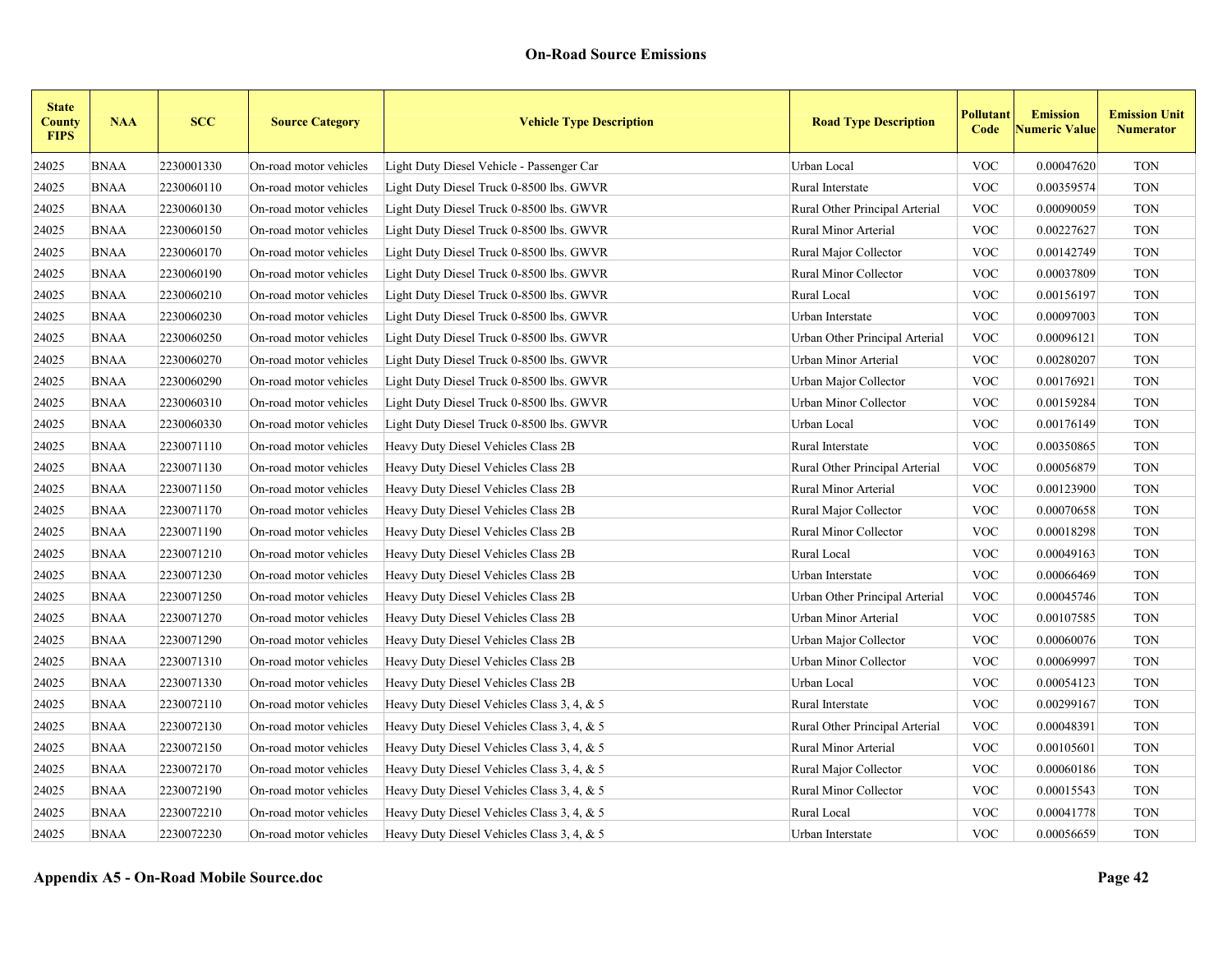| <b>State</b><br><b>County</b><br><b>FIPS</b> | <b>NAA</b>  | <b>SCC</b> | <b>Source Category</b> | <b>Vehicle Type Description</b>            | <b>Road Type Description</b>   | Pollutant<br>Code | <b>Emission</b><br><b>Numeric Value</b> | <b>Emission Unit</b><br><b>Numerator</b> |
|----------------------------------------------|-------------|------------|------------------------|--------------------------------------------|--------------------------------|-------------------|-----------------------------------------|------------------------------------------|
| 24025                                        | <b>BNAA</b> | 2230072250 | On-road motor vehicles | Heavy Duty Diesel Vehicles Class 3, 4, & 5 | Urban Other Principal Arterial | <b>VOC</b>        | 0.00039132                              | <b>TON</b>                               |
| 24025                                        | <b>BNAA</b> | 2230072270 | On-road motor vehicles | Heavy Duty Diesel Vehicles Class 3, 4, & 5 | Urban Minor Arterial           | <b>VOC</b>        | 0.00091822                              | <b>TON</b>                               |
| 24025                                        | <b>BNAA</b> | 2230072290 | On-road motor vehicles | Heavy Duty Diesel Vehicles Class 3, 4, & 5 | Urban Major Collector          | <b>VOC</b>        | 0.00051147                              | <b>TON</b>                               |
| 24025                                        | <b>BNAA</b> | 2230072310 | On-road motor vehicles | Heavy Duty Diesel Vehicles Class 3, 4, & 5 | Urban Minor Collector          | <b>VOC</b>        | 0.00059635                              | <b>TON</b>                               |
| 24025                                        | <b>BNAA</b> | 2230072330 | On-road motor vehicles | Heavy Duty Diesel Vehicles Class 3, 4, & 5 | Urban Local                    | <b>VOC</b>        | 0.00046077                              | <b>TON</b>                               |
| 24025                                        | <b>BNAA</b> | 2230073110 | On-road motor vehicles | Heavy Duty Diesel Vehicles Class $6 & 7$   | Rural Interstate               | <b>VOC</b>        | 0.01263247                              | <b>TON</b>                               |
| 24025                                        | <b>BNAA</b> | 2230073130 | On-road motor vehicles | Heavy Duty Diesel Vehicles Class $6 & 7$   | Rural Other Principal Arterial | <b>VOC</b>        | 0.00204699                              | <b>TON</b>                               |
| 24025                                        | <b>BNAA</b> | 2230073150 | On-road motor vehicles | Heavy Duty Diesel Vehicles Class 6 & 7     | Rural Minor Arterial           | <b>VOC</b>        | 0.00446325                              | <b>TON</b>                               |
| 24025                                        | <b>BNAA</b> | 2230073170 | On-road motor vehicles | Heavy Duty Diesel Vehicles Class $6 & 7$   | Rural Major Collector          | <b>VOC</b>        | 0.00254303                              | <b>TON</b>                               |
| 24025                                        | <b>BNAA</b> | 2230073190 | On-road motor vehicles | Heavy Duty Diesel Vehicles Class 6 & 7     | Rural Minor Collector          | <b>VOC</b>        | 0.00066028                              | <b>TON</b>                               |
| 24025                                        | <b>BNAA</b> | 2230073210 | On-road motor vehicles | Heavy Duty Diesel Vehicles Class 6 & 7     | Rural Local                    | <b>VOC</b>        | 0.00176811                              | <b>TON</b>                               |
| 24025                                        | <b>BNAA</b> | 2230073230 | On-road motor vehicles | Heavy Duty Diesel Vehicles Class 6 & 7     | Urban Interstate               | <b>VOC</b>        | 0.00239201                              | <b>TON</b>                               |
| 24025                                        | <b>BNAA</b> | 2230073250 | On-road motor vehicles | Heavy Duty Diesel Vehicles Class 6 & 7     | Urban Other Principal Arterial | <b>VOC</b>        | 0.00164795                              | <b>TON</b>                               |
| 24025                                        | <b>BNAA</b> | 2230073270 | On-road motor vehicles | Heavy Duty Diesel Vehicles Class 6 & 7     | Urban Minor Arterial           | <b>VOC</b>        | 0.00387572                              | <b>TON</b>                               |
| 24025                                        | <b>BNAA</b> | 2230073290 | On-road motor vehicles | Heavy Duty Diesel Vehicles Class 6 $& 7$   | Urban Major Collector          | <b>VOC</b>        | 0.00216163                              | <b>TON</b>                               |
| 24025                                        | <b>BNAA</b> | 2230073310 | On-road motor vehicles | Heavy Duty Diesel Vehicles Class 6 & 7     | Urban Minor Collector          | <b>VOC</b>        | 0.00251988                              | <b>TON</b>                               |
| 24025                                        | <b>BNAA</b> | 2230073330 | On-road motor vehicles | Heavy Duty Diesel Vehicles Class 6 & 7     | Urban Local                    | <b>VOC</b>        | 0.00194778                              | <b>TON</b>                               |
| 24025                                        | <b>BNAA</b> | 2230074110 | On-road motor vehicles | Heavy Duty Diesel Vehicles Class 8A & 8B   | Rural Interstate               | <b>VOC</b>        | 0.05074043                              | <b>TON</b>                               |
| 24025                                        | <b>BNAA</b> | 2230074130 | On-road motor vehicles | Heavy Duty Diesel Vehicles Class 8A & 8B   | Rural Other Principal Arterial | <b>VOC</b>        | 0.00822103                              | <b>TON</b>                               |
| 24025                                        | <b>BNAA</b> | 2230074150 | On-road motor vehicles | Heavy Duty Diesel Vehicles Class 8A & 8B   | Rural Minor Arterial           | <b>VOC</b>        | 0.01792356                              | <b>TON</b>                               |
| 24025                                        | <b>BNAA</b> | 2230074170 | On-road motor vehicles | Heavy Duty Diesel Vehicles Class 8A & 8B   | Rural Major Collector          | <b>VOC</b>        | 0.01021290                              | <b>TON</b>                               |
| 24025                                        | <b>BNAA</b> | 2230074190 | On-road motor vehicles | Heavy Duty Diesel Vehicles Class 8A & 8B   | Rural Minor Collector          | <b>VOC</b>        | 0.00265216                              | <b>TON</b>                               |
| 24025                                        | <b>BNAA</b> | 2230074210 | On-road motor vehicles | Heavy Duty Diesel Vehicles Class 8A & 8B   | Rural Local                    | <b>VOC</b>        | 0.00710880                              | <b>TON</b>                               |
| 24025                                        | <b>BNAA</b> | 2230074230 | On-road motor vehicles | Heavy Duty Diesel Vehicles Class 8A & 8B   | Urban Interstate               | <b>VOC</b>        | 0.00961435                              | <b>TON</b>                               |
| 24025                                        | <b>BNAA</b> | 2230074250 | On-road motor vehicles | Heavy Duty Diesel Vehicles Class 8A & 8B   | Urban Other Principal Arterial | <b>VOC</b>        | 0.00661937                              | <b>TON</b>                               |
| 24025                                        | <b>BNAA</b> | 2230074270 | On-road motor vehicles | Heavy Duty Diesel Vehicles Class 8A & 8B   | Urban Minor Arterial           | <b>VOC</b>        | 0.01556682                              | <b>TON</b>                               |
| 24025                                        | <b>BNAA</b> | 2230074290 | On-road motor vehicles | Heavy Duty Diesel Vehicles Class 8A & 8B   | Urban Major Collector          | <b>VOC</b>        | 0.00868069                              | <b>TON</b>                               |
| 24025                                        | <b>BNAA</b> | 2230074310 | On-road motor vehicles | Heavy Duty Diesel Vehicles Class 8A & 8B   | Urban Minor Collector          | <b>VOC</b>        | 0.01012031                              | <b>TON</b>                               |
| 24025                                        | <b>BNAA</b> | 2230074330 | On-road motor vehicles | Heavy Duty Diesel Vehicles Class 8A & 8B   | Urban Local                    | <b>VOC</b>        | 0.00782530                              | <b>TON</b>                               |
| 24025                                        | <b>BNAA</b> | 2230075110 | On-road motor vehicles | Heavy Duty Diesel Buses (School & Transit) | Rural Interstate               | <b>VOC</b>        | 0.00677921                              | <b>TON</b>                               |
| 24025                                        | <b>BNAA</b> | 2230075130 | On-road motor vehicles | Heavy Duty Diesel Buses (School & Transit) | Rural Other Principal Arterial | <b>VOC</b>        | 0.00102515                              | <b>TON</b>                               |
| 24025                                        | <b>BNAA</b> | 2230075150 | On-road motor vehicles | Heavy Duty Diesel Buses (School & Transit) | Rural Minor Arterial           | <b>VOC</b>        | 0.00654111                              | <b>TON</b>                               |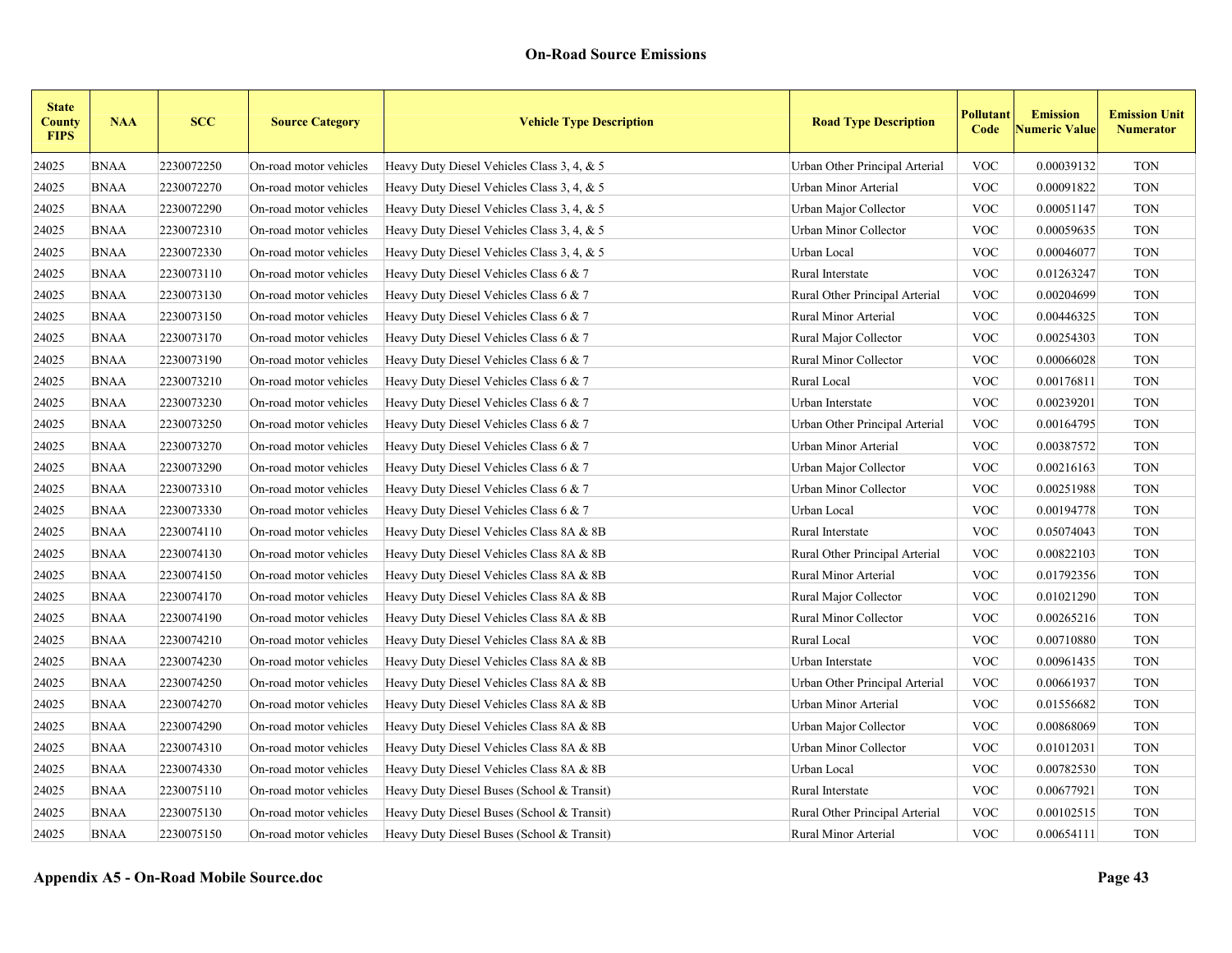| <b>State</b><br><b>County</b><br><b>FIPS</b> | <b>NAA</b>  | <b>SCC</b> | <b>Source Category</b> | <b>Vehicle Type Description</b>                                          | <b>Road Type Description</b>   | Pollutant<br>Code | <b>Emission</b><br><b>Numeric Value</b> | <b>Emission Unit</b><br><b>Numerator</b> |
|----------------------------------------------|-------------|------------|------------------------|--------------------------------------------------------------------------|--------------------------------|-------------------|-----------------------------------------|------------------------------------------|
| 24025                                        | <b>BNAA</b> | 2230075170 | On-road motor vehicles | Heavy Duty Diesel Buses (School & Transit)                               | Rural Major Collector          | <b>VOC</b>        | 0.00158512                              | <b>TON</b>                               |
| 24025                                        | <b>BNAA</b> | 2230075190 | On-road motor vehicles | Heavy Duty Diesel Buses (School & Transit)                               | <b>Rural Minor Collector</b>   | <b>VOC</b>        | 0.00027778                              | <b>TON</b>                               |
| 24025                                        | <b>BNAA</b> | 2230075210 | On-road motor vehicles | Heavy Duty Diesel Buses (School & Transit)                               | Rural Local                    | <b>VOC</b>        | 0.00148922                              | <b>TON</b>                               |
| 24025                                        | <b>BNAA</b> | 2230075230 | On-road motor vehicles | Heavy Duty Diesel Buses (School & Transit)                               | Urban Interstate               | <b>VOC</b>        | 0.00157630                              | <b>TON</b>                               |
| 24025                                        | <b>BNAA</b> | 2230075250 | On-road motor vehicles | Heavy Duty Diesel Buses (School & Transit)                               | Urban Other Principal Arterial | <b>VOC</b>        | 0.00107585                              | <b>TON</b>                               |
| 24025                                        | <b>BNAA</b> | 2230075270 | On-road motor vehicles | Heavy Duty Diesel Buses (School & Transit)                               | Urban Minor Arterial           | <b>VOC</b>        | 0.00457018                              | <b>TON</b>                               |
| 24025                                        | <b>BNAA</b> | 2230075290 | On-road motor vehicles | Heavy Duty Diesel Buses (School & Transit)                               | Urban Major Collector          | <b>VOC</b>        | 0.00313717                              | <b>TON</b>                               |
| 24025                                        | <b>BNAA</b> | 2230075310 | On-road motor vehicles | Heavy Duty Diesel Buses (School & Transit)                               | Urban Minor Collector          | <b>VOC</b>        | 0.00330142                              | <b>TON</b>                               |
| 24025                                        | <b>BNAA</b> | 2230075330 | On-road motor vehicles | Heavy Duty Diesel Buses (School & Transit)                               | Urban Local                    | <b>VOC</b>        | 0.00445333                              | <b>TON</b>                               |
| 24027                                        | <b>BNAA</b> | 2201001110 | On-road motor vehicles | Light Duty Gasoline Vehicle - Passenger Car                              | Rural Interstate               | <b>VOC</b>        | 0.39109519                              | <b>TON</b>                               |
| 24027                                        | <b>BNAA</b> | 2201001130 | On-road motor vehicles | Light Duty Gasoline Vehicle - Passenger Car                              | Rural Other Principal Arterial | <b>VOC</b>        | 0.13786812                              | <b>TON</b>                               |
| 24027                                        | <b>BNAA</b> | 2201001150 | On-road motor vehicles | Light Duty Gasoline Vehicle - Passenger Car                              | Rural Minor Arterial           | <b>VOC</b>        | 0.14572539                              | <b>TON</b>                               |
| 24027                                        | <b>BNAA</b> | 2201001170 | On-road motor vehicles | Light Duty Gasoline Vehicle - Passenger Car                              | Rural Major Collector          | <b>VOC</b>        | 0.11780387                              | <b>TON</b>                               |
| 24027                                        | <b>BNAA</b> | 2201001190 | On-road motor vehicles | Light Duty Gasoline Vehicle - Passenger Car                              | Rural Minor Collector          | <b>VOC</b>        | 0.05324378                              | <b>TON</b>                               |
| 24027                                        | <b>BNAA</b> | 2201001210 | On-road motor vehicles | Light Duty Gasoline Vehicle - Passenger Car                              | Rural Local                    | <b>VOC</b>        | 0.09931372                              | <b>TON</b>                               |
| 24027                                        | <b>BNAA</b> | 2201001230 | On-road motor vehicles | Light Duty Gasoline Vehicle - Passenger Car                              | Urban Interstate               | <b>VOC</b>        | 1.39593455                              | <b>TON</b>                               |
| 24027                                        | <b>BNAA</b> | 2201001250 | On-road motor vehicles | Light Duty Gasoline Vehicle - Passenger Car                              | Urban Other Principal Arterial | <b>VOC</b>        | 1.31867695                              | <b>TON</b>                               |
| 24027                                        | <b>BNAA</b> | 2201001270 | On-road motor vehicles | Light Duty Gasoline Vehicle - Passenger Car                              | Urban Minor Arterial           | <b>VOC</b>        | 0.33744907                              | <b>TON</b>                               |
| 24027                                        | <b>BNAA</b> | 2201001290 | On-road motor vehicles | Light Duty Gasoline Vehicle - Passenger Car                              | Urban Major Collector          | <b>VOC</b>        | 0.72462554                              | <b>TON</b>                               |
| 24027                                        | <b>BNAA</b> | 2201001310 | On-road motor vehicles | Light Duty Gasoline Vehicle - Passenger Car                              | Urban Minor Collector          | <b>VOC</b>        | 0.33071064                              | <b>TON</b>                               |
| 24027                                        | <b>BNAA</b> | 2201001330 | On-road motor vehicles | Light Duty Gasoline Vehicle - Passenger Car                              | Urban Local                    | <b>VOC</b>        | 0.28515878                              | <b>TON</b>                               |
| 24027                                        | <b>BNAA</b> | 2201020110 | On-road motor vehicles | Light Duty Gasoline Truck 0-6000 lbs. Gross Vehicle Weight Rating (GVWR) | Rural Interstate               | <b>VOC</b>        | 0.16540493                              | <b>TON</b>                               |
| 24027                                        | <b>BNAA</b> | 2201020130 | On-road motor vehicles | Light Duty Gasoline Truck 0-6000 lbs. Gross Vehicle Weight Rating (GVWR) | Rural Other Principal Arterial | <b>VOC</b>        | 0.05803883                              | <b>TON</b>                               |
| 24027                                        | <b>BNAA</b> | 2201020150 | On-road motor vehicles | Light Duty Gasoline Truck 0-6000 lbs. Gross Vehicle Weight Rating (GVWR) | Rural Minor Arterial           | <b>VOC</b>        | 0.06137662                              | <b>TON</b>                               |
| 24027                                        | <b>BNAA</b> | 2201020170 | On-road motor vehicles | Light Duty Gasoline Truck 0-6000 lbs. Gross Vehicle Weight Rating (GVWR) | Rural Major Collector          | <b>VOC</b>        | 0.04962489                              | <b>TON</b>                               |
| 24027                                        | <b>BNAA</b> | 2201020190 | On-road motor vehicles | Light Duty Gasoline Truck 0-6000 lbs. Gross Vehicle Weight Rating (GVWR) | Rural Minor Collector          | <b>VOC</b>        | 0.02242980                              | <b>TON</b>                               |
| 24027                                        | <b>BNAA</b> | 2201020210 | On-road motor vehicles | Light Duty Gasoline Truck 0-6000 lbs. Gross Vehicle Weight Rating (GVWR) | Rural Local                    | <b>VOC</b>        | 0.04317748                              | <b>TON</b>                               |
| 24027                                        | <b>BNAA</b> | 2201020230 | On-road motor vehicles | Light Duty Gasoline Truck 0-6000 lbs. Gross Vehicle Weight Rating (GVWR) | Urban Interstate               | <b>VOC</b>        | 0.59049094                              | <b>TON</b>                               |
| 24027                                        | <b>BNAA</b> | 2201020250 | On-road motor vehicles | Light Duty Gasoline Truck 0-6000 lbs. Gross Vehicle Weight Rating (GVWR) | Urban Other Principal Arterial | <b>VOC</b>        | 0.55732354                              | <b>TON</b>                               |
| 24027                                        | <b>BNAA</b> | 2201020270 | On-road motor vehicles | Light Duty Gasoline Truck 0-6000 lbs. Gross Vehicle Weight Rating (GVWR) | Urban Minor Arterial           | <b>VOC</b>        | 0.14210430                              | <b>TON</b>                               |
| 24027                                        | <b>BNAA</b> | 2201020290 | On-road motor vehicles | Light Duty Gasoline Truck 0-6000 lbs. Gross Vehicle Weight Rating (GVWR) | Urban Major Collector          | <b>VOC</b>        | 0.30757095                              | <b>TON</b>                               |
| 24027                                        | <b>BNAA</b> | 2201020310 | On-road motor vehicles | Light Duty Gasoline Truck 0-6000 lbs. Gross Vehicle Weight Rating (GVWR) | Urban Minor Collector          | <b>VOC</b>        | 0.14238759                              | <b>TON</b>                               |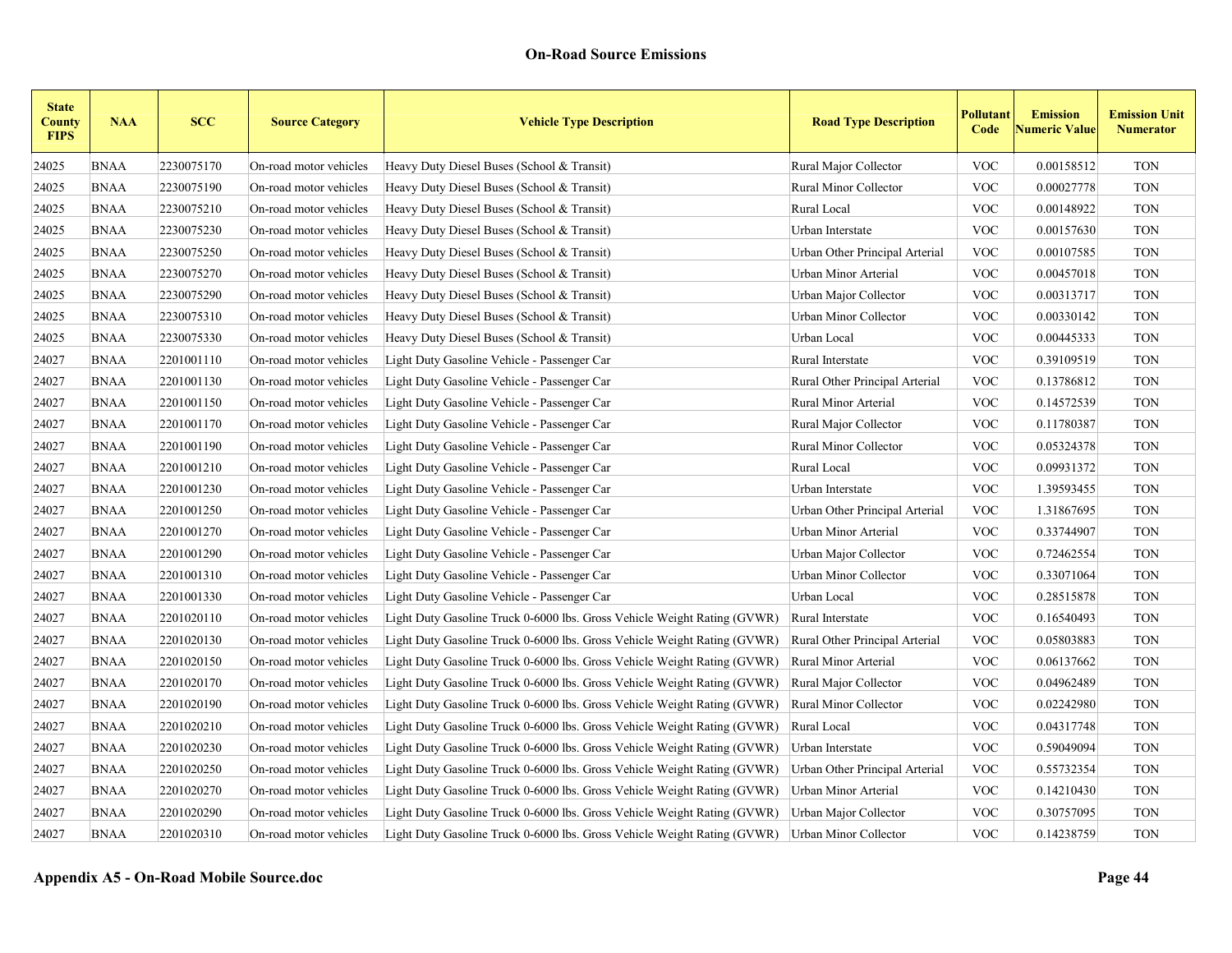| <b>State</b><br><b>County</b><br><b>FIPS</b> | <b>NAA</b>  | <b>SCC</b> | <b>Source Category</b> | <b>Vehicle Type Description</b>                                          | <b>Road Type Description</b>   | Pollutant<br>Code | <b>Emission</b><br><b>Numeric Value</b> | <b>Emission Unit</b><br><b>Numerator</b> |
|----------------------------------------------|-------------|------------|------------------------|--------------------------------------------------------------------------|--------------------------------|-------------------|-----------------------------------------|------------------------------------------|
| 24027                                        | <b>BNAA</b> | 2201020330 | On-road motor vehicles | Light Duty Gasoline Truck 0-6000 lbs. Gross Vehicle Weight Rating (GVWR) | Urban Local                    | <b>VOC</b>        | 0.12385886                              | <b>TON</b>                               |
| 24027                                        | <b>BNAA</b> | 2201040110 | On-road motor vehicles | Light Duty Gasoline Truck 6001-8500 lbs. GWVR                            | Rural Interstate               | <b>VOC</b>        | 0.10795804                              | <b>TON</b>                               |
| 24027                                        | <b>BNAA</b> | 2201040130 | On-road motor vehicles | Light Duty Gasoline Truck 6001-8500 lbs. GWVR                            | Rural Other Principal Arterial | <b>VOC</b>        | 0.03898319                              | <b>TON</b>                               |
| 24027                                        | <b>BNAA</b> | 2201040150 | On-road motor vehicles | Light Duty Gasoline Truck 6001-8500 lbs. GWVR                            | Rural Minor Arterial           | <b>VOC</b>        | 0.04133111                              | <b>TON</b>                               |
| 24027                                        | <b>BNAA</b> | 2201040170 | On-road motor vehicles | Light Duty Gasoline Truck 6001-8500 lbs. GWVR                            | Rural Major Collector          | <b>VOC</b>        | 0.03351133                              | <b>TON</b>                               |
| 24027                                        | <b>BNAA</b> | 2201040190 | On-road motor vehicles | Light Duty Gasoline Truck 6001-8500 lbs. GWVR                            | Rural Minor Collector          | <b>VOC</b>        | 0.01516668                              | <b>TON</b>                               |
| 24027                                        | <b>BNAA</b> | 2201040210 | On-road motor vehicles | Light Duty Gasoline Truck 6001-8500 lbs. GWVR                            | Rural Local                    | <b>VOC</b>        | 0.02912634                              | <b>TON</b>                               |
| 24027                                        | <b>BNAA</b> | 2201040230 | On-road motor vehicles | Light Duty Gasoline Truck 6001-8500 lbs. GWVR                            | Urban Interstate               | <b>VOC</b>        | 0.38942078                              | <b>TON</b>                               |
| 24027                                        | <b>BNAA</b> | 2201040250 | On-road motor vehicles | Light Duty Gasoline Truck 6001-8500 lbs. GWVR                            | Urban Other Principal Arterial | <b>VOC</b>        | 0.36521956                              | <b>TON</b>                               |
| 24027                                        | <b>BNAA</b> | 2201040270 | On-road motor vehicles | Light Duty Gasoline Truck 6001-8500 lbs. GWVR                            | Urban Minor Arterial           | <b>VOC</b>        | 0.09652047                              | <b>TON</b>                               |
| 24027                                        | <b>BNAA</b> | 2201040290 | On-road motor vehicles | Light Duty Gasoline Truck 6001-8500 lbs. GWVR                            | Urban Major Collector          | <b>VOC</b>        | 0.21000108                              | <b>TON</b>                               |
| 24027                                        | <b>BNAA</b> | 2201040310 | On-road motor vehicles | Light Duty Gasoline Truck 6001-8500 lbs. GWVR                            | Urban Minor Collector          | <b>VOC</b>        | 0.09675636                              | <b>TON</b>                               |
| 24027                                        | <b>BNAA</b> | 2201040330 | On-road motor vehicles | Light Duty Gasoline Truck 6001-8500 lbs. GWVR                            | Urban Local                    | <b>VOC</b>        | 0.08362124                              | <b>TON</b>                               |
| 24027                                        | <b>BNAA</b> | 2201070110 | On-road motor vehicles | Heavy Duty Gasoline Truck 8501+ lbs. GVWR                                | Rural Interstate               | <b>VOC</b>        | 0.03713682                              | <b>TON</b>                               |
| 24027                                        | <b>BNAA</b> | 2201070130 | On-road motor vehicles | Heavy Duty Gasoline Truck 8501+ lbs. GVWR                                | Rural Other Principal Arterial | <b>VOC</b>        | 0.00849109                              | <b>TON</b>                               |
| 24027                                        | <b>BNAA</b> | 2201070150 | On-road motor vehicles | Heavy Duty Gasoline Truck 8501+ lbs. GVWR                                | Rural Minor Arterial           | <b>VOC</b>        | 0.00912602                              | <b>TON</b>                               |
| 24027                                        | <b>BNAA</b> | 2201070170 | On-road motor vehicles | Heavy Duty Gasoline Truck 8501+ lbs. GVWR                                | Rural Major Collector          | <b>VOC</b>        | 0.00584775                              | <b>TON</b>                               |
| 24027                                        | <b>BNAA</b> | 2201070190 | On-road motor vehicles | Heavy Duty Gasoline Truck 8501+ lbs. GVWR                                | Rural Minor Collector          | <b>VOC</b>        | 0.00265657                              | <b>TON</b>                               |
| 24027                                        | <b>BNAA</b> | 2201070210 | On-road motor vehicles | Heavy Duty Gasoline Truck 8501+ lbs. GVWR                                | Rural Local                    | <b>VOC</b>        | 0.00460876                              | <b>TON</b>                               |
| 24027                                        | <b>BNAA</b> | 2201070230 | On-road motor vehicles | Heavy Duty Gasoline Truck 8501+ lbs. GVWR                                | Urban Interstate               | <b>VOC</b>        | 0.09644000                              | <b>TON</b>                               |
| 24027                                        | <b>BNAA</b> | 2201070250 | On-road motor vehicles | Heavy Duty Gasoline Truck 8501+ lbs. GVWR                                | Urban Other Principal Arterial | <b>VOC</b>        | 0.06360219                              | <b>TON</b>                               |
| 24027                                        | <b>BNAA</b> | 2201070270 | On-road motor vehicles | Heavy Duty Gasoline Truck 8501+ lbs. GVWR                                | Urban Minor Arterial           | <b>VOC</b>        | 0.01506196                              | <b>TON</b>                               |
| 24027                                        | <b>BNAA</b> | 2201070290 | On-road motor vehicles | Heavy Duty Gasoline Truck 8501+ lbs. GVWR                                | Urban Major Collector          | <b>VOC</b>        | 0.03586366                              | <b>TON</b>                               |
| 24027                                        | <b>BNAA</b> | 2201070310 | On-road motor vehicles | Heavy Duty Gasoline Truck 8501+ lbs. GVWR                                | Urban Minor Collector          | $\rm VOC$         | 0.02255657                              | <b>TON</b>                               |
| 24027                                        | <b>BNAA</b> | 2201070330 | On-road motor vehicles | Heavy Duty Gasoline Truck 8501+ lbs. GVWR                                | Urban Local                    | <b>VOC</b>        | 0.01713320                              | <b>TON</b>                               |
| 24027                                        | <b>BNAA</b> | 2201080110 | On-road motor vehicles | Motor Cycle                                                              | Rural Interstate               | <b>VOC</b>        | 0.00554572                              | <b>TON</b>                               |
| 24027                                        | <b>BNAA</b> | 2201080130 | On-road motor vehicles | Motor Cycle                                                              | Rural Other Principal Arterial | <b>VOC</b>        | 0.00127978                              | <b>TON</b>                               |
| 24027                                        | <b>BNAA</b> | 2201080150 | On-road motor vehicles | Motor Cycle                                                              | Rural Minor Arterial           | <b>VOC</b>        | 0.00645513                              | <b>TON</b>                               |
| 24027                                        | <b>BNAA</b> | 2201080170 | On-road motor vehicles | Motor Cycle                                                              | Rural Major Collector          | <b>VOC</b>        | 0.00222997                              | <b>TON</b>                               |
| 24027                                        | <b>BNAA</b> | 2201080190 | On-road motor vehicles | Motor Cycle                                                              | Rural Minor Collector          | <b>VOC</b>        | 0.00096673                              | <b>TON</b>                               |
| 24027                                        | <b>BNAA</b> | 2201080210 | On-road motor vehicles | Motor Cycle                                                              | Rural Local                    | <b>VOC</b>        | 0.00576398                              | <b>TON</b>                               |
| 24027                                        | <b>BNAA</b> | 2201080230 | On-road motor vehicles | Motor Cycle                                                              | Urban Interstate               | <b>VOC</b>        | 0.01738674                              | <b>TON</b>                               |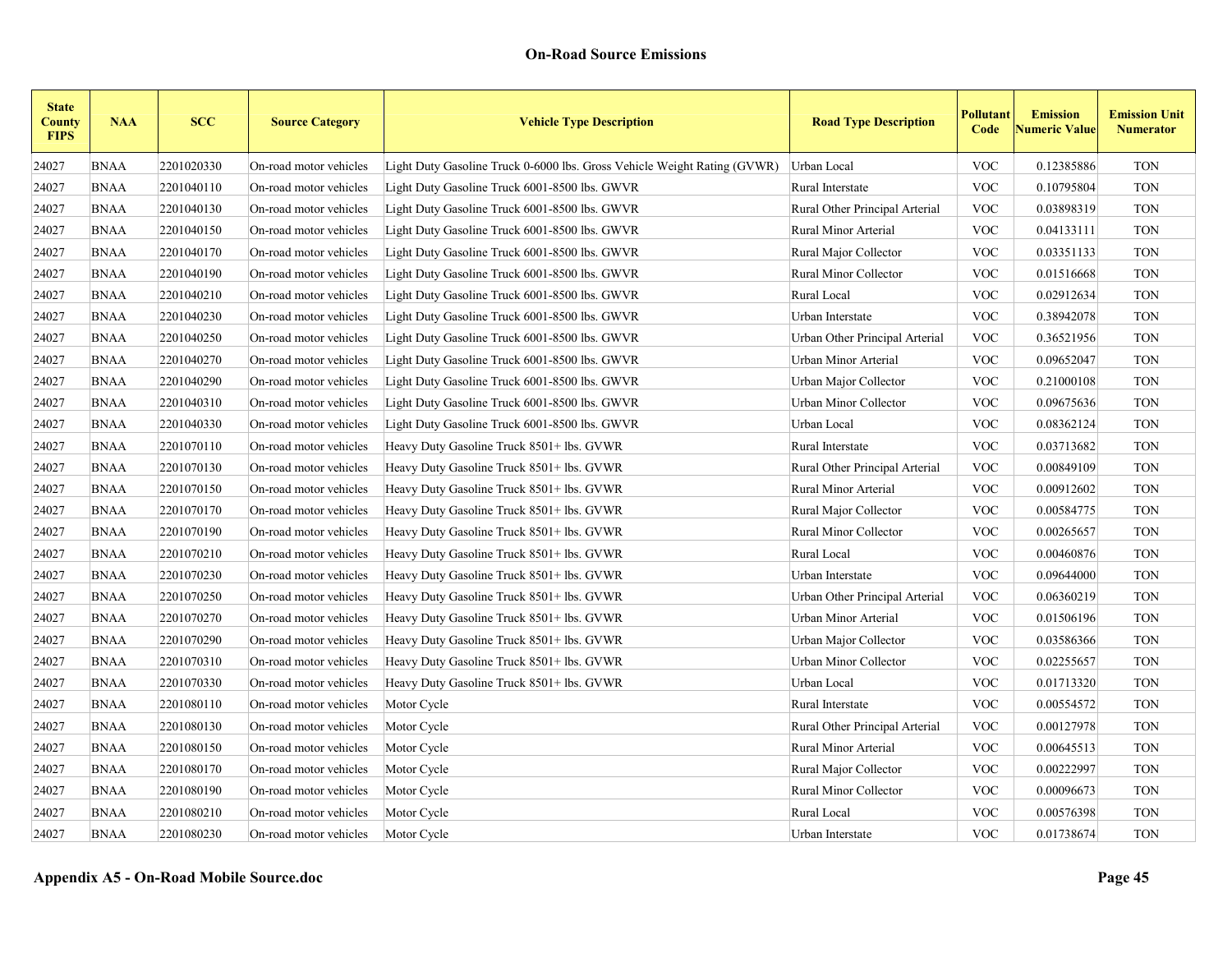| <b>State</b><br><b>County</b><br><b>FIPS</b> | <b>NAA</b>  | <b>SCC</b> | <b>Source Category</b> | <b>Vehicle Type Description</b>           | <b>Road Type Description</b>   | Pollutant<br>Code | <b>Emission</b><br><b>Numeric Value</b> | <b>Emission Unit</b><br><b>Numerator</b> |
|----------------------------------------------|-------------|------------|------------------------|-------------------------------------------|--------------------------------|-------------------|-----------------------------------------|------------------------------------------|
| 24027                                        | <b>BNAA</b> | 2201080250 | On-road motor vehicles | Motor Cycle                               | Urban Other Principal Arterial | <b>VOC</b>        | 0.01713651                              | <b>TON</b>                               |
| 24027                                        | <b>BNAA</b> | 2201080270 | On-road motor vehicles | Motor Cycle                               | Urban Minor Arterial           | <b>VOC</b>        | 0.00282191                              | <b>TON</b>                               |
| 24027                                        | <b>BNAA</b> | 2201080290 | On-road motor vehicles | Motor Cycle                               | Urban Major Collector          | <b>VOC</b>        | 0.01034077                              | <b>TON</b>                               |
| 24027                                        | BNAA        | 2201080310 | On-road motor vehicles | Motor Cycle                               | Urban Minor Collector          | <b>VOC</b>        | 0.00608475                              | <b>TON</b>                               |
| 24027                                        | <b>BNAA</b> | 2201080330 | On-road motor vehicles | Motor Cycle                               | Urban Local                    | <b>VOC</b>        | 0.00964632                              | <b>TON</b>                               |
| 24027                                        | <b>BNAA</b> | 2230001110 | On-road motor vehicles | Light Duty Diesel Vehicle - Passenger Car | Rural Interstate               | <b>VOC</b>        | 0.00060407                              | <b>TON</b>                               |
| 24027                                        | <b>BNAA</b> | 2230001130 | On-road motor vehicles | Light Duty Diesel Vehicle - Passenger Car | Rural Other Principal Arterial | <b>VOC</b>        | 0.00021716                              | <b>TON</b>                               |
| 24027                                        | <b>BNAA</b> | 2230001150 | On-road motor vehicles | Light Duty Diesel Vehicle - Passenger Car | Rural Minor Arterial           | <b>VOC</b>        | 0.00023038                              | <b>TON</b>                               |
| 24027                                        | <b>BNAA</b> | 2230001170 | On-road motor vehicles | Light Duty Diesel Vehicle - Passenger Car | Rural Major Collector          | <b>VOC</b>        | 0.00018739                              | <b>TON</b>                               |
| 24027                                        | <b>BNAA</b> | 2230001190 | On-road motor vehicles | Light Duty Diesel Vehicle - Passenger Car | Rural Minor Collector          | <b>VOC</b>        | 0.00008488                              | <b>TON</b>                               |
| 24027                                        | <b>BNAA</b> | 2230001210 | On-road motor vehicles | Light Duty Diesel Vehicle - Passenger Car | Rural Local                    | <b>VOC</b>        | 0.00019180                              | <b>TON</b>                               |
| 24027                                        | <b>BNAA</b> | 2230001230 | On-road motor vehicles | Light Duty Diesel Vehicle - Passenger Car | Urban Interstate               | <b>VOC</b>        | 0.00216383                              | <b>TON</b>                               |
| 24027                                        | <b>BNAA</b> | 2230001250 | On-road motor vehicles | Light Duty Diesel Vehicle - Passenger Car | Urban Other Principal Arterial | <b>VOC</b>        | 0.00196652                              | <b>TON</b>                               |
| 24027                                        | <b>BNAA</b> | 2230001270 | On-road motor vehicles | Light Duty Diesel Vehicle - Passenger Car | Urban Minor Arterial           | <b>VOC</b>        | 0.00055446                              | <b>TON</b>                               |
| 24027                                        | <b>BNAA</b> | 2230001290 | On-road motor vehicles | Light Duty Diesel Vehicle - Passenger Car | Urban Major Collector          | <b>VOC</b>        | 0.00130183                              | <b>TON</b>                               |
| 24027                                        | <b>BNAA</b> | 2230001310 | On-road motor vehicles | Light Duty Diesel Vehicle - Passenger Car | Urban Minor Collector          | <b>VOC</b>        | 0.00062721                              | <b>TON</b>                               |
| 24027                                        | <b>BNAA</b> | 2230001330 | On-road motor vehicles | Light Duty Diesel Vehicle - Passenger Car | Urban Local                    | <b>VOC</b>        | 0.00055116                              | <b>TON</b>                               |
| 24027                                        | <b>BNAA</b> | 2230060110 | On-road motor vehicles | Light Duty Diesel Truck 0-8500 lbs. GWVR  | Rural Interstate               | <b>VOC</b>        | 0.00205691                              | <b>TON</b>                               |
| 24027                                        | <b>BNAA</b> | 2230060130 | On-road motor vehicles | Light Duty Diesel Truck 0-8500 lbs. GWVR  | Rural Other Principal Arterial | <b>VOC</b>        | 0.00074516                              | <b>TON</b>                               |
| 24027                                        | <b>BNAA</b> | 2230060150 | On-road motor vehicles | Light Duty Diesel Truck 0-8500 lbs. GWVR  | Rural Minor Arterial           | <b>VOC</b>        | 0.00079146                              | <b>TON</b>                               |
| 24027                                        | <b>BNAA</b> | 2230060170 | On-road motor vehicles | Light Duty Diesel Truck 0-8500 lbs. GWVR  | Rural Major Collector          | <b>VOC</b>        | 0.00064595                              | <b>TON</b>                               |
| 24027                                        | <b>BNAA</b> | 2230060190 | On-road motor vehicles | Light Duty Diesel Truck 0-8500 lbs. GWVR  | Rural Minor Collector          | <b>VOC</b>        | 0.00029432                              | <b>TON</b>                               |
| 24027                                        | <b>BNAA</b> | 2230060210 | On-road motor vehicles | Light Duty Diesel Truck 0-8500 lbs. GWVR  | Rural Local                    | <b>VOC</b>        | 0.00070879                              | <b>TON</b>                               |
| 24027                                        | <b>BNAA</b> | 2230060230 | On-road motor vehicles | Light Duty Diesel Truck 0-8500 lbs. GWVR  | Urban Interstate               | <b>VOC</b>        | 0.00739760                              | <b>TON</b>                               |
| 24027                                        | <b>BNAA</b> | 2230060250 | On-road motor vehicles | Light Duty Diesel Truck 0-8500 lbs. GWVR  | Urban Other Principal Arterial | <b>VOC</b>        | 0.00672299                              | <b>TON</b>                               |
| 24027                                        | <b>BNAA</b> | 2230060270 | On-road motor vehicles | Light Duty Diesel Truck 0-8500 lbs. GWVR  | Urban Minor Arterial           | <b>VOC</b>        | 0.00192463                              | <b>TON</b>                               |
| 24027                                        | <b>BNAA</b> | 2230060290 | On-road motor vehicles | Light Duty Diesel Truck 0-8500 lbs. GWVR  | Urban Major Collector          | <b>VOC</b>        | 0.00467159                              | <b>TON</b>                               |
| 24027                                        | <b>BNAA</b> | 2230060310 | On-road motor vehicles | Light Duty Diesel Truck 0-8500 lbs. GWVR  | Urban Minor Collector          | <b>VOC</b>        | 0.00228729                              | <b>TON</b>                               |
| 24027                                        | BNAA        | 2230060330 | On-road motor vehicles | Light Duty Diesel Truck 0-8500 lbs. GWVR  | Urban Local                    | <b>VOC</b>        | 0.00204038                              | <b>TON</b>                               |
| 24027                                        | <b>BNAA</b> | 2230071110 | On-road motor vehicles | Heavy Duty Diesel Vehicles Class 2B       | Rural Interstate               | <b>VOC</b>        | 0.00200731                              | <b>TON</b>                               |
| 24027                                        | <b>BNAA</b> | 2230071130 | On-road motor vehicles | Heavy Duty Diesel Vehicles Class 2B       | Rural Other Principal Arterial | <b>VOC</b>        | 0.00046407                              | <b>TON</b>                               |
| 24027                                        | <b>BNAA</b> | 2230071150 | On-road motor vehicles | Heavy Duty Diesel Vehicles Class 2B       | Rural Minor Arterial           | <b>VOC</b>        | 0.00043211                              | <b>TON</b>                               |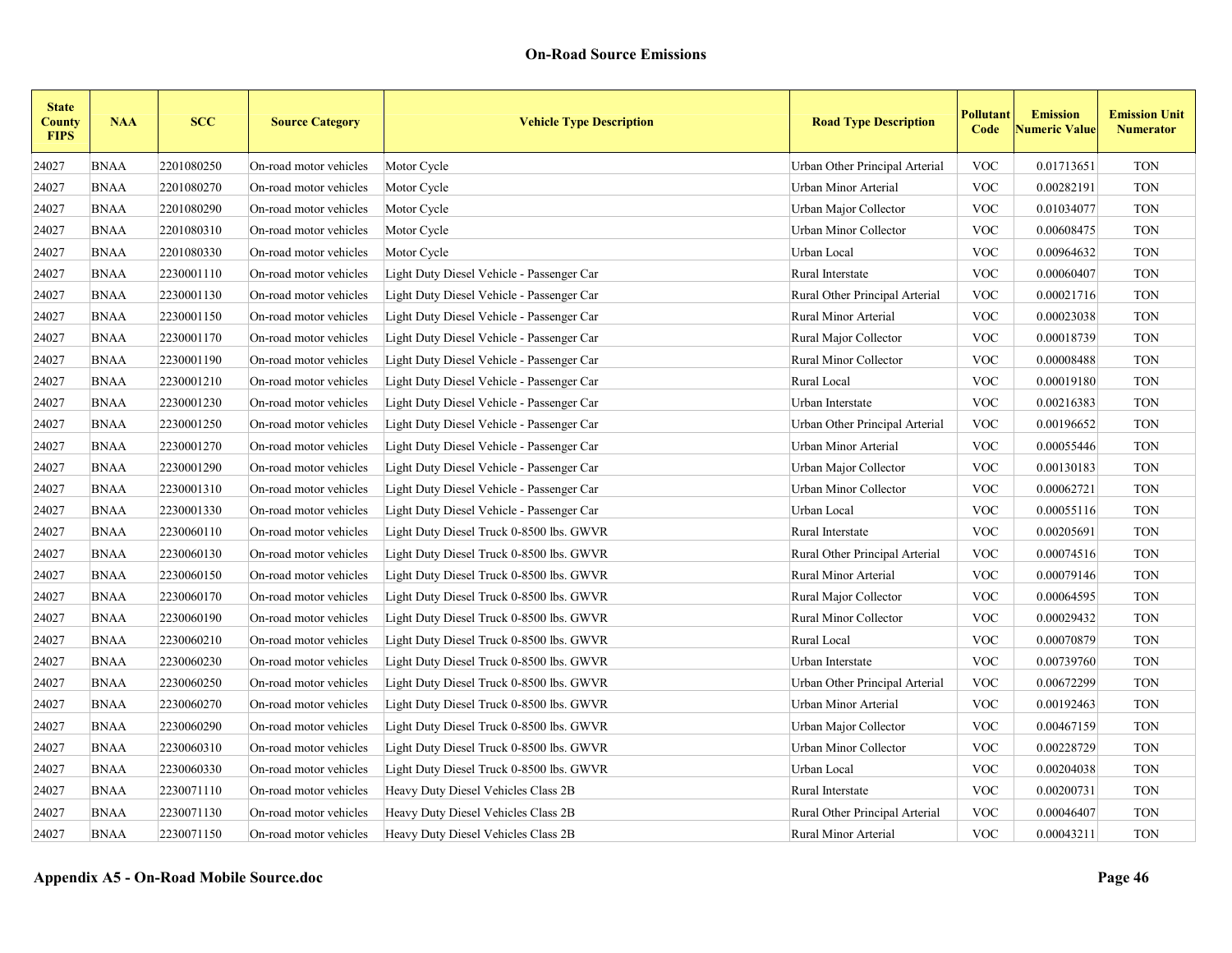| <b>State</b><br><b>County</b><br><b>FIPS</b> | <b>NAA</b>  | <b>SCC</b> | <b>Source Category</b> | <b>Vehicle Type Description</b>            | <b>Road Type Description</b>   | Pollutant<br>Code | <b>Emission</b><br><b>Numeric Value</b> | <b>Emission Unit</b><br><b>Numerator</b> |
|----------------------------------------------|-------------|------------|------------------------|--------------------------------------------|--------------------------------|-------------------|-----------------------------------------|------------------------------------------|
| 24027                                        | <b>BNAA</b> | 2230071170 | On-road motor vehicles | Heavy Duty Diesel Vehicles Class 2B        | Rural Major Collector          | <b>VOC</b>        | 0.00031747                              | <b>TON</b>                               |
| 24027                                        | <b>BNAA</b> | 2230071190 | On-road motor vehicles | Heavy Duty Diesel Vehicles Class 2B        | Rural Minor Collector          | <b>VOC</b>        | 0.00014550                              | <b>TON</b>                               |
| 24027                                        | <b>BNAA</b> | 2230071210 | On-road motor vehicles | Heavy Duty Diesel Vehicles Class 2B        | Rural Local                    | <b>VOC</b>        | 0.00022046                              | <b>TON</b>                               |
| 24027                                        | <b>BNAA</b> | 2230071230 | On-road motor vehicles | Heavy Duty Diesel Vehicles Class 2B        | Urban Interstate               | <b>VOC</b>        | 0.00513676                              | <b>TON</b>                               |
| 24027                                        | <b>BNAA</b> | 2230071250 | On-road motor vehicles | Heavy Duty Diesel Vehicles Class 2B        | Urban Other Principal Arterial | <b>VOC</b>        | 0.00319560                              | <b>TON</b>                               |
| 24027                                        | <b>BNAA</b> | 2230071270 | On-road motor vehicles | Heavy Duty Diesel Vehicles Class 2B        | Urban Minor Arterial           | <b>VOC</b>        | 0.00075508                              | <b>TON</b>                               |
| 24027                                        | <b>BNAA</b> | 2230071290 | On-road motor vehicles | Heavy Duty Diesel Vehicles Class 2B        | Urban Major Collector          | <b>VOC</b>        | 0.00164795                              | <b>TON</b>                               |
| 24027                                        | <b>BNAA</b> | 2230071310 | On-road motor vehicles | Heavy Duty Diesel Vehicles Class 2B        | Urban Minor Collector          | <b>VOC</b>        | 0.00101964                              | <b>TON</b>                               |
| 24027                                        | <b>BNAA</b> | 2230071330 | On-road motor vehicles | Heavy Duty Diesel Vehicles Class 2B        | Urban Local                    | <b>VOC</b>        | 0.00063162                              | <b>TON</b>                               |
| 24027                                        | <b>BNAA</b> | 2230072110 | On-road motor vehicles | Heavy Duty Diesel Vehicles Class 3, 4, & 5 | Rural Interstate               | <b>VOC</b>        | 0.00171079                              | <b>TON</b>                               |
| 24027                                        | <b>BNAA</b> | 2230072130 | On-road motor vehicles | Heavy Duty Diesel Vehicles Class 3, 4, & 5 | Rural Other Principal Arterial | <b>VOC</b>        | 0.00039573                              | <b>TON</b>                               |
| 24027                                        | <b>BNAA</b> | 2230072150 | On-road motor vehicles | Heavy Duty Diesel Vehicles Class 3, 4, & 5 | Rural Minor Arterial           | <b>VOC</b>        | 0.00036927                              | <b>TON</b>                               |
| 24027                                        | <b>BNAA</b> | 2230072170 | On-road motor vehicles | Heavy Duty Diesel Vehicles Class 3, 4, & 5 | Rural Major Collector          | <b>VOC</b>        | 0.00027007                              | <b>TON</b>                               |
| 24027                                        | <b>BNAA</b> | 2230072190 | On-road motor vehicles | Heavy Duty Diesel Vehicles Class 3, 4, & 5 | Rural Minor Collector          | <b>VOC</b>        | 0.00012346                              | <b>TON</b>                               |
| 24027                                        | <b>BNAA</b> | 2230072210 | On-road motor vehicles | Heavy Duty Diesel Vehicles Class 3, 4, & 5 | Rural Local                    | <b>VOC</b>        | 0.00018739                              | <b>TON</b>                               |
| 24027                                        | <b>BNAA</b> | 2230072230 | On-road motor vehicles | Heavy Duty Diesel Vehicles Class 3, 4, & 5 | Urban Interstate               | <b>VOC</b>        | 0.00438058                              | <b>TON</b>                               |
| 24027                                        | <b>BNAA</b> | 2230072250 | On-road motor vehicles | Heavy Duty Diesel Vehicles Class 3, 4, & 5 | Urban Other Principal Arterial | <b>VOC</b>        | 0.00272381                              | <b>TON</b>                               |
| 24027                                        | <b>BNAA</b> | 2230072270 | On-road motor vehicles | Heavy Duty Diesel Vehicles Class 3, 4, & 5 | Urban Minor Arterial           | <b>VOC</b>        | 0.00064485                              | <b>TON</b>                               |
| 24027                                        | <b>BNAA</b> | 2230072290 | On-road motor vehicles | Heavy Duty Diesel Vehicles Class 3, 4, & 5 | Urban Major Collector          | <b>VOC</b>        | 0.00140434                              | <b>TON</b>                               |
| 24027                                        | <b>BNAA</b> | 2230072310 | On-road motor vehicles | Heavy Duty Diesel Vehicles Class 3, 4, & 5 | Urban Minor Collector          | <b>VOC</b>        | 0.00086972                              | <b>TON</b>                               |
| 24027                                        | <b>BNAA</b> | 2230072330 | On-road motor vehicles | Heavy Duty Diesel Vehicles Class 3, 4, & 5 | Urban Local                    | <b>VOC</b>        | 0.00053793                              | <b>TON</b>                               |
| 24027                                        | <b>BNAA</b> | 2230073110 | On-road motor vehicles | Heavy Duty Diesel Vehicles Class 6 & 7     | Rural Interstate               | <b>VOC</b>        | 0.00722674                              | <b>TON</b>                               |
| 24027                                        | <b>BNAA</b> | 2230073130 | On-road motor vehicles | Heavy Duty Diesel Vehicles Class 6 & 7     | Rural Other Principal Arterial | <b>VOC</b>        | 0.00167110                              | <b>TON</b>                               |
| 24027                                        | <b>BNAA</b> | 2230073150 | On-road motor vehicles | Heavy Duty Diesel Vehicles Class 6 & 7     | Rural Minor Arterial           | <b>VOC</b>        | 0.00155646                              | <b>TON</b>                               |
| 24027                                        | <b>BNAA</b> | 2230073170 | On-road motor vehicles | Heavy Duty Diesel Vehicles Class 6 & 7     | Rural Major Collector          | <b>VOC</b>        | 0.00114310                              | <b>TON</b>                               |
| 24027                                        | <b>BNAA</b> | 2230073190 | On-road motor vehicles | Heavy Duty Diesel Vehicles Class 6 & 7     | Rural Minor Collector          | $\rm VOC$         | 0.00052249                              | <b>TON</b>                               |
| 24027                                        | <b>BNAA</b> | 2230073210 | On-road motor vehicles | Heavy Duty Diesel Vehicles Class 6 & 7     | Rural Local                    | <b>VOC</b>        | 0.00079477                              | <b>TON</b>                               |
| 24027                                        | <b>BNAA</b> | 2230073230 | On-road motor vehicles | Heavy Duty Diesel Vehicles Class 6 & 7     | Urban Interstate               | <b>VOC</b>        | 0.01849676                              | <b>TON</b>                               |
| 24027                                        | <b>BNAA</b> | 2230073250 | On-road motor vehicles | Heavy Duty Diesel Vehicles Class 6 & 7     | Urban Other Principal Arterial | <b>VOC</b>        | 0.01150371                              | <b>TON</b>                               |
| 24027                                        | <b>BNAA</b> | 2230073270 | On-road motor vehicles | Heavy Duty Diesel Vehicles Class 6 & 7     | Urban Minor Arterial           | <b>VOC</b>        | 0.00271940                              | <b>TON</b>                               |
| 24027                                        | <b>BNAA</b> | 2230073290 | On-road motor vehicles | Heavy Duty Diesel Vehicles Class 6 & 7     | Urban Major Collector          | <b>VOC</b>        | 0.00593484                              | <b>TON</b>                               |
| 24027                                        | <b>BNAA</b> | 2230073310 | On-road motor vehicles | Heavy Duty Diesel Vehicles Class 6 & 7     | Urban Minor Collector          | <b>VOC</b>        | 0.00367179                              | <b>TON</b>                               |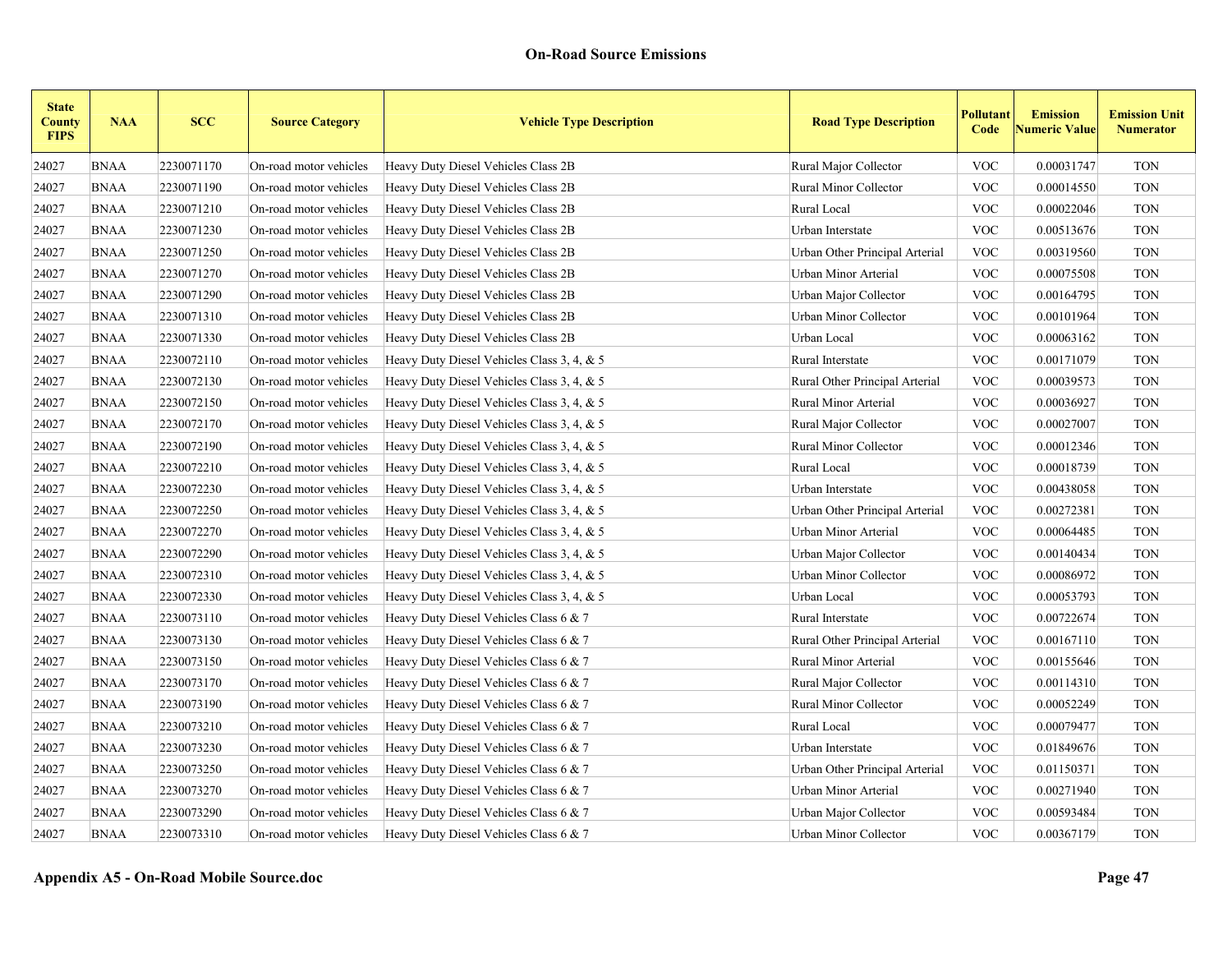| <b>State</b><br><b>County</b><br><b>FIPS</b> | <b>NAA</b>  | <b>SCC</b> | <b>Source Category</b> | <b>Vehicle Type Description</b>             | <b>Road Type Description</b>   | Pollutant<br>Code | <b>Emission</b><br><b>Numeric Value</b> | <b>Emission Unit</b><br><b>Numerator</b> |
|----------------------------------------------|-------------|------------|------------------------|---------------------------------------------|--------------------------------|-------------------|-----------------------------------------|------------------------------------------|
| 24027                                        | <b>BNAA</b> | 2230073330 | On-road motor vehicles | Heavy Duty Diesel Vehicles Class 6 & 7      | Urban Local                    | <b>VOC</b>        | 0.00227517                              | <b>TON</b>                               |
| 24027                                        | <b>BNAA</b> | 2230074110 | On-road motor vehicles | Heavy Duty Diesel Vehicles Class 8A & 8B    | Rural Interstate               | <b>VOC</b>        | 0.02903154                              | <b>TON</b>                               |
| 24027                                        | <b>BNAA</b> | 2230074130 | On-road motor vehicles | Heavy Duty Diesel Vehicles Class 8A & 8B    | Rural Other Principal Arterial | <b>VOC</b>        | 0.00671307                              | <b>TON</b>                               |
| 24027                                        | <b>BNAA</b> | 2230074150 | On-road motor vehicles | Heavy Duty Diesel Vehicles Class 8A & 8B    | Rural Minor Arterial           | <b>VOC</b>        | 0.00625120                              | <b>TON</b>                               |
| 24027                                        | <b>BNAA</b> | 2230074170 | On-road motor vehicles | Heavy Duty Diesel Vehicles Class 8A & 8B    | Rural Major Collector          | <b>VOC</b>        | 0.00459112                              | <b>TON</b>                               |
| 24027                                        | <b>BNAA</b> | 2230074190 | On-road motor vehicles | Heavy Duty Diesel Vehicles Class 8A & 8B    | Rural Minor Collector          | <b>VOC</b>        | 0.00210100                              | <b>TON</b>                               |
| 24027                                        | <b>BNAA</b> | 2230074210 | On-road motor vehicles | Heavy Duty Diesel Vehicles Class 8A & 8B    | Rural Local                    | <b>VOC</b>        | 0.00319449                              | <b>TON</b>                               |
| 24027                                        | <b>BNAA</b> | 2230074230 | On-road motor vehicles | Heavy Duty Diesel Vehicles Class 8A & 8B    | Urban Interstate               | <b>VOC</b>        | 0.07429790                              | <b>TON</b>                               |
| 24027                                        | <b>BNAA</b> | 2230074250 | On-road motor vehicles | Heavy Duty Diesel Vehicles Class 8A & 8B    | Urban Other Principal Arterial | <b>VOC</b>        | 0.04621214                              | <b>TON</b>                               |
| 24027                                        | <b>BNAA</b> | 2230074270 | On-road motor vehicles | Heavy Duty Diesel Vehicles Class 8A & 8B    | Urban Minor Arterial           | <b>VOC</b>        | 0.01092610                              | <b>TON</b>                               |
| 24027                                        | <b>BNAA</b> | 2230074290 | On-road motor vehicles | Heavy Duty Diesel Vehicles Class 8A & 8B    | Urban Major Collector          | <b>VOC</b>        | 0.02383635                              | <b>TON</b>                               |
| 24027                                        | <b>BNAA</b> | 2230074310 | On-road motor vehicles | Heavy Duty Diesel Vehicles Class 8A & 8B    | Urban Minor Collector          | <b>VOC</b>        | 0.01475442                              | <b>TON</b>                               |
| 24027                                        | <b>BNAA</b> | 2230074330 | On-road motor vehicles | Heavy Duty Diesel Vehicles Class 8A & 8B    | Urban Local                    | <b>VOC</b>        | 0.00913264                              | <b>TON</b>                               |
| 24027                                        | <b>BNAA</b> | 2230075110 | On-road motor vehicles | Heavy Duty Diesel Buses (School & Transit)  | Rural Interstate               | <b>VOC</b>        | 0.00388895                              | <b>TON</b>                               |
| 24027                                        | <b>BNAA</b> | 2230075130 | On-road motor vehicles | Heavy Duty Diesel Buses (School & Transit)  | Rural Other Principal Arterial | <b>VOC</b>        | 0.00087303                              | <b>TON</b>                               |
| 24027                                        | <b>BNAA</b> | 2230075150 | On-road motor vehicles | Heavy Duty Diesel Buses (School & Transit)  | Rural Minor Arterial           | <b>VOC</b>        | 0.00228509                              | <b>TON</b>                               |
| 24027                                        | <b>BNAA</b> | 2230075170 | On-road motor vehicles | Heavy Duty Diesel Buses (School & Transit)  | Rural Major Collector          | <b>VOC</b>        | 0.00068674                              | <b>TON</b>                               |
| 24027                                        | <b>BNAA</b> | 2230075190 | On-road motor vehicles | Heavy Duty Diesel Buses (School & Transit)  | Rural Minor Collector          | <b>VOC</b>        | 0.00030093                              | <b>TON</b>                               |
| 24027                                        | <b>BNAA</b> | 2230075210 | On-road motor vehicles | Heavy Duty Diesel Buses (School & Transit)  | Rural Local                    | <b>VOC</b>        | 0.00050706                              | <b>TON</b>                               |
| 24027                                        | <b>BNAA</b> | 2230075230 | On-road motor vehicles | Heavy Duty Diesel Buses (School & Transit)  | Urban Interstate               | <b>VOC</b>        | 0.01214084                              | <b>TON</b>                               |
| 24027                                        | <b>BNAA</b> | 2230075250 | On-road motor vehicles | Heavy Duty Diesel Buses (School & Transit)  | Urban Other Principal Arterial | <b>VOC</b>        | 0.00753539                              | <b>TON</b>                               |
| 24027                                        | <b>BNAA</b> | 2230075270 | On-road motor vehicles | Heavy Duty Diesel Buses (School & Transit)  | Urban Minor Arterial           | <b>VOC</b>        | 0.00318347                              | <b>TON</b>                               |
| 24027                                        | <b>BNAA</b> | 2230075290 | On-road motor vehicles | Heavy Duty Diesel Buses (School & Transit)  | Urban Major Collector          | <b>VOC</b>        | 0.00882840                              | <b>TON</b>                               |
| 24027                                        | <b>BNAA</b> | 2230075310 | On-road motor vehicles | Heavy Duty Diesel Buses (School & Transit)  | Urban Minor Collector          | $\rm VOC$         | 0.00509598                              | <b>TON</b>                               |
| 24027                                        | <b>BNAA</b> | 2230075330 | On-road motor vehicles | Heavy Duty Diesel Buses (School & Transit)  | Urban Local                    | $\rm VOC$         | 0.00509488                              | <b>TON</b>                               |
| 24510                                        | <b>BNAA</b> | 2201001170 | On-road motor vehicles | Light Duty Gasoline Vehicle - Passenger Car | Rural Major Collector          | $\rm VOC$         | 0.00596350                              | <b>TON</b>                               |
| 24510                                        | <b>BNAA</b> | 2201001190 | On-road motor vehicles | Light Duty Gasoline Vehicle - Passenger Car | <b>Rural Minor Collector</b>   | <b>VOC</b>        | 0.00895847                              | <b>TON</b>                               |
| 24510                                        | <b>BNAA</b> | 2201001210 | On-road motor vehicles | Light Duty Gasoline Vehicle - Passenger Car | Rural Local                    | $\rm VOC$         | 0.00451506                              | <b>TON</b>                               |
| 24510                                        | <b>BNAA</b> | 2201001230 | On-road motor vehicles | Light Duty Gasoline Vehicle - Passenger Car | Urban Interstate               | <b>VOC</b>        | 1.43514592                              | <b>TON</b>                               |
| 24510                                        | <b>BNAA</b> | 2201001250 | On-road motor vehicles | Light Duty Gasoline Vehicle - Passenger Car | Urban Other Principal Arterial | <b>VOC</b>        | 0.20017178                              | <b>TON</b>                               |
| 24510                                        | <b>BNAA</b> | 2201001270 | On-road motor vehicles | Light Duty Gasoline Vehicle - Passenger Car | Urban Minor Arterial           | <b>VOC</b>        | 1.95929875                              | <b>TON</b>                               |
| 24510                                        | <b>BNAA</b> | 2201001290 | On-road motor vehicles | Light Duty Gasoline Vehicle - Passenger Car | Urban Major Collector          | <b>VOC</b>        | 1.34948982                              | <b>TON</b>                               |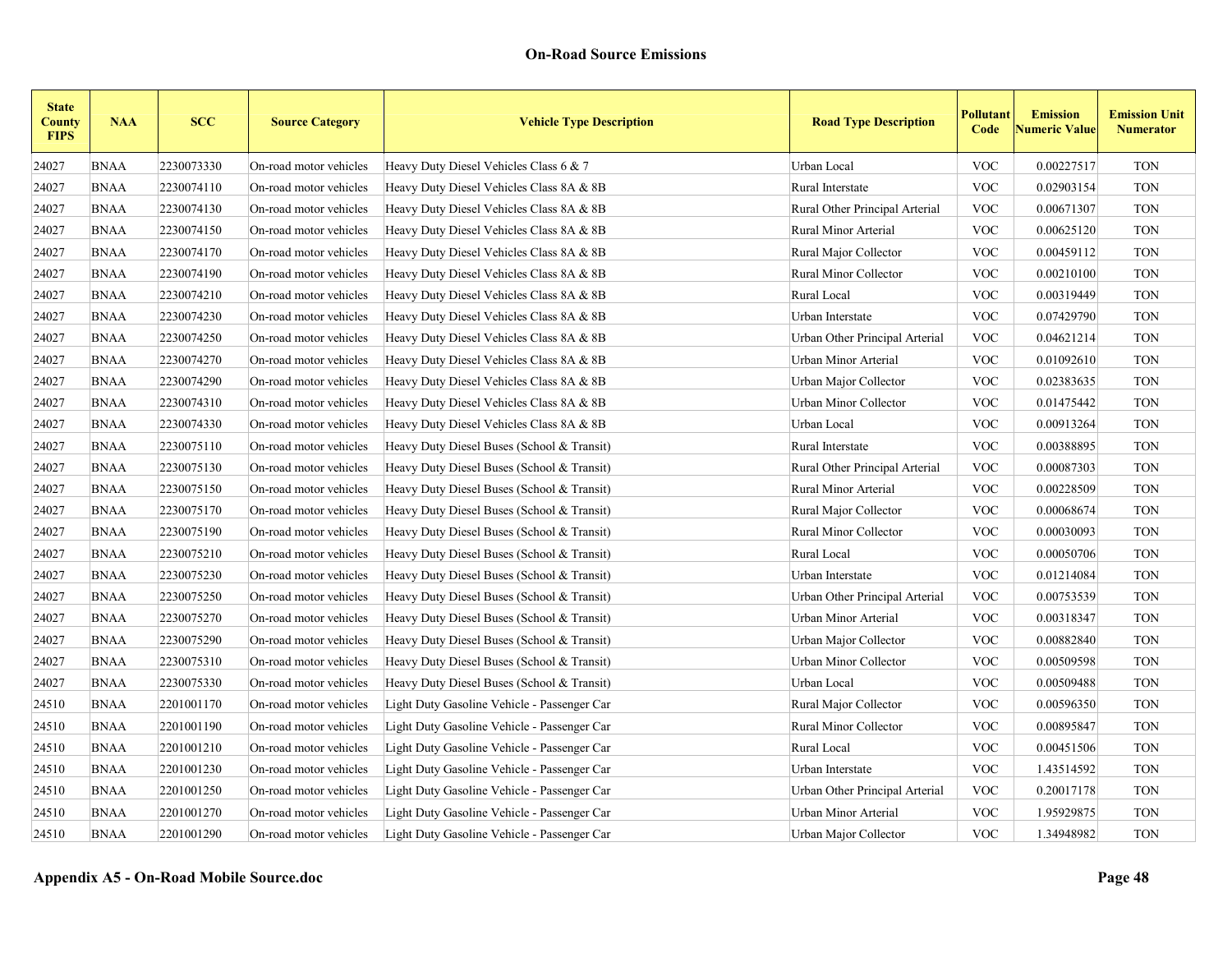| <b>State</b><br><b>County</b><br><b>FIPS</b> | <b>NAA</b>  | <b>SCC</b> | <b>Source Category</b> | <b>Vehicle Type Description</b>                                          | <b>Road Type Description</b>   | Pollutant<br>Code | <b>Emission</b><br><b>Numeric Value</b> | <b>Emission Unit</b><br><b>Numerator</b> |
|----------------------------------------------|-------------|------------|------------------------|--------------------------------------------------------------------------|--------------------------------|-------------------|-----------------------------------------|------------------------------------------|
| 24510                                        | <b>BNAA</b> | 2201001310 | On-road motor vehicles | Light Duty Gasoline Vehicle - Passenger Car                              | Urban Minor Collector          | <b>VOC</b>        | 0.45038624                              | <b>TON</b>                               |
| 24510                                        | <b>BNAA</b> | 2201001330 | On-road motor vehicles | Light Duty Gasoline Vehicle - Passenger Car                              | Urban Local                    | <b>VOC</b>        | 0.84657961                              | <b>TON</b>                               |
| 24510                                        | <b>BNAA</b> | 2201020170 | On-road motor vehicles | Light Duty Gasoline Truck 0-6000 lbs. Gross Vehicle Weight Rating (GVWR) | Rural Major Collector          | <b>VOC</b>        | 0.00251106                              | <b>TON</b>                               |
| 24510                                        | <b>BNAA</b> | 2201020190 | On-road motor vehicles | Light Duty Gasoline Truck 0-6000 lbs. Gross Vehicle Weight Rating (GVWR) | Rural Minor Collector          | <b>VOC</b>        | 0.00377321                              | <b>TON</b>                               |
| 24510                                        | <b>BNAA</b> | 2201020210 | On-road motor vehicles | Light Duty Gasoline Truck 0-6000 lbs. Gross Vehicle Weight Rating (GVWR) | Rural Local                    | <b>VOC</b>        | 0.00196321                              | <b>TON</b>                               |
| 24510                                        | <b>BNAA</b> | 2201020230 | On-road motor vehicles | Light Duty Gasoline Truck 0-6000 lbs. Gross Vehicle Weight Rating (GVWR) | Urban Interstate               | <b>VOC</b>        | 0.60761643                              | <b>TON</b>                               |
| 24510                                        | <b>BNAA</b> | 2201020250 | On-road motor vehicles | Light Duty Gasoline Truck 0-6000 lbs. Gross Vehicle Weight Rating (GVWR) | Urban Other Principal Arterial | <b>VOC</b>        | 0.08465190                              | <b>TON</b>                               |
| 24510                                        | <b>BNAA</b> | 2201020270 | On-road motor vehicles | Light Duty Gasoline Truck 0-6000 lbs. Gross Vehicle Weight Rating (GVWR) | Urban Minor Arterial           | <b>VOC</b>        | 0.82528849                              | <b>TON</b>                               |
| 24510                                        | <b>BNAA</b> | 2201020290 | On-road motor vehicles | Light Duty Gasoline Truck 0-6000 lbs. Gross Vehicle Weight Rating (GVWR) | Urban Major Collector          | <b>VOC</b>        | 0.57094809                              | <b>TON</b>                               |
| 24510                                        | <b>BNAA</b> | 2201020310 | On-road motor vehicles | Light Duty Gasoline Truck 0-6000 lbs. Gross Vehicle Weight Rating (GVWR) | Urban Minor Collector          | <b>VOC</b>        | 0.19373429                              | <b>TON</b>                               |
| 24510                                        | <b>BNAA</b> | 2201020330 | On-road motor vehicles | Light Duty Gasoline Truck 0-6000 lbs. Gross Vehicle Weight Rating (GVWR) | Urban Local                    | <b>VOC</b>        | 0.36767110                              | <b>TON</b>                               |
| 24510                                        | <b>BNAA</b> | 2201040170 | On-road motor vehicles | Light Duty Gasoline Truck 6001-8500 lbs. GWVR                            | Rural Major Collector          | <b>VOC</b>        | 0.00170086                              | <b>TON</b>                               |
| 24510                                        | <b>BNAA</b> | 2201040190 | On-road motor vehicles | Light Duty Gasoline Truck 6001-8500 lbs. GWVR                            | Rural Minor Collector          | <b>VOC</b>        | 0.00255626                              | <b>TON</b>                               |
| 24510                                        | <b>BNAA</b> | 2201040210 | On-road motor vehicles | Light Duty Gasoline Truck 6001-8500 lbs. GWVR                            | Rural Local                    | <b>VOC</b>        | 0.00132498                              | <b>TON</b>                               |
| 24510                                        | <b>BNAA</b> | 2201040230 | On-road motor vehicles | Light Duty Gasoline Truck 6001-8500 lbs. GWVR                            | Urban Interstate               | <b>VOC</b>        | 0.40015507                              | <b>TON</b>                               |
| 24510                                        | <b>BNAA</b> | 2201040250 | On-road motor vehicles | Light Duty Gasoline Truck 6001-8500 lbs. GWVR                            | Urban Other Principal Arterial | <b>VOC</b>        | 0.05535470                              | <b>TON</b>                               |
| 24510                                        | <b>BNAA</b> | 2201040270 | On-road motor vehicles | Light Duty Gasoline Truck 6001-8500 lbs. GWVR                            | Urban Minor Arterial           | <b>VOC</b>        | 0.56371914                              | <b>TON</b>                               |
| 24510                                        | <b>BNAA</b> | 2201040290 | On-road motor vehicles | Light Duty Gasoline Truck 6001-8500 lbs. GWVR                            | Urban Major Collector          | <b>VOC</b>        | 0.39057159                              | <b>TON</b>                               |
| 24510                                        | <b>BNAA</b> | 2201040310 | On-road motor vehicles | Light Duty Gasoline Truck 6001-8500 lbs. GWVR                            | Urban Minor Collector          | <b>VOC</b>        | 0.13172054                              | <b>TON</b>                               |
| 24510                                        | <b>BNAA</b> | 2201040330 | On-road motor vehicles | Light Duty Gasoline Truck 6001-8500 lbs. GWVR                            | Urban Local                    | <b>VOC</b>        | 0.24824352                              | <b>TON</b>                               |
| 24510                                        | <b>BNAA</b> | 2201070170 | On-road motor vehicles | Heavy Duty Gasoline Truck 8501+ lbs. GVWR                                | Rural Major Collector          | <b>VOC</b>        | 0.00028991                              | <b>TON</b>                               |
| 24510                                        | <b>BNAA</b> | 2201070190 | On-road motor vehicles | Heavy Duty Gasoline Truck 8501+ lbs. GVWR                                | Rural Minor Collector          | <b>VOC</b>        | 0.00044423                              | <b>TON</b>                               |
| 24510                                        | <b>BNAA</b> | 2201070210 | On-road motor vehicles | Heavy Duty Gasoline Truck 8501+ lbs. GVWR                                | Rural Local                    | <b>VOC</b>        | 0.00017637                              | <b>TON</b>                               |
| 24510                                        | <b>BNAA</b> | 2201070230 | On-road motor vehicles | Heavy Duty Gasoline Truck 8501+ lbs. GVWR                                | Urban Interstate               | <b>VOC</b>        | 0.09992881                              | <b>TON</b>                               |
| 24510                                        | <b>BNAA</b> | 2201070250 | On-road motor vehicles | Heavy Duty Gasoline Truck 8501+ lbs. GVWR                                | Urban Other Principal Arterial | <b>VOC</b>        | 0.00932995                              | <b>TON</b>                               |
| 24510                                        | <b>BNAA</b> | 2201070270 | On-road motor vehicles | Heavy Duty Gasoline Truck 8501+ lbs. GVWR                                | Urban Minor Arterial           | <b>VOC</b>        | 0.09739240                              | <b>TON</b>                               |
| 24510                                        | <b>BNAA</b> | 2201070290 | On-road motor vehicles | Heavy Duty Gasoline Truck 8501+ lbs. GVWR                                | Urban Major Collector          | <b>VOC</b>        | 0.06707667                              | <b>TON</b>                               |
| 24510                                        | <b>BNAA</b> | 2201070310 | On-road motor vehicles | Heavy Duty Gasoline Truck 8501+ lbs. GVWR                                | Urban Minor Collector          | <b>VOC</b>        | 0.03006771                              | <b>TON</b>                               |
| 24510                                        | <b>BNAA</b> | 2201070330 | On-road motor vehicles | Heavy Duty Gasoline Truck 8501+ lbs. GVWR                                | Urban Local                    | <b>VOC</b>        | 0.05094877                              | <b>TON</b>                               |
| 24510                                        | <b>BNAA</b> | 2201080170 | On-road motor vehicles | Motor Cycle                                                              | Rural Major Collector          | <b>VOC</b>        | 0.00017637                              | <b>TON</b>                               |
| 24510                                        | <b>BNAA</b> | 2201080190 | On-road motor vehicles | Motor Cycle                                                              | <b>Rural Minor Collector</b>   | <b>VOC</b>        | 0.00021054                              | <b>TON</b>                               |
| 24510                                        | <b>BNAA</b> | 2201080210 | On-road motor vehicles | Motor Cycle                                                              | Rural Local                    | <b>VOC</b>        | 0.00032518                              | <b>TON</b>                               |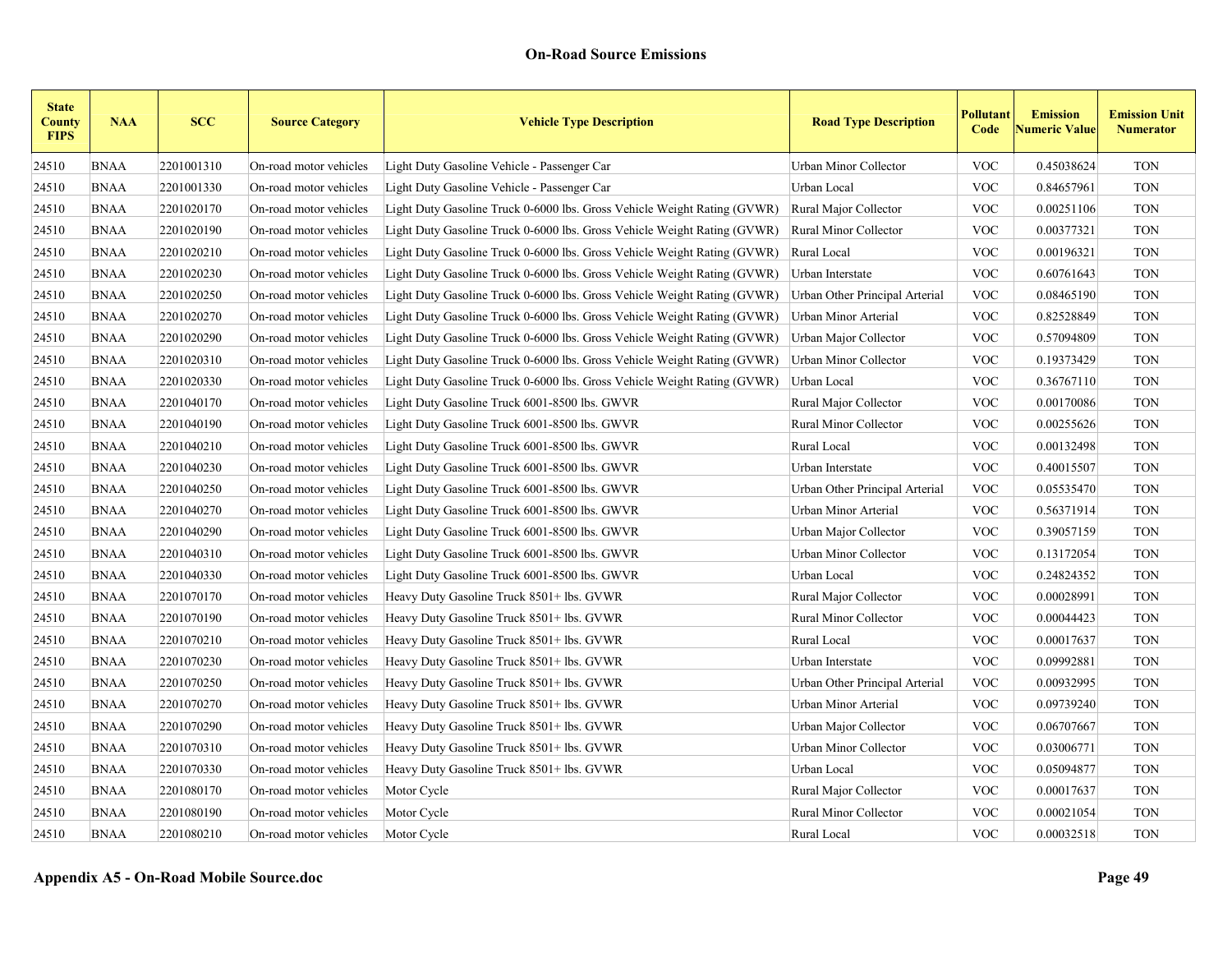| <b>State</b><br><b>County</b><br><b>FIPS</b> | <b>NAA</b>  | <b>SCC</b> | <b>Source Category</b> | <b>Vehicle Type Description</b>           | <b>Road Type Description</b>   | Pollutant<br>Code | <b>Emission</b><br><b>Numeric Value</b> | <b>Emission Unit</b><br><b>Numerator</b> |
|----------------------------------------------|-------------|------------|------------------------|-------------------------------------------|--------------------------------|-------------------|-----------------------------------------|------------------------------------------|
| 24510                                        | <b>BNAA</b> | 2201080230 | On-road motor vehicles | Motor Cycle                               | Urban Interstate               | <b>VOC</b>        | 0.01791805                              | <b>TON</b>                               |
| 24510                                        | <b>BNAA</b> | 2201080250 | On-road motor vehicles | Motor Cycle                               | Urban Other Principal Arterial | <b>VOC</b>        | 0.00287042                              | <b>TON</b>                               |
| 24510                                        | <b>BNAA</b> | 2201080270 | On-road motor vehicles | Motor Cycle                               | Urban Minor Arterial           | <b>VOC</b>        | 0.01735587                              | <b>TON</b>                               |
| 24510                                        | BNAA        | 2201080290 | On-road motor vehicles | Motor Cycle                               | Urban Major Collector          | <b>VOC</b>        | 0.02030786                              | <b>TON</b>                               |
| 24510                                        | <b>BNAA</b> | 2201080310 | On-road motor vehicles | Motor Cycle                               | Urban Minor Collector          | <b>VOC</b>        | 0.01030109                              | <b>TON</b>                               |
| 24510                                        | BNAA        | 2201080330 | On-road motor vehicles | Motor Cycle                               | Urban Local                    | <b>VOC</b>        | 0.02444813                              | <b>TON</b>                               |
| 24510                                        | <b>BNAA</b> | 2230001170 | On-road motor vehicles | Light Duty Diesel Vehicle - Passenger Car | Rural Major Collector          | <b>VOC</b>        | 0.00000992                              | <b>TON</b>                               |
| 24510                                        | <b>BNAA</b> | 2230001190 | On-road motor vehicles | Light Duty Diesel Vehicle - Passenger Car | Rural Minor Collector          | <b>VOC</b>        | 0.00001433                              | <b>TON</b>                               |
| 24510                                        | <b>BNAA</b> | 2230001210 | On-road motor vehicles | Light Duty Diesel Vehicle - Passenger Car | Rural Local                    | <b>VOC</b>        | 0.00000882                              | <b>TON</b>                               |
| 24510                                        | <b>BNAA</b> | 2230001230 | On-road motor vehicles | Light Duty Diesel Vehicle - Passenger Car | Urban Interstate               | <b>VOC</b>        | 0.00222336                              | <b>TON</b>                               |
| 24510                                        | <b>BNAA</b> | 2230001250 | On-road motor vehicles | Light Duty Diesel Vehicle - Passenger Car | Urban Other Principal Arterial | <b>VOC</b>        | 0.00030975                              | <b>TON</b>                               |
| 24510                                        | <b>BNAA</b> | 2230001270 | On-road motor vehicles | Light Duty Diesel Vehicle - Passenger Car | Urban Minor Arterial           | <b>VOC</b>        | 0.00337197                              | <b>TON</b>                               |
| 24510                                        | <b>BNAA</b> | 2230001290 | On-road motor vehicles | Light Duty Diesel Vehicle - Passenger Car | Urban Major Collector          | <b>VOC</b>        | 0.00247799                              | <b>TON</b>                               |
| 24510                                        | <b>BNAA</b> | 2230001310 | On-road motor vehicles | Light Duty Diesel Vehicle - Passenger Car | Urban Minor Collector          | <b>VOC</b>        | 0.00084437                              | <b>TON</b>                               |
| 24510                                        | <b>BNAA</b> | 2230001330 | On-road motor vehicles | Light Duty Diesel Vehicle - Passenger Car | Urban Local                    | <b>VOC</b>        | 0.00163693                              | <b>TON</b>                               |
| 24510                                        | <b>BNAA</b> | 2230060170 | On-road motor vehicles | Light Duty Diesel Truck 0-8500 lbs. GWVR  | Rural Major Collector          | <b>VOC</b>        | 0.00003307                              | <b>TON</b>                               |
| 24510                                        | BNAA        | 2230060190 | On-road motor vehicles | Light Duty Diesel Truck 0-8500 lbs. GWVR  | Rural Minor Collector          | <b>VOC</b>        | 0.00005071                              | <b>TON</b>                               |
| 24510                                        | <b>BNAA</b> | 2230060210 | On-road motor vehicles | Light Duty Diesel Truck 0-8500 lbs. GWVR  | Rural Local                    | <b>VOC</b>        | 0.00003197                              | <b>TON</b>                               |
| 24510                                        | <b>BNAA</b> | 2230060230 | On-road motor vehicles | Light Duty Diesel Truck 0-8500 lbs. GWVR  | Urban Interstate               | <b>VOC</b>        | 0.00759933                              | <b>TON</b>                               |
| 24510                                        | <b>BNAA</b> | 2230060250 | On-road motor vehicles | Light Duty Diesel Truck 0-8500 lbs. GWVR  | Urban Other Principal Arterial | <b>VOC</b>        | 0.00105712                              | <b>TON</b>                               |
| 24510                                        | <b>BNAA</b> | 2230060270 | On-road motor vehicles | Light Duty Diesel Truck 0-8500 lbs. GWVR  | Urban Minor Arterial           | <b>VOC</b>        | 0.01186857                              | <b>TON</b>                               |
| 24510                                        | <b>BNAA</b> | 2230060290 | On-road motor vehicles | Light Duty Diesel Truck 0-8500 lbs. GWVR  | Urban Major Collector          | <b>VOC</b>        | 0.00889895                              | <b>TON</b>                               |
| 24510                                        | <b>BNAA</b> | 2230060310 | On-road motor vehicles | Light Duty Diesel Truck 0-8500 lbs. GWVR  | Urban Minor Collector          | <b>VOC</b>        | 0.00307985                              | <b>TON</b>                               |
| 24510                                        | <b>BNAA</b> | 2230060330 | On-road motor vehicles | Light Duty Diesel Truck 0-8500 lbs. GWVR  | Urban Local                    | <b>VOC</b>        | 0.00606160                              | <b>TON</b>                               |
| 24510                                        | <b>BNAA</b> | 2230071170 | On-road motor vehicles | Heavy Duty Diesel Vehicles Class 2B       | Rural Major Collector          | <b>VOC</b>        | 0.00001653                              | <b>TON</b>                               |
| 24510                                        | <b>BNAA</b> | 2230071190 | On-road motor vehicles | Heavy Duty Diesel Vehicles Class 2B       | Rural Minor Collector          | <b>VOC</b>        | 0.00002425                              | <b>TON</b>                               |
| 24510                                        | <b>BNAA</b> | 2230071210 | On-road motor vehicles | Heavy Duty Diesel Vehicles Class 2B       | Rural Local                    | <b>VOC</b>        | 0.00000882                              | <b>TON</b>                               |
| 24510                                        | <b>BNAA</b> | 2230071230 | On-road motor vehicles | Heavy Duty Diesel Vehicles Class 2B       | Urban Interstate               | <b>VOC</b>        | 0.00528668                              | <b>TON</b>                               |
| 24510                                        | <b>BNAA</b> | 2230071250 | On-road motor vehicles | Heavy Duty Diesel Vehicles Class 2B       | Urban Other Principal Arterial | <b>VOC</b>        | 0.00049604                              | <b>TON</b>                               |
| 24510                                        | BNAA        | 2230071270 | On-road motor vehicles | Heavy Duty Diesel Vehicles Class 2B       | Urban Minor Arterial           | <b>VOC</b>        | 0.00491410                              | <b>TON</b>                               |
| 24510                                        | BNAA        | 2230071290 | On-road motor vehicles | Heavy Duty Diesel Vehicles Class 2B       | Urban Major Collector          | <b>VOC</b>        | 0.00315371                              | <b>TON</b>                               |
| 24510                                        | <b>BNAA</b> | 2230071310 | On-road motor vehicles | Heavy Duty Diesel Vehicles Class 2B       | Urban Minor Collector          | <b>VOC</b>        | 0.00137127                              | <b>TON</b>                               |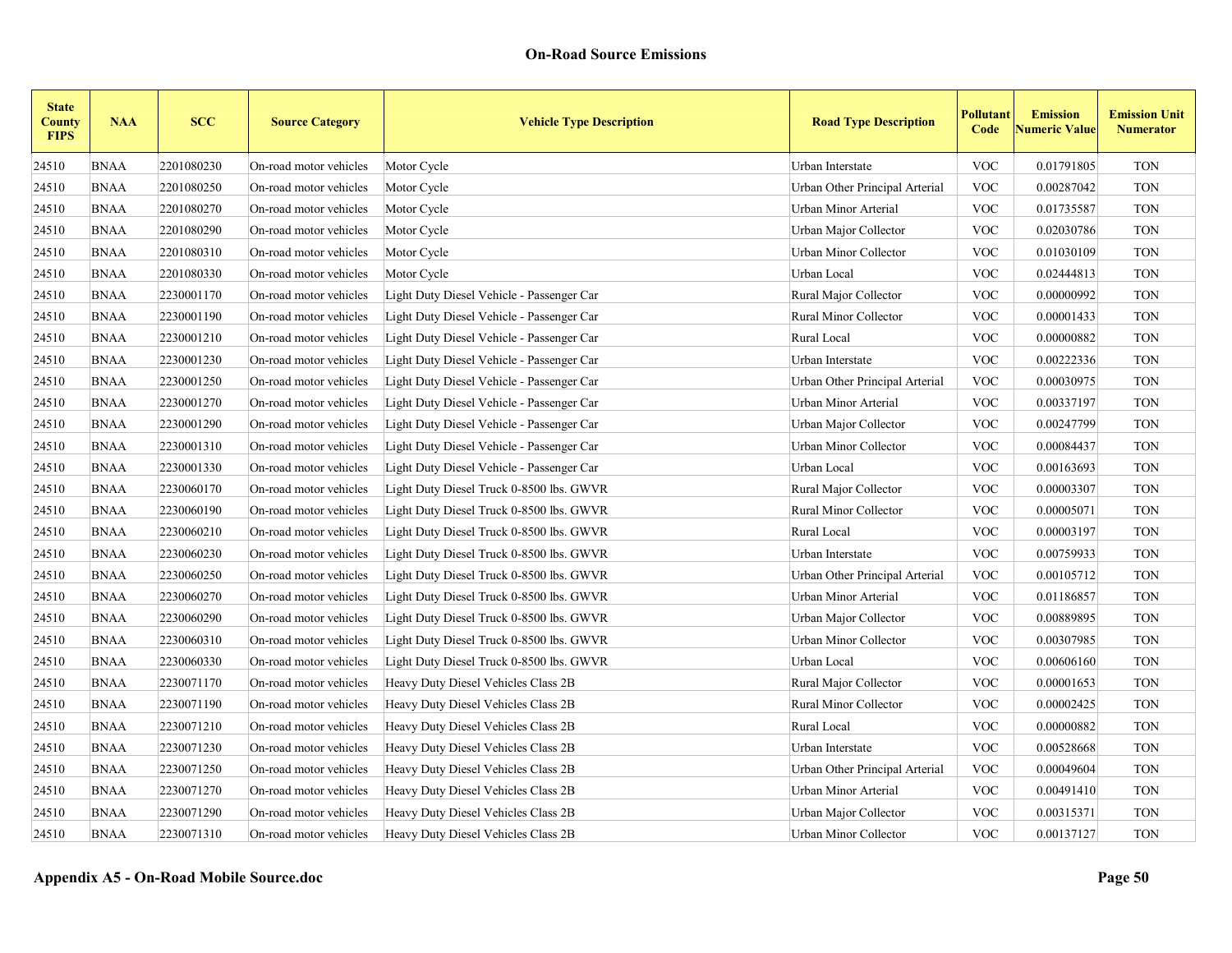| <b>State</b><br><b>County</b><br><b>FIPS</b> | <b>NAA</b>  | <b>SCC</b> | <b>Source Category</b> | <b>Vehicle Type Description</b>            | <b>Road Type Description</b>   | Pollutant<br>Code | <b>Emission</b><br><b>Numeric Value</b> | <b>Emission Unit</b><br><b>Numerator</b> |
|----------------------------------------------|-------------|------------|------------------------|--------------------------------------------|--------------------------------|-------------------|-----------------------------------------|------------------------------------------|
| 24510                                        | <b>BNAA</b> | 2230071330 | On-road motor vehicles | Heavy Duty Diesel Vehicles Class 2B        | Urban Local                    | <b>VOC</b>        | 0.00188605                              | <b>TON</b>                               |
| 24510                                        | <b>BNAA</b> | 2230072170 | On-road motor vehicles | Heavy Duty Diesel Vehicles Class 3, 4, & 5 | Rural Major Collector          | <b>VOC</b>        | 0.00001323                              | <b>TON</b>                               |
| 24510                                        | <b>BNAA</b> | 2230072190 | On-road motor vehicles | Heavy Duty Diesel Vehicles Class 3, 4, & 5 | Rural Minor Collector          | <b>VOC</b>        | 0.00002205                              | <b>TON</b>                               |
| 24510                                        | <b>BNAA</b> | 2230072210 | On-road motor vehicles | Heavy Duty Diesel Vehicles Class 3, 4, & 5 | Rural Local                    | <b>VOC</b>        | 0.00000220                              | <b>TON</b>                               |
| 24510                                        | <b>BNAA</b> | 2230072230 | On-road motor vehicles | Heavy Duty Diesel Vehicles Class 3, 4, & 5 | Urban Interstate               | <b>VOC</b>        | 0.00450624                              | <b>TON</b>                               |
| 24510                                        | <b>BNAA</b> | 2230072250 | On-road motor vehicles | Heavy Duty Diesel Vehicles Class 3, 4, & 5 | Urban Other Principal Arterial | <b>VOC</b>        | 0.00042329                              | <b>TON</b>                               |
| 24510                                        | <b>BNAA</b> | 2230072270 | On-road motor vehicles | Heavy Duty Diesel Vehicles Class 3, 4, & 5 | Urban Minor Arterial           | <b>VOC</b>        | 0.00418988                              | <b>TON</b>                               |
| 24510                                        | <b>BNAA</b> | 2230072290 | On-road motor vehicles | Heavy Duty Diesel Vehicles Class 3, 4, & 5 | Urban Major Collector          | <b>VOC</b>        | 0.00268964                              | <b>TON</b>                               |
| 24510                                        | <b>BNAA</b> | 2230072310 | On-road motor vehicles | Heavy Duty Diesel Vehicles Class 3, 4, & 5 | Urban Minor Collector          | <b>VOC</b>        | 0.00116955                              | <b>TON</b>                               |
| 24510                                        | <b>BNAA</b> | 2230072330 | On-road motor vehicles | Heavy Duty Diesel Vehicles Class 3, 4, & 5 | Urban Local                    | <b>VOC</b>        | 0.00160827                              | <b>TON</b>                               |
| 24510                                        | <b>BNAA</b> | 2230073170 | On-road motor vehicles | Heavy Duty Diesel Vehicles Class 6 & 7     | Rural Major Collector          | <b>VOC</b>        | 0.00005952                              | <b>TON</b>                               |
| 24510                                        | <b>BNAA</b> | 2230073190 | On-road motor vehicles | Heavy Duty Diesel Vehicles Class 6 & 7     | Rural Minor Collector          | <b>VOC</b>        | 0.00008818                              | <b>TON</b>                               |
| 24510                                        | <b>BNAA</b> | 2230073210 | On-road motor vehicles | Heavy Duty Diesel Vehicles Class 6 & 7     | Rural Local                    | <b>VOC</b>        | 0.00003307                              | <b>TON</b>                               |
| 24510                                        | <b>BNAA</b> | 2230073230 | On-road motor vehicles | Heavy Duty Diesel Vehicles Class 6 & 7     | Urban Interstate               | <b>VOC</b>        | 0.01903028                              | <b>TON</b>                               |
| 24510                                        | <b>BNAA</b> | 2230073250 | On-road motor vehicles | Heavy Duty Diesel Vehicles Class 6 $& 7$   | Urban Other Principal Arterial | <b>VOC</b>        | 0.00178574                              | <b>TON</b>                               |
| 24510                                        | <b>BNAA</b> | 2230073270 | On-road motor vehicles | Heavy Duty Diesel Vehicles Class 6 & 7     | Urban Minor Arterial           | <b>VOC</b>        | 0.01769097                              | <b>TON</b>                               |
| 24510                                        | <b>BNAA</b> | 2230073290 | On-road motor vehicles | Heavy Duty Diesel Vehicles Class 6 & 7     | Urban Major Collector          | <b>VOC</b>        | 0.01135490                              | <b>TON</b>                               |
| 24510                                        | <b>BNAA</b> | 2230073310 | On-road motor vehicles | Heavy Duty Diesel Vehicles Class 6 $& 7$   | Urban Minor Collector          | <b>VOC</b>        | 0.00493835                              | <b>TON</b>                               |
| 24510                                        | <b>BNAA</b> | 2230073330 | On-road motor vehicles | Heavy Duty Diesel Vehicles Class $6 & 7$   | Urban Local                    | <b>VOC</b>        | 0.00679243                              | <b>TON</b>                               |
| 24510                                        | <b>BNAA</b> | 2230074170 | On-road motor vehicles | Heavy Duty Diesel Vehicles Class 8A & 8B   | Rural Major Collector          | <b>VOC</b>        | 0.00023589                              | <b>TON</b>                               |
| 24510                                        | <b>BNAA</b> | 2230074190 | On-road motor vehicles | Heavy Duty Diesel Vehicles Class 8A & 8B   | <b>Rural Minor Collector</b>   | <b>VOC</b>        | 0.00035605                              | <b>TON</b>                               |
| 24510                                        | <b>BNAA</b> | 2230074210 | On-road motor vehicles | Heavy Duty Diesel Vehicles Class 8A & 8B   | Rural Local                    | <b>VOC</b>        | 0.00013228                              | <b>TON</b>                               |
| 24510                                        | <b>BNAA</b> | 2230074230 | On-road motor vehicles | Heavy Duty Diesel Vehicles Class 8A & 8B   | Urban Interstate               | <b>VOC</b>        | 0.07643638                              | <b>TON</b>                               |
| 24510                                        | <b>BNAA</b> | 2230074250 | On-road motor vehicles | Heavy Duty Diesel Vehicles Class 8A & 8B   | Urban Other Principal Arterial | <b>VOC</b>        | 0.00717383                              | <b>TON</b>                               |
| 24510                                        | <b>BNAA</b> | 2230074270 | On-road motor vehicles | Heavy Duty Diesel Vehicles Class 8A & 8B   | Urban Minor Arterial           | <b>VOC</b>        | 0.07105821                              | <b>TON</b>                               |
| 24510                                        | <b>BNAA</b> | 2230074290 | On-road motor vehicles | Heavy Duty Diesel Vehicles Class 8A & 8B   | Urban Major Collector          | <b>VOC</b>        | 0.04561690                              | <b>TON</b>                               |
| 24510                                        | <b>BNAA</b> | 2230074310 | On-road motor vehicles | Heavy Duty Diesel Vehicles Class 8A & 8B   | Urban Minor Collector          | <b>VOC</b>        | 0.01983276                              | <b>TON</b>                               |
| 24510                                        | <b>BNAA</b> | 2230074330 | On-road motor vehicles | Heavy Duty Diesel Vehicles Class 8A & 8B   | Urban Local                    | <b>VOC</b>        | 0.02728217                              | <b>TON</b>                               |
| 24510                                        | <b>BNAA</b> | 2230075170 | On-road motor vehicles | Heavy Duty Diesel Buses (School & Transit) | Rural Major Collector          | <b>VOC</b>        | 0.00002425                              | <b>TON</b>                               |
| 24510                                        | <b>BNAA</b> | 2230075190 | On-road motor vehicles | Heavy Duty Diesel Buses (School & Transit) | Rural Minor Collector          | <b>VOC</b>        | 0.00004519                              | <b>TON</b>                               |
| 24510                                        | <b>BNAA</b> | 2230075210 | On-road motor vehicles | Heavy Duty Diesel Buses (School & Transit) | Rural Local                    | <b>VOC</b>        | 0.00001653                              | <b>TON</b>                               |
| 24510                                        | <b>BNAA</b> | 2230075230 | On-road motor vehicles | Heavy Duty Diesel Buses (School & Transit) | Urban Interstate               | <b>VOC</b>        | 0.01247043                              | <b>TON</b>                               |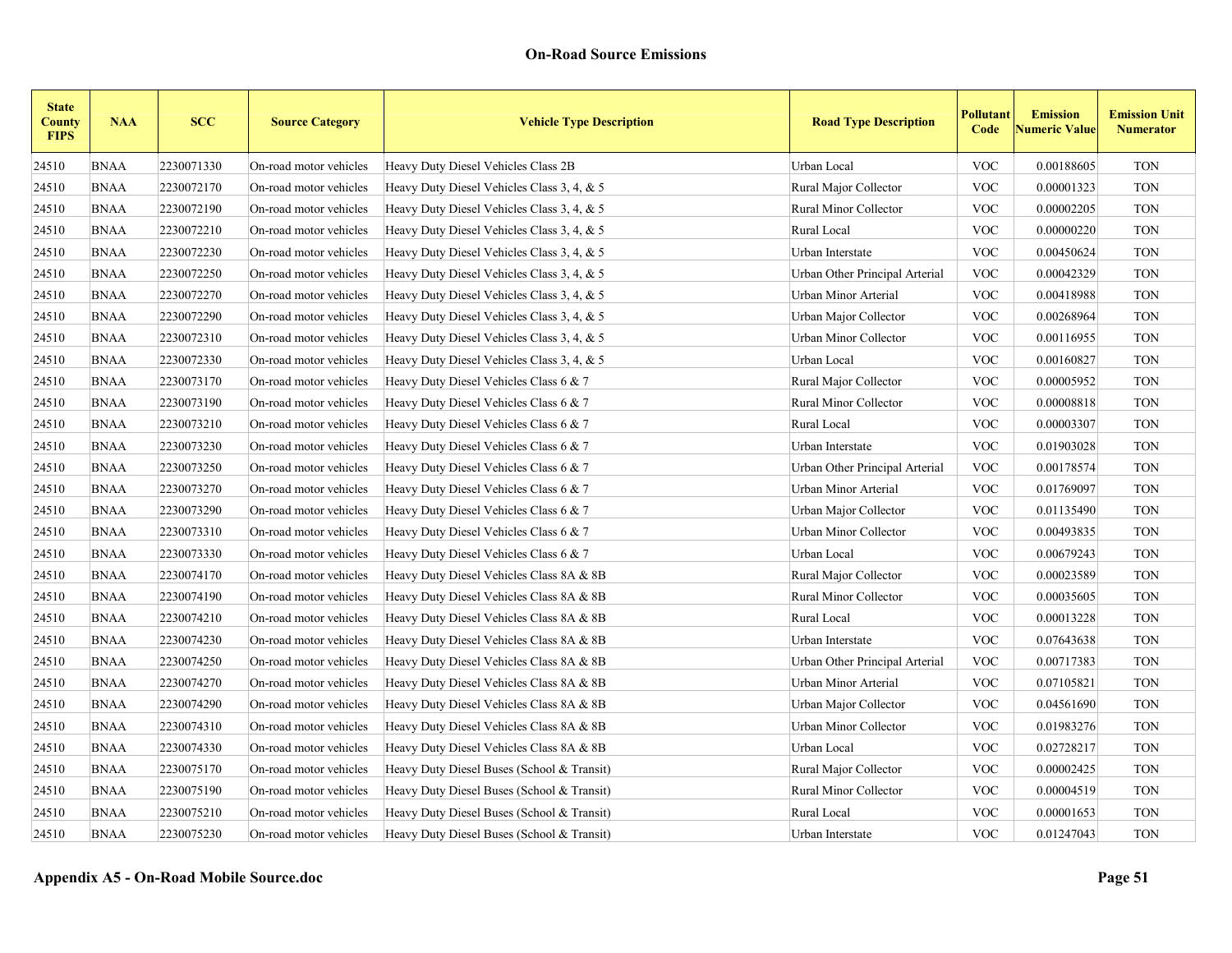| <b>State</b><br><b>County</b><br><b>FIPS</b> | <b>NAA</b>  | <b>SCC</b> | <b>Source Category</b> | <b>Vehicle Type Description</b>            | <b>Road Type Description</b>   | <b>Pollutant</b><br>Code | <b>Emission</b><br><b>Numeric Value</b> | <b>Emission Unit</b><br><b>Numerator</b> |
|----------------------------------------------|-------------|------------|------------------------|--------------------------------------------|--------------------------------|--------------------------|-----------------------------------------|------------------------------------------|
| 24510                                        | <b>BNAA</b> | 2230075250 | On-road motor vehicles | Heavy Duty Diesel Buses (School & Transit) | Urban Other Principal Arterial | <b>VOC</b>               | 0.00116294                              | <b>TON</b>                               |
| 24510                                        | <b>BNAA</b> | 2230075270 | On-road motor vehicles | Heavy Duty Diesel Buses (School & Transit) | Urban Minor Arterial           | <b>VOC</b>               | 0.02076642                              | <b>TON</b>                               |
| 24510                                        | <b>BNAA</b> | 2230075290 | On-road motor vehicles | Heavy Duty Diesel Buses (School & Transit) | Urban Major Collector          | <b>VOC</b>               | 0.01675070                              | <b>TON</b>                               |
| 24510                                        | <b>BNAA</b> | 2230075310 | On-road motor vehicles | Heavy Duty Diesel Buses (School & Transit) | Urban Minor Collector          | <b>VOC</b>               | 0.00635041                              | <b>TON</b>                               |
| 24510                                        | <b>BNAA</b> | 2230075330 | On-road motor vehicles | Heavy Duty Diesel Buses (School & Transit) | Urban Local                    | VOC                      | 0.01502338                              | <b>TON</b>                               |
|                                              |             |            |                        |                                            | <b>TOTAL VOC</b>               |                          | 70.571                                  |                                          |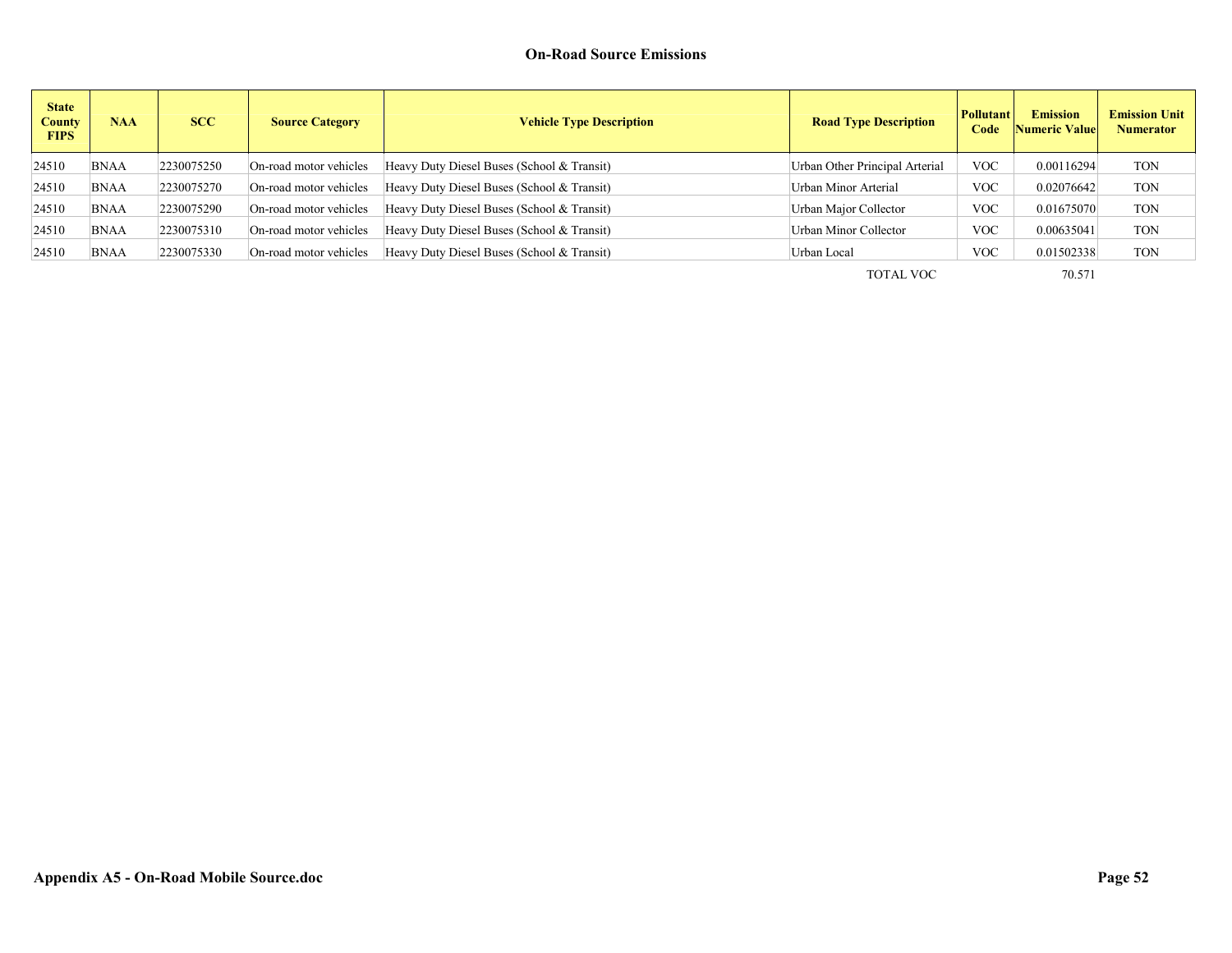| <b>State</b><br><b>County</b><br><b>FIPS</b> | <b>NAA</b>  | <b>SCC</b> | <b>Source Category</b> | <b>Vehicle Type Description</b>                                          | <b>Road Type Description</b>   | <b>Pollutant</b><br>Code | <b>Emission</b><br><b>Jumeric Value</b> | <b>Emission Unit</b><br><b>Numerator</b> |
|----------------------------------------------|-------------|------------|------------------------|--------------------------------------------------------------------------|--------------------------------|--------------------------|-----------------------------------------|------------------------------------------|
| 24003                                        | <b>BNAA</b> | 220100111X | On-road motor vehicles | Light Duty Gasoline Vehicle - Passenger Car                              | Rural Interstate               | $\rm CO$                 | 8.84480665                              | <b>TON</b>                               |
| 24003                                        | <b>BNAA</b> | 220100113X | On-road motor vehicles | Light Duty Gasoline Vehicle - Passenger Car                              | Rural Other Principal Arterial | CO                       | 3.16908069                              | <b>TON</b>                               |
| 24003                                        | <b>BNAA</b> | 220100115X | On-road motor vehicles | Light Duty Gasoline Vehicle - Passenger Car                              | Rural Minor Arterial           | $\rm CO$                 | 3.30658945                              | <b>TON</b>                               |
| 24003                                        | <b>BNAA</b> | 220100117X | On-road motor vehicles | Light Duty Gasoline Vehicle - Passenger Car                              | Rural Major Collector          | $\rm CO$                 | 3.40964552                              | <b>TON</b>                               |
| 24003                                        | <b>BNAA</b> | 220100119X | On-road motor vehicles | Light Duty Gasoline Vehicle - Passenger Car                              | Rural Minor Collector          | CO.                      | 1.20821225                              | <b>TON</b>                               |
| 24003                                        | <b>BNAA</b> | 220100121X | On-road motor vehicles | Light Duty Gasoline Vehicle - Passenger Car                              | Rural Local                    | CO                       | 0.61211606                              | <b>TON</b>                               |
| 24003                                        | <b>BNAA</b> | 220100123X | On-road motor vehicles | Light Duty Gasoline Vehicle - Passenger Car                              | Urban Interstate               | CO                       | 17.44443641                             | <b>TON</b>                               |
| 24003                                        | <b>BNAA</b> | 220100125X | On-road motor vehicles | Light Duty Gasoline Vehicle - Passenger Car                              | Urban Other Principal Arterial | $\rm CO$                 | 33.92725283                             | <b>TON</b>                               |
| 24003                                        | <b>BNAA</b> | 220100127X | On-road motor vehicles | Light Duty Gasoline Vehicle - Passenger Car                              | Urban Minor Arterial           | $\rm CO$                 | 14.05460601                             | <b>TON</b>                               |
| 24003                                        | <b>BNAA</b> | 220100129X | On-road motor vehicles | Light Duty Gasoline Vehicle - Passenger Car                              | Urban Major Collector          | $\rm CO$                 | 11.46071069                             | <b>TON</b>                               |
| 24003                                        | <b>BNAA</b> | 220100131X | On-road motor vehicles | Light Duty Gasoline Vehicle - Passenger Car                              | Urban Minor Collector          | CO                       | 6.62763240                              | <b>TON</b>                               |
| 24003                                        | <b>BNAA</b> | 220100133X | On-road motor vehicles | Light Duty Gasoline Vehicle - Passenger Car                              | Urban Local                    | $\rm CO$                 | 4.08016858                              | <b>TON</b>                               |
| 24003                                        | <b>BNAA</b> | 220102011X | On-road motor vehicles | Light Duty Gasoline Truck 0-6000 lbs. Gross Vehicle Weight Rating (GVWR) | Rural Interstate               | CO                       | 5.54211607                              | <b>TON</b>                               |
| 24003                                        | <b>BNAA</b> | 220102013X | On-road motor vehicles | Light Duty Gasoline Truck 0-6000 lbs. Gross Vehicle Weight Rating (GVWR) | Rural Other Principal Arterial | $\rm CO$                 | 1.99987147                              | <b>TON</b>                               |
| 24003                                        | <b>BNAA</b> | 220102015X | On-road motor vehicles | Light Duty Gasoline Truck 0-6000 lbs. Gross Vehicle Weight Rating (GVWR) | Rural Minor Arterial           | $\rm CO$                 | 2.07696373                              | <b>TON</b>                               |
| 24003                                        | <b>BNAA</b> | 220102017X | On-road motor vehicles | Light Duty Gasoline Truck 0-6000 lbs. Gross Vehicle Weight Rating (GVWR) | Rural Major Collector          | $\rm CO$                 | 2.13746842                              | <b>TON</b>                               |
| 24003                                        | <b>BNAA</b> | 220102019X | On-road motor vehicles | Light Duty Gasoline Truck 0-6000 lbs. Gross Vehicle Weight Rating (GVWR) | Rural Minor Collector          | CO                       | 0.75692653                              | <b>TON</b>                               |
| 24003                                        | <b>BNAA</b> | 220102021X | On-road motor vehicles | Light Duty Gasoline Truck 0-6000 lbs. Gross Vehicle Weight Rating (GVWR) | Rural Local                    | CO                       | 0.39718765                              | <b>TON</b>                               |
| 24003                                        | <b>BNAA</b> | 220102023X | On-road motor vehicles | Light Duty Gasoline Truck 0-6000 lbs. Gross Vehicle Weight Rating (GVWR) | Urban Interstate               | $\rm CO$                 | 10.93072004                             | <b>TON</b>                               |
| 24003                                        | <b>BNAA</b> | 220102025X | On-road motor vehicles | Light Duty Gasoline Truck 0-6000 lbs. Gross Vehicle Weight Rating (GVWR) | Urban Other Principal Arterial | $\rm CO$                 | 21.26067449                             | <b>TON</b>                               |
| 24003                                        | <b>BNAA</b> | 220102027X | On-road motor vehicles | Light Duty Gasoline Truck 0-6000 lbs. Gross Vehicle Weight Rating (GVWR) | Urban Minor Arterial           | $\rm CO$                 | 8.76612817                              | <b>TON</b>                               |
| 24003                                        | <b>BNAA</b> | 220102029X | On-road motor vehicles | Light Duty Gasoline Truck 0-6000 lbs. Gross Vehicle Weight Rating (GVWR) | Urban Major Collector          | $\rm CO$                 | 6.96068766                              | <b>TON</b>                               |
| 24003                                        | <b>BNAA</b> | 220102031X | On-road motor vehicles | Light Duty Gasoline Truck 0-6000 lbs. Gross Vehicle Weight Rating (GVWR) | Urban Minor Collector          | $\rm CO$                 | 3.89815625                              | <b>TON</b>                               |
| 24003                                        | <b>BNAA</b> | 220102033X | On-road motor vehicles | Light Duty Gasoline Truck 0-6000 lbs. Gross Vehicle Weight Rating (GVWR) | Urban Local                    | $\rm CO$                 | 2.65091782                              | <b>TON</b>                               |
| 24003                                        | <b>BNAA</b> | 220104011X | On-road motor vehicles | Light Duty Gasoline Truck 6001-8500 lbs. GWVR                            | Rural Interstate               | $\rm CO$                 | 2.61429136                              | <b>TON</b>                               |
| 24003                                        | <b>BNAA</b> | 220104013X | On-road motor vehicles | Light Duty Gasoline Truck 6001-8500 lbs. GWVR                            | Rural Other Principal Arterial | $\rm CO$                 | 0.97930325                              | <b>TON</b>                               |
| 24003                                        | <b>BNAA</b> | 220104015X | On-road motor vehicles | Light Duty Gasoline Truck 6001-8500 lbs. GWVR                            | Rural Minor Arterial           | $\rm CO$                 | 1.03227035                              | <b>TON</b>                               |
| 24003                                        | <b>BNAA</b> | 220104017X | On-road motor vehicles | Light Duty Gasoline Truck 6001-8500 lbs. GWVR                            | Rural Major Collector          | $\rm CO$                 | 1.06665029                              | <b>TON</b>                               |
| 24003                                        | <b>BNAA</b> | 220104019X | On-road motor vehicles | Light Duty Gasoline Truck 6001-8500 lbs. GWVR                            | Rural Minor Collector          | $\rm CO$                 | 0.37877026                              | <b>TON</b>                               |
| 24003                                        | <b>BNAA</b> | 220104021X | On-road motor vehicles | Light Duty Gasoline Truck 6001-8500 lbs. GWVR                            | Rural Local                    | $\rm CO$                 | 0.23706500                              | <b>TON</b>                               |
| 24003                                        | <b>BNAA</b> | 220104023X | On-road motor vehicles | Light Duty Gasoline Truck 6001-8500 lbs. GWVR                            | Urban Interstate               | CO                       | 5.17800653                              | <b>TON</b>                               |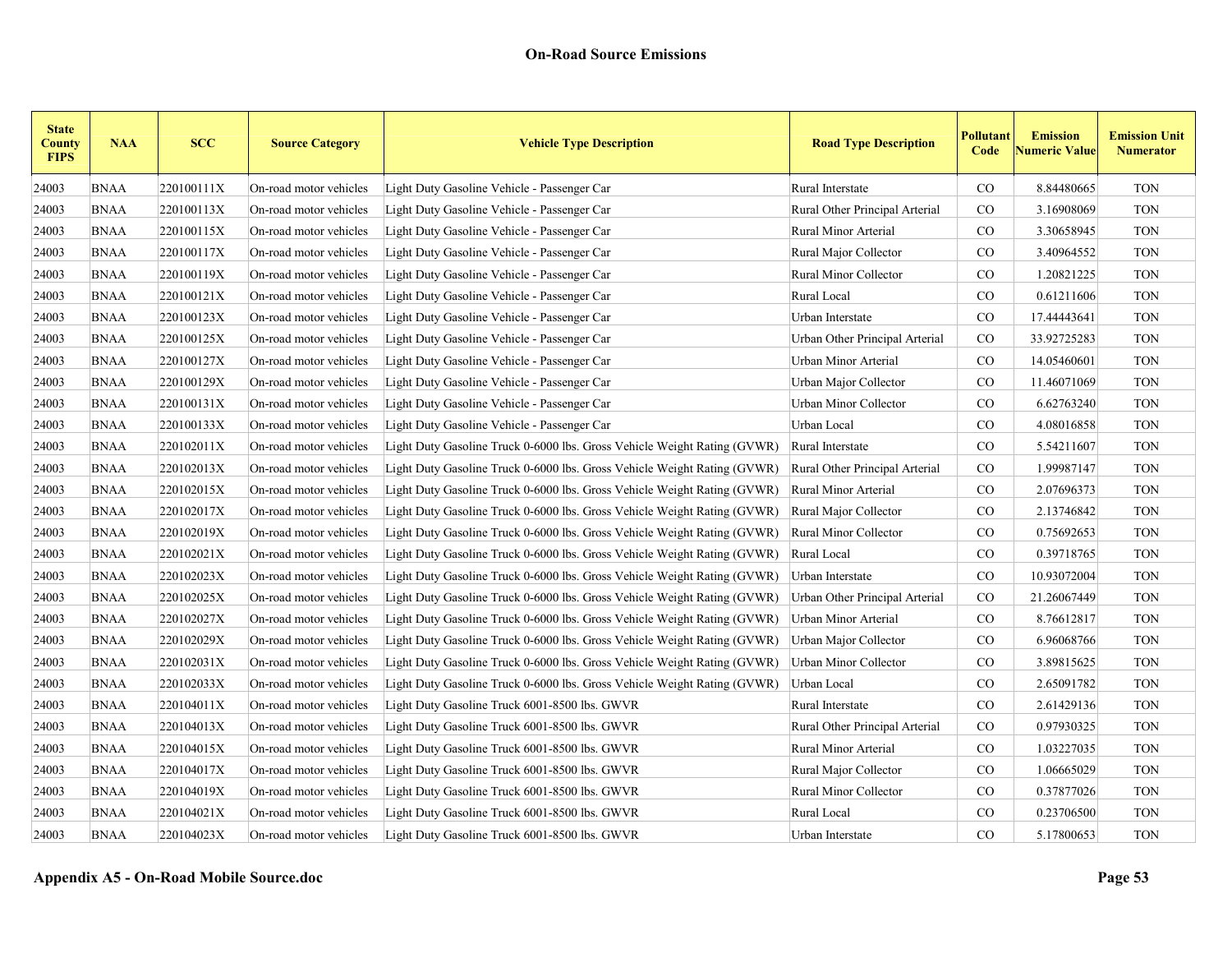| <b>State</b><br><b>County</b><br><b>FIPS</b> | <b>NAA</b>  | <b>SCC</b> | <b>Source Category</b> | <b>Vehicle Type Description</b>               | <b>Road Type Description</b>   | Pollutant<br>Code | <b>Emission</b><br><b>Numeric Value</b> | <b>Emission Unit</b><br><b>Numerator</b> |
|----------------------------------------------|-------------|------------|------------------------|-----------------------------------------------|--------------------------------|-------------------|-----------------------------------------|------------------------------------------|
| 24003                                        | <b>BNAA</b> | 220104025X | On-road motor vehicles | Light Duty Gasoline Truck 6001-8500 lbs. GWVR | Urban Other Principal Arterial | $\rm CO$          | 10.06763223                             | <b>TON</b>                               |
| 24003                                        | <b>BNAA</b> | 220104027X | On-road motor vehicles | Light Duty Gasoline Truck 6001-8500 lbs. GWVR | Urban Minor Arterial           | $\rm CO$          | 4.46512060                              | <b>TON</b>                               |
| 24003                                        | <b>BNAA</b> | 220104029X | On-road motor vehicles | Light Duty Gasoline Truck 6001-8500 lbs. GWVR | Urban Major Collector          | $\rm CO$          | 3.66638014                              | <b>TON</b>                               |
| 24003                                        | <b>BNAA</b> | 220104031X | On-road motor vehicles | Light Duty Gasoline Truck 6001-8500 lbs. GWVR | Urban Minor Collector          | $\rm CO$          | 2.10370467                              | <b>TON</b>                               |
| 24003                                        | <b>BNAA</b> | 220104033X | On-road motor vehicles | Light Duty Gasoline Truck 6001-8500 lbs. GWVR | Urban Local                    | CO                | 1.58273090                              | <b>TON</b>                               |
| 24003                                        | <b>BNAA</b> | 220107011X | On-road motor vehicles | Heavy Duty Gasoline Truck 8501+ lbs. GVWR     | Rural Interstate               | CO                | 0.92589633                              | <b>TON</b>                               |
| 24003                                        | <b>BNAA</b> | 220107013X | On-road motor vehicles | Heavy Duty Gasoline Truck 8501+ lbs. GVWR     | Rural Other Principal Arterial | CO                | 0.17806606                              | <b>TON</b>                               |
| 24003                                        | <b>BNAA</b> | 220107015X | On-road motor vehicles | Heavy Duty Gasoline Truck 8501+ lbs. GVWR     | Rural Minor Arterial           | CO                | 0.20122008                              | <b>TON</b>                               |
| 24003                                        | <b>BNAA</b> | 220107017X | On-road motor vehicles | Heavy Duty Gasoline Truck 8501+ lbs. GVWR     | Rural Major Collector          | CO                | 0.16172101                              | <b>TON</b>                               |
| 24003                                        | <b>BNAA</b> | 220107019X | On-road motor vehicles | Heavy Duty Gasoline Truck 8501+ lbs. GVWR     | Rural Minor Collector          | $\rm CO$          | 0.05499535                              | <b>TON</b>                               |
| 24003                                        | <b>BNAA</b> | 220107021X | On-road motor vehicles | Heavy Duty Gasoline Truck 8501+ lbs. GVWR     | Rural Local                    | CO                | 0.06027541                              | <b>TON</b>                               |
| 24003                                        | <b>BNAA</b> | 220107023X | On-road motor vehicles | Heavy Duty Gasoline Truck 8501+ lbs. GVWR     | Urban Interstate               | $\rm CO$          | 1.29764377                              | <b>TON</b>                               |
| 24003                                        | <b>BNAA</b> | 220107025X | On-road motor vehicles | Heavy Duty Gasoline Truck 8501+ lbs. GVWR     | Urban Other Principal Arterial | $\rm CO$          | 1.69783852                              | <b>TON</b>                               |
| 24003                                        | <b>BNAA</b> | 220107027X | On-road motor vehicles | Heavy Duty Gasoline Truck 8501+ lbs. GVWR     | Urban Minor Arterial           | $\rm CO$          | 0.65199433                              | <b>TON</b>                               |
| 24003                                        | <b>BNAA</b> | 220107029X | On-road motor vehicles | Heavy Duty Gasoline Truck 8501+ lbs. GVWR     | Urban Major Collector          | $\rm CO$          | 0.63279871                              | <b>TON</b>                               |
| 24003                                        | <b>BNAA</b> | 220107031X | On-road motor vehicles | Heavy Duty Gasoline Truck 8501+ lbs. GVWR     | Urban Minor Collector          | $\rm CO$          | 0.58173750                              | <b>TON</b>                               |
| 24003                                        | <b>BNAA</b> | 220107033X | On-road motor vehicles | Heavy Duty Gasoline Truck 8501+ lbs. GVWR     | Urban Local                    | CO                | 0.54056953                              | <b>TON</b>                               |
| 24003                                        | <b>BNAA</b> | 220108011X | On-road motor vehicles | Motor Cycle                                   | Rural Interstate               | CO                | 0.05191329                              | <b>TON</b>                               |
| 24003                                        | <b>BNAA</b> | 220108013X | On-road motor vehicles | Motor Cycle                                   | Rural Other Principal Arterial | $\rm CO$          | 0.00932003                              | <b>TON</b>                               |
| 24003                                        | <b>BNAA</b> | 220108015X | On-road motor vehicles | Motor Cycle                                   | Rural Minor Arterial           | $\rm CO$          | 0.04893375                              | <b>TON</b>                               |
| 24003                                        | <b>BNAA</b> | 220108017X | On-road motor vehicles | Motor Cycle                                   | Rural Major Collector          | $\rm CO$          | 0.01789490                              | <b>TON</b>                               |
| 24003                                        | <b>BNAA</b> | 220108019X | On-road motor vehicles | Motor Cycle                                   | Rural Minor Collector          | $\rm CO$          | 0.01215848                              | <b>TON</b>                               |
| 24003                                        | <b>BNAA</b> | 220108021X | On-road motor vehicles | Motor Cycle                                   | Rural Local                    | $\rm CO$          | 0.04650426                              | <b>TON</b>                               |
| 24003                                        | <b>BNAA</b> | 220108023X | On-road motor vehicles | Motor Cycle                                   | Urban Interstate               | $\rm CO$          | 0.09727776                              | <b>TON</b>                               |
| 24003                                        | <b>BNAA</b> | 220108025X | On-road motor vehicles | Motor Cycle                                   | Urban Other Principal Arterial | $\rm CO$          | 0.18514620                              | <b>TON</b>                               |
| 24003                                        | <b>BNAA</b> | 220108027X | On-road motor vehicles | Motor Cycle                                   | Urban Minor Arterial           | $\rm CO$          | 0.04930523                              | <b>TON</b>                               |
| 24003                                        | <b>BNAA</b> | 220108029X | On-road motor vehicles | Motor Cycle                                   | Urban Major Collector          | $\rm CO$          | 0.09016014                              | <b>TON</b>                               |
| 24003                                        | <b>BNAA</b> | 220108031X | On-road motor vehicles | Motor Cycle                                   | Urban Minor Collector          | $\rm CO$          | 0.09057351                              | <b>TON</b>                               |
| 24003                                        | <b>BNAA</b> | 220108033X | On-road motor vehicles | Motor Cycle                                   | Urban Local                    | $\rm CO$          | 0.11298898                              | <b>TON</b>                               |
| 24003                                        | <b>BNAA</b> | 223000111X | On-road motor vehicles | Light Duty Diesel Vehicle - Passenger Car     | Rural Interstate               | $\rm CO$          | 0.00226855                              | <b>TON</b>                               |
| 24003                                        | <b>BNAA</b> | 223000113X | On-road motor vehicles | Light Duty Diesel Vehicle - Passenger Car     | Rural Other Principal Arterial | $\rm CO$          | 0.00088956                              | <b>TON</b>                               |
| 24003                                        | <b>BNAA</b> | 223000115X | On-road motor vehicles | Light Duty Diesel Vehicle - Passenger Car     | Rural Minor Arterial           | CO                | 0.00099098                              | <b>TON</b>                               |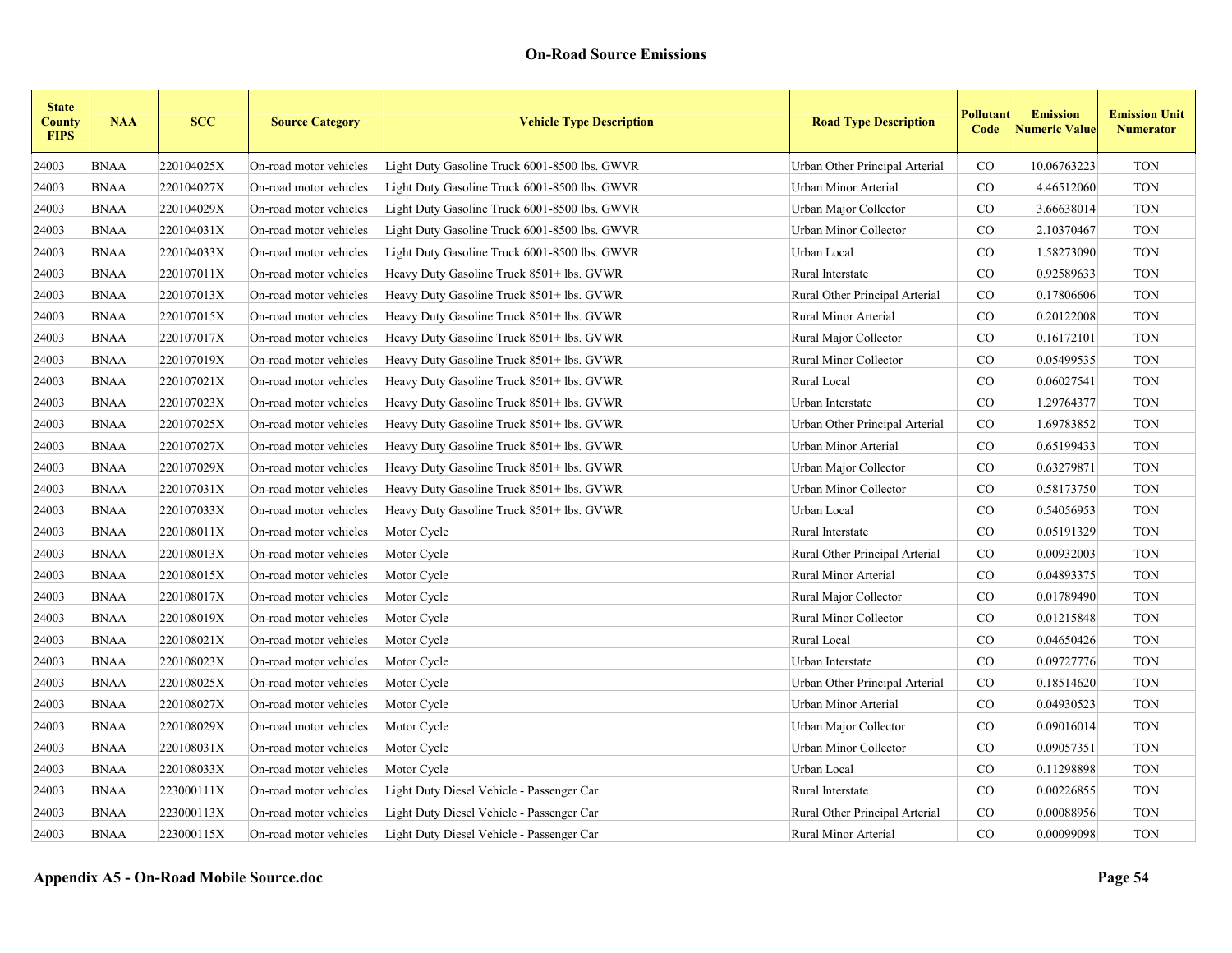| <b>State</b><br><b>County</b><br><b>FIPS</b> | <b>NAA</b>  | <b>SCC</b> | <b>Source Category</b> | <b>Vehicle Type Description</b>           | <b>Road Type Description</b>   | Pollutant<br>Code | <b>Emission</b><br><b>Numeric Value</b> | <b>Emission Unit</b><br><b>Numerator</b> |
|----------------------------------------------|-------------|------------|------------------------|-------------------------------------------|--------------------------------|-------------------|-----------------------------------------|------------------------------------------|
| 24003                                        | <b>BNAA</b> | 223000117X | On-road motor vehicles | Light Duty Diesel Vehicle - Passenger Car | Rural Major Collector          | $\rm CO$          | 0.00104830                              | <b>TON</b>                               |
| 24003                                        | <b>BNAA</b> | 223000119X | On-road motor vehicles | Light Duty Diesel Vehicle - Passenger Car | Rural Minor Collector          | $_{\rm CO}$       | 0.00037699                              | <b>TON</b>                               |
| 24003                                        | <b>BNAA</b> | 223000121X | On-road motor vehicles | Light Duty Diesel Vehicle - Passenger Car | Rural Local                    | $_{\rm CO}$       | 0.00050596                              | <b>TON</b>                               |
| 24003                                        | <b>BNAA</b> | 223000123X | On-road motor vehicles | Light Duty Diesel Vehicle - Passenger Car | Urban Interstate               | $\rm CO$          | 0.00452057                              | <b>TON</b>                               |
| 24003                                        | <b>BNAA</b> | 223000125X | On-road motor vehicles | Light Duty Diesel Vehicle - Passenger Car | Urban Other Principal Arterial | CO                | 0.00872919                              | <b>TON</b>                               |
| 24003                                        | <b>BNAA</b> | 223000127X | On-road motor vehicles | Light Duty Diesel Vehicle - Passenger Car | Urban Minor Arterial           | $\rm CO$          | 0.00484465                              | <b>TON</b>                               |
| 24003                                        | <b>BNAA</b> | 223000129X | On-road motor vehicles | Light Duty Diesel Vehicle - Passenger Car | Urban Major Collector          | $\rm CO$          | 0.00486890                              | <b>TON</b>                               |
| 24003                                        | <b>BNAA</b> | 223000131X | On-road motor vehicles | Light Duty Diesel Vehicle - Passenger Car | Urban Minor Collector          | CO                | 0.00328378                              | <b>TON</b>                               |
| 24003                                        | <b>BNAA</b> | 223000133X | On-road motor vehicles | Light Duty Diesel Vehicle - Passenger Car | Urban Local                    | CO                | 0.00339291                              | <b>TON</b>                               |
| 24003                                        | <b>BNAA</b> | 223006011X | On-road motor vehicles | Light Duty Diesel Truck 0-8500 lbs. GWVR  | Rural Interstate               | $\rm CO$          | 0.00598665                              | <b>TON</b>                               |
| 24003                                        | <b>BNAA</b> | 223006013X | On-road motor vehicles | Light Duty Diesel Truck 0-8500 lbs. GWVR  | Rural Other Principal Arterial | $_{\rm CO}$       | 0.00231154                              | <b>TON</b>                               |
| 24003                                        | <b>BNAA</b> | 223006015X | On-road motor vehicles | Light Duty Diesel Truck 0-8500 lbs. GWVR  | Rural Minor Arterial           | $\rm CO$          | 0.00257610                              | <b>TON</b>                               |
| 24003                                        | <b>BNAA</b> | 223006017X | On-road motor vehicles | Light Duty Diesel Truck 0-8500 lbs. GWVR  | Rural Major Collector          | CO                | 0.00273263                              | <b>TON</b>                               |
| 24003                                        | <b>BNAA</b> | 223006019X | On-road motor vehicles | Light Duty Diesel Truck 0-8500 lbs. GWVR  | Rural Minor Collector          | $\rm CO$          | 0.00098106                              | <b>TON</b>                               |
| 24003                                        | <b>BNAA</b> | 223006021X | On-road motor vehicles | Light Duty Diesel Truck 0-8500 lbs. GWVR  | Rural Local                    | $\rm CO$          | 0.00143851                              | <b>TON</b>                               |
| 24003                                        | <b>BNAA</b> | 223006023X | On-road motor vehicles | Light Duty Diesel Truck 0-8500 lbs. GWVR  | Urban Interstate               | CO                | 0.01190715                              | <b>TON</b>                               |
| 24003                                        | <b>BNAA</b> | 223006025X | On-road motor vehicles | Light Duty Diesel Truck 0-8500 lbs. GWVR  | Urban Other Principal Arterial | $\rm CO$          | 0.02297765                              | <b>TON</b>                               |
| 24003                                        | <b>BNAA</b> | 223006027X | On-road motor vehicles | Light Duty Diesel Truck 0-8500 lbs. GWVR  | Urban Minor Arterial           | CO                | 0.01272837                              | <b>TON</b>                               |
| 24003                                        | <b>BNAA</b> | 223006029X | On-road motor vehicles | Light Duty Diesel Truck 0-8500 lbs. GWVR  | Urban Major Collector          | $\rm CO$          | 0.01314725                              | <b>TON</b>                               |
| 24003                                        | <b>BNAA</b> | 223006031X | On-road motor vehicles | Light Duty Diesel Truck 0-8500 lbs. GWVR  | <b>Urban Minor Collector</b>   | $\rm CO$          | 0.00912823                              | <b>TON</b>                               |
| 24003                                        | <b>BNAA</b> | 223006033X | On-road motor vehicles | Light Duty Diesel Truck 0-8500 lbs. GWVR  | Urban Local                    | CO                | 0.00964080                              | <b>TON</b>                               |
| 24003                                        | <b>BNAA</b> | 223007111X | On-road motor vehicles | Heavy Duty Diesel Vehicles Class 2B       | Rural Interstate               | CO                | 0.01446451                              | <b>TON</b>                               |
| 24003                                        | <b>BNAA</b> | 223007113X | On-road motor vehicles | Heavy Duty Diesel Vehicles Class 2B       | Rural Other Principal Arterial | $\rm CO$          | 0.00320111                              | <b>TON</b>                               |
| 24003                                        | <b>BNAA</b> | 223007115X | On-road motor vehicles | Heavy Duty Diesel Vehicles Class 2B       | Rural Minor Arterial           | CO                | 0.00310521                              | <b>TON</b>                               |
| 24003                                        | <b>BNAA</b> | 223007117X | On-road motor vehicles | Heavy Duty Diesel Vehicles Class 2B       | Rural Major Collector          | $\rm CO$          | 0.00296301                              | <b>TON</b>                               |
| 24003                                        | <b>BNAA</b> | 223007119X | On-road motor vehicles | Heavy Duty Diesel Vehicles Class 2B       | <b>Rural Minor Collector</b>   | CO                | 0.00106042                              | <b>TON</b>                               |
| 24003                                        | <b>BNAA</b> | 223007121X | On-road motor vehicles | Heavy Duty Diesel Vehicles Class 2B       | Rural Local                    | $\rm CO$          | 0.00107365                              | <b>TON</b>                               |
| 24003                                        | <b>BNAA</b> | 223007123X | On-road motor vehicles | Heavy Duty Diesel Vehicles Class 2B       | Urban Interstate               | CO                | 0.02004771                              | <b>TON</b>                               |
| 24003                                        | <b>BNAA</b> | 223007125X | On-road motor vehicles | Heavy Duty Diesel Vehicles Class 2B       | Urban Other Principal Arterial | $\rm CO$          | 0.02630883                              | <b>TON</b>                               |
| 24003                                        | <b>BNAA</b> | 223007127X | On-road motor vehicles | Heavy Duty Diesel Vehicles Class 2B       | Urban Minor Arterial           | $\rm CO$          | 0.01111459                              | <b>TON</b>                               |
| 24003                                        | <b>BNAA</b> | 223007129X | On-road motor vehicles | Heavy Duty Diesel Vehicles Class 2B       | Urban Major Collector          | CO                | 0.01033857                              | <b>TON</b>                               |
| 24003                                        | <b>BNAA</b> | 223007131X | On-road motor vehicles | Heavy Duty Diesel Vehicles Class 2B       | Urban Minor Collector          | CO                | 0.00961104                              | <b>TON</b>                               |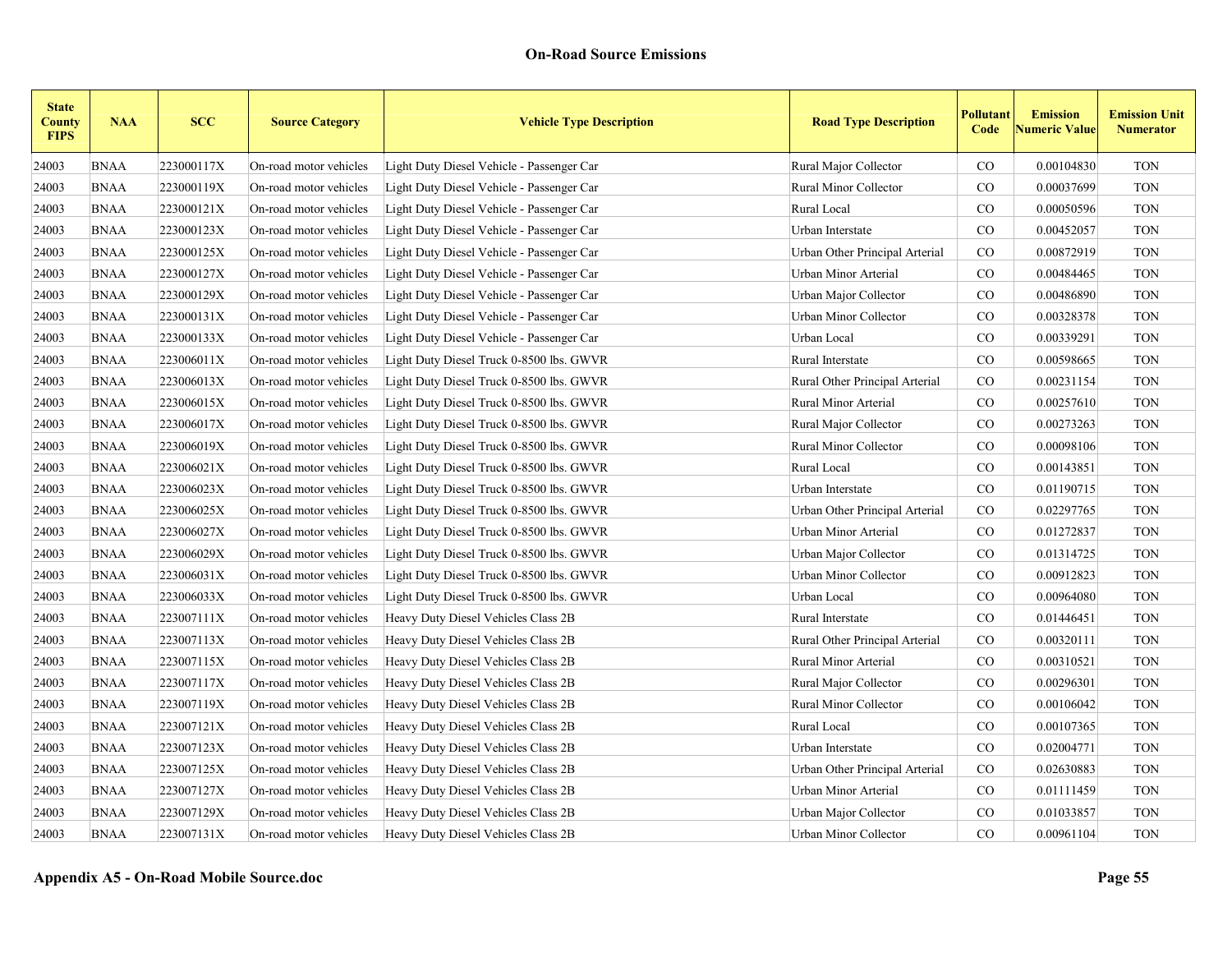| <b>State</b><br><b>County</b><br><b>FIPS</b> | <b>NAA</b>  | <b>SCC</b> | <b>Source Category</b> | <b>Vehicle Type Description</b>            | <b>Road Type Description</b>   | Pollutant<br>Code | <b>Emission</b><br><b>Numeric Value</b> | <b>Emission Unit</b><br><b>Numerator</b> |
|----------------------------------------------|-------------|------------|------------------------|--------------------------------------------|--------------------------------|-------------------|-----------------------------------------|------------------------------------------|
| 24003                                        | <b>BNAA</b> | 223007133X | On-road motor vehicles | Heavy Duty Diesel Vehicles Class 2B        | Urban Local                    | $\rm CO$          | 0.00738878                              | <b>TON</b>                               |
| 24003                                        | <b>BNAA</b> | 223007211X | On-road motor vehicles | Heavy Duty Diesel Vehicles Class 3, 4, & 5 | Rural Interstate               | $_{\rm CO}$       | 0.01251232                              | <b>TON</b>                               |
| 24003                                        | <b>BNAA</b> | 223007213X | On-road motor vehicles | Heavy Duty Diesel Vehicles Class 3, 4, & 5 | Rural Other Principal Arterial | $_{\rm CO}$       | 0.00276790                              | <b>TON</b>                               |
| 24003                                        | <b>BNAA</b> | 223007215X | On-road motor vehicles | Heavy Duty Diesel Vehicles Class 3, 4, & 5 | Rural Minor Arterial           | $\rm CO$          | 0.00268412                              | <b>TON</b>                               |
| 24003                                        | <b>BNAA</b> | 223007217X | On-road motor vehicles | Heavy Duty Diesel Vehicles Class 3, 4, & 5 | Rural Major Collector          | $\rm CO$          | 0.00256177                              | <b>TON</b>                               |
| 24003                                        | <b>BNAA</b> | 223007219X | On-road motor vehicles | Heavy Duty Diesel Vehicles Class 3, 4, & 5 | Rural Minor Collector          | $\rm CO$          | 0.00091712                              | <b>TON</b>                               |
| 24003                                        | <b>BNAA</b> | 223007221X | On-road motor vehicles | Heavy Duty Diesel Vehicles Class 3, 4, & 5 | Rural Local                    | $_{\rm CO}$       | 0.00092374                              | <b>TON</b>                               |
| 24003                                        | <b>BNAA</b> | 223007223X | On-road motor vehicles | Heavy Duty Diesel Vehicles Class 3, 4, & 5 | Urban Interstate               | $\rm CO$          | 0.01734044                              | <b>TON</b>                               |
| 24003                                        | <b>BNAA</b> | 223007225X | On-road motor vehicles | Heavy Duty Diesel Vehicles Class 3, 4, & 5 | Urban Other Principal Arterial | $\rm CO$          | 0.02275719                              | <b>TON</b>                               |
| 24003                                        | <b>BNAA</b> | 223007227X | On-road motor vehicles | Heavy Duty Diesel Vehicles Class 3, 4, & 5 | Urban Minor Arterial           | $\rm CO$          | 0.00961325                              | <b>TON</b>                               |
| 24003                                        | <b>BNAA</b> | 223007229X | On-road motor vehicles | Heavy Duty Diesel Vehicles Class 3, 4, & 5 | Urban Major Collector          | $_{\rm CO}$       | 0.00894304                              | <b>TON</b>                               |
| 24003                                        | <b>BNAA</b> | 223007231X | On-road motor vehicles | Heavy Duty Diesel Vehicles Class 3, 4, & 5 | Urban Minor Collector          | CO                | 0.00831362                              | <b>TON</b>                               |
| 24003                                        | <b>BNAA</b> | 223007233X | On-road motor vehicles | Heavy Duty Diesel Vehicles Class 3, 4, & 5 | Urban Local                    | CO                | 0.00638789                              | <b>TON</b>                               |
| 24003                                        | <b>BNAA</b> | 223007311X | On-road motor vehicles | Heavy Duty Diesel Vehicles Class 6 & 7     | Rural Interstate               | $\rm CO$          | 0.04282034                              | <b>TON</b>                               |
| 24003                                        | <b>BNAA</b> | 223007313X | On-road motor vehicles | Heavy Duty Diesel Vehicles Class 6 $& 7$   | Rural Other Principal Arterial | $_{\rm CO}$       | 0.00947435                              | <b>TON</b>                               |
| 24003                                        | <b>BNAA</b> | 223007315X | On-road motor vehicles | Heavy Duty Diesel Vehicles Class 6 & 7     | Rural Minor Arterial           | $\rm CO$          | 0.00919216                              | <b>TON</b>                               |
| 24003                                        | <b>BNAA</b> | 223007317X | On-road motor vehicles | Heavy Duty Diesel Vehicles Class 6 & 7     | Rural Major Collector          | CO                | 0.00877218                              | <b>TON</b>                               |
| 24003                                        | <b>BNAA</b> | 223007319X | On-road motor vehicles | Heavy Duty Diesel Vehicles Class 6 $& 7$   | Rural Minor Collector          | $_{\rm CO}$       | 0.00314048                              | <b>TON</b>                               |
| 24003                                        | <b>BNAA</b> | 223007321X | On-road motor vehicles | Heavy Duty Diesel Vehicles Class $6 & 7$   | Rural Local                    | $\rm CO$          | 0.00316694                              | <b>TON</b>                               |
| 24003                                        | <b>BNAA</b> | 223007323X | On-road motor vehicles | Heavy Duty Diesel Vehicles Class 6 & 7     | Urban Interstate               | $\rm CO$          | 0.05934617                              | <b>TON</b>                               |
| 24003                                        | <b>BNAA</b> | 223007325X | On-road motor vehicles | Heavy Duty Diesel Vehicles Class 6 & 7     | Urban Other Principal Arterial | $\rm CO$          | 0.07788041                              | <b>TON</b>                               |
| 24003                                        | <b>BNAA</b> | 223007327X | On-road motor vehicles | Heavy Duty Diesel Vehicles Class 6 & 7     | Urban Minor Arterial           | $\rm CO$          | 0.03289514                              | <b>TON</b>                               |
| 24003                                        | <b>BNAA</b> | 223007329X | On-road motor vehicles | Heavy Duty Diesel Vehicles Class 6 & 7     | Urban Major Collector          | $\rm CO$          | 0.03060454                              | <b>TON</b>                               |
| 24003                                        | <b>BNAA</b> | 223007331X | On-road motor vehicles | Heavy Duty Diesel Vehicles Class 6 & 7     | Urban Minor Collector          | CO                | 0.02845393                              | <b>TON</b>                               |
| 24003                                        | <b>BNAA</b> | 223007333X | On-road motor vehicles | Heavy Duty Diesel Vehicles Class 6 & 7     | Urban Local                    | CO                | 0.02187204                              | <b>TON</b>                               |
| 24003                                        | <b>BNAA</b> | 223007411X | On-road motor vehicles | Heavy Duty Diesel Vehicles Class 8A & 8B   | Rural Interstate               | $\rm CO$          | 0.28451283                              | <b>TON</b>                               |
| 24003                                        | <b>BNAA</b> | 223007413X | On-road motor vehicles | Heavy Duty Diesel Vehicles Class 8A & 8B   | Rural Other Principal Arterial | $_{\rm CO}$       | 0.06295954                              | <b>TON</b>                               |
| 24003                                        | <b>BNAA</b> | 223007415X | On-road motor vehicles | Heavy Duty Diesel Vehicles Class 8A & 8B   | Rural Minor Arterial           | $_{\rm CO}$       | 0.06106908                              | <b>TON</b>                               |
| 24003                                        | <b>BNAA</b> | 223007417X | On-road motor vehicles | Heavy Duty Diesel Vehicles Class 8A & 8B   | Rural Major Collector          | $\rm CO$          | 0.05828574                              | <b>TON</b>                               |
| 24003                                        | <b>BNAA</b> | 223007419X | On-road motor vehicles | Heavy Duty Diesel Vehicles Class 8A & 8B   | Rural Minor Collector          | $\rm CO$          | 0.02086342                              | <b>TON</b>                               |
| 24003                                        | <b>BNAA</b> | 223007421X | On-road motor vehicles | Heavy Duty Diesel Vehicles Class 8A & 8B   | Rural Local                    | CO                | 0.02109821                              | <b>TON</b>                               |
| 24003                                        | <b>BNAA</b> | 223007423X | On-road motor vehicles | Heavy Duty Diesel Vehicles Class 8A & 8B   | Urban Interstate               | CO                | 0.39433267                              | <b>TON</b>                               |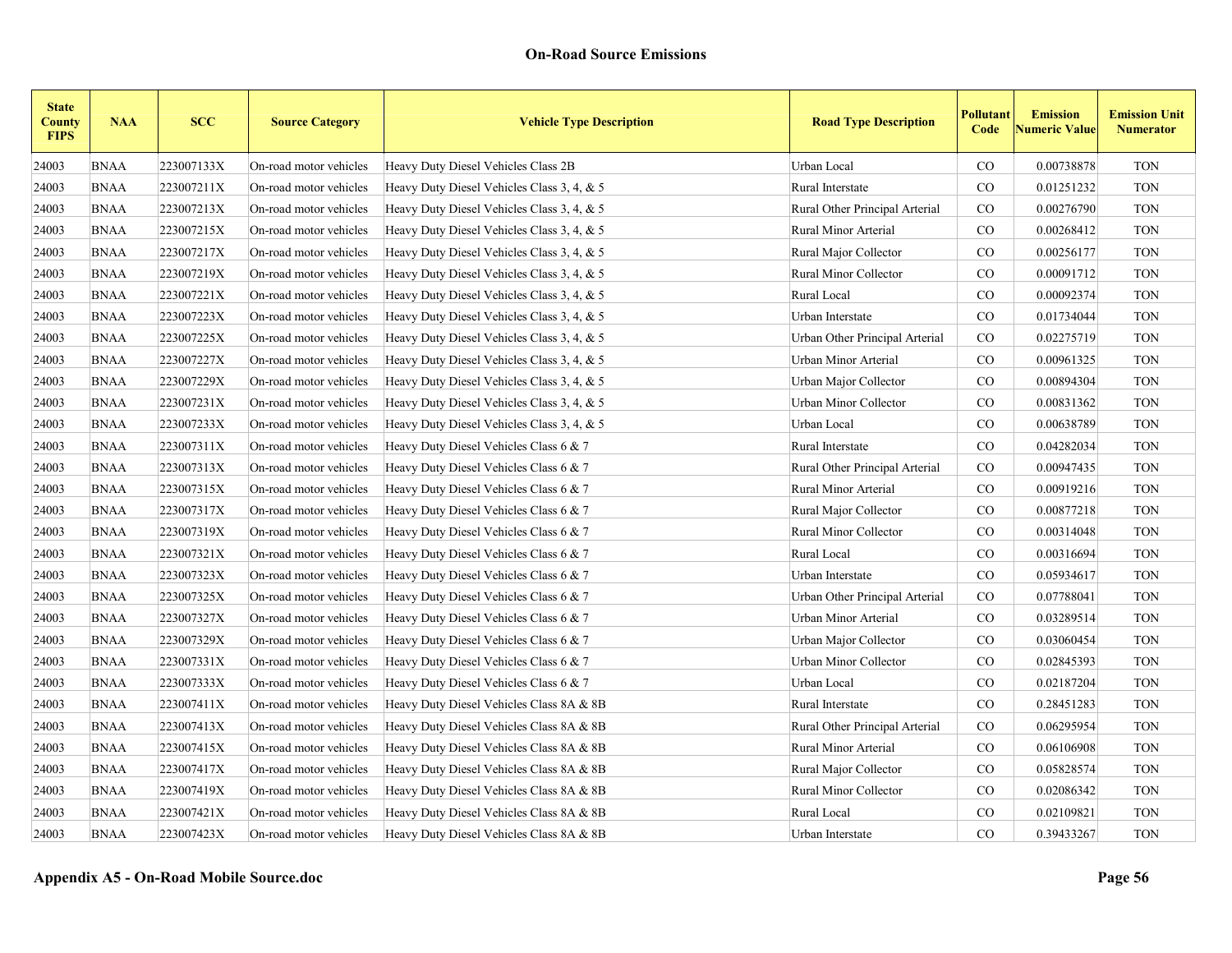| <b>State</b><br><b>County</b><br><b>FIPS</b> | <b>NAA</b>  | <b>SCC</b> | <b>Source Category</b> | <b>Vehicle Type Description</b>                                          | <b>Road Type Description</b>   | Pollutant<br>Code | <b>Emission</b><br><b>Numeric Value</b> | <b>Emission Unit</b><br><b>Numerator</b> |
|----------------------------------------------|-------------|------------|------------------------|--------------------------------------------------------------------------|--------------------------------|-------------------|-----------------------------------------|------------------------------------------|
| 24003                                        | <b>BNAA</b> | 223007425X | On-road motor vehicles | Heavy Duty Diesel Vehicles Class 8A & 8B                                 | Urban Other Principal Arterial | $\rm CO$          | 0.51748054                              | <b>TON</b>                               |
| 24003                                        | <b>BNAA</b> | 223007427X | On-road motor vehicles | Heavy Duty Diesel Vehicles Class 8A & 8B                                 | Urban Minor Arterial           | $\rm CO$          | 0.21859690                              | <b>TON</b>                               |
| 24003                                        | <b>BNAA</b> | 223007429X | On-road motor vehicles | Heavy Duty Diesel Vehicles Class 8A & 8B                                 | Urban Major Collector          | $\rm CO$          | 0.20335415                              | <b>TON</b>                               |
| 24003                                        | <b>BNAA</b> | 223007431X | On-road motor vehicles | Heavy Duty Diesel Vehicles Class 8A & 8B                                 | Urban Minor Collector          | $\rm CO$          | 0.18904066                              | <b>TON</b>                               |
| 24003                                        | <b>BNAA</b> | 223007433X | On-road motor vehicles | Heavy Duty Diesel Vehicles Class 8A & 8B                                 | Urban Local                    | CO                | 0.14533737                              | <b>TON</b>                               |
| 24003                                        | <b>BNAA</b> | 223007511X | On-road motor vehicles | Heavy Duty Diesel Buses (School & Transit)                               | Rural Interstate               | $\rm CO$          | 0.03102782                              | <b>TON</b>                               |
| 24003                                        | <b>BNAA</b> | 223007513X | On-road motor vehicles | Heavy Duty Diesel Buses (School & Transit)                               | Rural Other Principal Arterial | CO                | 0.00642537                              | <b>TON</b>                               |
| 24003                                        | <b>BNAA</b> | 223007515X | On-road motor vehicles | Heavy Duty Diesel Buses (School & Transit)                               | Rural Minor Arterial           | $\rm CO$          | 0.01798419                              | <b>TON</b>                               |
| 24003                                        | <b>BNAA</b> | 223007517X | On-road motor vehicles | Heavy Duty Diesel Buses (School & Transit)                               | Rural Major Collector          | CO                | 0.00790577                              | <b>TON</b>                               |
| 24003                                        | <b>BNAA</b> | 223007519X | On-road motor vehicles | Heavy Duty Diesel Buses (School & Transit)                               | Rural Minor Collector          | $\rm CO$          | 0.00207124                              | <b>TON</b>                               |
| 24003                                        | <b>BNAA</b> | 223007521X | On-road motor vehicles | Heavy Duty Diesel Buses (School & Transit)                               | Rural Local                    | CO                | 0.00349983                              | <b>TON</b>                               |
| 24003                                        | <b>BNAA</b> | 223007523X | On-road motor vehicles | Heavy Duty Diesel Buses (School & Transit)                               | Urban Interstate               | $\rm CO$          | 0.05220320                              | <b>TON</b>                               |
| 24003                                        | <b>BNAA</b> | 223007525X | On-road motor vehicles | Heavy Duty Diesel Buses (School & Transit)                               | Urban Other Principal Arterial | $\rm CO$          | 0.06809630                              | <b>TON</b>                               |
| 24003                                        | <b>BNAA</b> | 223007527X | On-road motor vehicles | Heavy Duty Diesel Buses (School & Transit)                               | Urban Minor Arterial           | $\rm CO$          | 0.05173472                              | <b>TON</b>                               |
| 24003                                        | <b>BNAA</b> | 223007529X | On-road motor vehicles | Heavy Duty Diesel Buses (School & Transit)                               | Urban Major Collector          | $\rm CO$          | 0.06086405                              | <b>TON</b>                               |
| 24003                                        | <b>BNAA</b> | 223007531X | On-road motor vehicles | Heavy Duty Diesel Buses (School & Transit)                               | Urban Minor Collector          | $\rm CO$          | 0.05177771                              | <b>TON</b>                               |
| 24003                                        | <b>BNAA</b> | 223007533X | On-road motor vehicles | Heavy Duty Diesel Buses (School & Transit)                               | Urban Local                    | CO                | 0.06812607                              | <b>TON</b>                               |
| 24005                                        | <b>BNAA</b> | 220100111X | On-road motor vehicles | Light Duty Gasoline Vehicle - Passenger Car                              | Rural Interstate               | CO                | 9.61427637                              | <b>TON</b>                               |
| 24005                                        | <b>BNAA</b> | 220100113X | On-road motor vehicles | Light Duty Gasoline Vehicle - Passenger Car                              | Rural Other Principal Arterial | $\rm CO$          | 2.03805329                              | <b>TON</b>                               |
| 24005                                        | <b>BNAA</b> | 220100115X | On-road motor vehicles | Light Duty Gasoline Vehicle - Passenger Car                              | Rural Minor Arterial           | $\rm CO$          | 2.55481181                              | <b>TON</b>                               |
| 24005                                        | <b>BNAA</b> | 220100117X | On-road motor vehicles | Light Duty Gasoline Vehicle - Passenger Car                              | Rural Major Collector          | $\rm CO$          | 5.43023711                              | <b>TON</b>                               |
| 24005                                        | <b>BNAA</b> | 220100119X | On-road motor vehicles | Light Duty Gasoline Vehicle - Passenger Car                              | Rural Minor Collector          | $\rm CO$          | 0.63973995                              | <b>TON</b>                               |
| 24005                                        | <b>BNAA</b> | 220100121X | On-road motor vehicles | Light Duty Gasoline Vehicle - Passenger Car                              | Rural Local                    | $\rm CO$          | 1.18290983                              | <b>TON</b>                               |
| 24005                                        | <b>BNAA</b> | 220100123X | On-road motor vehicles | Light Duty Gasoline Vehicle - Passenger Car                              | Urban Interstate               | $\rm CO$          | 71.00085120                             | <b>TON</b>                               |
| 24005                                        | <b>BNAA</b> | 220100125X | On-road motor vehicles | Light Duty Gasoline Vehicle - Passenger Car                              | Urban Other Principal Arterial | $\rm CO$          | 10.51569700                             | <b>TON</b>                               |
| 24005                                        | <b>BNAA</b> | 220100127X | On-road motor vehicles | Light Duty Gasoline Vehicle - Passenger Car                              | Urban Minor Arterial           | CO                | 19.81300633                             | <b>TON</b>                               |
| 24005                                        | <b>BNAA</b> | 220100129X | On-road motor vehicles | Light Duty Gasoline Vehicle - Passenger Car                              | Urban Major Collector          | $\rm CO$          | 16.96346438                             | <b>TON</b>                               |
| 24005                                        | <b>BNAA</b> | 220100131X | On-road motor vehicles | Light Duty Gasoline Vehicle - Passenger Car                              | Urban Minor Collector          | $\rm CO$          | 7.27037174                              | <b>TON</b>                               |
| 24005                                        | <b>BNAA</b> | 220100133X | On-road motor vehicles | Light Duty Gasoline Vehicle - Passenger Car                              | Urban Local                    | $\rm CO$          | 5.16724909                              | <b>TON</b>                               |
| 24005                                        | <b>BNAA</b> | 220102011X | On-road motor vehicles | Light Duty Gasoline Truck 0-6000 lbs. Gross Vehicle Weight Rating (GVWR) | Rural Interstate               | $\rm CO$          | 6.03020462                              | <b>TON</b>                               |
| 24005                                        | <b>BNAA</b> | 220102013X | On-road motor vehicles | Light Duty Gasoline Truck 0-6000 lbs. Gross Vehicle Weight Rating (GVWR) | Rural Other Principal Arterial | $\rm CO$          | 1.28276589                              | <b>TON</b>                               |
| 24005                                        | <b>BNAA</b> | 220102015X | On-road motor vehicles | Light Duty Gasoline Truck 0-6000 lbs. Gross Vehicle Weight Rating (GVWR) | Rural Minor Arterial           | CO                | 1.60184055                              | <b>TON</b>                               |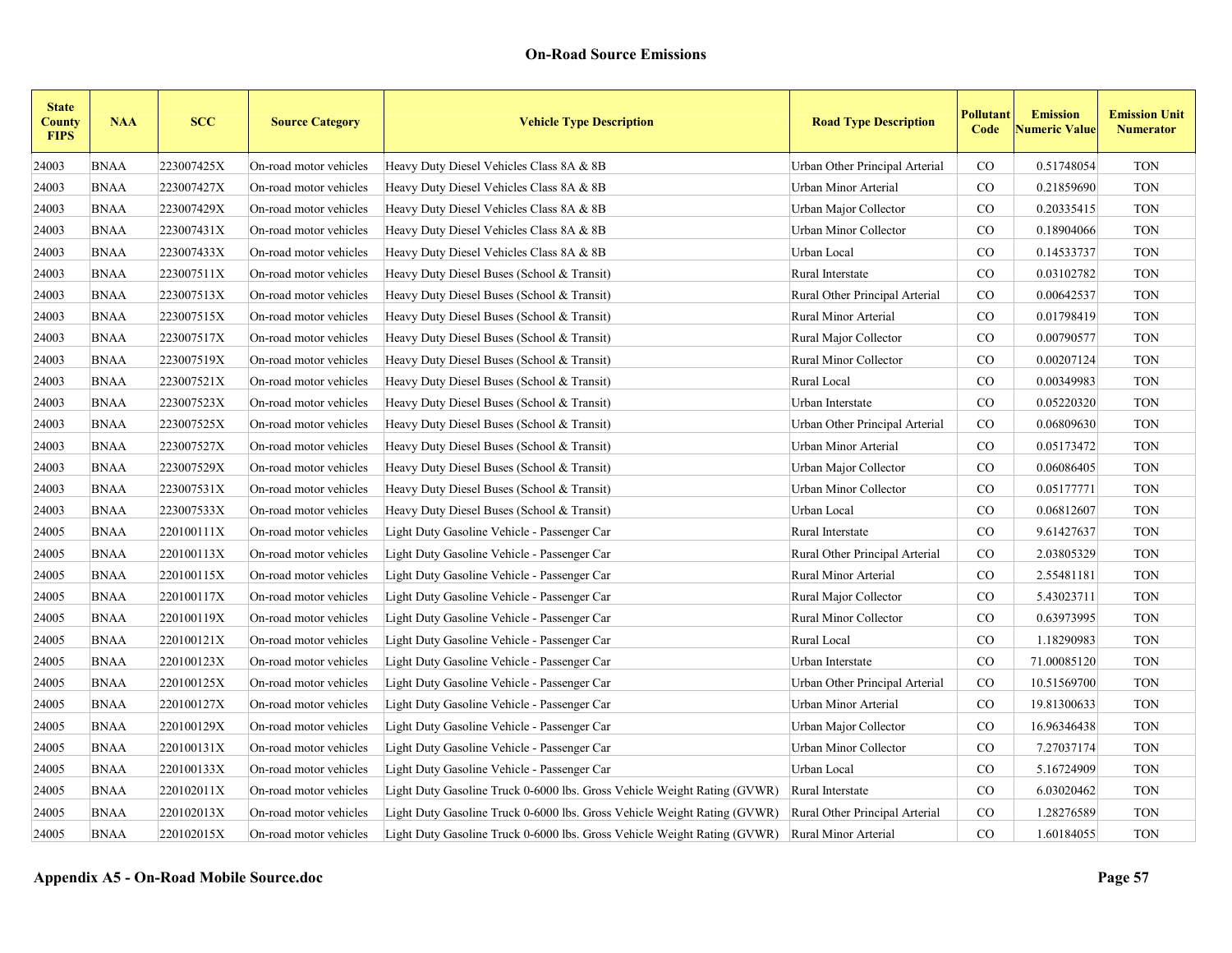| <b>State</b><br><b>County</b><br><b>FIPS</b> | <b>NAA</b>  | <b>SCC</b> | <b>Source Category</b> | <b>Vehicle Type Description</b>                                          | <b>Road Type Description</b>   | Pollutant<br>Code | <b>Emission</b><br><b>Numeric Value</b> | <b>Emission Unit</b><br><b>Numerator</b> |
|----------------------------------------------|-------------|------------|------------------------|--------------------------------------------------------------------------|--------------------------------|-------------------|-----------------------------------------|------------------------------------------|
| 24005                                        | <b>BNAA</b> | 220102017X | On-road motor vehicles | Light Duty Gasoline Truck 0-6000 lbs. Gross Vehicle Weight Rating (GVWR) | Rural Major Collector          | $_{\rm CO}$       | 3.40362140                              | <b>TON</b>                               |
| 24005                                        | <b>BNAA</b> | 220102019X | On-road motor vehicles | Light Duty Gasoline Truck 0-6000 lbs. Gross Vehicle Weight Rating (GVWR) | Rural Minor Collector          | $_{\rm CO}$       | 0.40151753                              | <b>TON</b>                               |
| 24005                                        | <b>BNAA</b> | 220102021X | On-road motor vehicles | Light Duty Gasoline Truck 0-6000 lbs. Gross Vehicle Weight Rating (GVWR) | Rural Local                    | $_{\rm CO}$       | 0.76756492                              | <b>TON</b>                               |
| 24005                                        | <b>BNAA</b> | 220102023X | On-road motor vehicles | Light Duty Gasoline Truck 0-6000 lbs. Gross Vehicle Weight Rating (GVWR) | Urban Interstate               | $\rm CO$          | 44.21853715                             | <b>TON</b>                               |
| 24005                                        | <b>BNAA</b> | 220102025X | On-road motor vehicles | Light Duty Gasoline Truck 0-6000 lbs. Gross Vehicle Weight Rating (GVWR) | Urban Other Principal Arterial | CO                | 6.58490686                              | <b>TON</b>                               |
| 24005                                        | <b>BNAA</b> | 220102027X | On-road motor vehicles | Light Duty Gasoline Truck 0-6000 lbs. Gross Vehicle Weight Rating (GVWR) | Urban Minor Arterial           | $\rm CO$          | 12.32883495                             | <b>TON</b>                               |
| 24005                                        | <b>BNAA</b> | 220102029X | On-road motor vehicles | Light Duty Gasoline Truck 0-6000 lbs. Gross Vehicle Weight Rating (GVWR) | Urban Major Collector          | $_{\rm CO}$       | 10.27665336                             | <b>TON</b>                               |
| 24005                                        | <b>BNAA</b> | 220102031X | On-road motor vehicles | Light Duty Gasoline Truck 0-6000 lbs. Gross Vehicle Weight Rating (GVWR) | Urban Minor Collector          | $\rm CO$          | 4.28813370                              | <b>TON</b>                               |
| 24005                                        | <b>BNAA</b> | 220102033X | On-road motor vehicles | Light Duty Gasoline Truck 0-6000 lbs. Gross Vehicle Weight Rating (GVWR) | Urban Local                    | CO                | 3.35698927                              | <b>TON</b>                               |
| 24005                                        | <b>BNAA</b> | 220104011X | On-road motor vehicles | Light Duty Gasoline Truck 6001-8500 lbs. GWVR                            | Rural Interstate               | $\rm CO$          | 2.83546766                              | <b>TON</b>                               |
| 24005                                        | <b>BNAA</b> | 220104013X | On-road motor vehicles | Light Duty Gasoline Truck 6001-8500 lbs. GWVR                            | Rural Other Principal Arterial | $_{\rm CO}$       | 0.63339506                              | <b>TON</b>                               |
| 24005                                        | <b>BNAA</b> | 220104015X | On-road motor vehicles | Light Duty Gasoline Truck 6001-8500 lbs. GWVR                            | Rural Minor Arterial           | CO.               | 0.79954404                              | <b>TON</b>                               |
| 24005                                        | <b>BNAA</b> | 220104017X | On-road motor vehicles | Light Duty Gasoline Truck 6001-8500 lbs. GWVR                            | Rural Major Collector          | CO                | 1.70183330                              | <b>TON</b>                               |
| 24005                                        | <b>BNAA</b> | 220104019X | On-road motor vehicles | Light Duty Gasoline Truck 6001-8500 lbs. GWVR                            | Rural Minor Collector          | $\rm CO$          | 0.20009572                              | <b>TON</b>                               |
| 24005                                        | <b>BNAA</b> | 220104021X | On-road motor vehicles | Light Duty Gasoline Truck 6001-8500 lbs. GWVR                            | Rural Local                    | $\rm CO$          | 0.45814871                              | <b>TON</b>                               |
| 24005                                        | <b>BNAA</b> | 220104023X | On-road motor vehicles | Light Duty Gasoline Truck 6001-8500 lbs. GWVR                            | Urban Interstate               | CO                | 21.18644053                             | <b>TON</b>                               |
| 24005                                        | <b>BNAA</b> | 220104025X | On-road motor vehicles | Light Duty Gasoline Truck 6001-8500 lbs. GWVR                            | Urban Other Principal Arterial | $\rm CO$          | 3.12341419                              | <b>TON</b>                               |
| 24005                                        | <b>BNAA</b> | 220104027X | On-road motor vehicles | Light Duty Gasoline Truck 6001-8500 lbs. GWVR                            | Urban Minor Arterial           | CO                | 6.31059701                              | <b>TON</b>                               |
| 24005                                        | <b>BNAA</b> | 220104029X | On-road motor vehicles | Light Duty Gasoline Truck 6001-8500 lbs. GWVR                            | Urban Major Collector          | $\rm CO$          | 5.42643966                              | <b>TON</b>                               |
| 24005                                        | <b>BNAA</b> | 220104031X | On-road motor vehicles | Light Duty Gasoline Truck 6001-8500 lbs. GWVR                            | Urban Minor Collector          | $\rm CO$          | 2.31036795                              | <b>TON</b>                               |
| 24005                                        | <b>BNAA</b> | 220104033X | On-road motor vehicles | Light Duty Gasoline Truck 6001-8500 lbs. GWVR                            | Urban Local                    | CO                | 2.00429835                              | <b>TON</b>                               |
| 24005                                        | <b>BNAA</b> | 220107011X | On-road motor vehicles | Heavy Duty Gasoline Truck 8501+ lbs. GVWR                                | Rural Interstate               | CO                | 1.02877051                              | <b>TON</b>                               |
| 24005                                        | <b>BNAA</b> | 220107013X | On-road motor vehicles | Heavy Duty Gasoline Truck 8501+ lbs. GVWR                                | Rural Other Principal Arterial | $\rm CO$          | 0.11648771                              | <b>TON</b>                               |
| 24005                                        | <b>BNAA</b> | 220107015X | On-road motor vehicles | Heavy Duty Gasoline Truck 8501+ lbs. GVWR                                | Rural Minor Arterial           | CO                | 0.16241546                              | <b>TON</b>                               |
| 24005                                        | <b>BNAA</b> | 220107017X | On-road motor vehicles | Heavy Duty Gasoline Truck 8501+ lbs. GVWR                                | Rural Major Collector          | $\rm CO$          | 0.25672690                              | <b>TON</b>                               |
| 24005                                        | <b>BNAA</b> | 220107019X | On-road motor vehicles | Heavy Duty Gasoline Truck 8501+ lbs. GVWR                                | Rural Minor Collector          | $\rm CO$          | 0.02745303                              | <b>TON</b>                               |
| 24005                                        | <b>BNAA</b> | 220107021X | On-road motor vehicles | Heavy Duty Gasoline Truck 8501+ lbs. GVWR                                | Rural Local                    | $\rm CO$          | 0.11145346                              | <b>TON</b>                               |
| 24005                                        | <b>BNAA</b> | 220107023X | On-road motor vehicles | Heavy Duty Gasoline Truck 8501+ lbs. GVWR                                | Urban Interstate               | CO                | 5.33791424                              | <b>TON</b>                               |
| 24005                                        | <b>BNAA</b> | 220107025X | On-road motor vehicles | Heavy Duty Gasoline Truck 8501+ lbs. GVWR                                | Urban Other Principal Arterial | $\rm CO$          | 0.52089440                              | <b>TON</b>                               |
| 24005                                        | <b>BNAA</b> | 220107027X | On-road motor vehicles | Heavy Duty Gasoline Truck 8501+ lbs. GVWR                                | Urban Minor Arterial           | $\rm CO$          | 0.95871540                              | <b>TON</b>                               |
| 24005                                        | <b>BNAA</b> | 220107029X | On-road motor vehicles | Heavy Duty Gasoline Truck 8501+ lbs. GVWR                                | Urban Major Collector          | $_{\rm CO}$       | 0.95363155                              | <b>TON</b>                               |
| 24005                                        | <b>BNAA</b> | 220107031X | On-road motor vehicles | Heavy Duty Gasoline Truck 8501+ lbs. GVWR                                | Urban Minor Collector          | CO                | 0.62117154                              | <b>TON</b>                               |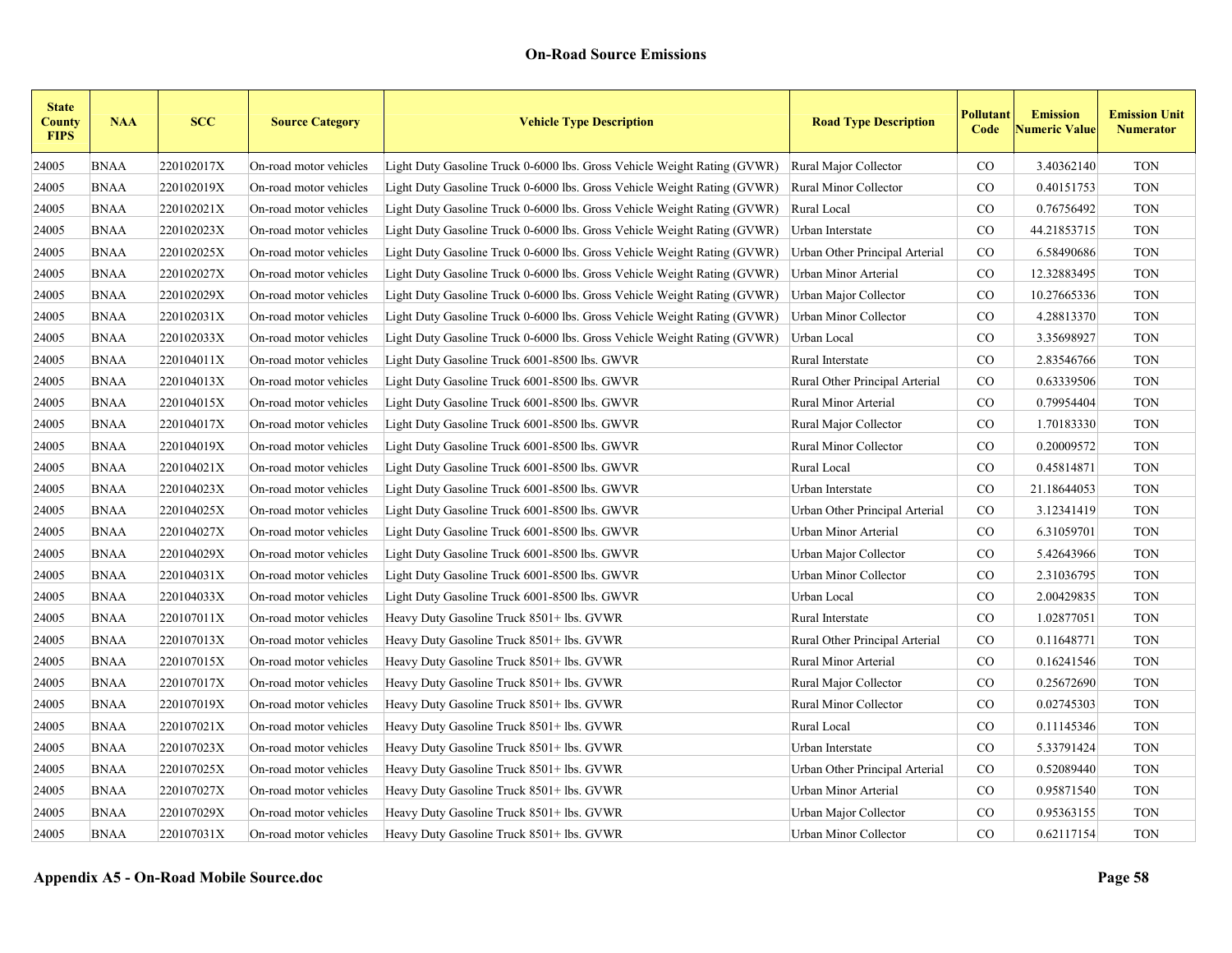| <b>State</b><br><b>County</b><br><b>FIPS</b> | <b>NAA</b>  | <b>SCC</b> | <b>Source Category</b> | <b>Vehicle Type Description</b>           | <b>Road Type Description</b>   | Pollutant<br>Code | <b>Emission</b><br><b>Numeric Value</b> | <b>Emission Unit</b><br><b>Numerator</b> |
|----------------------------------------------|-------------|------------|------------------------|-------------------------------------------|--------------------------------|-------------------|-----------------------------------------|------------------------------------------|
| 24005                                        | <b>BNAA</b> | 220107033X | On-road motor vehicles | Heavy Duty Gasoline Truck 8501+ lbs. GVWR | Urban Local                    | $\rm CO$          | 0.66668592                              | <b>TON</b>                               |
| 24005                                        | <b>BNAA</b> | 220108011X | On-road motor vehicles | Motor Cycle                               | Rural Interstate               | $\rm CO$          | 0.06032943                              | <b>TON</b>                               |
| 24005                                        | BNAA        | 220108013X | On-road motor vehicles | Motor Cycle                               | Rural Other Principal Arterial | CO.               | 0.00668661                              | <b>TON</b>                               |
| 24005                                        | BNAA        | 220108015X | On-road motor vehicles | Motor Cycle                               | Rural Minor Arterial           | $\rm CO$          | 0.04099491                              | <b>TON</b>                               |
| 24005                                        | <b>BNAA</b> | 220108017X | On-road motor vehicles | Motor Cycle                               | Rural Major Collector          | $\rm CO$          | 0.03227343                              | <b>TON</b>                               |
| 24005                                        | BNAA        | 220108019X | On-road motor vehicles | Motor Cycle                               | Rural Minor Collector          | $\rm CO$          | 0.00781538                              | <b>TON</b>                               |
| 24005                                        | <b>BNAA</b> | 220108021X | On-road motor vehicles | Motor Cycle                               | Rural Local                    | $\rm CO$          | 0.11259766                              | <b>TON</b>                               |
| 24005                                        | <b>BNAA</b> | 220108023X | On-road motor vehicles | Motor Cycle                               | Urban Interstate               | $\rm CO$          | 0.36460117                              | <b>TON</b>                               |
| 24005                                        | <b>BNAA</b> | 220108025X | On-road motor vehicles | Motor Cycle                               | Urban Other Principal Arterial | $\rm CO$          | 0.05798261                              | <b>TON</b>                               |
| 24005                                        | <b>BNAA</b> | 220108027X | On-road motor vehicles | Motor Cycle                               | Urban Minor Arterial           | $\rm CO$          | 0.07322315                              | <b>TON</b>                               |
| 24005                                        | <b>BNAA</b> | 220108029X | On-road motor vehicles | Motor Cycle                               | Urban Major Collector          | $\rm CO$          | 0.14426923                              | <b>TON</b>                               |
| 24005                                        | <b>BNAA</b> | 220108031X | On-road motor vehicles | Motor Cycle                               | Urban Minor Collector          | CO.               | 0.09496952                              | <b>TON</b>                               |
| 24005                                        | <b>BNAA</b> | 220108033X | On-road motor vehicles | Motor Cycle                               | Urban Local                    | $\rm CO$          | 0.17752482                              | <b>TON</b>                               |
| 24005                                        | <b>BNAA</b> | 223000111X | On-road motor vehicles | Light Duty Diesel Vehicle - Passenger Car | Rural Interstate               | CO.               | 0.00245484                              | <b>TON</b>                               |
| 24005                                        | <b>BNAA</b> | 223000113X | On-road motor vehicles | Light Duty Diesel Vehicle - Passenger Car | Rural Other Principal Arterial | $\rm CO$          | 0.00059635                              | <b>TON</b>                               |
| 24005                                        | <b>BNAA</b> | 223000115X | On-road motor vehicles | Light Duty Diesel Vehicle - Passenger Car | Rural Minor Arterial           | $\rm CO$          | 0.00078925                              | <b>TON</b>                               |
| 24005                                        | <b>BNAA</b> | 223000117X | On-road motor vehicles | Light Duty Diesel Vehicle - Passenger Car | Rural Major Collector          | $\rm CO$          | 0.00168984                              | <b>TON</b>                               |
| 24005                                        | <b>BNAA</b> | 223000119X | On-road motor vehicles | Light Duty Diesel Vehicle - Passenger Car | Rural Minor Collector          | CO.               | 0.00019401                              | <b>TON</b>                               |
| 24005                                        | <b>BNAA</b> | 223000121X | On-road motor vehicles | Light Duty Diesel Vehicle - Passenger Car | Rural Local                    | $\rm CO$          | 0.00097885                              | <b>TON</b>                               |
| 24005                                        | <b>BNAA</b> | 223000123X | On-road motor vehicles | Light Duty Diesel Vehicle - Passenger Car | Urban Interstate               | $\rm CO$          | 0.01926838                              | <b>TON</b>                               |
| 24005                                        | <b>BNAA</b> | 223000125X | On-road motor vehicles | Light Duty Diesel Vehicle - Passenger Car | Urban Other Principal Arterial | CO.               | 0.00271940                              | <b>TON</b>                               |
| 24005                                        | <b>BNAA</b> | 223000127X | On-road motor vehicles | Light Duty Diesel Vehicle - Passenger Car | Urban Minor Arterial           | $\rm CO$          | 0.00705148                              | <b>TON</b>                               |
| 24005                                        | <b>BNAA</b> | 223000129X | On-road motor vehicles | Light Duty Diesel Vehicle - Passenger Car | Urban Major Collector          | $\rm CO$          | 0.00728627                              | <b>TON</b>                               |
| 24005                                        | <b>BNAA</b> | 223000131X | On-road motor vehicles | Light Duty Diesel Vehicle - Passenger Car | Urban Minor Collector          | $\rm CO$          | 0.00356708                              | <b>TON</b>                               |
| 24005                                        | <b>BNAA</b> | 223000133X | On-road motor vehicles | Light Duty Diesel Vehicle - Passenger Car | Urban Local                    | $\rm CO$          | 0.00429680                              | <b>TON</b>                               |
| 24005                                        | <b>BNAA</b> | 223006011X | On-road motor vehicles | Light Duty Diesel Truck 0-8500 lbs. GWVR  | Rural Interstate               | CO.               | 0.00649040                              | <b>TON</b>                               |
| 24005                                        | <b>BNAA</b> | 223006013X | On-road motor vehicles | Light Duty Diesel Truck 0-8500 lbs. GWVR  | Rural Other Principal Arterial | CO.               | 0.00155205                              | <b>TON</b>                               |
| 24005                                        | <b>BNAA</b> | 223006015X | On-road motor vehicles | Light Duty Diesel Truck 0-8500 lbs. GWVR  | Rural Minor Arterial           | CO.               | 0.00205691                              | <b>TON</b>                               |
| 24005                                        | <b>BNAA</b> | 223006017X | On-road motor vehicles | Light Duty Diesel Truck 0-8500 lbs. GWVR  | Rural Major Collector          | CO.               | 0.00440373                              | <b>TON</b>                               |
| 24005                                        | <b>BNAA</b> | 223006019X | On-road motor vehicles | Light Duty Diesel Truck 0-8500 lbs. GWVR  | Rural Minor Collector          | CO.               | 0.00050486                              | <b>TON</b>                               |
| 24005                                        | BNAA        | 223006021X | On-road motor vehicles | Light Duty Diesel Truck 0-8500 lbs. GWVR  | Rural Local                    | CO                | 0.00278003                              | <b>TON</b>                               |
| 24005                                        | <b>BNAA</b> | 223006023X | On-road motor vehicles | Light Duty Diesel Truck 0-8500 lbs. GWVR  | Urban Interstate               | CO                | 0.05084736                              | <b>TON</b>                               |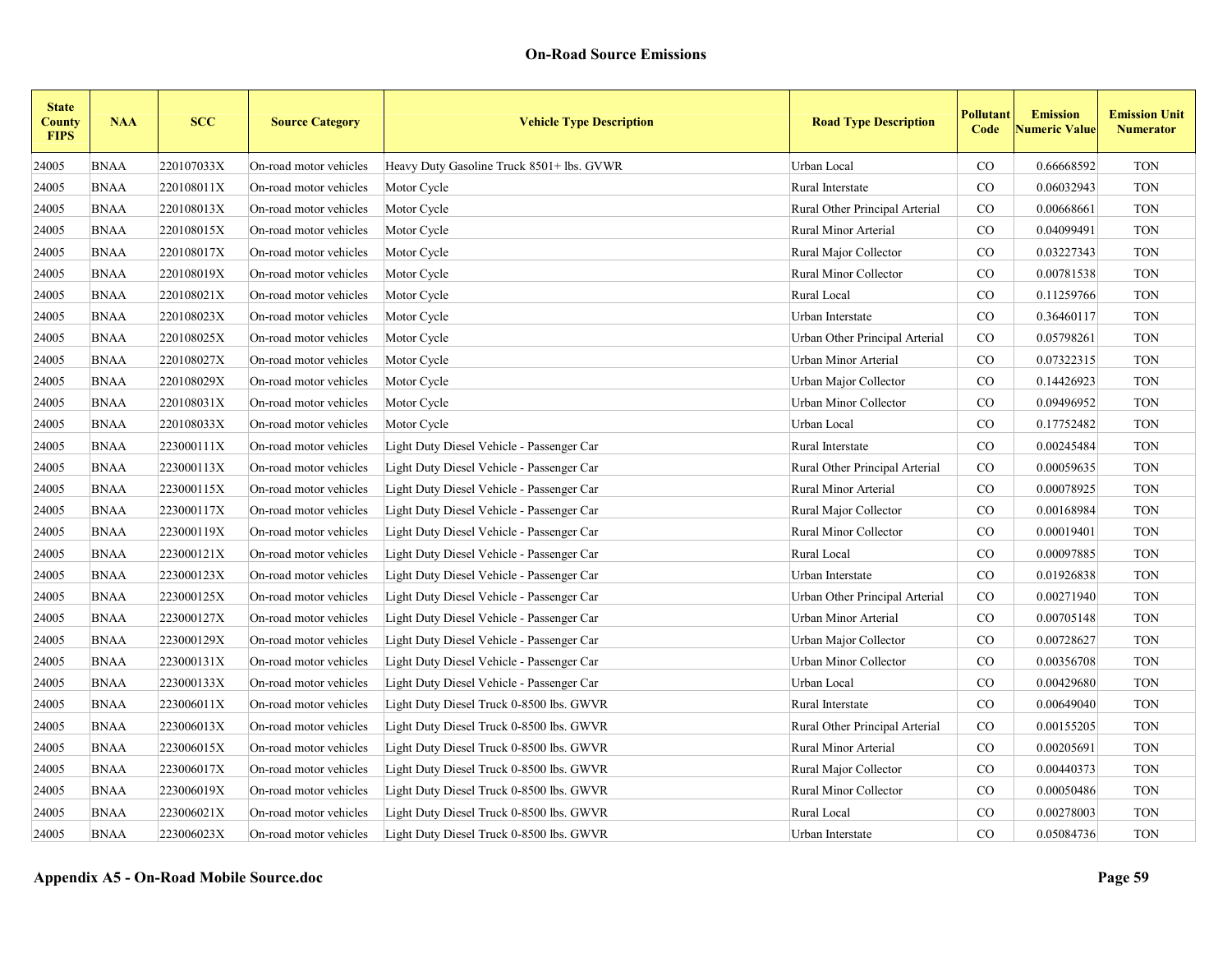| <b>State</b><br><b>County</b><br><b>FIPS</b> | <b>NAA</b>  | <b>SCC</b> | <b>Source Category</b> | <b>Vehicle Type Description</b>            | <b>Road Type Description</b>   | Pollutant<br>Code | <b>Emission</b><br><b>Numeric Value</b> | <b>Emission Unit</b><br><b>Numerator</b> |
|----------------------------------------------|-------------|------------|------------------------|--------------------------------------------|--------------------------------|-------------------|-----------------------------------------|------------------------------------------|
| 24005                                        | <b>BNAA</b> | 223006025X | On-road motor vehicles | Light Duty Diesel Truck 0-8500 lbs. GWVR   | Urban Other Principal Arterial | $\rm CO$          | 0.00715069                              | <b>TON</b>                               |
| 24005                                        | <b>BNAA</b> | 223006027X | On-road motor vehicles | Light Duty Diesel Truck 0-8500 lbs. GWVR   | Urban Minor Arterial           | $\rm CO$          | 0.01857723                              | <b>TON</b>                               |
| 24005                                        | <b>BNAA</b> | 223006029X | On-road motor vehicles | Light Duty Diesel Truck 0-8500 lbs. GWVR   | Urban Major Collector          | $\rm CO$          | 0.01971041                              | <b>TON</b>                               |
| 24005                                        | <b>BNAA</b> | 223006031X | On-road motor vehicles | Light Duty Diesel Truck 0-8500 lbs. GWVR   | Urban Minor Collector          | $\rm CO$          | 0.00989213                              | <b>TON</b>                               |
| 24005                                        | <b>BNAA</b> | 223006033X | On-road motor vehicles | Light Duty Diesel Truck 0-8500 lbs. GWVR   | Urban Local                    | CO                | 0.01220588                              | <b>TON</b>                               |
| 24005                                        | <b>BNAA</b> | 223007111X | On-road motor vehicles | Heavy Duty Diesel Vehicles Class 2B        | Rural Interstate               | CO                | 0.01583248                              | <b>TON</b>                               |
| 24005                                        | <b>BNAA</b> | 223007113X | On-road motor vehicles | Heavy Duty Diesel Vehicles Class 2B        | Rural Other Principal Arterial | CO                | 0.00215612                              | <b>TON</b>                               |
| 24005                                        | <b>BNAA</b> | 223007115X | On-road motor vehicles | Heavy Duty Diesel Vehicles Class 2B        | Rural Minor Arterial           | CO                | 0.00251327                              | <b>TON</b>                               |
| 24005                                        | <b>BNAA</b> | 223007117X | On-road motor vehicles | Heavy Duty Diesel Vehicles Class 2B        | Rural Major Collector          | CO                | 0.00477521                              | <b>TON</b>                               |
| 24005                                        | <b>BNAA</b> | 223007119X | On-road motor vehicles | Heavy Duty Diesel Vehicles Class 2B        | Rural Minor Collector          | $\rm CO$          | 0.00053131                              | <b>TON</b>                               |
| 24005                                        | <b>BNAA</b> | 223007121X | On-road motor vehicles | Heavy Duty Diesel Vehicles Class 2B        | Rural Local                    | CO                | 0.00195991                              | <b>TON</b>                               |
| 24005                                        | <b>BNAA</b> | 223007123X | On-road motor vehicles | Heavy Duty Diesel Vehicles Class 2B        | Urban Interstate               | $\rm CO$          | 0.08640237                              | <b>TON</b>                               |
| 24005                                        | <b>BNAA</b> | 223007125X | On-road motor vehicles | Heavy Duty Diesel Vehicles Class 2B        | Urban Other Principal Arterial | CO.               | 0.00814828                              | <b>TON</b>                               |
| 24005                                        | <b>BNAA</b> | 223007127X | On-road motor vehicles | Heavy Duty Diesel Vehicles Class 2B        | Urban Minor Arterial           | $\rm CO$          | 0.01645308                              | <b>TON</b>                               |
| 24005                                        | <b>BNAA</b> | 223007129X | On-road motor vehicles | Heavy Duty Diesel Vehicles Class 2B        | Urban Major Collector          | $\rm CO$          | 0.01562635                              | <b>TON</b>                               |
| 24005                                        | <b>BNAA</b> | 223007131X | On-road motor vehicles | Heavy Duty Diesel Vehicles Class 2B        | Urban Minor Collector          | $\rm CO$          | 0.01032203                              | <b>TON</b>                               |
| 24005                                        | <b>BNAA</b> | 223007133X | On-road motor vehicles | Heavy Duty Diesel Vehicles Class 2B        | Urban Local                    | CO                | 0.00927925                              | <b>TON</b>                               |
| 24005                                        | <b>BNAA</b> | 223007211X | On-road motor vehicles | Heavy Duty Diesel Vehicles Class 3, 4, & 5 | Rural Interstate               | CO                | 0.01369620                              | <b>TON</b>                               |
| 24005                                        | <b>BNAA</b> | 223007213X | On-road motor vehicles | Heavy Duty Diesel Vehicles Class 3, 4, & 5 | Rural Other Principal Arterial | $\rm CO$          | 0.00186621                              | <b>TON</b>                               |
| 24005                                        | <b>BNAA</b> | 223007215X | On-road motor vehicles | Heavy Duty Diesel Vehicles Class 3, 4, & 5 | Rural Minor Arterial           | $\rm CO$          | 0.00217486                              | <b>TON</b>                               |
| 24005                                        | <b>BNAA</b> | 223007217X | On-road motor vehicles | Heavy Duty Diesel Vehicles Class 3, 4, & 5 | Rural Major Collector          | $\rm CO$          | 0.00413256                              | <b>TON</b>                               |
| 24005                                        | <b>BNAA</b> | 223007219X | On-road motor vehicles | Heavy Duty Diesel Vehicles Class 3, 4, & 5 | Rural Minor Collector          | $\rm CO$          | 0.00046077                              | <b>TON</b>                               |
| 24005                                        | <b>BNAA</b> | 223007221X | On-road motor vehicles | Heavy Duty Diesel Vehicles Class 3, 4, & 5 | Rural Local                    | $\rm CO$          | 0.00168984                              | <b>TON</b>                               |
| 24005                                        | <b>BNAA</b> | 223007223X | On-road motor vehicles | Heavy Duty Diesel Vehicles Class 3, 4, & 5 | Urban Interstate               | $\rm CO$          | 0.07473221                              | <b>TON</b>                               |
| 24005                                        | <b>BNAA</b> | 223007225X | On-road motor vehicles | Heavy Duty Diesel Vehicles Class 3, 4, & 5 | Urban Other Principal Arterial | $\rm CO$          | 0.00704927                              | <b>TON</b>                               |
| 24005                                        | <b>BNAA</b> | 223007227X | On-road motor vehicles | Heavy Duty Diesel Vehicles Class 3, 4, & 5 | Urban Minor Arterial           | $\rm CO$          | 0.01423192                              | <b>TON</b>                               |
| 24005                                        | <b>BNAA</b> | 223007229X | On-road motor vehicles | Heavy Duty Diesel Vehicles Class 3, 4, & 5 | Urban Major Collector          | $\rm CO$          | 0.01351653                              | <b>TON</b>                               |
| 24005                                        | <b>BNAA</b> | 223007231X | On-road motor vehicles | Heavy Duty Diesel Vehicles Class 3, 4, & 5 | Urban Minor Collector          | $\rm CO$          | 0.00892981                              | <b>TON</b>                               |
| 24005                                        | <b>BNAA</b> | 223007233X | On-road motor vehicles | Heavy Duty Diesel Vehicles Class 3, 4, & 5 | Urban Local                    | $\rm CO$          | 0.00803143                              | <b>TON</b>                               |
| 24005                                        | <b>BNAA</b> | 223007311X | On-road motor vehicles | Heavy Duty Diesel Vehicles Class 6 & 7     | Rural Interstate               | $\rm CO$          | 0.04687353                              | <b>TON</b>                               |
| 24005                                        | <b>BNAA</b> | 223007313X | On-road motor vehicles | Heavy Duty Diesel Vehicles Class 6 & 7     | Rural Other Principal Arterial | $\rm CO$          | 0.00638348                              | <b>TON</b>                               |
| 24005                                        | <b>BNAA</b> | 223007315X | On-road motor vehicles | Heavy Duty Diesel Vehicles Class 6 & 7     | Rural Minor Arterial           | CO                | 0.00744059                              | <b>TON</b>                               |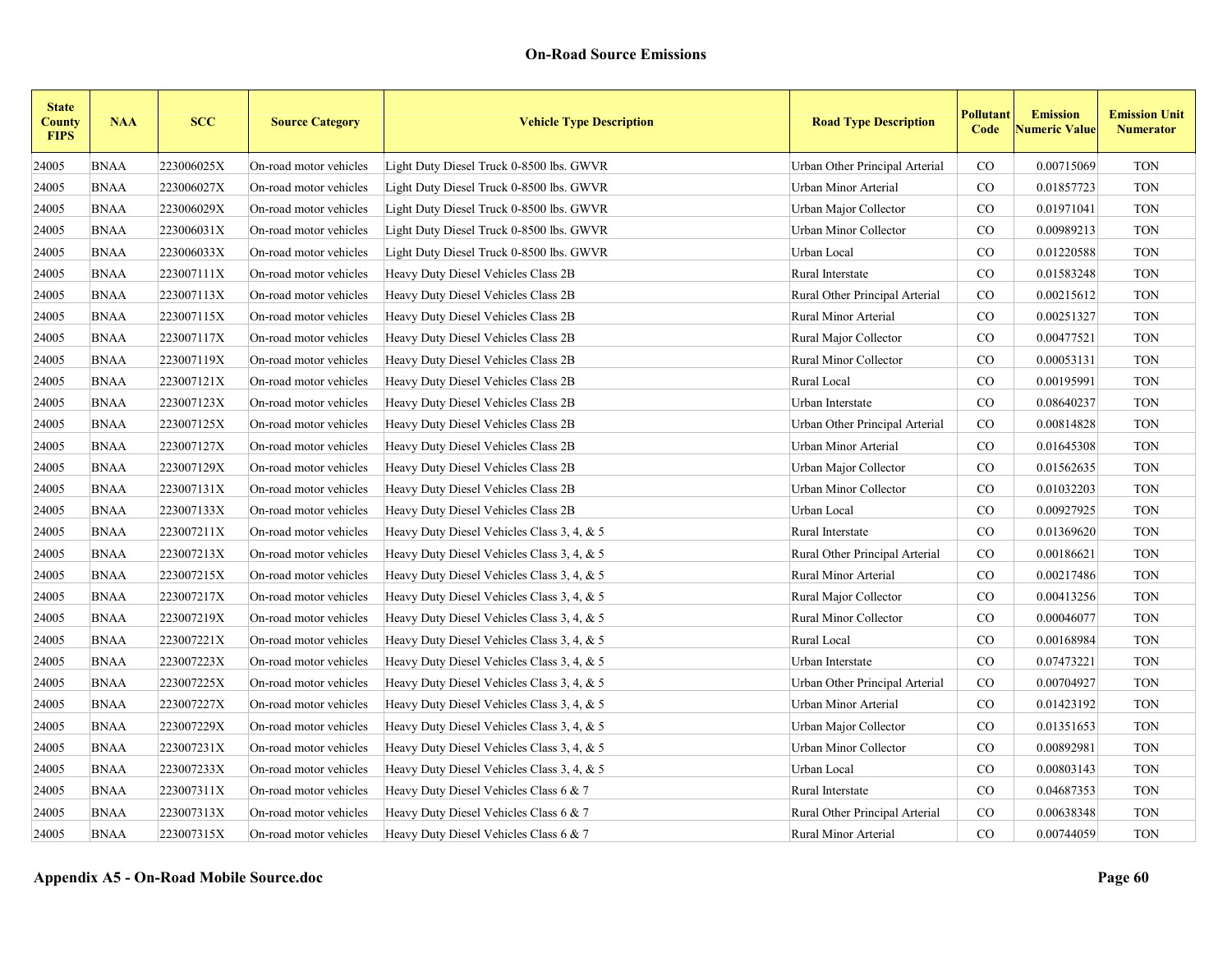| <b>State</b><br><b>County</b><br><b>FIPS</b> | <b>NAA</b>  | <b>SCC</b> | <b>Source Category</b> | <b>Vehicle Type Description</b>            | <b>Road Type Description</b>   | Pollutant<br>Code | <b>Emission</b><br><b>Numeric Value</b> | <b>Emission Unit</b><br><b>Numerator</b> |
|----------------------------------------------|-------------|------------|------------------------|--------------------------------------------|--------------------------------|-------------------|-----------------------------------------|------------------------------------------|
| 24005                                        | <b>BNAA</b> | 223007317X | On-road motor vehicles | Heavy Duty Diesel Vehicles Class 6 & 7     | Rural Major Collector          | CO                | 0.01413713                              | <b>TON</b>                               |
| 24005                                        | <b>BNAA</b> | 223007319X | On-road motor vehicles | Heavy Duty Diesel Vehicles Class 6 & 7     | <b>Rural Minor Collector</b>   | $\rm CO$          | 0.00157300                              | <b>TON</b>                               |
| 24005                                        | <b>BNAA</b> | 223007321X | On-road motor vehicles | Heavy Duty Diesel Vehicles Class 6 & 7     | Rural Local                    | $\rm CO$          | 0.00580256                              | <b>TON</b>                               |
| 24005                                        | <b>BNAA</b> | 223007323X | On-road motor vehicles | Heavy Duty Diesel Vehicles Class 6 & 7     | Urban Interstate               | CO.               | 0.25577671                              | <b>TON</b>                               |
| 24005                                        | <b>BNAA</b> | 223007325X | On-road motor vehicles | Heavy Duty Diesel Vehicles Class 6 & 7     | Urban Other Principal Arterial | $\rm CO$          | 0.02411965                              | <b>TON</b>                               |
| 24005                                        | <b>BNAA</b> | 223007327X | On-road motor vehicles | Heavy Duty Diesel Vehicles Class 6 & 7     | Urban Minor Arterial           | $\rm CO$          | 0.04870667                              | <b>TON</b>                               |
| 24005                                        | <b>BNAA</b> | 223007329X | On-road motor vehicles | Heavy Duty Diesel Vehicles Class 6 & 7     | Urban Major Collector          | $\rm CO$          | 0.04626175                              | <b>TON</b>                               |
| 24005                                        | <b>BNAA</b> | 223007331X | On-road motor vehicles | Heavy Duty Diesel Vehicles Class 6 & 7     | Urban Minor Collector          | CO.               | 0.03056265                              | <b>TON</b>                               |
| 24005                                        | <b>BNAA</b> | 223007333X | On-road motor vehicles | Heavy Duty Diesel Vehicles Class 6 & 7     | Urban Local                    | CO                | 0.02746957                              | <b>TON</b>                               |
| 24005                                        | <b>BNAA</b> | 223007411X | On-road motor vehicles | Heavy Duty Diesel Vehicles Class 8A & 8B   | Rural Interstate               | $\rm CO$          | 0.31144116                              | <b>TON</b>                               |
| 24005                                        | <b>BNAA</b> | 223007413X | On-road motor vehicles | Heavy Duty Diesel Vehicles Class 8A & 8B   | Rural Other Principal Arterial | $\rm CO$          | 0.04242020                              | <b>TON</b>                               |
| 24005                                        | <b>BNAA</b> | 223007415X | On-road motor vehicles | Heavy Duty Diesel Vehicles Class 8A & 8B   | Rural Minor Arterial           | CO.               | 0.04944301                              | <b>TON</b>                               |
| 24005                                        | <b>BNAA</b> | 223007417X | On-road motor vehicles | Heavy Duty Diesel Vehicles Class 8A & 8B   | Rural Major Collector          | $\rm CO$          | 0.09394327                              | <b>TON</b>                               |
| 24005                                        | <b>BNAA</b> | 223007419X | On-road motor vehicles | Heavy Duty Diesel Vehicles Class 8A & 8B   | Rural Minor Collector          | $\rm CO$          | 0.01044990                              | <b>TON</b>                               |
| 24005                                        | <b>BNAA</b> | 223007421X | On-road motor vehicles | Heavy Duty Diesel Vehicles Class 8A & 8B   | Rural Local                    | CO                | 0.03855660                              | <b>TON</b>                               |
| 24005                                        | <b>BNAA</b> | 223007423X | On-road motor vehicles | Heavy Duty Diesel Vehicles Class 8A & 8B   | Urban Interstate               | CO                | 1.69952065                              | <b>TON</b>                               |
| 24005                                        | <b>BNAA</b> | 223007425X | On-road motor vehicles | Heavy Duty Diesel Vehicles Class 8A & 8B   | Urban Other Principal Arterial | CO                | 0.16027257                              | <b>TON</b>                               |
| 24005                                        | <b>BNAA</b> | 223007427X | On-road motor vehicles | Heavy Duty Diesel Vehicles Class 8A & 8B   | Urban Minor Arterial           | $\rm CO$          | 0.32366909                              | <b>TON</b>                               |
| 24005                                        | <b>BNAA</b> | 223007429X | On-road motor vehicles | Heavy Duty Diesel Vehicles Class 8A & 8B   | Urban Major Collector          | CO.               | 0.30736372                              | <b>TON</b>                               |
| 24005                                        | <b>BNAA</b> | 223007431X | On-road motor vehicles | Heavy Duty Diesel Vehicles Class 8A & 8B   | Urban Minor Collector          | CO                | 0.20304771                              | <b>TON</b>                               |
| 24005                                        | <b>BNAA</b> | 223007433X | On-road motor vehicles | Heavy Duty Diesel Vehicles Class 8A & 8B   | Urban Local                    | CO.               | 0.18255356                              | <b>TON</b>                               |
| 24005                                        | <b>BNAA</b> | 223007511X | On-road motor vehicles | Heavy Duty Diesel Buses (School & Transit) | Rural Interstate               | CO                | 0.03364581                              | <b>TON</b>                               |
| 24005                                        | <b>BNAA</b> | 223007513X | On-road motor vehicles | Heavy Duty Diesel Buses (School & Transit) | Rural Other Principal Arterial | $\rm CO$          | 0.00433869                              | <b>TON</b>                               |
| 24005                                        | <b>BNAA</b> | 223007515X | On-road motor vehicles | Heavy Duty Diesel Buses (School & Transit) | Rural Minor Arterial           | CO                | 0.01476434                              | <b>TON</b>                               |
| 24005                                        | <b>BNAA</b> | 223007517X | On-road motor vehicles | Heavy Duty Diesel Buses (School & Transit) | Rural Major Collector          | $\rm CO$          | 0.01210116                              | <b>TON</b>                               |
| 24005                                        | <b>BNAA</b> | 223007519X | On-road motor vehicles | Heavy Duty Diesel Buses (School & Transit) | Rural Minor Collector          | $\rm CO$          | 0.00091161                              | <b>TON</b>                               |
| 24005                                        | <b>BNAA</b> | 223007521X | On-road motor vehicles | Heavy Duty Diesel Buses (School & Transit) | Rural Local                    | $\rm CO$          | 0.00706140                              | <b>TON</b>                               |
| 24005                                        | <b>BNAA</b> | 223007523X | On-road motor vehicles | Heavy Duty Diesel Buses (School & Transit) | Urban Interstate               | $\rm CO$          | 0.22496604                              | <b>TON</b>                               |
| 24005                                        | <b>BNAA</b> | 223007525X | On-road motor vehicles | Heavy Duty Diesel Buses (School & Transit) | Urban Other Principal Arterial | CO.               | 0.02103428                              | <b>TON</b>                               |
| 24005                                        | <b>BNAA</b> | 223007527X | On-road motor vehicles | Heavy Duty Diesel Buses (School & Transit) | Urban Minor Arterial           | CO                | 0.07643418                              | <b>TON</b>                               |
| 24005                                        | <b>BNAA</b> | 223007529X | On-road motor vehicles | Heavy Duty Diesel Buses (School & Transit) | Urban Major Collector          | CO                | 0.09129111                              | <b>TON</b>                               |
| 24005                                        | <b>BNAA</b> | 223007531X | On-road motor vehicles | Heavy Duty Diesel Buses (School & Transit) | Urban Minor Collector          | CO                | 0.05522794                              | <b>TON</b>                               |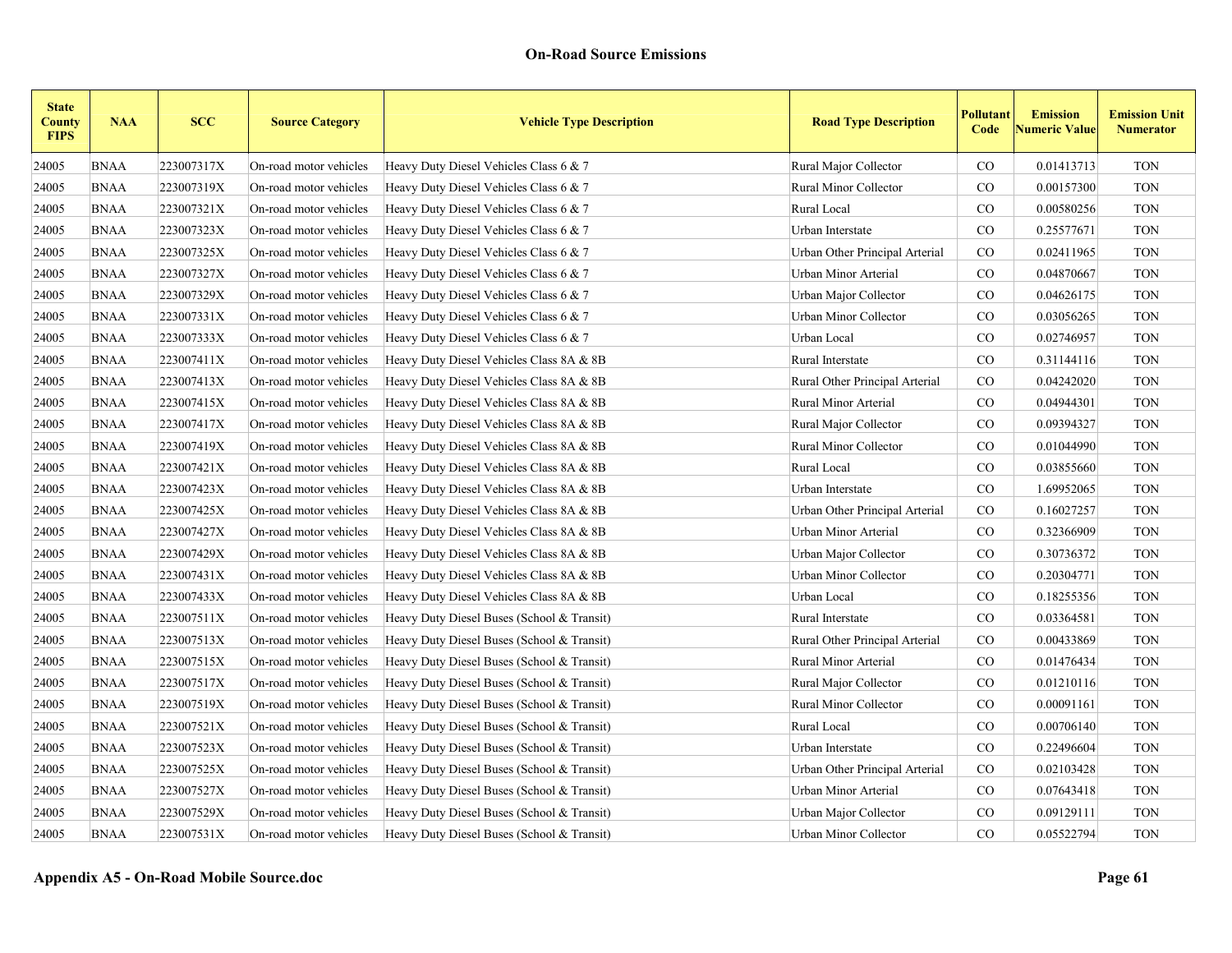| <b>State</b><br><b>County</b><br><b>FIPS</b> | <b>NAA</b>  | <b>SCC</b> | <b>Source Category</b> | <b>Vehicle Type Description</b>                                          | <b>Road Type Description</b>   | Pollutant<br>Code | <b>Emission</b><br><b>Numeric Value</b> | <b>Emission Unit</b><br><b>Numerator</b> |
|----------------------------------------------|-------------|------------|------------------------|--------------------------------------------------------------------------|--------------------------------|-------------------|-----------------------------------------|------------------------------------------|
| 24005                                        | <b>BNAA</b> | 223007533X | On-road motor vehicles | Heavy Duty Diesel Buses (School & Transit)                               | Urban Local                    | CO                | 0.08151693                              | <b>TON</b>                               |
| 24013                                        | <b>BNAA</b> | 220100111X | On-road motor vehicles | Light Duty Gasoline Vehicle - Passenger Car                              | Rural Interstate               | $\rm CO$          | 0.78446664                              | <b>TON</b>                               |
| 24013                                        | <b>BNAA</b> | 220100113X | On-road motor vehicles | Light Duty Gasoline Vehicle - Passenger Car                              | Rural Other Principal Arterial | $_{\rm CO}$       | 4.41562577                              | <b>TON</b>                               |
| 24013                                        | <b>BNAA</b> | 220100115X | On-road motor vehicles | Light Duty Gasoline Vehicle - Passenger Car                              | Rural Minor Arterial           | $\rm CO$          | 7.35720290                              | <b>TON</b>                               |
| 24013                                        | <b>BNAA</b> | 220100117X | On-road motor vehicles | Light Duty Gasoline Vehicle - Passenger Car                              | Rural Major Collector          | CO                | 2.84077308                              | <b>TON</b>                               |
| 24013                                        | <b>BNAA</b> | 220100119X | On-road motor vehicles | Light Duty Gasoline Vehicle - Passenger Car                              | Rural Minor Collector          | $\rm CO$          | 1.02962921                              | <b>TON</b>                               |
| 24013                                        | <b>BNAA</b> | 220100121X | On-road motor vehicles | Light Duty Gasoline Vehicle - Passenger Car                              | Rural Local                    | $\rm CO$          | 1.65354991                              | <b>TON</b>                               |
| 24013                                        | <b>BNAA</b> | 220100127X | On-road motor vehicles | Light Duty Gasoline Vehicle - Passenger Car                              | Urban Minor Arterial           | CO                | 3.81036498                              | <b>TON</b>                               |
| 24013                                        | <b>BNAA</b> | 220100129X | On-road motor vehicles | Light Duty Gasoline Vehicle - Passenger Car                              | Urban Major Collector          | $\rm CO$          | 0.53929305                              | <b>TON</b>                               |
| 24013                                        | <b>BNAA</b> | 220100131X | On-road motor vehicles | Light Duty Gasoline Vehicle - Passenger Car                              | Urban Minor Collector          | $\rm CO$          | 0.67339458                              | <b>TON</b>                               |
| 24013                                        | <b>BNAA</b> | 220100133X | On-road motor vehicles | Light Duty Gasoline Vehicle - Passenger Car                              | Urban Local                    | $\rm CO$          | 0.15901483                              | <b>TON</b>                               |
| 24013                                        | <b>BNAA</b> | 220102011X | On-road motor vehicles | Light Duty Gasoline Truck 0-6000 lbs. Gross Vehicle Weight Rating (GVWR) | Rural Interstate               | CO.               | 0.49203592                              | <b>TON</b>                               |
| 24013                                        | <b>BNAA</b> | 220102013X | On-road motor vehicles | Light Duty Gasoline Truck 0-6000 lbs. Gross Vehicle Weight Rating (GVWR) | Rural Other Principal Arterial | $\rm CO$          | 2.76677721                              | <b>TON</b>                               |
| 24013                                        | <b>BNAA</b> | 220102015X | On-road motor vehicles | Light Duty Gasoline Truck 0-6000 lbs. Gross Vehicle Weight Rating (GVWR) | Rural Minor Arterial           | $\rm CO$          | 4.64067669                              | <b>TON</b>                               |
| 24013                                        | <b>BNAA</b> | 220102017X | On-road motor vehicles | Light Duty Gasoline Truck 0-6000 lbs. Gross Vehicle Weight Rating (GVWR) | Rural Major Collector          | $\rm CO$          | 1.78384185                              | <b>TON</b>                               |
| 24013                                        | <b>BNAA</b> | 220102019X | On-road motor vehicles | Light Duty Gasoline Truck 0-6000 lbs. Gross Vehicle Weight Rating (GVWR) | Rural Minor Collector          | CO                | 0.64646735                              | <b>TON</b>                               |
| 24013                                        | <b>BNAA</b> | 220102021X | On-road motor vehicles | Light Duty Gasoline Truck 0-6000 lbs. Gross Vehicle Weight Rating (GVWR) | Rural Local                    | CO                | 1.07297314                              | <b>TON</b>                               |
| 24013                                        | <b>BNAA</b> | 220102027X | On-road motor vehicles | Light Duty Gasoline Truck 0-6000 lbs. Gross Vehicle Weight Rating (GVWR) | Urban Minor Arterial           | CO                | 2.40217164                              | <b>TON</b>                               |
| 24013                                        | <b>BNAA</b> | 220102029X | On-road motor vehicles | Light Duty Gasoline Truck 0-6000 lbs. Gross Vehicle Weight Rating (GVWR) | Urban Major Collector          | $\rm CO$          | 0.33356342                              | <b>TON</b>                               |
| 24013                                        | <b>BNAA</b> | 220102031X | On-road motor vehicles | Light Duty Gasoline Truck 0-6000 lbs. Gross Vehicle Weight Rating (GVWR) | Urban Minor Collector          | CO                | 0.41397143                              | <b>TON</b>                               |
| 24013                                        | <b>BNAA</b> | 220102033X | On-road motor vehicles | Light Duty Gasoline Truck 0-6000 lbs. Gross Vehicle Weight Rating (GVWR) | Urban Local                    | $\rm CO$          | 0.10332834                              | <b>TON</b>                               |
| 24013                                        | <b>BNAA</b> | 220104011X | On-road motor vehicles | Light Duty Gasoline Truck 6001-8500 lbs. GWVR                            | Rural Interstate               | CO                | 0.23135393                              | <b>TON</b>                               |
| 24013                                        | <b>BNAA</b> | 220104013X | On-road motor vehicles | Light Duty Gasoline Truck 6001-8500 lbs. GWVR                            | Rural Other Principal Arterial | $\rm CO$          | 1.36241110                              | <b>TON</b>                               |
| 24013                                        | <b>BNAA</b> | 220104015X | On-road motor vehicles | Light Duty Gasoline Truck 6001-8500 lbs. GWVR                            | Rural Minor Arterial           | CO                | 2.27392669                              | <b>TON</b>                               |
| 24013                                        | <b>BNAA</b> | 220104017X | On-road motor vehicles | Light Duty Gasoline Truck 6001-8500 lbs. GWVR                            | Rural Major Collector          | CO                | 0.88640717                              | <b>TON</b>                               |
| 24013                                        | <b>BNAA</b> | 220104019X | On-road motor vehicles | Light Duty Gasoline Truck 6001-8500 lbs. GWVR                            | Rural Minor Collector          | CO                | 0.32175107                              | <b>TON</b>                               |
| 24013                                        | <b>BNAA</b> | 220104021X | On-road motor vehicles | Light Duty Gasoline Truck 6001-8500 lbs. GWVR                            | Rural Local                    | $\rm CO$          | 0.64044874                              | <b>TON</b>                               |
| 24013                                        | <b>BNAA</b> | 220104027X | On-road motor vehicles | Light Duty Gasoline Truck 6001-8500 lbs. GWVR                            | Urban Minor Arterial           | CO                | 1.19043420                              | <b>TON</b>                               |
| 24013                                        | <b>BNAA</b> | 220104029X | On-road motor vehicles | Light Duty Gasoline Truck 6001-8500 lbs. GWVR                            | Urban Major Collector          | $\rm CO$          | 0.17220067                              | <b>TON</b>                               |
| 24013                                        | <b>BNAA</b> | 220104031X | On-road motor vehicles | Light Duty Gasoline Truck 6001-8500 lbs. GWVR                            | <b>Urban Minor Collector</b>   | CO                | 0.21570113                              | <b>TON</b>                               |
| 24013                                        | <b>BNAA</b> | 220104033X | On-road motor vehicles | Light Duty Gasoline Truck 6001-8500 lbs. GWVR                            | Urban Local                    | CO                | 0.06169960                              | <b>TON</b>                               |
| 24013                                        | <b>BNAA</b> | 220107011X | On-road motor vehicles | Heavy Duty Gasoline Truck 8501+ lbs. GVWR                                | Rural Interstate               | CO                | 0.08406106                              | <b>TON</b>                               |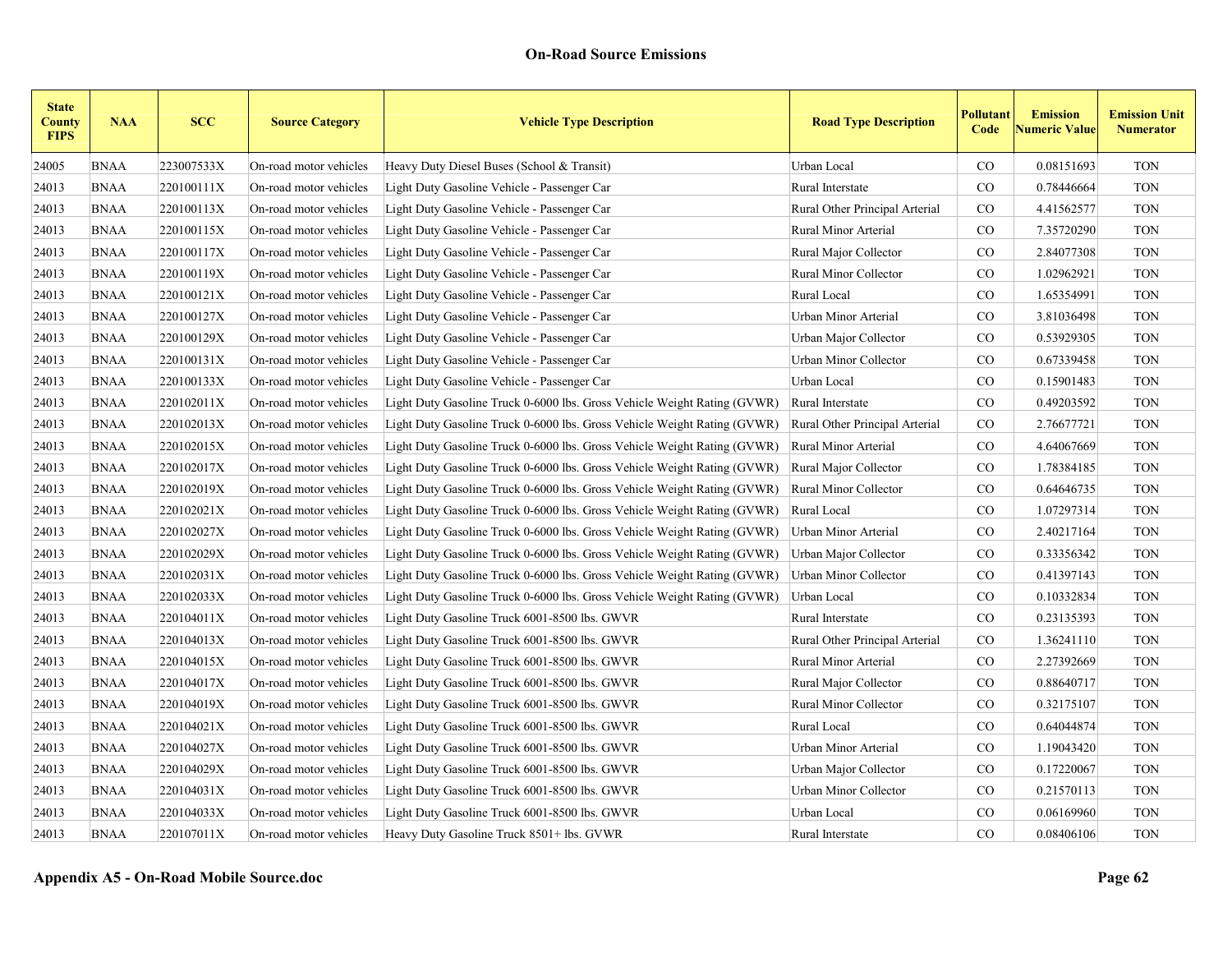| <b>State</b><br><b>County</b><br><b>FIPS</b> | <b>NAA</b>  | <b>SCC</b> | <b>Source Category</b> | <b>Vehicle Type Description</b>           | <b>Road Type Description</b>   | Pollutant<br>Code | <b>Emission</b><br><b>Numeric Value</b> | <b>Emission Unit</b><br><b>Numerator</b> |
|----------------------------------------------|-------------|------------|------------------------|-------------------------------------------|--------------------------------|-------------------|-----------------------------------------|------------------------------------------|
| 24013                                        | <b>BNAA</b> | 220107013X | On-road motor vehicles | Heavy Duty Gasoline Truck 8501+ lbs. GVWR | Rural Other Principal Arterial | $_{\rm CO}$       | 0.27183847                              | <b>TON</b>                               |
| 24013                                        | <b>BNAA</b> | 220107015X | On-road motor vehicles | Heavy Duty Gasoline Truck 8501+ lbs. GVWR | Rural Minor Arterial           | $\rm CO$          | 0.44744858                              | <b>TON</b>                               |
| 24013                                        | <b>BNAA</b> | 220107017X | On-road motor vehicles | Heavy Duty Gasoline Truck 8501+ lbs. GVWR | Rural Major Collector          | $_{\rm CO}$       | 0.13296504                              | <b>TON</b>                               |
| 24013                                        | <b>BNAA</b> | 220107019X | On-road motor vehicles | Heavy Duty Gasoline Truck 8501+ lbs. GVWR | <b>Rural Minor Collector</b>   | CO                | 0.04369888                              | <b>TON</b>                               |
| 24013                                        | <b>BNAA</b> | 220107021X | On-road motor vehicles | Heavy Duty Gasoline Truck 8501+ lbs. GVWR | Rural Local                    | CO                | 0.14305449                              | <b>TON</b>                               |
| 24013                                        | <b>BNAA</b> | 220107027X | On-road motor vehicles | Heavy Duty Gasoline Truck 8501+ lbs. GVWR | Urban Minor Arterial           | $\rm CO$          | 0.14969591                              | <b>TON</b>                               |
| 24013                                        | <b>BNAA</b> | 220107029X | On-road motor vehicles | Heavy Duty Gasoline Truck 8501+ lbs. GVWR | Urban Major Collector          | $_{\rm CO}$       | 0.02394989                              | <b>TON</b>                               |
| 24013                                        | <b>BNAA</b> | 220107031X | On-road motor vehicles | Heavy Duty Gasoline Truck 8501+ lbs. GVWR | Urban Minor Collector          | $\rm CO$          | 0.03742012                              | <b>TON</b>                               |
| 24013                                        | <b>BNAA</b> | 220107033X | On-road motor vehicles | Heavy Duty Gasoline Truck 8501+ lbs. GVWR | Urban Local                    | CO                | 0.02089208                              | <b>TON</b>                               |
| 24013                                        | <b>BNAA</b> | 220108011X | On-road motor vehicles | Motor Cycle                               | Rural Interstate               | $\rm CO$          | 0.00488103                              | <b>TON</b>                               |
| 24013                                        | <b>BNAA</b> | 220108013X | On-road motor vehicles | Motor Cycle                               | Rural Other Principal Arterial | $_{\rm CO}$       | 0.01733603                              | <b>TON</b>                               |
| 24013                                        | <b>BNAA</b> | 220108015X | On-road motor vehicles | Motor Cycle                               | Rural Minor Arterial           | $\rm CO$          | 0.11311244                              | <b>TON</b>                               |
| 24013                                        | <b>BNAA</b> | 220108017X | On-road motor vehicles | Motor Cycle                               | Rural Major Collector          | $\rm CO$          | 0.01745287                              | <b>TON</b>                               |
| 24013                                        | <b>BNAA</b> | 220108019X | On-road motor vehicles | Motor Cycle                               | Rural Minor Collector          | $\rm CO$          | 0.01111569                              | <b>TON</b>                               |
| 24013                                        | <b>BNAA</b> | 220108021X | On-road motor vehicles | Motor Cycle                               | Rural Local                    | $\rm CO$          | 0.16188856                              | <b>TON</b>                               |
| 24013                                        | <b>BNAA</b> | 220108027X | On-road motor vehicles | Motor Cycle                               | Urban Minor Arterial           | CO                | 0.01128545                              | <b>TON</b>                               |
| 24013                                        | <b>BNAA</b> | 220108029X | On-road motor vehicles | Motor Cycle                               | Urban Major Collector          | $\rm CO$          | 0.00379636                              | <b>TON</b>                               |
| 24013                                        | <b>BNAA</b> | 220108031X | On-road motor vehicles | Motor Cycle                               | Urban Minor Collector          | $_{\rm CO}$       | 0.00679795                              | <b>TON</b>                               |
| 24013                                        | <b>BNAA</b> | 220108033X | On-road motor vehicles | Motor Cycle                               | Urban Local                    | $\rm CO$          | 0.00517424                              | <b>TON</b>                               |
| 24013                                        | <b>BNAA</b> | 223000111X | On-road motor vehicles | Light Duty Diesel Vehicle - Passenger Car | Rural Interstate               | $\rm CO$          | 0.00020062                              | <b>TON</b>                               |
| 24013                                        | <b>BNAA</b> | 223000113X | On-road motor vehicles | Light Duty Diesel Vehicle - Passenger Car | Rural Other Principal Arterial | CO                | 0.00129081                              | <b>TON</b>                               |
| 24013                                        | <b>BNAA</b> | 223000115X | On-road motor vehicles | Light Duty Diesel Vehicle - Passenger Car | Rural Minor Arterial           | CO                | 0.00208337                              | <b>TON</b>                               |
| 24013                                        | <b>BNAA</b> | 223000117X | On-road motor vehicles | Light Duty Diesel Vehicle - Passenger Car | Rural Major Collector          | $\rm CO$          | 0.00085980                              | <b>TON</b>                               |
| 24013                                        | <b>BNAA</b> | 223000119X | On-road motor vehicles | Light Duty Diesel Vehicle - Passenger Car | Rural Minor Collector          | CO                | 0.00030975                              | <b>TON</b>                               |
| 24013                                        | <b>BNAA</b> | 223000121X | On-road motor vehicles | Light Duty Diesel Vehicle - Passenger Car | Rural Local                    | CO                | 0.00136797                              | <b>TON</b>                               |
| 24013                                        | <b>BNAA</b> | 223000127X | On-road motor vehicles | Light Duty Diesel Vehicle - Passenger Car | Urban Minor Arterial           | CO                | 0.00112325                              | <b>TON</b>                               |
| 24013                                        | <b>BNAA</b> | 223000129X | On-road motor vehicles | Light Duty Diesel Vehicle - Passenger Car | Urban Major Collector          | $_{\rm CO}$       | 0.00020283                              | <b>TON</b>                               |
| 24013                                        | <b>BNAA</b> | 223000131X | On-road motor vehicles | Light Duty Diesel Vehicle - Passenger Car | Urban Minor Collector          | CO                | 0.00026786                              | <b>TON</b>                               |
| 24013                                        | <b>BNAA</b> | 223000133X | On-road motor vehicles | Light Duty Diesel Vehicle - Passenger Car | Urban Local                    | CO                | 0.00013228                              | <b>TON</b>                               |
| 24013                                        | <b>BNAA</b> | 223006011X | On-road motor vehicles | Light Duty Diesel Truck 0-8500 lbs. GWVR  | Rural Interstate               | CO                | 0.00053021                              | <b>TON</b>                               |
| 24013                                        | <b>BNAA</b> | 223006013X | On-road motor vehicles | Light Duty Diesel Truck 0-8500 lbs. GWVR  | Rural Other Principal Arterial | $_{\rm CO}$       | 0.00338519                              | <b>TON</b>                               |
| 24013                                        | <b>BNAA</b> | 223006015X | On-road motor vehicles | Light Duty Diesel Truck 0-8500 lbs. GWVR  | Rural Minor Arterial           | CO                | 0.00541896                              | <b>TON</b>                               |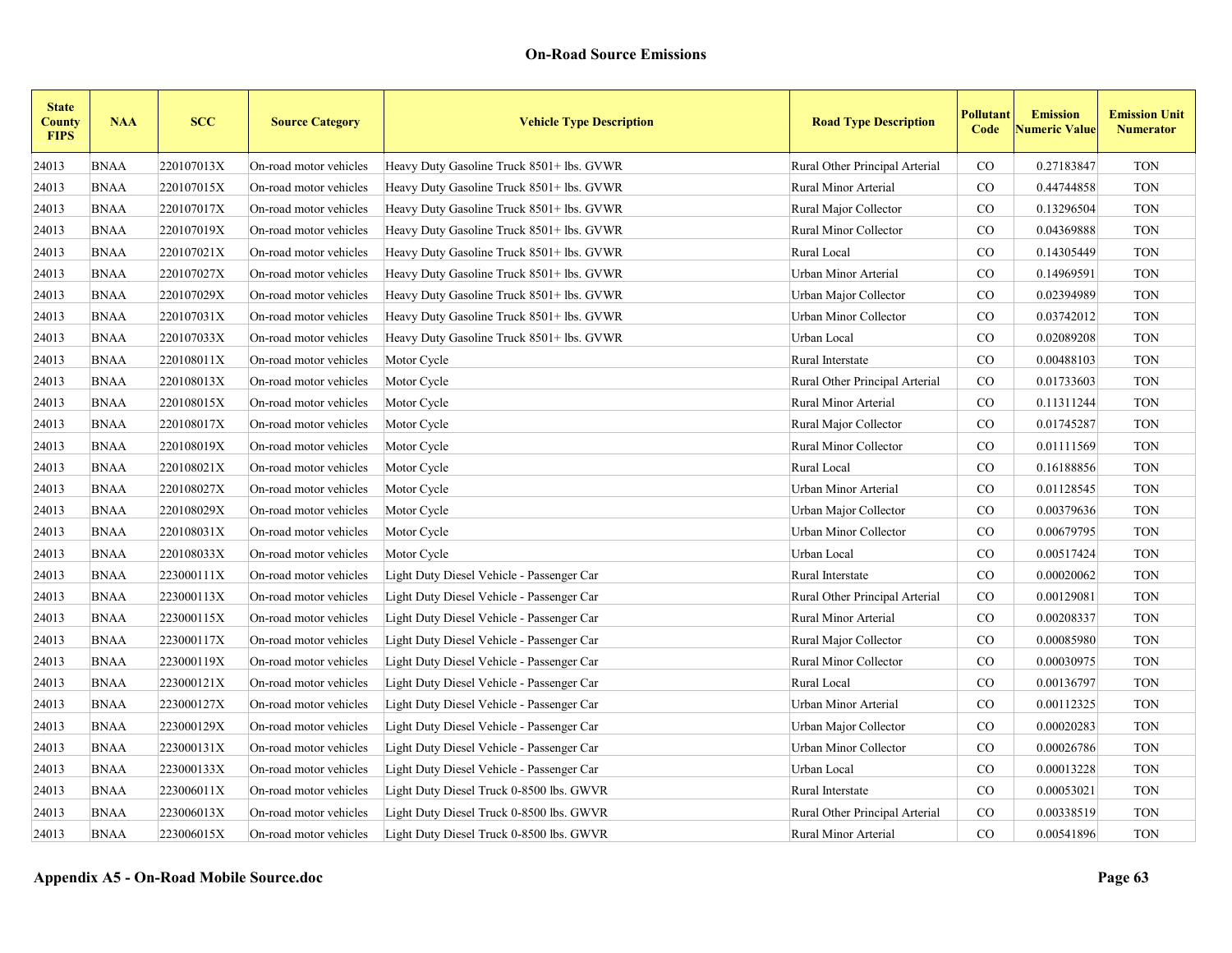| <b>State</b><br><b>County</b><br><b>FIPS</b> | <b>NAA</b>  | <b>SCC</b> | <b>Source Category</b> | <b>Vehicle Type Description</b>            | <b>Road Type Description</b>   | Pollutant<br>Code | <b>Emission</b><br><b>Numeric Value</b> | <b>Emission Unit</b><br><b>Numerator</b> |
|----------------------------------------------|-------------|------------|------------------------|--------------------------------------------|--------------------------------|-------------------|-----------------------------------------|------------------------------------------|
| 24013                                        | <b>BNAA</b> | 223006017X | On-road motor vehicles | Light Duty Diesel Truck 0-8500 lbs. GWVR   | Rural Major Collector          | CO                | 0.00223879                              | <b>TON</b>                               |
| 24013                                        | <b>BNAA</b> | 223006019X | On-road motor vehicles | Light Duty Diesel Truck 0-8500 lbs. GWVR   | <b>Rural Minor Collector</b>   | $\rm CO$          | 0.00080579                              | <b>TON</b>                               |
| 24013                                        | <b>BNAA</b> | 223006021X | On-road motor vehicles | Light Duty Diesel Truck 0-8500 lbs. GWVR   | Rural Local                    | $\rm CO$          | 0.00388675                              | <b>TON</b>                               |
| 24013                                        | <b>BNAA</b> | 223006027X | On-road motor vehicles | Light Duty Diesel Truck 0-8500 lbs. GWVR   | Urban Minor Arterial           | CO.               | 0.00292002                              | <b>TON</b>                               |
| 24013                                        | <b>BNAA</b> | 223006029X | On-road motor vehicles | Light Duty Diesel Truck 0-8500 lbs. GWVR   | Urban Major Collector          | $\rm CO$          | 0.00053903                              | <b>TON</b>                               |
| 24013                                        | <b>BNAA</b> | 223006031X | On-road motor vehicles | Light Duty Diesel Truck 0-8500 lbs. GWVR   | Urban Minor Collector          | $\rm CO$          | 0.00071430                              | <b>TON</b>                               |
| 24013                                        | <b>BNAA</b> | 223006033X | On-road motor vehicles | Light Duty Diesel Truck 0-8500 lbs. GWVR   | Urban Local                    | $\rm CO$          | 0.00037479                              | <b>TON</b>                               |
| 24013                                        | <b>BNAA</b> | 223007111X | On-road motor vehicles | Heavy Duty Diesel Vehicles Class 2B        | Rural Interstate               | $\rm CO$          | 0.00129301                              | <b>TON</b>                               |
| 24013                                        | <b>BNAA</b> | 223007113X | On-road motor vehicles | Heavy Duty Diesel Vehicles Class 2B        | Rural Other Principal Arterial | $\rm CO$          | 0.00491079                              | <b>TON</b>                               |
| 24013                                        | <b>BNAA</b> | 223007115X | On-road motor vehicles | Heavy Duty Diesel Vehicles Class 2B        | Rural Minor Arterial           | $\rm CO$          | 0.00655213                              | <b>TON</b>                               |
| 24013                                        | <b>BNAA</b> | 223007117X | On-road motor vehicles | Heavy Duty Diesel Vehicles Class 2B        | Rural Major Collector          | $\rm CO$          | 0.00242508                              | <b>TON</b>                               |
| 24013                                        | <b>BNAA</b> | 223007119X | On-road motor vehicles | Heavy Duty Diesel Vehicles Class 2B        | <b>Rural Minor Collector</b>   | $\rm CO$          | 0.00085429                              | <b>TON</b>                               |
| 24013                                        | <b>BNAA</b> | 223007121X | On-road motor vehicles | Heavy Duty Diesel Vehicles Class 2B        | Rural Local                    | $\rm CO$          | 0.00267310                              | <b>TON</b>                               |
| 24013                                        | <b>BNAA</b> | 223007127X | On-road motor vehicles | Heavy Duty Diesel Vehicles Class 2B        | Urban Minor Arterial           | CO                | 0.00240965                              | <b>TON</b>                               |
| 24013                                        | <b>BNAA</b> | 223007129X | On-road motor vehicles | Heavy Duty Diesel Vehicles Class 2B        | Urban Major Collector          | $\rm CO$          | 0.00039022                              | <b>TON</b>                               |
| 24013                                        | <b>BNAA</b> | 223007131X | On-road motor vehicles | Heavy Duty Diesel Vehicles Class 2B        | Urban Minor Collector          | CO                | 0.00063934                              | <b>TON</b>                               |
| 24013                                        | <b>BNAA</b> | 223007133X | On-road motor vehicles | Heavy Duty Diesel Vehicles Class 2B        | Urban Local                    | $\rm CO$          | 0.00028881                              | <b>TON</b>                               |
| 24013                                        | <b>BNAA</b> | 223007211X | On-road motor vehicles | Heavy Duty Diesel Vehicles Class 3, 4, & 5 | Rural Interstate               | CO                | 0.00111884                              | <b>TON</b>                               |
| 24013                                        | <b>BNAA</b> | 223007213X | On-road motor vehicles | Heavy Duty Diesel Vehicles Class 3, 4, & 5 | Rural Other Principal Arterial | $\rm CO$          | 0.00424720                              | <b>TON</b>                               |
| 24013                                        | <b>BNAA</b> | 223007215X | On-road motor vehicles | Heavy Duty Diesel Vehicles Class 3, 4, & 5 | Rural Minor Arterial           | $\rm CO$          | 0.00567028                              | <b>TON</b>                               |
| 24013                                        | <b>BNAA</b> | 223007217X | On-road motor vehicles | Heavy Duty Diesel Vehicles Class 3, 4, & 5 | Rural Major Collector          | $\rm CO$          | 0.00209770                              | <b>TON</b>                               |
| 24013                                        | <b>BNAA</b> | 223007219X | On-road motor vehicles | Heavy Duty Diesel Vehicles Class 3, 4, & 5 | Rural Minor Collector          | $\rm CO$          | 0.00073855                              | <b>TON</b>                               |
| 24013                                        | <b>BNAA</b> | 223007221X | On-road motor vehicles | Heavy Duty Diesel Vehicles Class 3, 4, & 5 | Rural Local                    | $\rm CO$          | 0.00230162                              | <b>TON</b>                               |
| 24013                                        | <b>BNAA</b> | 223007227X | On-road motor vehicles | Heavy Duty Diesel Vehicles Class 3, 4, & 5 | Urban Minor Arterial           | CO                | 0.00208337                              | <b>TON</b>                               |
| 24013                                        | <b>BNAA</b> | 223007229X | On-road motor vehicles | Heavy Duty Diesel Vehicles Class 3, 4, & 5 | Urban Major Collector          | $\rm CO$          | 0.00033731                              | <b>TON</b>                               |
| 24013                                        | <b>BNAA</b> | 223007231X | On-road motor vehicles | Heavy Duty Diesel Vehicles Class 3, 4, & 5 | Urban Minor Collector          | CO                | 0.00055226                              | <b>TON</b>                               |
| 24013                                        | <b>BNAA</b> | 223007233X | On-road motor vehicles | Heavy Duty Diesel Vehicles Class 3, 4, & 5 | Urban Local                    | $\rm CO$          | 0.00024251                              | <b>TON</b>                               |
| 24013                                        | <b>BNAA</b> | 223007311X | On-road motor vehicles | Heavy Duty Diesel Vehicles Class 6 & 7     | Rural Interstate               | CO                | 0.00382612                              | <b>TON</b>                               |
| 24013                                        | <b>BNAA</b> | 223007313X | On-road motor vehicles | Heavy Duty Diesel Vehicles Class 6 & 7     | Rural Other Principal Arterial | $\rm CO$          | 0.01453837                              | <b>TON</b>                               |
| 24013                                        | <b>BNAA</b> | 223007315X | On-road motor vehicles | Heavy Duty Diesel Vehicles Class 6 & 7     | Rural Minor Arterial           | CO                | 0.01939735                              | <b>TON</b>                               |
| 24013                                        | <b>BNAA</b> | 223007317X | On-road motor vehicles | Heavy Duty Diesel Vehicles Class 6 & 7     | Rural Major Collector          | $\rm CO$          | 0.00717935                              | <b>TON</b>                               |
| 24013                                        | <b>BNAA</b> | 223007319X | On-road motor vehicles | Heavy Duty Diesel Vehicles Class 6 & 7     | Rural Minor Collector          | CO                | 0.00252760                              | <b>TON</b>                               |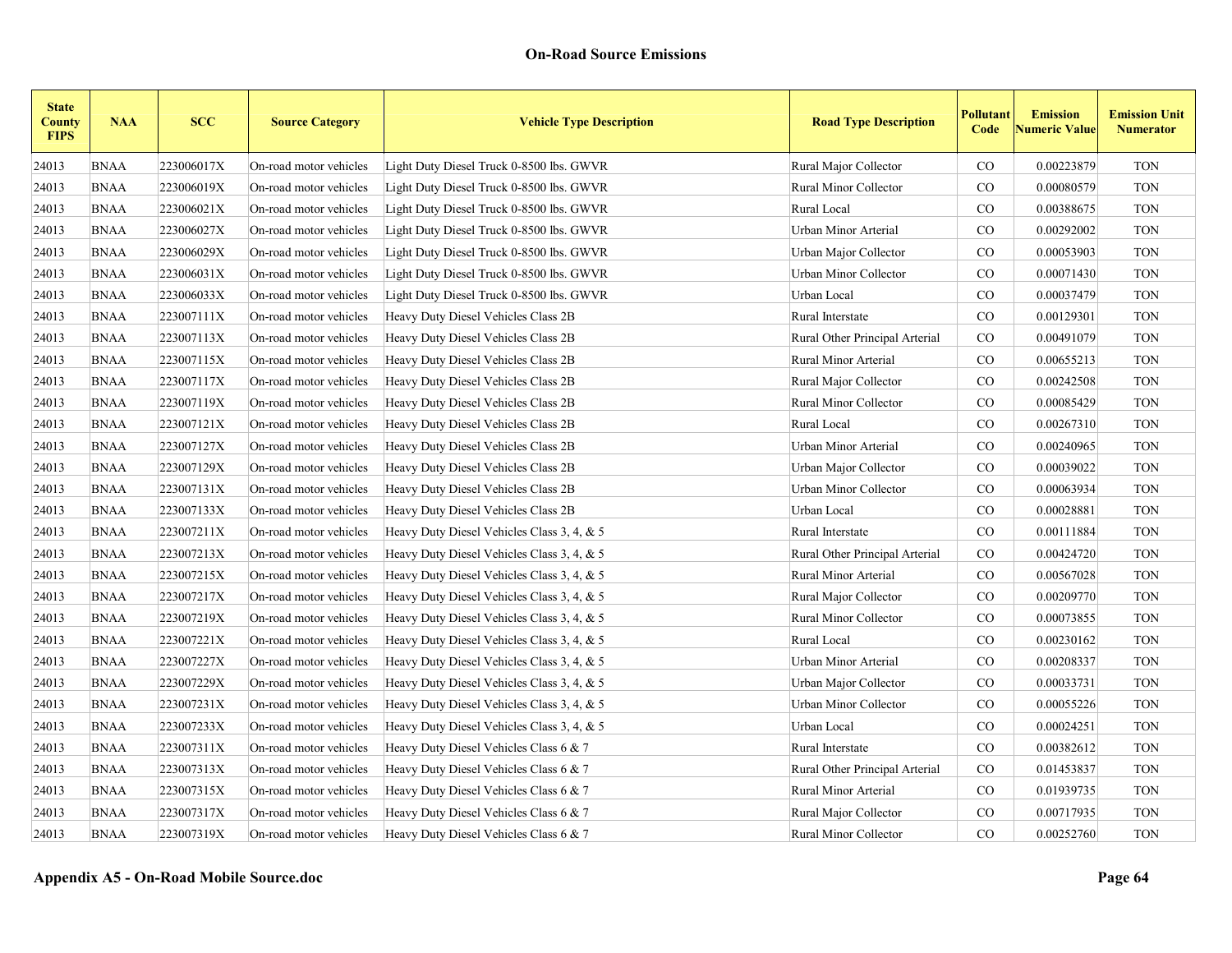| <b>State</b><br><b>County</b><br><b>FIPS</b> | <b>NAA</b>  | <b>SCC</b> | <b>Source Category</b> | <b>Vehicle Type Description</b>             | <b>Road Type Description</b>   | Pollutant<br>Code | <b>Emission</b><br><b>Numeric Value</b> | <b>Emission Unit</b><br><b>Numerator</b> |
|----------------------------------------------|-------------|------------|------------------------|---------------------------------------------|--------------------------------|-------------------|-----------------------------------------|------------------------------------------|
| 24013                                        | <b>BNAA</b> | 223007321X | On-road motor vehicles | Heavy Duty Diesel Vehicles Class 6 & 7      | Rural Local                    | CO                | 0.00790467                              | <b>TON</b>                               |
| 24013                                        | <b>BNAA</b> | 223007327X | On-road motor vehicles | Heavy Duty Diesel Vehicles Class 6 & 7      | Urban Minor Arterial           | $_{\rm CO}$       | 0.00713415                              | <b>TON</b>                               |
| 24013                                        | <b>BNAA</b> | 223007329X | On-road motor vehicles | Heavy Duty Diesel Vehicles Class $6 & 7$    | Urban Major Collector          | $_{\rm CO}$       | 0.00115632                              | <b>TON</b>                               |
| 24013                                        | <b>BNAA</b> | 223007331X | On-road motor vehicles | Heavy Duty Diesel Vehicles Class 6 & 7      | Urban Minor Collector          | $\rm CO$          | 0.00189267                              | <b>TON</b>                               |
| 24013                                        | <b>BNAA</b> | 223007333X | On-road motor vehicles | Heavy Duty Diesel Vehicles Class 6 $& 7$    | Urban Local                    | CO                | 0.00085760                              | <b>TON</b>                               |
| 24013                                        | <b>BNAA</b> | 223007411X | On-road motor vehicles | Heavy Duty Diesel Vehicles Class 8A & 8B    | Rural Interstate               | $\rm CO$          | 0.02542588                              | <b>TON</b>                               |
| 24013                                        | <b>BNAA</b> | 223007413X | On-road motor vehicles | Heavy Duty Diesel Vehicles Class 8A & 8B    | Rural Other Principal Arterial | $\rm CO$          | 0.09659763                              | <b>TON</b>                               |
| 24013                                        | <b>BNAA</b> | 223007415X | On-road motor vehicles | Heavy Duty Diesel Vehicles Class 8A & 8B    | Rural Minor Arterial           | $\rm CO$          | 0.12889421                              | <b>TON</b>                               |
| 24013                                        | <b>BNAA</b> | 223007417X | On-road motor vehicles | Heavy Duty Diesel Vehicles Class 8A & 8B    | Rural Major Collector          | CO                | 0.04770026                              | <b>TON</b>                               |
| 24013                                        | <b>BNAA</b> | 223007419X | On-road motor vehicles | Heavy Duty Diesel Vehicles Class 8A & 8B    | Rural Minor Collector          | $\rm CO$          | 0.01679810                              | <b>TON</b>                               |
| 24013                                        | <b>BNAA</b> | 223007421X | On-road motor vehicles | Heavy Duty Diesel Vehicles Class 8A & 8B    | Rural Local                    | $_{\rm CO}$       | 0.05257688                              | <b>TON</b>                               |
| 24013                                        | <b>BNAA</b> | 223007427X | On-road motor vehicles | Heavy Duty Diesel Vehicles Class 8A & 8B    | Urban Minor Arterial           | $_{\rm CO}$       | 0.04740264                              | <b>TON</b>                               |
| 24013                                        | <b>BNAA</b> | 223007429X | On-road motor vehicles | Heavy Duty Diesel Vehicles Class 8A & 8B    | Urban Major Collector          | CO                | 0.00767649                              | <b>TON</b>                               |
| 24013                                        | <b>BNAA</b> | 223007431X | On-road motor vehicles | Heavy Duty Diesel Vehicles Class 8A & 8B    | Urban Minor Collector          | $\rm CO$          | 0.01256633                              | <b>TON</b>                               |
| 24013                                        | <b>BNAA</b> | 223007433X | On-road motor vehicles | Heavy Duty Diesel Vehicles Class 8A & 8B    | Urban Local                    | $\rm CO$          | 0.00568020                              | <b>TON</b>                               |
| 24013                                        | <b>BNAA</b> | 223007511X | On-road motor vehicles | Heavy Duty Diesel Buses (School & Transit)  | Rural Interstate               | CO                | 0.00276790                              | <b>TON</b>                               |
| 24013                                        | <b>BNAA</b> | 223007513X | On-road motor vehicles | Heavy Duty Diesel Buses (School & Transit)  | Rural Other Principal Arterial | $\rm CO$          | 0.00964411                              | <b>TON</b>                               |
| 24013                                        | <b>BNAA</b> | 223007515X | On-road motor vehicles | Heavy Duty Diesel Buses (School & Transit)  | Rural Minor Arterial           | $\rm CO$          | 0.03818733                              | <b>TON</b>                               |
| 24013                                        | <b>BNAA</b> | 223007517X | On-road motor vehicles | Heavy Duty Diesel Buses (School & Transit)  | Rural Major Collector          | $_{\rm CO}$       | 0.00608144                              | <b>TON</b>                               |
| 24013                                        | <b>BNAA</b> | 223007519X | On-road motor vehicles | Heavy Duty Diesel Buses (School & Transit)  | Rural Minor Collector          | $_{\rm CO}$       | 0.00130293                              | <b>TON</b>                               |
| 24013                                        | <b>BNAA</b> | 223007521X | On-road motor vehicles | Heavy Duty Diesel Buses (School & Transit)  | Rural Local                    | CO                | 0.00674504                              | <b>TON</b>                               |
| 24013                                        | <b>BNAA</b> | 223007527X | On-road motor vehicles | Heavy Duty Diesel Buses (School & Transit)  | Urban Minor Arterial           | $\rm CO$          | 0.01120939                              | <b>TON</b>                               |
| 24013                                        | <b>BNAA</b> | 223007529X | On-road motor vehicles | Heavy Duty Diesel Buses (School & Transit)  | Urban Major Collector          | $\rm CO$          | 0.00226855                              | <b>TON</b>                               |
| 24013                                        | <b>BNAA</b> | 223007531X | On-road motor vehicles | Heavy Duty Diesel Buses (School & Transit)  | Urban Minor Collector          | CO                | 0.00321654                              | <b>TON</b>                               |
| 24013                                        | <b>BNAA</b> | 223007533X | On-road motor vehicles | Heavy Duty Diesel Buses (School & Transit)  | Urban Local                    | CO                | 0.00259153                              | <b>TON</b>                               |
| 24025                                        | <b>BNAA</b> | 220100111X | On-road motor vehicles | Light Duty Gasoline Vehicle - Passenger Car | Rural Interstate               | CO                | 11.46782390                             | <b>TON</b>                               |
| 24025                                        | <b>BNAA</b> | 220100113X | On-road motor vehicles | Light Duty Gasoline Vehicle - Passenger Car | Rural Other Principal Arterial | $\rm CO$          | 2.15380796                              | <b>TON</b>                               |
| 24025                                        | <b>BNAA</b> | 220100115X | On-road motor vehicles | Light Duty Gasoline Vehicle - Passenger Car | Rural Minor Arterial           | CO                | 5.66975365                              | <b>TON</b>                               |
| 24025                                        | <b>BNAA</b> | 220100117X | On-road motor vehicles | Light Duty Gasoline Vehicle - Passenger Car | Rural Major Collector          | $\rm CO$          | 3.27020771                              | <b>TON</b>                               |
| 24025                                        | <b>BNAA</b> | 220100119X | On-road motor vehicles | Light Duty Gasoline Vehicle - Passenger Car | Rural Minor Collector          | $\rm CO$          | 0.84854833                              | <b>TON</b>                               |
| 24025                                        | <b>BNAA</b> | 220100121X | On-road motor vehicles | Light Duty Gasoline Vehicle - Passenger Car | Rural Local                    | $\rm CO$          | 1.26312603                              | <b>TON</b>                               |
| 24025                                        | <b>BNAA</b> | 220100123X | On-road motor vehicles | Light Duty Gasoline Vehicle - Passenger Car | Urban Interstate               | CO                | 3.06323357                              | <b>TON</b>                               |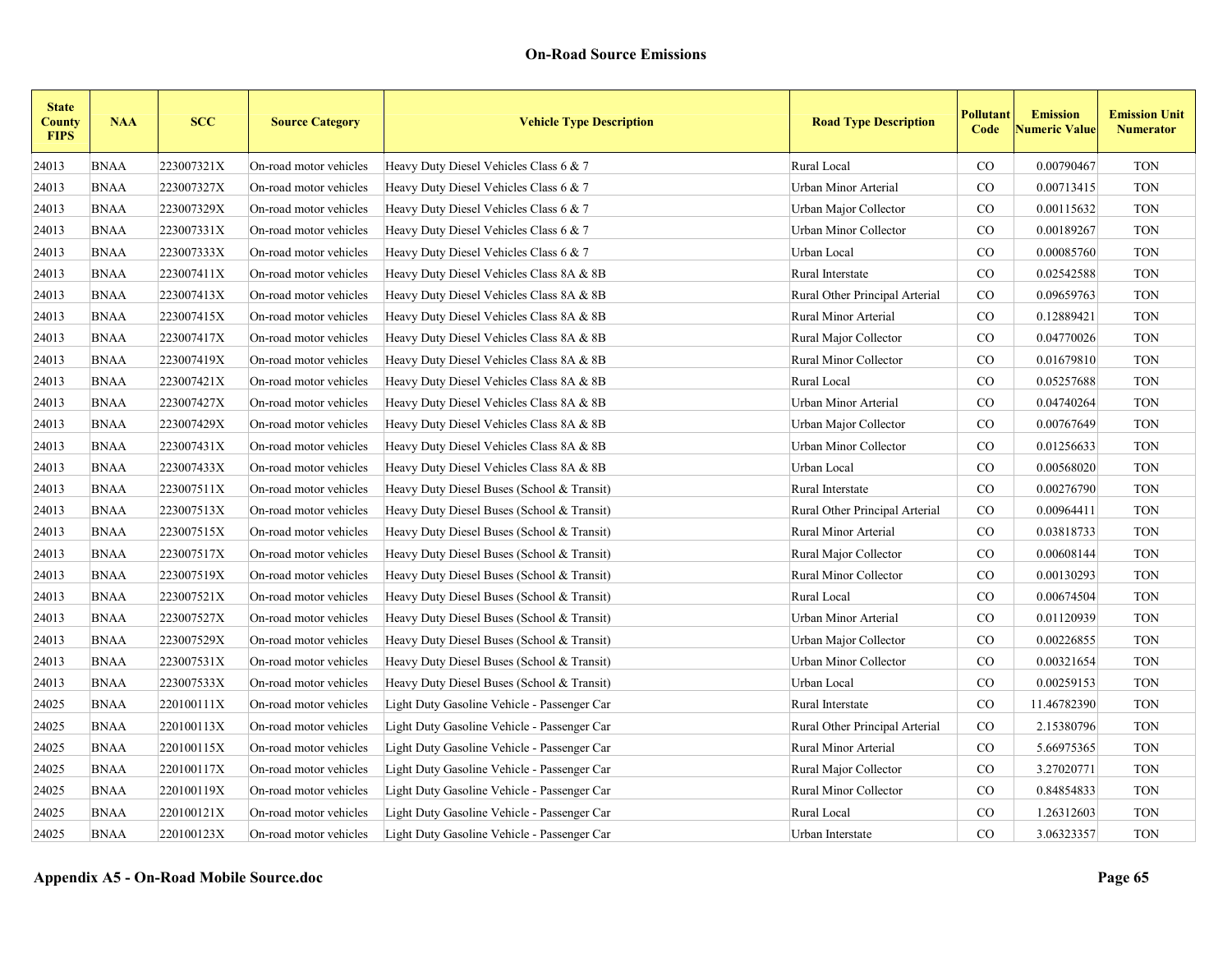| <b>State</b><br><b>County</b><br><b>FIPS</b> | <b>NAA</b>  | <b>SCC</b> | <b>Source Category</b> | <b>Vehicle Type Description</b>                                          | <b>Road Type Description</b>   | Pollutant<br>Code | <b>Emission</b><br><b>Numeric Value</b> | <b>Emission Unit</b><br><b>Numerator</b> |
|----------------------------------------------|-------------|------------|------------------------|--------------------------------------------------------------------------|--------------------------------|-------------------|-----------------------------------------|------------------------------------------|
| 24025                                        | <b>BNAA</b> | 220100125X | On-road motor vehicles | Light Duty Gasoline Vehicle - Passenger Car                              | Urban Other Principal Arterial | CO                | 2.78600150                              | <b>TON</b>                               |
| 24025                                        | <b>BNAA</b> | 220100127X | On-road motor vehicles | Light Duty Gasoline Vehicle - Passenger Car                              | Urban Minor Arterial           | CO                | 6.31233866                              | <b>TON</b>                               |
| 24025                                        | <b>BNAA</b> | 220100129X | On-road motor vehicles | Light Duty Gasoline Vehicle - Passenger Car                              | Urban Major Collector          | CO                | 2.82828501                              | <b>TON</b>                               |
| 24025                                        | <b>BNAA</b> | 220100131X | On-road motor vehicles | Light Duty Gasoline Vehicle - Passenger Car                              | Urban Minor Collector          | $\rm CO$          | 2.13937211                              | <b>TON</b>                               |
| 24025                                        | <b>BNAA</b> | 220100133X | On-road motor vehicles | Light Duty Gasoline Vehicle - Passenger Car                              | Urban Local                    | CO                | 1.41776470                              | <b>TON</b>                               |
| 24025                                        | <b>BNAA</b> | 220102011X | On-road motor vehicles | Light Duty Gasoline Truck 0-6000 lbs. Gross Vehicle Weight Rating (GVWR) | Rural Interstate               | $\rm CO$          | 7.19275919                              | <b>TON</b>                               |
| 24025                                        | <b>BNAA</b> | 220102013X | On-road motor vehicles | Light Duty Gasoline Truck 0-6000 lbs. Gross Vehicle Weight Rating (GVWR) | Rural Other Principal Arterial | $_{\rm CO}$       | 1.35535631                              | <b>TON</b>                               |
| 24025                                        | <b>BNAA</b> | 220102015X | On-road motor vehicles | Light Duty Gasoline Truck 0-6000 lbs. Gross Vehicle Weight Rating (GVWR) | Rural Minor Arterial           | CO                | 3.57418072                              | <b>TON</b>                               |
| 24025                                        | <b>BNAA</b> | 220102017X | On-road motor vehicles | Light Duty Gasoline Truck 0-6000 lbs. Gross Vehicle Weight Rating (GVWR) | Rural Major Collector          | $\rm CO$          | 2.05457030                              | <b>TON</b>                               |
| 24025                                        | <b>BNAA</b> | 220102019X | On-road motor vehicles | Light Duty Gasoline Truck 0-6000 lbs. Gross Vehicle Weight Rating (GVWR) | Rural Minor Collector          | CO.               | 0.53274974                              | <b>TON</b>                               |
| 24025                                        | <b>BNAA</b> | 220102021X | On-road motor vehicles | Light Duty Gasoline Truck 0-6000 lbs. Gross Vehicle Weight Rating (GVWR) | Rural Local                    | CO                | 0.81962041                              | <b>TON</b>                               |
| 24025                                        | <b>BNAA</b> | 220102023X | On-road motor vehicles | Light Duty Gasoline Truck 0-6000 lbs. Gross Vehicle Weight Rating (GVWR) | Urban Interstate               | CO.               | 1.92253891                              | <b>TON</b>                               |
| 24025                                        | <b>BNAA</b> | 220102025X | On-road motor vehicles | Light Duty Gasoline Truck 0-6000 lbs. Gross Vehicle Weight Rating (GVWR) | Urban Other Principal Arterial | CO.               | 1.74088263                              | <b>TON</b>                               |
| 24025                                        | <b>BNAA</b> | 220102027X | On-road motor vehicles | Light Duty Gasoline Truck 0-6000 lbs. Gross Vehicle Weight Rating (GVWR) | Urban Minor Arterial           | $\rm CO$          | 3.97054054                              | <b>TON</b>                               |
| 24025                                        | <b>BNAA</b> | 220102029X | On-road motor vehicles | Light Duty Gasoline Truck 0-6000 lbs. Gross Vehicle Weight Rating (GVWR) | Urban Major Collector          | $\rm CO$          | 1.73506023                              | <b>TON</b>                               |
| 24025                                        | <b>BNAA</b> | 220102031X | On-road motor vehicles | Light Duty Gasoline Truck 0-6000 lbs. Gross Vehicle Weight Rating (GVWR) | Urban Minor Collector          | CO                | 1.26973659                              | <b>TON</b>                               |
| 24025                                        | <b>BNAA</b> | 220102033X | On-road motor vehicles | Light Duty Gasoline Truck 0-6000 lbs. Gross Vehicle Weight Rating (GVWR) | Urban Local                    | CO                | 0.92105498                              | <b>TON</b>                               |
| 24025                                        | <b>BNAA</b> | 220104011X | On-road motor vehicles | Light Duty Gasoline Truck 6001-8500 lbs. GWVR                            | Rural Interstate               | CO                | 3.38211753                              | <b>TON</b>                               |
| 24025                                        | <b>BNAA</b> | 220104013X | On-road motor vehicles | Light Duty Gasoline Truck 6001-8500 lbs. GWVR                            | Rural Other Principal Arterial | CO                | 0.66897432                              | <b>TON</b>                               |
| 24025                                        | <b>BNAA</b> | 220104015X | On-road motor vehicles | Light Duty Gasoline Truck 6001-8500 lbs. GWVR                            | Rural Minor Arterial           | CO                | 1.75328582                              | <b>TON</b>                               |
| 24025                                        | <b>BNAA</b> | 220104017X | On-road motor vehicles | Light Duty Gasoline Truck 6001-8500 lbs. GWVR                            | Rural Major Collector          | CO                | 1.01951772                              | <b>TON</b>                               |
| 24025                                        | <b>BNAA</b> | 220104019X | On-road motor vehicles | Light Duty Gasoline Truck 6001-8500 lbs. GWVR                            | Rural Minor Collector          | CO                | 0.26506478                              | <b>TON</b>                               |
| 24025                                        | <b>BNAA</b> | 220104021X | On-road motor vehicles | Light Duty Gasoline Truck 6001-8500 lbs. GWVR                            | Rural Local                    | CO                | 0.48921731                              | <b>TON</b>                               |
| 24025                                        | <b>BNAA</b> | 220104023X | On-road motor vehicles | Light Duty Gasoline Truck 6001-8500 lbs. GWVR                            | Urban Interstate               | CO                | 0.90626419                              | <b>TON</b>                               |
| 24025                                        | <b>BNAA</b> | 220104025X | On-road motor vehicles | Light Duty Gasoline Truck 6001-8500 lbs. GWVR                            | Urban Other Principal Arterial | CO                | 0.83049691                              | <b>TON</b>                               |
| 24025                                        | <b>BNAA</b> | 220104027X | On-road motor vehicles | Light Duty Gasoline Truck 6001-8500 lbs. GWVR                            | Urban Minor Arterial           | CO                | 1.97596788                              | <b>TON</b>                               |
| 24025                                        | <b>BNAA</b> | 220104029X | On-road motor vehicles | Light Duty Gasoline Truck 6001-8500 lbs. GWVR                            | Urban Major Collector          | $\rm CO$          | 0.90483339                              | <b>TON</b>                               |
| 24025                                        | <b>BNAA</b> | 220104031X | On-road motor vehicles | Light Duty Gasoline Truck 6001-8500 lbs. GWVR                            | Urban Minor Collector          | $\rm CO$          | 0.68072384                              | <b>TON</b>                               |
| 24025                                        | <b>BNAA</b> | 220104033X | On-road motor vehicles | Light Duty Gasoline Truck 6001-8500 lbs. GWVR                            | Urban Local                    | CO                | 0.54992594                              | <b>TON</b>                               |
| 24025                                        | <b>BNAA</b> | 220107011X | On-road motor vehicles | Heavy Duty Gasoline Truck 8501+ lbs. GVWR                                | Rural Interstate               | CO                | 1.22763055                              | <b>TON</b>                               |
| 24025                                        | <b>BNAA</b> | 220107013X | On-road motor vehicles | Heavy Duty Gasoline Truck 8501+ lbs. GVWR                                | Rural Other Principal Arterial | CO                | 0.12028076                              | <b>TON</b>                               |
| 24025                                        | <b>BNAA</b> | 220107015X | On-road motor vehicles | Heavy Duty Gasoline Truck 8501+ lbs. GVWR                                | Rural Minor Arterial           | CO                | 0.34556868                              | <b>TON</b>                               |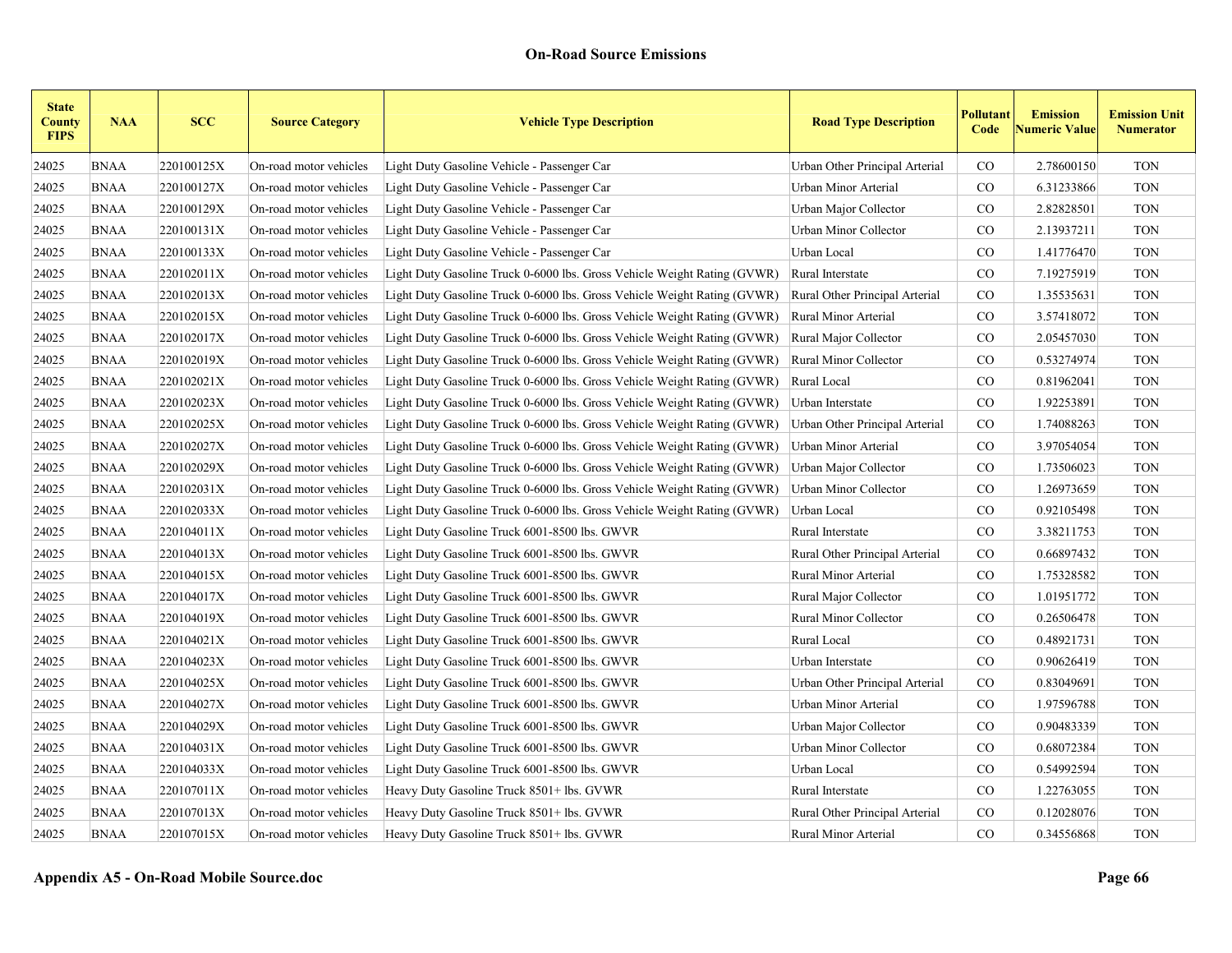| <b>State</b><br><b>County</b><br><b>FIPS</b> | <b>NAA</b>  | <b>SCC</b> | <b>Source Category</b> | <b>Vehicle Type Description</b>           | <b>Road Type Description</b>   | Pollutant<br>Code | <b>Emission</b><br><b>Numeric Value</b> | <b>Emission Unit</b><br><b>Numerator</b> |
|----------------------------------------------|-------------|------------|------------------------|-------------------------------------------|--------------------------------|-------------------|-----------------------------------------|------------------------------------------|
| 24025                                        | <b>BNAA</b> | 220107017X | On-road motor vehicles | Heavy Duty Gasoline Truck 8501+ lbs. GVWR | Rural Major Collector          | $\rm CO$          | 0.14958898                              | <b>TON</b>                               |
| 24025                                        | <b>BNAA</b> | 220107019X | On-road motor vehicles | Heavy Duty Gasoline Truck 8501+ lbs. GVWR | Rural Minor Collector          | $_{\rm CO}$       | 0.03670913                              | <b>TON</b>                               |
| 24025                                        | <b>BNAA</b> | 220107021X | On-road motor vehicles | Heavy Duty Gasoline Truck 8501+ lbs. GVWR | Rural Local                    | $_{\rm CO}$       | 0.12892398                              | <b>TON</b>                               |
| 24025                                        | <b>BNAA</b> | 220107023X | On-road motor vehicles | Heavy Duty Gasoline Truck 8501+ lbs. GVWR | Urban Interstate               | $\rm CO$          | 0.23543137                              | <b>TON</b>                               |
| 24025                                        | <b>BNAA</b> | 220107025X | On-road motor vehicles | Heavy Duty Gasoline Truck 8501+ lbs. GVWR | Urban Other Principal Arterial | $\rm CO$          | 0.13334534                              | <b>TON</b>                               |
| 24025                                        | <b>BNAA</b> | 220107027X | On-road motor vehicles | Heavy Duty Gasoline Truck 8501+ lbs. GVWR | Urban Minor Arterial           | $\rm CO$          | 0.26262095                              | <b>TON</b>                               |
| 24025                                        | <b>BNAA</b> | 220107029X | On-road motor vehicles | Heavy Duty Gasoline Truck 8501+ lbs. GVWR | Urban Major Collector          | $\rm CO$          | 0.13870808                              | <b>TON</b>                               |
| 24025                                        | <b>BNAA</b> | 220107031X | On-road motor vehicles | Heavy Duty Gasoline Truck 8501+ lbs. GVWR | Urban Minor Collector          | $\rm CO$          | 0.17387287                              | <b>TON</b>                               |
| 24025                                        | <b>BNAA</b> | 220107033X | On-road motor vehicles | Heavy Duty Gasoline Truck 8501+ lbs. GVWR | Urban Local                    | CO                | 0.18283355                              | <b>TON</b>                               |
| 24025                                        | <b>BNAA</b> | 220108011X | On-road motor vehicles | Motor Cycle                               | Rural Interstate               | $\rm CO$          | 0.07050926                              | <b>TON</b>                               |
| 24025                                        | <b>BNAA</b> | 220108013X | On-road motor vehicles | Motor Cycle                               | Rural Other Principal Arterial | $_{\rm CO}$       | 0.00800387                              | <b>TON</b>                               |
| 24025                                        | <b>BNAA</b> | 220108015X | On-road motor vehicles | Motor Cycle                               | Rural Minor Arterial           | $\rm CO$          | 0.08689730                              | <b>TON</b>                               |
| 24025                                        | <b>BNAA</b> | 220108017X | On-road motor vehicles | Motor Cycle                               | Rural Major Collector          | $\rm CO$          | 0.01829063                              | <b>TON</b>                               |
| 24025                                        | <b>BNAA</b> | 220108019X | On-road motor vehicles | Motor Cycle                               | Rural Minor Collector          | $\rm CO$          | 0.00835000                              | <b>TON</b>                               |
| 24025                                        | <b>BNAA</b> | 220108021X | On-road motor vehicles | Motor Cycle                               | Rural Local                    | CO                | 0.08259719                              | <b>TON</b>                               |
| 24025                                        | <b>BNAA</b> | 220108023X | On-road motor vehicles | Motor Cycle                               | Urban Interstate               | CO                | 0.01832701                              | <b>TON</b>                               |
| 24025                                        | <b>BNAA</b> | 220108025X | On-road motor vehicles | Motor Cycle                               | Urban Other Principal Arterial | $\rm CO$          | 0.01337763                              | <b>TON</b>                               |
| 24025                                        | <b>BNAA</b> | 220108027X | On-road motor vehicles | Motor Cycle                               | Urban Minor Arterial           | CO                | 0.02058013                              | <b>TON</b>                               |
| 24025                                        | <b>BNAA</b> | 220108029X | On-road motor vehicles | Motor Cycle                               | Urban Major Collector          | $\rm CO$          | 0.02152040                              | <b>TON</b>                               |
| 24025                                        | <b>BNAA</b> | 220108031X | On-road motor vehicles | Motor Cycle                               | <b>Urban Minor Collector</b>   | $\rm CO$          | 0.02840102                              | <b>TON</b>                               |
| 24025                                        | <b>BNAA</b> | 220108033X | On-road motor vehicles | Motor Cycle                               | Urban Local                    | CO                | 0.04999637                              | <b>TON</b>                               |
| 24025                                        | <b>BNAA</b> | 223000111X | On-road motor vehicles | Light Duty Diesel Vehicle - Passenger Car | Rural Interstate               | CO                | 0.00292774                              | <b>TON</b>                               |
| 24025                                        | <b>BNAA</b> | 223000113X | On-road motor vehicles | Light Duty Diesel Vehicle - Passenger Car | Rural Other Principal Arterial | $\rm CO$          | 0.00062611                              | <b>TON</b>                               |
| 24025                                        | <b>BNAA</b> | 223000115X | On-road motor vehicles | Light Duty Diesel Vehicle - Passenger Car | Rural Minor Arterial           | CO                | 0.00161488                              | <b>TON</b>                               |
| 24025                                        | <b>BNAA</b> | 223000117X | On-road motor vehicles | Light Duty Diesel Vehicle - Passenger Car | Rural Major Collector          | $\rm CO$          | 0.00097665                              | <b>TON</b>                               |
| 24025                                        | <b>BNAA</b> | 223000119X | On-road motor vehicles | Light Duty Diesel Vehicle - Passenger Car | Rural Minor Collector          | CO                | 0.00025684                              | <b>TON</b>                               |
| 24025                                        | <b>BNAA</b> | 223000121X | On-road motor vehicles | Light Duty Diesel Vehicle - Passenger Car | Rural Local                    | CO                | 0.00104499                              | <b>TON</b>                               |
| 24025                                        | <b>BNAA</b> | 223000123X | On-road motor vehicles | Light Duty Diesel Vehicle - Passenger Car | Urban Interstate               | CO                | 0.00078705                              | <b>TON</b>                               |
| 24025                                        | <b>BNAA</b> | 223000125X | On-road motor vehicles | Light Duty Diesel Vehicle - Passenger Car | Urban Other Principal Arterial | $\rm CO$          | 0.00072973                              | <b>TON</b>                               |
| 24025                                        | <b>BNAA</b> | 223000127X | On-road motor vehicles | Light Duty Diesel Vehicle - Passenger Car | Urban Minor Arterial           | $\rm CO$          | 0.00193014                              | <b>TON</b>                               |
| 24025                                        | <b>BNAA</b> | 223000129X | On-road motor vehicles | Light Duty Diesel Vehicle - Passenger Car | Urban Major Collector          | $_{\rm CO}$       | 0.00112987                              | <b>TON</b>                               |
| 24025                                        | <b>BNAA</b> | 223000131X | On-road motor vehicles | Light Duty Diesel Vehicle - Passenger Car | Urban Minor Collector          | CO                | 0.00102515                              | <b>TON</b>                               |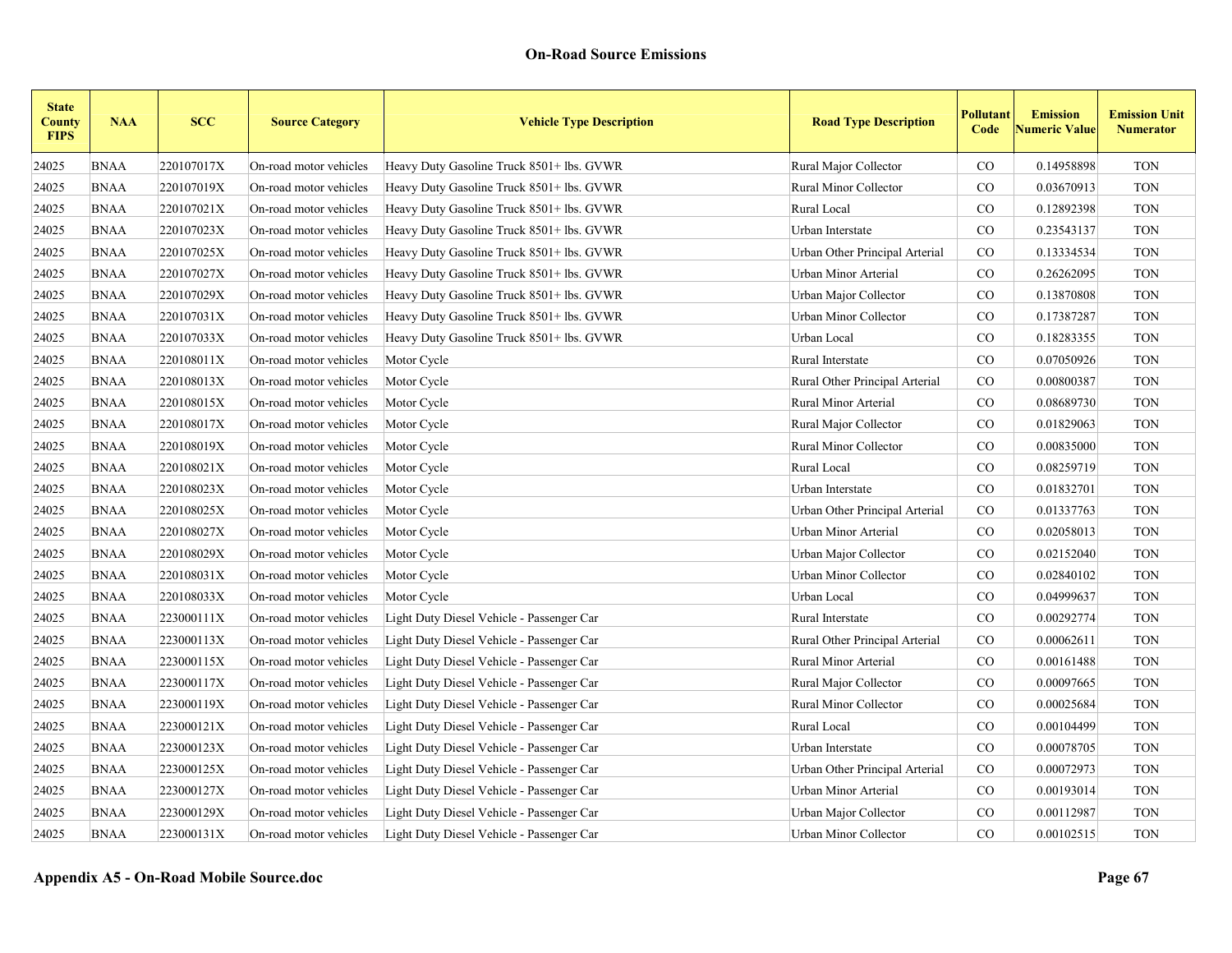| <b>State</b><br><b>County</b><br><b>FIPS</b> | <b>NAA</b>  | <b>SCC</b> | <b>Source Category</b> | <b>Vehicle Type Description</b>            | <b>Road Type Description</b>   | Pollutant<br>Code | <b>Emission</b><br><b>Numeric Value</b> | <b>Emission Unit</b><br><b>Numerator</b> |
|----------------------------------------------|-------------|------------|------------------------|--------------------------------------------|--------------------------------|-------------------|-----------------------------------------|------------------------------------------|
| 24025                                        | <b>BNAA</b> | 223000133X | On-road motor vehicles | Light Duty Diesel Vehicle - Passenger Car  | Urban Local                    | CO                | 0.00117837                              | <b>TON</b>                               |
| 24025                                        | <b>BNAA</b> | 223006011X | On-road motor vehicles | Light Duty Diesel Truck 0-8500 lbs. GWVR   | Rural Interstate               | $\rm CO$          | 0.00774152                              | <b>TON</b>                               |
| 24025                                        | <b>BNAA</b> | 223006013X | On-road motor vehicles | Light Duty Diesel Truck 0-8500 lbs. GWVR   | Rural Other Principal Arterial | $_{\rm CO}$       | 0.00162480                              | <b>TON</b>                               |
| 24025                                        | <b>BNAA</b> | 223006015X | On-road motor vehicles | Light Duty Diesel Truck 0-8500 lbs. GWVR   | Rural Minor Arterial           | $\rm CO$          | 0.00419980                              | <b>TON</b>                               |
| 24025                                        | <b>BNAA</b> | 223006017X | On-road motor vehicles | Light Duty Diesel Truck 0-8500 lbs. GWVR   | Rural Major Collector          | $\rm CO$          | 0.00254082                              | <b>TON</b>                               |
| 24025                                        | <b>BNAA</b> | 223006019X | On-road motor vehicles | Light Duty Diesel Truck 0-8500 lbs. GWVR   | Rural Minor Collector          | $\rm CO$          | 0.00066690                              | <b>TON</b>                               |
| 24025                                        | <b>BNAA</b> | 223006021X | On-road motor vehicles | Light Duty Diesel Truck 0-8500 lbs. GWVR   | Rural Local                    | $\rm CO$          | 0.00296852                              | <b>TON</b>                               |
| 24025                                        | <b>BNAA</b> | 223006023X | On-road motor vehicles | Light Duty Diesel Truck 0-8500 lbs. GWVR   | Urban Interstate               | CO                | 0.00207785                              | <b>TON</b>                               |
| 24025                                        | <b>BNAA</b> | 223006025X | On-road motor vehicles | Light Duty Diesel Truck 0-8500 lbs. GWVR   | Urban Other Principal Arterial | $\rm CO$          | 0.00191361                              | <b>TON</b>                               |
| 24025                                        | <b>BNAA</b> | 223006027X | On-road motor vehicles | Light Duty Diesel Truck 0-8500 lbs. GWVR   | Urban Minor Arterial           | $\rm CO$          | 0.00503756                              | <b>TON</b>                               |
| 24025                                        | <b>BNAA</b> | 223006029X | On-road motor vehicles | Light Duty Diesel Truck 0-8500 lbs. GWVR   | Urban Major Collector          | $_{\rm CO}$       | 0.00302364                              | <b>TON</b>                               |
| 24025                                        | <b>BNAA</b> | 223006031X | On-road motor vehicles | Light Duty Diesel Truck 0-8500 lbs. GWVR   | Urban Minor Collector          | $\rm CO$          | 0.00283183                              | <b>TON</b>                               |
| 24025                                        | <b>BNAA</b> | 223006033X | On-road motor vehicles | Light Duty Diesel Truck 0-8500 lbs. GWVR   | Urban Local                    | CO                | 0.00334882                              | <b>TON</b>                               |
| 24025                                        | <b>BNAA</b> | 223007111X | On-road motor vehicles | Heavy Duty Diesel Vehicles Class 2B        | Rural Interstate               | $\rm CO$          | 0.01888808                              | <b>TON</b>                               |
| 24025                                        | <b>BNAA</b> | 223007113X | On-road motor vehicles | Heavy Duty Diesel Vehicles Class 2B        | Rural Other Principal Arterial | $_{\rm CO}$       | 0.00224100                              | <b>TON</b>                               |
| 24025                                        | <b>BNAA</b> | 223007115X | On-road motor vehicles | Heavy Duty Diesel Vehicles Class 2B        | Rural Minor Arterial           | CO                | 0.00508385                              | <b>TON</b>                               |
| 24025                                        | <b>BNAA</b> | 223007117X | On-road motor vehicles | Heavy Duty Diesel Vehicles Class 2B        | Rural Major Collector          | CO                | 0.00272932                              | <b>TON</b>                               |
| 24025                                        | <b>BNAA</b> | 223007119X | On-road motor vehicles | Heavy Duty Diesel Vehicles Class 2B        | Rural Minor Collector          | $_{\rm CO}$       | 0.00069776                              | <b>TON</b>                               |
| 24025                                        | <b>BNAA</b> | 223007121X | On-road motor vehicles | Heavy Duty Diesel Vehicles Class 2B        | Rural Local                    | $\rm CO$          | 0.00227847                              | <b>TON</b>                               |
| 24025                                        | <b>BNAA</b> | 223007123X | On-road motor vehicles | Heavy Duty Diesel Vehicles Class 2B        | Urban Interstate               | $\rm CO$          | 0.00354613                              | <b>TON</b>                               |
| 24025                                        | <b>BNAA</b> | 223007125X | On-road motor vehicles | Heavy Duty Diesel Vehicles Class 2B        | Urban Other Principal Arterial | CO                | 0.00214840                              | <b>TON</b>                               |
| 24025                                        | <b>BNAA</b> | 223007127X | On-road motor vehicles | Heavy Duty Diesel Vehicles Class 2B        | Urban Minor Arterial           | CO                | 0.00425051                              | <b>TON</b>                               |
| 24025                                        | <b>BNAA</b> | 223007129X | On-road motor vehicles | Heavy Duty Diesel Vehicles Class 2B        | Urban Major Collector          | $\rm CO$          | 0.00227627                              | <b>TON</b>                               |
| 24025                                        | <b>BNAA</b> | 223007131X | On-road motor vehicles | Heavy Duty Diesel Vehicles Class 2B        | Urban Minor Collector          | CO                | 0.00291010                              | <b>TON</b>                               |
| 24025                                        | <b>BNAA</b> | 223007133X | On-road motor vehicles | Heavy Duty Diesel Vehicles Class 2B        | Urban Local                    | $\rm CO$          | 0.00250665                              | <b>TON</b>                               |
| 24025                                        | <b>BNAA</b> | 223007211X | On-road motor vehicles | Heavy Duty Diesel Vehicles Class 3, 4, & 5 | Rural Interstate               | CO                | 0.01633734                              | <b>TON</b>                               |
| 24025                                        | <b>BNAA</b> | 223007213X | On-road motor vehicles | Heavy Duty Diesel Vehicles Class 3, 4, & 5 | Rural Other Principal Arterial | $\rm CO$          | 0.00193786                              | <b>TON</b>                               |
| 24025                                        | <b>BNAA</b> | 223007215X | On-road motor vehicles | Heavy Duty Diesel Vehicles Class 3, 4, & 5 | Rural Minor Arterial           | CO                | 0.00439822                              | <b>TON</b>                               |
| 24025                                        | <b>BNAA</b> | 223007217X | On-road motor vehicles | Heavy Duty Diesel Vehicles Class 3, 4, & 5 | Rural Major Collector          | $\rm CO$          | 0.00236005                              | <b>TON</b>                               |
| 24025                                        | <b>BNAA</b> | 223007219X | On-road motor vehicles | Heavy Duty Diesel Vehicles Class 3, 4, & 5 | Rural Minor Collector          | CO                | 0.00060296                              | <b>TON</b>                               |
| 24025                                        | <b>BNAA</b> | 223007221X | On-road motor vehicles | Heavy Duty Diesel Vehicles Class 3, 4, & 5 | Rural Local                    | CO                | 0.00196652                              | <b>TON</b>                               |
| 24025                                        | <b>BNAA</b> | 223007223X | On-road motor vehicles | Heavy Duty Diesel Vehicles Class 3, 4, & 5 | Urban Interstate               | CO                | 0.00306552                              | <b>TON</b>                               |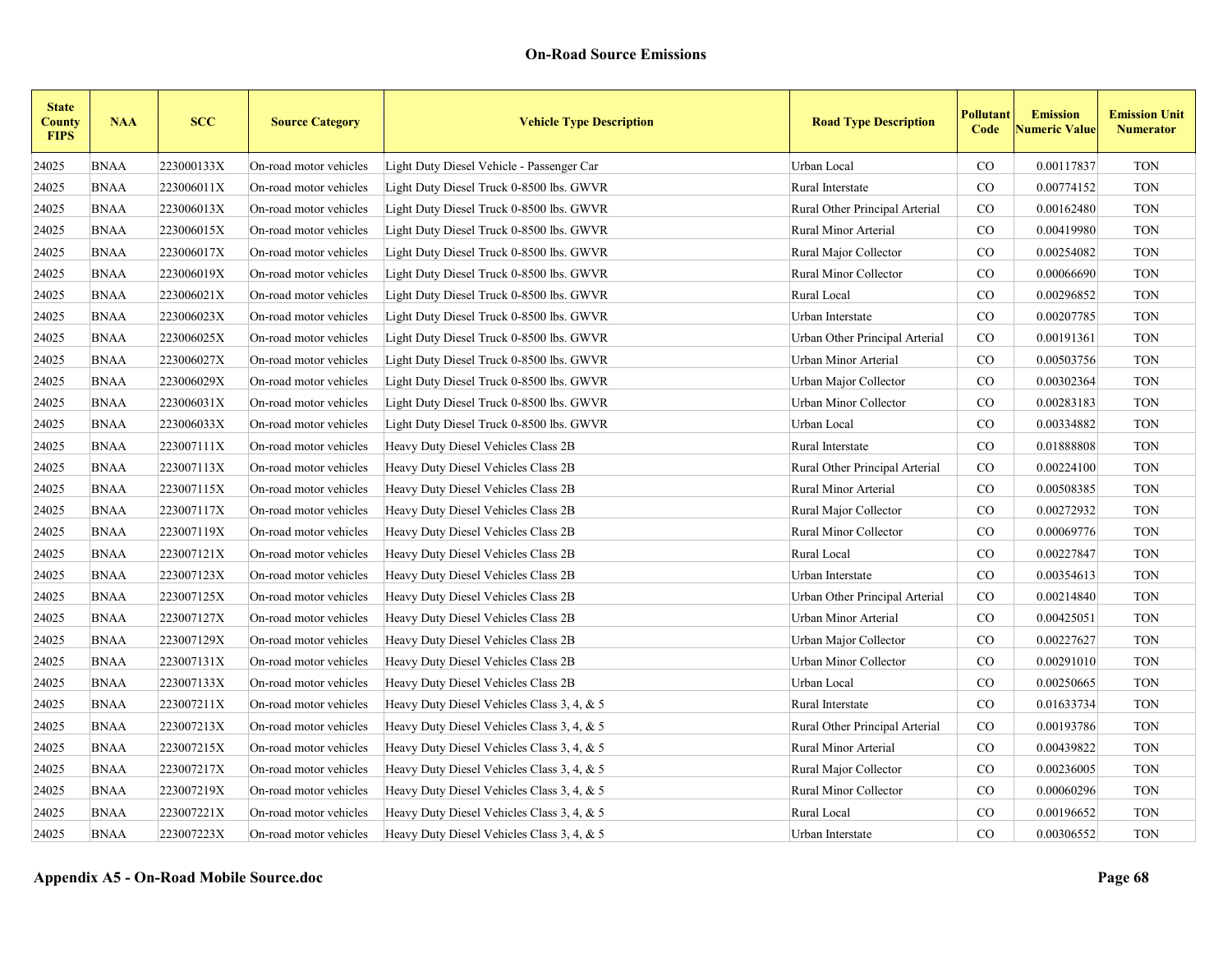| <b>State</b><br><b>County</b><br><b>FIPS</b> | <b>NAA</b>  | <b>SCC</b> | <b>Source Category</b> | <b>Vehicle Type Description</b>            | <b>Road Type Description</b>   | Pollutant<br>Code | <b>Emission</b><br><b>Numeric Value</b> | <b>Emission Unit</b><br><b>Numerator</b> |
|----------------------------------------------|-------------|------------|------------------------|--------------------------------------------|--------------------------------|-------------------|-----------------------------------------|------------------------------------------|
| 24025                                        | <b>BNAA</b> | 223007225X | On-road motor vehicles | Heavy Duty Diesel Vehicles Class 3, 4, & 5 | Urban Other Principal Arterial | CO                | 0.00185960                              | <b>TON</b>                               |
| 24025                                        | <b>BNAA</b> | 223007227X | On-road motor vehicles | Heavy Duty Diesel Vehicles Class 3, 4, & 5 | Urban Minor Arterial           | $_{\rm CO}$       | 0.00367841                              | <b>TON</b>                               |
| 24025                                        | <b>BNAA</b> | 223007229X | On-road motor vehicles | Heavy Duty Diesel Vehicles Class 3, 4, & 5 | Urban Major Collector          | $_{\rm CO}$       | 0.00196983                              | <b>TON</b>                               |
| 24025                                        | <b>BNAA</b> | 223007231X | On-road motor vehicles | Heavy Duty Diesel Vehicles Class 3, 4, & 5 | Urban Minor Collector          | $\rm CO$          | 0.00251657                              | <b>TON</b>                               |
| 24025                                        | <b>BNAA</b> | 223007233X | On-road motor vehicles | Heavy Duty Diesel Vehicles Class 3, 4, & 5 | Urban Local                    | $\rm CO$          | 0.00216824                              | <b>TON</b>                               |
| 24025                                        | <b>BNAA</b> | 223007311X | On-road motor vehicles | Heavy Duty Diesel Vehicles Class 6 $& 7$   | Rural Interstate               | $\rm CO$          | 0.05591247                              | <b>TON</b>                               |
| 24025                                        | <b>BNAA</b> | 223007313X | On-road motor vehicles | Heavy Duty Diesel Vehicles Class 6 $& 7$   | Rural Other Principal Arterial | $_{\rm CO}$       | 0.00663370                              | <b>TON</b>                               |
| 24025                                        | <b>BNAA</b> | 223007315X | On-road motor vehicles | Heavy Duty Diesel Vehicles Class 6 & 7     | Rural Minor Arterial           | $\rm CO$          | 0.01504984                              | <b>TON</b>                               |
| 24025                                        | <b>BNAA</b> | 223007317X | On-road motor vehicles | Heavy Duty Diesel Vehicles Class 6 $& 7$   | Rural Major Collector          | CO                | 0.00807773                              | <b>TON</b>                               |
| 24025                                        | <b>BNAA</b> | 223007319X | On-road motor vehicles | Heavy Duty Diesel Vehicles Class 6 & 7     | Rural Minor Collector          | $\rm CO$          | 0.00206463                              | <b>TON</b>                               |
| 24025                                        | <b>BNAA</b> | 223007321X | On-road motor vehicles | Heavy Duty Diesel Vehicles Class 6 & 7     | Rural Local                    | $_{\rm CO}$       | 0.00674173                              | <b>TON</b>                               |
| 24025                                        | <b>BNAA</b> | 223007323X | On-road motor vehicles | Heavy Duty Diesel Vehicles Class 6 & 7     | Urban Interstate               | $\rm CO$          | 0.01049620                              | <b>TON</b>                               |
| 24025                                        | <b>BNAA</b> | 223007325X | On-road motor vehicles | Heavy Duty Diesel Vehicles Class 6 & 7     | Urban Other Principal Arterial | $\rm CO$          | 0.00636143                              | <b>TON</b>                               |
| 24025                                        | <b>BNAA</b> | 223007327X | On-road motor vehicles | Heavy Duty Diesel Vehicles Class 6 & 7     | Urban Minor Arterial           | $\rm CO$          | 0.01258507                              | <b>TON</b>                               |
| 24025                                        | <b>BNAA</b> | 223007329X | On-road motor vehicles | Heavy Duty Diesel Vehicles Class 6 $& 7$   | Urban Major Collector          | $_{\rm CO}$       | 0.00673842                              | <b>TON</b>                               |
| 24025                                        | <b>BNAA</b> | 223007331X | On-road motor vehicles | Heavy Duty Diesel Vehicles Class 6 & 7     | Urban Minor Collector          | $_{\rm CO}$       | 0.00861566                              | <b>TON</b>                               |
| 24025                                        | <b>BNAA</b> | 223007333X | On-road motor vehicles | Heavy Duty Diesel Vehicles Class 6 & 7     | Urban Local                    | CO                | 0.00741965                              | <b>TON</b>                               |
| 24025                                        | <b>BNAA</b> | 223007411X | On-road motor vehicles | Heavy Duty Diesel Vehicles Class 8A & 8B   | Rural Interstate               | $\rm CO$          | 0.37152918                              | <b>TON</b>                               |
| 24025                                        | <b>BNAA</b> | 223007413X | On-road motor vehicles | Heavy Duty Diesel Vehicles Class 8A & 8B   | Rural Other Principal Arterial | $_{\rm CO}$       | 0.04407697                              | <b>TON</b>                               |
| 24025                                        | <b>BNAA</b> | 223007415X | On-road motor vehicles | Heavy Duty Diesel Vehicles Class 8A & 8B   | Rural Minor Arterial           | $\rm CO$          | 0.10001038                              | <b>TON</b>                               |
| 24025                                        | <b>BNAA</b> | 223007417X | On-road motor vehicles | Heavy Duty Diesel Vehicles Class 8A & 8B   | Rural Major Collector          | CO                | 0.05367478                              | <b>TON</b>                               |
| 24025                                        | <b>BNAA</b> | 223007419X | On-road motor vehicles | Heavy Duty Diesel Vehicles Class 8A & 8B   | Rural Minor Collector          | $\rm CO$          | 0.01372045                              | <b>TON</b>                               |
| 24025                                        | <b>BNAA</b> | 223007421X | On-road motor vehicles | Heavy Duty Diesel Vehicles Class 8A & 8B   | Rural Local                    | CO                | 0.04482103                              | <b>TON</b>                               |
| 24025                                        | <b>BNAA</b> | 223007423X | On-road motor vehicles | Heavy Duty Diesel Vehicles Class 8A & 8B   | Urban Interstate               | CO                | 0.06975308                              | <b>TON</b>                               |
| 24025                                        | <b>BNAA</b> | 223007425X | On-road motor vehicles | Heavy Duty Diesel Vehicles Class 8A & 8B   | Urban Other Principal Arterial | $\rm CO$          | 0.04227138                              | <b>TON</b>                               |
| 24025                                        | <b>BNAA</b> | 223007427X | On-road motor vehicles | Heavy Duty Diesel Vehicles Class 8A & 8B   | Urban Minor Arterial           | $_{\rm CO}$       | 0.08361352                              | <b>TON</b>                               |
| 24025                                        | <b>BNAA</b> | 223007429X | On-road motor vehicles | Heavy Duty Diesel Vehicles Class 8A & 8B   | Urban Major Collector          | $_{\rm CO}$       | 0.04478355                              | <b>TON</b>                               |
| 24025                                        | <b>BNAA</b> | 223007431X | On-road motor vehicles | Heavy Duty Diesel Vehicles Class 8A & 8B   | Urban Minor Collector          | $_{\rm CO}$       | 0.05723855                              | <b>TON</b>                               |
| 24025                                        | <b>BNAA</b> | 223007433X | On-road motor vehicles | Heavy Duty Diesel Vehicles Class 8A & 8B   | Urban Local                    | $\rm CO$          | 0.04930412                              | <b>TON</b>                               |
| 24025                                        | <b>BNAA</b> | 223007511X | On-road motor vehicles | Heavy Duty Diesel Buses (School & Transit) | Rural Interstate               | $\rm CO$          | 0.04024644                              | <b>TON</b>                               |
| 24025                                        | <b>BNAA</b> | 223007513X | On-road motor vehicles | Heavy Duty Diesel Buses (School & Transit) | Rural Other Principal Arterial | $\rm CO$          | 0.00445774                              | <b>TON</b>                               |
| 24025                                        | <b>BNAA</b> | 223007515X | On-road motor vehicles | Heavy Duty Diesel Buses (School & Transit) | Rural Minor Arterial           | CO                | 0.02968962                              | <b>TON</b>                               |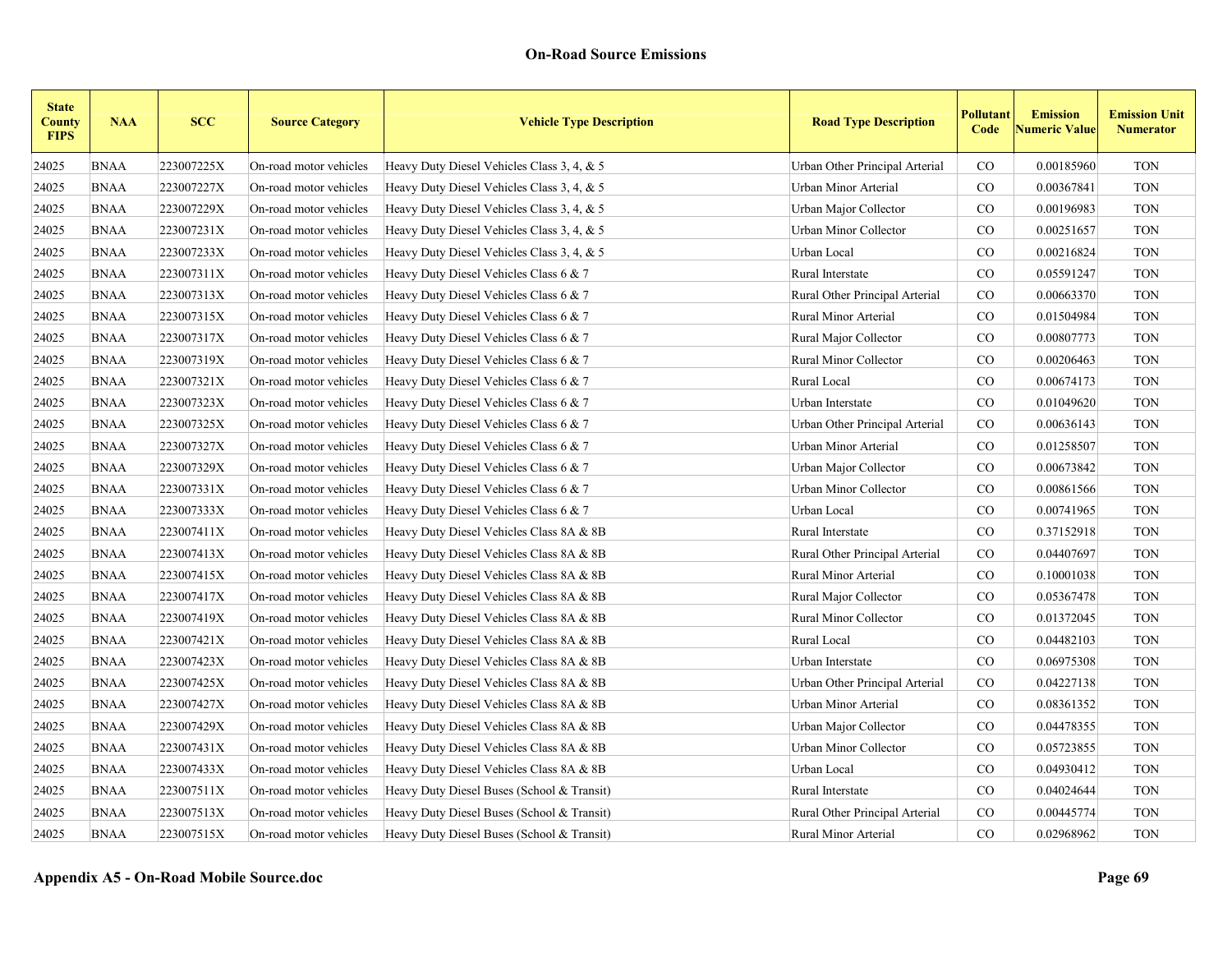| <b>State</b><br><b>County</b><br><b>FIPS</b> | <b>NAA</b>  | <b>SCC</b> | <b>Source Category</b> | <b>Vehicle Type Description</b>                                          | <b>Road Type Description</b>   | Pollutant<br>Code | <b>Emission</b><br><b>Numeric Value</b> | <b>Emission Unit</b><br><b>Numerator</b> |
|----------------------------------------------|-------------|------------|------------------------|--------------------------------------------------------------------------|--------------------------------|-------------------|-----------------------------------------|------------------------------------------|
| 24025                                        | <b>BNAA</b> | 223007517X | On-road motor vehicles | Heavy Duty Diesel Buses (School & Transit)                               | Rural Major Collector          | $\rm CO$          | 0.00697211                              | <b>TON</b>                               |
| 24025                                        | <b>BNAA</b> | 223007519X | On-road motor vehicles | Heavy Duty Diesel Buses (School & Transit)                               | Rural Minor Collector          | $\rm CO$          | 0.00133490                              | <b>TON</b>                               |
| 24025                                        | <b>BNAA</b> | 223007521X | On-road motor vehicles | Heavy Duty Diesel Buses (School & Transit)                               | Rural Local                    | $\rm CO$          | 0.00787490                              | <b>TON</b>                               |
| 24025                                        | <b>BNAA</b> | 223007523X | On-road motor vehicles | Heavy Duty Diesel Buses (School & Transit)                               | Urban Interstate               | $\rm CO$          | 0.00928035                              | <b>TON</b>                               |
| 24025                                        | <b>BNAA</b> | 223007525X | On-road motor vehicles | Heavy Duty Diesel Buses (School & Transit)                               | Urban Other Principal Arterial | $\rm CO$          | 0.00556997                              | <b>TON</b>                               |
| 24025                                        | <b>BNAA</b> | 223007527X | On-road motor vehicles | Heavy Duty Diesel Buses (School & Transit)                               | Urban Minor Arterial           | $\rm CO$          | 0.01990662                              | <b>TON</b>                               |
| 24025                                        | <b>BNAA</b> | 223007529X | On-road motor vehicles | Heavy Duty Diesel Buses (School & Transit)                               | Urban Major Collector          | $\rm CO$          | 0.01315827                              | <b>TON</b>                               |
| 24025                                        | <b>BNAA</b> | 223007531X | On-road motor vehicles | Heavy Duty Diesel Buses (School & Transit)                               | Urban Minor Collector          | $\rm CO$          | 0.01514464                              | <b>TON</b>                               |
| 24025                                        | <b>BNAA</b> | 223007533X | On-road motor vehicles | Heavy Duty Diesel Buses (School & Transit)                               | Urban Local                    | $\rm CO$          | 0.02280679                              | <b>TON</b>                               |
| 24027                                        | <b>BNAA</b> | 220100111X | On-road motor vehicles | Light Duty Gasoline Vehicle - Passenger Car                              | Rural Interstate               | $\rm CO$          | 6.56192149                              | <b>TON</b>                               |
| 24027                                        | <b>BNAA</b> | 220100113X | On-road motor vehicles | Light Duty Gasoline Vehicle - Passenger Car                              | Rural Other Principal Arterial | $\rm CO$          | 1.86531579                              | <b>TON</b>                               |
| 24027                                        | <b>BNAA</b> | 220100115X | On-road motor vehicles | Light Duty Gasoline Vehicle - Passenger Car                              | Rural Minor Arterial           | $\rm CO$          | 1.91970267                              | <b>TON</b>                               |
| 24027                                        | <b>BNAA</b> | 220100117X | On-road motor vehicles | Light Duty Gasoline Vehicle - Passenger Car                              | Rural Major Collector          | CO                | 1.50386723                              | <b>TON</b>                               |
| 24027                                        | <b>BNAA</b> | 220100119X | On-road motor vehicles | Light Duty Gasoline Vehicle - Passenger Car                              | Rural Minor Collector          | $\rm CO$          | 0.66575226                              | <b>TON</b>                               |
| 24027                                        | <b>BNAA</b> | 220100121X | On-road motor vehicles | Light Duty Gasoline Vehicle - Passenger Car                              | Rural Local                    | $\rm CO$          | 0.57317145                              | <b>TON</b>                               |
| 24027                                        | <b>BNAA</b> | 220100123X | On-road motor vehicles | Light Duty Gasoline Vehicle - Passenger Car                              | Urban Interstate               | $\rm CO$          | 21.66610633                             | <b>TON</b>                               |
| 24027                                        | <b>BNAA</b> | 220100125X | On-road motor vehicles | Light Duty Gasoline Vehicle - Passenger Car                              | Urban Other Principal Arterial | CO                | 20.75170709                             | <b>TON</b>                               |
| 24027                                        | <b>BNAA</b> | 220100127X | On-road motor vehicles | Light Duty Gasoline Vehicle - Passenger Car                              | Urban Minor Arterial           | CO                | 3.92824270                              | <b>TON</b>                               |
| 24027                                        | <b>BNAA</b> | 220100129X | On-road motor vehicles | Light Duty Gasoline Vehicle - Passenger Car                              | Urban Major Collector          | $\rm CO$          | 6.92304267                              | <b>TON</b>                               |
| 24027                                        | <b>BNAA</b> | 220100131X | On-road motor vehicles | Light Duty Gasoline Vehicle - Passenger Car                              | Urban Minor Collector          | $\rm CO$          | 2.96673625                              | <b>TON</b>                               |
| 24027                                        | <b>BNAA</b> | 220100133X | On-road motor vehicles | Light Duty Gasoline Vehicle - Passenger Car                              | Urban Local                    | $\rm CO$          | 1.64259405                              | <b>TON</b>                               |
| 24027                                        | <b>BNAA</b> | 220102011X | On-road motor vehicles | Light Duty Gasoline Truck 0-6000 lbs. Gross Vehicle Weight Rating (GVWR) | Rural Interstate               | $\rm CO$          | 4.11570375                              | <b>TON</b>                               |
| 24027                                        | <b>BNAA</b> | 220102013X | On-road motor vehicles | Light Duty Gasoline Truck 0-6000 lbs. Gross Vehicle Weight Rating (GVWR) | Rural Other Principal Arterial | $\rm CO$          | 1.17656824                              | <b>TON</b>                               |
| 24027                                        | <b>BNAA</b> | 220102015X | On-road motor vehicles | Light Duty Gasoline Truck 0-6000 lbs. Gross Vehicle Weight Rating (GVWR) | Rural Minor Arterial           | $\rm CO$          | 1.20896954                              | <b>TON</b>                               |
| 24027                                        | <b>BNAA</b> | 220102017X | On-road motor vehicles | Light Duty Gasoline Truck 0-6000 lbs. Gross Vehicle Weight Rating (GVWR) | Rural Major Collector          | CO                | 0.94556815                              | <b>TON</b>                               |
| 24027                                        | <b>BNAA</b> | 220102019X | On-road motor vehicles | Light Duty Gasoline Truck 0-6000 lbs. Gross Vehicle Weight Rating (GVWR) | Rural Minor Collector          | CO                | 0.41814367                              | <b>TON</b>                               |
| 24027                                        | <b>BNAA</b> | 220102021X | On-road motor vehicles | Light Duty Gasoline Truck 0-6000 lbs. Gross Vehicle Weight Rating (GVWR) | Rural Local                    | $\rm CO$          | 0.37193153                              | <b>TON</b>                               |
| 24027                                        | <b>BNAA</b> | 220102023X | On-road motor vehicles | Light Duty Gasoline Truck 0-6000 lbs. Gross Vehicle Weight Rating (GVWR) | Urban Interstate               | CO                | 13.54758529                             | <b>TON</b>                               |
| 24027                                        | <b>BNAA</b> | 220102025X | On-road motor vehicles | Light Duty Gasoline Truck 0-6000 lbs. Gross Vehicle Weight Rating (GVWR) | Urban Other Principal Arterial | $\rm CO$          | 12.95611219                             | <b>TON</b>                               |
| 24027                                        | <b>BNAA</b> | 220102027X | On-road motor vehicles | Light Duty Gasoline Truck 0-6000 lbs. Gross Vehicle Weight Rating (GVWR) | Urban Minor Arterial           | $\rm CO$          | 2.46246469                              | <b>TON</b>                               |
| 24027                                        | <b>BNAA</b> | 220102029X | On-road motor vehicles | Light Duty Gasoline Truck 0-6000 lbs. Gross Vehicle Weight Rating (GVWR) | Urban Major Collector          | $\rm CO$          | 4.17399060                              | <b>TON</b>                               |
| 24027                                        | <b>BNAA</b> | 220102031X | On-road motor vehicles | Light Duty Gasoline Truck 0-6000 lbs. Gross Vehicle Weight Rating (GVWR) | Urban Minor Collector          | $\rm CO$          | 1.74687038                              | <b>TON</b>                               |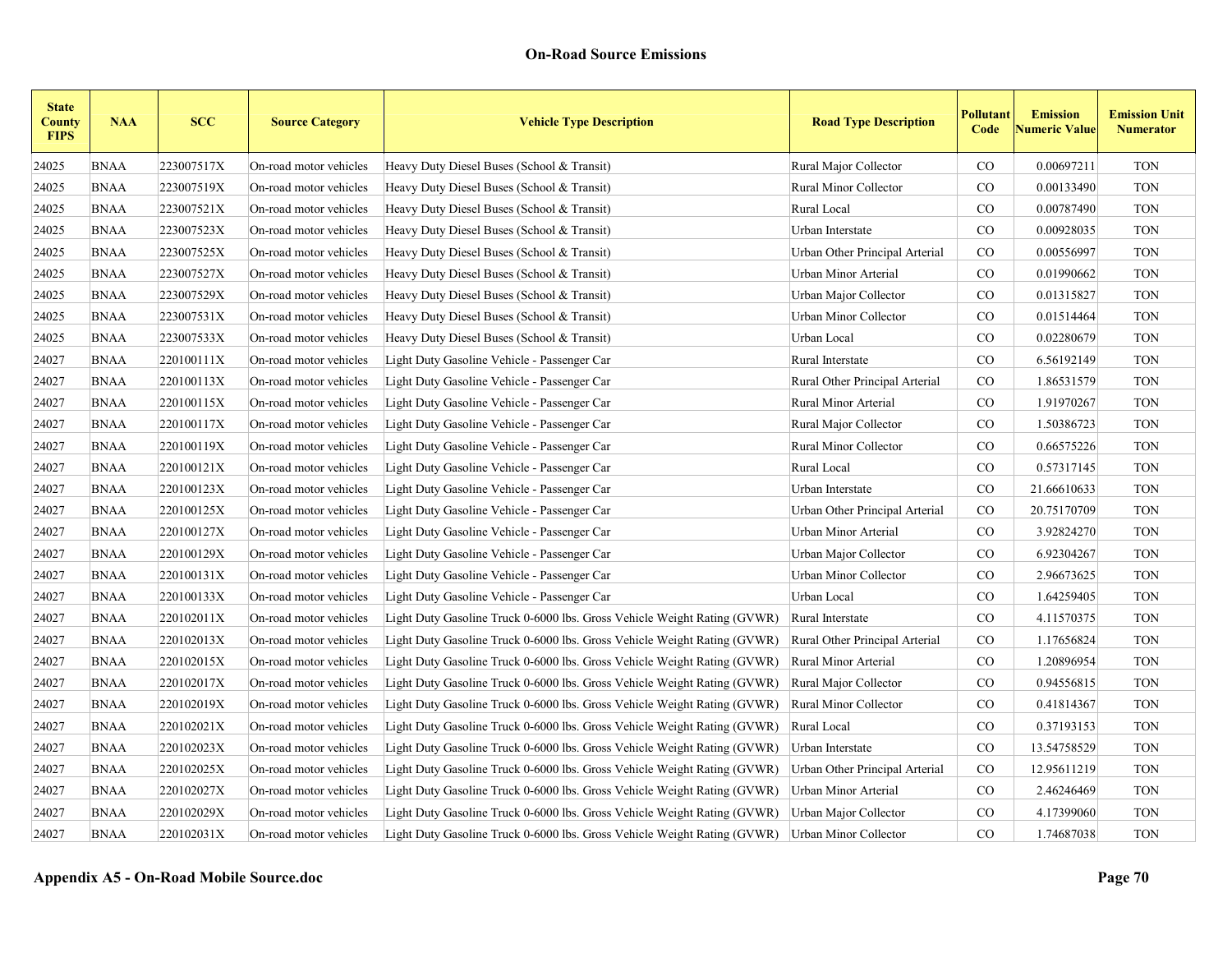| <b>State</b><br><b>County</b><br><b>FIPS</b> | <b>NAA</b>  | <b>SCC</b> | <b>Source Category</b> | <b>Vehicle Type Description</b>                                          | <b>Road Type Description</b>   | Pollutant<br>Code | <b>Emission</b><br><b>Numeric Value</b> | <b>Emission Unit</b><br><b>Numerator</b> |
|----------------------------------------------|-------------|------------|------------------------|--------------------------------------------------------------------------|--------------------------------|-------------------|-----------------------------------------|------------------------------------------|
| 24027                                        | <b>BNAA</b> | 220102033X | On-road motor vehicles | Light Duty Gasoline Truck 0-6000 lbs. Gross Vehicle Weight Rating (GVWR) | Urban Local                    | CO                | 1.06713311                              | <b>TON</b>                               |
| 24027                                        | <b>BNAA</b> | 220104011X | On-road motor vehicles | Light Duty Gasoline Truck 6001-8500 lbs. GWVR                            | Rural Interstate               | CO                | 1.93524303                              | <b>TON</b>                               |
| 24027                                        | <b>BNAA</b> | 220104013X | On-road motor vehicles | Light Duty Gasoline Truck 6001-8500 lbs. GWVR                            | Rural Other Principal Arterial | $_{\rm CO}$       | 0.57780225                              | <b>TON</b>                               |
| 24027                                        | <b>BNAA</b> | 220104015X | On-road motor vehicles | Light Duty Gasoline Truck 6001-8500 lbs. GWVR                            | Rural Minor Arterial           | $\rm CO$          | 0.59598376                              | <b>TON</b>                               |
| 24027                                        | <b>BNAA</b> | 220104017X | On-road motor vehicles | Light Duty Gasoline Truck 6001-8500 lbs. GWVR                            | Rural Major Collector          | CO                | 0.46829437                              | <b>TON</b>                               |
| 24027                                        | <b>BNAA</b> | 220104019X | On-road motor vehicles | Light Duty Gasoline Truck 6001-8500 lbs. GWVR                            | Rural Minor Collector          | $\rm CO$          | 0.20786260                              | <b>TON</b>                               |
| 24027                                        | <b>BNAA</b> | 220104021X | On-road motor vehicles | Light Duty Gasoline Truck 6001-8500 lbs. GWVR                            | Rural Local                    | $\rm CO$          | 0.22199532                              | <b>TON</b>                               |
| 24027                                        | <b>BNAA</b> | 220104023X | On-road motor vehicles | Light Duty Gasoline Truck 6001-8500 lbs. GWVR                            | Urban Interstate               | CO                | 6.46026867                              | <b>TON</b>                               |
| 24027                                        | <b>BNAA</b> | 220104025X | On-road motor vehicles | Light Duty Gasoline Truck 6001-8500 lbs. GWVR                            | Urban Other Principal Arterial | CO                | 6.14309108                              | <b>TON</b>                               |
| 24027                                        | <b>BNAA</b> | 220104027X | On-road motor vehicles | Light Duty Gasoline Truck 6001-8500 lbs. GWVR                            | Urban Minor Arterial           | CO                | 1.24320619                              | <b>TON</b>                               |
| 24027                                        | <b>BNAA</b> | 220104029X | On-road motor vehicles | Light Duty Gasoline Truck 6001-8500 lbs. GWVR                            | Urban Major Collector          | $\rm CO$          | 2.20813752                              | <b>TON</b>                               |
| 24027                                        | <b>BNAA</b> | 220104031X | On-road motor vehicles | Light Duty Gasoline Truck 6001-8500 lbs. GWVR                            | Urban Minor Collector          | $\rm CO$          | 0.94250373                              | <b>TON</b>                               |
| 24027                                        | <b>BNAA</b> | 220104033X | On-road motor vehicles | Light Duty Gasoline Truck 6001-8500 lbs. GWVR                            | Urban Local                    | CO                | 0.63713630                              | <b>TON</b>                               |
| 24027                                        | <b>BNAA</b> | 220107011X | On-road motor vehicles | Heavy Duty Gasoline Truck 8501+ lbs. GVWR                                | Rural Interstate               | CO                | 0.70275020                              | <b>TON</b>                               |
| 24027                                        | <b>BNAA</b> | 220107013X | On-road motor vehicles | Heavy Duty Gasoline Truck 8501+ lbs. GVWR                                | Rural Other Principal Arterial | $\rm CO$          | 0.10690203                              | <b>TON</b>                               |
| 24027                                        | <b>BNAA</b> | 220107015X | On-road motor vehicles | Heavy Duty Gasoline Truck 8501+ lbs. GVWR                                | Rural Minor Arterial           | $\rm CO$          | 0.11576570                              | <b>TON</b>                               |
| 24027                                        | <b>BNAA</b> | 220107017X | On-road motor vehicles | Heavy Duty Gasoline Truck 8501+ lbs. GVWR                                | Rural Major Collector          | $\rm CO$          | 0.06754846                              | <b>TON</b>                               |
| 24027                                        | <b>BNAA</b> | 220107019X | On-road motor vehicles | Heavy Duty Gasoline Truck 8501+ lbs. GVWR                                | Rural Minor Collector          | $\rm CO$          | 0.03010409                              | <b>TON</b>                               |
| 24027                                        | <b>BNAA</b> | 220107021X | On-road motor vehicles | Heavy Duty Gasoline Truck 8501+ lbs. GVWR                                | Rural Local                    | $\rm CO$          | 0.05565233                              | <b>TON</b>                               |
| 24027                                        | <b>BNAA</b> | 220107023X | On-road motor vehicles | Heavy Duty Gasoline Truck 8501+ lbs. GVWR                                | Urban Interstate               | $\rm CO$          | 1.54770610                              | <b>TON</b>                               |
| 24027                                        | <b>BNAA</b> | 220107025X | On-road motor vehicles | Heavy Duty Gasoline Truck 8501+ lbs. GVWR                                | Urban Other Principal Arterial | CO                | 1.08564420                              | <b>TON</b>                               |
| 24027                                        | <b>BNAA</b> | 220107027X | On-road motor vehicles | Heavy Duty Gasoline Truck 8501+ lbs. GVWR                                | Urban Minor Arterial           | CO                | 0.16742987                              | <b>TON</b>                               |
| 24027                                        | <b>BNAA</b> | 220107029X | On-road motor vehicles | Heavy Duty Gasoline Truck 8501+ lbs. GVWR                                | Urban Major Collector          | $\rm CO$          | 0.40467344                              | <b>TON</b>                               |
| 24027                                        | <b>BNAA</b> | 220107031X | On-road motor vehicles | Heavy Duty Gasoline Truck 8501+ lbs. GVWR                                | Urban Minor Collector          | CO                | 0.26296708                              | <b>TON</b>                               |
| 24027                                        | <b>BNAA</b> | 220107033X | On-road motor vehicles | Heavy Duty Gasoline Truck 8501+ lbs. GVWR                                | Urban Local                    | $\rm CO$          | 0.21122906                              | <b>TON</b>                               |
| 24027                                        | <b>BNAA</b> | 220108011X | On-road motor vehicles | Motor Cycle                                                              | Rural Interstate               | CO                | 0.04115474                              | <b>TON</b>                               |
| 24027                                        | <b>BNAA</b> | 220108013X | On-road motor vehicles | Motor Cycle                                                              | Rural Other Principal Arterial | $_{\rm CO}$       | 0.00613325                              | <b>TON</b>                               |
| 24027                                        | <b>BNAA</b> | 220108015X | On-road motor vehicles | Motor Cycle                                                              | Rural Minor Arterial           | CO                | 0.02881659                              | <b>TON</b>                               |
| 24027                                        | <b>BNAA</b> | 220108017X | On-road motor vehicles | Motor Cycle                                                              | Rural Major Collector          | $\rm CO$          | 0.00950081                              | <b>TON</b>                               |
| 24027                                        | <b>BNAA</b> | 220108019X | On-road motor vehicles | Motor Cycle                                                              | Rural Minor Collector          | $\rm CO$          | 0.00415681                              | <b>TON</b>                               |
| 24027                                        | <b>BNAA</b> | 220108021X | On-road motor vehicles | Motor Cycle                                                              | Rural Local                    | $\rm CO$          | 0.03980001                              | <b>TON</b>                               |
| 24027                                        | <b>BNAA</b> | 220108023X | On-road motor vehicles | Motor Cycle                                                              | Urban Interstate               | CO                | 0.10814323                              | <b>TON</b>                               |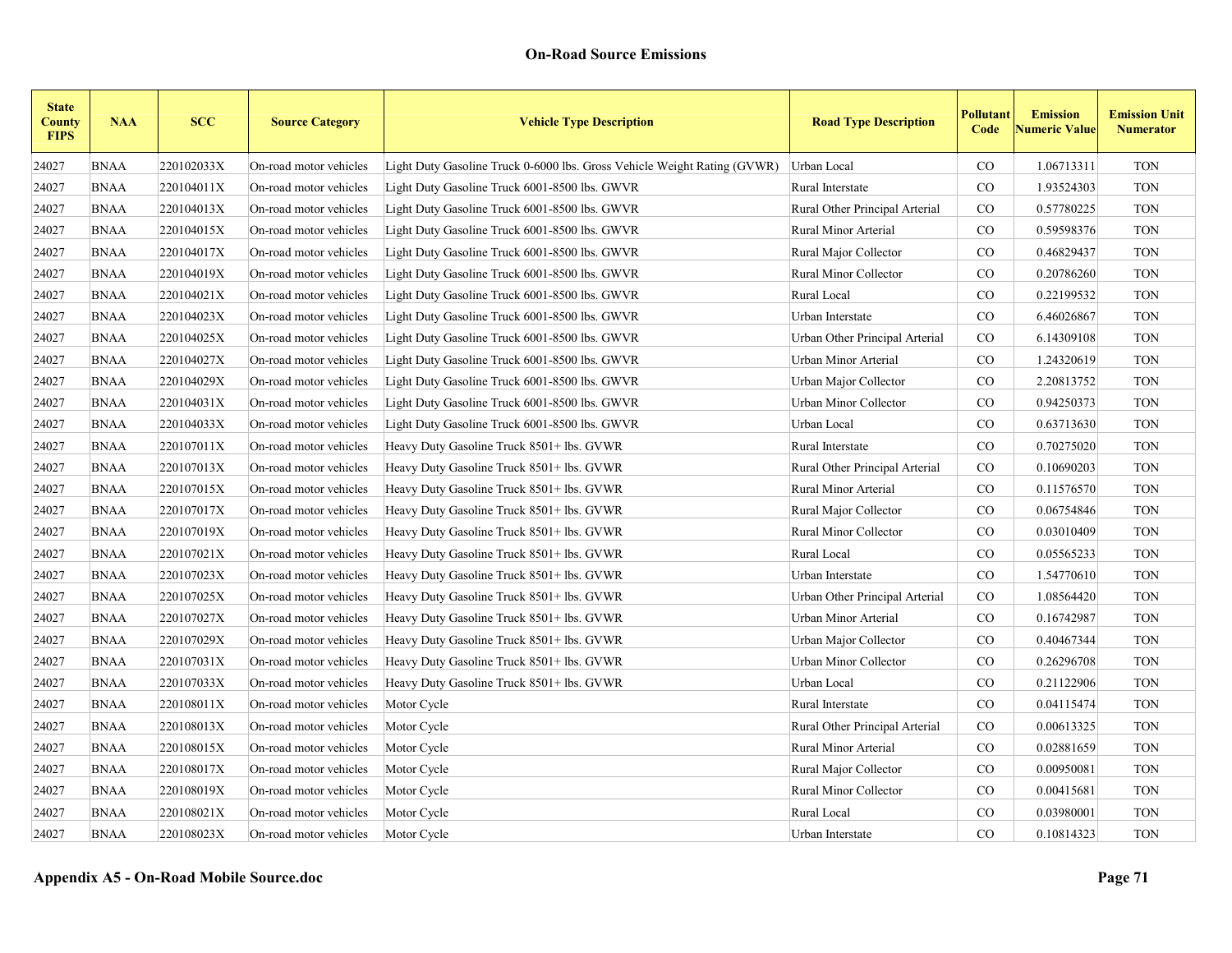| <b>State</b><br><b>County</b><br><b>FIPS</b> | <b>NAA</b>  | <b>SCC</b> | <b>Source Category</b> | <b>Vehicle Type Description</b>           | <b>Road Type Description</b>   | Pollutant<br>Code | <b>Emission</b><br><b>Numeric Value</b> | <b>Emission Unit</b><br><b>Numerator</b> |
|----------------------------------------------|-------------|------------|------------------------|-------------------------------------------|--------------------------------|-------------------|-----------------------------------------|------------------------------------------|
| 24027                                        | <b>BNAA</b> | 220108025X | On-road motor vehicles | Motor Cycle                               | Urban Other Principal Arterial | $\rm CO$          | 0.12073822                              | <b>TON</b>                               |
| 24027                                        | <b>BNAA</b> | 220108027X | On-road motor vehicles | Motor Cycle                               | Urban Minor Arterial           | $\rm CO$          | 0.01253216                              | <b>TON</b>                               |
| 24027                                        | <b>BNAA</b> | 220108029X | On-road motor vehicles | Motor Cycle                               | Urban Major Collector          | $\rm CO$          | 0.05742374                              | <b>TON</b>                               |
| 24027                                        | BNAA        | 220108031X | On-road motor vehicles | Motor Cycle                               | Urban Minor Collector          | $\rm CO$          | 0.03717981                              | <b>TON</b>                               |
| 24027                                        | <b>BNAA</b> | 220108033X | On-road motor vehicles | Motor Cycle                               | Urban Local                    | $\rm CO$          | 0.06604931                              | <b>TON</b>                               |
| 24027                                        | BNAA        | 223000111X | On-road motor vehicles | Light Duty Diesel Vehicle - Passenger Car | Rural Interstate               | $\rm CO$          | 0.00167551                              | <b>TON</b>                               |
| 24027                                        | <b>BNAA</b> | 223000113X | On-road motor vehicles | Light Duty Diesel Vehicle - Passenger Car | Rural Other Principal Arterial | $\rm CO$          | 0.00053021                              | <b>TON</b>                               |
| 24027                                        | <b>BNAA</b> | 223000115X | On-road motor vehicles | Light Duty Diesel Vehicle - Passenger Car | Rural Minor Arterial           | $\rm CO$          | 0.00055446                              | <b>TON</b>                               |
| 24027                                        | <b>BNAA</b> | 223000117X | On-road motor vehicles | Light Duty Diesel Vehicle - Passenger Car | Rural Major Collector          | $\rm CO$          | 0.00044313                              | <b>TON</b>                               |
| 24027                                        | <b>BNAA</b> | 223000119X | On-road motor vehicles | Light Duty Diesel Vehicle - Passenger Car | Rural Minor Collector          | $\rm CO$          | 0.00019952                              | <b>TON</b>                               |
| 24027                                        | <b>BNAA</b> | 223000121X | On-road motor vehicles | Light Duty Diesel Vehicle - Passenger Car | Rural Local                    | $\rm CO$          | 0.00047399                              | <b>TON</b>                               |
| 24027                                        | <b>BNAA</b> | 223000123X | On-road motor vehicles | Light Duty Diesel Vehicle - Passenger Car | Urban Interstate               | $\rm CO$          | 0.00568461                              | <b>TON</b>                               |
| 24027                                        | <b>BNAA</b> | 223000125X | On-road motor vehicles | Light Duty Diesel Vehicle - Passenger Car | Urban Other Principal Arterial | $\rm CO$          | 0.00537376                              | <b>TON</b>                               |
| 24027                                        | <b>BNAA</b> | 223000127X | On-road motor vehicles | Light Duty Diesel Vehicle - Passenger Car | Urban Minor Arterial           | CO.               | 0.00127978                              | <b>TON</b>                               |
| 24027                                        | <b>BNAA</b> | 223000129X | On-road motor vehicles | Light Duty Diesel Vehicle - Passenger Car | Urban Major Collector          | $\rm CO$          | 0.00299828                              | <b>TON</b>                               |
| 24027                                        | <b>BNAA</b> | 223000131X | On-road motor vehicles | Light Duty Diesel Vehicle - Passenger Car | Urban Minor Collector          | $\rm CO$          | 0.00147710                              | <b>TON</b>                               |
| 24027                                        | <b>BNAA</b> | 223000133X | On-road motor vehicles | Light Duty Diesel Vehicle - Passenger Car | Urban Local                    | CO                | 0.00136576                              | <b>TON</b>                               |
| 24027                                        | <b>BNAA</b> | 223006011X | On-road motor vehicles | Light Duty Diesel Truck 0-8500 lbs. GWVR  | Rural Interstate               | $\rm CO$          | 0.00443018                              | <b>TON</b>                               |
| 24027                                        | <b>BNAA</b> | 223006013X | On-road motor vehicles | Light Duty Diesel Truck 0-8500 lbs. GWVR  | Rural Other Principal Arterial | CO.               | 0.00138009                              | <b>TON</b>                               |
| 24027                                        | <b>BNAA</b> | 223006015X | On-road motor vehicles | Light Duty Diesel Truck 0-8500 lbs. GWVR  | Rural Minor Arterial           | $\rm CO$          | 0.00143851                              | <b>TON</b>                               |
| 24027                                        | <b>BNAA</b> | 223006017X | On-road motor vehicles | Light Duty Diesel Truck 0-8500 lbs. GWVR  | Rural Major Collector          | $\rm CO$          | 0.00115081                              | <b>TON</b>                               |
| 24027                                        | <b>BNAA</b> | 223006019X | On-road motor vehicles | Light Duty Diesel Truck 0-8500 lbs. GWVR  | Rural Minor Collector          | CO.               | 0.00052029                              | <b>TON</b>                               |
| 24027                                        | <b>BNAA</b> | 223006021X | On-road motor vehicles | Light Duty Diesel Truck 0-8500 lbs. GWVR  | Rural Local                    | $\rm CO$          | 0.00134702                              | <b>TON</b>                               |
| 24027                                        | <b>BNAA</b> | 223006023X | On-road motor vehicles | Light Duty Diesel Truck 0-8500 lbs. GWVR  | Urban Interstate               | $\rm CO$          | 0.01491977                              | <b>TON</b>                               |
| 24027                                        | BNAA        | 223006025X | On-road motor vehicles | Light Duty Diesel Truck 0-8500 lbs. GWVR  | Urban Other Principal Arterial | $\rm CO$          | 0.01421649                              | <b>TON</b>                               |
| 24027                                        | <b>BNAA</b> | 223006027X | On-road motor vehicles | Light Duty Diesel Truck 0-8500 lbs. GWVR  | Urban Minor Arterial           | CO.               | 0.00334220                              | <b>TON</b>                               |
| 24027                                        | BNAA        | 223006029X | On-road motor vehicles | Light Duty Diesel Truck 0-8500 lbs. GWVR  | Urban Major Collector          | $\rm CO$          | 0.00814276                              | <b>TON</b>                               |
| 24027                                        | <b>BNAA</b> | 223006031X | On-road motor vehicles | Light Duty Diesel Truck 0-8500 lbs. GWVR  | Urban Minor Collector          | CO.               | 0.00410721                              | <b>TON</b>                               |
| 24027                                        | <b>BNAA</b> | 223006033X | On-road motor vehicles | Light Duty Diesel Truck 0-8500 lbs. GWVR  | Urban Local                    | CO.               | 0.00388013                              | <b>TON</b>                               |
| 24027                                        | <b>BNAA</b> | 223007111X | On-road motor vehicles | Heavy Duty Diesel Vehicles Class 2B       | Rural Interstate               | CO.               | 0.01080815                              | <b>TON</b>                               |
| 24027                                        | BNAA        | 223007113X | On-road motor vehicles | Heavy Duty Diesel Vehicles Class 2B       | Rural Other Principal Arterial | $\rm CO$          | 0.00191692                              | <b>TON</b>                               |
| 24027                                        | <b>BNAA</b> | 223007115X | On-road motor vehicles | Heavy Duty Diesel Vehicles Class 2B       | Rural Minor Arterial           | CO                | 0.00172622                              | <b>TON</b>                               |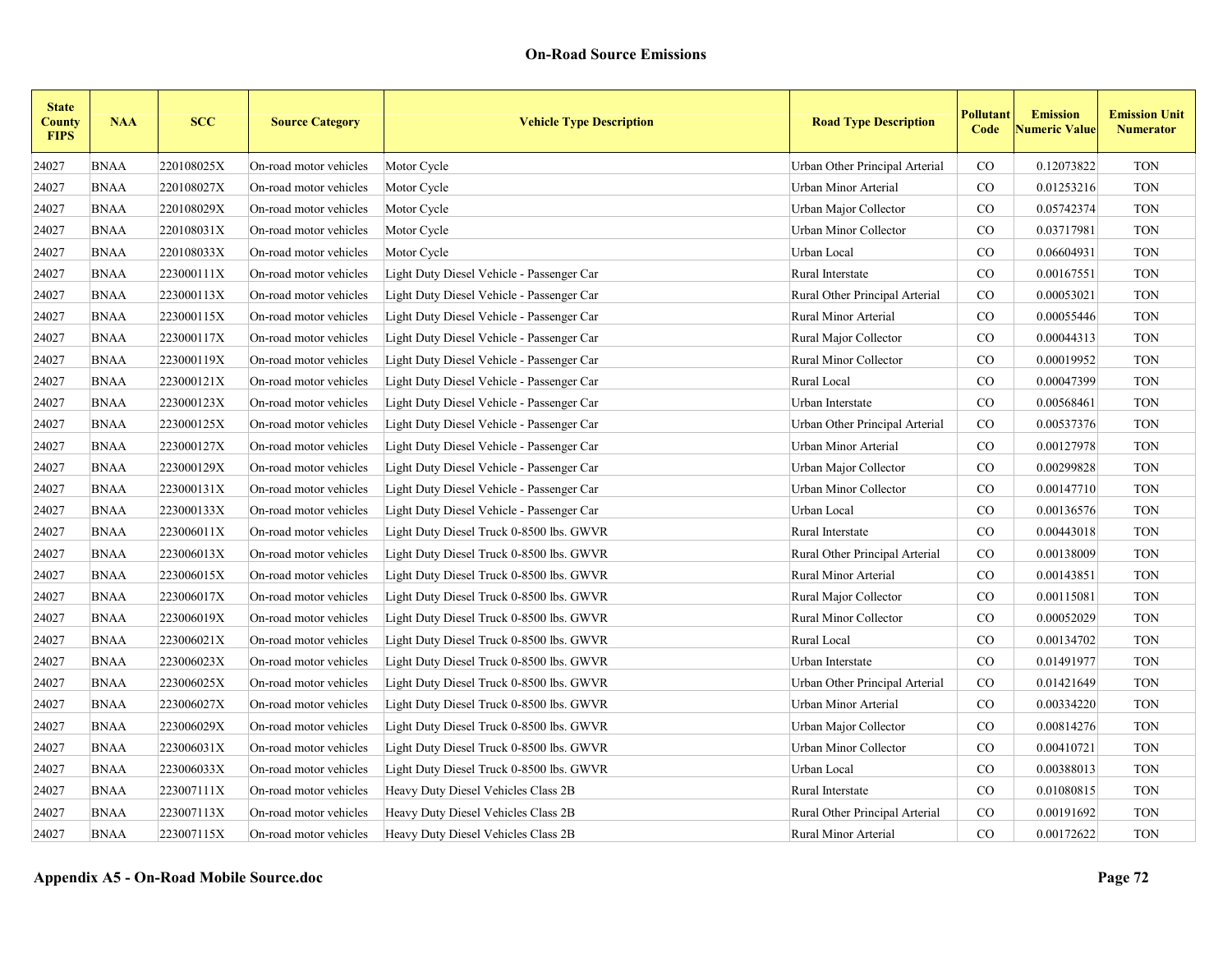| <b>State</b><br><b>County</b><br><b>FIPS</b> | <b>NAA</b>  | <b>SCC</b> | <b>Source Category</b> | <b>Vehicle Type Description</b>            | <b>Road Type Description</b>   | Pollutant<br>Code | <b>Emission</b><br><b>Vumeric Value</b> | <b>Emission Unit</b><br><b>Numerator</b> |
|----------------------------------------------|-------------|------------|------------------------|--------------------------------------------|--------------------------------|-------------------|-----------------------------------------|------------------------------------------|
| 24027                                        | <b>BNAA</b> | 223007117X | On-road motor vehicles | Heavy Duty Diesel Vehicles Class 2B        | Rural Major Collector          | CO                | 0.00122577                              | <b>TON</b>                               |
| 24027                                        | <b>BNAA</b> | 223007119X | On-road motor vehicles | Heavy Duty Diesel Vehicles Class 2B        | Rural Minor Collector          | CO                | 0.00055446                              | <b>TON</b>                               |
| 24027                                        | <b>BNAA</b> | 223007121X | On-road motor vehicles | Heavy Duty Diesel Vehicles Class 2B        | Rural Local                    | CO                | 0.00102405                              | <b>TON</b>                               |
| 24027                                        | <b>BNAA</b> | 223007123X | On-road motor vehicles | Heavy Duty Diesel Vehicles Class 2B        | Urban Interstate               | CO                | 0.02468513                              | <b>TON</b>                               |
| 24027                                        | <b>BNAA</b> | 223007125X | On-road motor vehicles | Heavy Duty Diesel Vehicles Class 2B        | Urban Other Principal Arterial | $\rm CO$          | 0.01668787                              | <b>TON</b>                               |
| 24027                                        | <b>BNAA</b> | 223007127X | On-road motor vehicles | Heavy Duty Diesel Vehicles Class 2B        | Urban Minor Arterial           | CO                | 0.00282522                              | <b>TON</b>                               |
| 24027                                        | <b>BNAA</b> | 223007129X | On-road motor vehicles | Heavy Duty Diesel Vehicles Class 2B        | Urban Major Collector          | CO                | 0.00655654                              | <b>TON</b>                               |
| 24027                                        | <b>BNAA</b> | 223007131X | On-road motor vehicles | Heavy Duty Diesel Vehicles Class 2B        | Urban Minor Collector          | CO                | 0.00432436                              | <b>TON</b>                               |
| 24027                                        | <b>BNAA</b> | 223007133X | On-road motor vehicles | Heavy Duty Diesel Vehicles Class 2B        | Urban Local                    | CO                | 0.00292553                              | <b>TON</b>                               |
| 24027                                        | <b>BNAA</b> | 223007211X | On-road motor vehicles | Heavy Duty Diesel Vehicles Class 3, 4, & 5 | Rural Interstate               | CO                | 0.00934979                              | <b>TON</b>                               |
| 24027                                        | <b>BNAA</b> | 223007213X | On-road motor vehicles | Heavy Duty Diesel Vehicles Class 3, 4, & 5 | Rural Other Principal Arterial | $\rm CO$          | 0.00165898                              | <b>TON</b>                               |
| 24027                                        | <b>BNAA</b> | 223007215X | On-road motor vehicles | Heavy Duty Diesel Vehicles Class 3, 4, & 5 | Rural Minor Arterial           | CO                | 0.00149363                              | <b>TON</b>                               |
| 24027                                        | <b>BNAA</b> | 223007217X | On-road motor vehicles | Heavy Duty Diesel Vehicles Class 3, 4, & 5 | Rural Major Collector          | $\rm CO$          | 0.00105932                              | <b>TON</b>                               |
| 24027                                        | <b>BNAA</b> | 223007219X | On-road motor vehicles | Heavy Duty Diesel Vehicles Class 3, 4, & 5 | Rural Minor Collector          | $\rm CO$          | 0.00047950                              | <b>TON</b>                               |
| 24027                                        | <b>BNAA</b> | 223007221X | On-road motor vehicles | Heavy Duty Diesel Vehicles Class 3, 4, & 5 | Rural Local                    | $\rm CO$          | 0.00088185                              | <b>TON</b>                               |
| 24027                                        | <b>BNAA</b> | 223007223X | On-road motor vehicles | Heavy Duty Diesel Vehicles Class 3, 4, & 5 | Urban Interstate               | CO                | 0.02135285                              | <b>TON</b>                               |
| 24027                                        | <b>BNAA</b> | 223007225X | On-road motor vehicles | Heavy Duty Diesel Vehicles Class 3, 4, & 5 | Urban Other Principal Arterial | $\rm CO$          | 0.01443255                              | <b>TON</b>                               |
| 24027                                        | <b>BNAA</b> | 223007227X | On-road motor vehicles | Heavy Duty Diesel Vehicles Class 3, 4, & 5 | Urban Minor Arterial           | CO                | 0.00244382                              | <b>TON</b>                               |
| 24027                                        | <b>BNAA</b> | 223007229X | On-road motor vehicles | Heavy Duty Diesel Vehicles Class 3, 4, & 5 | Urban Major Collector          | $\rm CO$          | 0.00566698                              | <b>TON</b>                               |
| 24027                                        | <b>BNAA</b> | 223007231X | On-road motor vehicles | Heavy Duty Diesel Vehicles Class 3, 4, & 5 | Urban Minor Collector          | $\rm CO$          | 0.00374234                              | <b>TON</b>                               |
| 24027                                        | <b>BNAA</b> | 223007233X | On-road motor vehicles | Heavy Duty Diesel Vehicles Class 3, 4, & 5 | Urban Local                    | $\rm CO$          | 0.00253090                              | <b>TON</b>                               |
| 24027                                        | <b>BNAA</b> | 223007311X | On-road motor vehicles | Heavy Duty Diesel Vehicles Class 6 & 7     | Rural Interstate               | $\rm CO$          | 0.03199455                              | <b>TON</b>                               |
| 24027                                        | <b>BNAA</b> | 223007313X | On-road motor vehicles | Heavy Duty Diesel Vehicles Class 6 & 7     | Rural Other Principal Arterial | $\rm CO$          | 0.00567800                              | <b>TON</b>                               |
| 24027                                        | <b>BNAA</b> | 223007315X | On-road motor vehicles | Heavy Duty Diesel Vehicles Class 6 & 7     | Rural Minor Arterial           | $\rm CO$          | 0.00511141                              | <b>TON</b>                               |
| 24027                                        | <b>BNAA</b> | 223007317X | On-road motor vehicles | Heavy Duty Diesel Vehicles Class 6 & 7     | Rural Major Collector          | $\rm CO$          | 0.00362880                              | <b>TON</b>                               |
| 24027                                        | <b>BNAA</b> | 223007319X | On-road motor vehicles | Heavy Duty Diesel Vehicles Class 6 & 7     | Rural Minor Collector          | $\rm CO$          | 0.00164134                              | <b>TON</b>                               |
| 24027                                        | <b>BNAA</b> | 223007321X | On-road motor vehicles | Heavy Duty Diesel Vehicles Class 6 & 7     | Rural Local                    | $\rm CO$          | 0.00302915                              | <b>TON</b>                               |
| 24027                                        | <b>BNAA</b> | 223007323X | On-road motor vehicles | Heavy Duty Diesel Vehicles Class 6 & 7     | Urban Interstate               | $\rm CO$          | 0.07306993                              | <b>TON</b>                               |
| 24027                                        | <b>BNAA</b> | 223007325X | On-road motor vehicles | Heavy Duty Diesel Vehicles Class 6 & 7     | Urban Other Principal Arterial | CO.               | 0.04939451                              | <b>TON</b>                               |
| 24027                                        | <b>BNAA</b> | 223007327X | On-road motor vehicles | Heavy Duty Diesel Vehicles Class 6 & 7     | Urban Minor Arterial           | CO                | 0.00836212                              | <b>TON</b>                               |
| 24027                                        | <b>BNAA</b> | 223007329X | On-road motor vehicles | Heavy Duty Diesel Vehicles Class 6 & 7     | Urban Major Collector          | CO                | 0.01940727                              | <b>TON</b>                               |
| 24027                                        | <b>BNAA</b> | 223007331X | On-road motor vehicles | Heavy Duty Diesel Vehicles Class 6 & 7     | Urban Minor Collector          | CO                | 0.01280223                              | <b>TON</b>                               |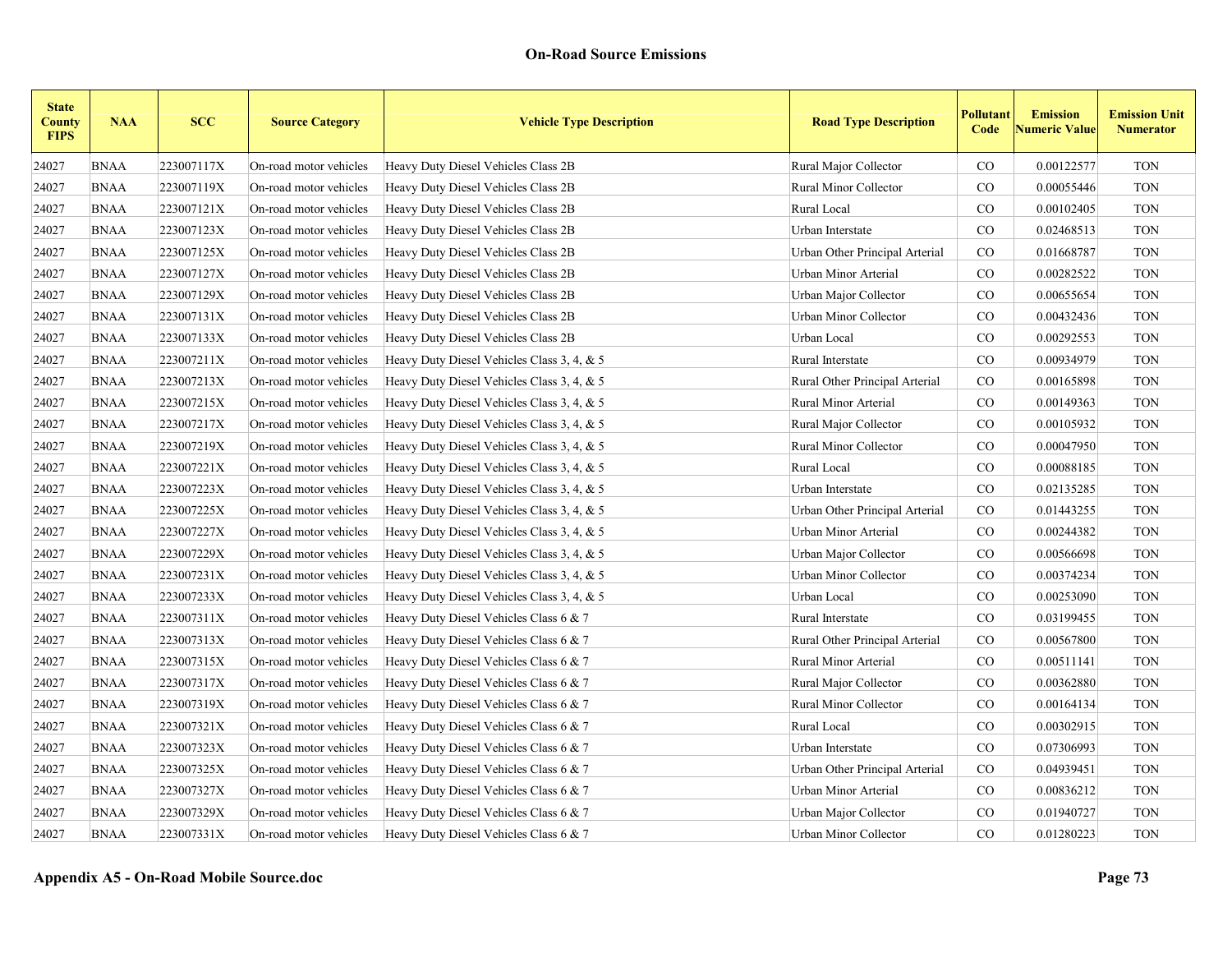| <b>State</b><br><b>County</b><br><b>FIPS</b> | <b>NAA</b>  | <b>SCC</b> | <b>Source Category</b> | <b>Vehicle Type Description</b>             | <b>Road Type Description</b>   | Pollutant<br>Code | <b>Emission</b><br><b>Numeric Value</b> | <b>Emission Unit</b><br><b>Numerator</b> |
|----------------------------------------------|-------------|------------|------------------------|---------------------------------------------|--------------------------------|-------------------|-----------------------------------------|------------------------------------------|
| 24027                                        | <b>BNAA</b> | 223007333X | On-road motor vehicles | Heavy Duty Diesel Vehicles Class $6 & 7$    | Urban Local                    | CO                | 0.00866416                              | <b>TON</b>                               |
| 24027                                        | <b>BNAA</b> | 223007411X | On-road motor vehicles | Heavy Duty Diesel Vehicles Class 8A & 8B    | Rural Interstate               | $_{\rm CO}$       | 0.21258931                              | <b>TON</b>                               |
| 24027                                        | <b>BNAA</b> | 223007413X | On-road motor vehicles | Heavy Duty Diesel Vehicles Class 8A & 8B    | Rural Other Principal Arterial | $_{\rm CO}$       | 0.03771664                              | <b>TON</b>                               |
| 24027                                        | <b>BNAA</b> | 223007415X | On-road motor vehicles | Heavy Duty Diesel Vehicles Class 8A & 8B    | Rural Minor Arterial           | $\rm CO$          | 0.03396327                              | <b>TON</b>                               |
| 24027                                        | <b>BNAA</b> | 223007417X | On-road motor vehicles | Heavy Duty Diesel Vehicles Class 8A & 8B    | Rural Major Collector          | $\rm CO$          | 0.02411744                              | <b>TON</b>                               |
| 24027                                        | <b>BNAA</b> | 223007419X | On-road motor vehicles | Heavy Duty Diesel Vehicles Class 8A & 8B    | Rural Minor Collector          | $\rm CO$          | 0.01090736                              | <b>TON</b>                               |
| 24027                                        | <b>BNAA</b> | 223007421X | On-road motor vehicles | Heavy Duty Diesel Vehicles Class 8A & 8B    | Rural Local                    | $_{\rm CO}$       | 0.02014472                              | <b>TON</b>                               |
| 24027                                        | <b>BNAA</b> | 223007423X | On-road motor vehicles | Heavy Duty Diesel Vehicles Class 8A & 8B    | Urban Interstate               | $\rm CO$          | 0.48554221                              | <b>TON</b>                               |
| 24027                                        | <b>BNAA</b> | 223007425X | On-road motor vehicles | Heavy Duty Diesel Vehicles Class 8A & 8B    | Urban Other Principal Arterial | $\rm CO$          | 0.32823706                              | <b>TON</b>                               |
| 24027                                        | <b>BNAA</b> | 223007427X | On-road motor vehicles | Heavy Duty Diesel Vehicles Class 8A & 8B    | Urban Minor Arterial           | $\rm CO$          | 0.05557627                              | <b>TON</b>                               |
| 24027                                        | <b>BNAA</b> | 223007429X | On-road motor vehicles | Heavy Duty Diesel Vehicles Class 8A & 8B    | Urban Major Collector          | $_{\rm CO}$       | 0.12894712                              | <b>TON</b>                               |
| 24027                                        | <b>BNAA</b> | 223007431X | On-road motor vehicles | Heavy Duty Diesel Vehicles Class 8A & 8B    | Urban Minor Collector          | $_{\rm CO}$       | 0.08507629                              | <b>TON</b>                               |
| 24027                                        | <b>BNAA</b> | 223007433X | On-road motor vehicles | Heavy Duty Diesel Vehicles Class 8A & 8B    | Urban Local                    | CO                | 0.05754720                              | <b>TON</b>                               |
| 24027                                        | <b>BNAA</b> | 223007511X | On-road motor vehicles | Heavy Duty Diesel Buses (School & Transit)  | Rural Interstate               | $\rm CO$          | 0.02309009                              | <b>TON</b>                               |
| 24027                                        | <b>BNAA</b> | 223007513X | On-road motor vehicles | Heavy Duty Diesel Buses (School & Transit)  | Rural Other Principal Arterial | $_{\rm CO}$       | 0.00397493                              | <b>TON</b>                               |
| 24027                                        | <b>BNAA</b> | 223007515X | On-road motor vehicles | Heavy Duty Diesel Buses (School & Transit)  | Rural Minor Arterial           | $\rm CO$          | 0.01017432                              | <b>TON</b>                               |
| 24027                                        | <b>BNAA</b> | 223007517X | On-road motor vehicles | Heavy Duty Diesel Buses (School & Transit)  | Rural Major Collector          | CO                | 0.00312946                              | <b>TON</b>                               |
| 24027                                        | <b>BNAA</b> | 223007519X | On-road motor vehicles | Heavy Duty Diesel Buses (School & Transit)  | Rural Minor Collector          | $_{\rm CO}$       | 0.00136025                              | <b>TON</b>                               |
| 24027                                        | <b>BNAA</b> | 223007521X | On-road motor vehicles | Heavy Duty Diesel Buses (School & Transit)  | Rural Local                    | $\rm CO$          | 0.00274696                              | <b>TON</b>                               |
| 24027                                        | <b>BNAA</b> | 223007523X | On-road motor vehicles | Heavy Duty Diesel Buses (School & Transit)  | Urban Interstate               | $\rm CO$          | 0.06435065                              | <b>TON</b>                               |
| 24027                                        | <b>BNAA</b> | 223007525X | On-road motor vehicles | Heavy Duty Diesel Buses (School & Transit)  | Urban Other Principal Arterial | CO                | 0.04340676                              | <b>TON</b>                               |
| 24027                                        | <b>BNAA</b> | 223007527X | On-road motor vehicles | Heavy Duty Diesel Buses (School & Transit)  | Urban Minor Arterial           | CO                | 0.01313623                              | <b>TON</b>                               |
| 24027                                        | <b>BNAA</b> | 223007529X | On-road motor vehicles | Heavy Duty Diesel Buses (School & Transit)  | Urban Major Collector          | $\rm CO$          | 0.03873517                              | <b>TON</b>                               |
| 24027                                        | <b>BNAA</b> | 223007531X | On-road motor vehicles | Heavy Duty Diesel Buses (School & Transit)  | Urban Minor Collector          | CO                | 0.02382753                              | <b>TON</b>                               |
| 24027                                        | <b>BNAA</b> | 223007533X | On-road motor vehicles | Heavy Duty Diesel Buses (School & Transit)  | Urban Local                    | CO                | 0.02604097                              | <b>TON</b>                               |
| 24510                                        | <b>BNAA</b> | 220100117X | On-road motor vehicles | Light Duty Gasoline Vehicle - Passenger Car | Rural Major Collector          | $\rm CO$          | 0.07304237                              | <b>TON</b>                               |
| 24510                                        | <b>BNAA</b> | 220100119X | On-road motor vehicles | Light Duty Gasoline Vehicle - Passenger Car | <b>Rural Minor Collector</b>   | $_{\rm CO}$       | 0.10861391                              | <b>TON</b>                               |
| 24510                                        | <b>BNAA</b> | 220100121X | On-road motor vehicles | Light Duty Gasoline Vehicle - Passenger Car | Rural Local                    | CO                | 0.02605971                              | <b>TON</b>                               |
| 24510                                        | <b>BNAA</b> | 220100123X | On-road motor vehicles | Light Duty Gasoline Vehicle - Passenger Car | Urban Interstate               | $\rm CO$          | 22.48374479                             | <b>TON</b>                               |
| 24510                                        | <b>BNAA</b> | 220100125X | On-road motor vehicles | Light Duty Gasoline Vehicle - Passenger Car | Urban Other Principal Arterial | $\rm CO$          | 3.30856700                              | <b>TON</b>                               |
| 24510                                        | <b>BNAA</b> | 220100127X | On-road motor vehicles | Light Duty Gasoline Vehicle - Passenger Car | Urban Minor Arterial           | $\rm CO$          | 20.54608659                             | <b>TON</b>                               |
| 24510                                        | <b>BNAA</b> | 220100129X | On-road motor vehicles | Light Duty Gasoline Vehicle - Passenger Car | Urban Major Collector          | CO                | 12.84369090                             | <b>TON</b>                               |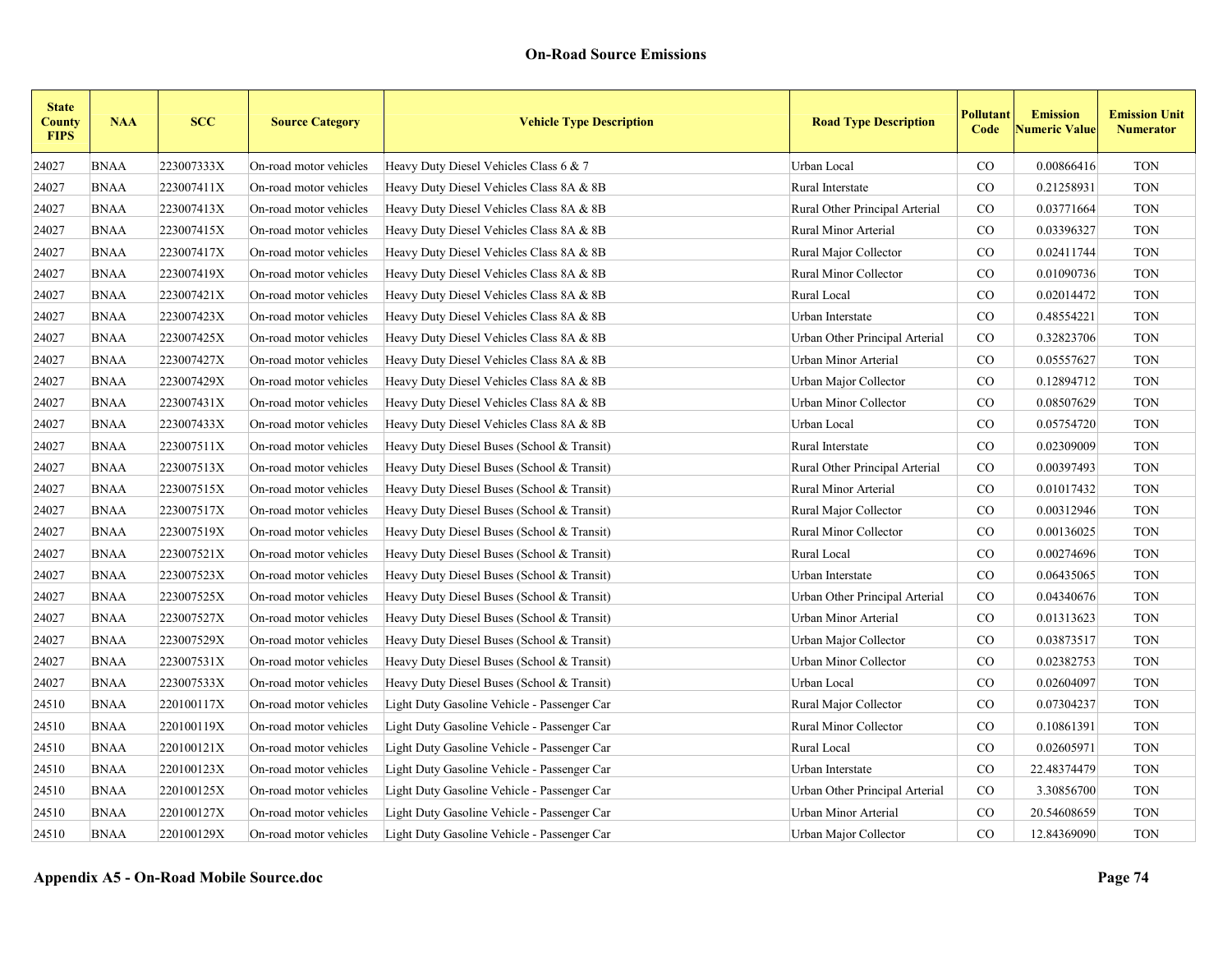| <b>State</b><br><b>County</b><br><b>FIPS</b> | <b>NAA</b>  | <b>SCC</b> | <b>Source Category</b> | <b>Vehicle Type Description</b>                                          | <b>Road Type Description</b>   | Pollutant<br>Code | <b>Emission</b><br><b>Vumeric Value</b> | <b>Emission Unit</b><br><b>Numerator</b> |
|----------------------------------------------|-------------|------------|------------------------|--------------------------------------------------------------------------|--------------------------------|-------------------|-----------------------------------------|------------------------------------------|
| 24510                                        | <b>BNAA</b> | 220100131X | On-road motor vehicles | Light Duty Gasoline Vehicle - Passenger Car                              | Urban Minor Collector          | $\rm CO$          | 4.02250895                              | <b>TON</b>                               |
| 24510                                        | <b>BNAA</b> | 220100133X | On-road motor vehicles | Light Duty Gasoline Vehicle - Passenger Car                              | Urban Local                    | $\rm CO$          | 4.87615547                              | <b>TON</b>                               |
| 24510                                        | <b>BNAA</b> | 220102017X | On-road motor vehicles | Light Duty Gasoline Truck 0-6000 lbs. Gross Vehicle Weight Rating (GVWR) | Rural Major Collector          | $\rm CO$          | 0.04579988                              | <b>TON</b>                               |
| 24510                                        | <b>BNAA</b> | 220102019X | On-road motor vehicles | Light Duty Gasoline Truck 0-6000 lbs. Gross Vehicle Weight Rating (GVWR) | Rural Minor Collector          | CO.               | 0.06811284                              | <b>TON</b>                               |
| 24510                                        | <b>BNAA</b> | 220102021X | On-road motor vehicles | Light Duty Gasoline Truck 0-6000 lbs. Gross Vehicle Weight Rating (GVWR) | Rural Local                    | CO                | 0.01691054                              | <b>TON</b>                               |
| 24510                                        | <b>BNAA</b> | 220102023X | On-road motor vehicles | Light Duty Gasoline Truck 0-6000 lbs. Gross Vehicle Weight Rating (GVWR) | Urban Interstate               | $\rm CO$          | 14.05664859                             | <b>TON</b>                               |
| 24510                                        | <b>BNAA</b> | 220102025X | On-road motor vehicles | Light Duty Gasoline Truck 0-6000 lbs. Gross Vehicle Weight Rating (GVWR) | Urban Other Principal Arterial | $\rm CO$          | 2.07590771                              | <b>TON</b>                               |
| 24510                                        | <b>BNAA</b> | 220102027X | On-road motor vehicles | Light Duty Gasoline Truck 0-6000 lbs. Gross Vehicle Weight Rating (GVWR) | Urban Minor Arterial           | $\rm CO$          | 12.74605048                             | <b>TON</b>                               |
| 24510                                        | <b>BNAA</b> | 220102029X | On-road motor vehicles | Light Duty Gasoline Truck 0-6000 lbs. Gross Vehicle Weight Rating (GVWR) | Urban Major Collector          | $\rm CO$          | 7.75085986                              | <b>TON</b>                               |
| 24510                                        | <b>BNAA</b> | 220102031X | On-road motor vehicles | Light Duty Gasoline Truck 0-6000 lbs. Gross Vehicle Weight Rating (GVWR) | Urban Minor Collector          | $\rm CO$          | 2.36478569                              | <b>TON</b>                               |
| 24510                                        | <b>BNAA</b> | 220102033X | On-road motor vehicles | Light Duty Gasoline Truck 0-6000 lbs. Gross Vehicle Weight Rating (GVWR) | Urban Local                    | $\rm CO$          | 3.16804011                              | <b>TON</b>                               |
| 24510                                        | <b>BNAA</b> | 220104017X | On-road motor vehicles | Light Duty Gasoline Truck 6001-8500 lbs. GWVR                            | Rural Major Collector          | $\rm CO$          | 0.02284978                              | <b>TON</b>                               |
| 24510                                        | <b>BNAA</b> | 220104019X | On-road motor vehicles | Light Duty Gasoline Truck 6001-8500 lbs. GWVR                            | <b>Rural Minor Collector</b>   | CO                | 0.03405256                              | <b>TON</b>                               |
| 24510                                        | <b>BNAA</b> | 220104021X | On-road motor vehicles | Light Duty Gasoline Truck 6001-8500 lbs. GWVR                            | Rural Local                    | $\rm CO$          | 0.01010157                              | <b>TON</b>                               |
| 24510                                        | <b>BNAA</b> | 220104023X | On-road motor vehicles | Light Duty Gasoline Truck 6001-8500 lbs. GWVR                            | Urban Interstate               | $\rm CO$          | 6.68907626                              | <b>TON</b>                               |
| 24510                                        | <b>BNAA</b> | 220104025X | On-road motor vehicles | Light Duty Gasoline Truck 6001-8500 lbs. GWVR                            | Urban Other Principal Arterial | CO                | 0.97923160                              | <b>TON</b>                               |
| 24510                                        | <b>BNAA</b> | 220104027X | On-road motor vehicles | Light Duty Gasoline Truck 6001-8500 lbs. GWVR                            | Urban Minor Arterial           | CO                | 6.57087556                              | <b>TON</b>                               |
| 24510                                        | <b>BNAA</b> | 220104029X | On-road motor vehicles | Light Duty Gasoline Truck 6001-8500 lbs. GWVR                            | Urban Major Collector          | $\rm CO$          | 4.10894990                              | <b>TON</b>                               |
| 24510                                        | <b>BNAA</b> | 220104031X | On-road motor vehicles | Light Duty Gasoline Truck 6001-8500 lbs. GWVR                            | Urban Minor Collector          | CO                | 1.27652020                              | <b>TON</b>                               |
| 24510                                        | <b>BNAA</b> | 220104033X | On-road motor vehicles | Light Duty Gasoline Truck 6001-8500 lbs. GWVR                            | Urban Local                    | CO                | 1.89148574                              | <b>TON</b>                               |
| 24510                                        | <b>BNAA</b> | 220107017X | On-road motor vehicles | Heavy Duty Gasoline Truck 8501+ lbs. GVWR                                | Rural Major Collector          | CO                | 0.00324851                              | <b>TON</b>                               |
| 24510                                        | <b>BNAA</b> | 220107019X | On-road motor vehicles | Heavy Duty Gasoline Truck 8501+ lbs. GVWR                                | Rural Minor Collector          | CO                | 0.00490748                              | <b>TON</b>                               |
| 24510                                        | <b>BNAA</b> | 220107021X | On-road motor vehicles | Heavy Duty Gasoline Truck 8501+ lbs. GVWR                                | Rural Local                    | $\rm CO$          | 0.00219580                              | <b>TON</b>                               |
| 24510                                        | <b>BNAA</b> | 220107023X | On-road motor vehicles | Heavy Duty Gasoline Truck 8501+ lbs. GVWR                                | Urban Interstate               | CO                | 1.61879297                              | <b>TON</b>                               |
| 24510                                        | <b>BNAA</b> | 220107025X | On-road motor vehicles | Heavy Duty Gasoline Truck 8501+ lbs. GVWR                                | Urban Other Principal Arterial | $\rm CO$          | 0.17380894                              | <b>TON</b>                               |
| 24510                                        | <b>BNAA</b> | 220107027X | On-road motor vehicles | Heavy Duty Gasoline Truck 8501+ lbs. GVWR                                | Urban Minor Arterial           | $\rm CO$          | 1.05321975                              | <b>TON</b>                               |
| 24510                                        | <b>BNAA</b> | 220107029X | On-road motor vehicles | Heavy Duty Gasoline Truck 8501+ lbs. GVWR                                | Urban Major Collector          | $\rm CO$          | 0.75612846                              | <b>TON</b>                               |
| 24510                                        | <b>BNAA</b> | 220107031X | On-road motor vehicles | Heavy Duty Gasoline Truck 8501+ lbs. GVWR                                | Urban Minor Collector          | $\rm CO$          | 0.34780747                              | <b>TON</b>                               |
| 24510                                        | <b>BNAA</b> | 220107033X | On-road motor vehicles | Heavy Duty Gasoline Truck 8501+ lbs. GVWR                                | Urban Local                    | $\rm CO$          | 0.62759690                              | <b>TON</b>                               |
| 24510                                        | <b>BNAA</b> | 220108017X | On-road motor vehicles | Motor Cycle                                                              | Rural Major Collector          | $\rm CO$          | 0.00103948                              | <b>TON</b>                               |
| 24510                                        | <b>BNAA</b> | 220108019X | On-road motor vehicles | Motor Cycle                                                              | Rural Minor Collector          | $\rm CO$          | 0.00103397                              | <b>TON</b>                               |
| 24510                                        | <b>BNAA</b> | 220108021X | On-road motor vehicles | Motor Cycle                                                              | Rural Local                    | CO                | 0.00227076                              | <b>TON</b>                               |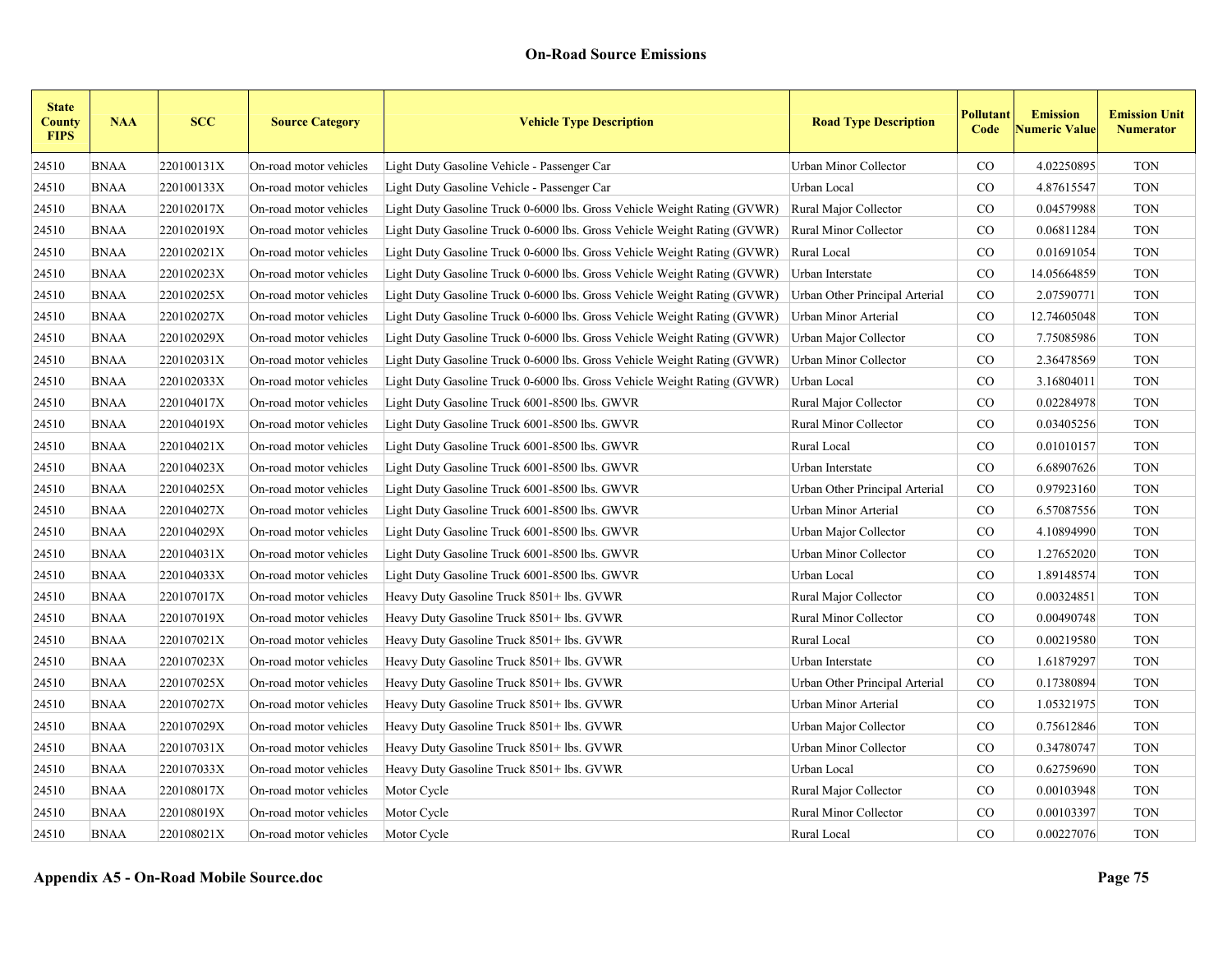| <b>State</b><br><b>County</b><br><b>FIPS</b> | <b>NAA</b>  | <b>SCC</b> | <b>Source Category</b> | <b>Vehicle Type Description</b>           | <b>Road Type Description</b>   | Pollutant<br>Code | <b>Emission</b><br><b>Numeric Value</b> | <b>Emission Unit</b><br><b>Numerator</b> |
|----------------------------------------------|-------------|------------|------------------------|-------------------------------------------|--------------------------------|-------------------|-----------------------------------------|------------------------------------------|
| 24510                                        | <b>BNAA</b> | 220108023X | On-road motor vehicles | Motor Cycle                               | Urban Interstate               | $\rm CO$          | 0.11087144                              | <b>TON</b>                               |
| 24510                                        | <b>BNAA</b> | 220108025X | On-road motor vehicles | Motor Cycle                               | Urban Other Principal Arterial | CO                | 0.02092074                              | <b>TON</b>                               |
| 24510                                        | <b>BNAA</b> | 220108027X | On-road motor vehicles | Motor Cycle                               | Urban Minor Arterial           | $\rm CO$          | 0.08318693                              | <b>TON</b>                               |
| 24510                                        | BNAA        | 220108029X | On-road motor vehicles | Motor Cycle                               | Urban Major Collector          | $\rm CO$          | 0.11120985                              | <b>TON</b>                               |
| 24510                                        | <b>BNAA</b> | 220108031X | On-road motor vehicles | Motor Cycle                               | <b>Urban Minor Collector</b>   | $\rm CO$          | 0.06355368                              | <b>TON</b>                               |
| 24510                                        | BNAA        | 220108033X | On-road motor vehicles | Motor Cycle                               | Urban Local                    | CO                | 0.16734499                              | <b>TON</b>                               |
| 24510                                        | <b>BNAA</b> | 223000117X | On-road motor vehicles | Light Duty Diesel Vehicle - Passenger Car | Rural Major Collector          | CO                | 0.00002205                              | <b>TON</b>                               |
| 24510                                        | <b>BNAA</b> | 223000119X | On-road motor vehicles | Light Duty Diesel Vehicle - Passenger Car | Rural Minor Collector          | CO                | 0.00003307                              | <b>TON</b>                               |
| 24510                                        | <b>BNAA</b> | 223000121X | On-road motor vehicles | Light Duty Diesel Vehicle - Passenger Car | Rural Local                    | CO                | 0.00002205                              | <b>TON</b>                               |
| 24510                                        | <b>BNAA</b> | 223000123X | On-road motor vehicles | Light Duty Diesel Vehicle - Passenger Car | Urban Interstate               | CO                | 0.00587090                              | <b>TON</b>                               |
| 24510                                        | <b>BNAA</b> | 223000125X | On-road motor vehicles | Light Duty Diesel Vehicle - Passenger Car | Urban Other Principal Arterial | $\rm CO$          | 0.00085319                              | <b>TON</b>                               |
| 24510                                        | <b>BNAA</b> | 223000127X | On-road motor vehicles | Light Duty Diesel Vehicle - Passenger Car | Urban Minor Arterial           | $\rm CO$          | 0.00764893                              | <b>TON</b>                               |
| 24510                                        | <b>BNAA</b> | 223000129X | On-road motor vehicles | Light Duty Diesel Vehicle - Passenger Car | Urban Major Collector          | $\rm CO$          | 0.00565926                              | <b>TON</b>                               |
| 24510                                        | <b>BNAA</b> | 223000131X | On-road motor vehicles | Light Duty Diesel Vehicle - Passenger Car | <b>Urban Minor Collector</b>   | <sub>CO</sub>     | 0.00199408                              | <b>TON</b>                               |
| 24510                                        | <b>BNAA</b> | 223000133X | On-road motor vehicles | Light Duty Diesel Vehicle - Passenger Car | Urban Local                    | CO                | 0.00405430                              | <b>TON</b>                               |
| 24510                                        | <b>BNAA</b> | 223006017X | On-road motor vehicles | Light Duty Diesel Truck 0-8500 lbs. GWVR  | Rural Major Collector          | CO                | 0.00005842                              | <b>TON</b>                               |
| 24510                                        | BNAA        | 223006019X | On-road motor vehicles | Light Duty Diesel Truck 0-8500 lbs. GWVR  | Rural Minor Collector          | $\rm CO$          | 0.00008708                              | <b>TON</b>                               |
| 24510                                        | <b>BNAA</b> | 223006021X | On-road motor vehicles | Light Duty Diesel Truck 0-8500 lbs. GWVR  | Rural Local                    | CO                | 0.00006063                              | <b>TON</b>                               |
| 24510                                        | <b>BNAA</b> | 223006023X | On-road motor vehicles | Light Duty Diesel Truck 0-8500 lbs. GWVR  | Urban Interstate               | $\rm CO$          | 0.01543344                              | <b>TON</b>                               |
| 24510                                        | <b>BNAA</b> | 223006025X | On-road motor vehicles | Light Duty Diesel Truck 0-8500 lbs. GWVR  | Urban Other Principal Arterial | $\rm CO$          | 0.00225312                              | <b>TON</b>                               |
| 24510                                        | <b>BNAA</b> | 223006027X | On-road motor vehicles | Light Duty Diesel Truck 0-8500 lbs. GWVR  | Urban Minor Arterial           | CO.               | 0.02022298                              | <b>TON</b>                               |
| 24510                                        | <b>BNAA</b> | 223006029X | On-road motor vehicles | Light Duty Diesel Truck 0-8500 lbs. GWVR  | Urban Major Collector          | CO                | 0.01536841                              | <b>TON</b>                               |
| 24510                                        | <b>BNAA</b> | 223006031X | On-road motor vehicles | Light Duty Diesel Truck 0-8500 lbs. GWVR  | Urban Minor Collector          | $\rm CO$          | 0.00554352                              | <b>TON</b>                               |
| 24510                                        | <b>BNAA</b> | 223006033X | On-road motor vehicles | Light Duty Diesel Truck 0-8500 lbs. GWVR  | Urban Local                    | CO                | 0.01152245                              | <b>TON</b>                               |
| 24510                                        | <b>BNAA</b> | 223007117X | On-road motor vehicles | Heavy Duty Diesel Vehicles Class 2B       | Rural Major Collector          | $\rm CO$          | 0.00006173                              | <b>TON</b>                               |
| 24510                                        | <b>BNAA</b> | 223007119X | On-road motor vehicles | Heavy Duty Diesel Vehicles Class 2B       | Rural Minor Collector          | CO                | 0.00009259                              | <b>TON</b>                               |
| 24510                                        | <b>BNAA</b> | 223007121X | On-road motor vehicles | Heavy Duty Diesel Vehicles Class 2B       | Rural Local                    | $\rm CO$          | 0.00004299                              | <b>TON</b>                               |
| 24510                                        | <b>BNAA</b> | 223007123X | On-road motor vehicles | Heavy Duty Diesel Vehicles Class 2B       | Urban Interstate               | $\rm CO$          | 0.02571800                              | <b>TON</b>                               |
| 24510                                        | <b>BNAA</b> | 223007125X | On-road motor vehicles | Heavy Duty Diesel Vehicles Class 2B       | Urban Other Principal Arterial | CO.               | 0.00262901                              | <b>TON</b>                               |
| 24510                                        | BNAA        | 223007127X | On-road motor vehicles | Heavy Duty Diesel Vehicles Class 2B       | Urban Minor Arterial           | <sub>CO</sub>     | 0.01822780                              | <b>TON</b>                               |
| 24510                                        | BNAA        | 223007129X | On-road motor vehicles | Heavy Duty Diesel Vehicles Class 2B       | Urban Major Collector          | CO                | 0.01238335                              | <b>TON</b>                               |
| 24510                                        | <b>BNAA</b> | 223007131X | On-road motor vehicles | Heavy Duty Diesel Vehicles Class 2B       | <b>Urban Minor Collector</b>   | CO                | 0.00583012                              | <b>TON</b>                               |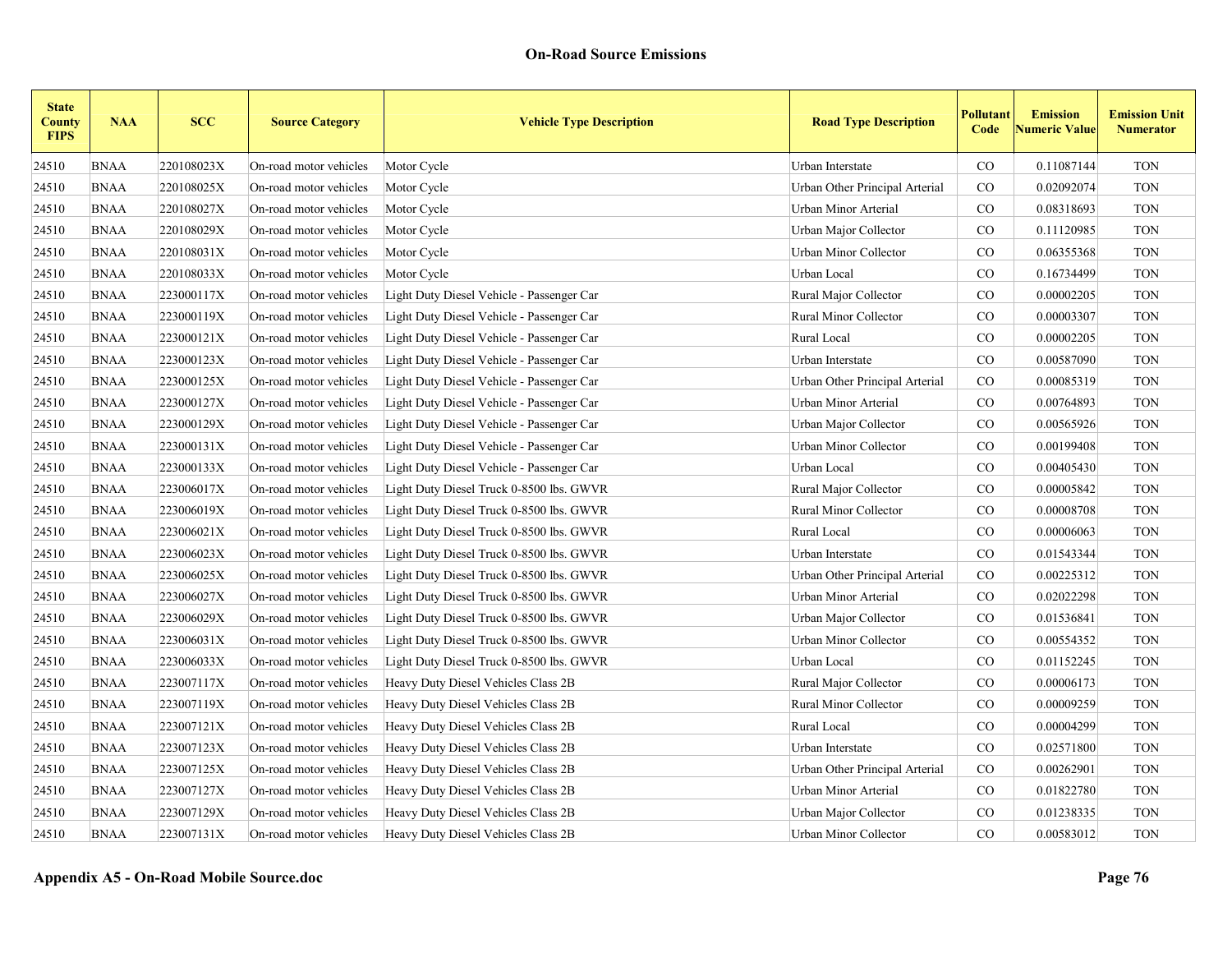| <b>State</b><br><b>County</b><br><b>FIPS</b> | <b>NAA</b>  | <b>SCC</b> | <b>Source Category</b> | <b>Vehicle Type Description</b>            | <b>Road Type Description</b>   | Pollutant<br>Code | <b>Emission</b><br><b>Vumeric Value</b> | <b>Emission Unit</b><br><b>Numerator</b> |
|----------------------------------------------|-------------|------------|------------------------|--------------------------------------------|--------------------------------|-------------------|-----------------------------------------|------------------------------------------|
| 24510                                        | <b>BNAA</b> | 223007133X | On-road motor vehicles | Heavy Duty Diesel Vehicles Class 2B        | Urban Local                    | CO                | 0.00874022                              | <b>TON</b>                               |
| 24510                                        | <b>BNAA</b> | 223007217X | On-road motor vehicles | Heavy Duty Diesel Vehicles Class 3, 4, & 5 | Rural Major Collector          | $\rm CO$          | 0.00005401                              | <b>TON</b>                               |
| 24510                                        | <b>BNAA</b> | 223007219X | On-road motor vehicles | Heavy Duty Diesel Vehicles Class 3, 4, & 5 | Rural Minor Collector          | $\rm CO$          | 0.00008157                              | <b>TON</b>                               |
| 24510                                        | <b>BNAA</b> | 223007221X | On-road motor vehicles | Heavy Duty Diesel Vehicles Class 3, 4, & 5 | Rural Local                    | CO.               | 0.00001764                              | <b>TON</b>                               |
| 24510                                        | <b>BNAA</b> | 223007223X | On-road motor vehicles | Heavy Duty Diesel Vehicles Class 3, 4, & 5 | Urban Interstate               | $\rm CO$          | 0.02224462                              | <b>TON</b>                               |
| 24510                                        | <b>BNAA</b> | 223007225X | On-road motor vehicles | Heavy Duty Diesel Vehicles Class 3, 4, & 5 | Urban Other Principal Arterial | $\rm CO$          | 0.00227517                              | <b>TON</b>                               |
| 24510                                        | <b>BNAA</b> | 223007227X | On-road motor vehicles | Heavy Duty Diesel Vehicles Class 3, 4, & 5 | Urban Minor Arterial           | $\rm CO$          | 0.01576854                              | <b>TON</b>                               |
| 24510                                        | <b>BNAA</b> | 223007229X | On-road motor vehicles | Heavy Duty Diesel Vehicles Class 3, 4, & 5 | Urban Major Collector          | $\rm CO$          | 0.01071445                              | <b>TON</b>                               |
| 24510                                        | <b>BNAA</b> | 223007231X | On-road motor vehicles | Heavy Duty Diesel Vehicles Class 3, 4, & 5 | Urban Minor Collector          | $\rm CO$          | 0.00504527                              | <b>TON</b>                               |
| 24510                                        | <b>BNAA</b> | 223007233X | On-road motor vehicles | Heavy Duty Diesel Vehicles Class 3, 4, & 5 | Urban Local                    | $\rm CO$          | 0.00756185                              | <b>TON</b>                               |
| 24510                                        | <b>BNAA</b> | 223007317X | On-road motor vehicles | Heavy Duty Diesel Vehicles Class 6 & 7     | Rural Major Collector          | $\rm CO$          | 0.00018409                              | <b>TON</b>                               |
| 24510                                        | <b>BNAA</b> | 223007319X | On-road motor vehicles | Heavy Duty Diesel Vehicles Class 6 & 7     | <b>Rural Minor Collector</b>   | CO.               | 0.00027337                              | <b>TON</b>                               |
| 24510                                        | <b>BNAA</b> | 223007321X | On-road motor vehicles | Heavy Duty Diesel Vehicles Class 6 & 7     | Rural Local                    | CO                | 0.00012677                              | <b>TON</b>                               |
| 24510                                        | <b>BNAA</b> | 223007323X | On-road motor vehicles | Heavy Duty Diesel Vehicles Class 6 & 7     | Urban Interstate               | $\rm CO$          | 0.07613214                              | <b>TON</b>                               |
| 24510                                        | <b>BNAA</b> | 223007325X | On-road motor vehicles | Heavy Duty Diesel Vehicles Class 6 & 7     | Urban Other Principal Arterial | $\rm CO$          | 0.00778341                              | <b>TON</b>                               |
| 24510                                        | <b>BNAA</b> | 223007327X | On-road motor vehicles | Heavy Duty Diesel Vehicles Class 6 & 7     | Urban Minor Arterial           | CO                | 0.05396248                              | <b>TON</b>                               |
| 24510                                        | <b>BNAA</b> | 223007329X | On-road motor vehicles | Heavy Duty Diesel Vehicles Class 6 & 7     | Urban Major Collector          | CO                | 0.03665622                              | <b>TON</b>                               |
| 24510                                        | <b>BNAA</b> | 223007331X | On-road motor vehicles | Heavy Duty Diesel Vehicles Class 6 & 7     | Urban Minor Collector          | $\rm CO$          | 0.01726107                              | <b>TON</b>                               |
| 24510                                        | <b>BNAA</b> | 223007333X | On-road motor vehicles | Heavy Duty Diesel Vehicles Class 6 & 7     | Urban Local                    | $\rm CO$          | 0.02587011                              | <b>TON</b>                               |
| 24510                                        | <b>BNAA</b> | 223007417X | On-road motor vehicles | Heavy Duty Diesel Vehicles Class 8A & 8B   | Rural Major Collector          | $\rm CO$          | 0.00121254                              | <b>TON</b>                               |
| 24510                                        | <b>BNAA</b> | 223007419X | On-road motor vehicles | Heavy Duty Diesel Vehicles Class 8A & 8B   | Rural Minor Collector          | $\rm CO$          | 0.00181440                              | <b>TON</b>                               |
| 24510                                        | <b>BNAA</b> | 223007421X | On-road motor vehicles | Heavy Duty Diesel Vehicles Class 8A & 8B   | Rural Local                    | $\rm CO$          | 0.00083776                              | <b>TON</b>                               |
| 24510                                        | <b>BNAA</b> | 223007423X | On-road motor vehicles | Heavy Duty Diesel Vehicles Class 8A & 8B   | Urban Interstate               | $\rm CO$          | 0.50583684                              | <b>TON</b>                               |
| 24510                                        | <b>BNAA</b> | 223007425X | On-road motor vehicles | Heavy Duty Diesel Vehicles Class 8A & 8B   | Urban Other Principal Arterial | $\rm CO$          | 0.05172810                              | <b>TON</b>                               |
| 24510                                        | <b>BNAA</b> | 223007427X | On-road motor vehicles | Heavy Duty Diesel Vehicles Class 8A & 8B   | Urban Minor Arterial           | $\rm CO$          | 0.35854397                              | <b>TON</b>                               |
| 24510                                        | <b>BNAA</b> | 223007429X | On-road motor vehicles | Heavy Duty Diesel Vehicles Class 8A & 8B   | Urban Major Collector          | $\rm CO$          | 0.24359839                              | <b>TON</b>                               |
| 24510                                        | <b>BNAA</b> | 223007431X | On-road motor vehicles | Heavy Duty Diesel Vehicles Class 8A & 8B   | Urban Minor Collector          | $\rm CO$          | 0.11467221                              | <b>TON</b>                               |
| 24510                                        | <b>BNAA</b> | 223007433X | On-road motor vehicles | Heavy Duty Diesel Vehicles Class 8A & 8B   | Urban Local                    | $\rm CO$          | 0.17191186                              | <b>TON</b>                               |
| 24510                                        | <b>BNAA</b> | 223007517X | On-road motor vehicles | Heavy Duty Diesel Buses (School & Transit) | Rural Major Collector          | $\rm CO$          | 0.00011684                              | <b>TON</b>                               |
| 24510                                        | <b>BNAA</b> | 223007519X | On-road motor vehicles | Heavy Duty Diesel Buses (School & Transit) | Rural Minor Collector          | $\rm CO$          | 0.00020503                              | <b>TON</b>                               |
| 24510                                        | <b>BNAA</b> | 223007521X | On-road motor vehicles | Heavy Duty Diesel Buses (School & Transit) | Rural Local                    | $\rm CO$          | 0.00009370                              | <b>TON</b>                               |
| 24510                                        | <b>BNAA</b> | 223007523X | On-road motor vehicles | Heavy Duty Diesel Buses (School & Transit) | Urban Interstate               | CO                | 0.06693116                              | <b>TON</b>                               |